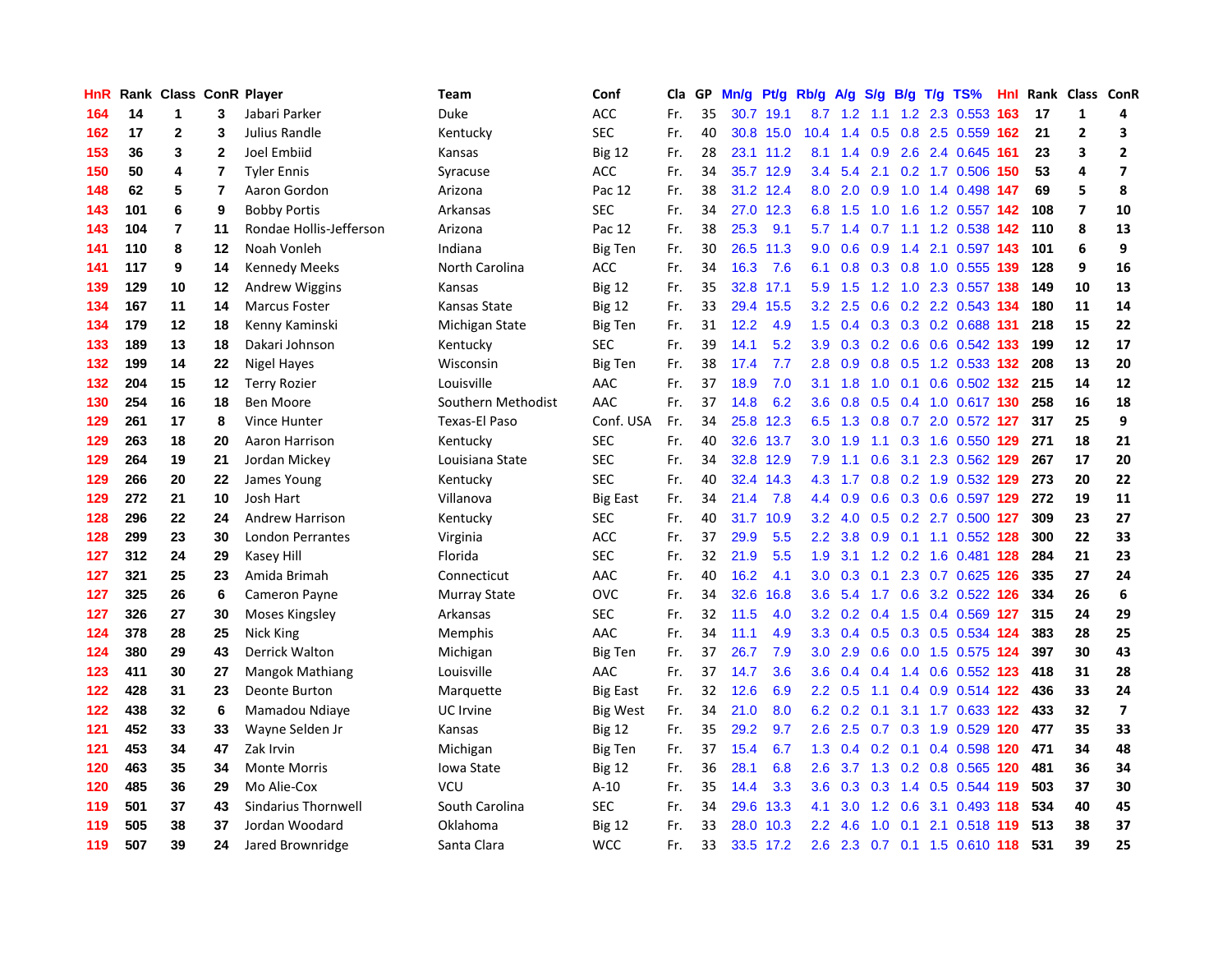| HnR | Rank |    |                | <b>Class ConR Player</b>   | Team                 | Conf            | Cla | GP. | Mn/g | Pt/g      | Rb/g             | <b>A/g</b> |             |  | $S/g$ B/g T/g TS%             | Hnl Rank | <b>Class</b> | ConR |
|-----|------|----|----------------|----------------------------|----------------------|-----------------|-----|-----|------|-----------|------------------|------------|-------------|--|-------------------------------|----------|--------------|------|
| 118 | 521  | 40 | 17             | Sean Obi                   | Rice                 | Conf. USA       | Fr. | 30  | 26.4 | 11.4      | 9.3              | 0.8        | 0.5         |  | 0.7 2.0 0.582 118             | 539      | 42           | 19   |
| 118 | 529  | 41 | 31             | <b>Austin Nichols</b>      | <b>Memphis</b>       | AAC             | Fr. | 34  | 22.8 | 9.3       | 4.3              | 0.5        |             |  | 0.4 1.2 1.0 0.580 118 537     |          | 41           | 31   |
| 118 | 535  | 42 | 32             | E.C. Matthews              | Rhode Island         | $A-10$          | Fr. | 32  | 32.5 | 14.3      | 4.3              | 2.3        |             |  | 0.9 0.7 2.4 0.531 117         | 559      | 44           | 33   |
| 118 | 537  | 43 | 17             | Reggie Lynch               | Illinois State       | <b>MVC</b>      | Fr. | 34  | 20.3 | 8.3       | 4.8              | 0.2        |             |  | 0.6 2.8 1.6 0.575 117         | 551      | 43           | 17   |
| 117 | 546  | 44 | 39             | <b>Nigel Williams-Goss</b> | Washington           | Pac 12          | Fr. | 32  | 33.2 | 13.4      | 4.4              | 4.4        | 1.1         |  | 0.2 2.9 0.530 117             | 566      | 45           | 39   |
| 117 | 565  | 45 | 28             | Eric Mika                  | Brigham Young        | <b>WCC</b>      | Fr. | 33  | 25.5 | 11.8      | 6.4              | 1.0        | 0.5         |  | 0.7 1.5 0.549 117             | 573      | 46           | 27   |
| 117 | 567  | 46 | 33             | <b>Troy Caupain</b>        | Cincinnati           | AAC             | Fr. | 34  | 19.1 | 5.4       | 2.3              | 2.2        | 0.9         |  | 0.1 1.2 0.517 116             | 578      | 47           | 34   |
| 117 | 568  | 47 | $\overline{7}$ | James Daniel               | Howard               | <b>MEAC</b>     | Fr. | 28  | 31.8 | 21.0      | 2.5              | 1.6        | 1.3         |  | 0.0 3.3 0.546 124             | 395      | 29           | 5    |
| 116 | 580  | 48 | 47             | Damian Jones               | Vanderbilt           | <b>SEC</b>      | Fr. | 31  | 25.9 | 11.3      | 5.7              | 0.2        | 0.3         |  | 1.4 1.8 0.544 116             | 606      | 48           | 49   |
| 116 | 593  | 49 | 42             | Nigel Johnson              | Kansas State         | <b>Big 12</b>   | Fr. | 30  | 13.8 | 4.1       | 1.5              | 1.6        |             |  | 0.8 0.0 0.9 0.477 115         | 610      | 49           | 42   |
| 116 | 599  | 50 | 43             | Wesley Iwundu              | Kansas State         | <b>Big 12</b>   | Fr. | 33  | 23.6 | 6.7       | 4.2              | 1.8        |             |  | 0.6 0.4 1.3 0.525 115         | 614      | 51           | 45   |
| 116 | 602  | 51 | 44             | Isaiah Taylor              | Texas                | <b>Big 12</b>   | Fr. | 35  | 30.1 | 12.7      | 3.3              | 4.0        | 1.1         |  | $0.1$ 2.4 0.473 115           | 612      | 50           | 43   |
| 116 | 606  | 52 | 42             | <b>Bryce Alford</b>        | <b>UCLA</b>          | Pac 12          | Fr. | 37  | 23.1 | 8.0       | 1.8              | 2.8        | 0.8         |  | $0.1$ 1.3 0.552 115           | 615      | 52           | 41   |
| 116 | 608  | 53 | 43             | Zach Lavine                | <b>UCLA</b>          | Pac 12          | Fr. | 37  | 24.4 | 9.4       | 2.5              | 1.8        | 0.9         |  | 0.2 1.1 0.542 115             | 619      | 53           | 43   |
| 115 | 615  | 54 | 42             | JeQuan Lewis               | VCU                  | $A-10$          | Fr. | 35  | 16.1 | 5.9       | 1.3              | 2.0        |             |  | 1.1 0.0 1.8 0.558 115         | 631      | 55           | 43   |
| 115 | 621  | 55 | 31             | <b>Andrew Chrabascz</b>    | <b>Butler</b>        | Big East        | Fr. | 31  | 19.3 | 6.3       | 3.0 <sub>2</sub> | 1.1        | 0.6         |  | 0.2 0.7 0.599 115             | 627      | 54           | 33   |
| 115 | 625  | 56 | 10             | <b>Omar Prewitt</b>        | William & Mary       | Colonial        | Fr. | 32  | 24.6 | 11.4      | 4.6              | 2.0        | 0.9         |  | 0.5 1.7 0.587 114             | 640      | 56           | 10   |
| 115 | 630  | 57 | 6              | <b>Martez Harrison</b>     | Missouri-Kansas City | <b>WAC</b>      | Fr. | 30  |      | 32.4 17.2 | 3.3              | 3.8        | 1.7         |  | 0.0 3.1 0.525 113             | 682      | 59           | 8    |
| 114 | 648  | 58 | 10             | <b>Tanner Omlid</b>        | Army                 | Patriot         | Fr. | 31  | 18.0 | 6.0       | 4.5              | 1.6        |             |  | 2.0 0.4 1.1 0.521 114         | 672      | 58           | 11   |
| 114 | 649  | 59 | 58             | <b>Troy Williams</b>       | Indiana              | <b>Big Ten</b>  | Fr. | 32  | 21.5 | 7.3       | 4.4              | 0.9        |             |  | 0.8 0.4 1.8 0.551 114         | 670      | 57           | 59   |
| 113 | 687  | 60 | 48             | Jalen Jenkins              | George Mason         | $A-10$          | Fr. | 31  | 22.8 | 7.2       | 6.0              | 1.4        |             |  | 0.8 1.0 2.0 0.540 112 725     |          | 61           | 49   |
| 113 | 698  | 61 | 54             | Darius Thompson            | Tennessee            | <b>SEC</b>      | Fr. | 37  | 16.8 | 2.5       | 2.0              | 2.4        | 1.0         |  | $0.2$ 0.9 0.475 112           | 729      | 62           | 58   |
| 113 | 711  | 62 | 56             | Jarell Martin              | Louisiana State      | <b>SEC</b>      | Fr. | 32  | 26.2 | 10.3      | 4.6              | 0.9        | 0.8         |  | 0.7 1.6 0.548 113             | 715      | 60           | 56   |
| 112 | 725  | 63 | 59             | J.J. Frazier               | Georgia              | <b>SEC</b>      | Fr. | 30  | 10.6 | 3.7       | 1.2              | 0.9        | 0.5         |  | $0.1$ 0.6 0.498 112           | 736      | 63           | 59   |
| 112 | 734  | 64 | 51             | ShawnDre' Jones            | Richmond             | $A-10$          | Fr. | 30  | 13.6 | 6.4       | 1.0              | 0.8        | 0.5         |  | $0.1$ 1.0 0.553 110           | 798      | 73           | 53   |
| 112 | 741  | 65 | 65             | Michael Young              | Pittsburgh           | <b>ACC</b>      | Fr. | 36  | 21.6 | 6.0       | 4.1              | 0.9        |             |  | $0.4$ 0.4 0.9 0.517 111       | 757      | 65           | 64   |
| 112 | 742  | 66 | 39             | <b>Kris Jenkins</b>        | Villanova            | <b>Big East</b> | Fr. | 34  | 11.7 | 4.1       | 1.8              |            |             |  | 0.6 0.2 0.3 0.4 0.532 112 745 |          | 64           | 39   |
| 111 | 750  | 67 | 52             | <b>DeAndre Bembry</b>      | Saint Joseph's       | $A-10$          | Fr. | 34  | 32.6 | 12.1      | 4.5              | 2.7        |             |  | $0.9$ $0.6$ $2.5$ $0.529$ 111 | 773      | 69           | 51   |
| 111 | 753  | 68 | 8              | <b>Garret Covington</b>    | Western Illinois     | Summit          | Fr. | 29  | 32.9 | 14.6      | 4.7              | 1.9        | 1.0         |  | 0.1 1.9 0.566 111             | 767      | 67           | 9    |
| 111 | 755  | 69 | 50             | Frank Mason                | Kansas               | <b>Big 12</b>   | Fr. | 35  | 16.1 | 5.5       | 1.3              | 2.1        | 0.5         |  | $0.0$ 1.1 $0.512$ 110         | 782      | 72           | 52   |
| 111 | 757  | 70 | 10             | Zach Nelson                | Utah Valley          | <b>WAC</b>      | Fr. | 32  | 30.9 | 10.5      | 6.3              | 3.4        |             |  | 0.7 1.0 2.3 0.563 111         | 764      | 66           | 13   |
| 111 | 769  | 71 | 64             | Kendrick Nunn              | Illinois             | <b>Big Ten</b>  | Fr. | 35  | 19.5 | 6.2       | 1.7              | 1.1        | 0.6         |  | $0.1$ 1.0 0.559 111           | 770      | 68           | 64   |
| 111 | 771  | 72 | 11             | Mo Evans                   | <b>IPFW</b>          | Summit          | Fr. | 36  | 21.8 | 9.6       | $2.7^{\circ}$    | 1.9        | 1.3         |  | $0.1$ 1.5 0.635 111           | 781      | 71           | 11   |
| 111 | 773  | 73 | 56             | <b>Wesley Gordon</b>       | Colorado             | Pac 12          | Fr. | 31  | 25.1 | 5.9       | 6.0              | 0.9        | 0.4         |  | 1.3 1.6 0.513 109             | 839      | 80           | 56   |
| 111 | 791  | 74 | 9              | Josh Williams              | Lipscomb             | A-Sun           | Fr. | 29  | 26.5 | 13.0      | 5.1              | 1.3        |             |  | 1.2 0.4 1.5 0.601 111         | 775      | 70           | 8    |
| 110 | 796  | 75 | 30             | Ryan Taylor                | Marshall             | Conf. USA       | Fr. | 31  | 25.7 | 12.8      | 7.2              |            | $1.0 \t0.7$ |  | 0.6 1.8 0.552 110 816         |          | 77           | 30   |
| 110 | 804  | 76 | 44             | Jalen Reynolds             | Xavier               | <b>Big East</b> | Fr. | 31  | 12.9 | 3.8       | 3.8              | 0.1        | 0.2         |  | 0.5 0.5 0.546 110             | 804      | 74           | 45   |
| 110 | 809  | 77 | 53             | Martez Walker              | Texas                | <b>Big 12</b>   | Fr. | 33  | 12.7 | 4.7       | 2.3              | 0.4        | 0.5         |  | 0.0 0.7 0.531 110             | 813      | 75           | 53   |
| 110 | 818  | 78 | 66             | <b>Jay Simpson</b>         | Purdue               | <b>Big Ten</b>  | Fr. | 26  | 12.0 | 4.3       | 3.6              | 0.6        |             |  | 0.5 0.3 0.9 0.443 110         | 815      | 76           | 66   |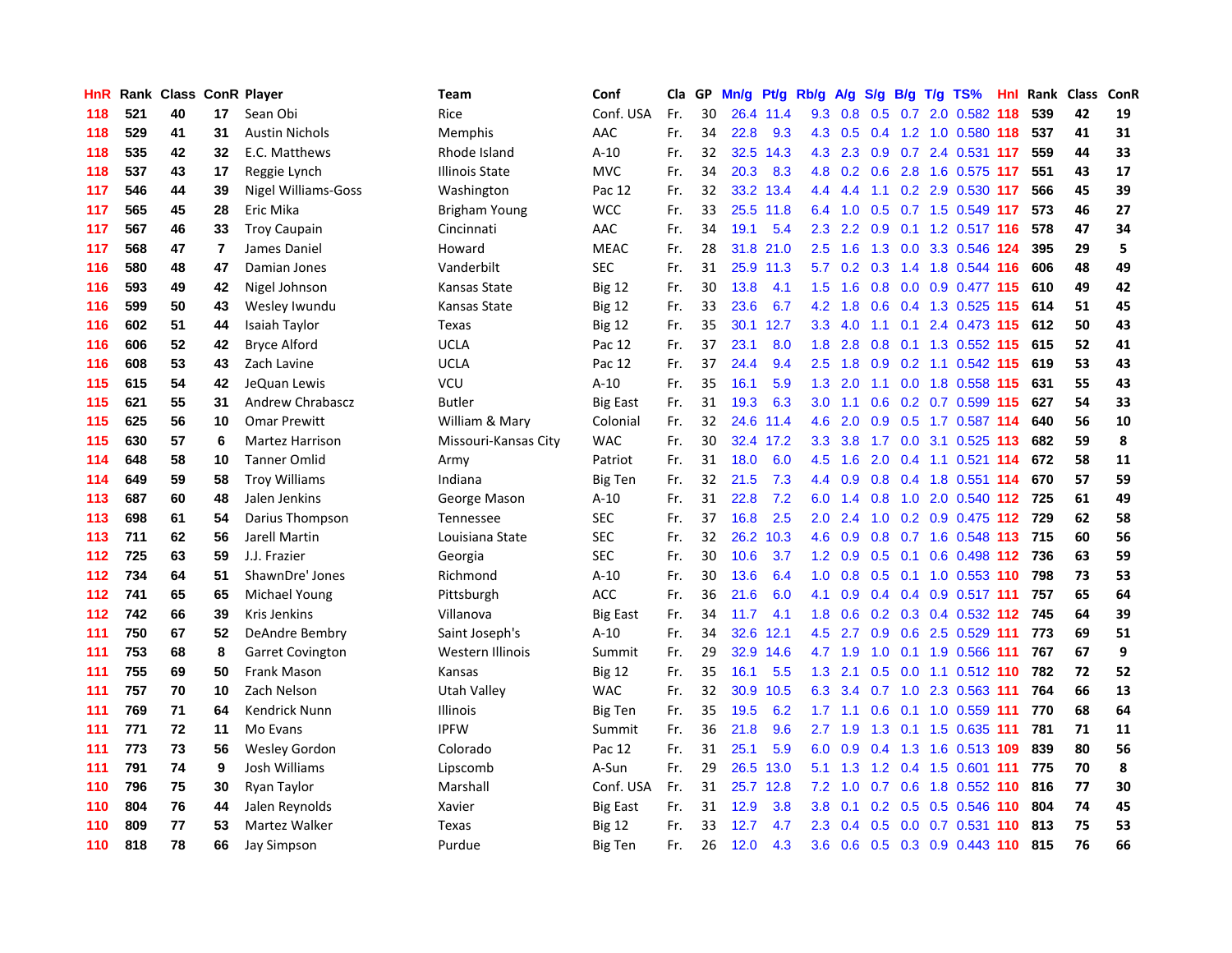| HnR |      | Rank Class ConR Player |    |                         | <b>Team</b>              | Conf            | Cla | GP | Mn/g | Pf/g      | Rb/g             | A/g | S/g |     | $B/g$ T/g TS%                  | Hnl Rank | <b>Class</b> | ConR |
|-----|------|------------------------|----|-------------------------|--------------------------|-----------------|-----|----|------|-----------|------------------|-----|-----|-----|--------------------------------|----------|--------------|------|
| 110 | 820  | 79                     | 54 | Aaron Ross              | <b>Texas Tech</b>        | <b>Big 12</b>   | Fr. | 29 | 9.8  | 3.7       | 1.9              | 0.4 | 0.1 | 0.1 | 0.4 0.590 110                  | 818      | 78           | 54   |
| 109 | 830  | 80                     | 30 | Christian Wood          | <b>UNLV</b>              | <b>MWC</b>      | Fr. | 30 | 13.0 | 4.5       | 3.2 <sub>2</sub> | 0.3 | 0.3 |     | 1.0 0.5 0.502 109              | 846      | 82           | 31   |
| 109 | 834  | 81                     | 45 | Keith Frazier           | Southern Methodist       | AAC             | Fr. | 36 | 14.8 | 5.4       | 1.8              |     |     |     | 0.9 0.5 0.3 1.0 0.542 109      | 835      | 79           | 45   |
| 109 | 850  | 82                     | 58 | Jordan Mathews          | California               | Pac 12          | Fr. | 35 | 19.1 | 8.5       | 2.1              | 0.7 |     |     | 0.3 0.1 0.5 0.525 108          | 904      | 88           | 58   |
| 109 | 861  | 83                     | 13 | Zikiteran Woodley       | Northwestern State       | Southland       | Fr. | 31 | 24.3 | 13.9      | 4.6              | 0.7 | 0.4 |     | 0.8 1.2 0.658 108              | 885      | 85           | 16   |
| 109 | 862  | 84                     | 48 | Kevin Johnson           | Cincinnati               | AAC             | Fr. | 33 | 10.2 | 3.7       | 1.0              | 0.6 | 0.4 |     | $0.1$ $0.5$ $0.521$ <b>108</b> | 871      | 84           | 48   |
| 108 | 884  | 85                     | 10 | Rodney Elliott          | <b>UMBC</b>              | <b>AEC</b>      | Fr. | 30 | 31.4 | 15.0      | 3.9              | 3.6 | 1.3 |     | 0.0 3.6 0.562 107              | 937      | 96           | 13   |
| 108 | 887  | 86                     | 58 | Hassan Martin           | Rhode Island             | $A-10$          | Fr. | 32 | 25.8 | 6.3       | 5.7              | 0.4 | 0.4 |     | 2.5 0.9 0.538 107              | 922      | 91           | 58   |
| 108 | 892  | 87                     | 24 | Milton Doyle            | Loyola (III.)            | <b>MVC</b>      | Fr. | 32 | 32.8 | 14.9      | 4.2              | 3.6 | 1.2 |     | 0.7 3.4 0.524 108              | 893      | 86           | 24   |
| 108 | 894  | 88                     | 40 | Matt Willms             | Texas-El Paso            | Conf. USA       | Fr. | 34 | 17.0 | 5.4       | 3.5              | 1.0 | 0.6 |     | 0.8 1.4 0.572 106              | 974      | 103          | 44   |
| 108 | 896  | 89                     | 52 | Rysheed Jordan          | Saint John's             | <b>Big East</b> | Fr. | 29 | 26.2 | 9.7       | 3.1              |     |     |     | 3.0 1.2 0.0 2.2 0.487 108      | 868      | 83           | 49   |
| 108 | 898  | 90                     | 19 | Luke Nelson             | UC Irvine                | Big West        | Fr. | 35 |      | 29.0 11.8 | 2.5              | 2.9 |     |     | 1.1 0.3 2.2 0.545 108          | 903      | 87           | 20   |
| 108 | 904  | 91                     | 41 | Jonathan Stark          | Tulane                   | Conf. USA       | Fr. | 34 | 37.2 | 14.5      | 2.6              | 4.2 | 0.9 |     | $0.0$ 2.5 0.525 107            | 911      | 89           | 38   |
| 108 | 911  | 92                     | 18 | Evan Bradds             | Belmont                  | OVC             | Fr. | 35 | 22.1 | 8.8       | 4.1              | 0.9 | 0.4 |     | 0.2 1.1 0.663 107              | 912      | 90           | 19   |
| 107 | 918  | 93                     | 27 | <b>Khallid Hart</b>     | Marist                   | <b>MAAC</b>     | Fr. | 31 | 34.5 | 14.7      | 3.0              | 2.5 | 1.4 |     | $0.0$ 2.4 $0.574$ 106          | 972      | 102          | 27   |
| 107 | 925  | 94                     | 71 | Anthony Barber          | North Carolina State     | <b>ACC</b>      | Fr. | 36 | 24.2 | 8.5       | 2.0              | 3.5 | 0.6 |     | 0.0 1.7 0.471 107              | 936      | 95           | 71   |
| 107 | 926  | 95                     | 72 | Jamel Artis             | Pittsburgh               | ACC             | Fr. | 36 | 15.4 | 4.9       | 2.9              | 0.6 | 0.2 |     | 0.3 0.8 0.540 107              | 934      | 94           | 70   |
| 107 | 937  | 96                     | 71 | Malcolm Hill            | Illinois                 | <b>Big Ten</b>  | Fr. | 35 | 14.1 | 4.4       | 2.4              | 0.7 | 0.3 |     | 0.1 0.9 0.512 107              | 928      | 93           | 72   |
| 107 | 940  | 97                     | 50 | <b>Chris Perry</b>      | South Florida            | AAC             | Fr. | 32 | 20.5 | 8.9       | 5.3              | 0.4 | 0.3 |     | 0.8 1.2 0.517 106              | 968      | 101          | 51   |
| 107 | 944  | 98                     | 51 | <b>Sterling Brown</b>   | Southern Methodist       | AAC             | Fr. | 37 | 19.4 | 4.4       | 3.8              | 1.1 |     |     | 0.7 0.3 1.2 0.540 107          | 948      | 97           | 50   |
| 107 | 946  | 99                     | 68 | Johnathan Williams III  | Missouri                 | <b>SEC</b>      | Fr. | 35 | 26.3 | 5.8       | 6.5              | 0.7 |     |     | 0.4 1.6 1.1 0.490 106          | 956      | 98           | 67   |
| 107 | 947  | 100                    | 33 | Matt Shrigley           | San Diego State          | <b>MWC</b>      | Fr. | 36 | 15.8 | 5.2       | 1.6              | 0.5 | 0.4 |     | 0.3 0.5 0.509 106              | 965      | 100          | 33   |
| 106 | 958  | 101                    | 72 | <b>Bryson Scott</b>     | Purdue                   | Big Ten         | Fr. | 32 | 15.7 | 6.1       | 2.6              | 1.4 | 0.9 |     | 0.1 1.4 0.451 106              | 958      | 99           | 74   |
| 106 | 969  | 102                    | 21 | Spencer Weisz           | Princeton                | lvy             | Fr. | 30 | 28.2 | 8.7       | 4.8              | 2.2 | 0.8 |     | 0.4 1.4 0.566 103              | 1078     | 125          | 24   |
| 106 | 970  | 103                    | 39 | Jeremy Major            | Pepperdine               | <b>WCC</b>      | Fr. | 31 | 30.2 | 9.1       | 3.2              | 4.5 | 1.3 |     | 0.3 2.2 0.507 105 1010         |          | 109          | 40   |
| 106 | 984  | 104                    | 60 | Jabari Bird             | California               | Pac 12          | Fr. | 31 | 20.0 | 8.3       | 2.0              | 1.1 | 0.4 |     | 0.3 1.0 0.526 105              | 996      | 107          | 61   |
| 106 | 989  | 105                    | 23 | <b>Alec Peters</b>      | Valparaiso               | Horizon         | Fr. | 34 | 29.6 | 12.7      | 4.8              | 1.4 | 0.9 |     | 0.1 1.9 0.605 106              | 985      | 104          | 23   |
| 106 | 993  | 106                    | 60 | Nathan Adrian           | West Virginia            | <b>Big 12</b>   | Fr. | 33 | 18.9 | 5.4       | 2.9              | 0.7 |     |     | 0.9 0.6 0.5 0.549 106          | 991      | 105          | 61   |
| 106 | 994  | 107                    | 76 | <b>Basil Smotherman</b> | Purdue                   | Big Ten         | Fr. | 32 | 18.9 | 5.0       | 3.8 <sub>2</sub> | 0.7 |     |     | 0.5 0.1 0.5 0.582 106          | 992      | 106          | 77   |
| 106 | 999  | 108                    | 78 | Marc Loving             | Ohio State               | Big Ten         | Fr. | 35 | 10.9 | 4.4       | 1.7 <sub>2</sub> | 0.2 |     |     | 0.2 0.2 0.6 0.507 105          | 998      | 108          | 78   |
| 105 | 1005 | 109                    | 61 | Billy Garrett Jr.       | DePaul                   | <b>Big East</b> | Fr. | 31 | 29.4 | 12.4      | 2.4              | 3.0 | 0.9 |     | 0.1 2.2 0.515 103 1096         |          | 128          | 63   |
| 105 | 1011 | 110                    | 13 | <b>Kurt Steidl</b>      | Vermont                  | <b>AEC</b>      | Fr. | 32 | 14.3 | 5.9       | 2.0              | 0.5 | 0.3 |     | 0.2 0.8 0.602 105 1019         |          | 110          | 14   |
| 105 | 1017 | 111                    | 62 | <b>Hallice Cooke</b>    | Oregon State             | Pac 12          | Fr. | 32 | 26.3 | 8.2       | 2.6              | 2.5 | 0.8 |     | 0.1 1.6 0.587 104 1066         |          | 121          | 62   |
| 105 | 1018 | 112                    | 23 | Leland King             | Brown                    | Ivy             | Fr. | 29 | 18.2 | 9.6       | 5.2              | 0.6 | 0.5 |     | 0.6 1.3 0.507 105 1029         |          | 112          | 22   |
| 105 | 1021 | 113                    | 70 | Sebastian Saiz          | Mississippi              | <b>SEC</b>      | Fr. | 33 | 19.9 | 5.1       | 5.6              | 0.4 | 0.7 |     | 0.8 1.0 0.501 105 1030         |          | 113          | 70   |
| 105 | 1022 | 114                    | 23 | Cedric Hankerson        | <b>Boston University</b> | Patriot         | Fr. | 35 | 14.6 | 6.0       | 2.0 <sub>2</sub> | 0.3 | 0.8 |     | 0.1 0.4 0.573 105 1020         |          | 111          | 23   |
| 105 | 1032 | 115                    | 19 | Rashawn Thomas          | Tx A&M-CorpusChristi     | Southland       | Fr. | 25 | 21.9 | 10.7      | 5.2              | 0.5 | 0.6 |     | 1.3 2.0 0.590 109              | 844      | 81           | 14   |
| 105 | 1034 | 116                    | 49 | Reggie Upshaw Jr.       | Middle Tennessee         | Conf. USA       | Fr. | 33 | 20.5 | 6.4       | 3.5              | 1.2 | 0.8 |     | 0.5 0.9 0.498 104 1037         |          | 115          | 48   |
| 105 | 1037 | 117                    | 22 | <b>Travis Hammonds</b>  | Long Beach State         | Big West        | Fr. | 20 | 17.8 | 6.5       | 3.0              |     |     |     | 1.2 1.0 0.2 1.1 0.551 107      | 927      | 92           | 22   |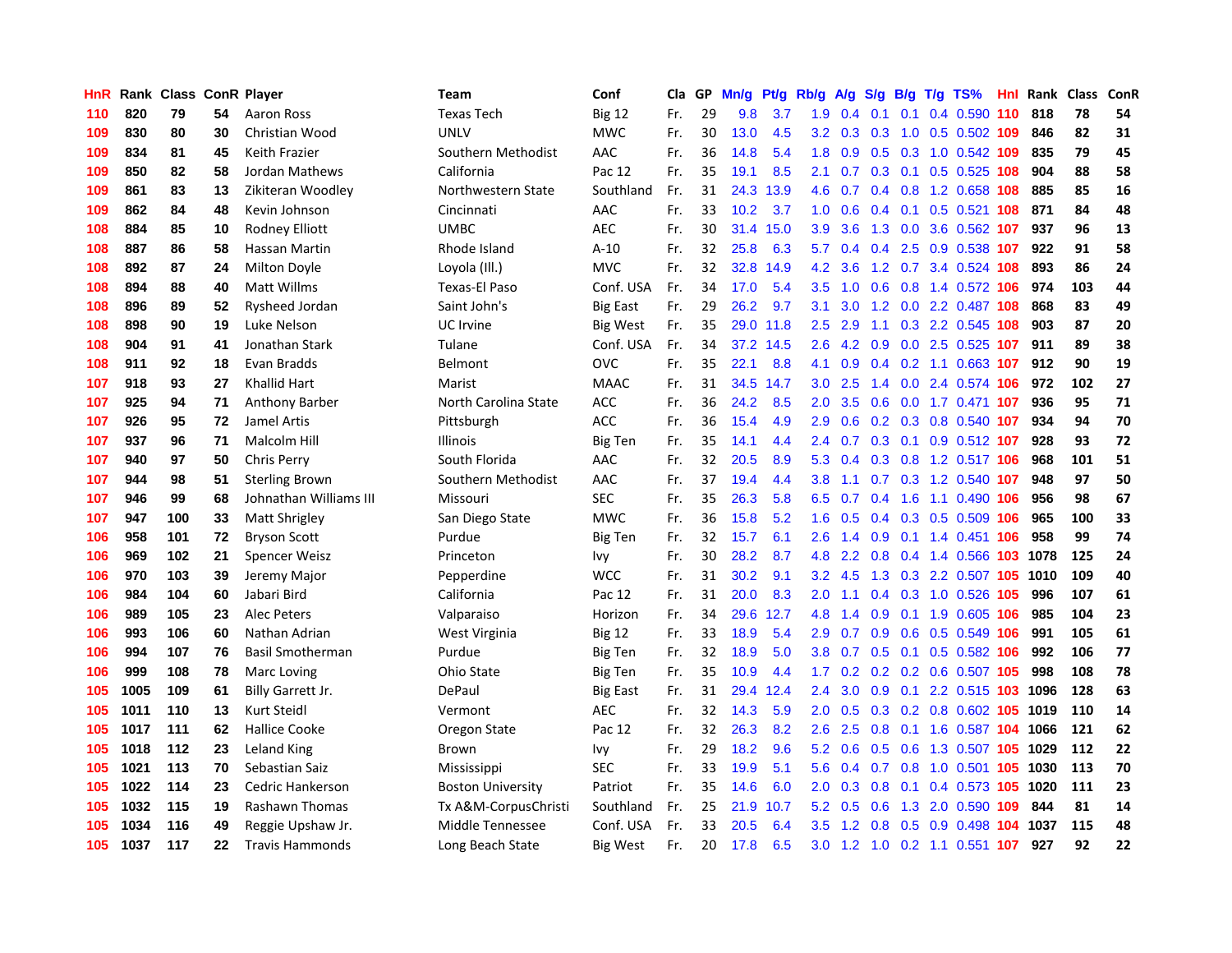| HnR |      | Rank Class ConR Player |    |                          | Team                 | Conf             | Cla | GP | Mn/g | Pf/g | Rb/g             | A/g | S/g           | B/g | $T/g$ TS%                           |     | <b>Hnl Rank Class</b>  |     | ConR |
|-----|------|------------------------|----|--------------------------|----------------------|------------------|-----|----|------|------|------------------|-----|---------------|-----|-------------------------------------|-----|------------------------|-----|------|
| 105 | 1040 | 118                    | 24 | Anthony Thompson         | <b>Holy Cross</b>    | Patriot          | Fr. | 32 | 27.6 | 9.4  | $2.2\phantom{0}$ | 2.5 | 0.9           |     | $0.0$ 1.1 $0.591$                   |     | 105 1032               | 114 | 24   |
| 104 | 1043 | 119                    | 24 | Antonio Campbell         | Ohio                 | <b>MAC</b>       | Fr. | 34 | 9.6  | 3.8  | 2.6              | 0.3 |               |     | 0.2 0.4 0.7 0.575 104 1048          |     |                        | 117 | 25   |
| 104 | 1051 | 120                    | 22 | Emani Gant               | <b>Texas State</b>   | Sun Belt         | Fr. | 31 | 23.9 | 8.9  | 5.0              | 1.2 |               |     | 0.6 0.6 1.6 0.550 104 1073          |     |                        | 123 | 22   |
| 104 | 1056 | 121                    | 29 | Marquis Wright           | Siena                | <b>MAAC</b>      | Fr. | 38 | 34.7 | 8.7  | 3.9              |     |               |     | 5.2 1.7 0.3 3.1 0.480 104 1052      |     |                        | 118 | 30   |
| 104 | 1057 | 122                    | 38 | Jalen Moore              | <b>Utah State</b>    | <b>MWC</b>       | Fr. | 32 | 17.5 | 5.6  | 2.7              | 0.8 | 0.4           |     | 0.3 0.6 0.603 103 1091              |     |                        | 127 | 39   |
| 104 | 1062 | 123                    | 80 | Manu Lecomte             | Miami (Fla.)         | <b>ACC</b>       | Fr. | 33 | 28.0 | 7.7  | 2.1              | 2.3 | 0.6           |     | 0.0 1.8 0.536 104 1063              |     |                        | 120 | 81   |
| 104 | 1063 | 124                    | 81 | <b>Kendall Stephens</b>  | Purdue               | Big Ten          | Fr. | 32 | 20.5 | 8.1  | 1.8              | 0.8 | 0.5           |     | 0.4 0.7 0.527 104 1055              |     |                        | 119 | 81   |
| 104 | 1078 | 125                    | 73 | Shannon Hale             | Alabama              | <b>SEC</b>       | Fr. | 31 | 22.5 | 8.8  | 3.6              | 1.0 | 0.5           |     | 0.4 1.7 0.535 103 1086              |     |                        | 126 | 74   |
| 104 | 1080 | 126                    | 45 | Alec Wintering           | Portland             | <b>WCC</b>       | Fr. | 27 | 27.8 | 7.7  | 2.3              | 4.5 | 1.6           |     | 0.0 2.0 0.512 103 1076              |     |                        | 124 | 46   |
| 103 | 1092 | 127                    | 75 | Tahj Shamsid-Deen        | Auburn               | <b>SEC</b>       | Fr. | 30 | 29.3 | 9.5  | 1.5              | 2.9 | 0.8           |     | 0.1 1.3 0.528 103 1114              |     |                        | 129 | 76   |
| 103 | 1097 | 128                    | 84 | Bronson Koenig           | Wisconsin            | <b>Big Ten</b>   | Fr. | 37 | 15.5 | 3.5  | 1.2 <sub>2</sub> | 1.1 |               |     | 0.3 0.1 0.5 0.546 104 1071          |     |                        | 122 | 83   |
| 103 | 1106 | 129                    | 82 | Ben Emelogu              | Virginia Tech        | <b>ACC</b>       | Fr. | 22 | 27.2 | 10.5 | 3.1              | 1.9 |               |     | 0.6 0.2 1.5 0.514 104 1039          |     |                        | 116 | 79   |
| 103 | 1117 | 130                    | 64 | Devin Williams           | West Virginia        | <b>Big 12</b>    | Fr. | 33 | 23.3 | 8.4  | 7.2              | 0.8 |               |     | 0.5 0.2 1.6 0.450 103 1119          |     |                        | 130 | 65   |
| 103 | 1126 | 131                    | 52 | Danrad Knowles           | Houston              | AAC              | Fr. | 31 | 19.2 | 7.1  | 4.3              | 0.5 | $0.4^{\circ}$ |     | 1.2 1.4 0.527 102 1165              |     |                        | 137 | 54   |
| 103 | 1132 | 132                    | 83 | <b>Josh Newkirk</b>      | Pittsburgh           | <b>ACC</b>       | Fr. | 36 | 17.0 | 4.6  | 1.2              | 1.7 | $0.4^{\circ}$ |     |                                     |     | 0.0 0.8 0.536 102 1144 | 132 | 83   |
| 103 | 1135 | 133                    | 26 | Tim Kempton              | Lehigh               | Patriot          | Fr. | 32 | 26.4 | 13.0 | 7.1              | 0.7 | 0.7           |     | 0.3 2.8 0.546 102 1142              |     |                        | 131 | 27   |
| 102 | 1138 | 134                    | 86 | <b>Stanford Robinson</b> | Indiana              | <b>Big Ten</b>   | Fr. | 32 | 16.9 | 6.4  | 2.5              | 1.0 | 0.6           |     | 0.1 1.5 0.488 102 1150              |     |                        | 135 | 86   |
| 102 | 1139 | 135                    | 31 | Ray Lee                  | Eastern Michigan     | MAC              | Fr. | 36 | 21.7 | 10.6 | 1.4              | 1.6 | 0.9           | 0.1 | 2.1 0.501 102 1164                  |     |                        | 136 | 31   |
| 102 | 1142 | 136                    | 13 | Andrew Rowsey            | <b>NC Asheville</b>  | <b>Big South</b> | Fr. | 32 | 36.1 | 20.3 | 3.7              | 2.9 | 1.3           |     | 0.1 3.2 0.585 101 1188              |     |                        | 141 | 13   |
| 102 | 1145 | 137                    | 65 | <b>Kendal Yancy</b>      | Texas                | <b>Big 12</b>    | Fr. | 34 | 12.1 | 3.4  | $2.2\phantom{0}$ | 0.9 | 0.4           |     | 0.1 0.5 0.469 102 1149              |     |                        | 134 | 66   |
| 102 | 1151 | 138                    | 29 | Kenneth Lowe             | Green Bay            | Horizon          | Fr. | 31 | 16.1 | 4.2  | $3.5^{\circ}$    | 0.8 | 0.5           |     | 0.9 1.1 0.600 101 1179              |     |                        | 139 | 30   |
| 102 | 1157 | 139                    | 28 | <b>Branford Jones</b>    | Long Beach State     | <b>Big West</b>  | Fr. | 32 | 18.6 | 5.8  | 2.1              | 1.8 | 0.8           |     | 0.0 0.9 0.533 101 1210              |     |                        | 146 | 30   |
| 102 | 1163 | 140                    | 15 | Keon Johnson             | Winthrop             | <b>Big South</b> | Fr. | 33 | 25.4 | 12.3 | 1.9              | 1.4 | 0.6           |     | 0.0 1.2 0.576 101 1191              |     |                        | 142 | 15   |
| 102 | 1166 | 141                    | 32 | <b>Shannon Evans</b>     | <b>Buffalo</b>       | MAC              | Fr. | 29 | 26.4 | 8.5  | 2.5              | 3.3 | 1.4           | 0.4 | 2.1 0.489 101                       |     | 1178                   | 138 | 32   |
| 102 | 1169 | 142                    | 80 | <b>Duane Notice</b>      | South Carolina       | SEC              | Fr. | 34 | 25.2 | 8.3  | 2.9              | 2.9 | 0.6           |     | 0.1 2.6 0.475 101 1206              |     |                        | 145 | 84   |
| 102 | 1173 | 143                    | 86 | Nate Britt               | North Carolina       | <b>ACC</b>       | Fr. | 34 | 20.9 | 5.1  | 1.4              | 2.4 | 1.1           |     | 0.1 1.7 0.451 101 1198              |     |                        | 144 | 91   |
| 102 | 1176 | 144                    | 67 | <b>Matt Thomas</b>       | Iowa State           | <b>Big 12</b>    | Fr. | 36 | 21.2 | 5.5  | 2.1              | 1.1 | 0.6           |     | 0.2 0.5 0.504 101 1184              |     |                        | 140 | 69   |
| 101 | 1185 | 145                    | 46 | Paul Watson              | <b>Fresno State</b>  | <b>MWC</b>       | Fr. | 39 | 29.1 | 10.0 | 4.4              | 0.7 |               |     | 0.7 0.8 1.3 0.565 100 1229          |     |                        | 148 | 46   |
| 101 | 1201 | 146                    | 66 | JaJuan Johnson           | Marquette            | Big East         | Fr. | 21 | 13.5 | 4.3  | 1.1              | 1.0 | 0.4           |     | $0.1$ $0.5$ $0.526$ <b>102 1148</b> |     |                        | 133 | 65   |
| 101 | 1205 | 147                    | 36 | Isaiah Johnson           | Akron                | MAC              | Fr. | 31 | 13.4 | 3.8  | 2.8              | 0.4 | 0.3           |     |                                     |     | 0.9 0.6 0.513 101 1212 | 147 | 35   |
| 100 | 1242 | 148                    | 65 | <b>Roschon Prince</b>    | Southern California  | Pac 12           | Fr. | 27 | 11.1 | 4.2  | 2.7              | 0.2 | 0.6           |     | $0.1$ 0.6 0.465                     | -99 | 1279                   | 155 | 68   |
| 100 | 1243 | 149                    | 58 | John Egbunu              | South Florida        | AAC              | Fr. | 32 | 24.8 | 7.4  | 6.2              | 0.4 | 0.3           |     | 1.3 1.7 0.578                       | -99 | 1278                   | 154 | 57   |
| 100 | 1252 | 150                    | 17 | <b>Wayne Martin</b>      | Saint Francis (NY)   | Northeast        | Fr. | 31 | 16.9 | 7.0  | 4.9              | 0.4 | 0.5           | 1.4 | 1.9 0.495                           | 99  | 1289                   | 157 | 17   |
| 100 | 1254 | 151                    | 25 | Payton Hulsey            | Western Kentucky     | Sun Belt         | Fr. | 31 | 13.5 | 3.1  | 2.7              | 1.5 | 0.6           |     | 0.1 1.2 0.519                       | 98  | 1322                   | 162 | 26   |
| 100 | 1255 | 152                    | 93 | Lennard Freeman          | North Carolina State | <b>ACC</b>       | Fr. | 35 | 23.2 | 4.0  | 5.7              | 0.6 | 0.5           |     | 0.3 0.5 0.498 100 1241              |     |                        | 149 | 93   |
| 100 | 1256 | 153                    | 66 | Nikola Jovanovic         | Southern California  | Pac 12           | Fr. | 32 | 20.8 | 8.0  | 4.4              | 0.5 |               |     | $0.3$ $0.3$ 1.4 $0.573$             | -99 | 1302                   | 158 | 70   |
| 100 | 1263 | 154                    | 19 | Elijah Wilson            | Coastal Carolina     | <b>Big South</b> | Fr. | 34 | 32.6 | 15.8 | 4.1              | 0.9 |               |     | $0.9$ 0.2 1.4 0.511                 | 99  | 1269                   | 151 | 20   |
| 100 | 1272 | 155                    | 95 | Jaron Blossomgame        | Clemson              | <b>ACC</b>       | Fr. | 33 | 23.4 | 4.9  | 5.0              | 0.4 | 0.3           |     | 0.5 0.8 0.449 101 1195              |     |                        | 143 | 90   |
| 100 | 1273 | 156                    | 88 | Davonte Fitzgerald       | Texas A&M            | <b>SEC</b>       | Fr. | 24 | 15.7 | 7.3  | 2.3              | 0.1 |               |     | 0.2 0.7 0.6 0.460 100 1251          |     |                        | 150 | 87   |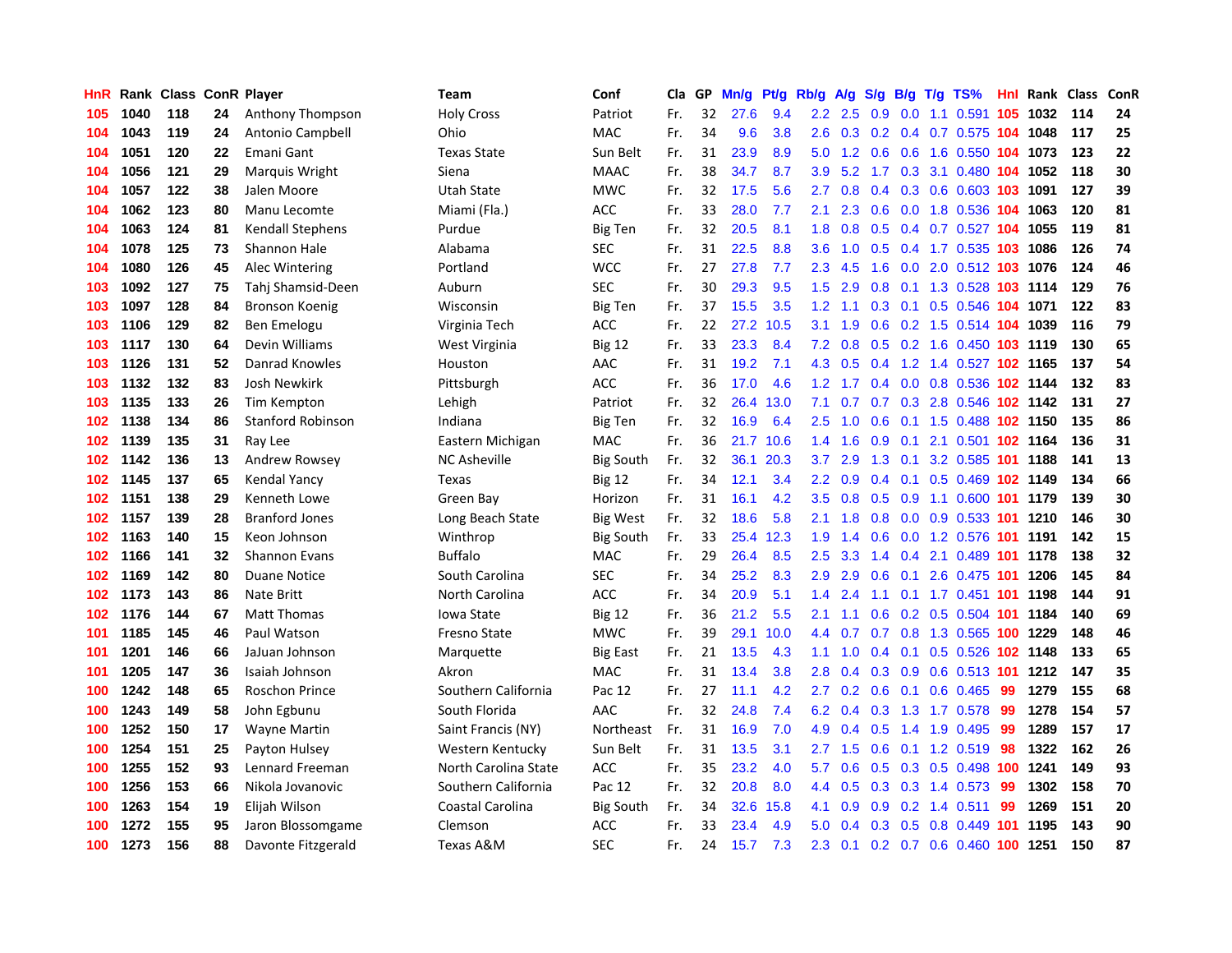| HnR |      | Rank Class ConR Player |     |                       | Team                | Conf             | Cla | GP | Mn/g | Pt/g | Rb/g             | A/g | S/g              | B/g | $T/g$ TS%                 | Hnl | Rank Class |     | ConR |
|-----|------|------------------------|-----|-----------------------|---------------------|------------------|-----|----|------|------|------------------|-----|------------------|-----|---------------------------|-----|------------|-----|------|
| 99  | 1292 | 157                    | 36  | Jimmie Taylor         | Rider               | <b>MAAC</b>      | Fr. | 31 | 30.2 | 12.1 | 3.7              | 2.3 | 0.8              | 0.1 | 2.0 0.577                 | 99  | 1287       | 156 | 36   |
| 99  | 1293 | 158                    | 72  | <b>Frank Booker</b>   | Oklahoma            | <b>Big 12</b>    | Fr. | 32 | 14.1 | 5.1  | 1.5              | 0.5 |                  |     | 0.4 0.2 0.6 0.543 99      |     | 1271       | 153 | 72   |
| 99  | 1296 | 159                    | 21  | QJ Peterson           | VMI                 | <b>Big South</b> | Fr. | 35 | 32.9 | 19.0 | 5.6              | 2.1 |                  |     | 1.7 0.3 2.2 0.512 99      |     | 1304       | 159 | 21   |
| 99  | 1304 | 160                    | 52  | Frank Bartley IV      | Brigham Young       | <b>WCC</b>       | Fr. | 34 | 10.9 | 3.9  | 2.1              | 0.7 |                  |     | $0.4$ 0.2 0.4 0.440       | 99  | 1308       | 160 | 51   |
| 99  | 1316 | 161                    | 19  | Jack Gibbs            | Davidson            | Southern         | Fr. | 32 | 20.2 | 6.8  | 1.9              | 2.1 | 0.8              |     | $0.0$ 1.3 0.524           | -97 | 1362       | 167 | 20   |
| 99  | 1318 | 162                    | 37  | Lavon Long            | Siena               | <b>MAAC</b>      | Fr. | 38 | 26.4 | 9.4  | 4.9              | 1.2 | 0.6              |     | 0.7 1.8 0.488             | 98  | 1319       | 161 | 37   |
| 99  | 1322 | 163                    | 38  | <b>Rich Williams</b>  | Manhattan           | <b>MAAC</b>      | Fr. | 31 | 11.9 | 4.4  | 2.2              | 0.5 |                  |     | 0.3 0.2 1.2 0.591         | 98  | 1327       | 163 | 38   |
| 98  | 1327 | 164                    | 56  | Ambrose Mosley        | Old Dominion        | Conf. USA        | Fr. | 36 | 19.9 | 7.3  | 2.9              | 0.9 | 0.7              |     | $0.0$ 0.7 0.503           | 98  | 1331       | 164 | 56   |
| 98  | 1329 | 165                    | 97  | Devin Wilson          | Virginia Tech       | <b>ACC</b>       | Fr. | 31 | 34.9 | 9.2  | 3.2              | 4.8 | 0.8              |     | 0.2 2.9 0.487             | -97 | 1381       | 171 | 97   |
| 98  | 1333 | 166                    | 98  | <b>Roddy Peters</b>   | Maryland            | <b>ACC</b>       | Fr. | 32 | 15.1 | 4.1  | 1.3              | 2.1 | 0.6              |     | $0.1$ 1.8 0.450           | -97 | 1363       | 168 | 96   |
| 98  | 1340 | 167                    | 70  | Julian Jacobs         | Southern California | Pac 12           | Fr. | 32 | 28.2 | 6.6  | 4.4              | 3.6 |                  |     | 1.1 0.4 2.7 0.506 97      |     | 1389       | 173 | 72   |
| 98  | 1342 | 168                    | 71  | Egor Koulechov        | Arizona State       | Pac 12           | Fr. | 27 | 14.0 | 3.7  | 2.8              | 0.6 |                  |     | 0.4 0.2 0.8 0.532 99      |     | 1270       | 152 | 66   |
| 98  | 1346 | 169                    | 35  | <b>Eric Childress</b> | UC Santa Barbara    | <b>Big West</b>  | Fr. | 30 | 20.9 | 5.4  | $2.2^{\circ}$    | 3.1 | 0.9 <sup>°</sup> |     | 0.0 1.9 0.518 97          |     | 1393       | 174 | 37   |
| 98  | 1351 | 170                    | 54  | Lamond Murray Jr.     | Pepperdine          | <b>WCC</b>       | Fr. | 27 | 10.7 | 4.0  | $2.2\phantom{0}$ | 0.5 | 0.3              |     | $0.1$ 0.7 0.545           | -97 | 1387       | 172 | 55   |
| 98  | 1352 | 171                    | 55  | Evan Payne            | Loyola Marymount    | <b>WCC</b>       | Fr. | 32 | 30.3 | 15.5 | 2.7              | 1.4 | 1.3              |     | $0.2$ 2.7 $0.537$         | -97 | 1395       | 175 | 56   |
| 98  | 1354 | 172                    | 28  | Michael Buchanan      | <b>USC Upstate</b>  | A-Sun            | Fr. | 28 | 10.1 | 4.3  | 2.8              | 0.3 | 0.2              |     | $0.5$ 0.6 0.513           | 97  | 1364       | 169 | 28   |
| 98  | 1362 | 173                    | 74  | Scoochie Smith        | Dayton              | $A-10$           | Fr. | 37 | 17.3 | 3.6  | 1.3              | 2.0 | 0.7              |     | $0.1$ 1.1 0.429           | 98  | 1351       | 165 | 74   |
| 97  | 1382 | 174                    | 90  | Juwan Parker          | Georgia             | <b>SEC</b>       | Fr. | 33 | 17.5 | 4.1  | 3.0 <sub>2</sub> | 1.2 | 0.6              | 0.1 | $0.8$ 0.415               | 97  | 1368       | 170 | 90   |
| 97  | 1389 | 175                    | 38  | Jeremy Morgan         | Northern Iowa       | <b>MVC</b>       | Fr. | 31 | 21.9 | 6.0  | 2.7              | 1.4 |                  |     | 0.6 0.5 1.1 0.549 97      |     | 1396       | 176 | 37   |
| 97  | 1390 | 176                    | 21  | Dallas Ennema         | Albany              | <b>AEC</b>       | Fr. | 23 | 12.1 | 3.9  | 2.0              | 0.7 |                  |     | 0.2 0.0 0.7 0.636         | 98  | 1357       | 166 | 22   |
| 97  | 1393 | 177                    | 40  | <b>Austin Ruder</b>   | Missouri State      | <b>MVC</b>       | Fr. | 33 | 29.7 | 8.6  | 1.6              | 1.2 | 0.3              |     | $0.0$ $0.6$ $0.569$       | 96  | 1435       | 179 | 40   |
| 97  | 1411 | 178                    | 42  | Kahlil Felder         | Oakland             | Horizon          | Fr. | 33 | 32.3 | 9.5  | 3.9              | 6.4 | 0.9              | 0.1 | 2.8 0.501                 | 96  | 1425       | 177 | 42   |
| 96  | 1423 | 179                    | 54  | <b>Cullen Neal</b>    | <b>New Mexico</b>   | <b>MWC</b>       | Fr. | 34 | 19.9 | 7.1  | 1.7              | 1.9 | $0.4^{\circ}$    |     | $0.0$ 1.9 $0.513$         | 96  | 1457       | 183 | 53   |
| 96  | 1434 | 180                    | 34  | <b>Steven Cook</b>    | Princeton           | Ivy              | Fr. | 22 | 16.7 | 4.5  | 2.5              | 0.6 | 0.5              |     | $0.5$ 0.8 0.589           | 95  | 1474       | 184 | 35   |
| 96  | 1437 | 181                    | 36  | Nick Lindner          | Lafayette           | Patriot          | Fr. | 31 | 30.5 | 10.8 | 1.9              | 4.0 | 0.8              |     | $0.0$ 2.4 $0.565$         | 94  | 1533       | 192 | 38   |
| 96  | 1448 | 182                    | 23  | Jaylen Allen          | Wofford             | Southern         | Fr. | 33 | 13.3 | 5.2  | 1.5              | 0.5 | 0.8              |     | $0.0$ 0.8 0.550           | 96  | 1455       | 182 | 22   |
| 96  | 1451 | 183                    | 70  | Jaren Sina            | Seton Hall          | <b>Big East</b>  | Fr. | 34 | 26.0 | 6.0  | 1.4              | 2.4 |                  |     | 0.4 0.0 1.5 0.547         | -94 | 1535       | 193 | 70   |
| 96  | 1453 | 184                    | 48  | Jordan Lauf           | Toledo              | MAC              | Fr. | 34 | 14.6 | 3.8  | 3.5              | 0.5 |                  |     | $0.6$ $0.0$ $0.5$ $0.594$ | -96 | 1445       | 181 | 48   |
| 96  | 1456 | 185                    | 72  | Jaron Hopkins         | Colorado            | Pac 12           | Fr. | 35 | 18.2 | 4.8  | 2.5              | 1.0 | 0.8              |     | $0.1$ 1.1 0.459           | -94 | 1566       | 204 | 77   |
| 96  | 1462 | 186                    | 60  | Marquan Botley        | Florida Atlantic    | Conf. USA        | Fr. | 32 | 29.9 | 11.3 | 2.7              | 2.6 | 0.8              |     | $0.1$ 1.2 0.527           | 95  | 1484       | 186 | 62   |
| 96  | 1473 | 187                    | 90  | Geno Thorpe           | Penn State          | Big Ten          | Fr. | 32 | 11.8 | 3.2  | 1.6              | 0.5 | 0.5              |     | $0.0$ 0.7 0.609           | 95  | 1507       | 190 | 92   |
| 95  | 1481 | 188                    | 39  | <b>Aaron Valdes</b>   | Hawaii              | <b>Big West</b>  | Fr. | 31 | 9.2  | 3.2  | 2.0              | 0.3 | 0.3              |     | $0.2$ 0.4 0.543           | 95  | 1482       | 185 | 39   |
| 95  | 1484 | 189                    | 29  | Jalen Jackson         | Central Arkansas    | Southland        | Fr. | 25 | 20.6 | 9.6  | 4.2              | 2.1 | 1.4              |     | $0.5$ 1.9 0.574           | 95  | 1492       | 188 | 29   |
| 95  | 1485 | 190                    | 100 | Demetrius Jackson     | Notre Dame          | ACC              | Fr. | 30 | 22.2 | 6.0  | 2.1              | 1.8 | $0.4^{\circ}$    |     | 0.0 1.2 0.564             | 93  | 1604       | 210 | 103  |
| 95  | 1486 | 191                    | 73  | Karviar Shepherd      | Texas Christian     | <b>Big 12</b>    | Fr. | 30 | 30.8 | 9.1  | 6.8              | 0.8 |                  |     | $0.7$ 1.6 1.4 0.479       | -94 | 1523       | 191 | 73   |
| 95  | 1488 | 192                    | 22  | Kris Yanku            | Northern Arizona    | <b>Big Sky</b>   | Fr. | 32 | 25.0 | 9.7  | 2.7              | 2.8 |                  |     | 1.5 0.1 2.3 0.513 95      |     | 1487       | 187 | 21   |
| 95  | 1492 | 193                    | 26  | <b>Tyrell Nelson</b>  | Gardner-Webb        | <b>Big South</b> | Fr. | 32 | 20.3 | 8.9  | 5.0              | 0.5 | 0.7              |     | $0.4$ 1.3 0.553           | -95 | 1505       | 189 | 27   |
| 95  | 1496 | 194                    | 31  | Rodney Williams       | Drexel              | Colonial         | Fr. | 30 | 20.8 | 5.4  | 5.0              | 0.4 | 0.2              |     | 1.2 0.9 0.547             | 94  | 1536       | 194 | 34   |
| 95  | 1523 | 195                    | 46  | Sean O'Brien          | Southern Illinois   | <b>MVC</b>       | Fr. | 33 | 24.2 | 6.7  | 5.2              |     |                  |     | 1.2 0.6 0.3 1.3 0.507     | 94  | 1545       | 198 | 45   |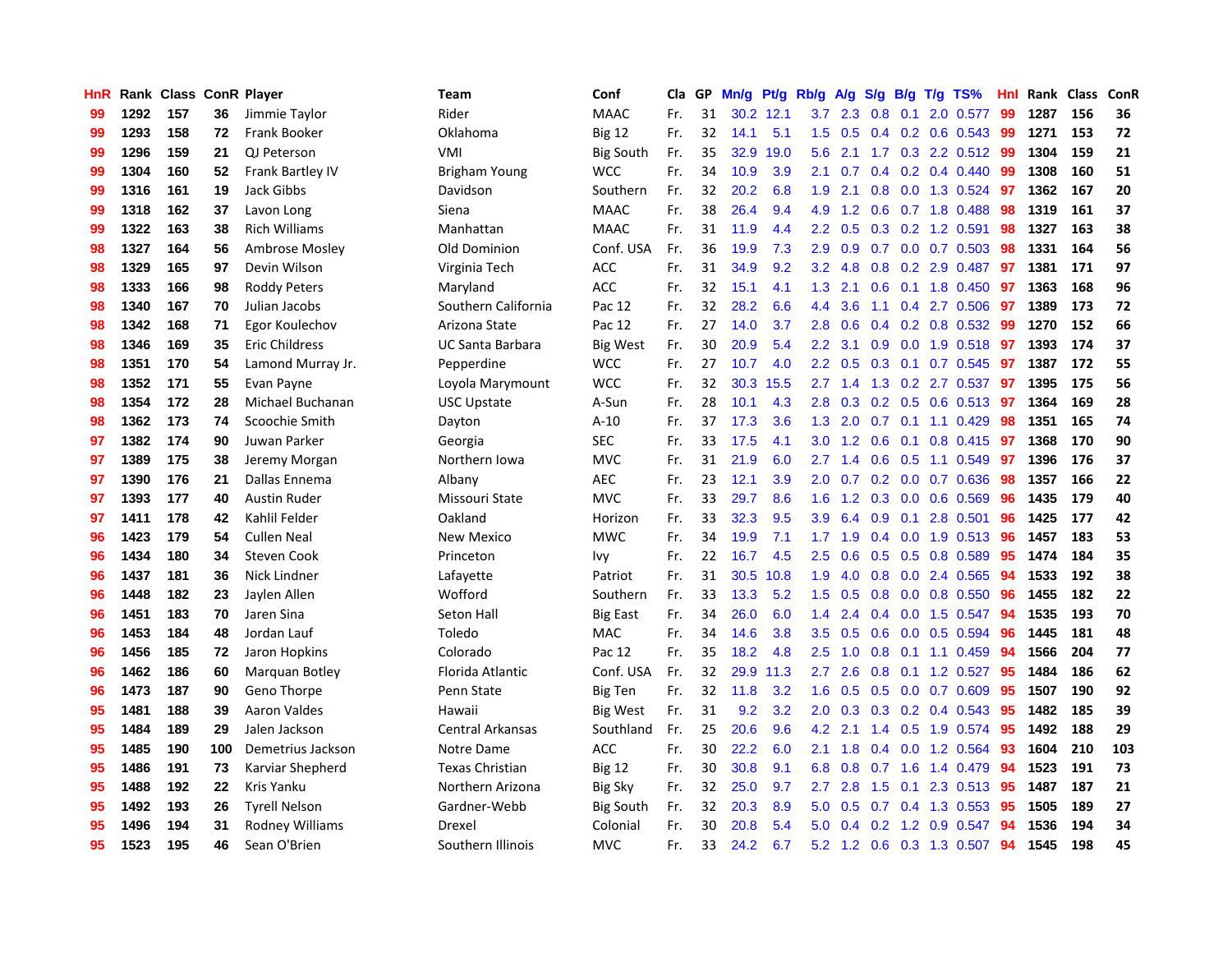| HnR |      | Rank Class ConR Player |              |                             | <b>Team</b>             | Conf             | Cla | GP | Mn/g | Pt/g | Rb/g             | A/g | S/g           |     | $B/g$ T/g TS%             | Hnl | Rank Class |     | ConR           |
|-----|------|------------------------|--------------|-----------------------------|-------------------------|------------------|-----|----|------|------|------------------|-----|---------------|-----|---------------------------|-----|------------|-----|----------------|
| 95  | 1525 | 196                    | 59           | Gabe Levin                  | Loyola Marymount        | <b>WCC</b>       | Fr. | 29 | 31.9 | 11.1 | 7.1              | 0.9 | 0.7           |     | 1.2 1.7 0.500             | 94  | 1546       | 199 | 59             |
| 95  | 1527 | 197                    | 19           | James Currington            | Miss. Valley St.        | <b>SWAC</b>      | Fr. | 29 | 24.2 | 10.4 | 6.8              | 0.2 |               |     | 1.5 0.7 1.7 0.562 96      |     | 1429       | 178 | 17             |
| 95  | 1528 | 198                    | 75           | Que Johnson                 | <b>Washington State</b> | Pac 12           | Fr. | 31 | 23.8 | 9.5  | $2.4^{\circ}$    | 0.6 |               |     | $0.5$ 0.1 1.0 0.511       | 93  | 1641       | 220 | 79             |
| 95  | 1533 | 199                    | 93           | Sanjay Lumpkin              | Northwestern            | Big Ten          | Fr. | 33 | 29.2 | 3.8  | 4.8              | 1.2 |               |     | 1.1 0.4 1.7 0.451         | -93 | 1587       | 207 | 94             |
| 94  | 1537 | 200                    | 29           | Ahmad Walker                | <b>Stony Brook</b>      | <b>AEC</b>       | Fr. | 34 | 24.2 | 7.0  | 5.3              | 2.1 | 0.9           |     | $0.1$ 1.9 0.468           | 94  | 1558       | 202 | 29             |
| 94  | 1546 | 201                    | 103          | <b>Trevor Thompson</b>      | Virginia Tech           | <b>ACC</b>       | Fr. | 30 | 16.2 | 5.0  | 4.7              | 0.2 | 0.3           |     | 0.9 1.5 0.467             | 93  | 1593       | 208 | 102            |
| 94  | 1548 | 202                    | 27           | Eric Garcia                 | Wofford                 | Southern         | Fr. | 31 | 26.6 | 7.3  | 1.8              | 2.5 |               |     | 0.6 0.0 0.9 0.577         | 94  | 1538       | 195 | 27             |
| 94  | 1554 | 203                    | 104          | <b>Quinton Stephens</b>     | Georgia Tech            | <b>ACC</b>       | Fr. | 32 | 12.8 | 3.6  | 2.1              | 0.8 | 0.3           |     | $0.3$ 0.6 0.467           | 93  | 1647       | 221 | 104            |
| 94  | 1555 | 204                    | 30           | Colton Ray-St Cyr           | Coastal Carolina        | <b>Big South</b> | Fr. | 28 | 12.2 | 3.9  | 2.0              | 0.8 | 0.4           |     | 0.3 0.8 0.568             | 94  | 1557       | 201 | 29             |
| 94  | 1557 | 205                    | 44           | Zach Lewis                  | Canisius                | <b>MAAC</b>      | Fr. | 32 | 28.5 | 9.5  | 2.2              | 1.6 | 1.4           |     | 0.3 0.8 0.544             | 94  | 1541       | 196 | 44             |
| 94  | 1562 | 206                    | 28           | Sekou Wiggs                 | Idaho                   | <b>WAC</b>       | Fr. | 31 | 23.4 | 9.9  | 3.9 <sup>°</sup> | 1.4 |               |     | 0.5 0.0 1.6 0.539 94      |     | 1544       | 197 | 28             |
| 94  | 1577 | 207                    | 75           | <b>Brandon Watkins</b>      | West Virginia           | <b>Big 12</b>    | Fr. | 32 | 11.3 | 2.7  | 2.8              | 0.3 |               |     | $0.3$ 0.8 0.3 0.440       | -94 | 1562       | 203 | 74             |
| 94  | 1584 | 208                    | $\mathbf{2}$ | Damon Lynn                  | New Jersey Tech         | Indep.           | Fr. | 29 | 33.8 | 17.2 | 2.8              | 2.1 |               |     | 1.2 0.0 1.8 0.539         | -92 | 1649       | 223 | $\overline{2}$ |
| 94  | 1590 | 209                    | 73           | Elijah Brown                | Butler                  | <b>Big East</b>  | Fr. | 30 | 18.6 | 6.8  | $2.2\phantom{0}$ | 1.2 | 0.4           |     | $0.1$ 1.3 0.461           | 94  | 1569       | 205 | 71             |
| 93  | 1594 | 210                    | 48           | Paris Lee                   | <b>Illinois State</b>   | <b>MVC</b>       | Fr. | 34 | 27.5 | 6.7  | 2.0              | 2.3 | 1.4           |     | $0.0$ 1.9 $0.464$         | -93 | 1620       | 214 | 49             |
| 93  | 1597 | 211                    | 36           | A.J. Merriweather           | East Tennessee State    | A-Sun            | Fr. | 35 | 26.5 | 9.5  | 6.3              | 1.2 | $1.4^{\circ}$ |     | 0.2 1.9 0.541             | 93  | 1599       | 209 | 37             |
| 93  | 1599 | 212                    | 60           | T.J. Wallace                | Pacific                 | <b>WCC</b>       | Fr. | 32 | 19.4 | 7.0  | 2.1              | 1.2 | 0.9           |     | $0.0$ 1.5 $0.505$         | 94  | 1571       | 206 | 61             |
| 93  | 1602 | 213                    | 38           | Steven Spieth               | Brown                   | Ivy              | Fr. | 29 | 32.1 | 8.2  | 5.5              | 2.3 | 1.2           |     | 0.3 1.8 0.629             | 93  | 1613       | 212 | 40             |
| 93  | 1604 | 214                    | 59           | Nick Duncan                 | <b>Boise State</b>      | <b>MWC</b>       | Fr. | 34 | 17.1 | 5.0  | 2.6              | 0.3 |               |     | 0.3 0.2 0.5 0.592 93      |     | 1621       | 215 | 58             |
| 93  | 1613 | 215                    | 74           | Tommy Hamilton Jr.          | DePaul                  | <b>Big East</b>  | Fr. | 32 | 24.6 | 7.7  | 4.8              | 0.8 |               |     | $0.5$ $0.6$ 1.9 $0.484$   | -91 | 1736       | 239 | 75             |
| 93  | 1615 | 216                    | 69           | Kareem Canty                | Marshall                | Conf. USA        | Fr. | 33 | 36.7 | 16.3 | $2.2^{\circ}$    | 5.5 |               |     | $0.7$ $0.1$ $3.7$ $0.472$ | -91 | 1719       | 235 | 77             |
| 93  | 1618 | 217                    | 75           | Myles Davis                 | Xavier                  | <b>Big East</b>  | Fr. | 34 | 17.9 | 5.3  | 1.5              | 0.9 | 0.4           |     | $0.0$ 0.6 0.488           | 93  | 1617       | 213 | 73             |
| 93  | 1623 | 218                    | 100          | Jimmie Taylor               | Alabama                 | <b>SEC</b>       | Fr. | 32 | 16.9 | 3.0  | 3.3 <sub>2</sub> | 0.2 |               |     | 0.2 1.3 0.5 0.551         | 93  | 1632       | 218 | 101            |
| 93  | 1625 | 219                    | 46           | <b>Trevis Wyche</b>         | Saint Peter's           | <b>MAAC</b>      | Fr. | 31 | 29.5 | 8.3  | 2.5              | 3.9 | 1.2           | 0.1 | 2.1 0.461                 | 93  | 1626       | 216 | 47             |
| 93  | 1630 | 220                    | 70           | <b>Brandan Stith</b>        | East Carolina           | Conf. USA        | Fr. | 33 | 19.5 | 4.6  | 6.4              | 0.6 | 0.6           |     | 1.2 0.8 0.514             | -93 | 1611       | 211 | 70             |
| 93  | 1643 | 221                    | 105          | Davon Reed                  | Miami (Fla.)            | <b>ACC</b>       | Fr. | 33 | 20.7 | 6.6  | 1.7              | 1.2 | 0.5           |     | $0.1$ 1.3 0.465           | 92  | 1655       | 225 | 106            |
| 93  | 1645 | 222                    | 82           | Jon Severe                  | Fordham                 | $A-10$           | Fr. | 31 | 32.9 | 17.3 | 2.8              | 2.0 | 0.9           |     | $0.2$ 2.6 0.466           | -92 | 1663       | 227 | 83             |
| 93  | 1648 | 223                    | 60           | Aaric Armstead              | Northern Illinois       | <b>MAC</b>       | Fr. | 30 | 25.5 | 7.7  | 4.1              | 0.4 |               |     | 1.0 0.4 1.7 0.464         | 92  | 1711       | 233 | 62             |
| 93  | 1653 | 224                    | 73           | <b>Denzell Taylor</b>       | Old Dominion            | Conf. USA        | Fr. | 36 | 26.6 | 4.4  | 5.9              | 0.7 |               |     | 0.7 0.9 1.3 0.497 92      |     | 1656       | 226 | 72             |
| 92  | 1671 | 225                    | 28           | Jeremy Senglin              | Weber State             | <b>Big Sky</b>   | Fr. | 31 | 29.7 | 10.9 | $2.2^{\circ}$    | 2.2 |               |     | $0.7$ $0.2$ $1.5$ $0.600$ | 92  | 1668       | 228 | 27             |
| 92  | 1673 | 226                    | 101          | Luke Kornet                 | Vanderbilt              | <b>SEC</b>       | Fr. | 30 | 15.3 | 4.0  | 2.3              | 0.8 | 0.3           |     | $0.6$ 0.7 0.430           | 92  | 1678       | 229 | 102            |
| 92  | 1676 | 227                    | 107          | Beejay Anya                 | North Carolina State    | <b>ACC</b>       | Fr. | 33 | 11.6 | 2.1  | 2.1              | 0.1 | 0.1           |     | 1.4 0.5 0.561             | 93  | 1648       | 222 | 105            |
| 92  | 1677 | 228                    | 62           | Dakarai Allen               | San Diego State         | <b>MWC</b>       | Fr. | 29 | 10.6 | 2.5  | 1.2              | 0.4 | 0.6           |     | $0.3$ 0.5 0.448           | 94  | 1555       | 200 | 56             |
| 92  | 1683 | 229                    | 63           | Karachi Edo                 | Fresno State            | <b>MWC</b>       | Fr. | 39 | 15.1 | 4.0  | 3.2              | 0.1 | 0.1           |     | $0.8$ 0.4 0.513           | -91 | 1731       | 238 | 64             |
| 92  | 1684 | 230                    | 84           | Jordan Burgess              | VCU                     | $A-10$           | Fr. | 31 | 21.7 | 4.9  | 2.6              | 1.0 | 0.9           |     | $0.3$ 1.1 0.418           | -96 | 1438       | 180 | 77             |
| 92  | 1699 | 231                    | 42           | Sam Finlay                  | <b>UC Riverside</b>     | Big West         | Fr. | 30 | 22.3 | 12.5 | 2.1              | 0.8 |               |     | 0.6 0.2 1.6 0.522 92      |     | 1701       | 232 | 42             |
| 92  | 1700 | 232                    | 87           | <b>Marquise Moore</b>       | George Mason            | $A-10$           | Fr. | 26 | 22.2 | 3.9  | $2.4^{\circ}$    | 2.7 | 0.5           |     | $0.6$ 1.5 0.470           | -93 | 1634       | 219 | 81             |
| 92  | 1704 | 233                    | 52           | Justin Robinson             | Monmouth                | <b>MAAC</b>      | Fr. | 28 | 22.4 | 7.1  | 2.3              | 3.0 | 1.0           |     | $0.0$ 2.0 0.487           | -92 | 1680       | 230 | 50             |
| 92  | 1712 | 234                    | 40           | <b>Chris Harrison-Docks</b> | Western Kentucky        | Sun Belt         | Fr. | 24 | 26.3 | 9.9  | 1.9              |     |               |     | 2.2 0.3 0.0 2.3 0.529     | 93  | 1630       | 217 | 40             |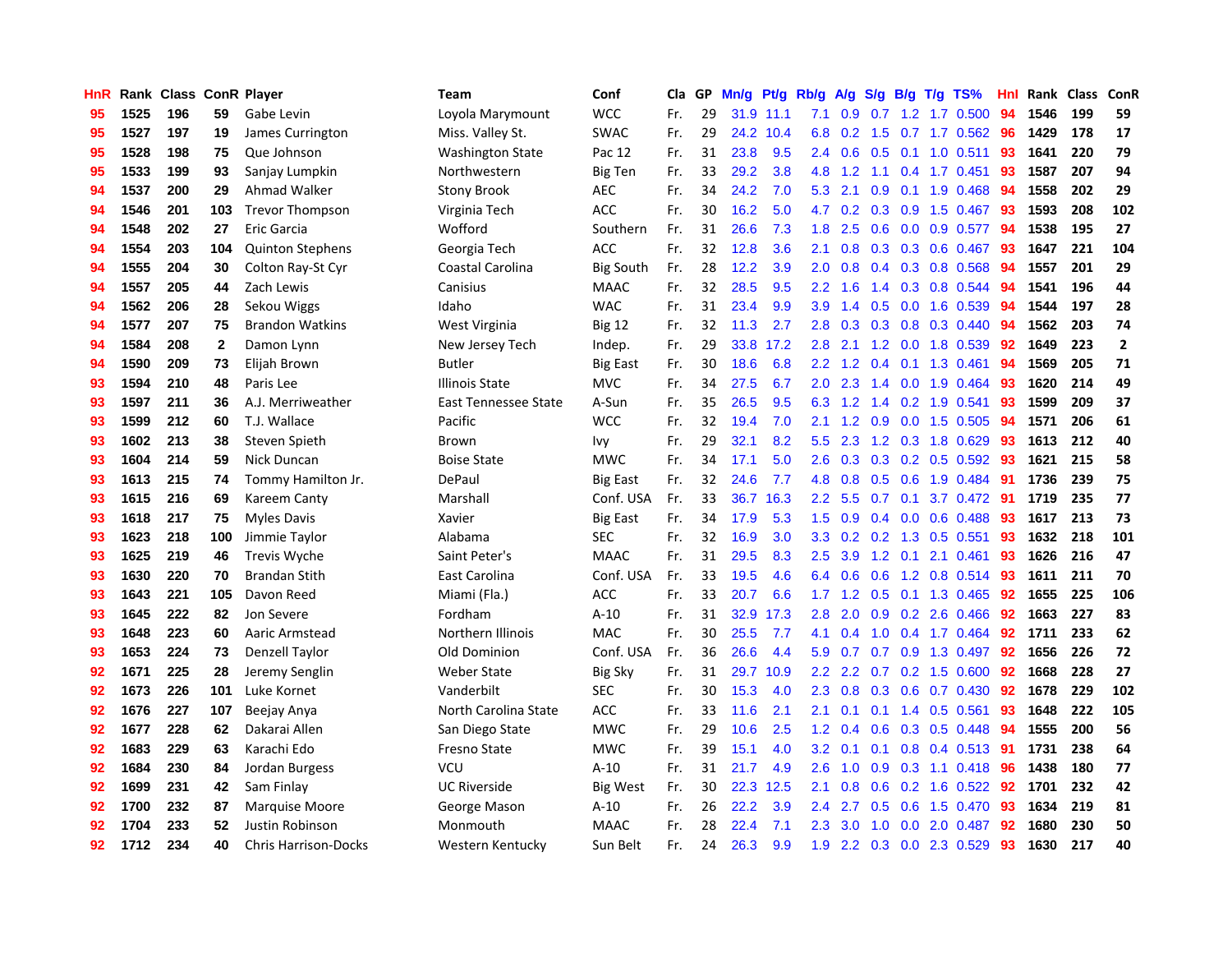| HnR |      | Rank Class ConR Player |     |                        | Team                    | Conf             | Cla | GP | Mn/g | Pt/g | Rb/g             | A/g | S/g           | B/g | $T/g$ TS%               | <b>Hnl</b> | Rank Class |     | ConR |
|-----|------|------------------------|-----|------------------------|-------------------------|------------------|-----|----|------|------|------------------|-----|---------------|-----|-------------------------|------------|------------|-----|------|
| 92  | 1713 | 235                    | 28  | Dan Garvin             | Bryant                  | Northeast        | Fr. | 27 | 20.6 | 6.0  | 4.8              | 0.7 | 0.5           | 1.3 | $1.0 \quad 0.492$       | 91         | 1720       | 236 | 29   |
| 92  | 1729 | 236                    | 54  | Kasim Chandler         | Quinnipiac              | <b>MAAC</b>      | Fr. | 23 | 20.4 | 8.1  | 2.0              | 2.7 | 0.6           |     | $0.1$ 2.0 0.467 92      |            | 1651       | 224 | 49   |
| 91  | 1731 | 237                    | 63  | Jonathan Williams      | Toledo                  | MAC              | Fr. | 34 | 17.5 | 6.7  | 1.5              | 1.1 |               |     | 0.4 0.1 0.9 0.539 91    |            | 1726       | 237 | 63   |
| 91  | 1734 | 238                    | 39  | <b>Chris Davenport</b> | North Florida           | A-Sun            | Fr. | 32 | 21.5 | 7.7  | 5.5 <sub>1</sub> | 1.7 |               |     | 0.5 0.5 2.8 0.602       | -91        | 1739       | 241 | 40   |
| 91  | 1736 | 239                    | 66  | Rashad Muhammad        | San Jose State          | <b>MWC</b>       | Fr. | 31 | 28.1 | 13.2 | 2.9              | 0.8 | 0.5           |     | $0.0$ 1.7 $0.526$       | -91        | 1741       | 242 | 65   |
| 91  | 1737 | 240                    | 36  | Josh Davenport         | Winthrop                | <b>Big South</b> | Fr. | 32 | 12.5 | 3.9  | 2.0              | 1.0 | 0.5           |     | 0.2 1.0 0.496           | 91         | 1762       | 246 | 37   |
| 91  | 1754 | 241                    | 64  | Nate Kratch            | Santa Clara             | <b>WCC</b>       | Fr. | 33 | 13.8 | 3.6  | 2.8              | 0.6 | 0.3           |     | 0.6 0.5 0.543           | 90         | 1790       | 255 | 65   |
| 91  | 1760 | 242                    | 55  | Josh James             | Monmouth                | <b>MAAC</b>      | Fr. | 32 | 24.9 | 8.4  | 2.7              | 3.2 | 1.0           | 0.1 | 2.1 0.464               | 90         | 1774       | 248 | 55   |
| 91  | 1762 | 243                    | 50  | Jubril Adekoya         | Valparaiso              | Horizon          | Fr. | 34 | 19.1 | 5.8  | $3.4^{\circ}$    | 1.3 | 0.4           |     | 0.1 1.3 0.568           | -91        | 1760       | 245 | 51   |
| 91  | 1767 | 244                    | 44  | Dakarai Henderson      | Sam Houston State       | Southland        | Fr. | 31 | 12.0 | 6.2  | 0.8              | 0.4 | 0.4           |     | $0.0$ 0.7 0.555         | -91        | 1753       | 244 | 44   |
| 91  | 1769 | 245                    | 53  | Bola Olaniyan          | Southern Illinois       | <b>MVC</b>       | Fr. | 30 | 15.7 | 3.4  | 4.9              | 0.3 |               |     | 0.4 0.1 1.0 0.543 91    |            | 1771       | 247 | 53   |
| 91  | 1770 | 246                    | 57  | Quadir Welton          | Saint Peter's           | <b>MAAC</b>      | Fr. | 31 | 22.4 | 4.7  | 5.0              | 0.6 |               |     | $0.4$ 1.3 0.9 0.485     | -90        | 1779       | 249 | 56   |
| 91  | 1777 | 247                    | 44  | Luke Petrasek          | Columbia                | Ivy              | Fr. | 34 | 18.7 | 5.3  | 3.2              | 0.9 |               |     | $0.2$ 0.7 1.2 0.503     | -90        | 1795       | 256 | 44   |
| 91  | 1779 | 248                    | 23  | <b>Trelun Banks</b>    | Southern                | <b>SWAC</b>      | Fr. | 32 | 26.6 | 8.7  | $2.5\,$          | 3.3 | 0.9           |     | 0.2 2.6 0.436           | 90         | 1814       | 260 | 24   |
| 91  | 1780 | 249                    | 103 | I.J. Ready             | Mississippi State       | <b>SEC</b>       | Fr. | 26 | 24.1 | 5.9  | 2.1              | 2.7 |               |     | 1.2 0.0 1.6 0.451       | 92         | 1712       | 234 | 104  |
| 91  | 1786 | 250                    | 95  | Tai Webster            | Nebraska                | <b>Big Ten</b>   | Fr. | 32 | 22.8 | 3.9  | 2.1              | 2.0 | 0.8           |     | $0.1$ 1.8 0.409         | 90         | 1813       | 259 | 95   |
| 90  | 1791 | 251                    | 52  | Lexus Williams         | Valparaiso              | Horizon          | Fr. | 34 | 23.4 | 6.5  | 2.1              | 2.4 | 1.0           |     | $0.1$ 1.7 0.505         | 90         | 1783       | 252 | 53   |
| 90  | 1799 | 252                    | 44  | Joe Chealey            | Charleston              | Colonial         | Fr. | 27 | 20.7 | 6.9  | 2.0              | 2.0 | 0.7           |     | $0.3$ 1.7 0.472         | -90        | 1787       | 253 | 44   |
| 90  | 1802 | 253                    | 80  | <b>Tosin Mehinti</b>   | <b>UAB</b>              | Conf. USA        | Fr. | 31 | 12.5 | 2.9  | 3.4              | 0.1 |               |     | $0.3$ 1.1 0.7 0.494     | -90        | 1810       | 258 | 83   |
| 90  | 1804 | 254                    | 104 | <b>Wes Clark</b>       | Missouri                | <b>SEC</b>       | Fr. | 33 | 20.4 | 4.1  | 2.2              | 2.1 |               |     | $0.8$ 0.1 1.6 0.481     | -91        | 1738       | 240 | 105  |
| 90  | 1808 | 255                    | 3   | Tim Coleman            | New Jersey Tech         | Indep.           | Fr. | 24 | 20.4 | 7.9  | 4.9              | 1.3 |               |     | 1.2 1.3 1.6 0.509       | -91        | 1747       | 243 | 3    |
| 90  | 1809 | 256                    | 45  | Pete Miller            | Princeton               | Ivy              | Fr. | 29 | 10.4 | 2.5  | 2.3              | 0.7 | 0.3           |     | $0.8$ 0.9 0.437         | -88        | 1914       | 279 | 48   |
| 90  | 1814 | 257                    | 45  | Mohamed Bah            | Drexel                  | Colonial         | Fr. | 24 | 11.7 | 2.0  | 2.7              | 0.1 | 0.1           |     | $0.5$ 0.1 0.608         | 90         | 1805       | 257 | 45   |
| 90  | 1822 | 258                    | 105 | Dion Wade              | Auburn                  | <b>SEC</b>       | Fr. | 30 | 10.9 | 3.0  | 1.3              | 0.5 | 0.6           |     | $0.3$ $0.3$ $0.453$     | -90        | 1835       | 265 | 106  |
| 90  | 1823 | 259                    | 85  | Phillip Jones          | Texas-San Antonio       | Conf. USA        | Fr. | 27 | 22.2 | 7.2  | 6.2              | 1.0 | 1.1           |     | $0.7$ 2.1 $0.477$       | 90         | 1789       | 254 | 80   |
| 90  | 1828 | 260                    | 34  | RJ White               | NC Greensboro           | Southern         | Fr. | 32 | 15.7 | 6.5  | 5.3              | 0.3 | 0.5           |     | 0.5 1.3 0.537           | 90         | 1825       | 263 | 34   |
| 90  | 1831 | 261                    | 54  | Jacob Jensen           | Drake                   | <b>MVC</b>       | Fr. | 30 | 18.8 | 5.1  | 5.1              | 0.4 |               |     | $0.1$ $0.7$ 1.1 $0.551$ | -89        | 1884       | 273 | 57   |
| 90  | 1834 | 262                    | 54  | Jarod Williams         | Detroit                 | Horizon          | Fr. | 32 | 23.6 | 7.7  | 2.8              | 2.0 |               |     | 1.0 0.3 1.7 0.492 90    |            | 1817       | 261 | 54   |
| 90  | 1850 | 263                    | 60  | Kahlil Thomas          | Rider                   | <b>MAAC</b>      | Fr. | 31 | 19.4 | 5.8  | 3.4              | 0.8 |               |     | $0.7$ 0.8 1.2 0.520     | -89        | 1851       | 267 | 60   |
| 89  | 1855 | 264                    | 44  | <b>Greg Dotson</b>     | <b>Morehead State</b>   | OVC              | Fr. | 29 | 16.6 | 4.9  | 2.3              | 0.7 | 0.4           |     | $0.6$ 0.7 0.536         | -90        | 1836       | 266 | 43   |
| 89  | 1863 | 265                    | 56  | Marcus Keene           | Youngstown State        | Horizon          | Fr. | 22 | 16.3 | 6.5  | 1.9              | 2.2 | 0.5           |     | $0.0$ 1.3 0.498         | 89         | 1856       | 269 | 57   |
| 89  | 1868 | 266                    | 69  | <b>Tucker Haymond</b>  | Western Michigan        | <b>MAC</b>       | Fr. | 29 | 23.9 | 7.1  | 3.8              | 0.9 | 0.5           |     | 0.1 1.5 0.520           | -90        | 1780       | 250 | 68   |
| 89  | 1870 | 267                    | 52  | <b>Ridge Shipley</b>   | Cal Poly                | <b>Big West</b>  | Fr. | 34 | 15.0 | 4.0  | 0.6              | 1.8 | 0.2           |     | $0.0$ 0.7 0.519         | -89        | 1879       | 272 | 51   |
| 89  | 1872 | 268                    | 84  | Ike Iroegbu            | <b>Washington State</b> | Pac 12           | Fr. | 31 | 18.1 | 5.5  | 1.9              | 1.5 | 0.5           |     | 0.1 1.3 0.470           | -87        | 1965       | 287 | 87   |
| 89  | 1877 | 269                    | 89  | Caleb White            | East Carolina           | Conf. USA        | Fr. | 34 | 31.8 | 12.3 | 3.2              | 1.4 | $0.4^{\circ}$ |     | $0.2$ 1.4 $0.587$       | 89         | 1875       | 271 | 90   |
| 89  | 1878 | 270                    | 111 | Steve Vasturia         | Notre Dame              | <b>ACC</b>       | Fr. | 27 | 23.1 | 5.0  | 2.6              | 1.2 | 0.6           |     | $0.1$ 0.7 0.496         | -90        | 1824       | 262 | 110  |
| 89  | 1888 | 271                    | 42  | Hakeem Baxter          | Md.-Eastern Shore       | <b>MEAC</b>      | Fr. | 27 | 30.0 | 14.0 | 3.7              | 1.5 | 0.7           |     | 0.3 2.1 0.565           | -89        | 1852       | 268 | 42   |
| 89  | 1894 | 272                    | 106 | Shawn Smith            | Texas A&M               | <b>SEC</b>       | Fr. | 27 | 22.2 | 5.7  | 3.2 <sub>2</sub> | 1.3 | 0.5           |     | $0.2$ 0.9 0.414         | -92        | 1697       | 231 | 103  |
| 89  | 1895 | 273                    | 46  | Dallas Moore           | North Florida           | A-Sun            | Fr. | 32 | 28.8 | 12.5 | 2.1              | 2.6 | 0.6           |     | 0.1 2.3 0.541           | 89         | 1898       | 275 | 46   |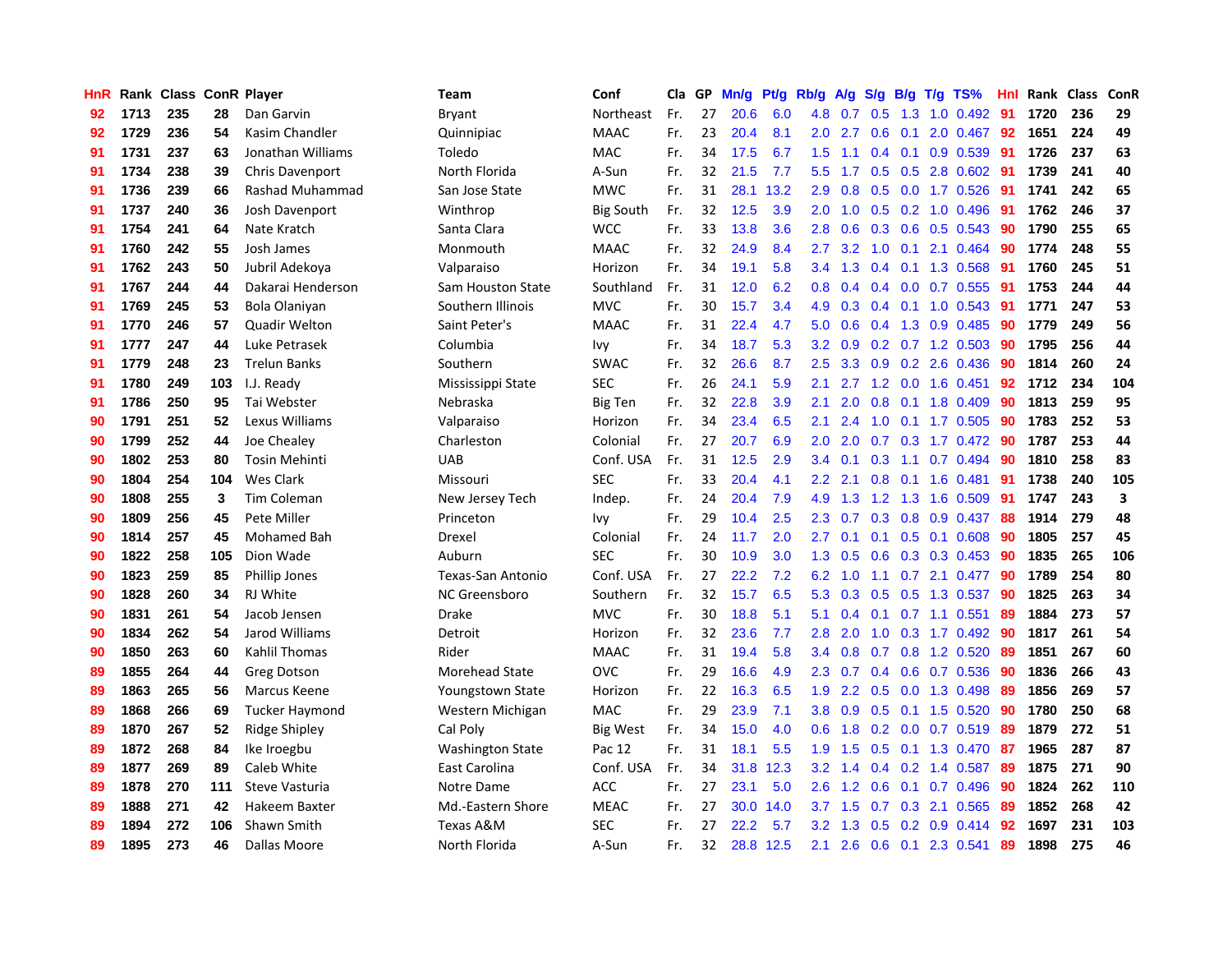| HnR |      | Rank Class ConR Player |     |                           | Team                   | Conf            | Cla | GP | Mn/g | Pt/g | Rb/g             | A/g             | S/g |     | $B/g$ T/g TS%           | Hnl | Rank Class |     | ConR |
|-----|------|------------------------|-----|---------------------------|------------------------|-----------------|-----|----|------|------|------------------|-----------------|-----|-----|-------------------------|-----|------------|-----|------|
| 88  | 1913 | 274                    | 77  | Isaiah Zierden            | Creighton              | <b>Big East</b> | Fr. | 28 | 10.9 | 3.2  | 0.8              | 0.9             | 0.1 | 0.0 | $0.1$ 0.514             | 90  | 1782       | 251 | 76   |
| 88  | 1916 | 275                    | 85  | Kenneth Ogbe              | Utah                   | Pac 12          | Fr. | 30 | 9.3  | 2.9  | 1.1              | 0.5             |     |     | 0.2 0.0 0.4 0.592 89    |     | 1887       | 274 | 83   |
| 88  | 1924 | 276                    | 57  | <b>Matthew Grant</b>      | Detroit                | Horizon         | Fr. | 32 | 22.8 | 7.9  | $2.4^{\circ}$    | 1.3             |     |     | $0.9$ $0.3$ 1.0 $0.496$ | -88 | 1910       | 277 | 58   |
| 88  | 1926 | 277                    | 62  | <b>Phil Valenti</b>       | Canisius               | <b>MAAC</b>     | Fr. | 34 | 18.4 | 5.0  | 3.9              | 0.9             |     |     | 0.6 0.3 1.2 0.557 88    |     | 1932       | 283 | 62   |
| 88  | 1930 | 278                    | 57  | <b>Blake Simmons</b>      | Evansville             | <b>MVC</b>      | Fr. | 33 | 32.1 | 9.3  | 3.0 <sub>2</sub> | 2.3             |     |     | 0.9 0.3 1.5 0.525       | 88  | 1942       | 284 | 58   |
| 88  | 1943 | 279                    | 51  | Nick Coppola              | Louisiana-Monroe       | Sun Belt        | Fr. | 27 | 33.3 | 6.9  | 2.6              | 3.3             |     |     | 0.4 0.0 2.3 0.473 87    |     | 1999       | 296 | 51   |
| 88  | 1945 | 280                    | 71  | Jaryd Eustace             | Miami (Oh.)            | MAC             | Fr. | 31 | 18.6 | 6.3  | 2.6              | 0.8             | 0.6 |     | $0.1$ 1.1 0.514         | -87 | 1954       | 285 | 73   |
| 88  | 1954 | 281                    | 28  | Marquis Vance             | Alcorn State           | <b>SWAC</b>     | Fr. | 30 | 25.7 | 10.0 | 5.1              | 1.1             | 0.5 |     | 0.3 1.4 0.478           | -87 | 1998       | 295 | 29   |
| 87  | 1959 | 282                    | 36  | Kavon Stewart             | <b>Robert Morris</b>   | Northeast       | Fr. | 30 | 20.0 | 4.9  | 1.9              | 2.8             | 1.1 |     | $0.0$ 2.0 0.474         | 88  | 1919       | 280 | 38   |
| 87  | 1960 | 283                    | 52  | Malachi Alexander         | <b>Holy Cross</b>      | Patriot         | Fr. | 34 | 21.5 | 6.3  | 4.2              | 1.0             | 0.5 |     | 0.6 1.9 0.471           | 87  | 1973       | 291 | 51   |
| 87  | 1962 | 284                    | 69  | Zach Kocur                | Air Force              | <b>MWC</b>      | Fr. | 27 | 9.7  | 2.9  |                  | $1.2 \quad 0.7$ |     |     | 0.3 0.0 0.6 0.581       | 86  | 2012       | 300 | 70   |
| 87  | 1966 | 285                    | 112 | Kyle Washington           | North Carolina State   | <b>ACC</b>      | Fr. | 36 | 19.9 | 4.8  | 3.9 <sup>°</sup> | 0.4             |     |     | $0.2$ 0.6 1.0 0.451     | -87 | 1975       | 292 | 113  |
| 87  | 1973 | 286                    | 44  | Mario Dunn Jr.            | Montana                | <b>Big Sky</b>  | Fr. | 30 | 24.2 | 6.3  | $2.7^{\circ}$    | 1.4             | 0.9 |     | $0.4$ 1.2 0.601         | -87 | 1971       | 289 | 45   |
| 87  | 1974 | 287                    | 45  | <b>Richaud Gittens</b>    | Weber State            | <b>Big Sky</b>  | Fr. | 31 | 22.7 | 6.9  | 2.9              | 2.2             | 0.6 |     | 0.2 1.9 0.538           | -87 | 1961       | 286 | 44   |
| 87  | 1984 | 288                    | 52  | Jamall Robinson           | Hofstra                | Colonial        | Fr. | 33 | 33.4 | 9.5  | 4.2              | 1.6             | 0.6 |     | 0.3 1.4 0.480           | -87 | 2006       | 299 | 52   |
| 87  | 1985 | 289                    | 39  | Sheldon Hagigal           | Saint Francis (NY)     | Northeast       | Fr. | 23 | 20.2 | 8.7  | 2.3              | 1.1             | 0.9 |     | $0.1$ 1.9 0.499         | 88  | 1920       | 281 | 39   |
| 87  | 1993 | 290                    | 76  | <b>Brandon Parrish</b>    | <b>Texas Christian</b> | <b>Big 12</b>   | Fr. | 31 | 29.5 | 8.0  | 3.1              | 0.8             | 0.5 |     | $0.2$ 1.1 $0.457$       | -86 | 2034       | 304 | 77   |
| 87  | 1998 | 291                    | 64  | Ramone Snowden            | Niagara                | <b>MAAC</b>     | Fr. | 33 | 25.9 | 8.1  | 5.5              | 1.2             | 0.9 |     | 0.3 1.7 0.544           | -87 | 2004       | 298 | 64   |
| 87  | 1999 | 292                    | 53  | T.J. Williams             | Northeastern           | Colonial        | Fr. | 30 | 23.7 | 6.9  | 2.3              | 2.0             | 0.6 |     | $0.1$ 1.4 0.480         | -87 | 1978       | 293 | 50   |
| 87  | 2002 | 293                    | 65  | K.J. Rose                 | Fairfield              | <b>MAAC</b>     | Fr. | 30 | 31.2 | 8.0  | $3.4^{\circ}$    | 3.7             |     |     | $0.8$ 0.0 3.1 0.479     | -86 | 2048       | 307 | 66   |
| 87  | 2004 | 294                    | 49  | <b>Antonius Cleveland</b> | Southeast Missouri     | <b>OVC</b>      | Fr. | 32 | 22.4 | 9.1  | 2.8              | 1.7             |     |     | 1.0 0.5 1.9 0.566       | -86 | 2043       | 306 | 51   |
| 87  | 2005 | 295                    | 62  | <b>Tyler McCullough</b>   | Missouri State         | <b>MVC</b>      | Fr. | 28 | 14.4 | 3.5  | 2.5              | 0.4             | 0.2 |     | 0.9 0.8 0.538           | -87 | 1986       | 294 | 62   |
| 87  | 2011 | 296                    | 48  | Jordan Wilson             | Northern Colorado      | <b>Big Sky</b>  | Fr. | 32 | 24.4 | 7.5  | 1.5              | 2.4             | 0.8 |     | 0.0 1.3 0.524 86        |     | 2027       | 303 | 50   |
| 87  | 2012 | 297                    | 41  | <b>Tyrone Outlaw</b>      | NC Greensboro          | Southern        | Fr. | 30 | 14.6 | 5.4  | 2.1              | 0.5             | 0.7 |     | $0.3$ 0.7 0.517         | -87 | 2002       | 297 | 42   |
| 86  | 2013 | 298                    | 49  | Stephan Holm              | Montana State          | Big Sky         | Fr. | 30 | 13.8 | 5.7  | 1.3              | 0.2             | 0.5 |     | $0.0$ $0.5$ $0.605$     | -86 | 2018       | 301 | 47   |
| 86  | 2018 | 299                    | 41  | De'von Barnett            | Sacred Heart           | Northeast       | Fr. | 22 | 27.5 | 11.0 | 4.6              | 0.5             | 1.0 |     | $0.6$ 1.5 0.528         | -88 | 1903       | 276 | 37   |
| 86  | 2022 | 300                    | 97  | Jaylon Tate               | Illinois               | Big Ten         | Fr. | 33 | 12.2 | 1.8  | 0.9 <sup>°</sup> | 1.9             |     |     | $0.4$ 0.1 0.9 0.331     | -87 | 1972       | 290 | 97   |
| 86  | 2033 | 301                    | 50  | <b>Tavon Blackmon</b>     | Brown                  | Ivy             | Fr. | 28 | 29.7 | 7.4  | $1.4^{\circ}$    | 3.5             |     |     | 0.7 0.1 2.6 0.439 87    |     | 1970       | 288 | 49   |
| 86  | 2036 | 302                    | 65  | Devon Thomas              | Missouri State         | <b>MVC</b>      | Fr. | 32 | 13.2 | 3.2  | 1.2              | 1.4             |     |     | $0.5$ 0.1 0.9 0.493     | 85  | 2062       | 310 | 69   |
| 86  | 2039 | 303                    | 66  | <b>Tony Wills</b>         | <b>Illinois State</b>  | <b>MVC</b>      | Fr. | 33 | 16.2 | 3.6  | 2.8              | 0.6             |     |     | 0.7 0.2 0.6 0.490       | 86  | 2036       | 305 | 64   |
| 86  | 2041 | 304                    | 51  | Daniel Camps              | Northern Kentucky      | A-Sun           | Fr. | 27 | 15.7 | 6.1  | 2.6              | 0.9             | 0.7 |     | 0.0 1.3 0.539           | 86  | 2056       | 309 | 51   |
| 86  | 2047 | 305                    | 31  | Jordan Washington         | Miss. Valley St.       | SWAC            | Fr. | 31 | 18.4 | 7.8  | 1.9              | 1.9             | 0.9 |     | 0.0 1.4 0.545           | 85  | 2065       | 311 | 31   |
| 86  | 2052 | 306                    | 43  | Jeremiah Worthem          | <b>Robert Morris</b>   | Northeast       | Fr. | 19 | 24.5 | 8.9  | 4.1              | 1.1             | 0.5 |     | $0.1$ 1.4 $0.517$       | -90 | 1829       | 264 | 33   |
| 86  | 2062 | 307                    | 54  | <b>Austin Price</b>       | Lehigh                 | Patriot         | Fr. | 32 | 26.1 | 8.4  | 1.9              | 0.8             | 1.0 | 0.4 | $0.9$ 0.511             | 85  | 2066       | 312 | 54   |
| 86  | 2064 | 308                    | 71  | Josh Heath                | South Florida          | AAC             | Fr. | 17 | 20.0 | 2.6  | 1.4              | 3.6             |     |     | $0.7$ 0.1 1.6 0.411     | 88  | 1911       | 278 | 69   |
| 85  | 2069 | 309                    | 47  | Jabari Sandifer           | Western Illinois       | Summit          | Fr. | 30 | 28.9 | 9.0  | 2.5              | 3.1             |     |     | 1.2 0.0 2.8 0.494       | -84 | 2108       | 318 | 48   |
| 85  | 2072 | 310                    | 61  | Clay Yeo                  | Valparaiso             | Horizon         | Fr. | 28 | 12.9 | 4.1  | $1.4^{\circ}$    | 1.0             | 0.3 | 0.1 | 0.9 0.566               | -86 | 2021       | 302 | 61   |
| 85  | 2080 | 311                    | 55  | Michael Hoffman           | Lafayette              | Patriot         | Fr. | 29 | 13.6 | 3.9  | 2.0              | 0.3             | 0.1 |     | $0.7$ $0.5$ $0.619$     | 84  | 2152       | 326 | 57   |
| 85  | 2081 | 312                    | 52  | <b>Isaac McGlone</b>      | Eastern Kentucky       | <b>OVC</b>      | Fr. | 33 | 10.6 | 2.7  | 0.6              | 0.5             |     |     | 0.6 0.0 0.2 0.682 85    |     | 2067       | 313 | 52   |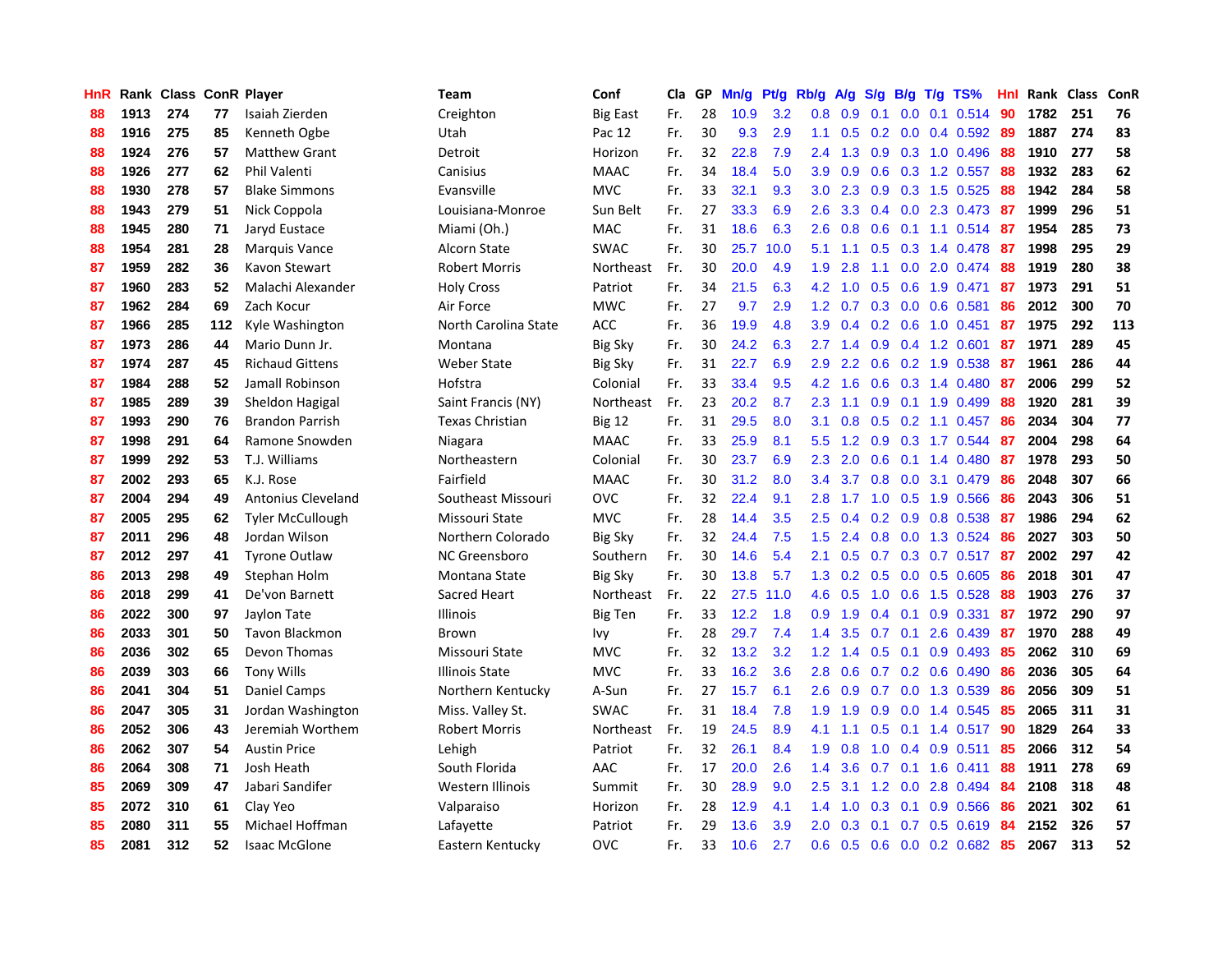| HnR |      | Rank Class ConR Player |     |                          | <b>Team</b>          | Conf             | Cla | GP | Mn/g | Pt/g | Rb/g             | A/g             | S/g |                  | $B/g$ T/g TS%             | <b>Hnl</b> | Rank Class |     | ConR |
|-----|------|------------------------|-----|--------------------------|----------------------|------------------|-----|----|------|------|------------------|-----------------|-----|------------------|---------------------------|------------|------------|-----|------|
| 85  | 2094 | 313                    | 52  | <b>Christavious Gill</b> | New Orleans          | Southland        | Fr. | 24 | 19.8 | 7.8  | 2.1              | 1.3             | 1.0 | 0.0 <sub>1</sub> | 1.1 0.515                 | 84         | 2121       | 319 | 55   |
| 85  | 2095 | 314                    | 74  | Amadi Udenyi             | Pepperdine           | <b>WCC</b>       | Fr. | 21 | 21.7 | 5.9  | 1.3              | 2.7             | 0.9 |                  | $0.0$ 1.6 $0.451$         | -89        | 1873       | 270 | 68   |
| 85  | 2096 | 315                    | 44  | <b>Brian White</b>       | The Citadel          | Southern         | Fr. | 33 | 27.3 | 11.2 | 5.5              | 0.3             |     |                  | 0.2 0.8 1.1 0.579 84      |            | 2132       | 321 | 45   |
| 85  | 2097 | 316                    | 69  | Duane Gibson             | Evansville           | <b>MVC</b>       | Fr. | 33 | 25.5 | 6.7  | 3.6              | 3.8             |     |                  | 0.7 0.2 3.1 0.518 84      |            | 2104       | 317 | 70   |
| 85  | 2102 | 317                    | 69  | <b>Maurice White</b>     | Siena                | <b>MAAC</b>      | Fr. | 38 | 12.6 | 4.6  | $2.4^{\circ}$    | 0.6             | 0.5 |                  | $0.2$ 1.1 0.415           | -85        | 2101       | 316 | 67   |
| 85  | 2109 | 318                    | 58  | <b>Brandon Williams</b>  | Texas-Arlington      | Sun Belt         | Fr. | 31 | 12.2 | 2.8  | 3.4              | 0.1             |     |                  | 0.3 0.5 0.5 0.595         | 84         | 2146       | 323 | 60   |
| 84  | 2132 | 319                    | 62  | Kavin Gilder-Tilbury     | <b>Texas State</b>   | Sun Belt         | Fr. | 30 | 21.3 | 6.2  | 2.7              | 0.8             |     |                  | 0.6 0.5 1.4 0.526         | 84         | 2148       | 324 | 61   |
| 84  | 2138 | 320                    | 89  | Darin Johnson            | Washington           | Pac 12           | Fr. | 31 | 16.1 | 5.9  | 1.6              | 0.6             | 0.4 |                  | $0.2$ 1.0 0.474           | 84         | 2122       | 320 | 90   |
| 84  | 2142 | 321                    | 97  | Desmond Ridenour         | Duquesne             | $A-10$           | Fr. | 30 | 15.9 | 4.8  | 1.5              | 2.0             | 0.9 |                  | $0.1$ 1.4 0.416           | 84         | 2161       | 329 | 99   |
| 84  | 2146 | 322                    | 52  | Alante Fenner            | Savannah State       | <b>MEAC</b>      | Fr. | 31 | 16.0 | 6.3  | 1.6              | 0.7             | 0.6 |                  | $0.1$ 1.5 0.508           | -83        | 2172       | 332 | 51   |
| 84  | 2147 | 323                    | 98  | Kendall Pollard          | Dayton               | $A-10$           | Fr. | 37 | 8.5  | 2.2  | 1.3              | 0.2             |     |                  | $0.3$ $0.3$ $0.6$ $0.488$ | -84        | 2138       | 322 | 98   |
| 84  | 2151 | 324                    | 79  | <b>Braylon Rayson</b>    | Central Michigan     | <b>MAC</b>       | Fr. | 31 | 23.0 | 10.7 | $2.4^{\circ}$    | 1.4             |     |                  | 1.1 0.0 1.7 0.508 84      |            | 2155       | 327 | 79   |
| 84  | 2152 | 325                    | 80  | Zavier Turner            | <b>Ball State</b>    | <b>MAC</b>       | Fr. | 30 | 32.7 | 12.1 | 1.7 <sub>2</sub> | 3.7             | 0.8 |                  | 0.0 3.9 0.560             | -83        | 2175       | 334 | 80   |
| 84  | 2155 | 326                    | 63  | David Robertson          | <b>NC Asheville</b>  | <b>Big South</b> | Fr. | 32 | 28.9 | 7.8  | $2.5\,$          | 2.3             | 0.8 |                  | $0.0$ 1.4 0.503           | -83        | 2202       | 340 | 67   |
| 84  | 2159 | 327                    | 56  | <b>Quinton Hooker</b>    | North Dakota         | Big Sky          | Fr. | 34 | 17.6 | 4.2  | 1.9              | 1.9             | 1.0 |                  | $0.2$ 1.0 0.500           | 83         | 2207       | 342 | 58   |
| 84  | 2167 | 328                    | 46  | Isaiah Williams          | Samford              | Southern         | Fr. | 30 | 29.6 | 11.9 | 1.8              | 3.4             | 0.8 | 0.1              | 2.2 0.553                 | 83         | 2167       | 331 | 46   |
| 84  | 2171 | 329                    | 57  | Daniel Dixon             | William & Mary       | Colonial         | Fr. | 26 | 12.8 | 3.5  | 1.6              | 0.7             | 0.4 |                  | $0.3$ 0.5 0.551           | 85         | 2098       | 315 | 56   |
| 83  | 2173 | 330                    | 57  | John Marshall            | Southern Utah        | <b>Big Sky</b>   | Fr. | 29 | 20.5 | 5.3  | 1.6              | 2.3             | 1.0 |                  | $0.0$ 1.3 0.543           | -83        | 2187       | 336 | 56   |
| 83  | 2174 | 331                    | 41  | Nick Madray              | Binghamton           | <b>AEC</b>       | Fr. | 21 | 27.9 | 10.8 | 3.7              | 0.5             | 0.6 |                  | 0.5 1.6 0.565             | -86        | 2054       | 308 | 38   |
| 83  | 2176 | 332                    | 60  | Zach Fong                | Navy                 | Patriot          | Fr. | 29 | 16.7 | 6.7  | 1.3              | 0.6             |     |                  | $0.3$ 0.0 0.8 0.551       | 82         | 2230       | 350 | 60   |
| 83  | 2179 | 333                    | 56  | Jeff Beverly             | Tx A&M-CorpusChristi | Southland        | Fr. | 34 | 19.6 | 8.2  | 3.0 <sub>2</sub> | 0.4             |     |                  | $0.3$ $0.2$ 1.7 $0.524$   | 83         | 2219       | 347 | 59   |
| 83  | 2184 | 334                    | 55  | Cole Murray              | Northern Kentucky    | A-Sun            | Fr. | 30 | 17.2 | 5.7  | $1.7^{\circ}$    | 0.6             |     |                  | $0.2$ 0.3 0.3 0.580       | 83         | 2214       | 344 | 57   |
| 83  | 2187 | 335                    | 110 | <b>Tim Quarterman</b>    | Louisiana State      | <b>SEC</b>       | Fr. | 33 | 12.3 | 2.5  | 1.8              | 1.5             | 0.7 |                  | $0.2$ 1.1 0.342           | -84        | 2162       | 330 | 110  |
| 83  | 2189 | 336                    | 52  | Norman Hobbie            | Brown                | Ivy              | Fr. | 27 | 15.0 | 6.0  | 0.8              | 0.3             | 0.1 |                  | $0.0$ $0.5$ $0.628$       | 83         | 2176       | 335 | 52   |
| 83  | 2194 | 337                    | 90  | Sam Singer               | California           | Pac 12           | Fr. | 32 | 9.4  | 1.4  | 0.8              | 1.3             | 0.3 |                  | $0.0$ $0.5$ $0.436$       | 83         | 2198       | 338 | 91   |
| 83  | 2195 | 338                    | 81  | Franko House             | <b>Ball State</b>    | <b>MAC</b>       | Fr. | 30 | 22.4 | 6.0  | 5.2              | 1.2             | 0.4 |                  | 0.2 1.3 0.493             | -83        | 2216       | 346 | 81   |
| 83  | 2196 | 339                    | 67  | Mareik Isom              | Arkansas-Little Rock | Sun Belt         | Fr. | 30 | 12.5 | 4.6  | $2.2^{\circ}$    | 0.2             |     |                  | $0.3$ 0.2 0.3 0.458       | -81        | 2289       | 361 | 69   |
| 83  | 2201 | 340                    | 73  | <b>Brandon Goodwin</b>   | Central Florida      | AAC              | Fr. | 28 | 14.7 | 3.0  | 1.9              | 1.8             |     |                  | 0.5 0.0 1.1 0.474 84      |            | 2157       | 328 | 74   |
| 83  | 2206 | 341                    | 58  | Ako Kaluna               | Northern Arizona     | <b>Big Sky</b>   | Fr. | 32 | 11.9 | 4.3  | $2.4^{\circ}$    | 0.3             |     |                  | 0.3 0.2 0.6 0.511 83      |            | 2200       | 339 | 57   |
| 83  | 2207 | 342                    | 42  | Daniel Dion              | New Hampshire        | <b>AEC</b>       | Fr. | 26 | 24.3 | 8.2  | 2.0              | 2.4             | 0.5 |                  | 0.2 2.2 0.504             | -81        | 2291       | 363 | 44   |
| 83  | 2209 | 343                    | 68  | <b>Ken Williams</b>      | South Alabama        | Sun Belt         | Fr. | 31 | 27.6 | 9.1  | 3.4              | 1.6             | 0.4 |                  | $0.2$ 1.6 0.497           | 83         | 2205       | 341 | 66   |
| 83  | 2215 | 344                    | 50  | <b>Tevon Saddler</b>     | NC Greensboro        | Southern         | Fr. | 31 | 27.9 | 12.5 | 3.8              | 2.9             | 1.3 |                  | 0.5 3.9 0.468             | 83         | 2213       | 343 | 48   |
| 83  | 2218 | 345                    | 73  | Xzavier Taylor           | <b>Bradley</b>       | <b>MVC</b>       | Fr. | 32 | 14.8 | 3.4  | 3.2              | 0.3             | 0.3 |                  | $0.7$ 0.8 0.514           | -83        | 2215       | 345 | 74   |
| 83  | 2220 | 346                    | 73  | <b>Tyler Wilson</b>      | Manhattan            | <b>MAAC</b>      | Fr. | 33 | 12.5 | 2.1  | 1.1              | 1.5             | 0.9 |                  | $0.0$ 1.1 $0.442$         | 82         | 2241       | 352 | 74   |
| 83  | 2222 | 347                    | 111 | Demetrius Henry          | South Carolina       | <b>SEC</b>       | Fr. | 34 | 18.0 | 4.0  | 3.4              | 0.4             | 0.5 |                  | 0.6 0.8 0.396             | 82         | 2251       | 356 | 111  |
| 83  | 2224 | 348                    | 58  | Sam Burmeister           | Incarnate Word       | Southland        | Fr. | 26 | 31.8 | 11.0 | 2.7              | 1.8             | 0.7 |                  | $0.0$ 1.8 $0.565$         | 83         | 2173       | 333 | 57   |
| 83  | 2229 | 349                    | 107 | <b>Denzell Watts</b>     | <b>UAB</b>           | Conf. USA        | Fr. | 31 | 15.2 | 3.5  | 1.8              | 1.4             | 0.5 |                  | $0.0$ 0.8 0.505           | -82        | 2233       | 351 | 110  |
| 83  | 2236 | 350                    | 60  | <b>Bobby Word</b>        | Oral Roberts         | Southland        | Fr. | 32 | 23.0 | 6.6  | $2.7^{\circ}$    | 0.9             | 0.5 |                  | 0.3 0.8 0.529             | 82         | 2248       | 355 | 61   |
| 83  | 2237 | 351                    | 108 | Marcus Jackson           | Rice                 | Conf. USA        | Fr. | 27 | 25.8 | 6.7  | $2.2^{\circ}$    | $3.2 \quad 1.0$ |     |                  | $0.1$ 2.0 0.447           | 82         | 2244       | 353 | 111  |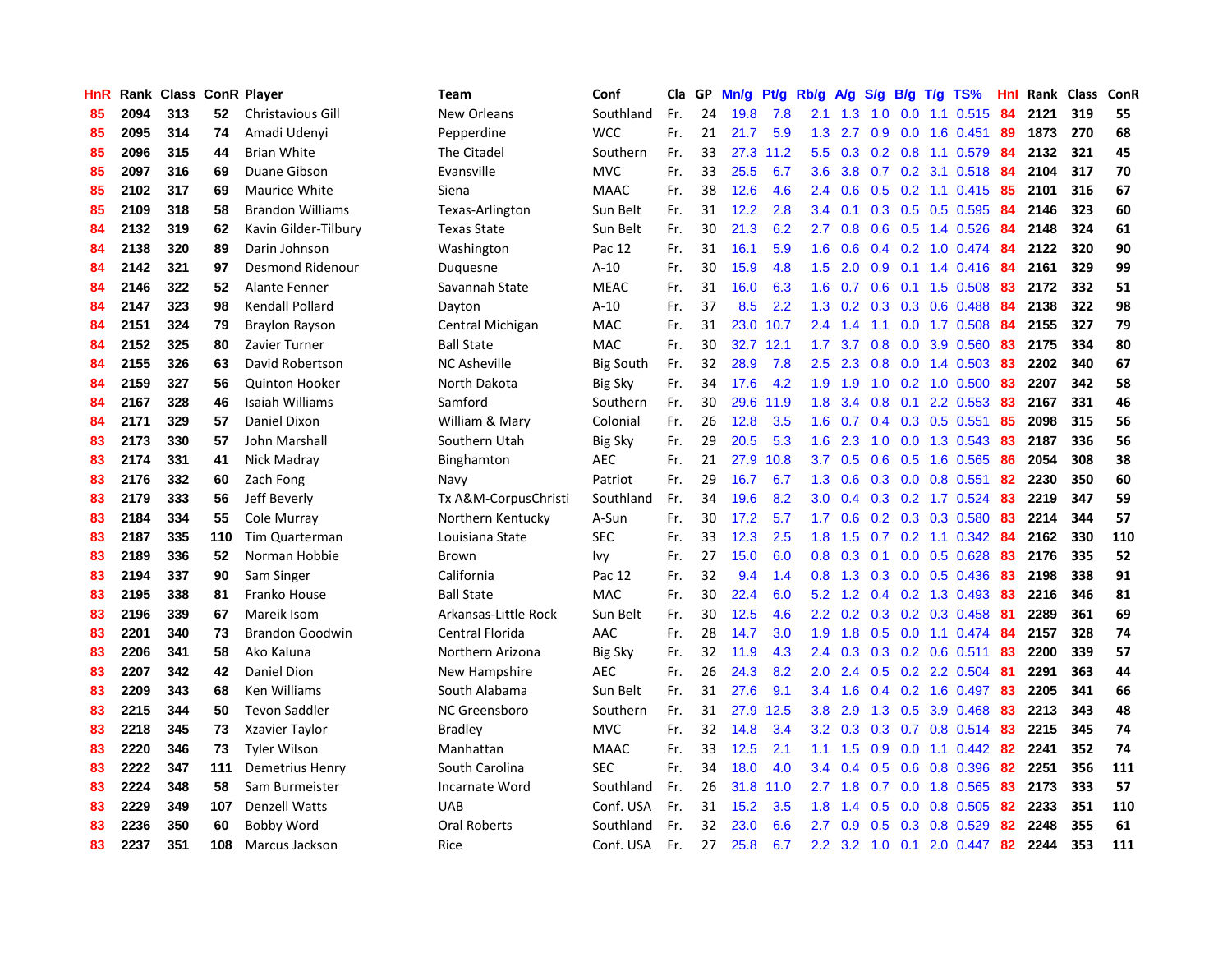| HnR |      | Rank Class ConR Player |     |                          | <b>Team</b>                | Conf            | Cla | GP | Mn/g | Pt/g | Rb/g             | A/g | S/g | B/g | $T/g$ TS%                 | Hnl | Rank | <b>Class</b> | ConR |
|-----|------|------------------------|-----|--------------------------|----------------------------|-----------------|-----|----|------|------|------------------|-----|-----|-----|---------------------------|-----|------|--------------|------|
| 83  | 2238 | 352                    | 59  | Zach Gengler             | <b>Portland State</b>      | <b>Big Sky</b>  | Fr. | 30 | 9.9  | 3.0  | 1.1              | 0.7 | 0.6 | 0.1 | 0.5 0.578                 | 82  | 2229 | 349          | 59   |
| 82  | 2240 | 353                    | 52  | Mike Miklusak            | Western Illinois           | Summit          | Fr. | 29 | 20.6 | 5.2  | 2.9              | 1.1 |     |     | $0.7$ $0.2$ $0.8$ $0.476$ | -82 | 2259 | 358          | 53   |
| 82  | 2241 | 354                    | 60  | Sheldon Blackwell        | <b>Cal State Fullerton</b> | <b>Big West</b> | Fr. | 31 | 23.2 | 4.9  | 3.0 <sub>2</sub> | 2.0 |     |     | 0.5 0.1 1.2 0.475 82      |     | 2258 | 357          | 60   |
| 82  | 2247 | 355                    | 61  | Nate Frye                | New Orleans                | Southland       | Fr. | 25 | 10.6 | 3.5  | 1.0              | 1.3 |     |     | 0.6 0.1 1.1 0.547 81      |     | 2290 | 362          | 66   |
| 82  | 2251 | 356                    | 62  | <b>Phabian Glasco</b>    | Central Arkansas           | Southland       | Fr. | 29 | 21.0 | 5.2  | 3.8 <sub>2</sub> | 0.7 | 0.6 |     | 1.9 0.7 0.553             | -79 | 2390 | 381          | 73   |
| 82  | 2252 | 357                    | 37  | <b>Tony Armstong</b>     | Alabama State              | <b>SWAC</b>     | Fr. | 23 | 15.1 | 5.4  | 3.2              | 0.5 | 0.3 |     | 0.4 0.9 0.539             | 82  | 2247 | 354          | 36   |
| 82  | 2253 | 358                    | 63  | James Harrison           | New Orleans                | Southland       | Fr. | 23 | 12.0 | 4.7  | 0.7              | 0.5 |     |     | 0.3 0.0 0.6 0.655         | -81 | 2292 | 364          | 67   |
| 82  | 2255 | 359                    | 59  | Canyon Barry             | Charleston                 | Colonial        | Fr. | 24 | 23.9 | 9.3  | 2.4              | 1.4 | 0.5 |     | $0.3$ 2.1 $0.452$         | 85  | 2079 | 314          | 55   |
| 82  | 2263 | 360                    | 66  | Javier Martinez          | Tennessee-Martin           | <b>OVC</b>      | Fr. | 26 | 11.8 | 3.6  | 2.7              | 0.2 | 0.2 |     | $0.3$ 0.4 0.633           | -81 | 2296 | 365          | 70   |
| 82  | 2268 | 361                    | 111 | Jordan Baker             | Old Dominion               | Conf. USA       | Fr. | 36 | 18.3 | 4.4  | 2.1              | 1.1 | 0.6 |     | $0.0$ 1.3 $0.500$         | 82  | 2265 | 359          | 112  |
| 82  | 2269 | 362                    | 74  | <b>Tyler Smithpeters</b> | Southern Illinois          | <b>MVC</b>      | Fr. | 28 | 19.0 | 4.8  | 1.3              | 0.9 |     |     | 0.5 0.2 0.8 0.572 83      |     | 2189 | 337          | 73   |
| 82  | 2270 | 363                    | 56  | Jeremiah Hill            | Savannah State             | <b>MEAC</b>     | Fr. | 32 | 18.2 | 6.4  | 1.5              | 1.0 |     |     | 0.6 0.1 1.1 0.458 81      |     | 2304 | 368          | 59   |
| 81  | 2281 | 364                    | 57  | DeAndre Haywood          | Delaware State             | <b>MEAC</b>     | Fr. | 27 | 14.0 | 6.2  | 1.7              | 0.7 |     |     | $0.5$ 0.0 1.0 0.488       | -81 | 2297 | 366          | 58   |
| 81  | 2293 | 365                    | 76  | <b>Isaac Thornton</b>    | San Jose State             | <b>MWC</b>      | Fr. | 31 | 20.6 | 4.9  | 3.2              | 1.5 | 0.9 |     | $0.6$ 1.9 0.483           | -81 | 2299 | 367          | 76   |
| 81  | 2299 | 366                    | 81  | Reggie Cameron           | Georgetown                 | <b>Big East</b> | Fr. | 32 | 13.4 | 3.8  | 1.3              | 0.4 | 0.2 |     | $0.1$ 0.5 0.492           | -81 | 2310 | 369          | 81   |
| 81  | 2321 | 367                    | 63  | Eric Stuteville          | Sacramento State           | <b>Big Sky</b>  | Fr. | 30 | 15.2 | 5.7  | 3.3              | 0.2 | 0.1 |     | 0.3 0.7 0.530             | 81  | 2318 | 370          | 63   |
| 81  | 2325 | 368                    | 78  | Jalen Richard            | Santa Clara                | <b>WCC</b>      | Fr. | 33 | 15.6 | 3.9  | 2.3              | 1.1 | 0.5 | 0.1 | $0.8$ 0.464               | 80  | 2364 | 374          | 80   |
| 81  | 2326 | 369                    | 79  | Jevon Thomas             | Kansas State               | <b>Big 12</b>   | Fr. | 21 | 16.3 | 2.5  | 2.0              | 2.6 | 0.6 |     | $0.0$ 1.0 0.283           | -88 | 1921 | 282          | 76   |
| 81  | 2328 | 370                    | 77  | <b>Junior Etou</b>       | Rutgers                    | AAC             | Fr. | 27 | 23.0 | 5.3  | 4.6              | 0.7 |     |     | 0.2 0.4 1.1 0.483 84      |     | 2151 | 325          | 73   |
| 81  | 2332 | 371                    | 83  | Joshua Oswald            | Miami (Oh.)                | <b>MAC</b>      | Fr. | 31 | 16.6 | 4.6  | 2.8              | 0.5 |     |     | 0.4 0.3 0.8 0.470 80      |     | 2345 | 372          | 83   |
| 81  | 2338 | 372                    | 56  | <b>Byron Ashe</b>        | Mount Saint Mary's         | Northeast       | Fr. | 31 | 22.1 | 7.0  | 2.0              | 0.7 | 0.6 |     | $0.1$ 0.6 0.520           | -81 | 2286 | 360          | 51   |
| 81  | 2339 | 373                    | 57  | Will Miller              | Mount Saint Mary's         | Northeast       | Fr. | 33 | 15.7 | 5.6  | 1.3              | 0.5 | 0.1 |     | $0.0$ 0.4 0.587           | -80 | 2348 | 373          | 58   |
| 81  | 2341 | 374                    | 60  | <b>Clemmye Owens</b>     | Bethune-Cookman            | <b>MEAC</b>     | Fr. | 32 | 29.9 | 11.3 | 1.8              | 1.0 |     |     | 1.2 0.2 1.4 0.536         | 80  | 2365 | 375          | 61   |
| 80  | 2352 | 375                    | 61  | Tony Kynard              | Bethune-Cookman            | <b>MEAC</b>     | Fr. | 32 | 20.0 | 5.6  | 2.3              | 3.1 | 1.3 | 0.1 | 2.0 0.408                 | 80  | 2372 | 376          | 62   |
| 80  | 2356 | 376                    | 78  | David Cohn               | Colorado State             | <b>MWC</b>      | Fr. | 31 | 15.0 | 3.9  | 1.2              | 0.9 | 0.4 |     | $0.0$ $0.5$ $0.558$       | 80  | 2344 | 371          | 78   |
| 80  | 2364 | 377                    | 62  | Georgi Funtarov          | <b>UC Davis</b>            | <b>Big West</b> | Fr. | 26 | 24.2 | 8.7  | 4.9              | 0.8 | 0.3 |     | 0.3 1.3 0.513 78          |     | 2476 | 407          | 63   |
| 80  | 2368 | 378                    | 57  | Jordan Capps             | Samford                    | Southern        | Fr. | 33 | 15.6 | 5.3  | 3.5              | 0.8 |     |     | 0.3 0.4 0.9 0.516 79      |     | 2392 | 382          | 58   |
| 80  | 2378 | 379                    | 61  | Malik Harmon             | Saint Francis (PA)         | Northeast       | Fr. | 31 | 30.0 | 8.7  | 2.8              | 2.9 |     |     | 0.8 0.1 1.7 0.486 79      |     | 2398 | 385          | 62   |
| 79  | 2392 | 380                    | 67  | Kyndahl Hill             | Weber State                | <b>Big Sky</b>  | Fr. | 31 | 18.3 | 4.6  | 3.5              | 0.5 |     |     | 0.2 0.5 0.9 0.574 79      |     | 2388 | 380          | 67   |
| 79  | 2395 | 381                    | 77  | Liam Thomas              | <b>Nicholls State</b>      | Southland       | Fr. | 25 | 15.5 | 3.3  | 3.2              | 0.6 |     |     | 0.3 1.3 0.8 0.532 78      |     | 2424 | 392          | 78   |
| 79  | 2398 | 382                    | 122 | Sidy Diitte              | Clemson                    | <b>ACC</b>      | Fr. | 34 | 8.9  | 1.1  | 2.7              | 0.0 |     |     | $0.2$ 0.3 0.4 0.388       | 79  | 2386 | 379          | 121  |
| 79  | 2399 | 383                    | 123 | <b>Garland Owens</b>     | <b>Boston College</b>      | ACC             | Fr. | 30 | 15.4 | 3.7  | 1.8              | 0.4 |     |     | 0.2 0.1 0.4 0.588         | 80  | 2376 | 377          | 120  |
| 79  | 2401 | 384                    | 65  | Pat Birt                 | Illinois-Chicago           | Horizon         | Fr. | 29 | 19.4 | 6.3  | 1.7              | 0.8 | 0.3 |     | $0.2$ 0.8 0.527           | 79  | 2410 | 387          | 65   |
| 79  | 2406 | 385                    | 64  | Marcel Boyd              | Howard                     | <b>MEAC</b>     | Fr. | 33 | 17.2 | 3.9  | 4.2              | 0.5 | 0.2 |     | 0.8 1.1 0.471             | 78  | 2467 | 404          | 69   |
| 79  | 2407 | 386                    | 47  | Damien Goodwin           | Southern                   | SWAC            | Fr. | 29 | 16.4 | 4.1  | 3.2              | 0.9 | 0.5 |     | 0.4 1.2 0.459             | 80  | 2383 | 378          | 45   |
| 79  | 2408 | 387                    | 78  | Jamaal Calvin            | Southeast Missouri         | <b>OVC</b>      | Fr. | 29 | 14.4 | 4.7  | 1.3              | 1.4 | 0.9 |     | $0.0$ 0.9 0.511           | -79 | 2409 | 386          | 80   |
| 79  | 2410 | 388                    | 66  | Lawrence Cooks           | Hampton                    | <b>MEAC</b>     | Fr. | 29 | 12.7 | 3.9  | 1.6              | 0.7 | 0.5 |     | $0.1$ 1.0 0.502           | -79 | 2397 | 384          | 64   |
| 79  | 2413 | 389                    | 116 | D'Andre Johnson          | Florida Atlantic           | Conf. USA       | Fr. | 32 | 23.0 | 6.4  | 2.0              | 2.1 | 0.6 |     | $0.0$ 1.8 0.496           | 78  | 2431 | 394          | 116  |
| 79  | 2415 | 390                    | 61  | <b>Yohanny Dalembert</b> | James Madison              | Colonial        | Fr. | 28 | 11.7 | 2.3  | 2.5              | 0.2 | 0.1 |     | $0.5$ 0.8 0.538           | 77  | 2516 | 416          | 62   |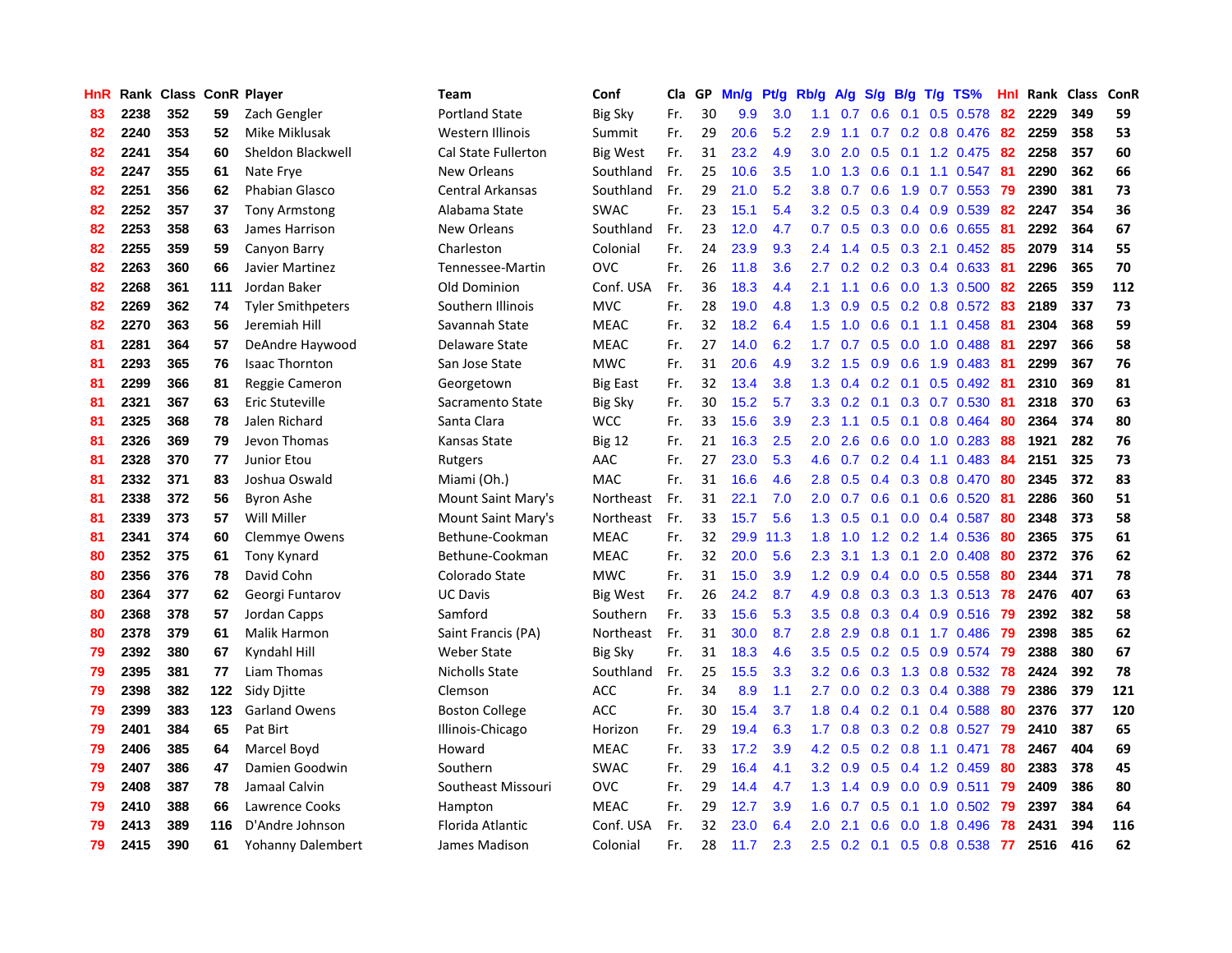| HnR |      | Rank Class ConR Player |     |                       | Team                       | Conf             | Cla | GP | Mn/g | Pt/g | Rb/g             | A/g | <b>S/g</b>    |     | $B/g$ T/g TS%           | Hnl | Rank Class |     | ConR |
|-----|------|------------------------|-----|-----------------------|----------------------------|------------------|-----|----|------|------|------------------|-----|---------------|-----|-------------------------|-----|------------|-----|------|
| 79  | 2417 | 391                    | 82  | Brandon Randolph      | Xavier                     | <b>Big East</b>  | Fr. | 34 | 13.3 | 2.6  | 1.3              | 1.3 | 0.3           | 0.0 | 0.7 0.405               | 79  | 2419       | 391 | 82   |
| 79  | 2418 | 392                    | 64  | J.R. Holder           | Jacksonville               | A-Sun            | Fr. | 30 | 15.6 | 6.6  | 1.8              | 0.6 |               |     | $0.4$ 0.2 1.0 0.527     | -78 | 2461       | 401 | 66   |
| 79  | 2421 | 393                    | 52  | Troy Reid-Knight      | Maine                      | <b>AEC</b>       | Fr. | 26 | 18.0 | 6.5  | 1.7 <sub>z</sub> | 2.3 |               |     | $0.7$ $0.0$ 1.8 $0.545$ | -77 | 2481       | 409 | 52   |
| 79  | 2427 | 394                    | 68  | James Miller          | Howard                     | <b>MEAC</b>      | Fr. | 23 | 18.1 | 6.1  | $2.3^{\circ}$    | 0.7 |               |     | 0.8 0.3 1.7 0.516 78    |     | 2426       | 393 | 66   |
| 79  | 2429 | 395                    | 69  | Nick Hornsby          | Sacramento State           | <b>Big Sky</b>   | Fr. | 29 | 14.9 | 3.7  | 3.3 <sub>2</sub> | 1.1 | 0.6           |     | $0.3$ 0.9 0.453         | -79 | 2417       | 390 | 69   |
| 79  | 2432 | 396                    | 62  | <b>Matt MacDonald</b> | Fairleigh Dickinson        | Northeast        | Fr. | 31 | 30.3 | 8.6  | 3.5              | 0.8 | 0.8           |     | 0.0 1.1 0.510           | -78 | 2432       | 395 | 63   |
| 79  | 2433 | 397                    | 65  | <b>Brian Pegg</b>     | Stetson                    | A-Sun            | Fr. | 30 | 28.9 | 8.3  | 6.3              | 1.3 | 0.8           |     | 0.4 2.0 0.459           | 78  | 2440       | 397 | 65   |
| 78  | 2435 | 398                    | 55  | <b>William Powell</b> | Seattle                    | <b>WAC</b>       | Fr. | 29 | 12.4 | 2.8  | 3.1              | 0.4 | 0.4           | 0.1 | $0.6$ 0.468             | 77  | 2480       | 408 | 57   |
| 78  | 2437 | 399                    | 80  | Joshua Filmore        | SE Louisiana               | Southland        | Fr. | 30 | 26.5 | 6.9  | 2.3              | 2.9 | 0.6           |     | 0.1 1.3 0.470           | 78  | 2441       | 398 | 81   |
| 78  | 2439 | 400                    | 50  | Javeres Brent         | Jackson State              | <b>SWAC</b>      | Fr. | 31 | 28.6 | 8.9  | 3.3 <sub>2</sub> | 0.6 | 1.0           |     | 0.1 1.5 0.474 77        |     | 2498       | 412 | 53   |
| 78  | 2444 | 401                    | 54  | <b>Robert Hatter</b>  | Cornell                    | Ivy              | Fr. | 20 | 19.9 | 9.0  | 1.6              | 2.1 |               |     | 0.3 0.1 2.0 0.485 78    |     | 2455       | 400 | 55   |
| 78  | 2445 | 402                    | 70  | Ognjen Miljkovic      | Eastern Washington         | <b>Big Sky</b>   | Fr. | 25 | 18.6 | 8.5  | 3.3              | 0.6 |               |     | $0.4$ 0.2 1.5 0.525     | -79 | 2395       | 383 | 68   |
| 78  | 2448 | 403                    | 56  | Sam Daly              | <b>Grand Canyon</b>        | <b>WAC</b>       | Fr. | 13 | 28.6 | 7.1  | $3.4^{\circ}$    | 4.2 | 0.8           |     | 0.2 2.8 0.489           | -82 | 2227       | 348 | 50   |
| 78  | 2449 | 404                    | 80  | Kendall Smith         | <b>UNLV</b>                | <b>MWC</b>       | Fr. | 31 | 14.4 | 3.8  | 1.3              | 1.5 | $0.4^{\circ}$ |     | $0.1$ 1.3 0.445         | -79 | 2413       | 389 | 82   |
| 78  | 2452 | 405                    | 6   | Jake Duncan           | New Jersey Tech            | Indep.           | Fr. | 24 | 13.2 | 5.3  | 1.4              | 0.5 | 0.2           |     | $0.1$ 0.7 0.575         | 78  | 2465       | 403 | 6    |
| 78  | 2454 | 406                    | 117 | <b>Andrew Drone</b>   | Rice                       | Conf. USA        | Fr. | 30 | 10.5 | 3.6  | 1.9              | 0.1 | 0.1           |     | $0.3$ 0.5 0.517         | 78  | 2464       | 402 | 117  |
| 78  | 2457 | 407                    | 82  | Trey Washington III   | Wyoming                    | <b>MWC</b>       | Fr. | 29 | 9.7  | 3.0  | 0.9              | 0.7 | 0.1           |     | $0.0$ $0.6$ $0.527$     | 77  | 2494       | 411 | 85   |
| 78  | 2462 | 408                    | 83  | Jalen James           | San Jose State             | <b>MWC</b>       | Fr. | 29 | 27.4 | 6.6  | 4.2              | 3.1 | 0.3           |     | $0.2$ 2.6 0.432         | 79  | 2412       | 388 | 81   |
| 78  | 2464 | 409                    | 53  | <b>Malik Garner</b>   | <b>UMBC</b>                | <b>AEC</b>       | Fr. | 30 | 21.7 | 6.0  | $2.7^{\circ}$    | 1.2 |               |     | $0.5$ 0.2 1.0 0.493     | -77 | 2504       | 414 | 53   |
| 78  | 2472 | 410                    | 62  | Jackson Kent          | James Madison              | Colonial         | Fr. | 31 | 21.3 | 5.9  | 2.5              | 0.8 |               |     | 0.5 0.1 1.6 0.489       | 75  | 2580       | 437 | 64   |
| 78  | 2474 | 411                    | 73  | Aakim Saintil         | South Alabama              | Sun Belt         | Fr. | 31 | 22.7 | 6.3  | 2.0              | 1.8 | 1.0           |     | $0.1$ 1.5 0.460         | -78 | 2473       | 405 | 74   |
| 78  | 2478 | 412                    | 80  | Mark Williams         | Temple                     | AAC              | Fr. | 30 | 18.8 | 4.2  | 3.9              | 1.0 | 0.3           |     | 0.3 1.0 0.397           | 78  | 2475       | 406 | 80   |
| 78  | 2479 | 413                    | 55  | Jaleen Smith          | New Hampshire              | <b>AEC</b>       | Fr. | 28 | 20.6 | 5.3  | 2.8              | 1.3 | 0.5           |     | $0.2$ 1.2 0.457         | 75  | 2578       | 436 | 59   |
| 78  | 2482 | 414                    | 70  | Jalen White           | South Carolina State       | <b>MEAC</b>      | Fr. | 23 | 22.5 | 7.7  | 2.6              | 2.4 | 0.6           | 0.1 | 2.1 0.452               | 77  | 2492       | 410 | 72   |
| 77  | 2489 | 415                    | 84  | Udra Mitchem          | Jacksonville State         | <b>OVC</b>       | Fr. | 31 | 20.7 | 6.1  | 1.8              | 1.3 | 0.9           |     | 0.2 1.3 0.492           | 77  | 2502       | 413 | 84   |
| 77  | 2490 | 416                    | 86  | Jabbar Singleton      | <b>Oral Roberts</b>        | Southland        | Fr. | 33 | 22.9 | 3.7  | 1.7              | 2.3 | 0.6           |     | $0.1$ 1.2 0.446         | 76  | 2532       | 418 | 88   |
| 77  | 2493 | 417                    | 76  | Jorge Perez-Laham     | High Point                 | <b>Big South</b> | Fr. | 31 | 20.3 | 3.7  | 1.8              | 3.4 |               |     | $0.5$ 0.0 1.7 0.460     | -76 | 2548       | 426 | 79   |
| 77  | 2501 | 418                    | 80  | <b>Wesley Myers</b>   | Niagara                    | MAAC             | Fr. | 33 | 22.6 | 6.7  | 2.8              | 1.2 |               |     | 0.6 0.2 1.4 0.476 77    |     | 2508       | 415 | 80   |
| 77  | 2503 | 419                    | 63  | Khalen Cumberlander   | <b>Central Connecticut</b> | Northeast        | Fr. | 30 | 23.5 | 6.6  | 1.8              | 1.7 |               |     | 0.7 0.2 1.0 0.506 76    |     | 2533       | 419 | 67   |
| 77  | 2504 | 420                    | 112 | Dwight Coleby         | Mississippi                | <b>SEC</b>       | Fr. | 29 | 10.0 | 2.3  | 1.8              | 0.2 | 0.0           |     | $0.6$ 0.4 0.486         | 78  | 2445       | 399 | 113  |
| 77  | 2512 | 421                    | 79  | Kyre' Hamer           | Campbell                   | <b>Big South</b> | Fr. | 30 | 20.6 | 7.2  | 2.8              | 1.6 | 0.8           |     | $0.1$ 1.6 0.502         | -77 | 2521       | 417 | 78   |
| 77  | 2526 | 422                    | 104 | L.G. Gill             | Duquesne                   | $A-10$           | Fr. | 29 | 12.2 | 3.6  | 2.0              | 0.3 | 0.2           |     | $0.2$ 0.4 0.512         | 76  | 2534       | 420 | 104  |
| 76  | 2536 | 423                    | 90  | <b>Colter Lasher</b>  | <b>Houston Baptist</b>     | Southland        | Fr. | 26 | 16.2 | 5.7  | 2.9              | 0.8 | 0.4           |     | 0.2 1.3 0.527           | 76  | 2545       | 425 | 90   |
| 76  | 2537 | 424                    | 76  | Kelton Ford           | Troy                       | Sun Belt         | Fr. | 31 | 12.5 | 3.8  | 1.1              | 1.0 | 0.5           |     | $0.0$ $0.8$ $0.466$     | 76  | 2535       | 421 | 76   |
| 76  | 2540 | 425                    | 64  | <b>Aaron Parks</b>    | Cal State Northridge       | <b>Big West</b>  | Fr. | 35 | 18.5 | 6.6  | 1.9              | 1.4 | 0.8           |     | $0.0$ 1.2 0.454         | -76 | 2541       | 424 | 64   |
| 76  | 2546 | 426                    | 81  | Josh Brown            | Temple                     | AAC              | Fr. | 31 | 21.2 | 2.7  | 2.0              | 1.6 | 0.9           |     | $0.4$ 1.0 0.361         | -75 | 2568       | 430 | 81   |
| 76  | 2551 | 427                    | 64  | <b>Walter Foster</b>  | Towson                     | Colonial         | Fr. | 36 | 12.5 | 1.5  | 3.0 <sub>2</sub> | 0.3 | 0.1           |     | $0.8$ 0.4 0.461         | 76  | 2561       | 429 | 63   |
| 76  | 2556 | 428                    | 83  | Jaylon Brown          | Evansville                 | <b>MVC</b>       | Fr. | 32 | 18.1 | 3.9  | 2.0              | 1.6 | 0.6           | 0.1 | 1.1 0.502               | 76  | 2549       | 427 | 83   |
| 76  | 2558 | 429                    | 65  | Darius Graham         | <b>UC Davis</b>            | <b>Big West</b>  | Fr. | 31 | 25.5 | 6.5  | $2.2^{\circ}$    | 3.0 |               |     | $0.4$ 0.0 2.1 0.504     | -73 | 2645       | 452 | 69   |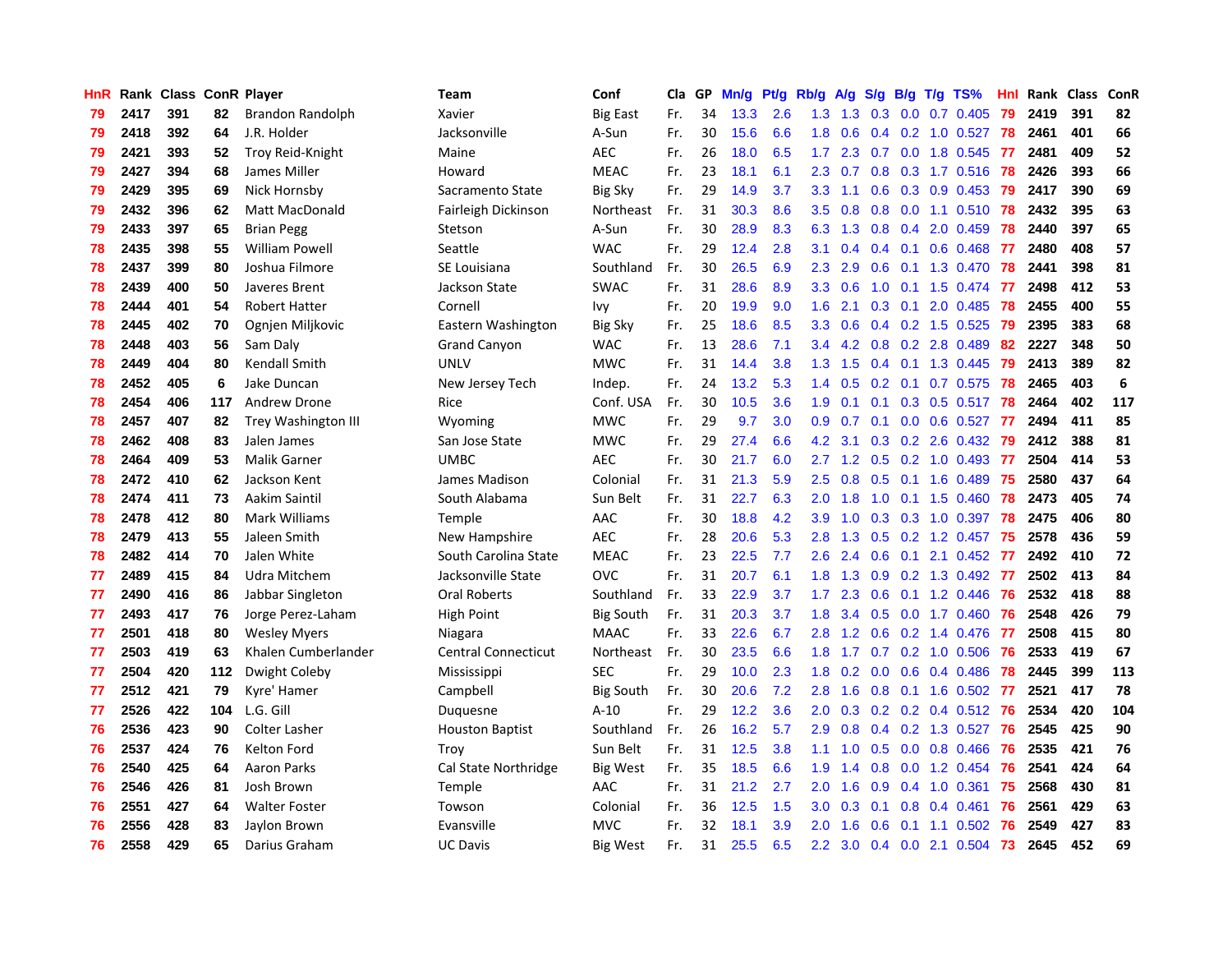| <b>HnR</b> |      | Rank Class ConR Player |     |                         | <b>Team</b>                | Conf           | <b>Cla</b> | GP | Mn/g | Pt/g | Rb/g             | A/g | S/g              | B/g | T/g TS%                         | Hnl | Rank | <b>Class</b> | ConR |
|------------|------|------------------------|-----|-------------------------|----------------------------|----------------|------------|----|------|------|------------------|-----|------------------|-----|---------------------------------|-----|------|--------------|------|
| 76         | 2559 | 430                    | 80  | Randy Onwuasor          | <b>Texas Tech</b>          | <b>Big 12</b>  | Fr.        | 32 | 12.6 | 2.9  | 1.3              | 1.3 | 0.6              | 0.1 | 1.4 0.427                       | 76  | 2560 | 428          | 80   |
| 76         | 2560 | 431                    | 70  | Karim Mawuenyega        | <b>USC Upstate</b>         | A-Sun          | Fr.        | 31 | 13.6 | 4.2  | 1.0 <sub>1</sub> | 1.1 | 0.5              |     | $0.0 \quad 0.9 \quad 0.492$     | -76 | 2540 | 423          | 68   |
| 76         | 2566 | 432                    | 120 | Payton Henson           | Tulane                     | Conf. USA      | Fr.        | 34 | 15.9 | 3.4  | $2.7^{\circ}$    | 0.5 |                  |     | $0.4$ 0.2 0.7 0.459             | -75 | 2574 | 434          | 120  |
| 76         | 2568 | 433                    | 121 | Marcus Bryan            | Charlotte                  | Conf. USA      | Fr.        | 31 | 12.4 | 3.5  | 2.5              | 0.5 |                  |     | $0.2$ 0.1 0.8 0.484             | -75 | 2577 | 435          | 121  |
| 76         | 2569 | 434                    | 84  | <b>Carlton Hurst</b>    | Colorado State             | <b>MWC</b>     | Fr.        | 30 | 16.4 | 4.2  | 2.2              | 0.8 |                  |     | $0.2$ 0.2 0.8 0.500             | 76  | 2536 | 422          | 86   |
| 76         | 2570 | 435                    | 66  | <b>Ty Toney</b>         | Appalachian State          | Southern       | Fr.        | 22 | 19.4 | 6.2  | 2.0              | 1.7 | 0.7              |     | 0.1 1.3 0.479                   | 75  | 2570 | 431          | 66   |
| 76         | 2571 | 436                    | 57  | David Onuorah           | Cornell                    | Ivy            | Fr.        | 28 | 18.4 | 3.1  | 3.8              | 0.3 | 0.5              |     | 1.0 0.9 0.527                   | 75  | 2589 | 439          | 58   |
| 75         | 2573 | 437                    | 113 | <b>Matthew Atewe</b>    | Auburn                     | <b>SEC</b>     | Fr.        | 24 | 14.4 | 1.5  | 3.4              | 0.3 | 0.3              | 1.1 | $0.8$ 0.468                     | 78  | 2438 | 396          | 112  |
| 75         | 2581 | 438                    | 60  | Marlon Beck II          | Binghamton                 | <b>AEC</b>     | Fr.        | 29 | 32.8 | 9.2  | 2.1              | 2.9 | 1.1              |     | $0.0$ 2.1 $0.436$               | 74  | 2624 | 445          | 61   |
| 75         | 2585 | 439                    | 65  | Tom Vodanovich          | James Madison              | Colonial       | Fr.        | 31 | 21.1 | 4.1  | 4.1              | 0.4 | 0.5              |     | $0.3$ 1.4 $0.457$               | -73 | 2664 | 457          | 67   |
| 75         | 2589 | 440                    | 114 | <b>Tavario Miller</b>   | Texas A&M                  | <b>SEC</b>     | Fr.        | 31 | 9.8  | 1.8  | $2.4^{\circ}$    |     |                  |     | $0.2$ $0.2$ $0.3$ $0.5$ $0.427$ | -75 | 2571 | 432          | 114  |
| 75         | 2594 | 441                    | 86  | <b>Brett Bailey</b>     | San Diego                  | <b>WCC</b>     | Fr.        | 35 | 13.2 | 3.3  | 2.0              | 0.3 |                  |     | $0.3$ 0.1 0.5 0.447             | -75 | 2596 | 440          | 86   |
| 75         | 2599 | 442                    | 63  | Yosef Yacob             | Binghamton                 | <b>AEC</b>     | Fr.        | 27 | 32.4 | 11.5 | 1.8              | 2.6 | 1.0              |     | 0.0 3.3 0.478                   | -74 | 2631 | 447          | 62   |
| 74         | 2609 | 443                    | 68  | Matt Mobley             | <b>Central Connecticut</b> | Northeast      | Fr.        | 30 | 24.4 | 6.7  | 2.1              | 1.7 | 0.8              |     | $0.0$ 1.5 0.493                 | -74 | 2633 | 448          | 69   |
| 74         | 2610 | 444                    | 56  | Janarius Middleton      | Jackson State              | <b>SWAC</b>    | Fr.        | 31 | 15.2 | 4.5  | 2.8              | 0.1 | 0.2 <sub>0</sub> |     | $0.1$ 0.7 0.517                 | 73  | 2652 | 453          | 58   |
| 74         | 2611 | 445                    | 82  | Karon Wright            | South Carolina State       | <b>MEAC</b>    | Fr.        | 30 | 11.6 | 5.1  | 0.9              | 0.7 | 0.3              |     | $0.0$ $0.8$ $0.478$             | 74  | 2625 | 446          | 83   |
| 74         | 2614 | 446                    | 64  | <b>Tyler Livingston</b> | <b>UMass Lowell</b>        | <b>AEC</b>     | Fr.        | 28 | 26.6 | 6.9  | 3.1              | 0.8 | 0.3              |     | $0.2$ 0.9 0.494                 | 73  | 2667 | 459          | 64   |
| 74         | 2616 | 447                    | 125 | Will Magarity           | <b>Boston College</b>      | <b>ACC</b>     | Fr.        | 30 | 10.5 | 2.5  | 1.4              | 0.4 | 0.2              |     | 0.3 0.6 0.540                   | 74  | 2610 | 441          | 125  |
| 74         | 2621 | 448                    | 84  | <b>Tyler Stone</b>      | Howard                     | <b>MEAC</b>    | Fr.        | 33 | 19.6 | 4.3  | 4.0              | 0.2 |                  |     | 0.3 0.9 1.2 0.514 73            |     | 2668 | 460          | 86   |
| 74         | 2628 | 449                    | 73  | Romelo Banks            | North Florida              | A-Sun          | Fr.        | 32 | 12.4 | 3.7  | 2.1              | 0.0 |                  |     | 0.3 1.0 0.8 0.509 74            |     | 2634 | 449          | 74   |
| 74         | 2629 | 450                    | 81  | Zac Tillman             | Monmouth                   | <b>MAAC</b>    | Fr.        | 32 | 16.5 | 4.4  | 3.1              | 0.5 |                  |     | $0.3$ 0.2 0.9 0.465             | -73 | 2640 | 451          | 81   |
| 74         | 2630 | 451                    | 99  | Dallas Cameron          | Stephen F. Austin          | Southland      | Fr.        | 34 | 12.2 | 2.4  | 0.7              | 1.3 | 0.3              |     | $0.1$ 0.7 0.476                 | -74 | 2614 | 443          | 99   |
| 74         | 2636 | 452                    | 92  | <b>Mark Alstork</b>     | <b>Ball State</b>          | <b>MAC</b>     | Fr.        | 30 | 22.6 | 5.6  | 3.1              | 1.5 | 0.5              |     | 0.4 1.9 0.450                   | 73  | 2655 | 454          | 92   |
| 73         | 2645 | 453                    | 70  | Kyle Doyle              | Georgia Southern           | Southern       | Fr.        | 30 | 21.1 | 5.6  | 5.5              | 0.4 | 0.7              |     | 0.3 1.4 0.472                   | -74 | 2619 | 444          | 69   |
| 73         | 2646 | 454                    | 126 | Corey Heyward           | Georgia Tech               | <b>ACC</b>     | Fr.        | 32 | 16.5 | 1.0  | 1.5              | 1.4 | 0.7              | 0.1 | 0.8 0.386                       | 72  | 2670 | 461          | 126  |
| 73         | 2649 | 455                    | 72  | John Azzinaro           | <b>Bucknell</b>            | Patriot        | Fr.        | 28 | 12.8 | 3.4  | 0.9              | 0.9 | 0.4              |     | $0.0$ $0.5$ $0.441$             | 73  | 2639 | 450          | 74   |
| 73         | 2652 | 456                    | 8   | Montana Mayfield        | New Jersey Tech            | Indep.         | Fr.        | 19 | 16.6 | 4.5  | 1.6              | 2.3 |                  |     | $0.3$ 0.0 1.5 0.570             | -74 | 2612 | 442          | 8    |
| 73         | 2654 | 457                    | 88  | Jake Verhagen           | Eastern Illinois           | <b>OVC</b>     | Fr.        | 28 | 9.3  | 2.1  | 0.9 <sup>°</sup> | 0.3 |                  |     | 0.4 0.2 0.1 0.556 72            |     | 2677 | 463          | 90   |
| 73         | 2656 | 458                    | 74  | Charlie Jones           | American                   | Patriot        | Fr.        | 26 | 13.4 | 2.0  | 1.8              | 0.8 |                  |     | 0.3 0.2 0.6 0.486 75            |     | 2587 | 438          | 71   |
| 72         | 2662 | 459                    | 104 | Ja'Dante' Frye          | Nicholls State             | Southland      | Fr.        | 29 | 14.6 | 3.1  | 2.9              | 0.4 |                  |     | 0.4 0.2 0.6 0.532 71            |     | 2706 | 470          | 107  |
| 72         | 2664 | 460                    | 105 | Sabri Thompson          | Northwestern State         | Southland      | Fr.        | 31 | 12.6 | 4.1  | 1.4              | 0.9 | 0.5              | 0.1 | $0.8$ 0.490                     | 72  | 2688 | 465          | 104  |
| 72         | 2665 | 461                    | 97  | <b>Dustin Thomas</b>    | Colorado                   | Pac 12         | Fr.        | 35 | 15.1 | 3.6  | 2.5              | 0.5 | 0.2              |     | $0.1$ 1.4 0.462                 | -71 | 2728 | 480          | 98   |
| 72         | 2667 | 462                    | 63  | <b>Remond Brown</b>     | Grambling                  | <b>SWAC</b>    | Fr.        | 19 | 26.3 | 8.9  | 2.1              | 1.3 | 1.3              |     | $0.2$ 1.5 0.512                 | -73 | 2663 | 456          | 60   |
| 72         | 2669 | 463                    | 82  | Chris Brady             | Monmouth                   | <b>MAAC</b>    | Fr.        | 32 | 13.4 | 3.1  | 2.9              | 0.3 | 0.1              |     | $0.9$ 0.9 0.435                 | 72  | 2686 | 464          | 82   |
| 72         | 2670 | 464                    | 76  | Dean Danos              | Northern Kentucky          | A-Sun          | Fr.        | 30 | 13.2 | 3.6  | 1.1              | 0.8 | 0.3              |     | $0.0$ $0.9$ $0.634$             | 72  | 2696 | 468          | 77   |
| 72         | 2672 | 465                    | 106 | <b>Tevin Broyles</b>    | New Orleans                | Southland      | Fr.        | 25 | 17.2 | 5.6  | 2.8              | 1.0 | 0.6              |     | 0.0 1.7 0.513 72                |     | 2699 | 469          | 106  |
| 72         | 2676 | 466                    | 75  | Trey Kennedy            | Southern Utah              | <b>Big Sky</b> | Fr.        | 29 | 26.9 | 9.5  | 1.7 <sub>z</sub> | 2.2 |                  |     | 0.5 0.2 2.6 0.502 72            |     | 2689 | 466          | 76   |
| 72         | 2678 | 467                    | 66  | Daniel Hurtt            | Miss. Valley St.           | <b>SWAC</b>    | Fr.        | 31 | 11.8 | 4.0  | 2.0 <sub>1</sub> | 0.3 | 0.3              |     | 0.2 0.4 0.479                   | -71 | 2710 | 473          | 67   |
| 72         | 2680 | 468                    | 86  | Saadig Muhammad         | Savannah State             | <b>MEAC</b>    | Fr.        | 32 | 15.8 | 3.0  | 2.9              | 0.1 |                  |     | $0.4$ 0.5 0.7 0.500             | 71  | 2709 | 472          | 89   |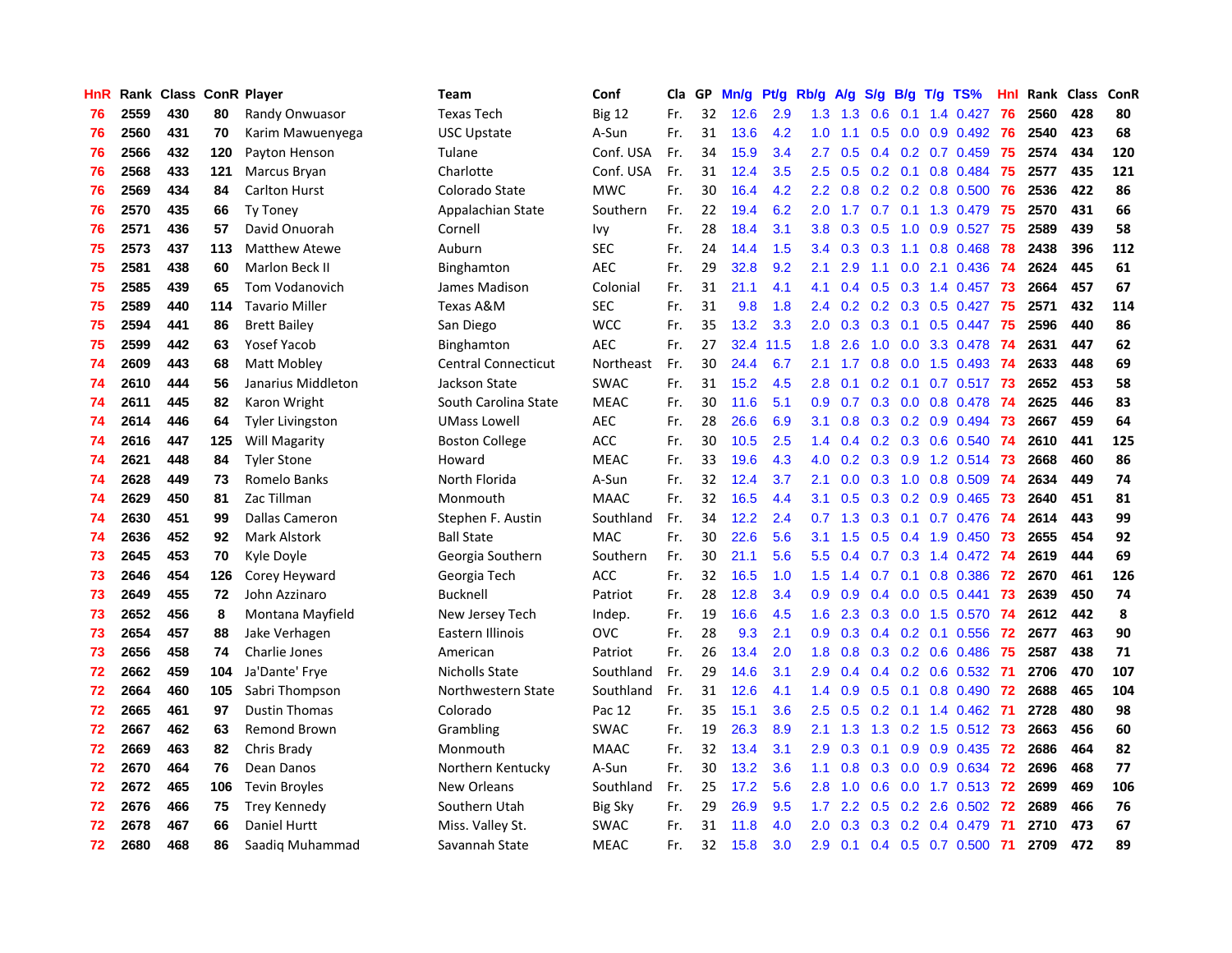| HnR |      | Rank Class ConR Player |     |                         | <b>Team</b>             | Conf             | Cla | GP | Mn/g | Pt/g | Rb/g             | A/g | S/g           | B/g | $T/g$ TS%                       | Hnl | Rank Class |     | ConR |
|-----|------|------------------------|-----|-------------------------|-------------------------|------------------|-----|----|------|------|------------------|-----|---------------|-----|---------------------------------|-----|------------|-----|------|
| 72  | 2681 | 469                    | 65  | Jacoby Armstrong        | New Hampshire           | <b>AEC</b>       | Fr. | 28 | 24.4 | 7.7  | 5.0              | 0.7 | 0.2           | 0.1 | 1.9 0.448                       | -71 | 2730       | 482 | 66   |
| 72  | 2682 | 470                    | 77  | Sam Hunt                | Jacksonville            | A-Sun            | Fr. | 30 | 11.5 | 4.1  | 0.7              | 0.8 | 0.4           |     | 0.0 0.9 0.575 71                |     | 2718       | 474 | 79   |
| 72  | 2686 | 471                    | 81  | Damarcus Croaker        | Texas                   | <b>Big 12</b>    | Fr. | 33 | 9.5  | 3.3  | 0.9 <sub>0</sub> | 0.3 |               |     | 0.2 0.0 0.7 0.470 72            |     | 2671       | 462 | 81   |
| 72  | 2687 | 472                    | 83  | Reggie Dillard          | Presbyterian            | <b>Big South</b> | Fr. | 30 | 34.8 | 12.1 | 3.7 <sub>2</sub> | 3.9 | 0.9           |     | $0.2$ 3.0 $0.499$               | -71 | 2707       | 471 | 87   |
| 72  | 2696 | 473                    | 85  | Jarad Scott             | Winthrop                | Big South        | Fr. | 30 | 9.4  | 2.4  | 2.2              | 0.2 | 0.1           |     | $0.3$ 0.5 0.486                 | -72 | 2692       | 467 | 83   |
| 72  | 2698 | 474                    | 86  | Anthony Lindauer        | High Point              | <b>Big South</b> | Fr. | 30 | 14.5 | 4.3  | 1.0              | 1.1 | 0.3           |     | $0.0$ 1.1 $0.605$               | -71 | 2725       | 478 | 89   |
| 71  | 2700 | 475                    | 61  | <b>Tony Bagtas</b>      | Pennsylvania            | Ivy              | Fr. | 20 | 13.6 | 2.1  | 1.2              | 2.0 | 0.7           |     | 0.1 1.3 0.418                   | -73 | 2661       | 455 | 61   |
| 71  | 2702 | 476                    | 62  | Darryl Smith            | Cornell                 | Ivy              | Fr. | 28 | 19.6 | 5.0  | 2.3              | 0.8 | 0.6           |     | 0.3 1.2 0.507                   | -71 | 2726       | 479 | 63   |
| 71  | 2704 | 477                    | 68  | Treshawn Bolden         | Jackson State           | <b>SWAC</b>      | Fr. | 31 | 18.5 | 5.4  | 4.1              | 1.0 | 0.4           |     | $0.4$ 2.1 0.454                 | 70  | 2737       | 483 | 68   |
| 71  | 2712 | 478                    | 110 | DuShaun Rice            | <b>Central Arkansas</b> | Southland        | Fr. | 29 | 16.4 | 4.2  | 1.9              | 1.5 | 0.6           |     | $0.1$ 1.0 0.473                 | 68  | 2769       | 489 | 112  |
| 71  | 2714 | 479                    | 72  | <b>BRYNTON LEMAR</b>    | <b>UC Davis</b>         | <b>Big West</b>  | Fr. | 25 | 23.7 | 7.9  | 1.9              | 1.7 |               |     | 0.4 0.1 1.4 0.456 71            |     | 2722       | 477 | 71   |
| 70  | 2727 | 480                    | 63  | Elijah Ray              | <b>IUPUI</b>            | Summit           | Fr. | 18 | 14.4 | 5.1  | $2.6^{\circ}$    | 0.3 |               |     | 0.1 0.0 1.0 0.552 71            |     | 2720       | 476 | 64   |
| 70  | 2731 | 481                    | 64  | Anders Broman           | South Dakota State      | Summit           | Fr. | 26 | 14.3 | 3.9  | 1.0              | 1.0 | 0.2           |     | $0.1$ 0.6 0.479                 | -73 | 2666       | 458 | 62   |
| 70  | 2732 | 482                    | 127 | Jarquez Smith           | Florida State           | <b>ACC</b>       | Fr. | 34 | 10.1 | 2.4  | 1.5              | 0.1 | 0.1           |     | 0.7 0.8 0.474                   | -71 | 2719       | 475 | 127  |
| 70  | 2735 | 483                    | 73  | <b>Greg Pryor</b>       | Chattanooga             | Southern         | Fr. | 33 | 20.7 | 5.5  | 1.8              | 2.0 | 1.0           |     | $0.0$ 1.5 0.422                 | -69 | 2757       | 485 | 73   |
| 70  | 2743 | 484                    | 87  | <b>Brandon Mitchell</b> | San Jose State          | <b>MWC</b>       | Fr. | 30 | 12.2 | 2.4  | 2.7              | 0.2 | 0.3           |     | $0.3$ 0.6 0.453                 | 70  | 2748       | 484 | 87   |
| 69  | 2747 | 485                    | 94  | Solomon Mangham         | Howard                  | <b>MEAC</b>      | Fr. | 32 | 20.9 | 6.2  | 3.1              | 0.0 | 0.4           |     | 0.3 1.0 0.466                   | 68  | 2773       | 492 | 96   |
| 69  | 2750 | 486                    | 68  | David Kadiri            | <b>UMBC</b>             | <b>AEC</b>       | Fr. | 27 | 14.1 | 3.9  | 2.4              | 0.1 | 0.3           |     | $0.5$ 0.7 0.491                 | 69  | 2762       | 488 | 68   |
| 69  | 2752 | 487                    | 112 | Luke Doyle              | Nicholls State          | Southland        | Fr. | 29 | 15.8 | 3.8  | 1.6              | 1.1 | 0.4           |     | $0.0$ 0.5 0.444                 | -68 | 2780       | 494 | 113  |
| 69  | 2754 | 488                    | 80  | <b>Marcel White</b>     | Jacksonville            | A-Sun            | Fr. | 30 | 16.6 | 4.9  | $2.4^{\circ}$    | 0.3 |               |     | $0.5$ 0.2 0.6 0.502 68          |     | 2785       | 496 | 80   |
| 69  | 2757 | 489                    | 69  | Devonne Pinkard         | Delaware                | Colonial         | Fr. | 34 | 17.7 | 2.4  | $2.2^{\circ}$    | 0.5 | 0.3           |     | $0.2$ 0.4 0.432                 | -68 | 2784       | 495 | 71   |
| 69  | 2759 | 490                    | 83  | Jermaine Lawrence       | Cincinnati              | AAC              | Fr. | 26 | 15.1 | 2.8  | 2.9              | 0.5 | 0.3           |     | $0.6$ 1.0 0.356                 | -75 | 2572       | 433 | 82   |
| 69  | 2760 | 491                    | 69  | Ghiavonni Robinson      | Arkansas-Pine Bluff     | <b>SWAC</b>      | Fr. | 29 | 24.9 | 6.2  | 2.3              | 0.9 | 0.9           |     | $0.1$ 1.2 0.432                 | 69  | 2760       | 487 | 70   |
| 69  | 2762 | 492                    | 70  | Vacha Vaughn            | Miss. Valley St.        | <b>SWAC</b>      | Fr. | 26 | 11.9 | 2.4  | 3.2              | 0.6 | 0.3           |     | $0.1$ 0.7 0.481                 | 68  | 2772       | 491 | 71   |
| 69  | 2763 | 493                    | 77  | Kris Acox               | Furman                  | Southern         | Fr. | 16 | 20.7 | 3.7  | 4.8              | 0.4 | 0.4           |     | 0.3 0.7 0.546                   | -69 | 2759       | 486 | 75   |
| 69  | 2764 | 494                    | 93  | Caleb Chowbay           | Belmont                 | <b>OVC</b>       | Fr. | 36 | 13.9 | 3.0  | 0.9              | 1.2 | 0.3           |     | $0.1$ 1.0 0.467                 | 68  | 2775       | 493 | 93   |
| 68  | 2766 | 495                    | 95  | <b>Ausar Madison</b>    | Howard                  | <b>MEAC</b>      | Fr. | 21 | 13.1 | 1.8  | $1.2^{\circ}$    | 1.6 |               |     | $0.7$ $0.0$ 1.5 $0.559$         | 68  | 2770       | 490 | 95   |
| 68  | 2776 | 496                    | 64  | Alex Majewski           | Texas-Pan American      | <b>WAC</b>       | Fr. | 32 | 10.3 | 3.2  | 1.3              |     |               |     | $0.3$ $0.2$ $0.1$ $0.6$ $0.521$ | -67 | 2808       | 502 | 66   |
| 68  | 2777 | 497                    | 90  | <b>Quinton Ray</b>      | Campbell                | <b>Big South</b> | Fr. | 32 | 25.1 | 3.2  | 1.9              | 2.8 | 0.6           |     | $0.0$ 1.6 0.393 67              |     | 2800       | 499 | 92   |
| 68  | 2779 | 498                    | 91  | <b>Trey Chapman</b>     | VMI                     | <b>Big South</b> | Fr. | 35 | 17.2 | 4.0  | 3.0              | 0.9 | 0.4           |     | $0.4$ 0.9 0.420                 | 68  | 2794       | 498 | 91   |
| 68  | 2782 | 499                    | 70  | Chris Jenkins           | Hofstra                 | Colonial         | Fr. | 28 | 21.2 | 5.4  | 1.3              | 0.5 | 0.5           |     | $0.2$ 0.5 0.449                 | -71 | 2729       | 481 | 69   |
| 67  | 2791 | 500                    | 66  | Johnny Griffin          | Chicago State           | <b>WAC</b>       | Fr. | 31 | 11.0 | 1.8  | 1.4              | 0.4 | 0.4           |     | 0.3 0.2 0.482                   | -67 | 2807       | 501 | 65   |
| 67  | 2799 | 501                    | 83  | Naiel Smith             | <b>Texas State</b>      | Sun Belt         | Fr. | 31 | 14.3 | 1.8  | 1.5              | 1.3 | 0.8           |     | $0.1$ 1.0 0.425                 | -67 | 2815       | 504 | 84   |
| 67  | 2802 | 502                    | 81  | William Gates Jr.       | Furman                  | Southern         | Fr. | 30 | 26.7 | 8.2  | 2.3              | 0.7 | 0.6           |     | $0.1$ 1.9 $0.518$               | 66  | 2820       | 506 | 82   |
| 67  | 2804 | 503                    | 126 | Jason Boswell           | Florida International   | Conf. USA        | Fr. | 31 | 17.8 | 3.2  | 1.2              | 1.8 | $0.4^{\circ}$ |     | $0.1$ 1.5 0.536                 | -66 | 2828       | 511 | 127  |
| 67  | 2806 | 504                    | 102 | Graham Woodward         | Penn State              | <b>Big Ten</b>   | Fr. | 31 | 12.5 | 2.8  | 0.9 <sub>0</sub> | 0.5 |               |     | $0.2$ 0.0 0.5 0.500             | 68  | 2791       | 497 | 103  |
| 66  | 2812 | 505                    | 80  | Glenn Feidanga          | Long Island             | Northeast        | Fr. | 29 | 16.3 | 4.1  | 3.8              | 0.3 |               |     | $0.2$ 0.2 0.5 0.488             | 66  | 2822       | 508 | 81   |
| 66  | 2814 | 506                    | 83  | <b>Michael Williams</b> | Texas Christian         | <b>Big 12</b>    | Fr. | 30 | 15.4 | 3.5  | 1.2 <sub>1</sub> | 0.8 | 0.4           |     | $0.0$ $0.9$ $0.424$             | 66  | 2821       | 507 | 83   |
| 66  | 2815 | 507                    | 117 | Tra'von Joseph          | Northwestern State      | Southland        | Fr. | 31 | 11.2 | 2.5  | 1.7              | 0.5 | 0.5           |     | $0.3$ 0.5 0.507                 | 66  | 2833       | 514 | 116  |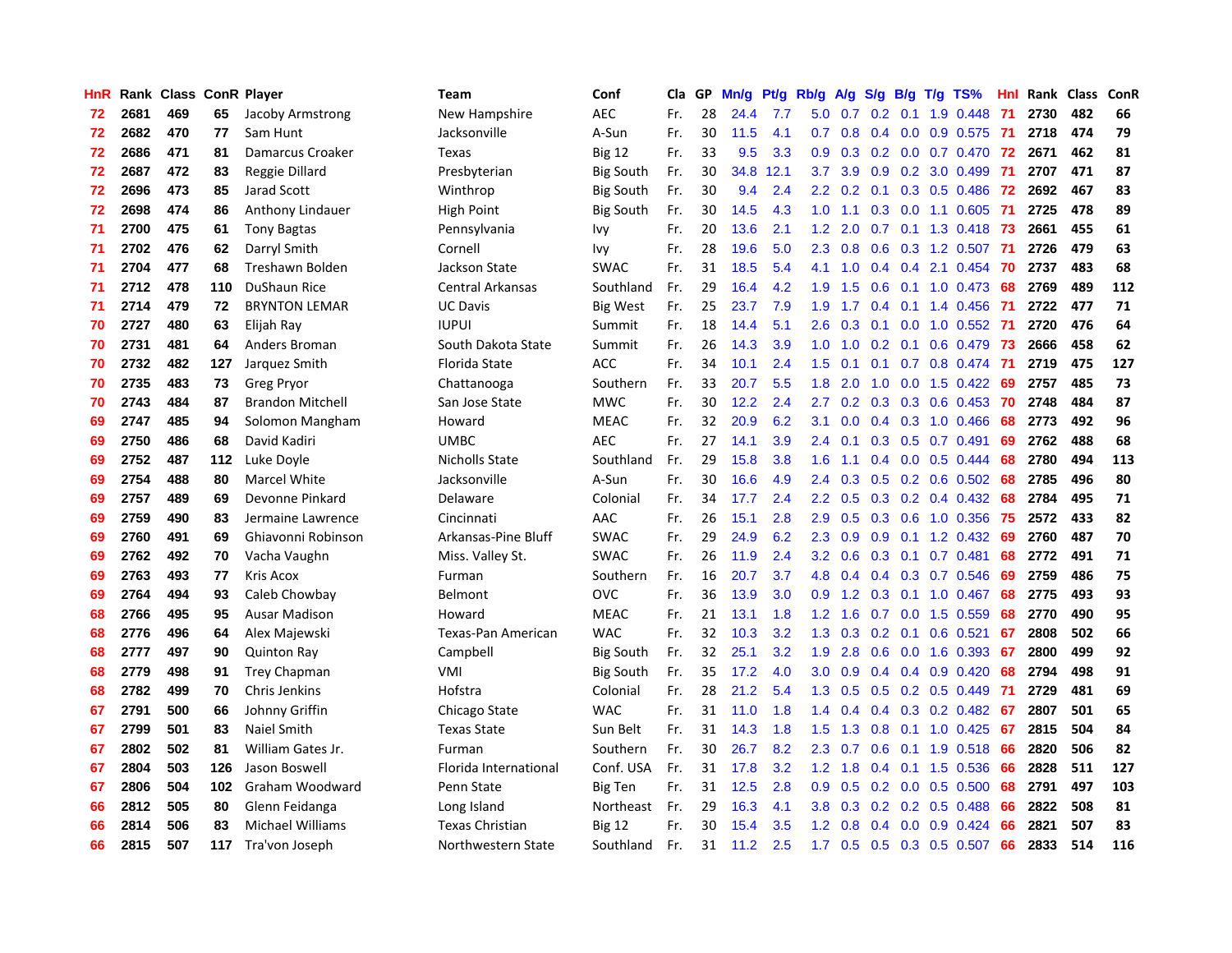| HnR |      | Rank Class |     | <b>ConR Player</b>      | <b>Team</b>                | Conf             | Cla | GP | Mn/g | Pf/g | Rb/g             | A/g | S/g           |     | $B/g$ T/g TS%                | Hnl | Rank Class |     | ConR |
|-----|------|------------|-----|-------------------------|----------------------------|------------------|-----|----|------|------|------------------|-----|---------------|-----|------------------------------|-----|------------|-----|------|
| 66  | 2819 | 508        | 73  | <b>Terrance LeFlore</b> | Alabama State              | <b>SWAC</b>      | Fr. | 32 | 16.9 | 4.7  | 1.8              | 1.1 | 0.7           | 0.1 | 1.3 0.452                    | 66  | 2827       | 510 | 73   |
| 66  | 2820 | 509        | 99  | Malcolm Duvivier        | Oregon State               | Pac 12           | Fr. | 32 | 11.5 | 3.1  | 0.7              | 0.4 | 0.1           |     | $0.0$ 0.8 0.587              | 65  | 2846       | 517 | 99   |
| 66  | 2822 | 510        | 118 | <b>Michael Grant</b>    | Abilene Christian          | Southland        | Fr. | 31 | 20.7 | 5.1  | 2.3              | 1.0 | 1.0           |     | $0.4$ 1.6 0.541              | 65  | 2842       | 516 | 117  |
| 66  | 2823 | 511        | 72  | Marko Pirovic           | Maine                      | <b>AEC</b>       | Fr. | 26 | 10.7 | 3.1  | 1.8              | 0.5 | 0.3           |     | $0.0$ 0.6 0.485              | -65 | 2851       | 519 | 73   |
| 66  | 2824 | 512        | 88  | D.J. Fenner             | Nevada                     | <b>MWC</b>       | Fr. | 32 | 14.2 | 2.5  | 1.8              | 0.6 | 0.7           |     | $0.2$ 0.6 0.373              | -65 | 2847       | 518 | 88   |
| 66  | 2826 | 513        | 80  | <b>Scotty Tyler</b>     | Idaho State                | <b>Big Sky</b>   | Fr. | 25 | 10.2 | 2.0  | 1.4              | 0.2 | 0.6           |     | $0.2$ 0.5 0.567              | 67  | 2816       | 505 | 80   |
| 66  | 2831 | 514        | 69  | <b>Travon Landry</b>    | <b>New Mexico State</b>    | <b>WAC</b>       | Fr. | 32 | 10.9 | 2.1  | 0.8              | 0.9 |               |     | 0.2 0.0 0.6 0.465            | 67  | 2812       | 503 | 67   |
| 66  | 2834 | 515        | 95  | <b>Shirmane Thomas</b>  | <b>Tennessee Tech</b>      | <b>OVC</b>       | Fr. | 32 | 15.4 | 3.9  | 2.0              | 1.3 | $0.4^{\circ}$ |     | $0.3$ 1.5 0.422              | 66  | 2839       | 515 | 95   |
| 65  | 2837 | 516        | 84  | Diante Baldwin          | <b>NC Greensboro</b>       | Southern         | Fr. | 30 | 16.3 | 3.5  | 1.8              | 1.0 | 0.5           |     | $0.2$ 0.9 0.498              | 66  | 2829       | 512 | 84   |
| 65  | 2839 | 517        | 73  | Major Canady            | Drexel                     | Colonial         | Fr. | 30 | 16.0 | 2.1  | 1.7              | 0.9 | 0.4           |     | $0.0$ 0.6 0.403              | 65  | 2856       | 521 | 73   |
| 65  | 2840 | 518        | 127 | Dominique Williams      | Florida International      | Conf. USA        | Fr. | 25 | 15.8 | 3.0  | 2.8              | 0.2 |               |     | $0.4$ 0.2 0.4 0.418 67       |     | 2803       | 500 | 125  |
| 65  | 2843 | 519        | 93  | <b>Markus Terry</b>     | Presbyterian               | <b>Big South</b> | Fr. | 31 | 25.6 | 8.4  | 2.5              | 1.4 |               |     | 0.4 0.1 1.7 0.514 65         |     | 2855       | 520 | 95   |
| 64  | 2850 | 520        | 120 | Ethan Lee               | Central Arkansas           | Southland        | Fr. | 29 | 16.0 | 4.3  | $2.6\,$          | 0.2 | 0.3           |     | $0.3$ 0.5 0.488              | 62  | 2919       | 537 | 121  |
| 64  | 2851 | 521        | 74  | Mike Rowley             | Albany                     | <b>AEC</b>       | Fr. | 27 | 10.3 | 1.9  | 2.1              | 0.3 | 0.3           |     | $0.0$ 0.6 0.440              | 66  | 2825       | 509 | 71   |
| 64  | 2852 | 522        | 75  | Garet Beal              | Maine                      | <b>AEC</b>       | Fr. | 26 | 14.1 | 4.5  | 2.0              | 0.9 | 0.5           |     | 0.3 1.2 0.475                | -64 | 2880       | 525 | 75   |
| 64  | 2856 | 523        | 82  | <b>Bernard Morena</b>   | Kennesaw State             | A-Sun            | Fr. | 29 | 18.6 | 6.4  | 3.5              | 0.5 | 0.6           |     | $0.6$ 2.4 0.475              | -64 | 2861       | 522 | 83   |
| 64  | 2869 | 524        | 77  | Charles Taylor Jr.      | <b>UMBC</b>                | <b>AEC</b>       | Fr. | 29 | 18.1 | 5.0  | 2.8 <sub>2</sub> | 0.6 | 0.5           |     | $0.3$ 1.1 0.409              | -63 | 2887       | 526 | 76   |
| 63  | 2871 | 525        | 66  | <b>Anthony Dallier</b>  | Yale                       | Ivy              | Fr. | 26 | 11.6 | 2.1  | 1.5              | 0.7 | 0.2           |     | $0.0$ $0.2$ $0.372$          | -66 | 2831       | 513 | 66   |
| 63  | 2878 | 526        | 70  | Ty Egbert               | Idaho                      | <b>WAC</b>       | Fr. | 30 | 12.4 | 2.0  | $2.2\phantom{0}$ | 0.2 | 0.1           |     | 0.5 0.4 0.518 64             |     | 2865       | 523 | 71   |
| 63  | 2886 | 527        | 98  | Jamonte Graham          | <b>Tennessee State</b>     | <b>OVC</b>       | Fr. | 26 | 16.8 | 4.5  | 1.4              |     |               |     | 1.3 0.4 0.0 1.2 0.452 64     |     | 2878       | 524 | 97   |
| 63  | 2888 | 528        | 81  | Shane Whitfield         | Lehigh                     | Patriot          | Fr. | 32 | 14.7 | 3.2  | 2.0              | 0.8 |               |     | $0.2$ 0.1 0.9 0.468          | 63  | 2907       | 532 | 82   |
| 63  | 2889 | 529        | 85  | B.J. Glasford           | Stetson                    | A-Sun            | Fr. | 31 | 11.8 | 3.4  | 1.6              | 0.7 | 0.4           |     | $0.1$ 0.7 0.416              | -62 | 2909       | 534 | 85   |
| 62  | 2892 | 530        | 88  | <b>Steve Smith</b>      | Fairfield                  | <b>MAAC</b>      | Fr. | 27 | 9.8  | 2.7  | 1.0              | 0.2 | 0.1           | 0.1 | 0.4 0.462                    | 63  | 2905       | 531 | 90   |
| 62  | 2901 | 531        | 71  | <b>Isaac Kreuer</b>     | Missouri-Kansas City       | <b>WAC</b>       | Fr. | 30 | 10.4 | 2.3  | 2.2              | 0.2 |               |     | 0.2 0.2 0.5 0.467            | -61 | 2930       | 543 | 75   |
| 62  | 2903 | 532        | 97  | Zach Garber             | Toledo                     | <b>MAC</b>       | Fr. | 33 | 10.2 | 1.8  | 1.9              | 0.2 | 0.2           |     | $0.2$ 0.5 0.479              | 62  | 2915       | 536 | 97   |
| 62  | 2905 | 533        | 121 | Reveal Chukwujekwu      | <b>Houston Baptist</b>     | Southland        | Fr. | 24 | 15.0 | 3.5  | 3.5              | 1.0 | 0.5           |     | 0.1 1.3 0.390                | -63 | 2898       | 528 | 120  |
| 62  | 2906 | 534        | 80  | Joe Boyd                | <b>Cal State Fullerton</b> | <b>Big West</b>  | Fr. | 28 | 12.0 | 2.1  | $2.5\,$          | 0.1 |               |     | $0.2$ $0.2$ $0.6$ $0.462$ 62 |     | 2920       | 538 | 80   |
| 61  | 2909 | 535        | 86  | Jorge Bilbao            | Texas-Arlington            | Sun Belt         | Fr. | 30 | 10.8 | 1.5  | 2.8              | 0.4 |               |     | 0.4 0.1 0.8 0.393 61         |     | 2927       | 541 | 86   |
| 61  | 2910 | 536        | 88  | Adonis Rwabigwi         | Furman                     | Southern         | Fr. | 24 | 21.2 | 4.8  | 3.4              | 0.4 |               |     | 0.3 1.0 1.6 0.553 63         |     | 2897       | 527 | 88   |
| 61  | 2914 | 537        | 84  | James Hemphill          | Navy                       | Patriot          | Fr. | 23 | 11.7 | 2.1  | $2.2\phantom{0}$ | 0.4 | 0.3           |     | $0.1$ 0.5 0.400              | 62  | 2910       | 535 | 83   |
| 61  | 2918 | 538        | 116 | Desmond Ringer          | South Carolina             | <b>SEC</b>       | Fr. | 28 | 10.4 | 2.1  | 2.0              | 0.3 | 0.1           |     | $0.2$ 0.6 0.443              | 63  | 2899       | 529 | 116  |
| 61  | 2920 | 539        | 85  | Michael Brown           | Navy                       | Patriot          | Fr. | 28 | 10.2 | 2.3  | 1.6              | 0.3 | 0.1           |     | $0.0$ $0.5$ $0.455$          | -60 | 2939       | 546 | 85   |
| 61  | 2921 | 540        | 122 | <b>Marcus Owens</b>     | Lamar                      | Southland        | Fr. | 27 | 14.4 | 4.0  | 1.9              | 0.3 | $0.4^{\circ}$ | 0.1 | $0.6$ 0.460                  | -61 | 2934       | 544 | 122  |
| 61  | 2922 | 541        | 105 | Richie Spiller          | Florida A&M                | <b>MEAC</b>      | Fr. | 29 | 11.4 | 2.5  | 1.1              | 1.1 | 0.8           |     | 0.2 1.3 0.409                | -61 | 2928       | 542 | 105  |
| 60  | 2925 | 542        | 87  | Race Parsons            | Southern Utah              | <b>Big Sky</b>   | Fr. | 28 | 12.5 | 3.9  | 1.1              | 0.5 | 0.2           |     | $0.0$ $0.5$ $0.440$          | -60 | 2947       | 551 | 87   |
| 60  | 2928 | 543        | 123 | <b>Jimmy Barton</b>     | <b>Houston Baptist</b>     | Southland        | Fr. | 31 | 16.6 | 3.0  | 1.1              | 1.8 | 0.5           |     | $0.0$ 1.4 0.439              | -59 | 2958       | 557 | 125  |
| 60  | 2929 | 544        | 90  | Javion Ogunyemi         | Siena                      | <b>MAAC</b>      | Fr. | 30 | 10.8 | 1.9  | 1.8              | 0.2 | 0.2           |     | $0.7$ 0.4 0.337              | -63 | 2904       | 530 | 89   |
| 60  | 2930 | 545        | 83  | Cole Walton             | Sacred Heart               | Northeast        | Fr. | 28 | 12.5 | 2.2  | 2.1              | 0.5 | 0.3           |     | 0.3 0.7 0.470                | 60  | 2943       | 549 | 84   |
| 60  | 2931 | 546        | 129 | Cameron Reynolds        | Tulane                     | Conf. USA        | Fr. | 34 | 17.7 | 3.8  | 2.1              | 0.5 |               |     | 0.3 0.2 0.7 0.369            | 59  | 2957       | 556 | 131  |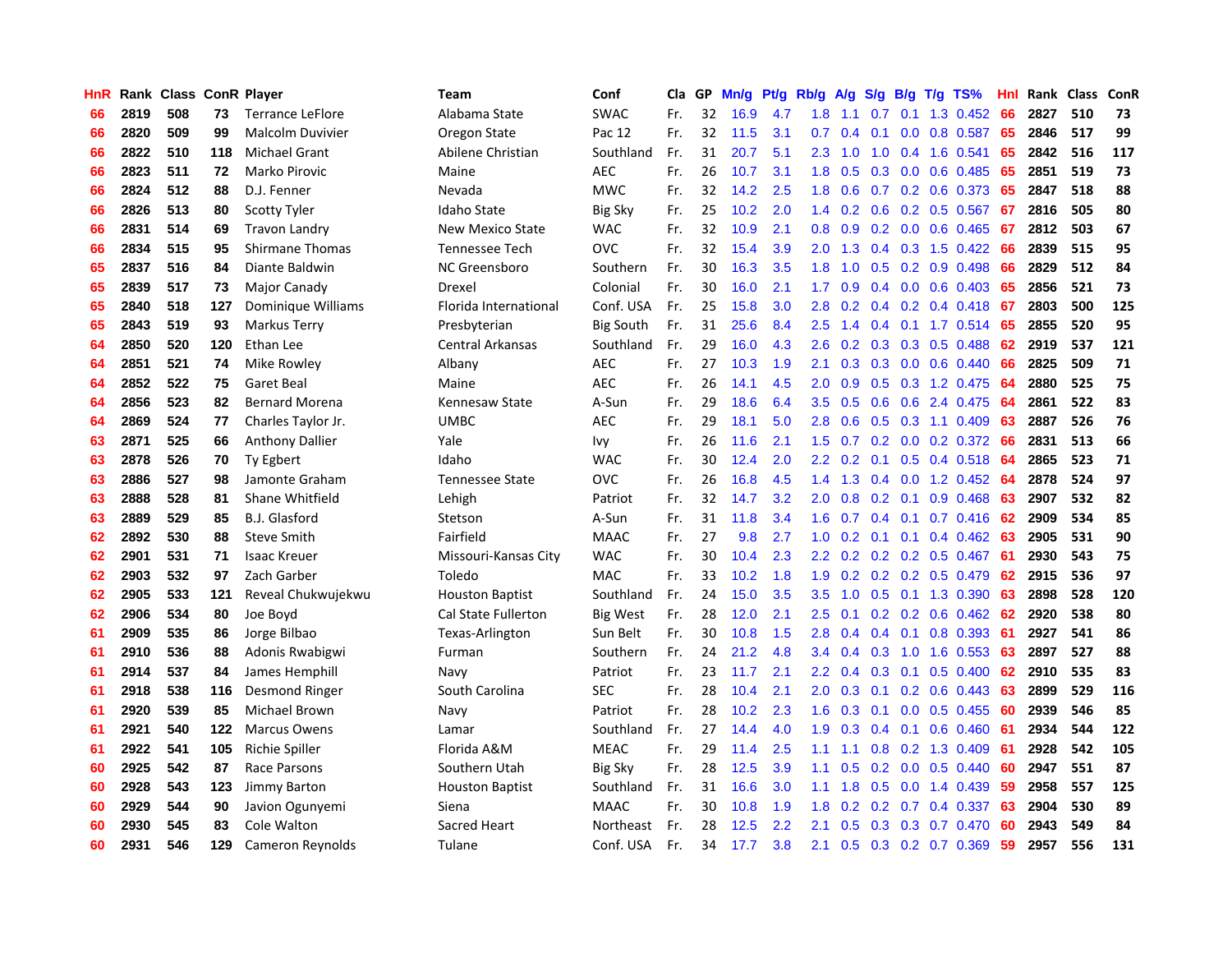| HnR |      | Rank Class ConR Player |     |                           | <b>Team</b>            | Conf             | Cla | GP | Mn/g | Pt/g | Rb/g          | A/g           | S/g              |                  | $B/g$ T/g TS%          | Hnl | Rank | <b>Class</b> | ConR |
|-----|------|------------------------|-----|---------------------------|------------------------|------------------|-----|----|------|------|---------------|---------------|------------------|------------------|------------------------|-----|------|--------------|------|
| 59  | 2936 | 547                    | 80  | <b>Chase Comier</b>       | Grambling              | <b>SWAC</b>      | Fr. | 27 | 21.0 | 3.9  | 1.9           | 2.9           | 0.9              | 0.0 <sub>1</sub> | 2.1 0.382              | 59  | 2959 | 558          | 81   |
| 59  | 2937 | 548                    | 89  | Warren Sledge             | The Citadel            | Southern         | Fr. | 27 | 14.2 | 2.7  | 1.0           | 1.8           |                  |                  | $0.2$ 0.0 0.9 0.483    | -60 | 2941 | 548          | 90   |
| 59  | 2938 | 549                    | 101 | Zach Dickerson            | Eastern Illinois       | <b>OVC</b>       | Fr. | 28 | 18.9 | 3.0  | 1.2           | 1.3           |                  |                  | $0.2$ 0.1 1.1 0.525 60 |     | 2940 | 547          | 101  |
| 59  | 2939 | 550                    | 84  | <b>Iverson Fleming</b>    | Long Island            | Northeast        | Fr. | 28 | 12.1 | 3.9  | $1.4^{\circ}$ | 0.4           | 0.3              |                  | $0.0$ 0.6 0.452 59     |     | 2956 | 555          | 85   |
| 59  | 2943 | 551                    | 89  | <b>Matt Pollard</b>       | San Jose State         | <b>MWC</b>       | Fr. | 28 | 9.4  | 1.2  | 1.6           | 0.1           | 0.1              |                  | $0.5$ 0.4 0.453        | -60 | 2950 | 552          | 90   |
| 59  | 2944 | 552                    | 85  | <b>Khalid Nwandu</b>      | Mount Saint Mary's     | Northeast        | Fr. | 30 | 15.1 | 2.5  | 1.7           | 1.2           | 0.8              |                  | $0.0$ 1.4 $0.468$      | -61 | 2935 | 545          | 83   |
| 59  | 2949 | 553                    | 126 | <b>Riley Payne</b>        | Abilene Christian      | Southland        | Fr. | 31 | 18.8 | 3.5  | 2.5           | 0.8           | 0.6              |                  | $0.1$ 1.1 $0.529$      | 58  | 2970 | 561          | 128  |
| 58  | 2950 | 554                    | 83  | Dontaveon Robinson        | Jackson State          | <b>SWAC</b>      | Fr. | 31 | 20.0 | 3.3  | 1.9           | 0.7           | 0.5              |                  | $0.1$ 0.9 0.380        | 58  | 2977 | 563          | 83   |
| 58  | 2951 | 555                    | 76  | Jacobby Bledsoe           | Missouri-Kansas City   | <b>WAC</b>       | Fr. | 23 | 17.0 | 2.3  | 1.3           | 1.3           | 1.0              |                  | $0.0$ 0.8 0.351        | 62  | 2923 | 539          | 74   |
| 58  | 2952 | 556                    | 84  | <b>Hudson Price</b>       | <b>Texas Christian</b> | Big 12           | Fr. | 25 | 15.4 | 2.4  | 2.0           | 0.5           | 0.4              |                  | 0.3 0.7 0.394          | 62  | 2926 | 540          | 84   |
| 58  | 2955 | 557                    | 88  | Jaaron Simmons            | Houston                | AAC              | Fr. | 32 | 11.0 | 2.0  | 0.6           |               |                  |                  | 1.2 0.3 0.0 0.9 0.428  | -58 | 2968 | 559          | 88   |
| 58  | 2956 | 558                    | 131 | Jake Flaggert             | Texas-El Paso          | Conf. USA        | Fr. | 30 | 12.3 | 2.1  | 1.0           | $0.4^{\circ}$ |                  |                  | $0.2$ 0.1 0.5 0.496    | -60 | 2953 | 553          | 129  |
| 58  | 2958 | 559                    | 88  | Juwan Major               | Southern Utah          | <b>Big Sky</b>   | Fr. | 29 | 20.6 | 4.8  | 1.6           | $1.2^{\circ}$ | 0.4              |                  | $0.3$ 2.0 0.458        | -58 | 2976 | 562          | 89   |
| 58  | 2960 | 560                    | 117 | Jacoby Davis              | Mississippi State      | <b>SEC</b>       | Fr. | 28 | 11.3 | 2.2  | 1.2           | 0.7           | 0.3 <sub>0</sub> |                  | $0.0$ $0.6$ $0.399$    | 60  | 2954 | 554          | 117  |
| 57  | 2966 | 561                    | 106 | Patrick Kirksey           | South Carolina State   | <b>MEAC</b>      | Fr. | 27 | 10.1 | 2.7  | 2.1           | 0.1           | $0.4^{\circ}$    |                  | $0.0$ 0.7 0.394        | 57  | 2979 | 564          | 107  |
| 57  | 2968 | 562                    | 128 | Alex Fountain             | <b>Houston Baptist</b> | Southland        | Fr. | 24 | 11.0 | 2.5  | 1.5           | 0.3           | 0.2              | 0.4              | 0.6 0.496              | 58  | 2969 | 560          | 127  |
| 56  | 2975 | 563                    | 88  | <b>Isaiah Maston</b>      | South Alabama          | Sun Belt         | Fr. | 28 | 9.2  | 1.8  | 0.9           | 0.3           | 0.0 <sub>1</sub> |                  | $0.1$ 0.3 0.567        | -57 | 2981 | 566          | 88   |
| 56  | 2977 | 564                    | 92  | Andrew McAuliffe          | Davidson               | Southern         | Fr. | 31 | 9.9  | 2.3  | 1.5           | 0.4           | 0.1              | 0.1              | 0.8 0.483              | 56  | 2990 | 568          | 92   |
| 56  | 2978 | 565                    | 84  | <b>Windale Glinton</b>    | Grambling              | <b>SWAC</b>      | Fr. | 27 | 14.2 | 3.1  | 2.5           | 0.2           | 0.4              |                  | $0.4$ 0.7 0.491        | 56  | 2994 | 571          | 84   |
| 56  | 2979 | 566                    | 99  | <b>Darrion Allen</b>      | Longwood               | <b>Big South</b> | Fr. | 30 | 19.1 | 5.6  | 1.6           | 0.9           |                  |                  | $0.4$ 0.2 1.1 0.467 57 |     | 2986 | 567          | 99   |
| 56  | 2980 | 567                    | 77  | Emmanuel Chibuogwu        | Seattle                | <b>WAC</b>       | Fr. | 18 | 16.0 | 3.1  | 2.8           | 0.6           | 0.5              |                  | $0.0$ 1.1 $0.412$ 62   |     | 2908 | 533          | 73   |
| 56  | 2983 | 568                    | 98  | JD Tisdale                | <b>Bowling Green</b>   | MAC              | Fr. | 32 | 16.6 | 2.3  | 2.0           | 1.4           | 0.8              |                  | $0.1$ 1.8 0.328        | -55 | 2996 | 573          | 100  |
| 55  | 2985 | 569                    | 109 | Khary Doby                | North Carolina A&T     | <b>MEAC</b>      | Fr. | 32 | 15.2 | 3.3  | 2.4           | 0.3           | 0.1              |                  | $0.3$ 0.5 0.415        | 54  | 3004 | 577          | 110  |
| 55  | 2986 | 570                    | 94  | Doug Chappell             | Fairfield              | <b>MAAC</b>      | Fr. | 21 | 14.8 | 4.2  | 1.6           | 0.7           | 0.3              |                  | 0.0 1.3 0.456          | -60 | 2944 | 550          | 93   |
| 55  | 2991 | 571                    | 130 | Jamaya Burr               | <b>McNeese State</b>   | Southland        | Fr. | 28 | 11.8 | 3.0  | 0.9           | 1.0           | 0.2              |                  | $0.0$ $0.9$ $0.441$    | 56  | 2993 | 570          | 129  |
| 55  | 2993 | 572                    | 80  | John Edwards              | New Hampshire          | <b>AEC</b>       | Fr. | 20 | 15.3 | 3.5  | 2.3           | 0.8           | $0.4^{\circ}$    |                  | $0.2$ 1.5 0.407        | -57 | 2980 | 565          | 80   |
| 54  | 2995 | 573                    | 133 | Drew Bender               | Rice                   | Conf. USA        | Fr. | 26 | 10.7 | 2.6  | 1.4           | 0.7           |                  |                  | $0.3$ 0.1 0.9 0.395    | -55 | 2995 | 572          | 133  |
| 54  | 2996 | 574                    | 81  | <b>Will Darley</b>        | <b>UMBC</b>            | <b>AEC</b>       | Fr. | 24 | 14.2 | 2.8  | $1.4^{\circ}$ | 0.7           |                  |                  | $0.3$ 0.0 0.8 0.449    | -56 | 2991 | 569          | 81   |
| 54  | 2997 | 575                    | 111 | Shane Randall             | Md.-Eastern Shore      | <b>MEAC</b>      | Fr. | 28 | 12.8 | 2.8  | 2.0           | 0.1           |                  |                  | $0.3$ 0.3 0.9 0.534    | -54 | 3007 | 579          | 111  |
| 54  | 2999 | 576                    | 100 | <b>Demarion Geter</b>     | Longwood               | <b>Big South</b> | Fr. | 32 | 19.2 | 2.2  | 3.3           | 1.0           | 0.4              |                  | $0.5$ 1.3 0.531        | -54 | 3010 | 581          | 100  |
| 54  | 3000 | 577                    | 75  | Cazmon Hayes              | Delaware               | Colonial         | Fr. | 32 | 9.8  | 2.0  | 1.1           | 0.2           | 0.1              |                  | $0.1$ $0.3$ $0.463$    | -54 | 3009 | 580          | 75   |
| 54  | 3001 | 578                    | 93  | Tom Koopman               | The Citadel            | Southern         | Fr. | 32 | 12.7 | 2.8  | 2.5           | 0.4           | 0.1              |                  | $0.2$ 0.7 0.476        | 53  | 3012 | 582          | 93   |
| 53  | 3003 | 579                    | 91  | <b>Brandon Gfeller</b>    | Montana                | <b>Big Sky</b>   | Fr. | 27 | 11.1 | 2.4  | 0.8           | 0.3           | 0.3              |                  | $0.0$ 0.4 0.481        | 54  | 3003 | 576          | 91   |
| 53  | 3006 | 580                    | 78  | <b>Perrion Callandret</b> | Idaho                  | <b>WAC</b>       | Fr. | 29 | 12.5 | 2.5  | 1.7           | 0.6           | 0.5              | 0.1              | 0.9 0.385              | 55  | 3000 | 575          | 78   |
| 53  | 3008 | 581                    | 101 | Ed Drew                   | Presbyterian           | <b>Big South</b> | Fr. | 31 | 16.3 | 3.3  | 2.9           | 0.3           | 0.2              |                  | $0.6$ 0.8 0.426        | -53 | 3019 | 585          | 101  |
| 53  | 3009 | 582                    | 134 | Nizar Kapic               | Rice                   | Conf. USA        | Fr. | 25 | 11.2 | 2.6  | 1.0           | $0.4^{\circ}$ |                  |                  | 0.2 0.1 0.5 0.417 54   |     | 3005 | 578          | 134  |
| 53  | 3010 | 583                    | 112 | Keon Hill                 | Howard                 | <b>MEAC</b>      | Fr. | 33 | 12.6 | 2.5  | 0.6           | 1.7           |                  |                  | 0.2 0.0 1.2 0.353 52   |     | 3023 | 587          | 112  |
| 53  | 3012 | 584                    | 105 | Nathan Taphorn            | Northwestern           | Big Ten          | Fr. | 26 | 10.3 | 2.5  | 1.0           | 0.3           | 0.2              |                  | $0.0$ $0.8$ $0.439$    | 55  | 2998 | 574          | 105  |
| 52  | 3013 | 585                    | 87  | Malachi Nix               | Fairleigh Dickinson    | Northeast        | Fr. | 30 | 15.3 | 3.7  | 1.5           | 1.0           | 0.6              |                  | $0.0$ 1.5 $0.419$      | 53  | 3016 | 584          | 87   |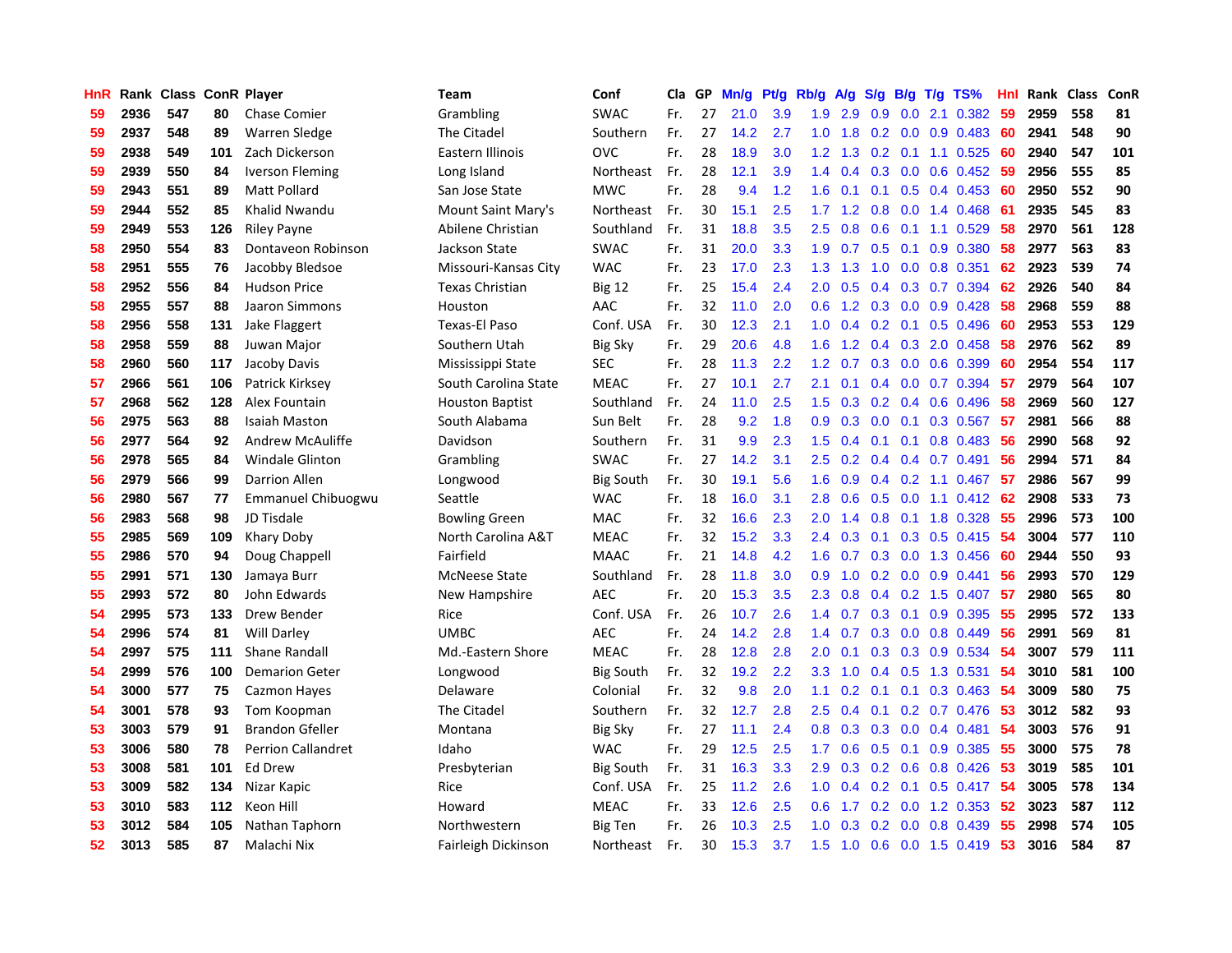| HnR |              | Rank Class ConR Player |              |                         | Team                 | Conf             | Cla | GP | Mn/g | Pt/g      | Rb/g             | A/g | S/g              | B/g | $T/g$ TS%                 | Hnl |                | Rank Class     | ConR                    |
|-----|--------------|------------------------|--------------|-------------------------|----------------------|------------------|-----|----|------|-----------|------------------|-----|------------------|-----|---------------------------|-----|----------------|----------------|-------------------------|
| 52  | 3014         | 586                    | 67           | Matty Madigan           | Brown                | Ivy              | Fr. | 29 | 10.2 | 1.0       | 1.0              | 0.7 | 0.5              | 0.1 | 0.5 0.380                 | 52  | 3022           | 586            | 67                      |
| 52  | 3017         | 587                    | 86           | <b>Miles Simelton</b>   | Lehigh               | Patriot          | Fr. | 32 | 8.8  | 1.8       | 0.6              | 0.7 | 0.3              |     | $0.1$ 0.6 0.404 52        |     | 3024           | 588            | 86                      |
| 52  | 3018         | 588                    | 88           | <b>Marcus Love</b>      | Jackson State        | <b>SWAC</b>      | Fr. | 28 | 15.9 | 3.4       | 1.6              | 0.8 |                  |     | $0.2$ 0.0 0.9 0.402 53    |     | 3015           | 583            | 87                      |
| 51  | 3019         | 589                    | 88           | Mike Owona              | Fairleigh Dickinson  | Northeast        | Fr. | 30 | 10.2 | 1.2       | 2.3              | 0.2 |                  |     | 0.2 0.5 0.5 0.432 52      |     | 3025           | 589            | 88                      |
| 51  | 3023         | 590                    | 67           | Justus Stanback         | <b>IUPUI</b>         | Summit           | Fr. | 32 | 15.3 | 3.3       | 2.2              | 0.3 | 0.5              |     | $0.2$ 0.9 0.418           | -50 | 3032           | 592            | 67                      |
| 51  | 3025         | 591                    | 113          | Kofi Andoh              | Howard               | <b>MEAC</b>      | Fr. | 32 | 12.6 | 2.1       | 1.0              | 0.4 | 0.4              |     | $0.0$ 0.7 0.462           | -50 | 3033           | 593            | 113                     |
| 51  | 3026         | 592                    | 82           | Magnus Richards         | Binghamton           | <b>AEC</b>       | Fr. | 29 | 19.7 | 3.0       | 3.4              | 0.7 | 0.4              |     | 0.2 1.8 0.371             | 50  | 3031           | 591            | 82                      |
| 50  | 3031         | 593                    | 91           | Glen Baral              | Stetson              | A-Sun            | Fr. | 29 | 11.1 | 2.4       | 0.9              | 0.4 | 0.4              |     | 0.0 0.3 0.378             | -50 | 3035           | 594            | 91                      |
| 49  | 3033         | 594                    | 83           | <b>Williams Gabriel</b> | New Hampshire        | <b>AEC</b>       | Fr. | 28 | 12.6 | 1.6       | 1.8              | 0.0 | 0.2              |     | 0.8 0.8 0.512 49          |     | 3046           | 598            | 84                      |
| 49  | 3037         | 595                    | 95           | <b>Cameron Fowler</b>   | Niagara              | <b>MAAC</b>      | Fr. | 30 | 14.4 | 1.7       | 1.7              | 1.1 | 0.7              |     | $0.0$ 1.0 $0.300$         | -51 | 3028           | 590            | 95                      |
| 49  | 3038         | 596                    | 115          | Jerimyjah Batts         | <b>Coppin State</b>  | <b>MEAC</b>      | Fr. | 29 | 10.9 | 1.9       | 1.8              | 0.1 |                  |     | $0.2$ 0.2 0.4 0.458       | -50 | 3038           | 595            | 114                     |
| 48  | 3043         | 597                    | 116          | Denzel Keyes            | North Carolina A&T   | <b>MEAC</b>      | Fr. | 25 | 10.7 | 2.2       | 1.7 <sub>z</sub> | 0.1 |                  |     | $0.3$ 0.1 0.6 0.431       | 49  | 3042           | 597            | 116                     |
| 47  | 3045         | 598                    | 94           | <b>Brandon Roberts</b>  | Samford              | Southern         | Fr. | 29 | 11.9 | 4.0       | 0.9 <sub>0</sub> | 0.6 |                  |     | $0.1$ $0.0$ $1.0$ $0.449$ | 49  | 3047           | 599            | 94                      |
| 47  | 3046         | 599                    | 117          | Michael Briscoe         | North Carolina A&T   | <b>MEAC</b>      | Fr. | 31 | 8.9  | 0.8       | 0.8              | 0.9 | 0.5              |     | $0.0$ $0.8$ $0.306$       | -47 | 3053           | 601            | 118                     |
| 47  | 3047         | 600                    | 92           | Deontae Cole            | Northern Kentucky    | A-Sun            | Fr. | 24 | 10.7 | 2.5       | 0.8              | 0.3 | 0.1              |     | $0.1$ 0.1 0.384           | 50  | 3039           | 596            | 92                      |
| 47  | 3048         | 601                    | 74           | Markese McGuire         | Illinois-Chicago     | Horizon          | Fr. | 29 | 12.0 | 3.1       | 1.1              | 0.2 | 0.3              |     | $0.0$ 0.7 0.404           | 48  | 3051           | 600            | 74                      |
| 44  | 3054         | 602                    | 119          | Damon Collins           | Howard               | <b>MEAC</b>      | Fr. | 33 | 18.2 | 2.7       | 1.9              | 0.8 | 0.7              | 0.0 | 2.0 0.355                 | -43 | 3056           | 602            | 119                     |
| 42  | 3056         | 603                    | 101          | <b>Quinten Payne</b>    | <b>Ball State</b>    | <b>MAC</b>       | Fr. | 29 | 11.9 | 1.8       | 0.6              | 0.7 | 0.3              | 0.1 | $0.7$ $0.380$             | 42  | 3058           | 603            | 101                     |
| 42  | 3059         | 604                    | 91           | <b>Richard Freeman</b>  | Grambling            | <b>SWAC</b>      | Fr. | 29 | 13.6 | 2.9       | 2.1              | 0.2 |                  |     | $0.2$ $0.3$ 1.0 $0.378$   | -41 | 3059           | 604            | 91                      |
| 38  | 3061         | 605                    | 120          | <b>Willie Connor</b>    | Florida A&M          | <b>MEAC</b>      | Fr. | 27 | 10.8 | 2.7       | 1.4              | 0.4 |                  |     | $0.3$ 0.0 0.9 0.362       | -40 | 3060           | 605            | 120                     |
| 38  | 3062         | 606                    | 103          | Will Adams              | Presbyterian         | <b>Big South</b> | Fr. | 25 | 10.9 | 1.3       | 0.7              | 0.6 | 0.3              |     | $0.0$ 0.4 0.452           | -40 | 3061           | 606            | 102                     |
| 36  | 3063         | 607                    | 96           | AJ Sumbry               | Quinnipiac           | <b>MAAC</b>      | Fr. | 29 | 9.1  | 1.4       | 1.3              | 0.1 | 0.0 <sub>1</sub> |     | $0.4$ 0.6 0.424           | -38 | 3063           | 607            | 96                      |
| 31  | 3064         | 608                    | 76           | Ivan Lukic              | James Madison        | Colonial         | Fr. | 25 | 10.8 | 1.6       | 0.9              | 0.2 | 0.0              |     | $0.0$ 0.4 0.381           | 34  | 3064           | 608            | 76                      |
| 178 | $\mathbf{2}$ | 1                      | 1            | T.J. Warren             | North Carolina State | ACC              | So. | 35 | 35.4 | 24.9      | 7.1              | 1.1 | 1.8              |     | 0.6 2.4 0.569 179         |     | $\overline{2}$ | $\mathbf{1}$   | $\mathbf 1$             |
| 166 | 10           | $\mathbf{2}$           | 1            | <b>Marcus Smart</b>     | Oklahoma State       | <b>Big 12</b>    | So. | 31 | 32.7 | 18.0      | 5.9              | 4.8 | 2.9              |     | 0.6 2.7 0.545 170         |     | 8              | $\overline{2}$ | 1                       |
| 162 | 18           | 3                      | 1            | Fred VanVleet           | Wichita State        | <b>MVC</b>       | So. | 36 | 31.7 | 11.6      | 3.9              | 5.4 | 1.9              |     | 0.1 1.3 0.607 162         |     | 22             | 4              | 1                       |
| 161 | 19           | 4                      | $\mathbf{2}$ | Kyle Anderson           | UCLA                 | Pac 12           | So. | 36 |      | 33.2 14.6 | 8.8              | 6.5 |                  |     | 1.8 0.8 3.1 0.561 162     |     | 19             | 3              | 3                       |
| 158 | 22           | 5                      | 3            | Jordan Adams            | <b>UCLA</b>          | Pac 12           | So. | 36 |      | 30.0 17.4 | 5.3              | 2.3 |                  |     | 2.6 0.1 1.5 0.598 159     |     | 27             | 5              | 4                       |
| 157 | 26           | 6                      | 1            | <b>Justin Sears</b>     | Yale                 | Ivy              | So. | 32 | 30.6 | 16.8      | 6.9              |     |                  |     | 1.4 1.2 1.9 2.2 0.567 157 |     | 29             | 6              | $\overline{2}$          |
| 157 | 27           | 7                      | 5            | <b>Montrezl Harrell</b> | Louisville           | AAC              | So. | 37 | 29.3 | 14.0      | 8.4              | 1.2 | 1.0              |     | 1.3 1.4 0.586 156         |     | 34             | 7              | 5                       |
| 154 | 35           | 8                      | 5            | Malcolm Brogdon         | Virginia             | ACC              | So. | 37 | 31.4 | 12.7      | 5.4              | 2.7 |                  |     | 1.2 0.1 1.4 0.540 153     |     | 37             | 8              | 6                       |
| 152 | 40           | 9                      | 5            | <b>Gary Harris</b>      | Michigan State       | <b>Big Ten</b>   | So. | 35 | 32.3 | 16.7      | 4.0              | 2.7 |                  |     | 1.8 0.4 1.7 0.557 152     |     | 47             | 10             | 5                       |
| 152 | 41           | 10                     | 6            | <b>Josh Scott</b>       | Colorado             | Pac 12           | So. | 35 | 31.6 | 14.1      | 8.4              | 0.6 | 0.8              |     | 1.1 1.5 0.588 149         |     | 61             | 17             | $\overline{\mathbf{z}}$ |
| 152 | 43           | 11                     | 7            | Markus Kennedy          | Southern Methodist   | AAC              | So. | 37 | 25.0 | 12.4      | 7.1              | 1.6 | 1.5              |     | 1.2 1.8 0.545 152         |     | 48             | 11             | $\overline{\mathbf{z}}$ |
| 151 | 44           | 12                     | 5            | Willie Cauley-Stein     | Kentucky             | <b>SEC</b>       | So. | 37 | 23.8 | 6.8       | 6.1              | 0.7 |                  |     | 1.2 2.9 0.8 0.574 153     |     | 40             | 9              | 5                       |
| 151 | 45           | 13                     | 6            | Nik Stauskas            | Michigan             | <b>Big Ten</b>   | So. | 36 |      | 35.6 17.5 | 2.9              | 3.3 |                  |     | 0.6 0.3 1.9 0.635 151     |     | 49             | 12             | 6                       |
| 151 | 48           | 14                     | 6            | Marcus Paige            | North Carolina       | <b>ACC</b>       | So. | 34 |      | 35.5 17.5 | 3.2              | 4.2 |                  |     | 1.5 0.2 2.1 0.588 150     |     | 57             | 15             | 8                       |
| 150 | 52           | 15                     | 8            | <b>Brice Johnson</b>    | North Carolina       | <b>ACC</b>       | So. | 34 | 19.4 | 10.3      | 6.1              | 0.9 |                  |     | 0.7 1.3 1.2 0.572 149     |     | 60             | 16             | 9                       |
| 150 | 54           | 16                     | 3            | Ron Baker               | Wichita State        | <b>MVC</b>       | So. | 36 | 29.9 | 13.1      | 3.8              |     |                  |     | 3.1 1.4 0.6 1.7 0.611 150 |     | 56             | 14             | 3                       |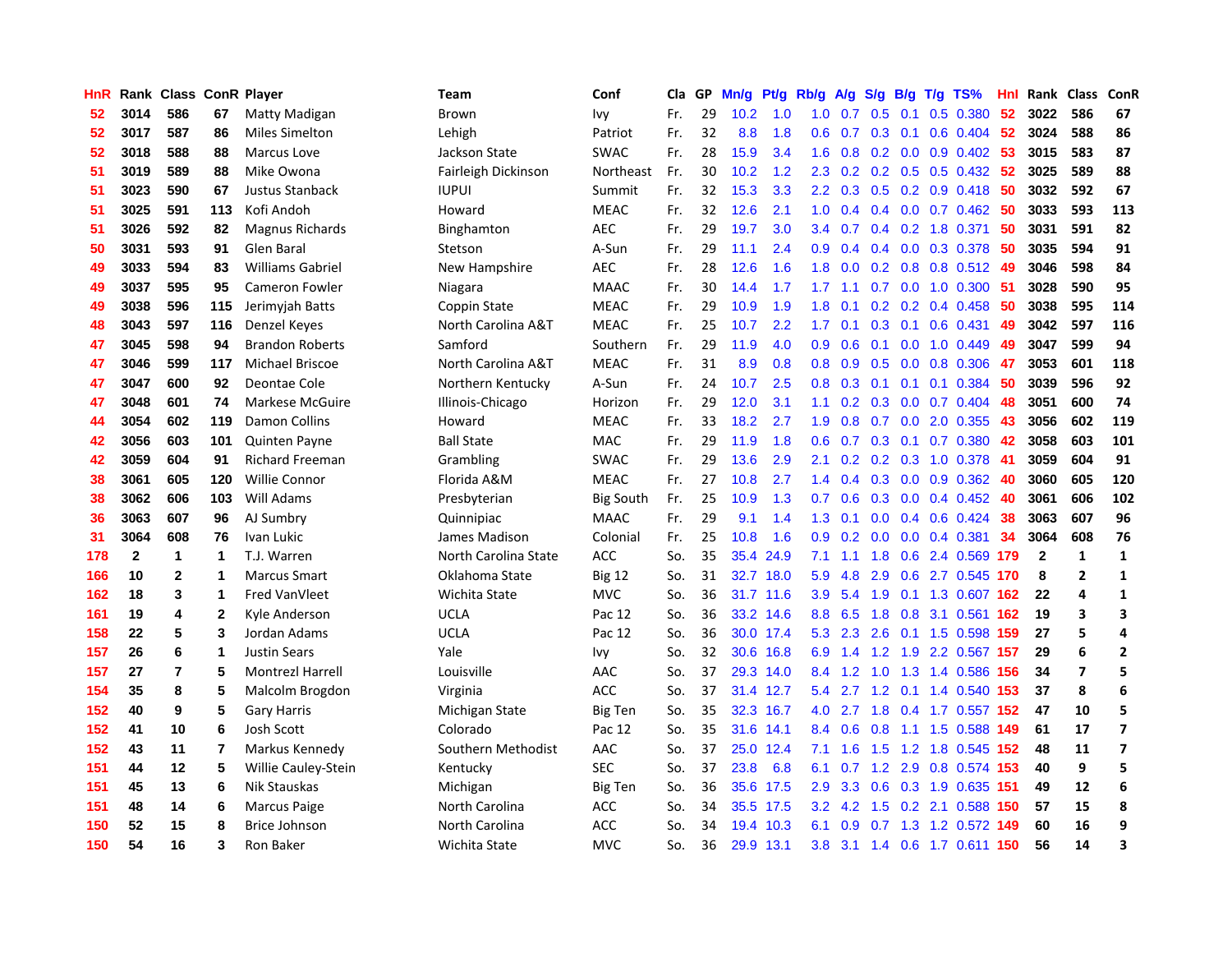| HnR |     | Rank Class ConR Player |                         |                           | <b>Team</b>              | Conf             | Cla | GP | Mn/g | Pt/g      | Rb/g             | A/g     |               |  | $S/g$ B/g T/g TS%       |     | Hnl Rank | Class | ConR                     |
|-----|-----|------------------------|-------------------------|---------------------------|--------------------------|------------------|-----|----|------|-----------|------------------|---------|---------------|--|-------------------------|-----|----------|-------|--------------------------|
| 150 | 55  | 17                     | 3                       | D'Vauntes Smith-Rivera    | Georgetown               | <b>Big East</b>  | So. | 33 |      | 35.5 17.6 | 5.0              | 2.7     | 1.2           |  | 0.2 1.7 0.591           | 148 | 65       | 18    | 4                        |
| 148 | 63  | 18                     | 1                       | John Brown                | <b>High Point</b>        | <b>Big South</b> | So. | 31 |      | 31.8 19.5 | 7.7              | 1.9     | 1.5           |  | 1.6 1.6 0.585 145       |     | 79       | 21    | 1                        |
| 148 | 64  | 19                     | 1                       | Maurice Watson Jr.        | <b>Boston University</b> | Patriot          | So. | 35 |      | 31.2 13.3 | 3.6              | 7.1     |               |  | 2.1 0.0 2.9 0.542 148   |     | 68       | 19    | $\mathbf{1}$             |
| 146 | 71  | 20                     | 1                       | Jameel Warney             | Stony Brook              | <b>AEC</b>       | So. | 34 |      | 29.7 14.5 | 8.0              | 1.9     |               |  | 0.7 1.2 1.3 0.614 145   |     | 78       | 20    | 1                        |
| 145 | 76  | 21                     | 6                       | Perry Ellis               | Kansas                   | Big 12           | So. | 35 | 27.8 | 13.5      | 6.7              | 1.0     | 0.8           |  | 0.6 1.1 0.601 144       |     | 89       | 22    | $\overline{\phantom{a}}$ |
| 144 | 82  | 22                     | 8                       | <b>Michael Frazier II</b> | Florida                  | <b>SEC</b>       | So. | 39 | 30.5 | 12.4      | 3.5              | 1.1     | 1.1           |  | 0.2 1.2 0.647 143       |     | 95       | 24    | 8                        |
| 144 | 87  | 23                     | $\overline{\mathbf{r}}$ | <b>Terran Petteway</b>    | Nebraska                 | Big Ten          | So. | 32 | 31.7 | 18.0      | 4.8              | 1.6     | 0.9           |  | 0.8 2.8 0.546 143       |     | 100      | 25    | 8                        |
| 144 | 90  | 24                     | $\mathbf{2}$            | Shawn Long                | Louisiana-Lafayette      | Sun Belt         | So. | 34 | 29.4 | 18.6      | 10.4             | 0.6     | 0.7           |  | 2.7 2.1 0.577 143       |     | 94       | 23    | $\mathbf{2}$             |
| 143 | 103 | 25                     | 10                      | Sam Dekker                | Wisconsin                | <b>Big Ten</b>   | So. | 38 | 29.8 | 12.4      | 6.1              | 1.4     | 0.8           |  | 0.6 1.1 0.553 142       |     | 106      | 26    | 10                       |
| 142 | 109 | 26                     | 8                       | Nic Moore                 | Southern Methodist       | AAC              | So. | 37 |      | 32.2 13.6 | 2.3              | 4.9     | 1.5           |  | 0.1 2.4 0.611 141       |     | 115      | 27    | 8                        |
| 141 | 111 | 27                     | 13                      | <b>Kevin Ferrell</b>      | Indiana                  | <b>Big Ten</b>   | So. | 32 |      | 33.8 17.3 | 3.0 <sub>2</sub> | 3.9     |               |  | 0.8 0.0 2.6 0.568 141   |     | 120      | 28    | 14                       |
| 141 | 113 | 28                     | $\mathbf{2}$            | Jalan West                | Northwestern State       | Southland        | So. | 31 |      | 32.9 19.4 | 4.0              | 6.4     |               |  | 2.5 0.3 2.7 0.613 140   |     | 123      | 29    | $\overline{2}$           |
| 141 | 116 | 29                     | 11                      | Cameron Ridley            | Texas                    | <b>Big 12</b>    | So. | 35 |      | 25.6 11.2 | 8.2              | 0.4     |               |  | 0.5 2.2 1.6 0.568 140   |     | 124      | 30    | 11                       |
| 138 | 136 | 30                     | 3                       | R.J. Hunter               | Georgia State            | Sun Belt         | So. | 33 | 33.5 | 18.3      | 4.6              | 1.7     | 1.9           |  | 0.9 1.2 0.618 139       |     | 129      | 31    | $\overline{\mathbf{3}}$  |
| 138 | 138 | 31                     | 16                      | <b>Anthony Gill</b>       | Virginia                 | <b>ACC</b>       | So. | 37 | 19.8 | 8.6       | 4.0              | 0.4     |               |  | 0.3 0.5 1.1 0.599 138   |     | 143      | 33    | 17                       |
| 137 | 148 | 32                     | 15                      | Alex Caruso               | Texas A&M                | <b>SEC</b>       | So. | 34 | 29.8 | 9.0       | 3.6              | 5.0     | 2.0           |  | 0.8 2.5 0.547 136       |     | 158      | 35    | 15                       |
| 137 | 150 | 33                     | 18                      | <b>Brandon Ashley</b>     | Arizona                  | Pac 12           | So. | 22 | 27.7 | 11.5      | 5.8              | 1.0     | 0.6           |  | 0.7 1.7 0.588 137       |     | 155      | 34    | 19                       |
| 137 | 151 | 34                     | 16                      | Dorian Finney-Smith       | Florida                  | <b>SEC</b>       | So. | 37 | 25.7 | 8.7       | 6.7              | 2.1     | 0.4           |  | 0.4 1.6 0.474 135       |     | 166      | 39    | 16                       |
| 137 | 152 | 35                     | 5                       | James Woodard             | Tulsa                    | Conf. USA        | So. | 34 |      | 32.4 15.5 | 5.9              | 1.8     |               |  | 0.9 0.2 1.4 0.575 135   |     | 168      | 40    | 5                        |
| 136 | 153 | 36                     | 9                       | Kethan Savage             | George Washington        | $A-10$           | So. | 19 |      | 25.6 12.7 | 4.3              | 2.6     |               |  | 1.9 0.6 2.2 0.567 150   |     | 55       | 13    | 3                        |
| 136 | 159 | 37                     | 11                      | Dyshawn Pierre            | Dayton                   | $A-10$           | So. | 37 |      | 26.8 11.2 | 5.5              | 1.6     | 0.5           |  | 0.4 1.6 0.565 136       |     | 165      | 38    | 12                       |
| 136 | 162 | 38                     | 3                       | Kyle Collinsworth         | Brigham Young            | <b>WCC</b>       | So. | 34 |      | 33.4 14.0 | 8.1              | 4.6     | 1.7           |  | 0.4 2.6 0.524 136       |     | 164      | 37    | 3                        |
| 134 | 172 | 39                     | 19                      | Jerami Grant              | Syracuse                 | <b>ACC</b>       | So. | 32 | 31.4 | 12.1      | 6.8              | 1.4     | 0.8           |  | 0.6 1.2 0.541 134       |     | 176      | 41    | 20                       |
| 134 | 178 | 40                     | 9                       | Semaj Christon            | Xavier                   | <b>Big East</b>  | So. | 34 | 35.3 | 17.0      | 2.7              | 4.2     | 1.3           |  | 0.2 2.6 0.538 133       |     | 189      | 44    | 10                       |
| 134 | 180 | 41                     | 14                      | Patricio Garino           | George Washington        | $A-10$           | So. | 26 | 28.7 | 12.2      | $4.4^{\circ}$    | 2.0     | 1.6           |  | 0.8 2.0 0.592 136       |     | 159      | 36    | 10                       |
| 133 | 191 | 42                     | 20                      | Aaron Thomas              | Florida State            | ACC              | So. | 36 | 31.5 | 14.5      | 4.2              | 1.8     | 1.6           |  | 0.3 2.4 0.561 133       |     | 198      | 46    | 22                       |
| 133 | 192 | 43                     | 20                      | Matt Costello             | Michigan State           | Big Ten          | So. | 34 | 14.7 | 4.0       | 3.3 <sub>2</sub> | 0.8     |               |  | 0.3 1.3 0.6 0.612 131   |     | 236      | 54    | 24                       |
| 133 | 194 | 44                     | 16                      | <b>Georges Niang</b>      | Iowa State               | <b>Big 12</b>    | So. | 34 | 30.1 | 16.7      | 4.5              | 3.6     |               |  | 0.6 0.6 2.4 0.545 133   |     | 194      | 45    | 16                       |
| 132 | 205 | 45                     | 22                      | Kaleb Tarczewski          | Arizona                  | Pac 12           | So. | 36 | 28.3 | 9.9       | 6.3              | 0.5     |               |  | $0.1$ 1.0 1.8 0.625 132 |     | 204      | 47    | 23                       |
| 132 | 212 | 46                     | 24                      | Amile Jefferson           | Duke                     | <b>ACC</b>       | So. | 35 | 22.7 | 6.5       | 6.9              | 1.0     | 0.7           |  | 0.6 0.7 0.611 131       |     | 219      | 48    | 25                       |
| 132 | 214 | 47                     | 13                      | Shaq Goodwin              | Memphis                  | AAC              | So. | 34 | 28.9 | 11.5      | 6.5              | 1.8     | 1.3           |  | 1.8 2.2 0.589 131       |     | 222      | 51    | 13                       |
| 132 | 217 | 48                     | 25                      | Denzel Valentine          | Michigan State           | <b>Big Ten</b>   | So. | 38 | 29.4 | 8.0       | 6.0              | 3.8     | 1.0           |  | 0.3 1.8 0.509 129       |     | 263      | 60    | 32                       |
| 131 | 220 | 49                     | 18                      | <b>Isaiah Austin</b>      | Baylor                   | <b>Big 12</b>    | So. | 38 | 28.0 | 11.2      | 5.5              | 1.4     | $0.4^{\circ}$ |  | 3.1 1.8 0.508 131       |     | 221      | 50    | 18                       |
| 131 | 230 | 50                     | 19                      | <b>Buddy Hield</b>        | Oklahoma                 | <b>Big 12</b>    | So. | 33 | 32.1 | 16.5      | $4.4^{\circ}$    | 1.9     | 1.4           |  | 0.2 1.8 0.565 131       |     | 232      | 53    | 19                       |
| 131 | 232 | 51                     | $\overline{7}$          | Alex Hamilton             | Louisiana Tech           | Conf. USA        | So. | 37 | 28.0 | 14.5      | 3.6 <sup>°</sup> | 2.9     | 1.4           |  | 0.4 2.1 0.557 131       |     | 238      | 55    | $\overline{\phantom{a}}$ |
| 131 | 233 | 52                     | 25                      | Rodney Hood               | Duke                     | <b>ACC</b>       | So. | 35 | 32.9 | 16.1      | 3.9 <sup>°</sup> | 2.1     | 0.7           |  | 0.3 1.5 0.586 131       |     | 239      | 56    | 27                       |
| 131 | 241 | 53                     | 27                      | A.J. Hammons              | Purdue                   | Big Ten          | So. | 31 | 25.0 | 10.8      | 7.4              | 0.5     | $0.4^{\circ}$ |  | 3.1 2.5 0.556 131       |     | 224      | 52    | 23                       |
| 130 | 247 | 54                     | 4                       | Sim Bhullar               | New Mexico State         | <b>WAC</b>       | So. | 30 | 26.3 | 10.4      | 7.8              | 1.4     | 0.1           |  | 3.4 2.1 0.622 133       |     | 184      | 42    | $\overline{\mathbf{2}}$  |
| 130 | 250 | 55                     | 30                      | Caris LeVert              | Michigan                 | <b>Big Ten</b>   | So. | 37 |      | 34.0 12.9 |                  | 4.3 2.9 |               |  | 1.2 0.3 1.7 0.555 129   |     | 261      | 59    | 31                       |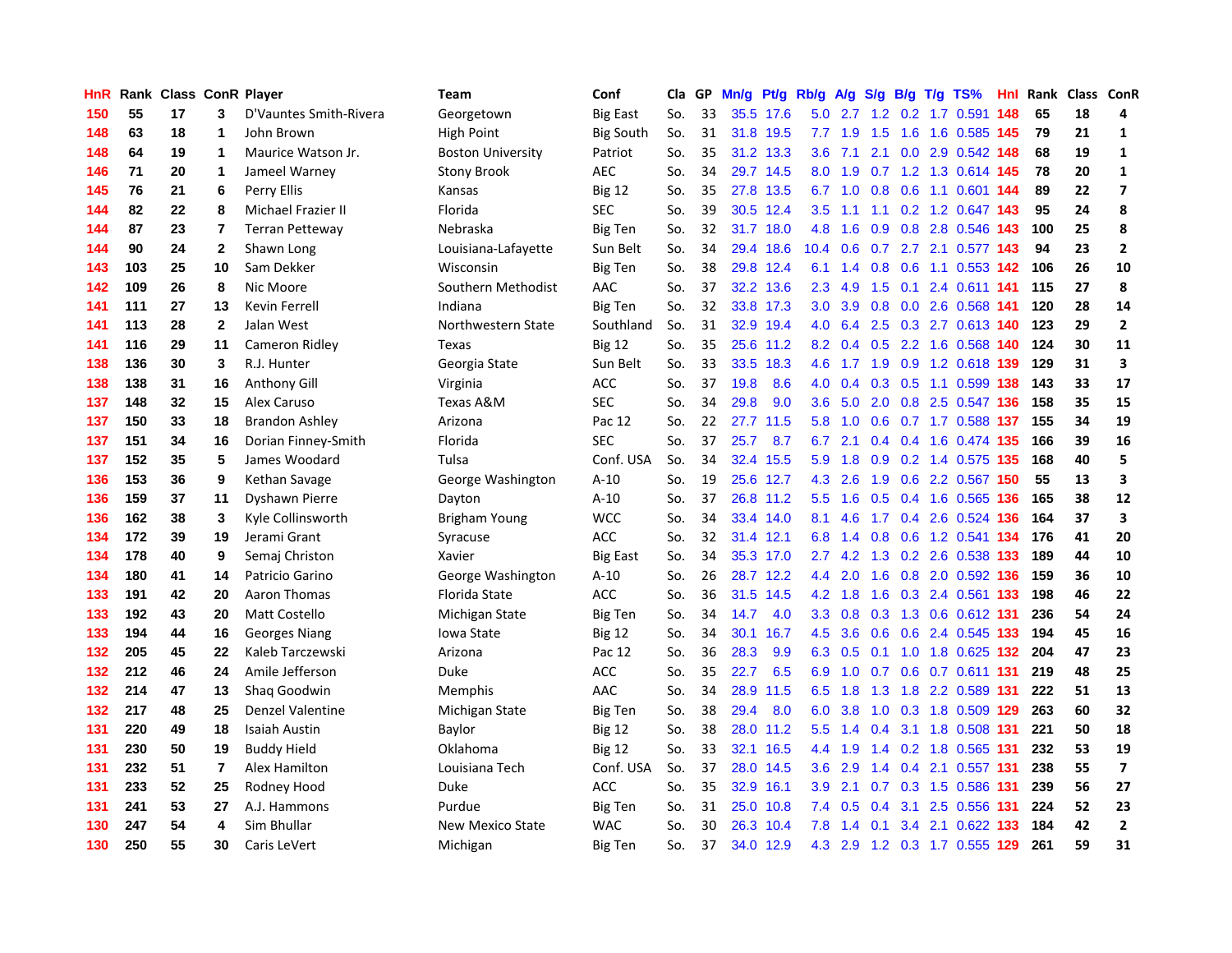| HnR |     | Rank Class ConR Player |              |                         | <b>Team</b>           | Conf            | Cla | GP | Mn/g | Pf/g      | Rb/g          | A/g              | S/g              |  | $B/g$ T/g TS%             | Hnl | Rank | <b>Class</b> | ConR |
|-----|-----|------------------------|--------------|-------------------------|-----------------------|-----------------|-----|----|------|-----------|---------------|------------------|------------------|--|---------------------------|-----|------|--------------|------|
| 130 | 253 | 56                     | 20           | Ryan Spangler           | Oklahoma              | <b>Big 12</b>   | So. | 33 | 29.2 | 9.6       | 9.3           | 1.4              | 0.5              |  | 0.9 1.2 0.614 130         |     | 256  | 58           | 20   |
| 130 | 257 | 57                     | 32           | Jarrod Uthoff           | lowa                  | <b>Big Ten</b>  | So. | 33 | 18.2 | 7.6       | 4.6           | 0.8              | 0.3              |  | 1.1 0.9 0.603 129         |     | 266  | 62           | 34   |
| 129 | 262 | 58                     | 5            | Thomas Walkup           | Stephen F. Austin     | Southland       | So. | 35 | 28.4 | 13.1      | 5.3           | 2.1              | 1.1              |  | 0.3 1.6 0.616 129         |     | 265  | 61           | 5    |
| 129 | 265 | 59                     | 34           | <b>Walter Pitchford</b> | Nebraska              | <b>Big Ten</b>  | So. | 32 | 23.2 | 9.3       | 4.7           | 0.5              | 0.4              |  | 0.6 0.5 0.591 128         |     | 282  | 64           | 36   |
| 129 | 274 | 60                     | 11           | D.J. Balentine          | Evansville            | <b>MVC</b>      | So. | 33 | 37.9 | 22.8      | 2.7           | 4.2              | 0.6              |  | 0.1 2.5 0.574 128         |     | 283  | 65           | 10   |
| 129 | 277 | 61                     | 27           | J.P. Tokoto             | North Carolina        | <b>ACC</b>      | So. | 34 | 28.6 | 9.3       | 5.8           | 3.1              | 1.6              |  | 0.5 1.9 0.503 128         |     | 299  | 71           | 32   |
| 129 | 278 | 62                     | 28           | Mike Tobey              | Virginia              | <b>ACC</b>      | So. | 37 | 18.1 | 6.4       | 3.8           | 0.3              |                  |  | 0.2 1.1 0.9 0.506 129     |     | 278  | 63           | 30   |
| 129 | 280 | 63                     | 11           | <b>Winston Shepard</b>  | San Diego State       | <b>MWC</b>      | So. | 35 | 26.6 | 11.7      | 4.9           | 2.1              | 1.0              |  | 0.3 2.3 0.473 128         |     | 289  | 66           | 11   |
| 129 | 281 | 64                     | 36           | Glenn Robinson III      | Michigan              | <b>Big Ten</b>  | So. | 37 | 32.3 | 13.1      | 4.4           | 1.2              | 0.9              |  | 0.3 1.2 0.562 128         |     | 298  | 70           | 37   |
| 128 | 288 | 65                     | $\mathbf{2}$ | David Nwaba             | Cal Poly              | <b>Big West</b> | So. | 34 | 23.8 | 11.7      | 4.8           | 1.2              | 0.8              |  | 0.6 1.3 0.567 128         |     | 296  | 68           | 3    |
| 128 | 290 | 66                     | 29           | <b>Justin Anderson</b>  | Virginia              | <b>ACC</b>      | So. | 37 | 21.5 | 7.8       | 3.2           | 1.5              |                  |  | 0.4 0.8 1.4 0.511 128     |     | 293  | 67           | 31   |
| 128 | 298 | 67                     | 23           | <b>Rico Gathers</b>     | Baylor                | <b>Big 12</b>   | So. | 38 | 17.8 | 6.4       | 6.4           |                  |                  |  | 0.2 0.7 0.5 0.8 0.506 128 |     | 297  | 69           | 23   |
| 128 | 304 | 68                     | 25           | Jahii Carson            | Arizona State         | Pac 12          | So. | 33 | 35.4 | 18.6      | 4.0           | 4.6              | 0.7              |  | 0.1 3.5 0.516 127         |     | 311  | 73           | 25   |
| 128 | 305 | 69                     | 28           | <b>Michael Qualls</b>   | Arkansas              | <b>SEC</b>      | So. | 33 | 24.7 | 11.6      | 4.5           | 1.9              | 0.9              |  | 0.5 1.5 0.529 128         |     | 304  | 72           | 25   |
| 127 | 316 | 70                     | 32           | Durand Johnson          | Pittsburgh            | <b>ACC</b>      | So. | 16 | 19.8 | 8.8       | 3.0           | 1.4              | 0.9              |  | 0.3 0.9 0.551 133         |     | 187  | 43           | 21   |
| 127 | 319 | 71                     | 21           | Kevin Larsen            | George Washington     | $A-10$          | So. | 33 | 31.2 | 11.4      | 6.9           | 1.7              | 0.5              |  | 0.7 1.4 0.563 125         |     | 356  | 78           | 21   |
| 127 | 324 | 72                     | 13           | Daniel Ochefu           | Villanova             | <b>Big East</b> | So. | 34 | 21.7 | 5.7       | 6.1           | 1.4              |                  |  | 0.7 1.5 1.9 0.585 127     |     | 327  | 75           | 14   |
| 126 | 335 | 73                     | 6            | Maodo Lo                | Columbia              | Ivy             | So. | 34 | 32.2 | 14.7      | 3.8           | 2.1              | 1.2              |  | 0.3 2.0 0.614 126         |     | 347  | 77           | 6    |
| 126 | 340 | 74                     | 14           | Ryan Arcidiacono        | Villanova             | <b>Big East</b> | So. | 34 | 31.1 | 9.9       | $2.4^{\circ}$ | 3.5              | 1.1              |  | $0.0$ 1.4 $0.532$ 126     |     | 338  | 76           | 15   |
| 126 | 342 | 75                     | 13           | <b>Stacy Davis</b>      | Pepperdine            | <b>WCC</b>      | So. | 31 |      | 29.4 15.1 | 7.6           | 1.5              |                  |  | 0.5 0.6 2.2 0.560 125     |     | 362  | 80           | 14   |
| 126 | 349 | 76                     | 35           | Seth Allen              | Maryland              | <b>ACC</b>      | So. | 20 |      | 29.7 13.4 | 2.0           | 3.0 <sub>1</sub> | 0.9              |  | 0.3 1.7 0.544 131         |     | 220  | 49           | 26   |
| 126 | 354 | 77                     | 42           | <b>Shavon Shields</b>   | Nebraska              | <b>Big Ten</b>  | So. | 32 | 32.5 | 12.8      | 5.8           | 1.6              | 0.9 <sub>0</sub> |  | 0.3 1.6 0.530 125         |     | 371  | 81           | 42   |
| 125 | 355 | 78                     | 16           | Przemek Karnowski       | Gonzaga               | <b>WCC</b>      | So. | 36 | 25.2 | 10.4      | 7.1           | 0.7              | 0.3              |  | 1.7 1.9 0.568 125         |     | 360  | 79           | 13   |
| 125 | 358 | 79                     | 22           | <b>Terry Allen</b>      | Richmond              | $A-10$          | So. | 33 | 24.2 | 10.2      | 5.7           | 0.9              | 0.7              |  | 0.5 1.7 0.552 122         |     | 426  | 96           | 24   |
| 125 | 366 | 80                     | 35           | Alex Poythress          | Kentucky              | <b>SEC</b>      | So. | 40 | 18.4 | 5.9       | 4.5           | 0.4              | 0.3              |  | 0.7 1.0 0.539 124         |     | 375  | 82           | 35   |
| 125 | 373 | 81                     | 38           | <b>Trevor Cooney</b>    | Syracuse              | <b>ACC</b>      | So. | 34 | 32.1 | 12.1      | 2.1           | 1.1              | 1.9              |  | 0.1 0.8 0.565 124         |     | 386  | 84           | 39   |
| 124 | 381 | 82                     | 39           | Olivier Hanlan          | <b>Boston College</b> | <b>ACC</b>      | So. | 32 | 36.3 | 18.5      | $3.4^{\circ}$ | 2.9              | 0.8              |  | $0.1$ 2.4 0.591 124       |     | 391  | 86           | 40   |
| 124 | 382 | 83                     | 26           | <b>Phil Forte</b>       | Oklahoma State        | <b>Big 12</b>   | So. | 34 |      | 28.7 13.3 | 1.8           | 1.4              |                  |  | 0.9 0.0 0.6 0.634 123     |     | 414  | 92           | 29   |
| 124 | 386 | 84                     | 11           | <b>Rashad Smith</b>     | Tulsa                 | Conf. USA       | So. | 28 |      | 24.9 12.0 | 4.9           | 1.1              | 0.7              |  | 0.9 1.4 0.549 127         |     | 316  | 74           | 8    |
| 124 | 388 | 85                     | 8            | Craig Bradshaw          | Belmont               | OVC             | So. | 35 | 30.9 | 15.7      | 3.5           | 3.2              | 1.3              |  | $0.2$ 2.7 $0.622$ 124     |     | 381  | 83           | 8    |
| 124 | 389 | 86                     | 32           | Gabe York               | Arizona               | Pac 12          | So. | 38 | 21.8 | 6.7       | 2.2           | 1.6              | 0.5              |  | 0.1 0.6 0.518 124         |     | 394  | 87           | 30   |
| 124 | 394 | 87                     | 33           | Elgin Cook              | Oregon                | Pac 12          | So. | 34 | 16.6 | 6.7       | 3.7           | 0.4              | 0.6              |  | 0.5 0.9 0.605 123         |     | 411  | 91           | 31   |
| 124 | 395 | 88                     | 8            | <b>Brett Bisping</b>    | Siena                 | <b>MAAC</b>     | So. | 38 | 26.9 | 11.5      | 6.5           | 0.8              | 0.6              |  | 0.9 1.3 0.580 123         |     | 399  | 88           | 8    |
| 124 | 400 | 89                     | 19           | <b>Sterling Gibbs</b>   | Seton Hall            | <b>Big East</b> | So. | 32 | 30.3 | 13.2      | 2.9           | 4.2              | 1.0              |  | 0.0 2.1 0.545 123         |     | 422  | 93           | 21   |
| 124 | 401 | 90                     | 37           | <b>Kenny Gaines</b>     | Georgia               | <b>SEC</b>      | So. | 32 | 28.3 | 13.0      | 2.5           | 1.0              | 0.7              |  | 0.8 1.3 0.569 124         |     | 389  | 85           | 37   |
| 123 | 402 | 91                     | 28           | Jamari Traylor          | Kansas                | <b>Big 12</b>   | So. | 34 | 16.1 | 4.8       | 4.1           | 0.8              | 0.4              |  | 0.8 1.2 0.672 123         |     | 425  | 95           | 31   |
| 123 | 405 | 92                     | 38           | <b>Charles Mann</b>     | Georgia               | <b>SEC</b>      | So. | 33 | 29.7 | 13.9      | 4.2           | 2.9              | 1.1              |  | 0.1 3.4 0.528 123         |     | 400  | 89           | 38   |
| 123 | 408 | 93                     | 40           | Rasheed Sulaimon        | Duke                  | <b>ACC</b>      | So. | 34 | 25.6 | 9.9       | $2.4^{\circ}$ | 2.4              | 0.8              |  | $0.0$ 1.1 0.546 123       |     | 404  | 90           | 41   |
| 123 | 415 | 94                     | 21           | James Farr              | Xavier                | <b>Big East</b> | So. | 34 | 12.3 | 4.6       | 3.9           | 0.2              | 0.4              |  | 0.7 0.5 0.591 123         |     | 423  | 94           | 22   |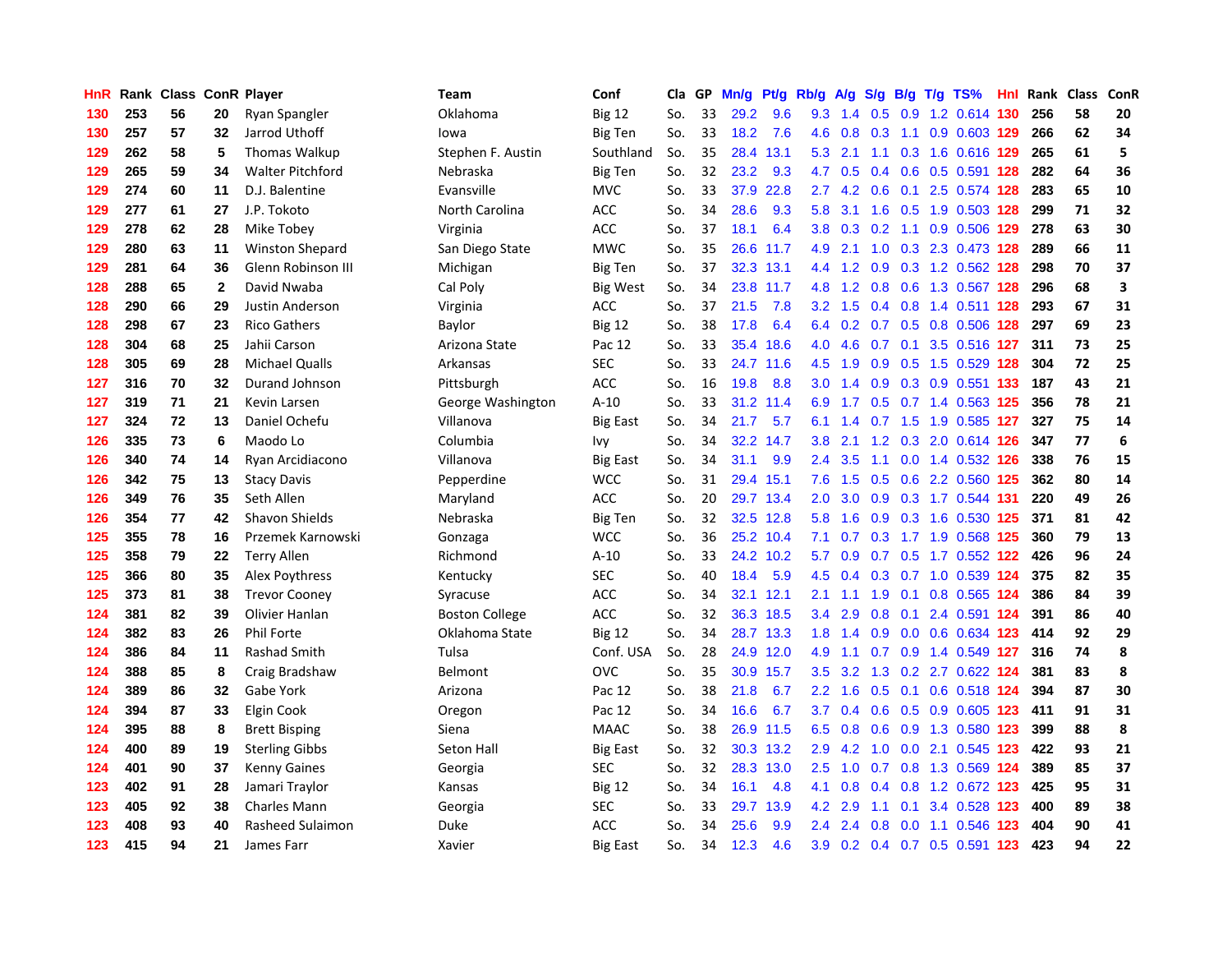| HnR | Rank |     |                | <b>Class ConR Player</b> | <b>Team</b>            | Conf           | Cla | GP | Mn/g | Pt/g      | Rb/g             | <b>A/g</b> | S/g           | B/g | $T/g$ TS%                 | Hnl | Rank | Class | ConR                     |
|-----|------|-----|----------------|--------------------------|------------------------|----------------|-----|----|------|-----------|------------------|------------|---------------|-----|---------------------------|-----|------|-------|--------------------------|
| 123 | 420  | 95  | 41             | <b>Robert Carter</b>     | Georgia Tech           | <b>ACC</b>     | So. | 23 | 26.8 | 11.4      | 8.4              | 1.1        | 0.8           | 1.1 | 1.8 0.523 130             |     | 253  | 57    | 28                       |
| 123 | 421  | 96  | 10             | <b>Chris Fowler</b>      | Central Michigan       | <b>MAC</b>     | So. | 31 |      | 33.1 17.4 | 3.1              | 5.3        | 1.9           |     | 0.0 2.8 0.567 122         |     | 428  | 97    | 10                       |
| 122 | 425  | 97  | 42             | James Robinson           | Pittsburgh             | <b>ACC</b>     | So. | 36 | 31.0 | 7.6       | 3.1              | 4.1        | 1.5           |     | 0.3 1.0 0.528 122         |     | 430  | 98    | 42                       |
| 122 | 429  | 98  | 4              | Jordan Reed              | Binghamton             | <b>AEC</b>     | So. | 29 | 33.1 | 15.4      | 8.9              | 1.2        | 1.6           |     | 0.8 2.7 0.509 121         |     | 444  | 100   | 5                        |
| 122 | 431  | 99  | 26             | Joe McDonald             | George Washington      | $A-10$         | So. | 32 | 29.6 | 8.3       | 4.6              | 4.1        | 1.6           |     | 0.1 2.2 0.512 120         |     | 469  | 106   | 26                       |
| 122 | 441  | 100 | 44             | Jake Layman              | Maryland               | <b>ACC</b>     | So. | 32 | 31.8 | 11.7      | 5.0              | 0.9        | 1.1           |     | 0.8 1.2 0.526 121         |     | 462  | 103   | 45                       |
| 121 | 442  | 101 | 45             | Boris Bojanovsky         | <b>Florida State</b>   | <b>ACC</b>     | So. | 36 | 20.6 | 5.9       | 4.0              | 0.5        | 0.4           |     | 1.9 1.1 0.610 121         |     | 442  | 99    | 44                       |
| 121 | 446  | 102 | 19             | Kyle Dranginis           | Gonzaga                | <b>WCC</b>     | So. | 36 | 23.6 | 6.1       | 3.9              | 2.6        | 1.2           |     | 0.5 1.4 0.571 121         |     | 454  | 101   | 20                       |
| 121 | 449  | 103 | 17             | Skylar Spencer           | San Diego State        | <b>MWC</b>     | So. | 36 | 23.8 | 4.8       | 4.3              | 0.2        | 0.7           |     | 2.5 0.8 0.552 120         |     | 465  | 105   | 19                       |
| 121 | 450  | 104 | 14             | Matt Bingaya             | Southern Mississippi   | Conf. USA      | So. | 36 | 14.1 | 5.9       | 3.7              | 0.5        | 0.8           |     | 0.3 0.8 0.536 121         |     | 459  | 102   | 15                       |
| 121 | 454  | 105 | 4              | Stephen Croone           | Furman                 | Southern       | So. | 30 | 33.3 | 19.1      | 4.4              |            |               |     | 3.7 1.7 0.3 3.6 0.570 120 |     | 488  | 112   | 5                        |
| 120 | 464  | 106 | 18             | Cezar Guerrero           | <b>Fresno State</b>    | <b>MWC</b>     | So. | 39 | 29.2 | 13.1      | 3.3 <sub>2</sub> | 3.5        | 1.3           |     | $0.1$ 2.1 0.553 119       |     | 511  | 116   | 22                       |
| 120 | 475  | 107 | 48             | Mike Gesell              | lowa                   | <b>Big Ten</b> | So. | 33 | 23.8 | 7.8       | 2.0              | 3.9        | 1.3           |     | 0.1 1.2 0.467 120         |     | 497  | 113   | 49                       |
| 120 | 482  | 108 | 5              | <b>Anton Grady</b>       | <b>Cleveland State</b> | Horizon        | So. | 31 | 24.6 | 10.4      | 6.8              | 1.7        | 0.7           |     | 1.0 1.7 0.502 120         |     | 472  | 107   | 5                        |
| 120 | 483  | 109 | 35             | <b>Eron Harris</b>       | West Virginia          | Big 12         | So. | 33 | 31.4 | 17.2      | 3.5              | 1.6        | 0.7           |     | 0.2 2.1 0.587 120         |     | 487  | 111   | 35                       |
| 120 | 487  | 110 | 20             | <b>Kyle Davis</b>        | <b>Utah State</b>      | <b>MWC</b>     | So. | 29 | 25.0 | 9.0       | 7.6              | 1.3        | $0.4^{\circ}$ |     | 1.3 1.6 0.547 121         |     | 463  | 104   | 18                       |
| 120 | 488  | 111 | 42             | Craig Sword              | Mississippi State      | <b>SEC</b>     | So. | 32 | 28.1 | 13.7      | 3.8              | 2.8        | 1.9           | 0.5 | 3.0 0.528 120             |     | 480  | 109   | 42                       |
| 119 | 500  | 112 | 5              | <b>Tim Williams</b>      | Samford                | Southern       | So. | 32 |      | 33.0 17.6 | 7.3              | 0.8        | 1.3           |     | 1.4 1.8 0.631 120         |     | 483  | 110   | 4                        |
| 119 | 506  | 113 | 14             | <b>Connar Tava</b>       | Western Michigan       | <b>MAC</b>     | So. | 33 | 29.6 | 11.8      | 5.7              | 2.9        |               |     | 1.2 0.5 3.3 0.605 118     |     | 530  | 122   | 14                       |
| 119 | 510  | 114 | 50             | Spike Albrecht           | Michigan               | <b>Big Ten</b> | So. | 37 | 14.8 | 3.3       | 1.1              | 2.0        |               |     | $0.5$ 0.0 0.4 0.563 118   |     | 529  | 121   | 52                       |
| 119 | 513  | 115 | 44             | <b>Cameron Forte</b>     | Georgia                | SEC            | So. | 33 | 8.8  | 3.4       | 2.0 <sub>2</sub> | 0.8        |               |     | 0.2 0.2 0.8 0.558 119     |     | 522  | 118   | 44                       |
| 119 | 514  | 116 | 46             | <b>Charles Mitchell</b>  | Maryland               | <b>ACC</b>     | So. | 32 | 18.8 | 6.5       | 6.3              | 0.3        | $0.4^{\circ}$ |     | 0.5 1.3 0.486 118         |     | 543  | 126   | 47                       |
| 119 | 515  | 117 | 11             | Siyani Chambers          | Harvard                | Ivy            | So. | 32 | 34.3 | 11.1      | 2.4              | 4.4        | 1.3           |     | 0.0 2.3 0.524 118         |     | 533  | 123   | 12                       |
| 119 | 516  | 118 | 16             | Egidijus Mockevicius     | Evansville             | <b>MVC</b>     | So. | 32 | 25.2 | 10.5      | 8.3              | 0.3        | 0.8           |     | 2.0 1.1 0.652 119         |     | 506  | 114   | 16                       |
| 119 | 518  | 119 | 39             | <b>Isaiah Cousins</b>    | Oklahoma               | <b>Big 12</b>  | So. | 33 | 29.5 | 11.0      | 4.2              | 2.1        | 1.2           |     | 0.3 1.6 0.552 118         |     | 525  | 119   | 38                       |
| 118 | 523  | 120 | 18             | Aaron Bacote             | Old Dominion           | Conf. USA      | So. | 35 | 29.5 | 15.5      | 3.0 <sub>2</sub> | 2.9        | 0.7           |     | 0.1 2.9 0.532 119         |     | 515  | 117   | 18                       |
| 118 | 530  | 121 | $\overline{7}$ | <b>Austin Tillotson</b>  | Colgate                | Patriot        | So. | 30 |      | 34.0 13.3 | $2.7^{\circ}$    | 4.4        | 1.1           |     | $0.0$ 2.1 0.675 118       |     | 526  | 120   | $\overline{\phantom{a}}$ |
| 118 | 538  | 122 | 6              | <b>Tyler Harvey</b>      | Eastern Washington     | Big Sky        | So. | 31 | 37.4 | 21.8      | 4.2              | 2.7        |               |     | 1.1 0.3 2.1 0.613 117     |     | 548  | 127   | 6                        |
| 117 | 551  | 123 | 27             | Mark Tollefsen           | San Francisco          | <b>WCC</b>     | So. | 33 | 28.7 | 10.5      | 3.9 <sup>°</sup> | 1.8        | 0.4           |     | 0.9 0.9 0.626 116         |     | 594  | 131   | 28                       |
| 117 | 558  | 124 | 40             | Xavier Johnson           | Colorado               | Pac 12         | So. | 33 | 30.1 | 12.0      | 5.9              | 0.8        | 0.8           |     | 0.3 1.8 0.544 115         |     | 629  | 137   | 45                       |
| 117 | 564  | 125 | 15             | Isaiah Williams          | Iona                   | <b>MAAC</b>    | So. | 28 | 28.1 | 11.3      | 4.0              | 1.7        | 1.3           |     | 0.9 0.9 0.682 118         |     | 540  | 124   | 14                       |
| 117 | 575  | 126 | 12             | Chris Horton             | <b>Austin Peay</b>     | OVC            | So. | 30 | 30.6 | 13.2      | 9.5              | 0.7        | 0.9           |     | 3.0 1.2 0.591 116         |     | 588  | 129   | 13                       |
| 117 | 576  | 127 | 37             | Melvin Johnson           | <b>VCU</b>             | A-10           | So. | 33 | 22.4 | 10.4      | $2.2\phantom{0}$ | 1.2        | 0.9           |     | $0.1$ 1.4 $0.525$ 116     |     | 575  | 128   | 37                       |
| 116 | 579  | 128 | 46             | Armani Moore             | Tennessee              | <b>SEC</b>     | So. | 33 | 12.9 | 3.1       | $2.2\phantom{0}$ | 0.7        | 0.5           | 0.6 | 0.3 0.523 116             |     | 595  | 132   | 48                       |
| 116 | 584  | 129 | 39             | Micah Mason              | Duquesne               | $A-10$         | So. | 25 | 28.4 | 10.6      | 2.8              | 3.0        | 0.8           |     | $0.0$ $0.5$ $0.775$ 120   |     | 475  | 108   | 27                       |
| 116 | 586  | 130 | 15             | Hans Brase               | Princeton              | Ivy            | So. | 30 | 27.0 | 11.2      | 5.7              | 2.2        | 0.7           |     | 0.6 1.9 0.548 113         |     | 684  | 148   | 16                       |
| 116 | 589  | 131 | 41             | <b>Trey Davis</b>        | Massachusetts          | $A-10$         | So. | 33 | 23.3 | 9.2       | 2.6              | 2.5        | 0.9           |     | $0.0$ 1.2 $0.535$ 116     |     | 589  | 130   | 40                       |
| 116 | 604  | 132 | 49             | Devon Bookert            | Florida State          | ACC            | So. | 36 | 27.4 | 8.5       | 3.2              | 2.8        | 1.1           | 0.1 | 2.0 0.547 116             |     | 608  | 133   | 50                       |
| 115 | 610  | 133 | 45             | <b>Taurean Prince</b>    | Baylor                 | <b>Big 12</b>  | So. | 38 | 14.2 | 6.2       | 2.8              | 0.6        |               |     | 0.5 0.2 1.3 0.549 115     |     | 613  | 134   | 44                       |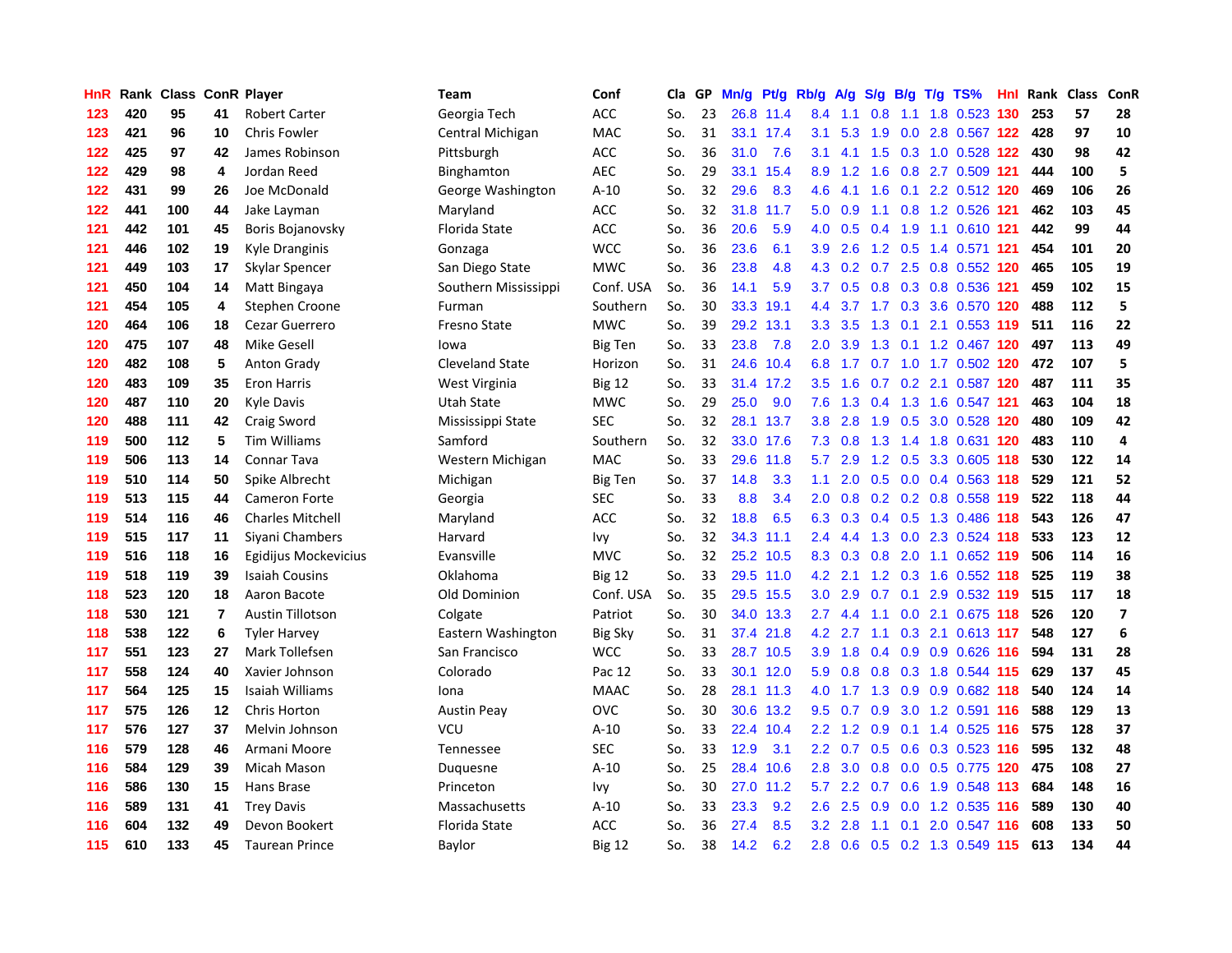| HnR | Rank |     |                | <b>Class ConR Player</b> | Team                 | Conf            | Cla | GP | Mn/g | <b>Pt/g</b> | Rb/g             | A/g |     |     | S/g B/g T/g TS%               | Hnl | Rank | Class | ConR           |
|-----|------|-----|----------------|--------------------------|----------------------|-----------------|-----|----|------|-------------|------------------|-----|-----|-----|-------------------------------|-----|------|-------|----------------|
| 115 | 611  | 134 | 55             | Adam Woodbury            | lowa                 | <b>Big Ten</b>  | So. | 33 | 16.9 | 5.7         | 3.9              | 0.8 | 0.5 | 0.6 | 1.0 0.554 115                 |     | 623  | 135   | 56             |
| 115 | 614  | 135 | 14             | Josh Hagins              | Arkansas-Little Rock | Sun Belt        | So. | 31 |      | 28.3 12.5   | 4.5              |     |     |     | 3.7 1.2 0.7 2.3 0.497 113     |     | 698  | 153   | 14             |
| 115 | 622  | 136 | 32             | Jakarr Sampson           | Saint John's         | <b>Big East</b> | So. | 33 | 29.0 | 12.8        | 6.1              | 1.2 | 0.6 |     | 1.0 1.6 0.505 115             |     | 632  | 138   | 34             |
| 115 | 623  | 137 | 43             | Dion Wright              | Saint Bonaventure    | A-10            | So. | 33 | 21.9 | 8.7         | 4.8              | 0.6 | 0.7 |     | 0.4 0.7 0.530 115             |     | 628  | 136   | 42             |
| 115 | 631  | 138 | 50             | Laimonas Chatkevicius    | South Carolina       | <b>SEC</b>      | So. | 33 | 12.9 | 4.8         | 4.1              | 0.4 | 0.4 |     | 0.6 1.0 0.560 114             |     | 668  | 144   | 52             |
| 115 | 635  | 139 | 51             | Devin Thomas             | <b>Wake Forest</b>   | <b>ACC</b>      | So. | 33 | 28.2 | 11.1        | 7.5              | 1.5 | 0.6 |     | 0.9 2.5 0.537 114             |     | 639  | 140   | 53             |
| 115 | 637  | 140 | 9              | <b>Dylan Cox</b>         | Army                 | Patriot         | So. | 31 | 23.0 | 9.6         | 4.2              | 2.8 | 0.5 |     | 0.4 1.8 0.589 114             |     | 660  | 141   | 10             |
| 114 | 644  | 141 | 56             | Alex Olah                | Northwestern         | <b>Big Ten</b>  | So. | 33 | 29.5 | 9.1         | 5.2              | 0.8 |     |     | 0.4 1.8 1.5 0.559 113         |     | 699  | 154   | 60             |
| 114 | 654  | 142 | 46             | <b>Connor Lammert</b>    | Texas                | <b>Big 12</b>   | So. | 35 | 20.7 | 5.8         | 5.2              | 0.9 | 0.3 |     | 0.5 0.7 0.558 114             |     | 671  | 145   | 46             |
| 114 | 656  | 143 | 25             | Rashad Ray               | Tulsa                | Conf. USA       | So. | 34 | 21.1 | 6.8         | 2.1              | 2.5 | 1.0 |     | 0.0 1.2 0.562 113             |     | 701  | 155   | 26             |
| 114 | 658  | 144 | 59             | Rapheal Davis            | Purdue               | <b>Big Ten</b>  | So. | 32 | 18.5 | 6.0         | 3.7              |     |     |     | 1.3 0.5 0.3 0.8 0.532 114     |     | 664  | 142   | 57             |
| 114 | 660  | 145 | 47             | <b>Tyrone Wallace</b>    | California           | Pac 12          | So. | 35 | 31.1 | 11.3        | 4.1              |     |     |     | 2.7 1.3 0.5 1.6 0.514 112 719 |     |      | 159   | 51             |
| 114 | 662  | 146 | 53             | Michael Gbinije          | Syracuse             | ACC             | So. | 34 | 14.6 | 3.4         | 1.8              | 1.2 |     |     | 0.7 0.2 0.5 0.500 113         |     | 681  | 147   | 54             |
| 114 | 667  | 147 | 36             | Chris Obekpa             | Saint John's         | <b>Big East</b> | So. | 32 | 20.1 | 3.8         | 4.8              | 0.8 | 0.4 |     | 2.9 1.1 0.537 113             |     | 680  | 146   | 37             |
| 114 | 668  | 148 | 54             | Landry Nnoko             | Clemson              | ACC             | So. | 35 | 28.1 | 6.5         | 6.2              | 0.5 | 0.3 |     | 1.9 1.1 0.554 113             |     | 692  | 151   | 55             |
| 114 | 675  | 149 | 47             | Javan Felix              | Texas                | <b>Big 12</b>   | So. | 34 | 26.2 | 11.6        | 1.8              | 2.8 | 0.9 |     | $0.0$ 1.4 0.465 113           |     | 686  | 149   | 47             |
| 114 | 677  | 150 | 50             | <b>Tony Parker</b>       | <b>UCLA</b>          | Pac 12          | So. | 37 | 17.2 | 6.9         | 4.4              | 0.1 | 0.4 |     | 0.6 1.0 0.579 113             |     | 697  | 152   | 49             |
| 113 | 683  | 151 | 57             | Jordan Roper             | Clemson              | <b>ACC</b>      | So. | 35 | 19.2 | 7.4         | 1.7              | 1.3 | 0.5 |     | $0.0$ 1.1 $0.522$ 113         |     | 702  | 156   | 57             |
| 113 | 685  | 152 | 10             | Korey Billbury           | <b>Oral Roberts</b>  | Southland       | So. | 33 | 32.4 | 15.3        | 6.9              | 2.5 |     |     | 1.1 0.2 2.3 0.537 112 737     |     |      | 165   | 13             |
| 113 | 692  | 153 | 51             | Jordan Loveridge         | Utah                 | Pac 12          | So. | 33 |      | 34.4 14.7   | 7.0              | 2.3 |     |     | 0.8 0.5 2.0 0.528 113         |     | 704  | 158   | 50             |
| 113 | 704  | 154 | 60             | Donovon Jack             | Penn State           | <b>Big Ten</b>  | So. | 34 | 19.8 | 6.2         | 3.8 <sub>2</sub> | 0.8 |     |     | 0.4 1.6 0.5 0.513 112 753     |     |      | 173   | 61             |
| 113 | 713  | 155 | 26             | Shaquille Harrison       | Tulsa                | Conf. USA       | So. | 34 | 30.2 | 9.6         | 3.9              | 3.2 | 1.8 |     | 0.2 2.3 0.519 112 746         |     |      | 169   | 28             |
| 112 | 716  | 156 | 63             | Montay Brandon           | Florida State        | <b>ACC</b>      | So. | 36 | 29.4 | 7.7         | 4.9              | 1.5 | 0.9 |     | $0.0$ 1.4 0.478 112           |     | 722  | 161   | 60             |
| 112 | 717  | 157 | 58             | Gavin Ware               | Mississippi State    | <b>SEC</b>      | So. | 33 | 26.0 | 10.0        | 7.2              | 0.2 | 0.8 |     | $0.4$ 1.4 0.595 112           |     | 738  | 166   | 60             |
| 112 | 719  | 158 | 54             | Damyean Dotson           | Oregon               | Pac 12          | So. | 33 | 23.8 | 9.4         | 3.2              | 1.2 | 0.5 |     | 0.2 1.2 0.522 112             |     | 720  | 160   | 52             |
| 112 | 720  | 159 | 10             | Jordan Fouse             | Green Bay            | Horizon         | So. | 31 | 31.5 | 6.5         | 7.5              | 2.9 |     |     | 2.2 1.5 1.9 0.498 112 743     |     |      | 167   | 11             |
| 112 | 722  | 160 | 11             | <b>Bryn Forbes</b>       | Cleveland State      | Horizon         | So. | 32 | 34.4 | 15.6        | 3.1              |     |     |     | 1.7 0.8 0.0 1.6 0.591 112 735 |     |      | 164   | 10             |
| 112 | 727  | 161 | 6              | Ethan O'Day              | Vermont              | <b>AEC</b>      | So. | 25 | 20.4 | 7.4         | 3.8 <sub>2</sub> |     |     |     | $0.5$ 0.7 1.6 1.2 0.559 113   |     | 691  | 150   | $\overline{7}$ |
| 112 | 733  | 162 | 48             | <b>Demarcus Holland</b>  | Texas                | <b>Big 12</b>   | So. | 35 | 29.6 | 7.1         | 4.7              | 2.4 | 1.2 |     | 0.1 1.9 0.466 112 747         |     |      | 170   | 48             |
| 112 | 735  | 163 | $\overline{7}$ | Peter Hooley             | Albany               | <b>AEC</b>      | So. | 33 | 35.1 | 15.5        | $2.7^{\circ}$    | 2.6 | 0.8 |     | $0.0$ 2.0 $0.569$ 112         |     | 728  | 163   | 8              |
| 112 | 739  | 164 | 49             | Kamari Murphy            | Oklahoma State       | <b>Big 12</b>   | So. | 33 | 25.9 | 6.1         | 6.3              | 0.7 | 0.5 |     | 1.2 1.2 0.542 111             |     | 761  | 175   | 50             |
| 112 | 744  | 165 | 21             | A.J. English             | Iona                 | <b>MAAC</b>     | So. | 33 |      | 36.6 17.2   | 3.9              | 4.3 | 1.0 |     | 0.4 2.8 0.554 111             |     | 759  | 174   | 20             |
| 112 | 745  | 166 | 42             | Danuel House             | Houston              | AAC             | So. | 24 | 28.5 | 13.6        | 5.3              | 1.9 | 0.8 |     | 0.8 2.2 0.530 114             |     | 638  | 139   | 37             |
| 111 | 751  | 167 | 66             | Codi Miller-McIntyre     | <b>Wake Forest</b>   | ACC             | So. | 32 | 32.3 | 12.6        | 3.1              | 4.2 | 0.8 |     | $0.0$ 2.0 0.484 112           |     | 751  | 171   | 63             |
| 111 | 756  | 168 | 51             | Prince Ibeh              | Texas                | <b>Big 12</b>   | So. | 35 | 13.6 | 3.5         | $3.4^{\circ}$    | 0.1 | 0.3 |     | 1.7 0.7 0.504 111             |     | 771  | 176   | 51             |
| 111 | 758  | 169 | 52             | <b>Terry Henderson</b>   | West Virginia        | <b>Big 12</b>   | So. | 28 |      | 27.0 11.7   | 2.9              | 1.1 | 0.8 |     | 0.6 1.1 0.568 112 752         |     |      | 172   | 49             |
| 111 | 760  | 170 | 33             | <b>Avry Holmes</b>       | San Francisco        | <b>WCC</b>      | So. | 33 |      | 31.7 12.5   | 2.3              | 3.1 | 1.0 |     | $0.1$ 2.0 0.589 110           |     | 809  | 188   | 33             |
| 111 | 761  | 171 | 13             | <b>Trey Lewis</b>        | Cleveland State      | Horizon         | So. | 33 | 31.6 | 13.1        | 3.7              | 3.4 | 0.8 |     | 0.3 2.5 0.531 111             |     | 777  | 178   | 13             |
| 111 | 762  | 172 | 14             | Kevin Ferguson           | Army                 | Patriot         | So. | 31 | 27.1 | 9.1         | 5.8              |     |     |     | 1.7 0.2 2.5 2.0 0.647 111     |     | 778  | 179   | 15             |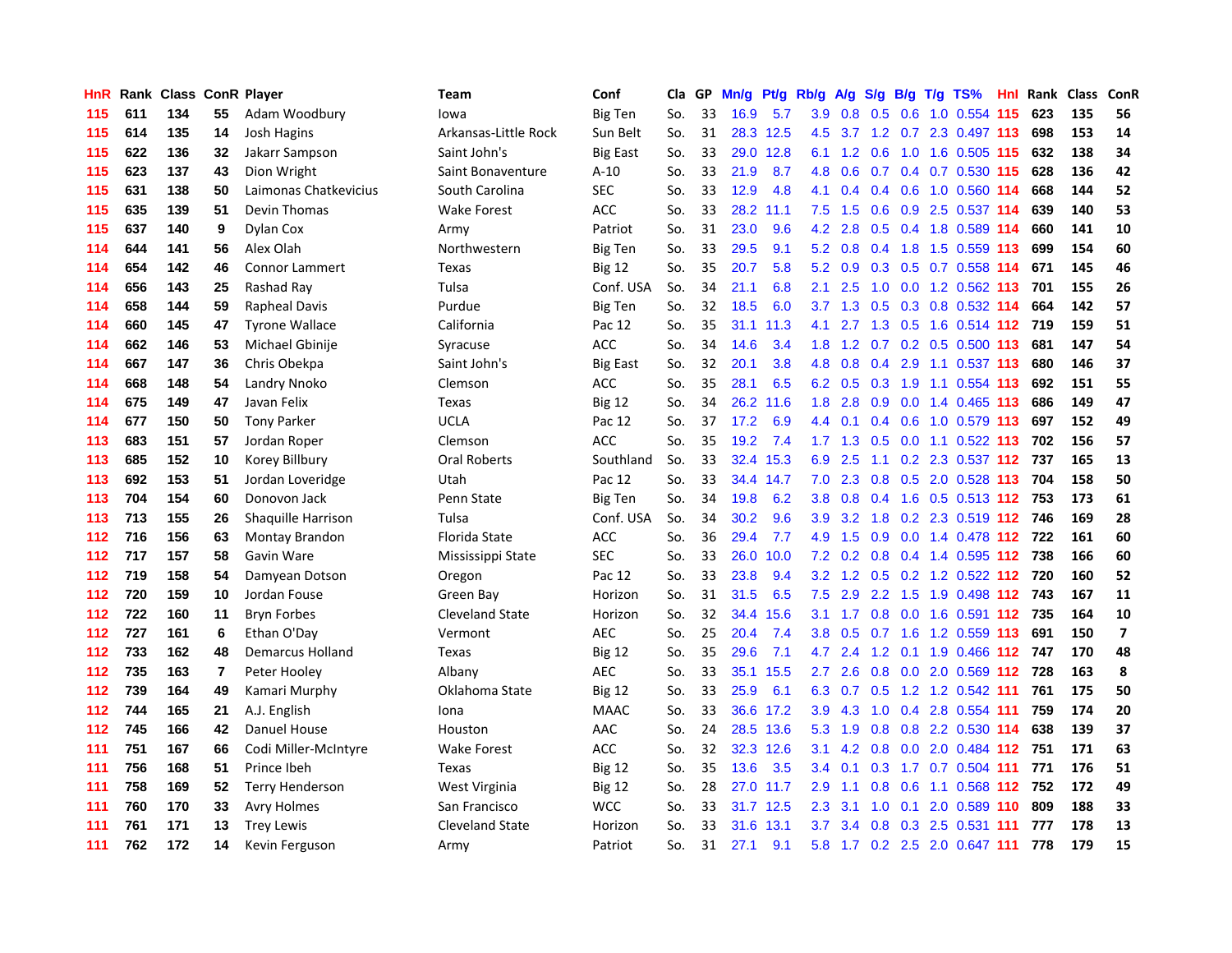| <b>HnR</b> | Rank |     |    | <b>Class ConR Player</b> | <b>Team</b>         | Conf            | Cla | GP | Mn/g | Pt/g      | Rb/g             | A/g | S/g              |     | $B/g$ T/g TS%               | Hnl Rank | <b>Class</b> | ConR |
|------------|------|-----|----|--------------------------|---------------------|-----------------|-----|----|------|-----------|------------------|-----|------------------|-----|-----------------------------|----------|--------------|------|
| 111        | 764  | 173 | 61 | Michael Carrera          | South Carolina      | SEC             | So. | 33 | 19.7 | 6.0       | 5.6              | 0.5 | 0.8              |     | 1.0 1.2 0.454 110           | 796      | 184          | 62   |
| 111        | 765  | 174 | 34 | <b>Tim Derksen</b>       | San Francisco       | <b>WCC</b>      | So. | 33 | 23.0 | 9.0       | 3.2              | 1.3 | 0.7              |     | 0.2 1.2 0.612 110 814       |          | 190          | 35   |
| 111        | 770  | 175 | 55 | <b>Brandon Taylor</b>    | Utah                | Pac 12          | So. | 33 |      | 31.4 10.6 | 2.1              | 3.5 |                  |     | 0.9 0.1 2.2 0.571 111       | 776      | 177          | 55   |
| 111        | 772  | 176 | 13 | <b>Andre Nation</b>      | James Madison       | Colonial        | So. | 14 |      | 33.7 15.4 | 5.3              | 1.6 |                  |     | 2.0 1.0 1.3 0.535 138       | 136      | 32           | 4    |
| 111        | 777  | 177 | 14 | Matt Tiby                | Milwaukee           | Horizon         | So. | 35 | 26.7 | 12.0      | 6.5              | 1.9 | 0.5              |     | 0.3 2.8 0.549 110           | 789      | 182          | 15   |
| 111        | 781  | 178 | 15 | <b>Tanner Plomb</b>      | Army                | Patriot         | So. | 27 | 19.5 | 10.4      | 4.2              | 1.2 | $0.4^{\circ}$    |     | 0.3 1.3 0.581 113           | 703      | 157          | 12   |
| 111        | 784  | 179 | 22 | <b>Ashton Pankey</b>     | Manhattan           | <b>MAAC</b>     | So. | 33 | 17.7 | 7.1       | 4.3              | 0.2 |                  |     | 0.2 1.1 1.4 0.558 110       | 807      | 187          | 23   |
| 111        | 787  | 180 | 42 | Kellen Dunham            | <b>Butler</b>       | <b>Big East</b> | So. | 31 | 36.1 | 16.4      | 4.0              | 1.7 | 0.7              |     | 0.3 2.1 0.525 110           | 786      | 181          | 43   |
| 111        | 788  | 181 | 62 | Eric McClellan           | Vanderbilt          | <b>SEC</b>      | So. | 12 | 30.8 | 14.3      | 4.4              | 3.2 | 1.3              |     | 0.2 3.5 0.493 118           | 542      | 125          | 46   |
| 110        | 799  | 182 | 24 | <b>Shane Richards</b>    | Manhattan           | <b>MAAC</b>     | So. | 33 | 21.7 | 8.3       | 1.7              | 0.7 | 0.7              |     | $0.1$ $0.5$ $0.618$ 110     | 826      | 192          | 24   |
| 110        | 805  | 183 | 16 | Jesse Reed               | American            | Patriot         | So. | 31 | 35.3 | 13.8      | 4.4              |     |                  |     | 1.7 1.2 0.5 1.8 0.623 110   | 793      | 183          | 16   |
| 110        | 807  | 184 | 64 | <b>Brandon Morris</b>    | Georgia             | <b>SEC</b>      | So. | 31 | 25.4 | 8.6       | 3.4              | 1.4 |                  |     | 0.6 0.4 1.8 0.549 110       | 797      | 185          | 63   |
| 110        | 811  | 185 | 54 | Derrick Gordon           | Massachusetts       | $A-10$          | So. | 33 | 28.5 | 9.3       | 3.5              | 2.0 |                  |     | 1.5 0.3 1.7 0.483 110       | 806      | 186          | 54   |
| 110        | 813  | 186 | 14 | <b>Isaac Fotu</b>        | Hawaii              | Big West        | So. | 31 | 30.8 | 14.9      | 6.1              | 0.7 | $0.4^{\circ}$    |     | $0.8$ 1.6 $0.612$ 110       | 824      | 191          | 15   |
| 110        | 814  | 187 | 55 | Khari Price              | Dayton              | $A-10$          | So. | 37 | 22.4 | 6.2       | 1.4              | 1.8 | 0.6              |     | $0.1$ 1.1 0.590 110         | 812      | 189          | 55   |
| 110        | 816  | 188 | 43 | <b>Shaquille Thomas</b>  | Cincinnati          | <b>AAC</b>      | So. | 34 | 22.9 | 6.8       | 2.8              | 0.9 | 0.9              |     | 0.4 1.1 0.498 109           | 832      | 193          | 44   |
| 110        | 823  | 189 | 11 | Jordan Barham            | Davidson            | Southern        | So. | 33 | 12.5 | 5.8       | 3.0 <sub>2</sub> | 0.2 | $0.4^{\circ}$    |     | $0.1$ $0.5$ $0.610$ 108     | 878      | 199          | 12   |
| 109        | 829  | 190 | 17 | Darien Nelson-Henry      | Pennsylvania        | Ivy             | So. | 24 | 21.0 | 10.6      | 5.3              | 0.9 | 0.4              |     | 0.9 2.0 0.611 112 744       |          | 168          | 17   |
| 109        | 836  | 191 | 69 | Zach Auguste             | Notre Dame          | <b>ACC</b>      | So. | 30 | 16.3 | 6.7       | 4.3              | 0.3 | 0.4              |     | 0.4 0.8 0.505 105 1003      |          | 225          | 78   |
| 109        | 840  | 192 | 47 | <b>Dylan Ennis</b>       | Villanova           | <b>Big East</b> | So. | 30 | 16.0 | 5.1       | 1.7              | 1.6 |                  |     | 0.3 0.3 0.7 0.494 110       | 784      | 180          | 42   |
| 109        | 841  | 193 | 46 | L.J. Rose                | Houston             | AAC             | So. | 28 | 28.4 | 8.9       | 2.5              | 5.5 |                  |     | 0.7 0.1 2.3 0.528 109       | 836      | 194          | 46   |
| 109        | 843  | 194 | 16 | <b>Charles Cooke</b>     | James Madison       | Colonial        | So. | 30 | 35.1 | 14.3      | 5.0              | 1.7 | 1.4              |     | $0.4$ 2.5 0.521 106         | 961      | 221          | 16   |
| 109        | 844  | 195 | 48 | <b>Tyler Harris</b>      | Providence          | Big East        | So. | 35 | 32.2 | 11.6      | 5.1              | 1.4 | 1.0              |     | 0.7 2.1 0.539 109           | 861      | 196          | 48   |
| 109        | 846  | 196 | 18 | <b>Chris Hass</b>        | <b>Bucknell</b>     | Patriot         | So. | 29 | 26.0 | 11.1      | 4.0              | 0.6 | 0.6              |     | 0.4 1.0 0.557 109           | 855      | 195          | 17   |
| 109        | 863  | 197 | 69 | Ronnie Johnson           | Purdue              | Big Ten         | So. | 32 | 28.2 | 10.8      | 2.8              | 3.7 | 0.5              |     | $0.0$ 2.2 0.486 108         | 867      | 197          | 70   |
| 108        | 875  | 198 | 14 | Kory Brown               | North Dakota State  | Summit          | So. | 33 | 27.2 | 7.0       | 4.2              | 1.7 | 1.1              |     | $0.8$ 0.9 0.625 108         | 884      | 201          | 14   |
| 108        | 877  | 199 | 38 | Brandon Swannegan        | Tulsa               | Conf. USA       | So. | 34 | 13.3 | 4.0       | 3.0 <sub>2</sub> |     |                  |     | $0.2$ 0.2 1.5 0.7 0.502 107 | 913      | 210          | 39   |
| 108        | 879  | 200 | 32 | Marvelle Harris          | Fresno State        | <b>MWC</b>      | So. | 39 | 34.6 | 14.3      | 5.3              | 1.9 |                  |     | 1.0 0.3 1.5 0.535 107       | 930      | 218          | 32   |
| 108        | 880  | 201 | 16 | Alex Young               | UC Irvine           | Big West        | So. | 35 | 28.7 | 8.9       | 3.3              | 4.6 | 1.0              |     | 0.2 2.0 0.486 108           | 888      | 203          | 18   |
| 108        | 883  | 202 | 57 | <b>Austin McBroom</b>    | Saint Louis         | $A-10$          | So. | 34 | 21.5 | 7.3       | 1.9              | 1.6 | 0.7              |     | 0.0 1.3 0.515 108           | 886      | 202          | 57   |
| 108        | 886  | 203 | 17 | <b>Taylor Johns</b>      | <b>UC Riverside</b> | <b>Big West</b> | So. | 31 | 31.9 | 12.0      | 7.8              | 1.3 | 0.8              |     | 2.3 2.8 0.549 107           | 907      | 207          | 21   |
| 108        | 890  | 204 | 23 | Anthony Beane Jr.        | Southern Illinois   | <b>MVC</b>      | So. | 33 | 34.1 | 14.7      | 3.2              | 1.5 | 1.2              |     | 0.1 1.8 0.568 107           | 916      | 211          | 25   |
| 108        | 891  | 205 | 70 | Joey King                | Minnesota           | Big Ten         | So. | 37 | 22.4 | 7.1       | 2.7              | 0.8 | $0.4^{\circ}$    | 0.3 | 0.9 0.595 108               | 895      | 205          | 71   |
| 108        | 893  | 206 | 15 | Deshaun Sunderhaus       | Seattle             | <b>WAC</b>      | So. | 19 | 21.8 | 10.6      | 6.2              | 0.9 | 0.5              |     | 1.3 1.2 0.582 119           | 507      | 115          | 6    |
| 108        | 899  | 207 | 53 | Josh Fortune             | Providence          | <b>Big East</b> | So. | 35 | 33.0 | 8.4       | 3.0 <sub>2</sub> | 2.1 | 0.9 <sub>0</sub> |     | 0.2 1.9 0.550 107           | 908      | 208          | 52   |
| 108        | 900  | 208 | 20 | <b>Evan Cummins</b>      | Harvard             | Ivy             | So. | 30 | 10.2 | 2.8       | 1.9              |     | $0.4 \quad 0.4$  |     | $0.7$ 0.7 0.582 107         | 905      | 206          | 20   |
| 108        | 902  | 209 | 8  | Jerome Hill              | Gardner-Webb        | Big South       | So. | 31 | 29.3 | 14.4      | 8.5              | 1.3 | 0.8              |     | $0.5$ 2.0 0.530 108         | 869      | 198          | 8    |
| 108        | 905  | 210 | 6  | Jamel Waters             | Alabama State       | <b>SWAC</b>     | So. | 32 | 34.8 | 14.1      | 3.3              | 6.1 | 1.8              |     | 0.0 2.4 0.488 107           | 910      | 209          | 6    |
| 108        | 907  | 211 | 19 | Kyle Wilson              | Army                | Patriot         | So. | 31 |      | 30.9 18.4 | 2.6              | 1.5 |                  |     | 0.5 0.1 2.1 0.560 107       | 918      | 212          | 19   |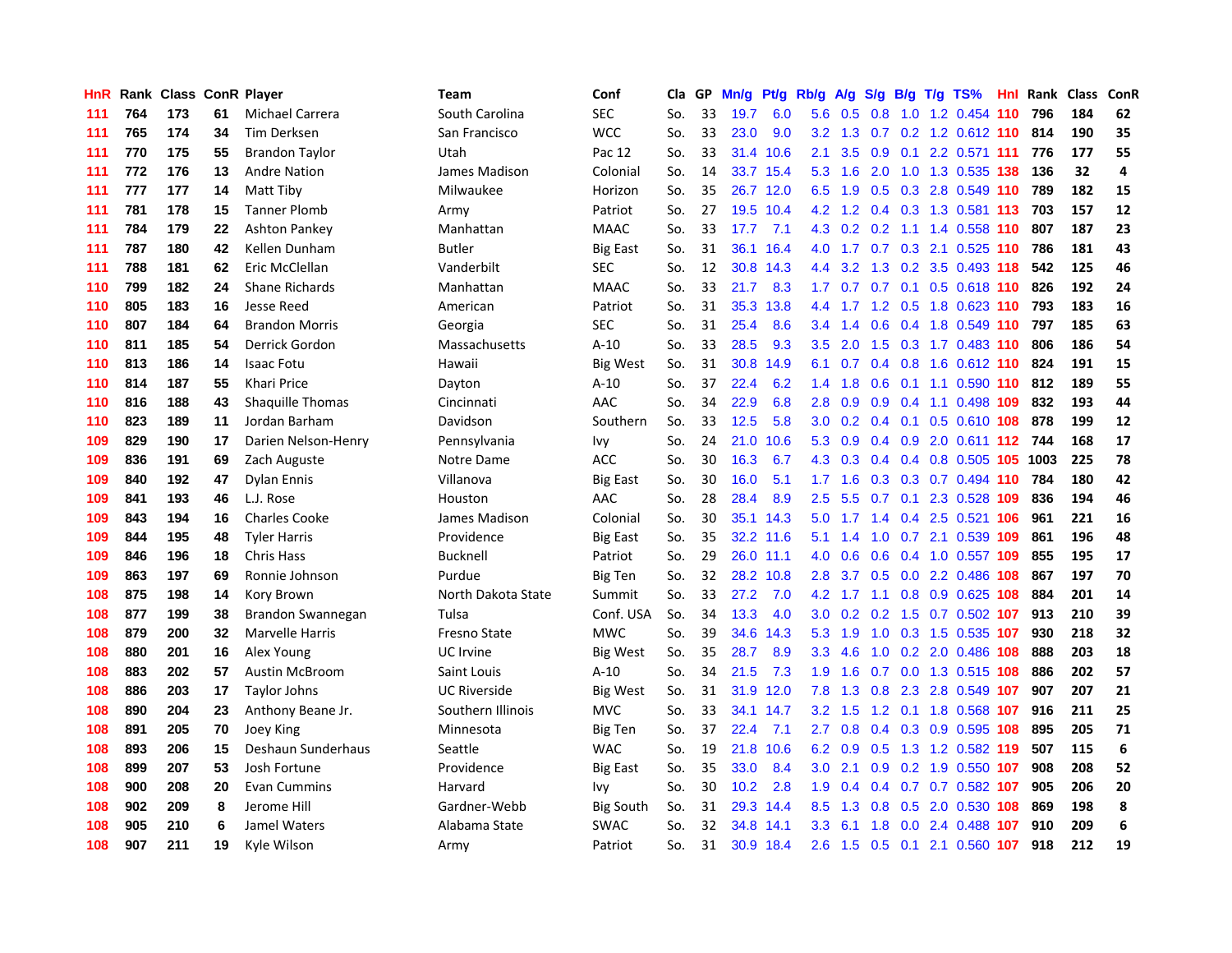| HnR |      | Rank Class ConR Player |    |                            | Team                    | Conf             | Cla | GP | Mn/g | Pf/g      | Rb/g             | A/g | S/g           |     | $B/g$ T/g TS%              | Hnl | Rank Class |     | ConR |
|-----|------|------------------------|----|----------------------------|-------------------------|------------------|-----|----|------|-----------|------------------|-----|---------------|-----|----------------------------|-----|------------|-----|------|
| 108 | 908  | 212                    | 59 | Alonzo Nelson-Ododa        | Richmond                | $A-10$           | So. | 33 | 26.8 | 6.2       | 5.4              | 0.8 | 0.8           |     | 2.4 1.4 0.477              | 105 | 1007       | 227 | 62   |
| 108 | 910  | 213                    | 19 | Kasey Shepherd             | Louisiana-Lafayette     | Sun Belt         | So. | 20 | 16.9 | 8.2       | $2.4^{\circ}$    | 1.3 |               |     | 1.2 0.1 1.5 0.706 112      |     | 726        | 162 | 15   |
| 108 | 912  | 214                    | 59 | <b>Andrew Andrews</b>      | Washington              | Pac 12           | So. | 32 |      | 30.2 12.3 | 3.9 <sup>°</sup> | 2.6 |               |     | 1.2 0.1 1.6 0.494 107      |     | 923        | 215 | 59   |
| 108 | 914  | 215                    | 11 | Carson Puriefoy            | Stony Brook             | <b>AEC</b>       | So. | 31 | 28.9 | 12.9      | $2.4^{\circ}$    | 2.8 | 1.5           |     | $0.1$ 2.4 0.559 108        |     | 879        | 200 | 12   |
| 107 | 922  | 216                    | 42 | Keenan Palmore             | Old Dominion            | Conf. USA        | So. | 36 | 28.0 | 9.9       | 3.9              | 2.7 | 1.3           |     | $0.2$ 2.4 $0.510$ 107      |     | 920        | 214 | 40   |
| 107 | 923  | 217                    | 66 | Martavious Newby           | Mississippi             | <b>SEC</b>       | So. | 25 | 15.3 | 3.2       | 3.2              | 1.0 | 0.9           |     | 0.2 0.7 0.623 107          |     | 919        | 213 | 65   |
| 107 | 931  | 218                    | 57 | Naz Long                   | Iowa State              | <b>Big 12</b>    | So. | 36 | 20.3 | 7.1       | 1.6              | 1.1 |               |     | 0.2 0.1 0.5 0.596 107      |     | 946        | 219 | 58   |
| 107 | 934  | 219                    | 25 | Khristian Smith            | Indiana State           | <b>MVC</b>       | So. | 34 | 24.3 | 10.5      | 4.3              | 0.8 | 0.4           |     | 0.2 1.2 0.549 107          |     | 926        | 217 | 26   |
| 107 | 941  | 220                    | 16 | Ike Nwamu                  | Mercer                  | A-Sun            | So. | 35 | 18.7 | 8.3       | 2.9              | 1.0 | 0.6           |     | 0.3 1.7 0.583 107          |     | 925        | 216 | 16   |
| 107 | 949  | 221                    | 43 | D'Andre Wright             | Tulsa                   | Conf. USA        | So. | 34 | 17.1 | 7.4       | 3.9              | 0.4 |               |     | 0.3 0.5 1.4 0.523 106      |     | 983        | 224 | 45   |
| 107 | 950  | 222                    | 58 | Je'lon Hornbeak            | Oklahoma                | <b>Big 12</b>    | So. | 29 | 18.2 | 5.1       | 1.8              | 2.6 |               |     | 0.8 0.1 1.3 0.512 108      |     | 891        | 204 | 56   |
| 107 | 951  | 223                    | 17 | <b>Ron Curry</b>           | James Madison           | Colonial         | So. | 30 | 35.4 | 12.1      | 3.6              | 3.4 |               |     | 1.1 0.2 1.8 0.494 104 1064 |     |            | 246 | 19   |
| 106 | 956  | 224                    | 21 | James White                | Arkansas-Little Rock    | Sun Belt         | So. | 28 | 23.5 | 11.6      | 6.1              | 0.5 | $0.4^{\circ}$ |     | 0.9 2.0 0.554 106          |     | 966        | 222 | 21   |
| 106 | 960  | 225                    | 73 | Tonye Jekiri               | Miami (Fla.)            | <b>ACC</b>       | So. | 33 | 21.4 | 4.2       | 5.5              | 0.7 | 0.6           |     | 0.9 0.9 0.474 106          |     | 967        | 223 | 73   |
| 106 | 962  | 226                    | 73 | <b>Brandon Taylor</b>      | Penn State              | <b>Big Ten</b>   | So. | 34 | 24.9 | 9.2       | 4.9              | 0.6 | 0.1           |     | 1.1 1.0 0.524 105 1018     |     |            | 231 | 80   |
| 106 | 980  | 227                    | 35 | Josh Adams                 | Wyoming                 | <b>MWC</b>       | So. | 32 | 32.4 | 12.7      | 3.1              | 2.9 | 0.8           |     | $0.3$ 2.4 $0.563$ 104      |     | 1056       | 242 | 37   |
| 106 | 982  | 228                    | 75 | <b>Marcus Georges-Hunt</b> | Georgia Tech            | <b>ACC</b>       | So. | 33 | 31.2 | 11.7      | 4.3              | 2.1 | 0.8           |     | 0.2 1.6 0.498 104 1054     |     |            | 241 | 80   |
| 105 | 1001 | 229                    | 46 | Willie Clayton             | Charlotte               | Conf. USA        | So. | 31 | 29.5 | 10.8      | 8.9              | 0.8 | 0.8           |     | 0.6 2.2 0.566 105 1014     |     |            | 228 | 46   |
| 105 | 1003 | 230                    | 22 | <b>Grant Mullins</b>       | Columbia                | Ivy              | So. | 24 |      | 31.0 11.7 | 2.9              | 2.4 |               |     | 0.7 0.2 1.8 0.582 106      |     | 959        | 220 | 21   |
| 105 | 1006 | 231                    | 24 | Carrington Love            | Green Bay               | Horizon          | So. | 31 | 26.8 | 7.9       | $2.7^{\circ}$    | 2.5 |               |     | 1.2 0.2 1.3 0.522 105 1025 |     |            | 234 | 24   |
| 105 | 1009 | 232                    | 62 | <b>Trey Davis</b>          | Richmond                | $A-10$           | So. | 33 | 29.3 | 5.0       | 6.9              | 1.7 |               |     | 0.8 0.3 1.0 0.458 103 1108 |     |            | 256 | 65   |
| 105 | 1013 | 233                    | 63 | Jalen Robinson             | Dayton                  | $A-10$           | So. | 36 | 12.7 | 4.3       | 2.8              | 0.3 | 0.3           |     | 0.4 0.9 0.483 105 1005     |     |            | 226 | 61   |
| 105 | 1014 | 234                    | 28 | <b>Marcus Marshall</b>     | Missouri State          | <b>MVC</b>       | So. | 12 | 28.6 | 14.3      | 2.7              | 2.1 | 0.0           |     | 0.0 1.5 0.579 114          |     | 667        | 143 | 20   |
| 105 | 1015 | 235                    | 79 | <b>Tre Demps</b>           | Northwestern            | <b>Big Ten</b>   | So. | 33 | 29.8 | 11.0      | 2.5              | 2.2 | 0.2           |     | $0.1$ 1.1 0.486 104        |     | 1058       | 244 | 82   |
| 105 | 1016 | 236                    | 21 | Dominique Dunning          | UC Irvine               | Big West         | So. | 29 | 11.8 | 4.3       | 2.6              | 0.5 | 0.4           |     | 0.0 0.6 0.538 105 1017     |     |            | 230 | 23   |
| 105 | 1023 | 237                    | 62 | Jamal Branch               | Saint John's            | Big East         | So. | 31 | 14.5 | 4.5       | 1.3              | 1.7 | 0.7           |     | 0.2 1.2 0.542 105 1024     |     |            | 233 | 61   |
| 105 | 1024 | 238                    | 29 | Wes Washpun                | Northern Iowa           | <b>MVC</b>       | So. | 31 | 29.4 | 8.3       | 3.5              | 3.8 |               |     | 1.0 0.7 2.4 0.531 104 1034 |     |            | 236 | 30   |
| 105 | 1028 | 239                    | 61 | <b>Toddrick Gotcher</b>    | <b>Texas Tech</b>       | <b>Big 12</b>    | So. | 32 | 26.7 | 7.3       | 2.9              | 1.9 |               |     | 0.7 0.1 1.0 0.524 105 1026 |     |            | 235 | 62   |
| 105 | 1030 | 240                    | 23 | <b>Justin Moss</b>         | <b>Buffalo</b>          | <b>MAC</b>       | So. | 29 | 9.1  | 3.8       | 3.2              | 0.1 | 0.2           |     | 0.1 0.7 0.553 104 1038     |     |            | 237 | 23   |
| 105 | 1033 | 241                    | 48 | Louis Dabney               | Tulane                  | Conf. USA        | So. | 33 | 32.4 | 15.2      | 4.1              | 2.0 | 1.2           |     | 0.1 2.4 0.507 105 1015     |     |            | 229 | 47   |
| 105 | 1035 | 242                    | 42 | <b>Bryce Pressley</b>      | Portland                | <b>WCC</b>       | So. | 31 | 29.5 | 8.7       | 3.5              | 3.4 | 0.9           |     | 0.5 1.5 0.567 104 1044     |     |            | 239 | 43   |
| 104 | 1045 | 243                    | 10 | <b>Badou Diagne</b>        | Coastal Carolina        | <b>Big South</b> | So. | 32 | 22.6 | 8.0       | 6.5              | 0.8 | 0.5           |     | 0.7 1.5 0.608 105 1021     |     |            | 232 | 10   |
| 104 | 1049 | 244                    | 25 | Nathan Boothe              | Toledo                  | MAC              | So. | 34 | 27.4 | 9.2       | 4.6              | 1.6 | 0.8           | 1.1 | 0.9 0.520 104 1045         |     |            | 240 | 24   |
| 104 | 1052 | 245                    | 23 | Michael Bryson             | <b>UC Santa Barbara</b> | <b>Big West</b>  | So. | 29 | 29.1 | 11.5      | 4.3              | 1.6 | 0.7           | 0.7 | 2.0 0.603 103 1089         |     |            | 251 | 25   |
| 104 | 1061 | 246                    | 31 | <b>Matt Bohannon</b>       | Northern Iowa           | <b>MVC</b>       | So. | 31 | 29.3 | 9.9       | 3.1              | 1.3 | 0.7           |     | 0.0 0.4 0.574 104 1069     |     |            | 247 | 31   |
| 104 | 1071 | 247                    | 65 | <b>Ryan Rhoomes</b>        | Fordham                 | $A-10$           | So. | 31 | 23.3 | 6.3       | 6.9              | 0.5 | 0.4           |     | 0.9 0.5 0.647 103 1077     |     |            | 248 | 63   |
| 104 | 1072 | 248                    | 39 | Cole Huff                  | Nevada                  | <b>MWC</b>       | So. | 32 | 32.2 | 12.4      | 5.4              | 0.8 | 0.6           |     | 0.7 1.4 0.590 103 1107     |     |            | 255 | 43   |
| 104 | 1074 | 249                    | 18 | <b>Joe Reed</b>            | <b>IPFW</b>             | Summit           | So. | 36 | 24.5 | 8.1       | 5.3              | 1.3 | 0.6           |     | 0.3 0.9 0.584 103          |     | 1082       | 249 | 18   |
| 103 | 1088 | 250                    | 32 | Zach Lofton                | <b>Illinois State</b>   | <b>MVC</b>       | So. | 31 |      | 23.0 11.3 | 3.0 <sub>2</sub> | 1.5 |               |     | 1.0 0.1 1.5 0.464 103 1087 |     |            | 250 | 32   |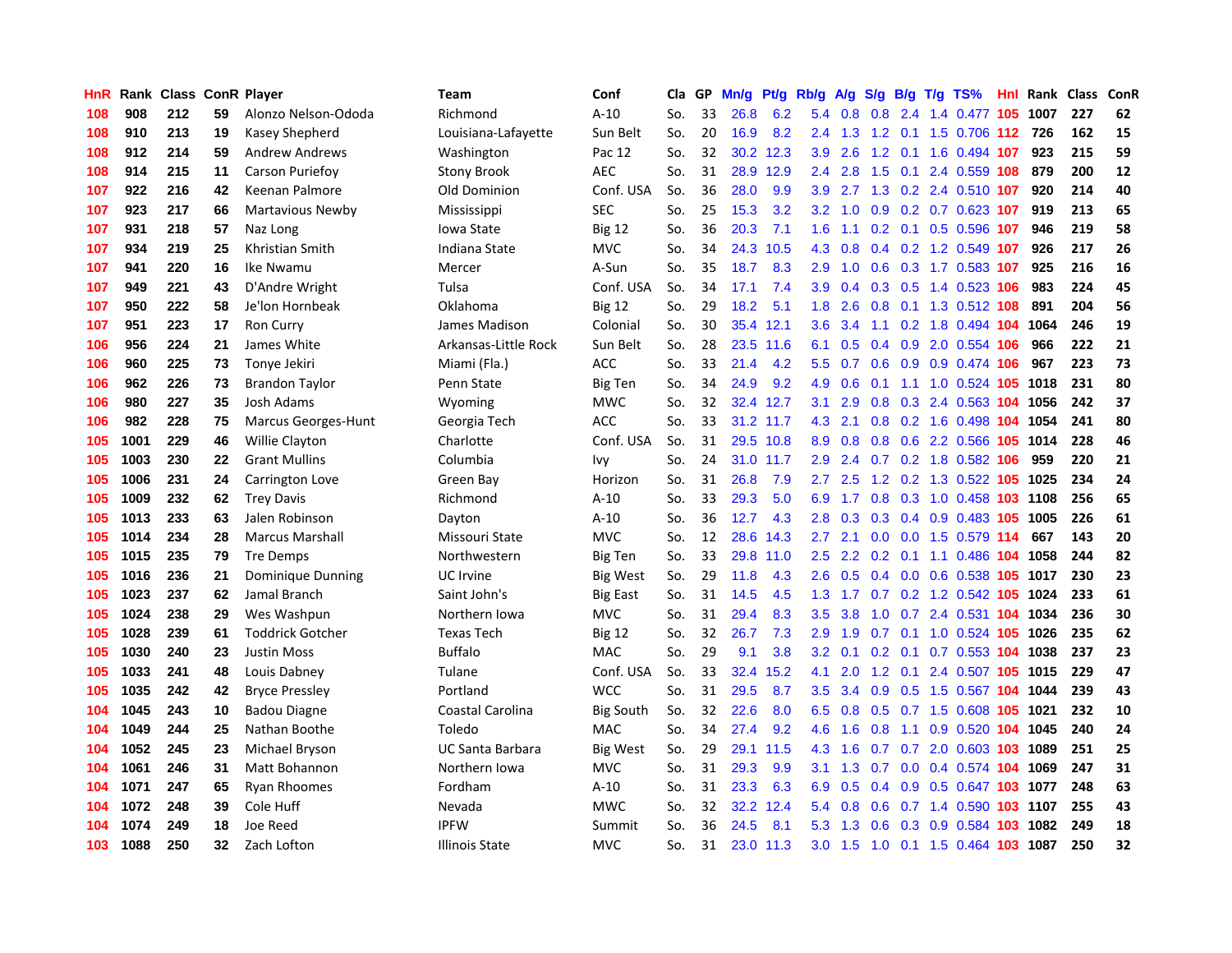| HnR |      | Rank Class ConR Player |    |                         | Team                    | Conf           | Cla | GP | Mn/g | Pt/g      | Rb/g             | A/g | S/g           | B/g | $T/g$ TS%                  |     | <b>Hnl Rank Class</b> |     | ConR |
|-----|------|------------------------|----|-------------------------|-------------------------|----------------|-----|----|------|-----------|------------------|-----|---------------|-----|----------------------------|-----|-----------------------|-----|------|
| 103 | 1091 | 251                    | 74 | Retin Obasohan          | Alabama                 | <b>SEC</b>     | So. | 30 | 28.7 | 9.5       | 3.0              | 1.6 | 1.8           |     | 1.0 1.9 0.480 103 1090     |     |                       | 252 | 75   |
| 103 | 1095 | 252                    | 13 | <b>Brian Sullivan</b>   | Davidson                | Southern       | So. | 33 | 31.1 | 12.9      | 2.3              | 2.1 | 0.8           |     | 0.0 1.3 0.546 102 1154     |     |                       | 264 | 13   |
| 103 | 1104 | 253                    | 40 | <b>Tre Coggins</b>      | Air Force               | <b>MWC</b>     | So. | 27 | 35.5 | 16.0      | 2.7              | 2.6 |               |     | 1.2 0.3 2.7 0.558 103 1100 |     |                       | 253 | 40   |
| 103 | 1105 | 254                    | 25 | Jeffery Moss            | <b>Murray State</b>     | <b>OVC</b>     | So. | 34 | 34.4 | 13.2      | $3.4^{\circ}$    | 2.1 | $0.4^{\circ}$ |     | 0.3 1.2 0.564 103 1117     |     |                       | 258 | 25   |
| 103 | 1108 | 255                    | 26 | <b>Brent Arrington</b>  | Morehead State          | <b>OVC</b>     | So. | 34 | 27.9 | 11.8      | 3.2              | 2.3 | 1.9           |     | 0.4 2.1 0.539 103 1132     |     |                       | 262 | 26   |
| 103 | 1109 | 256                    | 62 | <b>Dusty Hannahs</b>    | <b>Texas Tech</b>       | <b>Big 12</b>  | So. | 32 | 22.0 | 7.7       | 1.4              | 1.3 | 0.4           |     | 0.0 0.8 0.548 103 1110     |     |                       | 257 | 64   |
| 103 | 1112 | 257                    | 41 | Mikey Thompson          | <b>Boise State</b>      | <b>MWC</b>     | So. | 33 | 25.9 | 8.6       | 1.5              | 2.5 | 0.6           |     | 0.0 1.4 0.541 103 1102     |     |                       | 254 | 41   |
| 103 | 1128 | 258                    | 78 | Derrick Millinghaus     | Mississippi             | <b>SEC</b>     | So. | 30 | 18.1 | 6.6       | 1.7              | 2.3 | 1.0           |     | 0.0 1.1 0.426 103 1118     |     |                       | 259 | 77   |
| 103 | 1134 | 259                    | 30 | Reggie McAdams          | Akron                   | MAC            | So. | 29 | 18.9 | 6.3       | 2.1              | 0.4 | 0.4           |     | 0.2 0.2 0.658 103 1127     |     |                       | 261 | 29   |
| 102 | 1137 | 260                    | 33 | <b>Marcus Gilbert</b>   | Fairfield               | <b>MAAC</b>    | So. | 32 | 32.6 | 13.9      | 5.1              | 1.6 | 0.6           |     | 0.4 2.8 0.544 101 1211     |     |                       | 280 | 34   |
| 102 | 1140 | 261                    | 52 | <b>Chris Thomas</b>     | Marshall                | Conf. USA      | So. | 33 |      | 25.2 12.7 | 4.0              | 1.8 |               |     | 1.2 0.5 2.5 0.507 100 1227 |     |                       | 284 | 52   |
| 102 | 1143 | 262                    | 53 | Jherrod Stiggers        | Houston                 | AAC            | So. | 33 |      | 23.7 11.2 | 2.5              | 1.1 |               |     | 0.3 0.2 1.0 0.530 101 1186 |     |                       | 272 | 55   |
| 102 | 1147 | 263                    | 24 | Jarvis Haywood          | Jacksonville            | A-Sun          | So. | 26 | 30.2 | 16.6      | 4.5              | 2.6 | 1.3           |     | 0.2 3.1 0.598 104 1042     |     |                       | 238 | 20   |
| 102 | 1155 | 264                    | 25 | Cedric Kuakumensah      | Brown                   | Ivy            | So. | 29 | 25.4 | 9.0       | 7.2              | 0.9 | $0.4^{\circ}$ |     | 3.2 1.4 0.444 102 1167     |     |                       | 266 | 25   |
| 102 | 1156 | 265                    | 84 | <b>Tyler Cavanaugh</b>  | <b>Wake Forest</b>      | <b>ACC</b>     | So. | 33 | 21.2 | 8.8       | 3.8              | 0.7 |               |     | 0.2 0.3 1.5 0.547 102 1153 |     |                       | 263 | 84   |
| 102 | 1160 | 266                    | 79 | Mindaugas Kacinas       | South Carolina          | <b>SEC</b>     | So. | 34 | 24.1 | 5.6       | 5.1              | 0.4 | 0.9           |     | 0.6 1.6 0.574 101 1201     |     |                       | 278 | 82   |
| 102 | 1165 | 267                    | 15 | <b>Tanner Samson</b>    | Elon                    | Southern       | So. | 32 | 26.3 | 9.4       | 3.6              | 1.6 | 0.9           |     | 0.2 0.7 0.658 101 1174     |     |                       | 269 | 15   |
| 102 | 1168 | 268                    | 11 | Venky Jois              | Eastern Washington      | <b>Big Sky</b> | So. | 31 | 31.8 | 13.4      | 8.0              | 2.5 | 0.9           |     | 1.6 2.6 0.529 101 1175     |     |                       | 270 | 12   |
| 102 | 1174 | 269                    | 66 | D.J. Johnson            | Kansas State            | <b>Big 12</b>  | So. | 33 | 13.9 | 3.5       | 3.5              | 0.1 | 0.3           |     | 0.5 0.8 0.511 101 1187     |     |                       | 273 | 70   |
| 102 | 1180 | 270                    | 34 | Jalen Pendleton         | Southern Illinois       | <b>MVC</b>     | So. | 33 | 20.8 | 9.1       | 3.5              | 1.2 |               |     | 0.8 0.1 1.3 0.485 101 1196 |     |                       | 276 | 34   |
| 102 | 1181 | 271                    | 87 | <b>Tyler Lewis</b>      | North Carolina State    | <b>ACC</b>     | So. | 36 | 19.9 | 4.4       | 1.3              | 3.8 |               |     | 0.2 0.0 1.1 0.435 101 1189 |     |                       | 274 | 89   |
| 101 | 1182 | 272                    | 81 | Malik Morgan            | Louisiana State         | <b>SEC</b>     | So. | 21 | 15.5 | 4.4       | 3.1              | 1.1 | 0.8           |     | 0.3 0.8 0.432 104 1057     |     |                       | 243 | 71   |
| 101 | 1183 | 273                    | 29 | <b>Taran Brown</b>      | <b>UC Santa Barbara</b> | Big West       | So. | 30 | 26.3 | 7.2       | 4.4              | 1.5 | 0.5           |     | 0.8 0.8 0.544 100 1220     |     |                       | 282 | 31   |
| 101 | 1192 | 274                    | 28 | Jarred Jones            | Loyola (Md.)            | Patriot        | So. | 30 | 23.6 | 8.6       | 4.5              | 0.8 | 1.5           | 1.4 | 1.4 0.527                  | 98  | 1333                  | 308 | 33   |
| 101 | 1197 | 275                    | 21 | <b>Tyler Flack</b>      | South Dakota            | Summit         | So. | 30 | 21.3 | 8.5       | 4.7              | 0.5 | 0.4           |     | 1.4 1.1 0.600 101 1193     |     |                       | 275 | 21   |
| 101 | 1208 | 276                    | 87 | <b>Anthony Clemmons</b> | lowa                    | <b>Big Ten</b> | So. | 32 | 11.3 | 2.4       | 1.3              | 1.7 | 0.3           |     | 0.1 0.9 0.595 101 1204     |     |                       | 279 | 88   |
| 101 | 1214 | 277                    | 88 | Jeremy Hollowell        | Indiana                 | <b>Big Ten</b> | So. | 29 | 18.3 | 5.7       | $3.5^{\circ}$    | 1.0 | 0.5           |     | 0.6 1.5 0.449 101 1172     |     |                       | 268 | 87   |
| 101 | 1216 | 278                    | 28 | <b>Donivine Stewart</b> | SIU Edwardsville        | OVC            | So. | 31 | 32.5 | 12.2      | 3.0 <sub>2</sub> | 4.5 | 1.6           |     | 0.0 2.0 0.549 100 1224     |     |                       | 283 | 30   |
| 101 | 1217 | 279                    | 32 | J.T. Yoho               | <b>Wright State</b>     | Horizon        | So. | 33 | 20.5 | 7.9       | 3.1              | 1.4 | 0.3           |     | 0.0 1.5 0.554 100 1250     |     |                       | 289 | 32   |
| 101 | 1218 | 280                    | 89 | Evan Nolte              | Virginia                | ACC            | So. | 32 | 9.3  | 2.8       | 0.8              | 0.3 |               |     | 0.2 0.1 0.3 0.557 102 1156 |     |                       | 265 | 85   |
| 101 | 1221 | 281                    | 24 | Paul Baxter             | Sam Houston State       | Southland      | So. | 35 | 28.2 | 9.1       | 2.5              | 3.7 | 1.3           |     | 0.5 1.6 0.601 100 1216     |     |                       | 281 | 24   |
| 100 | 1228 | 282                    | 90 | Joey van Zegeren        | Virginia Tech           | ACC            | So. | 31 | 22.0 | 6.4       | 5.0              | 0.3 | 0.4           |     | 1.7 1.4 0.472 99           |     | 1282                  | 296 | 95   |
| 100 | 1235 | 283                    | 49 | Ben Dickinson           | Loyola Marymount        | <b>WCC</b>     | So. | 19 | 18.8 | 8.5       | 3.6              | 1.2 | 0.5           | 0.3 | 0.9 0.546 104 1062         |     |                       | 245 | 44   |
| 100 | 1238 | 284                    | 85 | <b>Anthony Perez</b>    | Mississippi             | <b>SEC</b>     | So. | 32 | 20.2 | 7.1       | 3.5              | 0.7 | 0.7           |     | 0.6 1.5 0.526 100 1230     |     |                       | 285 | 86   |
| 100 | 1239 | 285                    | 86 | Anthlon Bell            | Arkansas                | <b>SEC</b>     | So. | 32 | 16.1 | 7.2       | 1.3              | 0.7 | 0.3           |     | 0.1 0.7 0.501 101 1200     |     |                       | 277 | 81   |
| 100 | 1246 | 286                    | 20 | <b>Sterling Smith</b>   | Coppin State            | <b>MEAC</b>    | So. | 32 | 29.7 | 10.9      | 4.2              | 1.6 |               |     | 1.2 0.4 1.2 0.560          | -99 | 1292                  | 298 | 20   |
| 100 | 1249 | 287                    | 30 | Dom Hoffman             | Bucknell                | Patriot        | So. | 30 | 16.3 | 5.6       | 4.0              | 0.6 | 0.1           |     | $0.2$ 0.7 0.497            | 99  | 1273                  | 294 | 31   |
| 100 | 1250 | 288                    | 21 | <b>Terry Tarpey</b>     | William & Mary          | Colonial       | So. | 32 | 24.8 | 5.4       | 6.1              | 1.8 | 1.1           |     | 0.8 1.3 0.575 100 1255     |     |                       | 290 | 21   |
| 100 | 1251 | 289                    | 92 | Adam Smith              | Virginia Tech           | <b>ACC</b>     | So. | 14 |      | 25.8 11.0 | 2.3              | 2.1 | 0.1           |     | $0.0$ 1.4 $0.490$ 101      |     | 1170                  | 267 | 86   |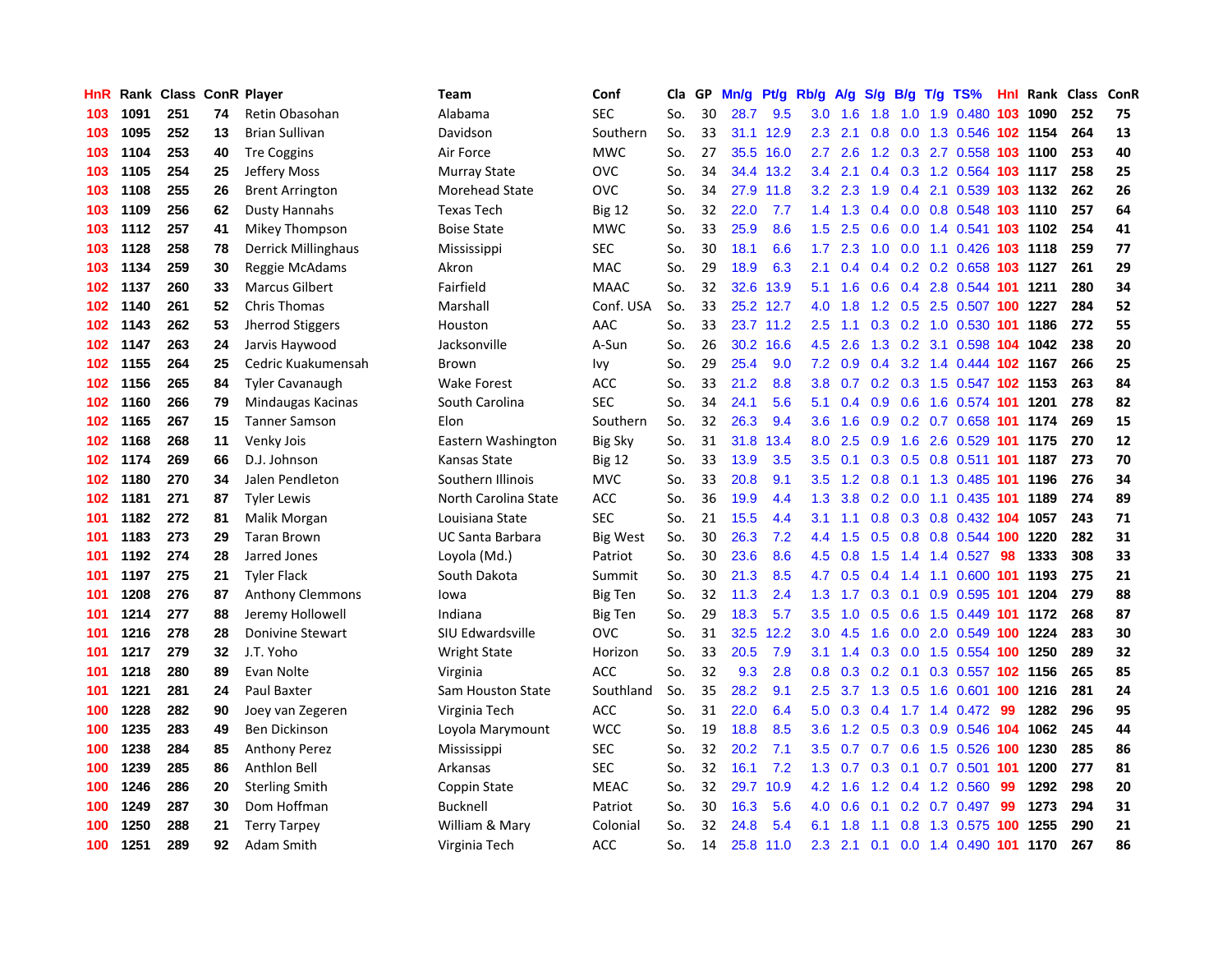| <b>HnR</b> |      | Rank Class ConR Player |    |                           | <b>Team</b>                | Conf            | Cla | GP | Mn/g | Pt/g | Rb/g             | A/g             | S/g           | <b>B/g</b>      | T/g TS%                       | <b>Hnl</b> | Rank Class |     | ConR        |
|------------|------|------------------------|----|---------------------------|----------------------------|-----------------|-----|----|------|------|------------------|-----------------|---------------|-----------------|-------------------------------|------------|------------|-----|-------------|
| 100        | 1253 | 290                    | 17 | Casey Jones               | Chattanooga                | Southern        | So. | 33 | 29.1 | 12.2 | 6.2              | 1.8             | 1.2           | 1.0             | 2.2 0.570                     | 99         | 1294       | 300 | 17          |
| 100        | 1257 | 291                    | 31 | John Papale               | <b>Boston University</b>   | Patriot         | So. | 35 | 30.3 | 9.3  | 1.7 <sub>z</sub> | $1.2 \quad 0.7$ |               |                 | 0.1 0.5 0.595 100 1243        |            |            | 287 | 30          |
| 100        | 1259 | 292                    | 94 | Arnaud William Adala Moto | Wake Forest                | ACC             | So. | 33 | 19.6 | 6.9  | 5.2              | 0.6             |               |                 | 0.5 0.1 1.6 0.512 100 1247    |            |            | 288 | 94          |
| 100        | 1265 | 293                    | 23 | <b>Marcus Tyus</b>        | Nebraska-Omaha             | Summit          | So. | 32 | 18.5 | 9.4  | 2.1              | 1.1             |               |                 | 1.0 0.2 1.4 0.561 100 1260    |            |            | 291 | 22          |
| 100        | 1270 | 294                    | 50 | Duda Sanadze              | San Diego                  | <b>WCC</b>      | So. | 33 | 26.6 | 12.9 | 3.7              | 0.9             | 0.6           |                 | 0.2 2.1 0.526 100 1262        |            |            | 292 | 50          |
| 99         | 1286 | 295                    | 32 | Eric Green                | <b>Holy Cross</b>          | Patriot         | So. | 34 | 30.0 | 7.9  | 4.0              | 2.1             | 1.7           |                 | $0.4$ 1.6 0.502               | -99        | 1303       | 303 | 32          |
| 99         | 1295 | 296                    | 1  | <b>Terrence Smith</b>     | New Jersey Tech            | Indep.          | So. | 29 | 26.7 | 12.2 | 6.0              | 0.6             | 0.5           |                 | 0.4 1.2 0.641                 | 98         | 1336       | 309 | $\mathbf 1$ |
| 99         | 1297 | 297                    | 40 | Khalig Spicer             | Kent State                 | MAC             | So. | 32 | 14.3 | 4.0  | 3.8              | 0.1             |               |                 | 0.2 1.3 0.7 0.524             | 99         | 1295       | 301 | 39          |
| 99         | 1298 | 298                    | 68 | Dakarai Tucker            | Utah                       | Pac 12          | So. | 33 | 20.1 | 6.8  | 1.8              | 0.8             | 0.3           |                 | $0.1$ 0.4 0.577               | -99        | 1301       | 302 | 69          |
| 99         | 1301 | 299                    | 13 | Christopher Hyder         | Southern                   | <b>SWAC</b>     | So. | 16 | 25.7 | 2.8  | 2.9              | 5.3             | 1.4           |                 | 0.0 1.3 0.489 101             |            | 1180       | 271 | 12          |
| 99         | 1302 | 300                    | 69 | Xavier Talton             | Colorado                   | Pac 12          | So. | 35 | 20.7 | 4.9  | $2.2^{\circ}$    | 1.6             |               |                 | 0.6 0.2 1.3 0.523 97          |            | 1398       | 325 | 73          |
| 99         | 1303 | 301                    | 16 | Joel Bolombov             | Weber State                | <b>Big Sky</b>  | So. | 30 | 30.1 | 8.7  | 11.0             | 0.6             |               |                 | 0.5 0.8 1.5 0.557 99          |            | 1285       | 297 | 16          |
| 99         | 1306 | 302                    | 33 | Aaron Wright              | UC Irvine                  | <b>Big West</b> | So. | 35 | 14.7 | 4.1  | 1.9              | 1.8             | 0.8           |                 | 0.1 1.1 0.516 99              |            | 1311       | 304 | 35          |
| 99         | 1312 | 303                    | 28 | <b>Isaac Cohen</b>        | Columbia                   | Ivy             | So. | 34 | 27.8 | 3.5  | 5.2              | 3.0             | 0.6           |                 | 0.0 1.6 0.556                 | 98         | 1329       | 307 | 29          |
| 99         | 1313 | 304                    | 72 | Patrick Holloway          | George Mason               | $A-10$          | So. | 31 | 20.9 | 8.7  | 1.5              | 0.7             |               |                 | $0.4$ 0.0 0.6 0.517           | 98         | 1348       | 315 | 73          |
| 99         | 1314 | 305                    | 27 | Devin Patterson           | Nebraska-Omaha             | Summit          | So. | 32 | 26.3 | 10.1 | 2.7              | 3.3             | 1.8           |                 | 0.0 2.5 0.547                 | 99         | 1315       | 305 | 26          |
| 99         | 1315 | 306                    | 18 | <b>Brandon Peel</b>       | <b>Central Connecticut</b> | Northeast       | So. | 30 | 23.0 | 7.1  | 6.3              | 0.7             | 0.7           |                 | 2.0 0.9 0.568                 | 98         | 1344       | 313 | 19          |
| 99         | 1320 | 307                    | 26 | Jalen Billups             | Northern Kentucky          | A-Sun           | So. | 30 | 19.4 | 9.6  | 5.2              | 0.3             | 0.3           |                 | 1.1 1.7 0.591                 | 98         | 1345       | 314 | 27          |
| 99         | 1323 | 308                    | 29 | Malik Gill                | Dartmouth                  | Ivy             | So. | 20 | 13.7 | 4.5  | 1.5              | 2.3             | 1.6           |                 | 0.1 1.5 0.473 99              |            | 1267       | 293 | 28          |
| 99         | 1324 | 309                    | 36 | Devonte Brown             | Indiana State              | <b>MVC</b>      | So. | 34 | 19.3 | 5.2  | 2.5              | 1.7             |               |                 | 1.1 0.1 1.3 0.513 98          |            | 1318       | 306 | 35          |
| 98         | 1330 | 310                    | 36 | J.J. Panoske              | Milwaukee                  | Horizon         | So. | 33 | 10.4 | 3.2  | 2.5              | 0.4             |               |                 | $0.1$ 0.8 0.7 0.476           | -98        | 1340       | 312 | 36          |
| 98         | 1332 | 311                    | 57 | Shawn Lester              | Charlotte                  | Conf. USA       | So. | 31 | 24.4 | 11.9 | 4.2              | 1.5             | 0.8           | 0.1             | 2.5 0.535                     | 98         | 1339       | 311 | 57          |
| 98         | 1339 | 312                    | 25 | Jake Kocher               | Tx A&M-CorpusChristi       | Southland       | So. | 32 | 17.2 | 5.7  | 2.5              | 0.8             | 1.4           | 0.1             | 0.8 0.548                     | 98         | 1356       | 318 | 25          |
| 98         | 1343 | 313                    | 38 | <b>Austin Arians</b>      | Milwaukee                  | Horizon         | So. | 35 | 32.6 | 11.1 | 3.5              | 1.4             | 0.8           |                 | $0.1$ 1.4 $0.596$             | 98         | 1352       | 317 | 38          |
| 98         | 1348 | 314                    | 51 | <b>Marcel Davis</b>       | Utah State                 | <b>MWC</b>      | So. | 27 | 17.0 | 3.5  | 1.6              | 2.7             | 0.6           |                 | $0.0$ 1.0 $0.480$             | 98         | 1337       | 310 | 49          |
| 98         | 1361 | 315                    | 30 | Alex Mitola               | Dartmouth                  | Ivy             | So. | 28 | 31.6 | 11.8 | 2.5              | 2.7             | 0.6           |                 | 0.0 1.6 0.581                 | 96         | 1444       | 338 | 33          |
| 98         | 1363 | 316                    | 60 | Phillip Nolan             | Connecticut                | AAC             | So. | 40 | 14.2 | 3.3  | $2.4^{\circ}$    | 0.2             |               |                 | $0.2$ 0.5 0.6 0.568           | -97        | 1375       | 320 | 60          |
| 98         | 1364 | 317                    | 30 | Nate Engesser             | Denver                     | Summit          | So. | 29 | 13.2 | 4.8  | 0.9              | 1.0             |               |                 | $0.2$ 0.0 0.5 0.626 <b>97</b> |            | 1383       | 322 | 30          |
| 98         | 1365 | 318                    | 22 | Dwight Meikle             | Hampton                    | <b>MEAC</b>     | So. | 31 | 14.4 | 5.8  | $3.4^{\circ}$    | 0.4             |               |                 | $0.5$ $0.5$ 1.2 $0.534$       | -97        | 1371       | 319 | 22          |
| 98         | 1369 | 319                    | 27 | Timajh Parker-Rivera      | Towson                     | Colonial        | So. | 36 | 25.3 | 6.2  | 5.2              | 0.3             | 0.6           |                 | 1.2 0.4 0.547                 | -97        | 1386       | 323 | 27          |
| 98         | 1371 | 320                    | 31 | <b>Tony Hicks</b>         | Pennsylvania               | Ivy             | So. | 27 | 28.3 | 14.9 | 2.6              | 2.9             | 0.6           | 0.1             | 3.1 0.511                     | 96         | 1418       | 329 | 31          |
| 97         | 1379 | 321                    | 39 | <b>Bobby Hain</b>         | Youngstown State           | Horizon         | So. | 32 | 28.0 | 11.1 | 7.7              | 1.1             | 0.4           |                 | 0.5 1.1 0.544                 | 97         | 1397       | 324 | 41          |
| 97         | 1383 | 322                    | 16 | LeAntwan Luckett          | Alcorn State               | <b>SWAC</b>     | So. | 31 | 29.8 | 16.0 | 2.3              | 2.2             | $1.4^{\circ}$ |                 | $0.2$ 2.6 0.497               | 96         | 1439       | 335 | 18          |
| 97         | 1392 | 323                    | 39 | Dorrian Williams          | Missouri State             | <b>MVC</b>      | So. | 33 | 26.9 | 5.6  | 3.1              | 3.4             | 0.6           |                 | $0.0$ 1.4 $0.469$             | 96         | 1433       | 333 | 39          |
| 97         | 1396 | 324                    | 33 | <b>Bryce Scott</b>        | Lafayette                  | Patriot         | So. | 30 | 31.8 | 11.5 | 3.1              | 2.4             | 0.7           |                 | 0.2 1.2 0.567                 | 95         | 1480       | 347 | 36          |
| 97         | 1397 | 325                    | 31 | Jake Bittle               | South Dakota State         | Summit          | So. | 23 | 30.3 | 8.5  | 4.6              | 2.3             | 1.8           |                 | $0.4$ 1.7 0.504               | -98        | 1350       | 316 | 29          |
| 97         | 1398 | 326                    | 62 | <b>Quenton DeCosey</b>    | Temple                     | AAC             | So. | 31 | 36.4 | 15.4 | 3.9              | 2.4             | 1.0           |                 | 0.2 1.8 0.504                 | 96         | 1437       | 334 | 63          |
| 97         | 1404 | 327                    | 99 | Joe Rahon                 | <b>Boston College</b>      | ACC             | So. | 32 | 33.3 | 9.0  | $3.4^{\circ}$    | 3.2             | 0.8           |                 | $0.1$ 1.8 $0.520$             | 96         | 1409       | 328 | 98          |
| 97         | 1407 | 328                    | 32 | Nolan Cressler            | Cornell                    | Ivv             | So. | 28 | 32.6 | 16.8 | 4.2              | 1.6             |               | $0.5 \quad 0.1$ | 2.1 0.519                     | 96         | 1442       | 336 | 32          |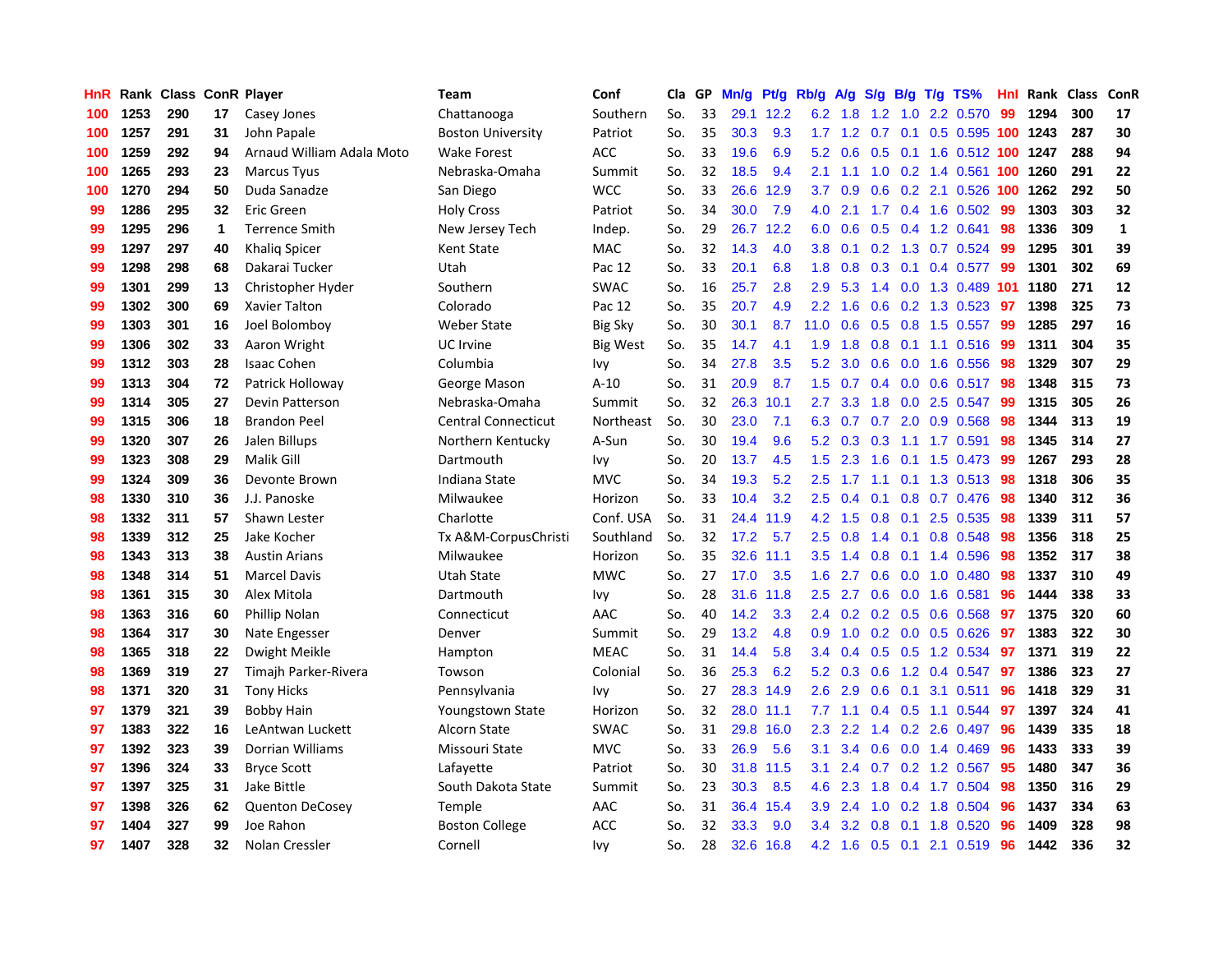| HnR |      | Rank Class ConR Player |    |                         | <b>Team</b>            | Conf            | Cla | GP | Mn/g | <b>Pt/g</b> | Rb/g             | A/g | S/g |     | $B/g$ T/g TS%              | Hnl | Rank Class |     | ConR |
|-----|------|------------------------|----|-------------------------|------------------------|-----------------|-----|----|------|-------------|------------------|-----|-----|-----|----------------------------|-----|------------|-----|------|
| 97  | 1414 | 329                    | 19 | Ronnie Drinnon          | Saint Francis (PA)     | Northeast       | So. | 27 | 23.7 | 7.4         | 5.7              | 1.1 | 0.9 | 0.9 | $1.0 \t0.543$              | 99  | 1293       | 299 | 18   |
| 97  | 1417 | 330                    | 30 | Orlando Coleman         | Kennesaw State         | A-Sun           | So. | 30 | 27.1 | 9.7         | 6.2              | 1.4 | 0.8 |     | $0.5$ 2.1 0.561            | 97  | 1402       | 327 | 29   |
| 97  | 1421 | 331                    | 59 | Jagawn Raymond          | Middle Tennessee       | Conf. USA       | So. | 33 | 21.1 | 6.5         | 2.2              | 1.3 |     |     | 0.5 0.1 1.1 0.543 96       |     | 1427       | 331 | 60   |
| 96  | 1424 | 332                    | 93 | Antwan Space            | Texas A&M              | <b>SEC</b>      | So. | 34 | 23.3 | 6.4         | 4.7              | 0.8 |     |     | $0.5$ $0.5$ 1.3 $0.462$    | -96 | 1446       | 339 | 94   |
| 96  | 1428 | 333                    | 24 | <b>Deron Powers</b>     | Hampton                | <b>MEAC</b>     | So. | 31 | 31.5 | 11.8        | 3.1              | 4.0 | 1.0 |     | $0.1$ 2.7 0.503            | 96  | 1431       | 332 | 25   |
| 96  | 1433 | 334                    | 32 | J.C. Hampton            | Lipscomb               | A-Sun           | So. | 30 | 31.3 | 14.5        | 3.0              | 2.9 | 1.0 |     | $0.1$ 2.4 0.563            | 96  | 1450       | 340 | 31   |
| 96  | 1436 | 335                    | 35 | Connor Boehm            | Dartmouth              | Ivy             | So. | 28 | 27.2 | 10.9        | 5.6              | 1.0 | 0.5 |     | 0.0 1.8 0.560              | 95  | 1518       | 357 | 37   |
| 96  | 1438 | 336                    | 46 | K.K. Simmons            | Kent State             | <b>MAC</b>      | So. | 29 | 12.8 | 4.4         | 1.2              | 0.9 | 0.4 |     | $0.1$ 0.8 0.588            | 96  | 1426       | 330 | 46   |
| 96  | 1439 | 337                    | 94 | <b>Ryan Rosburg</b>     | Missouri               | <b>SEC</b>      | So. | 35 | 22.2 | 4.8         | 4.1              | 0.3 | 0.2 |     | 0.6 1.2 0.681              | 96  | 1443       | 337 | 93   |
| 96  | 1447 | 338                    | 29 | Four McGlynn            | Towson                 | Colonial        | So. | 36 | 25.2 | 9.2         | 1.5              | 0.8 | 0.4 |     | $0.0$ $0.6$ $0.645$        | -96 | 1459       | 342 | 30   |
| 96  | 1450 | 339                    | 47 | Jake Kretzer            | Akron                  | <b>MAC</b>      | So. | 28 | 24.4 | 7.5         | 2.9              | 1.1 |     |     | 0.6 0.1 0.9 0.543 97       |     | 1400       | 326 | 44   |
| 96  | 1454 | 340                    | 49 | <b>Travon Baker</b>     | Northern Illinois      | <b>MAC</b>      | So. | 32 | 27.9 | 8.4         | $2.3\phantom{0}$ | 2.4 |     |     | $1.5$ 0.2 2.1 0.449        | -94 | 1528       | 359 | 53   |
| 96  | 1461 | 341                    | 42 | Nick Zeisloft           | Illinois State         | <b>MVC</b>      | So. | 34 | 25.7 | 6.9         | $3.4^{\circ}$    | 0.9 | 0.6 |     | 0.1 0.6 0.557 95           |     | 1475       | 345 | 43   |
| 96  | 1464 | 342                    | 30 | David Walker            | Northeastern           | Colonial        | So. | 32 | 36.4 | 11.5        | 3.1              | 2.6 | 1.6 |     | 0.4 1.9 0.510              | -95 | 1469       | 344 | 31   |
| 96  | 1467 | 343                    | 73 | Jeremy Olsen            | Utah                   | Pac 12          | So. | 32 | 13.8 | 5.2         | 2.7              | 0.3 |     |     | $0.2$ 0.6 1.1 0.580        | 96  | 1451       | 341 | 74   |
| 96  | 1469 | 344                    | 51 | Darrell Bowie           | Northern Illinois      | MAC             | So. | 31 | 27.7 | 9.6         | 6.5              | 1.1 | 1.0 | 0.6 | 2.9 0.431                  | 94  | 1542       | 362 | 56   |
| 96  | 1474 | 345                    | 20 | Amdy Fall               | Saint Francis (NY)     | Northeast       | So. | 32 | 16.8 | 5.2         | 3.9              | 0.2 | 0.3 |     | 1.7 1.1 0.505              | -95 | 1515       | 355 | 22   |
| 96  | 1476 | 346                    | 37 | Jack Montague           | Yale                   | Ivy             | So. | 26 | 11.7 | 3.5         | 0.9              | 1.3 | 0.3 |     | 0.0 1.3 0.639              | 95  | 1481       | 348 | 36   |
| 96  | 1478 | 347                    | 77 | Derrick Colter          | Duquesne               | $A-10$          | So. | 30 | 25.8 | 9.1         | 2.5              | 3.4 |     |     | 0.7 0.1 1.8 0.495 95       |     | 1500       | 353 | 78   |
| 95  | 1482 | 348                    | 26 | <b>Spencer Collins</b>  | Wofford                | Southern        | So. | 33 | 30.1 | 12.5        | 3.1              | 1.3 |     |     | 0.6 0.2 1.4 0.528 95       |     | 1489       | 349 | 24   |
| 95  | 1489 | 349                    | 30 | <b>Trey Pinkney</b>     | Stephen F. Austin      | Southland       | So. | 35 | 24.1 | 3.0         | 1.9              | 3.5 | 0.9 |     | $0.0$ 1.7 $0.477$          | -95 | 1479       | 346 | 28   |
| 95  | 1491 | 350                    | 74 | <b>Dominic Artis</b>    | Oregon                 | Pac 12          | So. | 25 | 16.9 | 4.1         | 1.9              | 2.2 | 0.8 |     | $0.1$ 1.3 0.435            | -99 | 1275       | 295 | 67   |
| 95  | 1498 | 351                    | 32 | <b>Tavon Allen</b>      | Drexel                 | Colonial        | So. | 28 | 29.5 | 11.7        | 3.0              | 1.9 | 0.7 |     | $0.3$ 1.6 0.453            | 95  | 1496       | 350 | 33   |
| 95  | 1499 | 352                    | 44 | Jordan Daniels          | Drake                  | <b>MVC</b>      | So. | 23 | 27.3 | 10.2        | 2.2              | 2.6 | 0.6 |     | 0.0 1.9 0.564              | 94  | 1553       | 366 | 46   |
| 95  | 1503 | 353                    | 37 | Chris Olivier           | Eastern Illinois       | <b>OVC</b>      | So. | 20 | 19.9 | 11.4        | 4.4              | 0.5 |     |     | 0.2 1.7 1.6 0.522 100 1232 |     |            | 286 | 31   |
| 95  | 1505 | 354                    | 35 | Marcus Byrd             | Denver                 | Summit          | So. | 30 | 24.0 | 7.9         | 2.6              | 1.0 | 0.7 |     | $0.3$ 0.8 0.623            | -95 | 1512       | 354 | 35   |
| 95  | 1511 | 355                    | 52 | Darell Combs            | Eastern Michigan       | <b>MAC</b>      | So. | 36 | 15.1 | 7.5         | 1.3              | 1.4 |     |     | 0.4 0.0 1.6 0.462 94       |     | 1529       | 360 | 54   |
| 95  | 1513 | 356                    | 36 | Jalen Love              | Denver                 | Summit          | So. | 31 | 32.0 | 9.1         | $2.4^{\circ}$    |     |     |     | 1.7 1.1 0.1 1.2 0.510 94   |     | 1526       | 358 | 36   |
| 95  | 1516 | 357                    | 71 | <b>Durrell McDonald</b> | DePaul                 | <b>Big East</b> | So. | 33 | 19.6 | 5.4         | 1.8              |     |     |     | 1.2 1.1 0.1 0.9 0.510 92   |     | 1659       | 386 | 74   |
| 95  | 1520 | 358                    | 92 | <b>Benny Parker</b>     | Nebraska               | Big Ten         | So. | 32 | 14.9 | 2.4         | 1.0              | 0.9 | 0.9 |     | $0.0$ 0.4 0.520            | 94  | 1551       | 365 | 93   |
| 95  | 1531 | 359                    | 43 | Ryan Oliver             | Siena                  | <b>MAAC</b>     | So. | 37 | 16.6 | 4.7         | 2.6              | 0.8 |     |     | 0.2 0.1 0.5 0.532 95       |     | 1516       | 356 | 43   |
| 94  | 1539 | 360                    | 55 | Pat Forsythe            | Akron                  | MAC             | So. | 34 | 17.5 | 4.9         | 3.3              | 0.5 | 0.4 |     | 1.0 1.4 0.573              | -94 | 1550       | 364 | 57   |
| 94  | 1545 | 361                    | 43 | <b>Keith Carter</b>     | Valparaiso             | Horizon         | So. | 22 | 18.5 | 5.7         | 1.8              | 2.3 | 1.0 |     | $0.1$ 1.7 $0.536$          | 95  | 1498       | 351 | 43   |
| 94  | 1552 | 362                    | 94 | Amedeo Della Valle      | Ohio State             | Big Ten         | So. | 33 | 11.9 | 4.0         | 1.8              | 0.2 | 0.2 |     | $0.2$ 0.6 0.475            | 95  | 1499       | 352 | 91   |
| 94  | 1553 | 363                    | 32 | Rob Lewis               | <b>Houston Baptist</b> | Southland       | So. | 30 | 25.1 | 12.8        | 2.8              | 2.4 | 0.8 |     | 0.0 1.9 0.519              | -94 | 1532       | 361 | 30   |
| 94  | 1570 | 364                    | 76 | Olaf Schaftenaar        | Oregon State           | Pac 12          | So. | 30 | 9.0  | 2.2         | 1.3              | 0.6 |     |     | 0.3 0.1 0.3 0.546 93       |     | 1619       | 378 | 78   |
| 94  | 1571 | 365                    | 34 | Kevin Hill              | <b>New Orleans</b>     | Southland       | So. | 26 | 20.9 | 7.9         | 6.9              | 0.6 | 0.6 |     | 1.0 1.9 0.547              | -93 | 1636       | 383 | 36   |
| 94  | 1573 | 366                    | 45 | Khalil Alford           | Rider                  | <b>MAAC</b>     | So. | 31 | 12.3 | 4.6         | 1.9              | 0.5 | 0.4 |     | $0.1$ 0.5 0.566            | -94 | 1570       | 369 | 45   |
| 94  | 1581 | 367                    | 99 | <b>Fred Thomas</b>      | Mississippi State      | <b>SEC</b>      | So. | 31 | 29.9 | 9.3         | 2.9              |     |     |     | 1.4 1.0 0.7 1.3 0.490      | 94  | 1574       | 372 | 98   |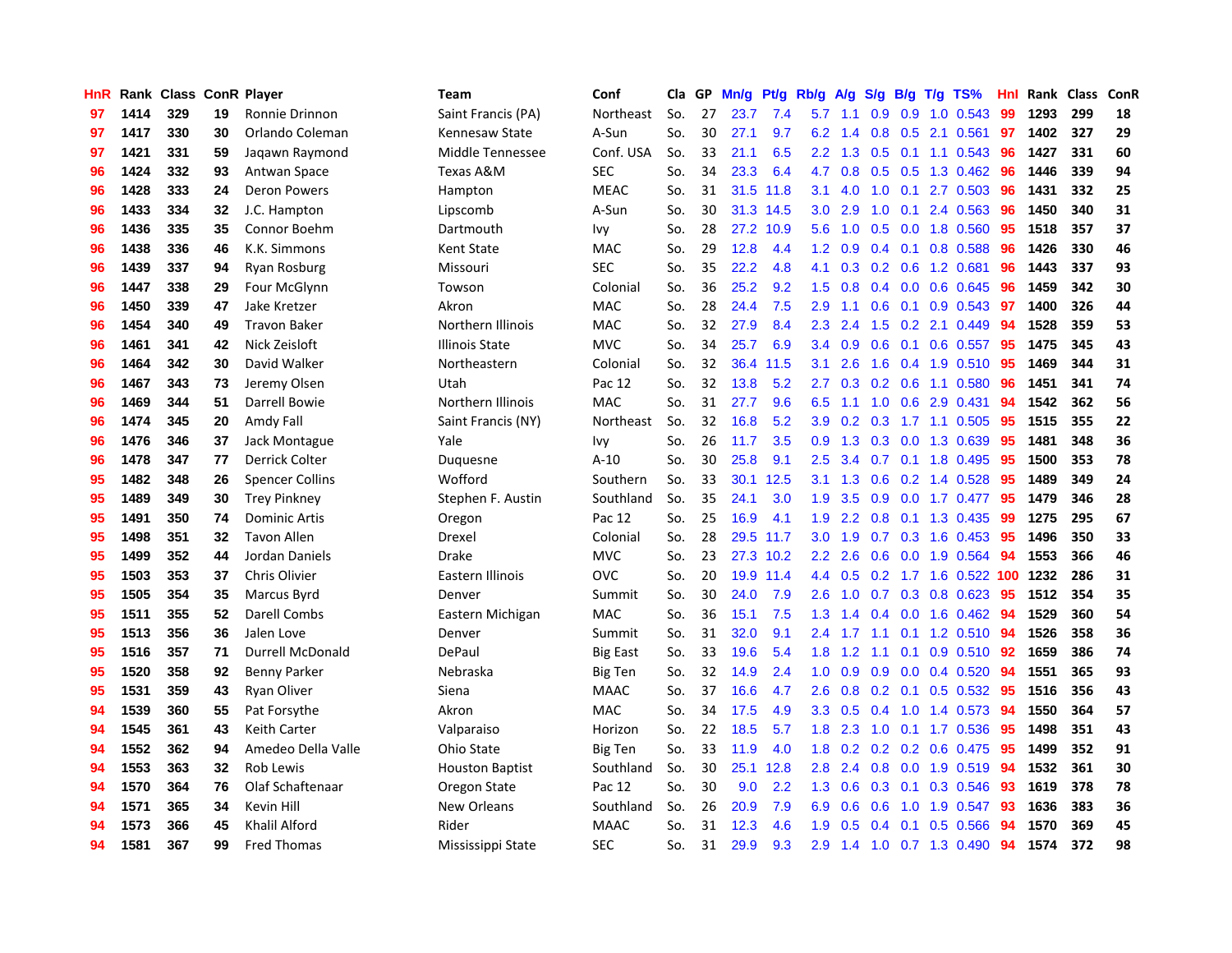| HnR |      | Rank Class ConR Player |     |                          | <b>Team</b>             | Conf             | Cla | GP | Mn/g | Pt/g | Rb/g             | A/g             | S/g              | B/g             | T/g TS%                 | Hnl | Rank Class |     | ConR |
|-----|------|------------------------|-----|--------------------------|-------------------------|------------------|-----|----|------|------|------------------|-----------------|------------------|-----------------|-------------------------|-----|------------|-----|------|
| 94  | 1582 | 368                    | 28  | Jake Belford             | Davidson                | Southern         | So. | 25 | 15.4 | 6.0  | $2.2^{\circ}$    | 0.4             | 0.3              | 0.1             | 1.2 0.677               | 94  | 1565       | 368 | 28   |
| 94  | 1583 | 369                    | 66  | Mike Thorne Jr.          | Charlotte               | Conf. USA        | So. | 31 | 24.5 | 9.1  | 6.7              | 0.4             |                  |                 | $0.3$ 0.7 1.6 0.509     | -93 | 1597       | 374 | 68   |
| 94  | 1586 | 370                    | 30  | <b>Haves Garrity</b>     | Utah Valley             | <b>WAC</b>       | So. | 32 | 21.7 | 8.7  | $2.7^{\circ}$    | 1.6             |                  |                 | 0.5 0.0 1.2 0.497 94    |     | 1584       | 373 | 30   |
| 93  | 1600 | 371                    | 35  | Kyle Hittle              | Incarnate Word          | Southland        | So. | 27 | 33.9 | 16.3 | 5.7              | 1.8             |                  |                 | $0.8$ $0.3$ 1.7 $0.644$ | -93 | 1618       | 377 | 34   |
| 93  | 1614 | 372                    | 78  | Devon Scott              | Dayton                  | $A-10$           | So. | 35 | 12.6 | 3.4  | $2.7^{\circ}$    | 0.4             |                  |                 | $0.2$ 0.3 1.1 0.575     | 94  | 1559       | 367 | 79   |
| 93  | 1617 | 373                    | 39  | <b>Cameron Golden</b>    | Arkansas State          | Sun Belt         | So. | 32 | 24.0 | 7.6  | 2.5              | 2.5             | 1.1              |                 | $0.1$ 1.6 0.477         | 93  | 1612       | 375 | 39   |
| 93  | 1619 | 374                    | 37  | <b>Cole Martinez</b>     | Tx A&M-CorpusChristi    | Southland        | So. | 32 | 8.7  | 3.1  | 0.8              | 0.6             |                  |                 | 0.2 0.1 0.2 0.550       | 92  | 1669       | 387 | 38   |
| 93  | 1620 | 375                    | 38  | <b>Brandon Conley</b>    | Oral Roberts            | Southland        | So. | 32 | 18.1 | 5.5  | 4.5              | 0.3             | 0.3              |                 | 1.1 1.2 0.646           | 92  | 1682       | 388 | 39   |
| 93  | 1621 | 376                    | 42  | Jesse Chuku              | Lehigh                  | Patriot          | So. | 32 | 27.4 | 8.7  | 5.9              | 0.7             |                  |                 | 0.4 1.4 1.0 0.488       | -93 | 1616       | 376 | 44   |
| 93  | 1628 | 377                    | 32  | Aly Ahmed                | Cal State Bakersfield   | <b>WAC</b>       | So. | 24 | 23.6 | 8.9  | 6.6              | 0.5             | 0.5              |                 | 0.8 1.7 0.513 94        |     | 1572       | 370 | 29   |
| 93  | 1629 | 378                    | 31  | <b>Brian Darden</b>      | Hampton                 | <b>MEAC</b>      | So. | 31 | 23.8 | 10.4 |                  | $2.2 \quad 1.2$ |                  |                 | 1.0 0.0 1.5 0.525 93    |     | 1631       | 382 | 29   |
| 93  | 1633 | 379                    | 43  | <b>Cullen Hamilton</b>   | <b>Holy Cross</b>       | Patriot          | So. | 18 | 20.2 | 8.2  | 1.8              | 0.9             |                  |                 | 0.6 0.0 0.8 0.502 94    |     | 1547       | 363 | 40   |
| 93  | 1634 | 380                    | 33  | Rashun Davis             | Radford                 | <b>Big South</b> | So. | 35 | 24.2 | 10.4 | 2.3              | 3.5             | 1.0              |                 | 0.0 2.2 0.539           | -93 | 1625       | 380 | 33   |
| 93  | 1638 | 381                    | 47  | Zedric Sadler            | Rider                   | <b>MAAC</b>      | So. | 30 | 28.4 | 8.3  | 3.9              | 3.0             | 0.9              |                 | $0.3$ 2.0 $0.518$       | -93 | 1627       | 381 | 48   |
| 93  | 1640 | 382                    | 81  | <b>Mandell Thomas</b>    | Fordham                 | $A-10$           | So. | 30 | 33.0 | 11.9 | 4.2              | 2.0             | 1.5              |                 | $0.7$ 1.5 0.457         | 92  | 1650       | 384 | 82   |
| 93  | 1641 | 383                    | 40  | Parker Wentz             | Abilene Christian       | Southland        | So. | 31 | 33.5 | 14.0 | 2.2              | 2.8             | 1.6              |                 | $0.0$ 1.9 $0.668$       | 92  | 1689       | 390 | 41   |
| 93  | 1650 | 384                    | 48  | <b>Malcolm Gilbert</b>   | Fairfield               | <b>MAAC</b>      | So. | 28 | 10.2 | 2.5  | $2.7^{\circ}$    | 0.2             |                  | $0.2 \quad 1.3$ | $0.5$ 0.470             | 92  | 1698       | 392 | 52   |
| 93  | 1652 | 385                    | 77  | <b>Ben Carter</b>        | Oregon                  | Pac 12           | So. | 25 | 12.7 | 2.5  | 2.5              | 0.7             | 0.5              |                 | $0.6$ 0.6 0.488         | 95  | 1463       | 343 | 75   |
| 93  | 1654 | 386                    | 41  | Jorden Kaufman           | <b>Oral Roberts</b>     | Southland        | So. | 33 | 10.5 | 4.4  | $2.2^{\circ}$    | 0.3             | 0.0              |                 | 0.1 0.3 0.555 91        |     | 1721       | 399 | 43   |
| 93  | 1661 | 387                    | 61  | <b>Cleveland Thomas</b>  | New Mexico              | <b>MWC</b>       | So. | 34 | 15.2 | 3.9  | $2.4^{\circ}$    | 0.7             |                  |                 | 0.2 0.0 0.5 0.493 92    |     | 1699       | 393 | 62   |
| 93  | 1662 | 388                    | 33  | <b>Trey Kellum</b>       | Florida A&M             | <b>MEAC</b>      | So. | 31 | 23.7 | 8.8  | 6.5              | 0.7             |                  |                 | $0.8$ 0.7 1.9 0.515     | -92 | 1653       | 385 | 33   |
| 93  | 1664 | 389                    | 30  | Evan Cooper              | Hartford                | AEC              | So. | 30 | 23.1 | 7.1  | 1.8              | 1.6             | 0.9 <sup>°</sup> |                 | $0.0$ 1.3 0.585         | 92  | 1688       | 389 | 30   |
| 92  | 1668 | 390                    | 106 | Shaquille Cleare         | Maryland                | <b>ACC</b>       | So. | 32 | 13.8 | 3.0  | 2.5              | 0.3             | 0.3              |                 | 0.4 0.7 0.569           | 92  | 1709       | 396 | 108  |
| 92  | 1672 | 391                    | 40  | <b>Brandon McDonnell</b> | Dartmouth               | Ivy              | So. | 27 | 13.9 | 3.9  | 2.7              | 0.5             | 0.3              |                 | $0.7$ 0.7 0.561         | -91 | 1761       | 415 | 42   |
| 92  | 1674 | 392                    | 102 | DeVon Walker             | Florida                 | <b>SEC</b>       | So. | 35 | 12.1 | 2.4  | 1.2              | 0.5             |                  |                 | $0.4$ 0.4 0.6 0.457     | 94  | 1573       | 371 | 97   |
| 92  | 1675 | 393                    | 32  | <b>Taylor Dyson</b>      | Hartford                | <b>AEC</b>       | So. | 33 | 18.7 | 8.1  | $2.4^{\circ}$    | 0.5             | 0.5              |                 | $0.1$ 1.1 $0.522$       | -92 | 1702       | 394 | 32   |
| 92  | 1686 | 394                    | 79  | Junior Longrus           | <b>Washington State</b> | Pac 12           | So. | 31 | 20.0 | 3.4  | 3.5              | 1.0             |                  |                 | 0.6 0.7 0.7 0.473 90    |     | 1797       | 425 | 81   |
| 92  | 1690 | 395                    | 85  | Deion Taylor             | Richmond                | $A-10$           | So. | 33 | 22.1 | 4.2  | 3.0 <sub>1</sub> | 0.7             |                  |                 | 0.5 0.5 0.8 0.472 90    |     | 1803       | 426 | 88   |
| 92  | 1692 | 396                    | 86  | Marko Gujanicic          | George Mason            | $A-10$           | So. | 31 | 18.9 | 6.2  | 3.2 <sub>2</sub> | 0.8             |                  |                 | $0.4$ 0.2 1.5 0.505     | -91 | 1737       | 404 | 87   |
| 92  | 1697 | 397                    | 51  | Amadou Sidibe            | Fairfield               | <b>MAAC</b>      | So. | 32 | 23.7 | 5.6  | 6.6              | 0.8             | 0.5              |                 | $0.3$ 1.1 $0.490$       | 90  | 1781       | 422 | 57   |
| 92  | 1698 | 398                    | 108 | Michael Ojo              | Florida State           | <b>ACC</b>       | So. | 36 | 11.9 | 2.5  | 3.0              | 0.3             | 0.1              |                 | $0.7$ 0.9 0.514         | 92  | 1695       | 391 | 107  |
| 92  | 1706 | 399                    | 43  | Tre Hale-Edmerson        | Cal State Northridge    | <b>Big West</b>  | So. | 35 | 28.3 | 6.7  | 6.6              | 2.2             | 1.3              |                 | 1.8 1.8 0.509           | 92  | 1705       | 395 | 43   |
| 92  | 1708 | 400                    | 52  | Gavin Thurman            | Missouri State          | <b>MVC</b>       | So. | 29 | 13.6 | 5.7  | 2.0 <sub>2</sub> | 0.4             | 0.1              |                 | $0.2$ 0.7 0.485         | -91 | 1723       | 401 | 52   |
| 92  | 1709 | 401                    | 40  | <b>Bryant Rucker</b>     | Denver                  | Summit           | So. | 30 | 21.9 | 6.7  | 1.9              | 1.2             | 0.7              |                 | $0.0$ $0.8$ $0.626$     | 92  | 1714       | 398 | 41   |
| 92  | 1715 | 402                    | 40  | Zach Stahl               | Northeastern            | Colonial         | So. | 32 | 22.6 | 7.4  | 4.9              | 1.1             | 0.7              |                 | 0.3 1.6 0.480           | 91  | 1722       | 400 | 40   |
| 92  | 1721 | 403                    | 47  | Ryan Weber               | <b>Youngstown State</b> | Horizon          | So. | 30 | 33.0 | 12.2 | 4.3              | 1.5             | 0.9              |                 | $0.5$ 1.8 $0.586$       | 92  | 1710       | 397 | 48   |
| 92  | 1722 | 404                    | 65  | Joe De Ciman             | Colorado State          | <b>MWC</b>       | So. | 32 | 25.5 | 8.6  | 2.5              | 1.2             | 0.5              |                 | $0.4$ 0.9 0.546         | -91 | 1724       | 402 | 63   |
| 92  | 1724 | 405                    | 41  | Marvin King-Davis        | Delaware                | Colonial         | So. | 27 | 16.3 | 5.1  | 3.7 <sub>2</sub> | 0.1             | 0.1              |                 | $0.8$ 0.5 0.531         | -91 | 1733       | 403 | 41   |
| 91  | 1730 | 406                    | 66  | Staphon Blair            | <b>Central Florida</b>  | AAC              | So. | 31 | 18.0 | 4.9  | $3.4^{\circ}$    | 0.1             |                  |                 | $0.1$ 1.5 0.9 0.558     | 91  | 1746       | 408 | 66   |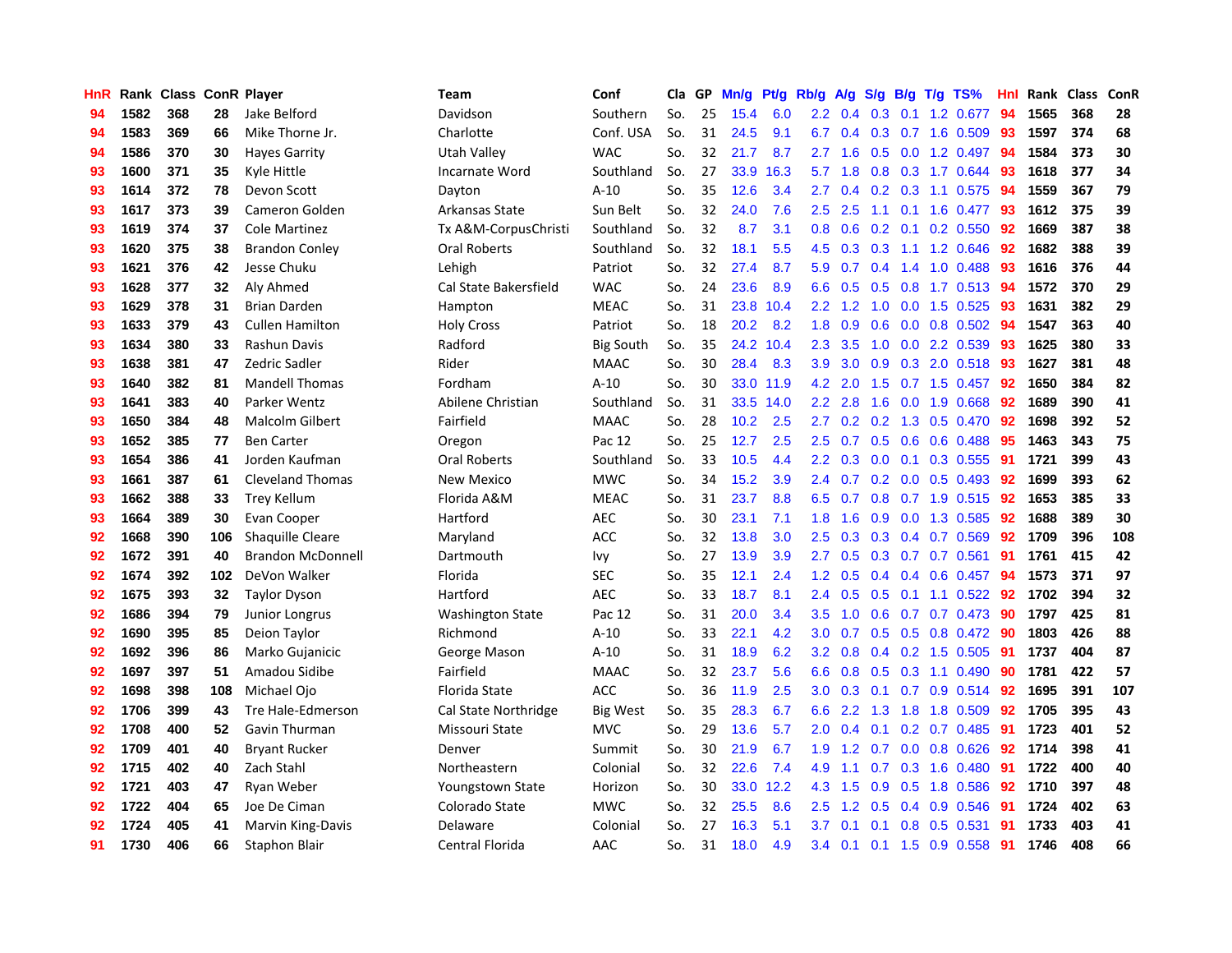| <b>HnR</b> |      | Rank Class ConR Player |     |                        | <b>Team</b>              | Conf             | <b>Cla</b> | GP | Mn/g | Pt/g | Rb/g             | A/g | S/g              |     | $B/g$ T/g TS%           | Hnl | Rank Class |     | ConR |
|------------|------|------------------------|-----|------------------------|--------------------------|------------------|------------|----|------|------|------------------|-----|------------------|-----|-------------------------|-----|------------|-----|------|
| 91         | 1735 | 407                    | 64  | Spencer Parker         | <b>Bowling Green</b>     | <b>MAC</b>       | So.        | 32 | 35.0 | 12.6 | 5.2              | 1.3 | 0.7              | 0.3 | 3.2 0.542               | 91  | 1757       | 414 | 66   |
| 91         | 1738 | 408                    | 65  | <b>Kellon Thomas</b>   | <b>Kent State</b>        | <b>MAC</b>       | So.        | 32 | 21.9 | 6.5  | 2.0 <sub>2</sub> | 1.9 | 0.7              |     | 0.0 1.3 0.554           | -91 | 1743       | 406 | 64   |
| 91         | 1742 | 409                    | 79  | <b>Prince Williams</b> | East Carolina            | Conf. USA        | So.        | 34 | 26.5 | 9.2  | 3.6              | 3.6 |                  |     | 1.0 0.3 2.4 0.542 91    |     | 1740       | 405 | 79   |
| 91         | 1743 | 410                    | 46  | Justin Goldsborough    | Lehigh                   | Patriot          | So.        | 32 | 15.4 | 5.0  | 2.9              | 0.3 |                  |     | 0.3 0.8 0.9 0.635       | -91 | 1745       | 407 | 46   |
| 91         | 1745 | 411                    | 44  | <b>Quincy Smith</b>    | Hawaii                   | <b>Big West</b>  | So.        | 31 | 17.1 | 4.9  | 1.2              | 2.7 | 0.8              |     | 0.1 1.4 0.484           | 91  | 1748       | 409 | 44   |
| 91         | 1747 | 412                    | 42  | <b>Nick Victor</b>     | Yale                     | Ivy              | So.        | 32 | 24.8 | 4.9  | 3.8              | 1.7 | 1.0              |     | $0.7$ 2.0 0.462         | -91 | 1749       | 410 | 41   |
| 91         | 1753 | 413                    | 43  | Sam McBeath            | Nicholls State           | Southland        | So.        | 23 | 18.3 | 7.4  | 3.9              | 1.3 | 0.7              |     | 0.5 0.8 0.520           | 93  | 1623       | 379 | 35   |
| 91         | 1756 | 414                    | 65  | Jito Kok               | San Diego                | <b>WCC</b>       | So.        | 35 | 26.1 | 4.7  | 4.5              | 0.4 | 0.3              |     | 1.8 1.4 0.497           | 91  | 1756       | 413 | 64   |
| 91         | 1758 | 415                    | 29  | <b>Taylor Danaher</b>  | Mount Saint Mary's       | Northeast        | So.        | 33 | 23.9 | 7.1  | 5.0              | 0.4 | 0.5              |     | 1.3 1.2 0.659           | -91 | 1763       | 416 | 30   |
| 91         | 1759 | 416                    | 32  | Mike Brown             | <b>Western Carolina</b>  | Southern         | So.        | 34 | 16.6 | 5.1  | 3.4              | 1.1 | 0.6              |     | 0.3 0.7 0.478           | -91 | 1770       | 419 | 32   |
| 91         | 1771 | 417                    | 43  | Dylan Sherwood         | <b>NC Wilmington</b>     | Colonial         | So.        | 30 | 9.8  | 3.5  | $2.4^{\circ}$    | 0.3 |                  |     | 0.1 0.2 0.3 0.502 91    |     | 1765       | 417 | 43   |
| 91         | 1772 | 418                    | 37  | <b>Shaquille Hines</b> | Texas-Pan American       | <b>WAC</b>       | So.        | 32 | 32.6 | 12.8 | 6.3              | 1.5 |                  |     | $0.7$ $0.6$ 2.4 $0.509$ | -89 | 1845       | 438 | 37   |
| 91         | 1775 | 419                    | 109 | <b>Madison Jones</b>   | Wake Forest              | ACC              | So.        | 33 | 20.9 | 3.3  | 1.9              | 2.8 |                  |     | 1.2 0.2 2.2 0.464       | -91 | 1766       | 418 | 109  |
| 91         | 1785 | 420                    | 90  | Jarelle Reischel       | Rhode Island             | $A-10$           | So.        | 32 | 19.3 | 5.6  | 2.6              | 0.9 | 0.7              |     | $0.1$ 1.2 0.503         | 90  | 1816       | 430 | 90   |
| 91         | 1787 | 421                    | 42  | Casey Kasperbauer      | South Dakota             | Summit           | So.        | 29 | 18.2 | 6.7  | 1.6              | 0.8 | 0.4              |     | $0.0$ $0.5$ $0.589$     | 90  | 1778       | 421 | 42   |
| 90         | 1792 | 422                    | 40  | Devin Joint            | South Carolina State     | <b>MEAC</b>      | So.        | 29 | 21.0 | 4.9  | 4.5              | 1.3 | 1.2              |     | 0.4 1.0 0.552           | 90  | 1775       | 420 | 40   |
| 90         | 1794 | 423                    | 53  | Jake Wiegand           | Illinois-Chicago         | Horizon          | So.        | 31 | 20.7 | 7.5  | 5.1              | 0.3 | 0.4              | 0.1 | $0.9$ $0.525$           | 90  | 1839       | 436 | 55   |
| 90         | 1796 | 424                    | 40  | D.J. Mason             | Campbell                 | <b>Big South</b> | So.        | 20 | 20.4 | 10.8 | 5.1              | 1.2 | 0.5              | 1.1 | 2.1 0.569               | 97  | 1378       | 321 | 24   |
| 90         | 1798 | 425                    | 41  | Jervon Pressley        | Hampton                  | <b>MEAC</b>      | So.        | 21 | 19.3 | 6.6  | 5.1              | 0.7 |                  |     | $0.2$ 1.1 1.5 0.470     | -91 | 1752       | 411 | 38   |
| 90         | 1800 | 426                    | 43  | <b>Trey Norris</b>     | South Dakota             | Summit           | So.        | 29 | 29.2 | 8.0  | 1.9              | 4.0 |                  |     | 1.2 0.0 1.9 0.530       | -90 | 1786       | 424 | 43   |
| 90         | 1801 | 427                    | 68  | Matt Williams          | Central Florida          | AAC              | So.        | 31 | 19.6 | 6.0  | $2.4^{\circ}$    | 0.9 |                  |     | $0.4$ 0.1 0.8 0.569     | 90  | 1809       | 428 | 68   |
| 90         | 1803 | 428                    | 41  | <b>Tevin Prescott</b>  | Winthrop                 | <b>Big South</b> | So.        | 32 | 16.5 | 5.0  | 2.9              | 0.2 |                  |     | $0.4$ 0.4 0.5 0.593     | 90  | 1830       | 433 | 42   |
| 90         | 1805 | 429                    | 81  | <b>TyQuane Goard</b>   | Marshall                 | Conf. USA        | So.        | 31 | 25.4 | 6.3  | 4.7              | 0.8 | 0.9              |     | 0.7 0.9 0.561           | 89  | 1891       | 452 | 92   |
| 90         | 1821 | 430                    | 48  | Mitch Brewe            | UC Santa Barbara         | <b>Big West</b>  | So.        | 27 | 17.1 | 4.1  | 3.4              | 0.4 | 0.4              |     | 0.3 0.6 0.598           | 90  | 1784       | 423 | 45   |
| 90         | 1826 | 431                    | 44  | DeMondre Harvey        | Louisiana-Monroe         | Sun Belt         | So.        | 27 | 14.3 | 3.1  | 3.4              | 0.5 | 0.5              |     | $0.5$ 0.6 0.532         | -89 | 1878       | 448 | 45   |
| 90         | 1830 | 432                    | 43  | Ya Ya Anderson         | Radford                  | <b>Big South</b> | So.        | 35 | 30.3 | 11.5 | 2.9              | 2.3 | 0.7              |     | 0.1 1.2 0.604           | 90  | 1822       | 431 | 41   |
| 90         | 1832 | 433                    | 68  | Geovonie McKnight      | Miami (Oh.)              | <b>MAC</b>       | So.        | 31 | 30.0 | 9.4  | 3.6 <sup>°</sup> | 2.3 | 1.5              |     | $0.1$ 2.5 $0.459$       | -89 | 1843       | 437 | 70   |
| 90         | 1833 | 434                    | 25  | <b>Bobby Brown</b>     | Alabama State            | <b>SWAC</b>      | So.        | 28 | 23.3 | 9.5  | 4.9              | 0.9 |                  |     | 0.5 0.5 0.9 0.523 91    |     | 1755       | 412 | 22   |
| 90         | 1836 | 435                    | 87  | Max Guercy             | Rice                     | Conf. USA        | So.        | 30 | 31.0 | 9.3  | 3.3 <sub>2</sub> | 3.2 |                  |     | $0.7$ $0.0$ 1.8 $0.490$ | -89 | 1860       | 444 | 88   |
| 90         | 1839 | 436                    | 35  | <b>Gregory Graves</b>  | Mount Saint Mary's       | Northeast        | So.        | 33 | 21.7 | 6.5  | 5.5              | 0.3 | 0.5              |     | 0.6 0.8 0.536           | -89 | 1850       | 440 | 36   |
| 90         | 1840 | 437                    | 44  | Lucas Woodhouse        | Longwood                 | <b>Big South</b> | So.        | 32 | 33.0 | 11.5 | 2.6              | 6.7 | 1.2              |     | 0.2 2.7 0.531           | 89  | 1853       | 441 | 44   |
| 90         | 1842 | 438                    | 59  | James Ford Jr          | Quinnipiac               | <b>MAAC</b>      | So.        | 23 | 12.0 | 4.3  | 2.1              | 0.3 | 0.0 <sub>1</sub> |     | $0.2$ 0.6 0.602         | 90  | 1823       | 432 | 58   |
| 90         | 1844 | 439                    | 110 | Adonis Filer           | Clemson                  | <b>ACC</b>       | So.        | 35 | 14.7 | 3.9  | 1.3              | 1.2 | 0.7              |     | $0.0$ 1.3 0.447         | 90  | 1837       | 435 | 111  |
| 90         | 1848 | 440                    | 45  | Michel Enanga          | Coastal Carolina         | <b>Big South</b> | So.        | 34 | 21.4 | 5.1  | 5.2              | 1.0 | 0.9              |     | 0.5 1.5 0.485           | 89  | 1861       | 445 | 45   |
| 90         | 1852 | 441                    | 56  | Omari Grier            | <b>Bradley</b>           | <b>MVC</b>       | So.        | 32 | 26.5 | 10.4 | $2.4^{\circ}$    | 0.9 | 0.5              |     | $0.0$ 1.0 0.493         | -89 | 1855       | 442 | 54   |
| 89         | 1858 | 442                    | 50  | <b>Brian Bennett</b>   | Cal Poly                 | Big West         | So.        | 34 | 18.5 | 6.1  | 3.1              | 0.6 | 0.3              |     | $0.1$ 0.8 0.489         | -89 | 1870       | 446 | 50   |
| 89         | 1861 | 443                    | 47  | <b>Tilman Dunbar</b>   | Navy                     | Patriot          | So.        | 10 | 30.6 | 11.9 | 3.0              | 5.0 | 0.8              | 0.1 | 2.7 0.490 103           |     | 1123       | 260 | 26   |
| 89         | 1862 | 444                    | 43  | Jibri Bryan            | Mercer                   | A-Sun            | So.        | 36 | 9.3  | 3.6  | 1.7              | 0.4 | 0.3              |     | $0.0$ 0.6 0.522         | 89  | 1859       | 443 | 44   |
| 89         | 1874 | 445                    | 49  | Nathan Dieudonne       | <b>Boston University</b> | Patriot          | So.        | 35 | 20.7 | 5.2  | 4.7              | 0.5 |                  |     | 0.2 0.3 1.3 0.593       | 89  | 1872       | 447 | 48   |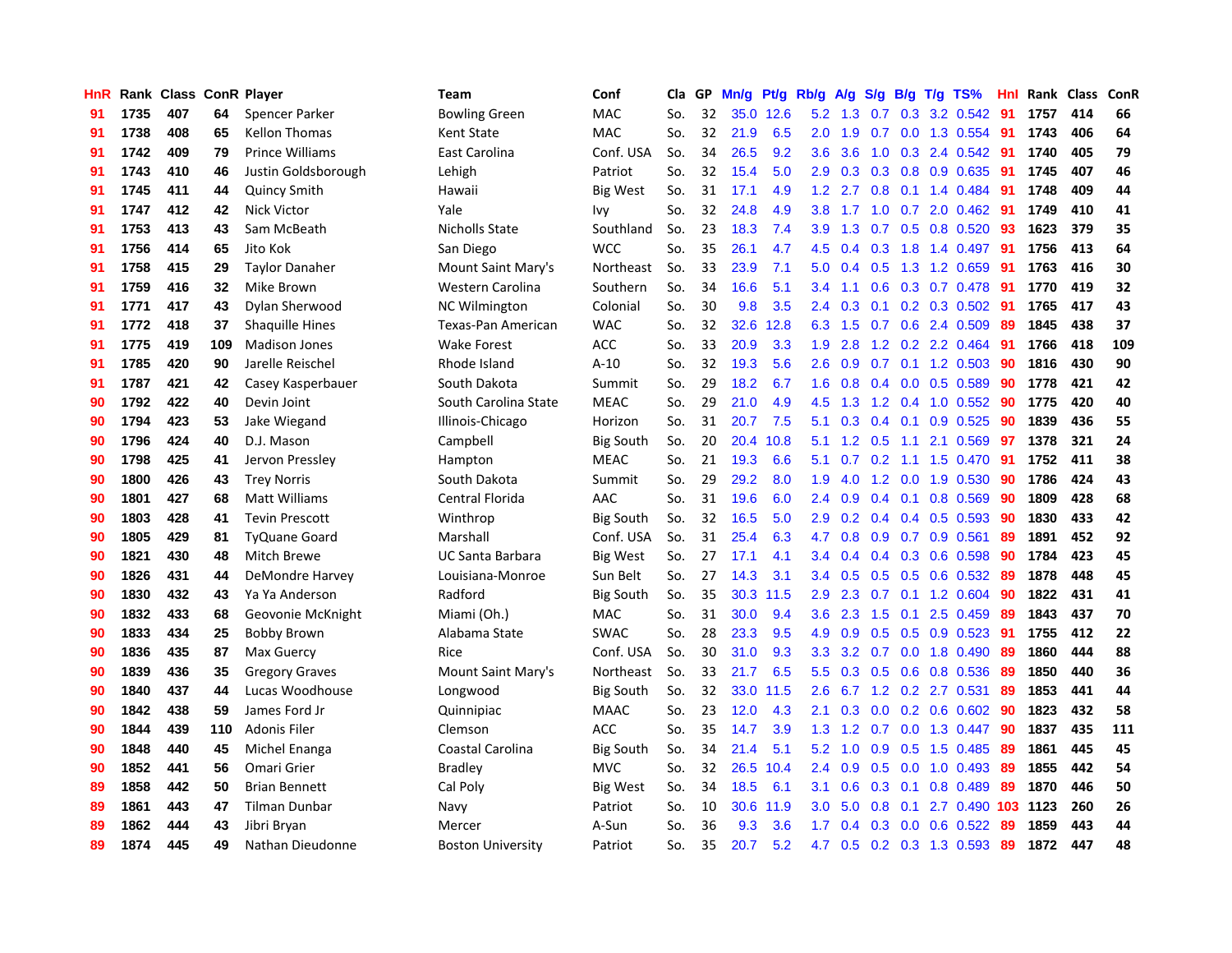| HnR |      | Rank Class ConR Player |    |                         | <b>Team</b>           | Conf             | Cla | GP | Mn/g | Pt/g | Rb/g             | A/g | S/g              | B/g | $T/g$ TS%               | Hnl | Rank Class |     | ConR |
|-----|------|------------------------|----|-------------------------|-----------------------|------------------|-----|----|------|------|------------------|-----|------------------|-----|-------------------------|-----|------------|-----|------|
| 89  | 1879 | 446                    | 45 | <b>Demarcus Daniels</b> | North Florida         | A-Sun            | So. | 32 | 18.9 | 6.2  | 3.9              | 0.8 | 0.5              | 0.6 | 0.8 0.513               | -89 | 1883       | 450 | 45   |
| 89  | 1883 | 447                    | 48 | Sean Sheldon            | William & Mary        | Colonial         | So. | 32 | 14.7 | 3.4  | 3.0 <sub>2</sub> | 0.8 |                  |     | 0.2 0.3 0.6 0.583 89    |     | 1896       | 454 | 48   |
| 89  | 1884 | 448                    | 90 | <b>Maurice Aniefiok</b> | North Texas           | Conf. USA        | So. | 29 | 19.7 | 6.7  | 3.4              | 0.6 |                  |     | 0.5 0.2 0.9 0.538 89    |     | 1882       | 449 | 91   |
| 89  | 1886 | 449                    | 91 | <b>Travion Leonard</b>  | Fordham               | $A-10$           | So. | 31 | 15.6 | 4.5  | 4.2              | 0.3 |                  |     | $0.7$ $0.7$ 1.0 $0.476$ | -89 | 1897       | 455 | 92   |
| 89  | 1892 | 450                    | 91 | Denzel Ingram           | Charlotte             | Conf. USA        | So. | 28 | 27.0 | 8.1  | 2.1              | 1.9 | 0.7              |     | 0.1 1.3 0.558           | 90  | 1834       | 434 | 87   |
| 89  | 1901 | 451                    | 36 | Matt Van Scyoc          | The Citadel           | Southern         | So. | 33 | 32.2 | 14.3 | 5.3              | 1.0 | 0.4              |     | 0.7 1.6 0.591           | 88  | 1937       | 461 | 37   |
| 89  | 1902 | 452                    | 92 | Jeremiah Jones          | Duquesne              | $A-10$           | So. | 30 | 24.7 | 6.3  | 3.4              | 1.6 | 0.4              |     | $0.1$ 1.0 0.479         | 88  | 1922       | 459 | 93   |
| 89  | 1905 | 453                    | 49 | Haiishen McIntyre       | <b>High Point</b>     | <b>Big South</b> | So. | 24 | 10.5 | 3.3  | 1.2              | 1.2 | 0.5              | 0.1 | 0.8 0.541               | 87  | 1966       | 475 | 49   |
| 88  | 1906 | 454                    | 37 | <b>Marcus Colbert</b>   | Montana State         | <b>Big Sky</b>   | So. | 31 | 27.1 | 9.3  | 2.1              | 3.0 | 0.8              |     | 0.0 1.9 0.564           | 88  | 1907       | 456 | 38   |
| 88  | 1909 | 455                    | 49 | <b>Taylor Bessick</b>   | James Madison         | Colonial         | So. | 31 | 22.2 | 6.3  | 4.7              | 0.4 | 0.5              |     | 0.6 1.3 0.511           | 85  | 2058       | 501 | 54   |
| 88  | 1912 | 456                    | 48 | Lester Wilson           | East Tennessee State  | A-Sun            | So. | 35 | 21.8 | 10.1 | 3.5              | 0.5 |                  |     | $0.4$ 0.1 0.6 0.504     | -88 | 1908       | 457 | 47   |
| 88  | 1914 | 457                    | 47 | Josiah Moore            | <b>Tennessee Tech</b> | <b>OVC</b>       | So. | 33 | 17.5 | 7.5  | 3.0              | 0.8 |                  |     | $0.4$ 0.2 1.7 0.541     | 88  | 1941       | 465 | 47   |
| 88  | 1917 | 458                    | 70 | Willie Moore            | Miami (Oh.)           | MAC              | So. | 22 | 25.9 | 9.2  | $3.4^{\circ}$    |     | $1.7 \quad 1.5$  |     | $0.2$ 2.6 0.506         | -89 | 1849       | 439 | 71   |
| 88  | 1918 | 459                    | 93 | Ifeyani Onyekaba        | Rhode Island          | $A-10$           | So. | 31 | 12.3 | 3.2  | 3.2              | 0.1 | 0.2              |     | 0.5 0.8 0.524           | 88  | 1938       | 462 | 94   |
| 88  | 1919 | 460                    | 67 | <b>Jett Raines</b>      | Pepperdine            | <b>WCC</b>       | So. | 23 | 11.8 | 3.9  | 2.2              | 0.0 | 0.1              |     | $0.1$ 0.5 0.577         | 89  | 1892       | 453 | 69   |
| 88  | 1921 | 461                    | 49 | Kevin Crescenzi         | Dartmouth             | Ivy              | So. | 27 | 17.6 | 5.2  | 2.6              | 0.9 | 0.8              | 0.1 | $0.7$ 0.507             | -87 | 1992       | 482 | 50   |
| 88  | 1923 | 462                    | 38 | Casey Oliverson         | Southern Utah         | <b>Big Sky</b>   | So. | 29 | 22.8 | 7.0  | 5.3              | 0.7 | 0.5              |     | $0.6$ 1.2 0.543         | 88  | 1930       | 460 | 41   |
| 88  | 1929 | 463                    | 68 | <b>Atif Russell</b>     | Pepperdine            | <b>WCC</b>       | So. | 26 | 12.0 | 3.5  | 2.0              | 0.6 | 0.5              | 0.1 | $0.7$ 0.503             | -88 | 1916       | 458 | 70   |
| 88  | 1933 | 464                    | 50 | Darren Payen            | Hofstra               | Colonial         | So. | 33 | 10.3 | 3.1  | 2.2              | 0.1 |                  |     | $0.2$ 0.5 0.5 0.608     | -87 | 1952       | 470 | 49   |
| 88  | 1934 | 465                    | 48 | Mitchell Badillo        | Incarnate Word        | Southland        | So. | 27 | 26.2 | 8.0  | 3.5              | 4.3 |                  |     | 1.2 0.0 1.8 0.587 87    |     | 1949       | 469 | 47   |
| 88  | 1936 | 466                    | 38 | Ronrico White           | Chattanooga           | Southern         | So. | 24 | 24.3 | 10.8 | 2.1              | 2.4 | 0.7              |     | $0.0$ 1.2 0.552         | -89 | 1889       | 451 | 35   |
| 88  | 1940 | 467                    | 86 | Daniel Gomis            | Oregon State          | Pac 12           | So. | 32 | 10.8 | 2.3  | 2.5              | 0.3 |                  |     | $0.2$ 1.0 0.9 0.560     | -87 | 1996       | 484 | 88   |
| 88  | 1942 | 468                    | 39 | Justin Gordon           | Wofford               | Southern         | So. | 33 | 18.0 | 5.5  | 3.3              | 0.8 | 0.5              |     | $0.2$ 1.2 $0.500$       | 87  | 1947       | 468 | 39   |
| 88  | 1946 | 469                    | 51 | Marko Vasic             | American              | Patriot          | So. | 32 | 15.5 | 3.9  | 2.4              | 1.3 | 0.2              |     | $0.2$ 0.8 0.525         | -87 | 1956       | 472 | 50   |
| 88  | 1947 | 470                    | 58 | Jeff White              | Loyola (III.)         | <b>MVC</b>       | So. | 32 | 32.3 | 9.8  | 3.2              | 3.0 | 1.0              |     | $0.1$ 2.4 $0.565$       | 88  | 1943       | 466 | 59   |
| 88  | 1950 | 471                    | 53 | Mike Best               | UC Irvine             | <b>Big West</b>  | So. | 34 | 10.5 | 3.0  | 2.4              | 0.2 | 0.2              |     | 0.5 0.6 0.498           | -88 | 1939       | 463 | 53   |
| 88  | 1951 | 472                    | 58 | Anton Wilson            | Detroit               | Horizon          | So. | 32 | 22.7 | 7.0  | 2.2              | 1.3 |                  |     | $0.5$ 0.2 0.8 0.567     | -88 | 1940       | 464 | 59   |
| 88  | 1953 | 473                    | 51 | Adam Weary              | High Point            | <b>Big South</b> | So. | 24 | 25.7 | 11.7 | 2.0              | 2.0 |                  |     | 0.7 0.3 2.1 0.564       | -87 | 1997       | 485 | 52   |
| 87  | 1961 | 474                    | 72 | <b>Austin Stewart</b>   | Central Michigan      | <b>MAC</b>       | So. | 31 | 21.9 | 7.2  | 4.1              |     |                  |     | 0.7 1.4 0.1 1.3 0.606   | -87 | 1963       | 474 | 74   |
| 87  | 1969 | 475                    | 73 | Reggie Johnson          | Miami (Oh.)           | MAC              | So. | 9  | 28.1 | 11.8 | 1.8              | 2.1 | $1.2^{\circ}$    |     | $0.1$ 1.8 $0.471$       | 90  | 1806       | 427 | 69   |
| 87  | 1976 | 476                    | 49 | Beau Beech              | North Florida         | A-Sun            | So. | 32 | 28.4 | 10.3 | 4.2              | 0.9 | 0.8              |     | 0.3 1.8 0.564           | -87 | 1980       | 478 | 49   |
| 87  | 1979 | 477                    | 40 | <b>Justin Browning</b>  | Western Carolina      | Southern         | So. | 32 | 13.2 | 2.6  | 2.1              | 0.6 | 0.9              |     | 0.9 0.6 0.569           | -87 | 1987       | 480 | 40   |
| 87  | 1982 | 478                    | 53 | Kendall Knorr           | Navy                  | Patriot          | So. | 30 | 22.3 | 5.4  | 3.6              | 1.9 | 0.9 <sub>0</sub> |     | $0.1$ 1.2 0.489         | 86  | 2033       | 495 | 53   |
| 87  | 1987 | 479                    | 72 | Marin Mornar            | Loyola Marymount      | <b>WCC</b>       | So. | 32 | 15.1 | 2.8  | 2.9              | 0.4 | 0.2              | 1.1 | $0.6$ 0.622             | 86  | 2026       | 492 | 74   |
| 87  | 1989 | 480                    | 53 | Phillip Anglade         | <b>VMI</b>            | <b>Big South</b> | So. | 35 | 15.3 | 3.4  | 4.3              | 0.3 | 0.7              |     | 1.2 0.4 0.509           | -87 | 2005       | 487 | 53   |
| 87  | 1992 | 481                    | 94 | Rohan Brown             | La Salle              | $A-10$           | So. | 29 | 9.5  | 2.0  | 2.3              | 0.1 |                  |     | $0.2$ 0.2 0.4 0.460     | -87 | 1976       | 477 | 95   |
| 87  | 1995 | 482                    | 40 | Shane McLaughlin        | Bryant                | Northeast        | So. | 32 | 20.4 | 4.0  | 1.8              | 2.6 | 0.8              |     | 0.0 1.3 0.651           | -86 | 2022       | 490 | 43   |
| 87  | 1996 | 483                    | 74 | John Simons             | Central Michigan      | <b>MAC</b>       | So. | 31 | 30.9 | 10.8 | 5.7              | 0.8 | 0.6              |     | 0.3 0.8 0.594           | 86  | 2007       | 488 | 75   |
| 87  | 2001 | 484                    | 61 | Jamaal Samuel           | Illinois State        | <b>MVC</b>       | So. | 26 | 11.2 | 2.5  | 2.4              | 0.1 |                  |     | 0.2 0.9 0.3 0.512 87    |     | 1955       | 471 | 60   |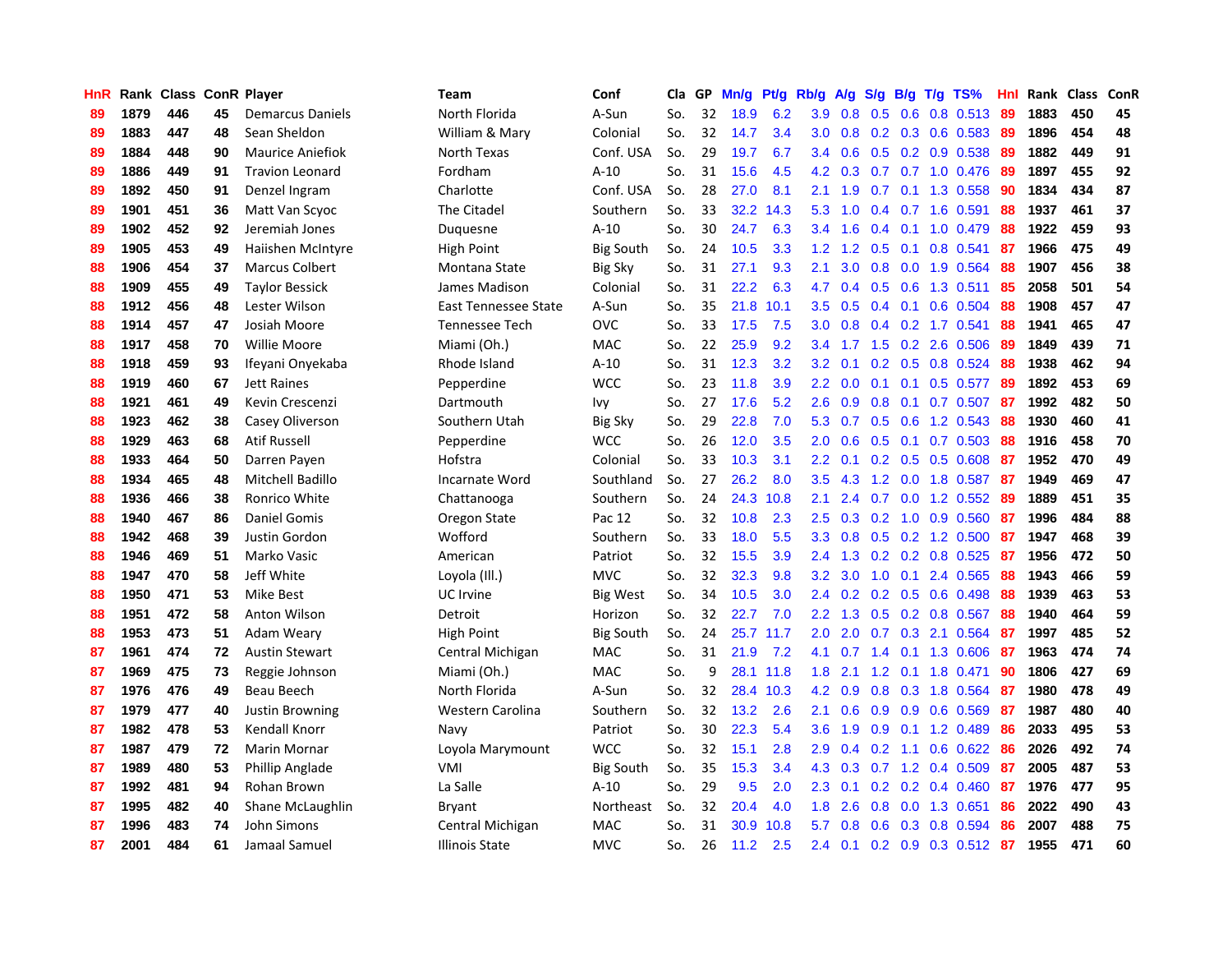| HnR |      | Rank Class ConR Player |     |                       | Team                   | Conf             | Cla | GP | Mn/g | Pt/g | Rb/g             | A/g | S/g              | <b>B/g</b> | T/g TS%              | Hnl | Rank | <b>Class</b> | ConR |
|-----|------|------------------------|-----|-----------------------|------------------------|------------------|-----|----|------|------|------------------|-----|------------------|------------|----------------------|-----|------|--------------|------|
| 87  | 2008 | 485                    | 97  | Michael Zangari       | East Carolina          | Conf. USA        | So. | 34 | 23.0 | 8.7  | 5.2              | 0.3 | 0.2              | 0.6        | 1.4 0.552            | 86  | 2008 | 489          | 97   |
| 86  | 2016 | 486                    | 98  | Lew Evans             | Tulsa                  | Conf. USA        | So. | 34 | 20.6 | 5.3  | 4.1              | 0.6 | 0.3              |            | $0.1$ 1.1 0.440      | -86 | 2053 | 499          | 101  |
| 86  | 2017 | 487                    | 49  | <b>Tirrell Brown</b>  | Central Arkansas       | Southland        | So. | 20 | 17.7 | 6.1  | 4.6              | 0.8 |                  |            | 1.0 0.7 1.2 0.617 87 |     | 1989 | 481          | 48   |
| 86  | 2019 | 488                    | 50  | Todd Johnson          | Northern Kentucky      | A-Sun            | So. | 23 | 29.9 | 8.7  | 3.8              | 2.0 | 1.3              |            | $0.1$ 1.6 0.598      | -87 | 1994 | 483          | 50   |
| 86  | 2020 | 489                    | 66  | Rayvon Harris         | Niagara                | <b>MAAC</b>      | So. | 33 | 18.4 | 6.2  | 4.2              | 0.6 |                  |            | 0.7 0.2 1.6 0.591    | 86  | 2025 | 491          | 65   |
| 86  | 2024 | 490                    | 63  | Devon Turk            | Loyola (III.)          | <b>MVC</b>       | So. | 32 | 21.4 | 8.7  | 2.2              | 0.7 | 0.4              |            | 0.2 1.3 0.580        | 86  | 2029 | 494          | 63   |
| 86  | 2025 | 491                    | 42  | Jordan Potts          | <b>NC Greensboro</b>   | Southern         | So. | 28 | 21.3 | 6.6  | 2.3              | 2.2 | 0.8              |            | 0.1 1.3 0.599        | 87  | 2001 | 486          | 41   |
| 86  | 2027 | 492                    | 64  | Adam Wing             | Evansville             | <b>MVC</b>       | So. | 33 | 31.4 | 7.0  | 3.8              | 1.9 | 0.8              |            | 0.2 1.6 0.481        | 86  | 2037 | 496          | 65   |
| 86  | 2028 | 493                    | 70  | Devontae Watson       | Temple                 | AAC              | So. | 31 | 13.6 | 2.5  | 3.7              | 0.3 | 0.3              | 1.1        | $0.5$ 0.453          | 85  | 2061 | 502          | 71   |
| 86  | 2035 | 494                    | 54  | Joel Awich            | Cal Poly               | <b>Big West</b>  | So. | 33 | 17.0 | 4.1  | 2.7              | 0.2 | 0.3              |            | $0.9$ 0.7 0.500      | -86 | 2028 | 493          | 54   |
| 86  | 2042 | 495                    | 108 | Jacorey Williams      | Arkansas               | <b>SEC</b>       | So. | 30 | 9.3  | 3.2  | 2.1              | 0.5 |                  |            | $0.3$ 0.2 0.8 0.427  | -87 | 1984 | 479          | 108  |
| 86  | 2049 | 496                    | 46  | Ke'Ron Brown          | Hampton                | <b>MEAC</b>      | So. | 31 | 25.6 | 4.5  | 4.8              | 1.6 |                  |            | 1.7 0.2 1.7 0.398    | -86 | 2057 | 500          | 44   |
| 86  | 2053 | 497                    | 67  | Nick Osborne          | Loyola (Ill.)          | <b>MVC</b>       | So. | 28 | 17.7 | 5.4  | 4.0              | 0.7 |                  |            | $0.4$ 0.4 1.1 0.563  | 86  | 2042 | 498          | 66   |
| 86  | 2058 | 498                    | 96  | <b>Biggie Minnis</b>  | Rhode Island           | $A-10$           | So. | 21 | 20.9 | 4.7  | $2.3^{\circ}$    | 2.4 | 0.7              |            | $0.1$ 2.0 0.503      | 90  | 1812 | 429          | 89   |
| 86  | 2059 | 499                    | 58  | Lorenzo Cugini        | <b>High Point</b>      | <b>Big South</b> | So. | 31 | 27.7 | 8.1  | 4.0              | 1.2 | 0.5              |            | $0.2$ 1.0 0.557      | 84  | 2127 | 514          | 60   |
| 86  | 2061 | 500                    | 52  | Dajuan Graf           | Florida Gulf Coast     | A-Sun            | So. | 35 | 23.0 | 4.9  | 2.1              | 2.1 | 0.9 <sub>0</sub> |            | $0.0$ 1.1 $0.514$    | 85  | 2078 | 508          | 53   |
| 86  | 2065 | 501                    | 47  | Cedric Blossom        | Morgan State           | <b>MEAC</b>      | So. | 31 | 23.5 | 6.9  | 5.3              | 0.7 | 0.4              |            | $0.2$ 1.0 0.514      | -85 | 2071 | 506          | 45   |
| 85  | 2066 | 502                    | 43  | C.J. Neumann          | Wofford                | Southern         | So. | 33 | 19.8 | 4.4  | 3.2              | 0.4 | $0.4^{\circ}$    |            | $0.2$ 0.5 0.575      | 85  | 2073 | 507          | 43   |
| 85  | 2078 | 503                    | 62  | Carlton Brundidge     | Detroit                | Horizon          | So. | 32 | 21.8 | 7.5  | $2.4^{\circ}$    | 1.5 | 0.8              |            | $0.2$ 1.6 0.477      | -85 | 2070 | 505          | 62   |
| 85  | 2083 | 504                    | 53  | Petey McClain         | East Tennessee State   | A-Sun            | So. | 33 | 20.9 | 3.4  | 2.2              | 3.4 |                  |            | 1.1 0.0 1.3 0.514    | -85 | 2063 | 503          | 52   |
| 85  | 2087 | 505                    | 44  | <b>Anthony White</b>  | Saint Francis (NY)     | Northeast        | So. | 23 | 23.0 | 5.8  | 3.7              | 1.8 | 0.6              |            | $0.5$ 1.3 0.469      | -87 | 1958 | 473          | 40   |
| 85  | 2092 | 506                    | 114 | Marshall Wood         | Virginia Tech          | <b>ACC</b>       | So. | 26 | 15.7 | 4.0  | 3.5              | 0.4 | 0.1              |            | 0.3 1.0 0.486        | 85  | 2068 | 504          | 114  |
| 85  | 2093 | 507                    | 68  | Coleman Johnson       | Fairfield              | <b>MAAC</b>      | So. | 32 | 20.6 | 5.6  | 4.5              | 0.8 | 0.4              |            | 0.9 1.2 0.426        | 83  | 2168 | 526          | 71   |
| 85  | 2098 | 508                    | 75  | Jordan Giusti         | Saint Mary's           | <b>WCC</b>       | So. | 33 | 18.4 | 3.0  | 1.7              | 1.2 | 0.8              |            | $0.1$ 0.8 0.495      | 86  | 2040 | 497          | 75   |
| 85  | 2100 | 509                    | 102 | Jerome Frink          | Florida International  | Conf. USA        | So. | 31 | 29.4 | 8.4  | 4.4              | 0.9 | 0.5              |            | $0.8$ 1.5 0.512      | -84 | 2143 | 517          | 103  |
| 85  | 2108 | 510                    | 98  | Kale Abrahamson       | Northwestern           | <b>Big Ten</b>   | So. | 33 | 15.4 | 3.8  | 1.8              | 0.4 |                  |            | $0.2$ 0.2 0.4 0.492  | -84 | 2153 | 520          | 98   |
| 85  | 2111 | 511                    | 53  | Zavion Williams       | <b>Austin Peay</b>     | <b>OVC</b>       | So. | 30 | 20.1 | 8.3  | 2.1              | 2.5 |                  |            | $1.2$ 0.2 2.4 0.530  | -84 | 2112 | 512          | 53   |
| 84  | 2120 | 512                    | 54  | D.J. Jackson          | <b>Oral Roberts</b>    | Southland        | So. | 31 | 26.5 | 5.2  | 1.9              | 3.1 |                  |            | 0.8 0.0 1.5 0.488 84 |     | 2107 | 511          | 53   |
| 84  | 2123 | 513                    | 78  | <b>Christian Gore</b> | <b>Texas Christian</b> | <b>Big 12</b>    | So. | 31 | 17.8 | 4.1  | $2.5\,$          | 1.3 | 0.5              |            | $0.1$ 0.9 0.498      | -83 | 2166 | 525          | 79   |
| 84  | 2126 | 514                    | 61  | Markus Crider         | Georgia State          | Sun Belt         | So. | 33 | 17.1 | 3.0  | 3.5              | 0.4 | 0.6              |            | $0.4$ 0.6 0.508      | -85 | 2102 | 510          | 58   |
| 84  | 2127 | 515                    | 48  | Chris Kading          | North Dakota State     | Summit           | So. | 33 | 15.5 | 2.7  | 2.6              | 0.3 |                  |            | $0.2$ 0.6 0.3 0.563  | -84 | 2131 | 515          | 49   |
| 84  | 2128 | 516                    | 77  | Jarryn Skeete         | <b>Buffalo</b>         | MAC              | So. | 25 | 22.3 | 5.5  | 3.2              | 1.7 | 0.4              |            | 0.2 1.3 0.457        | 87  | 1945 | 467          | 72   |
| 84  | 2133 | 517                    | 57  | Dee Oldham            | Tennessee-Martin       | <b>OVC</b>       | So. | 31 | 25.6 | 9.1  | 3.3 <sub>2</sub> | 1.8 | 1.2              |            | $0.2$ 0.9 0.509      | 83  | 2169 | 527          | 59   |
| 84  | 2136 | 518                    | 55  | A.J. Hess             | Southern Utah          | <b>Big Sky</b>   | So. | 29 | 27.0 | 9.3  | 4.0              | 1.2 | 0.3              |            | $0.1$ 1.1 $0.544$    | 84  | 2144 | 518          | 55   |
| 84  | 2141 | 519                    | 78  | Chris Ortiz           | <b>Kent State</b>      | <b>MAC</b>       | So. | 32 | 14.4 | 3.6  | 3.3              | 0.3 | $0.4^{\circ}$    |            | $0.5$ 0.8 0.464      | 84  | 2140 | 516          | 78   |
| 84  | 2144 | 520                    | 55  | Cody Joyce            | <b>Houston Baptist</b> | Southland        | So. | 31 | 22.5 | 9.9  | 3.8              | 0.6 |                  |            | 0.4 0.3 1.3 0.528    | -83 | 2164 | 523          | 56   |
| 84  | 2150 | 521                    | 4   | Ky Howard             | New Jersey Tech        | Indep.           | So. | 27 | 26.1 | 9.1  | 4.1              | 3.9 | 0.7              |            | $0.1$ 2.9 $0.511$    | -83 | 2196 | 536          | 4    |
| 84  | 2156 | 522                    | 105 | Jackson Trapp         | Florida Atlantic       | Conf. USA        | So. | 31 | 28.5 | 8.8  | 3.1              | 1.6 | 0.7              |            | 0.4 1.4 0.465        | -84 | 2156 | 521          | 105  |
| 84  | 2157 | 523                    | 48  | Jack Crook            | Seattle                | <b>WAC</b>       | So. | 30 | 22.3 | 5.1  | 6.0              | 1.0 |                  |            | 0.4 0.4 1.2 0.476    | 82  | 2225 | 543          | 49   |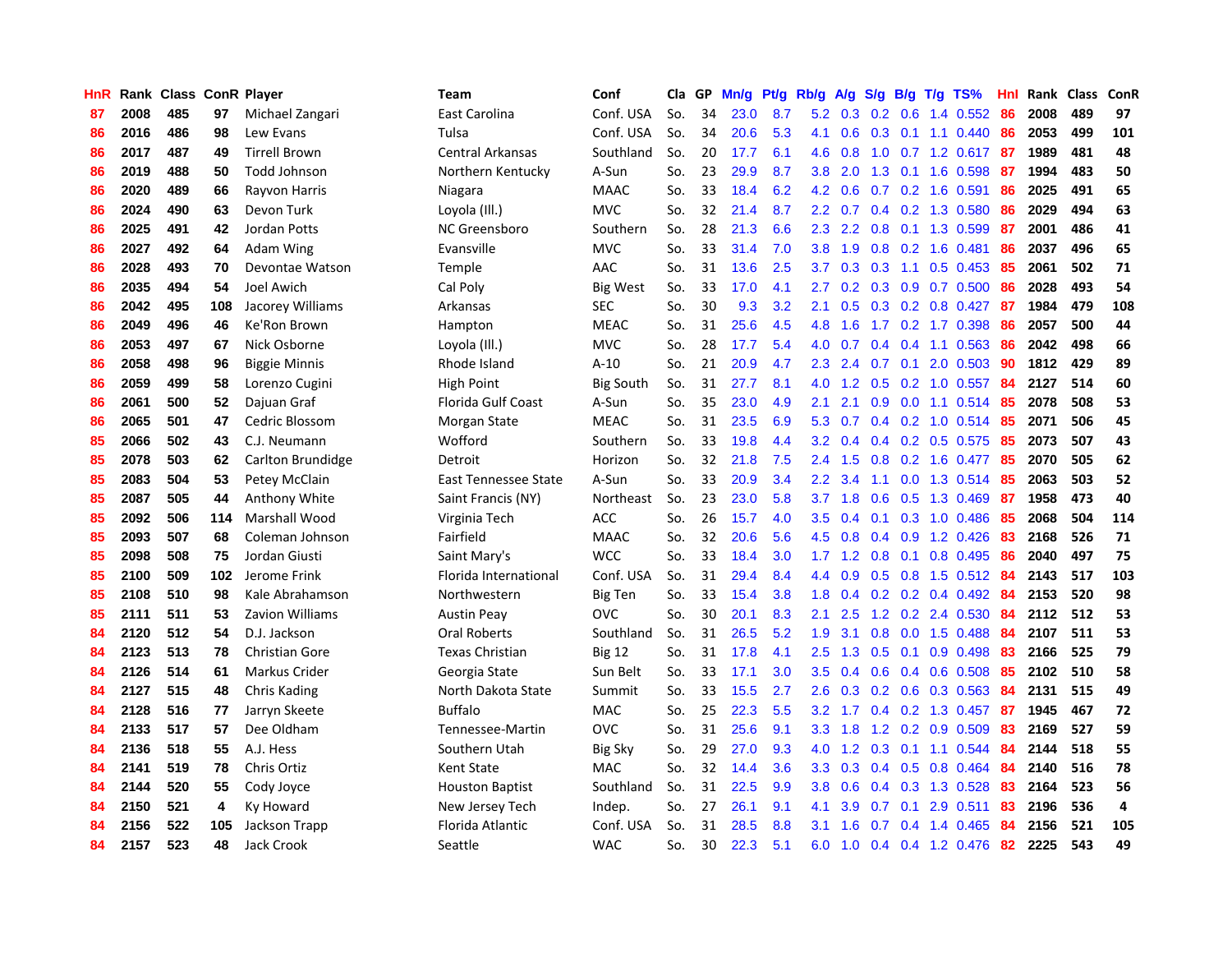| HnR |      | Rank Class ConR Player |     |                               | <b>Team</b>                | Conf             | Cla | GP | Mn/g | Pt/g | Rb/g          | A/g | S/g           | <b>B/g</b> | $T/g$ TS%              | Hnl | Rank Class |     | ConR |
|-----|------|------------------------|-----|-------------------------------|----------------------------|------------------|-----|----|------|------|---------------|-----|---------------|------------|------------------------|-----|------------|-----|------|
| 84  | 2163 | 524                    | 49  | <b>Adam Thoseby</b>           | South Dakota               | Summit           | So. | 30 | 18.4 | 7.7  | 2.3           | 0.7 | 0.4           | 0.3        | 1.2 0.508              | 84  | 2158       | 522 | 51   |
| 84  | 2164 | 525                    | 53  | <b>Bruce Beckford</b>         | North Carolina A&T         | <b>MEAC</b>      | So. | 27 | 27.5 | 10.7 | 7.1           | 0.8 | 0.7           |            | 0.7 2.6 0.516 84       |     | 2113       | 513 | 50   |
| 84  | 2166 | 526                    | 64  | Jordan Weethee                | <b>VMI</b>                 | <b>Big South</b> | So. | 35 | 18.2 | 6.7  | 3.7           | 0.9 |               |            | 0.5 0.4 0.7 0.494 83   |     | 2180       | 530 | 65   |
| 84  | 2168 | 527                    | 59  | Eric Laster                   | Loyola (Md.)               | Patriot          | So. | 30 | 27.8 | 8.3  | 3.5           | 1.0 |               |            | $0.4$ 0.4 1.0 0.512 81 |     | 2306       | 557 | 62   |
| 84  | 2169 | 528                    | 65  | Tim Marshall                  | VMI                        | <b>Big South</b> | So. | 34 | 9.8  | 4.3  | 1.3           | 0.7 | 0.5           |            | $0.0$ 0.4 0.507        | -83 | 2174       | 529 | 64   |
| 84  | 2170 | 529                    | 64  | <b>Barrington Stevens III</b> | South Alabama              | Sun Belt         | So. | 31 | 28.6 | 7.2  | 1.9           | 2.8 | 0.6           |            | $0.2$ 1.4 0.507        | 83  | 2170       | 528 | 63   |
| 83  | 2177 | 530                    | 66  | Malcolm Bernard               | <b>Charleston Southern</b> | <b>Big South</b> | So. | 28 | 14.5 | 3.4  | 3.5           | 1.3 | 0.6           |            | 0.2 0.8 0.464          | 83  | 2165       | 524 | 63   |
| 83  | 2181 | 531                    | 67  | <b>Brandon Holcomb</b>        | Radford                    | <b>Big South</b> | So. | 35 | 19.4 | 5.5  | 4.5           | 0.5 |               |            | 0.4 1.0 1.1 0.542      | -83 | 2184       | 532 | 66   |
| 83  | 2185 | 532                    | 61  | Larry Toomey                  | Army                       | Patriot          | So. | 31 | 17.5 | 4.3  | 3.6           | 1.3 | 0.5           |            | $0.3$ 1.1 0.418        | 83  | 2199       | 537 | 59   |
| 83  | 2188 | 533                    | 47  | Gee McGhee                    | Chattanooga                | Southern         | So. | 33 | 29.6 | 10.0 | 4.8           | 2.7 |               |            | 1.2 0.2 2.0 0.480      | 82  | 2224       | 542 | 50   |
| 83  | 2192 | 534                    | 48  | Kayel Locke                   | NC Greensboro              | Southern         | So. | 32 | 27.2 | 11.6 | 4.4           | 1.0 |               |            | $0.5$ 0.1 1.9 0.524    | 83  | 2195       | 535 | 47   |
| 83  | 2198 | 535                    | 117 | Chris Bolden                  | Georgia Tech               | <b>ACC</b>       | So. | 30 | 24.1 | 5.4  | $2.4^{\circ}$ | 1.3 |               |            | 0.6 0.1 1.1 0.393 85   |     | 2091       | 509 | 116  |
| 83  | 2199 | 536                    | 62  | Tyler Rambo                   | <b>Murray State</b>        | <b>OVC</b>       | So. | 34 | 16.3 | 4.4  | 1.9           | 0.7 | 0.4           |            | $0.1$ 0.7 0.510        | -83 | 2203       | 539 | 61   |
| 83  | 2210 | 537                    | 72  | Marcus Fillyaw                | Southern Illinois          | <b>MVC</b>       | So. | 21 | 22.4 | 3.5  | 1.9           | 2.3 | 1.1           |            | $0.1$ 1.4 0.525        | -87 | 1974       | 476 | 61   |
| 83  | 2214 | 538                    | 74  | Daiquan Walker                | Central Florida            | AAC              | So. | 30 | 14.5 | 4.0  | 1.3           | 1.6 | 0.2           |            | $0.1$ 0.9 0.474        | 83  | 2201       | 538 | 75   |
| 83  | 2216 | 539                    | 72  | <b>Tahjere McCall</b>         | Niagara                    | <b>MAAC</b>      | So. | 27 | 22.7 | 7.5  | 3.0           | 2.0 | 1.3           |            | 0.3 2.2 0.478          | 83  | 2185       | 533 | 73   |
| 83  | 2223 | 540                    | 43  | Ethan Mackey                  | Maine                      | <b>AEC</b>       | So. | 29 | 16.7 | 5.1  | 4.8           | 0.3 | 0.4           |            | $0.7$ 0.7 0.582        | -81 | 2298       | 555 | 45   |
| 83  | 2226 | 541                    | 63  | <b>Matt Gramling</b>          | Army                       | Patriot          | So. | 31 | 17.9 | 4.2  | 1.9           | 1.6 | 0.7           | 0.1        | $0.8$ 0.410            | -82 | 2236       | 545 | 61   |
| 83  | 2227 | 542                    | 74  | Shawn Valentine               | Rider                      | <b>MAAC</b>      | So. | 29 | 19.1 | 4.0  | 2.8           | 1.6 | 0.9           |            | 0.3 1.2 0.477          | 83  | 2181       | 531 | 72   |
| 83  | 2228 | 543                    | 92  | Eric Jacobsen                 | Arizona State              | Pac 12           | So. | 32 | 10.4 | 2.4  | 2.3           | 0.3 |               |            | $0.2$ 0.4 0.7 0.524    | -83 | 2212       | 541 | 92   |
| 83  | 2230 | 544                    | 68  | Sam Hughes                    | <b>NC Asheville</b>        | <b>Big South</b> | So. | 32 | 24.9 | 8.2  | 3.9           | 1.5 |               |            | $0.8$ 0.3 1.6 0.509    | -82 | 2254       | 548 | 68   |
| 83  | 2235 | 545                    | 118 | Aaron Rountree III            | <b>Wake Forest</b>         | <b>ACC</b>       | So. | 32 | 10.2 | 1.6  | 1.5           | 0.5 |               |            | $0.4$ 0.5 0.4 0.439    | 83  | 2211       | 540 | 118  |
| 82  | 2244 | 546                    | 64  | Franz Rassman                 | Loyola (Md.)               | Patriot          | So. | 30 | 20.9 | 5.9  | 4.3           | 0.6 | 0.6           |            | $0.4$ 1.2 0.504        | 80  | 2377       | 573 | 65   |
| 82  | 2249 | 547                    | 58  | Jordan Allen                  | Hofstra                    | Colonial         | So. | 30 | 28.2 | 6.6  | 4.8           | 2.0 | 1.1           | 0.4        | 2.0 0.449              | 83  | 2193       | 534 | 59   |
| 82  | 2257 | 548                    | 38  | Nicholas West                 | Alabama A&M                | <b>SWAC</b>      | So. | 24 | 16.3 | 6.0  | 3.7           | 0.8 | 0.3           |            | 0.8 1.8 0.492          | 82  | 2249       | 547 | 37   |
| 82  | 2259 | 549                    | 44  | Karon Waller                  | Binghamton                 | <b>AEC</b>       | So. | 20 | 20.8 | 6.2  | 3.3           | 0.9 | 0.5           |            | $0.1$ 1.0 $0.589$      | 84  | 2147       | 519 | 41   |
| 82  | 2261 | 550                    | 49  | Ben Millaud-Meunier           | Saint Francis (PA)         | Northeast        | So. | 31 | 19.6 | 8.3  | $1.7^{\circ}$ | 0.7 | 0.6           |            | 0.0 1.0 0.517 81       |     | 2281       | 552 | 49   |
| 82  | 2264 | 551                    | 61  | <b>Terrell Brown</b>          | Montana State              | <b>Big Sky</b>   | So. | 31 | 19.9 | 6.5  | 2.4           | 0.6 |               |            | 0.8 0.1 0.5 0.519 82   |     | 2263       | 549 | 61   |
| 82  | 2266 | 552                    | 76  | <b>Nick Stover</b>            | Loyola Marymount           | <b>WCC</b>       | So. | 32 | 17.1 | 4.8  | 2.0           | 0.8 |               |            | $0.5$ 0.2 0.7 0.512 81 |     | 2303       | 556 | 77   |
| 82  | 2267 | 553                    | 55  | Darryl Palmer                 | South Carolina State       | <b>MEAC</b>      | So. | 30 | 27.8 | 6.9  | 6.9           | 1.2 | 0.8           |            | 1.5 1.8 0.431          | -81 | 2288       | 554 | 57   |
| 81  | 2280 | 554                    | 50  | Aaron Tate                    | <b>Robert Morris</b>       | Northeast        | So. | 36 | 18.6 | 3.1  | 4.4           | 0.6 | 0.7           |            | $0.1$ 0.8 0.471        | 81  | 2321       | 561 | 53   |
| 81  | 2285 | 555                    | 62  | Cody Demps                    | Sacramento State           | <b>Big Sky</b>   | So. | 30 | 29.3 | 8.0  | 4.2           | 1.9 | 1.0           |            | $0.1$ 1.8 $0.516$      | -81 | 2275       | 551 | 62   |
| 81  | 2292 | 556                    | 58  | <b>Tyler White</b>            | Northern Kentucky          | A-Sun            | So. | 28 | 30.8 | 10.8 | 2.7           | 2.0 | 0.8           |            | $0.1$ 1.7 0.476        | -81 | 2271       | 550 | 58   |
| 81  | 2298 | 557                    | 76  | LeRon Barnes                  | Houston                    | AAC              | So. | 30 | 12.9 | 3.2  | 2.5           | 0.4 | 0.3           |            | 0.4 0.4 0.455          | -81 | 2285       | 553 | 77   |
| 81  | 2302 | 558                    | 52  | Dwaun Anderson                | Wagner                     | Northeast        | So. | 31 | 22.1 | 5.5  | 3.0           | 0.9 | 0.8           |            | 0.5 1.2 0.415          | -81 | 2326       | 562 | 55   |
| 81  | 2304 | 559                    | 60  | <b>Nigel Pruitt</b>           | Kennesaw State             | A-Sun            | So. | 31 | 16.1 | 7.1  | 2.0           | 0.8 | 0.7           |            | $0.3$ 1.4 0.490        | -80 | 2333       | 565 | 62   |
| 81  | 2308 | 560                    | 82  | <b>Blake Hibbitts</b>         | Central Michigan           | <b>MAC</b>       | So. | 31 | 30.7 | 9.2  | 3.6           | 0.5 | $0.4^{\circ}$ |            | $0.4$ 1.0 0.544        | -81 | 2320       | 560 | 82   |
| 81  | 2309 | 561                    | 75  | Daddy Ugbede                  | Drake                      | <b>MVC</b>       | So. | 27 | 10.3 | 3.7  | $2.2^{\circ}$ | 0.1 | 0.2           |            | $0.0$ 0.8 0.564        | 80  | 2330       | 564 | 76   |
| 81  | 2311 | 562                    | 5   | Winfield Willis               | New Jersey Tech            | Indep.           | So. | 29 | 21.8 | 8.0  | 1.9           | 1.9 | 0.8           |            | 0.1 1.3 0.539          | 80  | 2367       | 571 | 5    |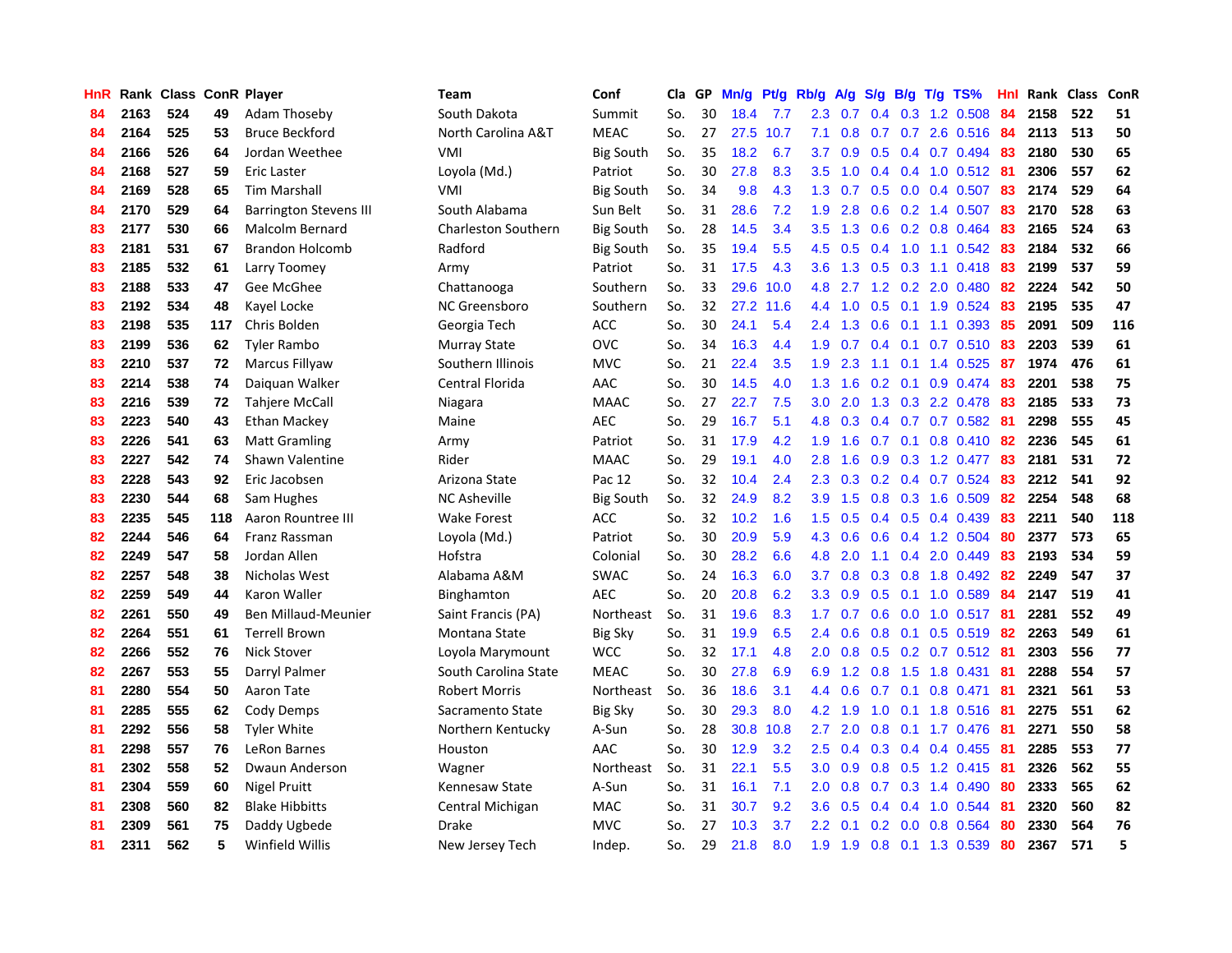| HnR |      | Rank Class ConR Player |     |                        | Team                  | Conf             | Cla | GP | Mn/g | Pt/g | Rb/g | A/g | S/g           |     | $B/g$ T/g TS%           | Hnl | Rank Class |     | ConR |
|-----|------|------------------------|-----|------------------------|-----------------------|------------------|-----|----|------|------|------|-----|---------------|-----|-------------------------|-----|------------|-----|------|
| 81  | 2314 | 563                    | 61  | Landon Drew            | Cal State Northridge  | <b>Big West</b>  | So. | 35 | 23.4 | 5.1  | 1.5  | 3.3 | 0.7           |     | $0.2$ 1.8 $0.513$       | -81 | 2313       | 558 | 61   |
| 81  | 2317 | 564                    | 75  | Tyrone O'Garro         | Monmouth              | <b>MAAC</b>      | So. | 32 | 23.7 | 4.0  | 6.0  | 1.0 | 0.6           |     | $0.1$ 1.4 0.441         | -81 | 2327       | 563 | 75   |
| 81  | 2318 | 565                    | 73  | Alex Austin            | Eastern Illinois      | <b>OVC</b>       | So. | 27 | 22.2 | 7.0  | 2.4  | 1.0 |               |     | 0.7 0.0 0.9 0.538       | -80 | 2338       | 567 | 74   |
| 81  | 2320 | 566                    | 54  | E.J. Reed              | Long Island           | Northeast        | So. | 29 | 25.8 | 12.3 | 5.6  | 0.6 |               |     | $0.3$ 1.1 2.4 0.515     | -80 | 2336       | 566 | 56   |
| 81  | 2327 | 567                    | 76  | Matt O'Leary           | Loyola (III.)         | <b>MVC</b>       | So. | 31 | 20.1 | 4.2  | 3.0  | 1.9 |               |     | 0.7 0.5 1.7 0.491       | -81 | 2315       | 559 | 75   |
| 81  | 2329 | 568                    | 69  | <b>Brandon Pye</b>     | Tx A&M-CorpusChristi  | Southland        | So. | 33 | 19.0 | 5.7  | 0.8  | 0.9 | 0.4           |     | $0.0$ 0.6 0.573         | 80  | 2349       | 569 | 69   |
| 81  | 2335 | 569                    | 113 | Cody Mann              | Florida International | Conf. USA        | So. | 20 | 24.1 | 5.9  | 2.4  | 2.2 | 0.9           |     | 0.0 1.2 0.520           | 82  | 2228       | 544 | 109  |
| 81  | 2343 | 570                    | 46  | <b>Till Gloger</b>     | Maine                 | <b>AEC</b>       | So. | 29 | 20.1 | 7.8  | 4.0  | 0.4 | 0.5           |     | 0.2 1.2 0.578           | 79  | 2406       | 583 | 46   |
| 80  | 2354 | 571                    | 66  | Jordyn Martin          | Northern Arizona      | <b>Big Sky</b>   | So. | 32 | 19.4 | 2.9  | 4.3  | 0.9 | 0.3           |     | 0.2 0.8 0.618           | -80 | 2357       | 570 | 66   |
| 80  | 2357 | 572                    | 73  | Luke Moyer             | Campbell              | <b>Big South</b> | So. | 29 | 15.3 | 6.0  | 1.2  | 1.1 |               |     | $0.2$ 0.0 1.1 0.646     | -80 | 2378       | 574 | 75   |
| 80  | 2369 | 573                    | 58  | Michael Obacha         | Appalachian State     | Southern         | So. | 30 | 27.3 | 5.4  | 8.7  | 0.5 |               |     | 1.0 0.4 1.0 0.457       | -79 | 2404       | 581 | 59   |
| 80  | 2370 | 574                    | 120 | <b>Austin Burgett</b>  | Notre Dame            | <b>ACC</b>       | So. | 28 | 14.8 | 3.0  | 1.8  | 0.6 |               |     | $0.4$ 0.6 0.7 0.525     | -79 | 2400       | 577 | 123  |
| 80  | 2371 | 575                    | 66  | Will Kelly             | Navy                  | Patriot          | So. | 30 | 20.6 | 5.0  | 4.3  | 0.4 |               |     | 0.2 1.5 1.4 0.510 79    |     | 2411       | 584 | 67   |
| 80  | 2373 | 576                    | 55  | Tate Stensgaard        | Western Illinois      | Summit           | So. | 27 | 20.2 | 6.2  | 3.6  | 0.8 | $0.4^{\circ}$ |     | 0.2 1.9 0.596           | -80 | 2379       | 575 | 56   |
| 80  | 2375 | 577                    | 114 | <b>Tamron Manning</b>  | Marshall              | Conf. USA        | So. | 31 | 23.5 | 4.1  | 2.7  | 1.5 | 1.0           |     | $0.2$ 0.8 0.448         | 79  | 2387       | 576 | 114  |
| 80  | 2376 | 578                    | 73  | <b>Austin Cooke</b>    | Abilene Christian     | Southland        | So. | 31 | 29.5 | 7.9  | 5.7  | 2.0 | 0.9           |     | $0.2$ 1.0 $0.585$       | 79  | 2401       | 578 | 74   |
| 80  | 2389 | 579                    | 78  | Zach LeDay             | South Florida         | AAC              | So. | 32 | 15.0 | 3.5  | 2.6  | 0.4 | 0.3           |     | $0.2$ 0.7 0.505         | 79  | 2405       | 582 | 79   |
| 79  | 2397 | 580                    | 77  | Dominique Raney        | Canisius              | <b>MAAC</b>      | So. | 34 | 15.6 | 5.5  | 1.4  | 0.6 | 0.5           | 0.1 | 0.8 0.499               | 79  | 2402       | 579 | 77   |
| 79  | 2402 | 581                    | 93  | Langston Morris-Walker | Oregon State          | Pac 12           | So. | 29 | 18.0 | 4.0  | 2.1  | 0.3 |               |     | $0.2$ 0.0 0.5 0.556     | -80 | 2341       | 568 | 93   |
| 79  | 2403 | 582                    | 51  | Shaun Lawton           | Maine                 | <b>AEC</b>       | So. | 28 | 27.3 | 8.1  | 2.8  | 4.2 |               |     | 2.0 0.1 3.2 0.482 78    |     | 2470       | 590 | 51   |
| 79  | 2409 | 583                    | 65  | <b>Rashid Gaston</b>   | Norfolk State         | <b>MEAC</b>      | So. | 20 | 23.3 | 8.4  | 6.5  | 0.3 |               |     | $0.2$ $0.5$ 1.8 $0.493$ | -82 | 2246       | 546 | 55   |
| 79  | 2420 | 584                    | 85  | Daveon Balls           | Northern Illinois     | MAC              | So. | 32 | 18.0 | 4.0  | 1.8  | 1.4 | 0.6           |     | 0.0 1.4 0.430           | 78  | 2474       | 591 | 87   |
| 79  | 2425 | 585                    | 52  | Erik Kinney            | Cal State Bakersfield | <b>WAC</b>       | So. | 30 | 18.8 | 4.3  | 3.9  | 0.8 | 0.6           |     | $0.6$ 1.4 0.453         | 79  | 2403       | 580 | 53   |
| 78  | 2436 | 586                    | 79  | Drew Wilson            | Oral Roberts          | Southland        | So. | 31 | 12.2 | 2.0  | 2.7  | 0.3 | 0.4           |     | $0.6$ 0.5 0.525         | 78  | 2462       | 588 | 83   |
| 78  | 2443 | 587                    | 68  | <b>Tyler Hubbard</b>   | Loyola (Md.)          | Patriot          | So. | 30 | 19.0 | 6.2  | 1.7  | 0.5 | 0.4           |     | $0.1$ 0.6 0.544         | 76  | 2555       | 611 | 70   |
| 78  | 2446 | 588                    | 69  | Zach Rufer             | Lafayette             | Patriot          | So. | 26 | 15.5 | 3.7  | 2.0  | 0.6 | 1.0           |     | $0.0$ 0.4 0.473         | 78  | 2449       | 586 | 68   |
| 78  | 2453 | 589                    | 81  | Marqueze Coleman       | Nevada                | <b>MWC</b>       | So. | 27 | 17.7 | 6.0  | 2.1  | 0.6 | 0.6           |     | $0.2$ 1.3 0.489         | -80 | 2375       | 572 | 80   |
| 78  | 2458 | 590                    | 66  | <b>Talbott Denny</b>   | Lipscomb              | A-Sun            | So. | 29 | 25.9 | 4.9  | 4.6  | 1.0 |               |     | 0.8 0.1 1.0 0.440 79    |     | 2422       | 585 | 64   |
| 78  | 2467 | 591                    | 70  | Ryan Frazier           | Bucknell              | Patriot          | So. | 30 | 18.4 | 4.2  | 1.3  | 0.9 |               |     | 0.5 0.1 0.7 0.488 77    |     | 2486       | 593 | 69   |
| 78  | 2469 | 592                    | 84  | T.J. Carpenter         | Nicholls State        | Southland        | So. | 29 | 26.7 | 9.3  | 3.5  | 1.2 | 0.6           |     | $0.1$ 1.2 0.469         | -77 | 2514       | 599 | 86   |
| 77  | 2483 | 593                    | 87  | <b>Treg Setty</b>      | Ohio                  | MAC              | So. | 36 | 11.6 | 3.0  | 2.1  | 0.8 | $0.4^{\circ}$ |     | $0.2$ 0.9 0.463         | -77 | 2482       | 592 | 88   |
| 77  | 2485 | 594                    | 72  | Allan Dempster         | Bethune-Cookman       | <b>MEAC</b>      | So. | 30 | 12.6 | 3.9  | 2.9  | 0.1 | 0.5           |     | $0.3$ 0.7 0.532         | -77 | 2491       | 594 | 71   |
| 77  | 2486 | 595                    | 88  | Rayshawn Simmons       | Central Michigan      | <b>MAC</b>       | So. | 31 | 21.5 | 4.6  | 3.1  | 2.1 | 0.7           |     | $0.0$ 1.3 0.493         | 77  | 2497       | 597 | 89   |
| 77  | 2496 | 596                    | 77  | Joe Retic              | Liberty               | <b>Big South</b> | So. | 31 | 19.0 | 4.8  | 2.3  | 2.6 | 0.9           | 0.1 | 2.1 0.516               | -77 | 2495       | 595 | 76   |
| 77  | 2499 | 597                    | 67  | ShunQuez Stephens      | <b>USC Upstate</b>    | A-Sun            | So. | 32 | 13.5 | 2.9  | 3.4  | 0.5 | 0.5           |     | $0.2$ 0.6 0.465         | -77 | 2496       | 596 | 67   |
| 77  | 2500 | 598                    | 74  | <b>Daniel Grieves</b>  | Louisiana-Monroe      | Sun Belt         | So. | 25 | 12.7 | 4.2  | 1.5  | 0.4 |               |     | $0.2$ 0.1 0.4 0.500     | 77  | 2524       | 603 | 75   |
| 77  | 2505 | 599                    | 119 | Keith Washington       | Rice                  | Conf. USA        | So. | 26 | 23.1 | 7.7  | 2.4  | 2.6 | 0.5           |     | $0.0$ 2.7 $0.466$       | 78  | 2466       | 589 | 118  |
| 77  | 2510 | 600                    | 56  | DJ Mlachnik            | UMass Lowell          | <b>AEC</b>       | So. | 28 | 30.6 | 7.8  | 3.4  | 1.4 | 0.5           |     | 0.0 1.9 0.476           | 75  | 2569       | 617 | 58   |
| 77  | 2514 | 601                    | 88  | <b>Austin Lewis</b>    | McNeese State         | Southland        | So. | 31 | 9.6  | 2.0  | 1.9  | 0.2 | 0.1           |     | 0.8 0.3 0.554           | 76  | 2531       | 604 | 87   |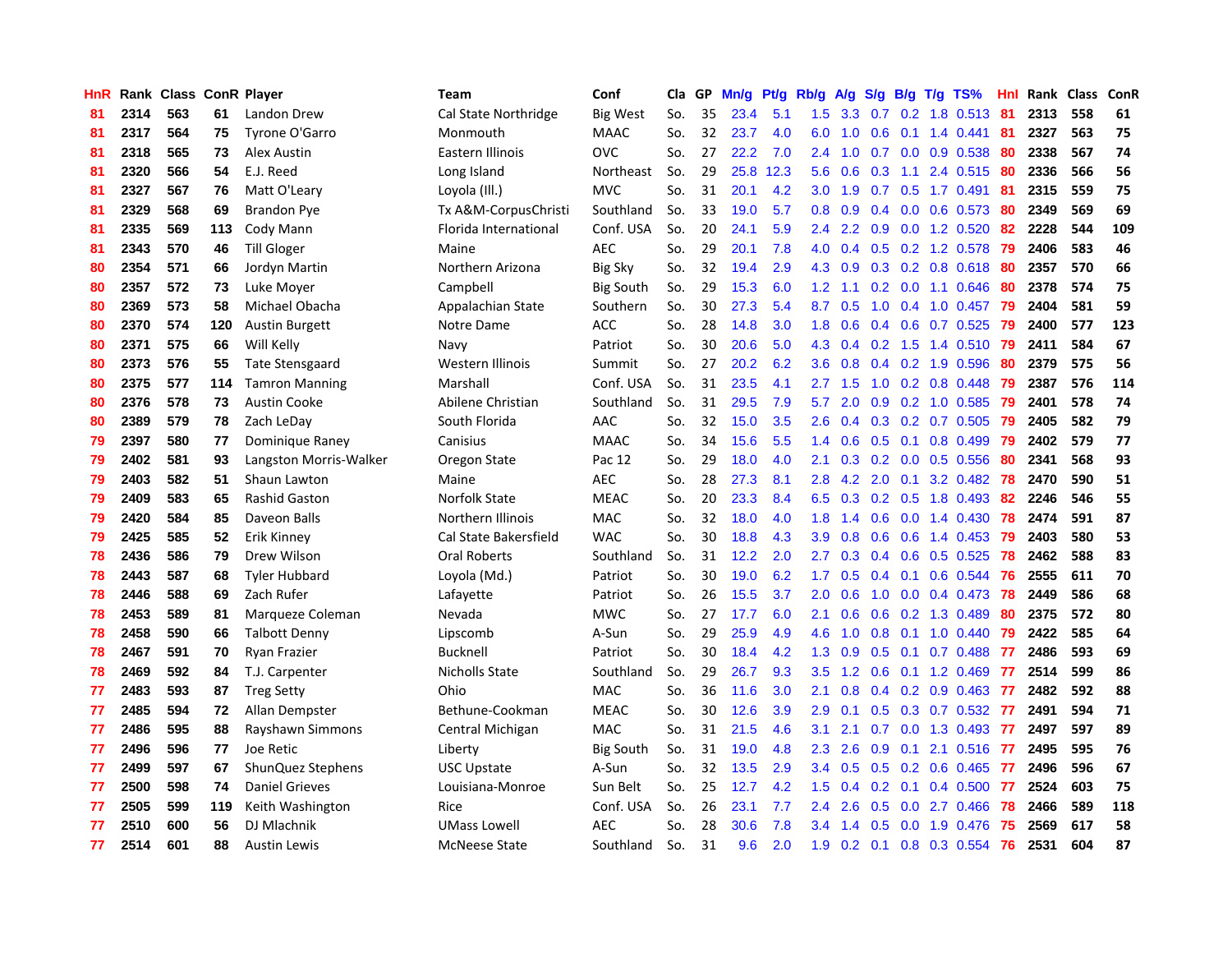| HnR |      | Rank Class ConR Player |     |                         | <b>Team</b>             | Conf             | Cla | <b>GP</b> | Mn/g | Pt/g | Rb/g             | A/g | S/g           | B/g | $T/g$ TS%            | Hnl. | Rank | <b>Class</b> | ConR     |
|-----|------|------------------------|-----|-------------------------|-------------------------|------------------|-----|-----------|------|------|------------------|-----|---------------|-----|----------------------|------|------|--------------|----------|
| 77  | 2517 | 602                    | 87  | Cory Arentsen           | <b>Austin Peav</b>      | <b>OVC</b>       | So. | 27        | 10.1 | 3.0  | 1.6              | 0.7 | 0.4           | 0.1 | 0.3 0.476            | 77   | 2518 | 601          | 86       |
| 77  | 2519 | 603                    | 59  | John Burke              | Missouri-Kansas City    | <b>WAC</b>       | So. | 29        | 8.5  | 3.1  | 0.7              | 0.3 | 0.3           |     | 0.0 0.7 0.604 76     |      | 2553 | 609          | 60       |
| 77  | 2520 | 604                    | 83  | C.J. Blackwell          | Loyola Marymount        | <b>WCC</b>       | So. | 29        | 20.4 | 5.7  | 2.1              | 0.7 |               |     | $0.5$ 0.2 0.9 0.467  | 78   | 2457 | 587          | 82       |
| 77  | 2521 | 605                    | 64  | <b>Curtis Oakley</b>    | Bryant                  | Northeast        | So. | 28        | 11.9 | 3.8  | 1.9              | 0.4 | 0.3           |     | $0.0$ 0.4 0.519      | -77  | 2509 | 598          | 65       |
| 77  | 2527 | 606                    | 89  | Jared Klein             | Western Michigan        | MAC              | So. | 33        | 11.6 | 3.4  | 1.1              | 0.5 | 0.2           |     | $0.0$ 0.8 0.612      | -76  | 2552 | 608          | 90       |
| 76  | 2528 | 607                    | 65  | Xavier Harris           | Fairleigh Dickinson     | Northeast        | So. | 27        | 13.4 | 4.3  | 3.3              | 0.2 | 0.1           |     | 0.4 0.8 0.552        | 77   | 2522 | 602          | 66       |
| 76  | 2531 | 608                    | 68  | Jake Giesler            | Northern Kentucky       | A-Sun            | So. | 30        | 16.1 | 4.2  | 3.2              | 0.5 | 0.1           |     | 0.5 0.6 0.472        | 76   | 2554 | 610          | 69       |
| 76  | 2539 | 609                    | 82  | Ka'Darryl Bell          | Bradley                 | <b>MVC</b>       | So. | 32        | 19.7 | 4.8  | 1.9              | 1.1 | 1.3           |     | $0.2$ 1.7 0.465      | 76   | 2539 | 605          | 82       |
| 76  | 2542 | 610                    | 91  | Shaun Johnson           | <b>McNeese State</b>    | Southland        | So. | 28        | 9.8  | 3.6  | 1.1              | 0.5 | 0.4           |     | 0.0 0.3 0.455        | 76   | 2551 | 607          | 91       |
| 76  | 2544 | 611                    | 100 | Austin Etherington      | Indiana                 | <b>Big Ten</b>   | So. | 30        | 10.6 | 2.0  | 1.6              | 0.5 | 0.3           |     | $0.1$ 0.6 0.484      | -77  | 2517 | 600          | 101      |
| 76  | 2545 | 612                    | 77  | Kemy Osse               | Arkansas-Little Rock    | Sun Belt         | So. | 24        | 14.4 | 4.9  | 2.1              | 0.5 |               |     | 0.5 0.1 0.9 0.474 76 |      | 2543 | 606          | 77       |
| 76  | 2548 | 613                    | 69  | Willy Kouassi           | Kennesaw State          | A-Sun            | So. | 31        | 17.6 | 4.6  | 4.2              | 0.3 |               |     | $0.1$ 1.1 1.3 0.520  | -76  | 2567 | 616          | 70       |
| 76  | 2554 | 614                    | 74  | Andy Martin             | Montana                 | <b>Big Sky</b>   | So. | 30        | 10.1 | 2.3  | 2.1              | 0.2 | 0.2           |     | $0.6$ 0.5 0.547      | -76  | 2557 | 612          | 75       |
| 76  | 2561 | 615                    | 65  | <b>Torrion Brummitt</b> | Western Carolina        | Southern         | So. | 33        | 11.4 | 3.6  | 2.7              | 0.5 | 0.3           |     | $0.4$ 0.6 0.454      | 76   | 2565 | 615          | 65       |
| 76  | 2562 | 616                    | 56  | <b>Matt Rennie</b>      | Dartmouth               | Ivy              | So. | 25        | 11.6 | 2.0  | 2.6              | 0.5 | 0.3           |     | $0.2$ 0.4 0.450      | 75   | 2583 | 618          | 57       |
| 76  | 2564 | 617                    | 76  | Oliver Ellison          | Howard                  | <b>MEAC</b>      | So. | 30        | 21.6 | 2.8  | 4.5              | 0.4 | 0.5           |     | 1.3 0.9 0.528        | 74   | 2607 | 626          | 80       |
| 76  | 2567 | 618                    | 92  | Dauson Womack           | <b>Houston Baptist</b>  | Southland        | So. | 28        | 19.0 | 4.1  | 4.8              | 0.9 | 1.0           |     | 0.4 1.6 0.464        | 75   | 2584 | 619          | 94       |
| 75  | 2574 | 619                    | 59  | Dimitry Akanda-Coronel  | Maine                   | <b>AEC</b>       | So. | 26        | 22.6 | 10.4 | 2.9              | 1.5 | 0.9           |     | $0.2$ 1.8 0.459      | -74  | 2611 | 627          | 60       |
| 75  | 2579 | 620                    | 67  | Sam Beeler              | <b>UC Santa Barbara</b> | Big West         | So. | 30        | 10.9 | 2.8  | 2.1              | 0.1 |               |     | $0.2$ 0.7 0.7 0.532  | -75  | 2603 | 623          | 67       |
| 75  | 2580 | 621                    | 67  | <b>Chris Burgess</b>    | Appalachian State       | Southern         | So. | 30        | 25.1 | 7.1  | 1.5              | 2.3 |               |     | $0.6$ 0.0 1.4 0.526  | - 74 | 2605 | 625          | 67       |
| 75  | 2584 | 622                    | 61  | <b>Scott King</b>       | <b>Stony Brook</b>      | <b>AEC</b>       | So. | 30        | 10.1 | 3.2  | 1.3              | 0.3 |               |     | $0.2$ 0.1 0.6 0.596  | -76  | 2563 | 614          | 56       |
| 75  | 2586 | 623                    | 67  | Stephan Hawkins         | <b>Robert Morris</b>    | Northeast        | So. | 35        | 19.6 | 4.6  | 2.9              | 0.3 | 0.2           |     | $0.7$ 0.8 0.478      | 75   | 2585 | 620          | 68       |
| 75  | 2593 | 624                    | 91  | Carmelo Betancourt      | Akron                   | <b>MAC</b>       | So. | 32        | 16.9 | 2.1  | 1.1              | 2.3 | 0.8           |     | $0.0$ 1.5 0.434      | 76   | 2559 | 613          | 91       |
| 75  | 2595 | 625                    | 62  | Frank Okeke             | New Hampshire           | <b>AEC</b>       | So. | 26        | 22.2 | 5.5  | 2.7              | 0.8 | 0.3           |     | $0.5$ 1.0 0.498      | 73   | 2651 | 635          | 63       |
| 75  | 2602 | 626                    | 71  | Myles Hamilton          | Kennesaw State          | A-Sun            | So. | 24        | 20.4 | 6.2  | 2.4              | 2.3 | 0.9           | 0.0 | 2.3 0.477            | 75   | 2602 | 622          | 71       |
| 74  | 2603 | 627                    | 68  | Eric Robertson          | Chattanooga             | Southern         | So. | 33        | 16.2 | 4.9  | 2.0              | 1.1 | 0.5           |     | $0.2$ 0.8 0.506      | -74  | 2627 | 631          | 70       |
| 74  | 2604 | 628                    | 72  | Jack Flournoy           | Northern Kentucky       | A-Sun            | So. | 29        | 12.3 | 4.4  | 1.2              | 0.3 | 0.1           |     | 0.1 0.4 0.545 74     |      | 2620 | 630          | 72       |
| 74  | 2607 | 629                    | 59  | Eric Robertson          | South Dakota            | Summit           | So. | 29        | 16.0 | 2.8  | 3.0 <sub>1</sub> | 0.7 |               |     | 0.4 0.3 0.4 0.445 75 |      | 2600 | 621          | 59       |
| 74  | 2608 | 630                    | 66  | Craig Ponder            | <b>NC Wilmington</b>    | Colonial         | So. | 31        | 13.6 | 4.4  | 1.7 <sup>2</sup> | 0.9 | 0.3           |     | $0.1$ 0.8 0.419 74   |      | 2613 | 628          | 65       |
| 74  | 2615 | 631                    | 83  | Donte Pretlow           | Morgan State            | <b>MEAC</b>      | So. | 30        | 23.1 | 3.6  | $2.7^{\circ}$    | 2.4 | $1.4^{\circ}$ |     | 0.0 1.1 0.314 74     |      | 2604 | 624          | 78<br>73 |
| 74  | 2623 | 632                    | 70  | <b>Greg Brown</b>       | Saint Francis (PA)      | Northeast        | So. | 31        | 23.5 | 4.1  | 2.8              | 1.9 | 0.7           |     | $0.3$ 1.1 0.457      | 73   | 2646 | 634          |          |
| 74  | 2624 | 633                    | 58  | Devante Hampton         | Alcorn State            | <b>SWAC</b>      | So. | 29        | 24.0 | 5.8  | 3.2              | 1.6 | 0.9           |     | $0.2$ 1.7 $0.471$    | 73   | 2641 | 633          | 57       |
| 74  | 2633 | 634                    | 80  | Kion Brown              | Radford                 | <b>Big South</b> | So. | 35        | 16.4 | 6.5  | 2.9              | 0.2 | 0.1           |     | $0.0$ 1.1 $0.555$    | 73   | 2635 | 632          | 80       |
| 73  | 2644 | 635                    | 60  | <b>Trent Whiting</b>    | Arkansas-Pine Bluff     | <b>SWAC</b>      | So. | 31        | 12.9 | 3.0  | 1.9              | 0.3 | 0.4           | 0.4 | $0.5$ 0.505          | 72   | 2684 | 643          | 63       |
| 73  | 2653 | 636                    | 103 | <b>Amin Torres</b>      | Nicholls State          | Southland        | So. | 28        | 10.8 | 4.7  | 0.8              | 0.9 | 0.4           |     | $0.0$ 1.1 $0.480$    | 72   | 2683 | 642          | 103      |
| 73  | 2658 | 637                    | 94  | <b>Taylor Perry</b>     | Western Michigan        | <b>MAC</b>       | So. | 33        | 16.9 | 1.2  | 3.2              | 1.2 |               |     | $0.5$ 0.2 1.0 0.357  | 72   | 2681 | 641          | 94       |
| 73  | 2659 | 638                    | 67  | Luke Hager              | NC Wilmington           | Colonial         | So. | 29        | 14.1 | 4.2  | 2.8              | 0.3 | 0.2           |     | $0.1$ 0.8 0.455      | -73  | 2653 | 636          | 66       |
| 72  | 2666 | 639                    | 68  | Theo Johnson            | Charleston              | Colonial         | So. | 30        | 9.2  | 1.7  | 1.5              | 0.5 | 0.1           |     | $0.3$ 0.4 0.435      | -72  | 2673 | 638          | 68       |
| 72  | 2685 | 640                    | 71  | Kendrec Ferrara         | Furman                  | Southern         | So. | 30        | 29.2 | 9.8  | 4.9              | 0.8 |               |     | 0.2 0.9 2.3 0.533    | -71  | 2714 | 649          | 71       |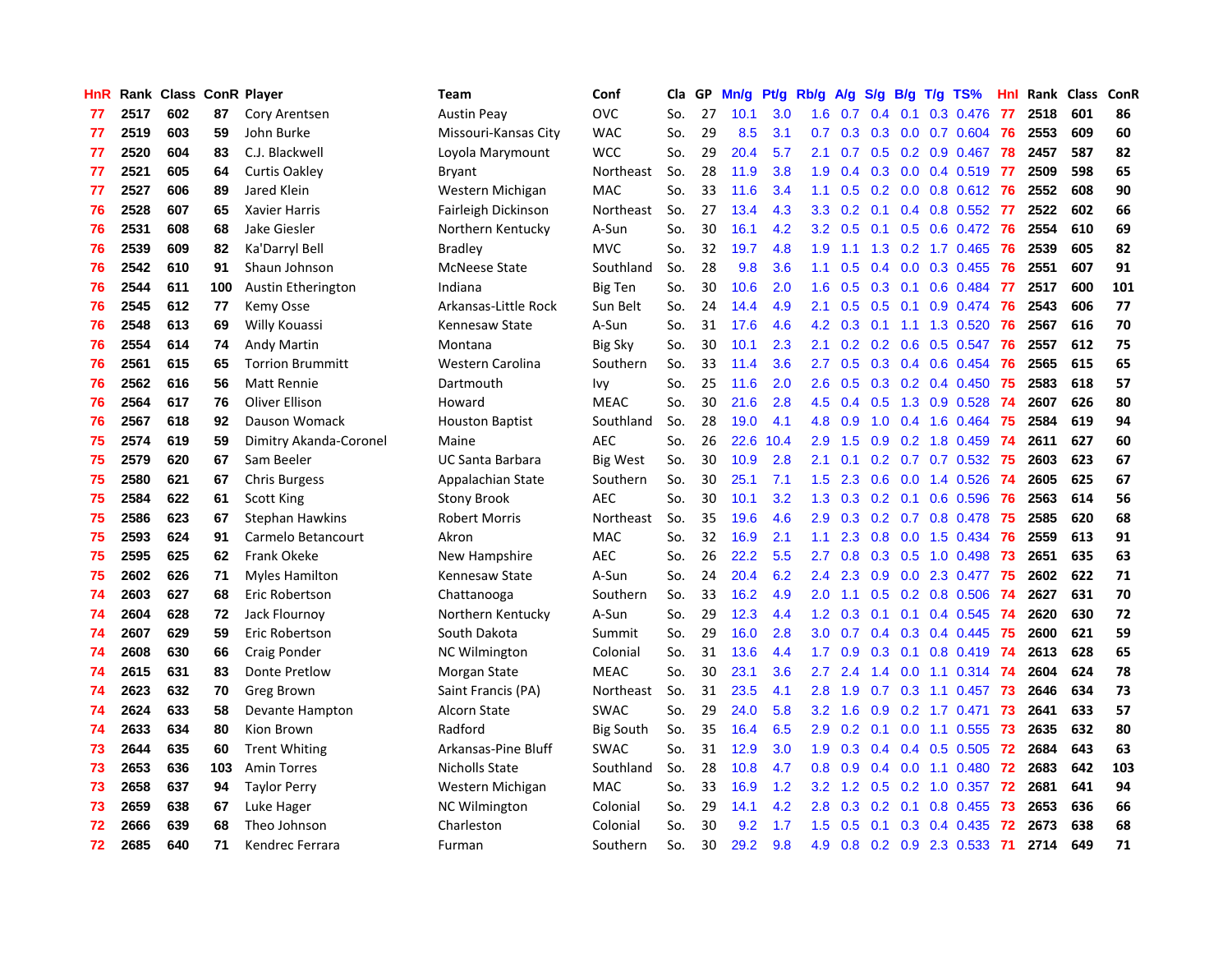| HnR |      | Rank Class ConR Player |     |                          | Team                       | Conf             | Cla | GP | Mn/g | Pt/g | Rb/g             | A/g           | S/g           | B/g | $T/g$ TS%               | <b>Hnl</b> | Rank Class |     | ConR |
|-----|------|------------------------|-----|--------------------------|----------------------------|------------------|-----|----|------|------|------------------|---------------|---------------|-----|-------------------------|------------|------------|-----|------|
| 72  | 2689 | 641                    | 84  | Karl Ziegler             | Longwood                   | <b>Big South</b> | So. | 32 | 31.5 | 12.0 | 5.0              | 1.3           | 0.6           |     | 0.2 1.8 0.568           | 72         | 2700       | 645 | 84   |
| 72  | 2693 | 642                    | 90  | Luke Piotrowski          | Eastern Illinois           | <b>OVC</b>       | So. | 30 | 14.5 | 4.0  | 1.9              | 0.4           |               |     | 0.2 0.9 1.0 0.502 71    |            | 2724       | 653 | 91   |
| 72  | 2694 | 643                    | 108 | <b>Rhon Mitchell</b>     | Lamar                      | Southland        | So. | 29 | 24.0 | 10.1 | 3.2              | 1.2           |               |     | $0.5$ 0.4 2.4 0.467     | -71        | 2713       | 648 | 109  |
| 72  | 2695 | 644                    | 79  | Yonel Brown              | Kennesaw State             | A-Sun            | So. | 31 | 21.0 | 5.6  | 0.8              | 2.3           |               |     | $0.4$ 0.0 1.7 0.496     | -71        | 2715       | 650 | 78   |
| 72  | 2699 | 645                    | 70  | Gabe Snider              | Illinois-Chicago           | Horizon          | So. | 25 | 13.3 | 3.6  | 1.2              | 0.3           | 0.3           |     | $0.2$ 0.5 0.570         | -72        | 2678       | 639 | 70   |
| 71  | 2706 | 646                    | 109 | Caleb Crayton            | <b>Houston Baptist</b>     | Southland        | So. | 29 | 21.9 | 7.1  | 4.1              | 1.0           | 0.4           |     | $0.2$ 1.8 0.498         | 71         | 2712       | 647 | 108  |
| 71  | 2707 | 647                    | 87  | Uros Ljeskovic           | Coastal Carolina           | <b>Big South</b> | So. | 32 | 11.9 | 3.3  | 2.7              | 0.1           | 0.3           |     | $0.1$ 1.0 0.512         | -71        | 2705       | 646 | 86   |
| 71  | 2708 | 648                    | 87  | Chris Sarbaugh           | San Diego                  | <b>WCC</b>       | So. | 34 | 15.6 | 2.6  | 1.4              | 1.3           | 0.4           |     | $0.1$ 0.9 0.463         | 72         | 2697       | 644 | 87   |
| 71  | 2711 | 649                    | 95  | <b>Bo Calhoun</b>        | <b>Ball State</b>          | MAC              | So. | 27 | 9.4  | 2.4  | 3.1              | 0.3           | 0.2           |     | 0.2 0.8 0.395           | -71        | 2721       | 652 | 95   |
| 71  | 2719 | 650                    | 71  | Mitch Baenziger          | Oakland                    | Horizon          | So. | 33 | 15.9 | 4.1  | 1.3              | 0.5           | 0.4           |     | $0.1$ 0.5 0.538         | -70        | 2736       | 657 | 71   |
| 71  | 2721 | 651                    | 88  | Isaiah Ivey              | Gardner-Webb               | <b>Big South</b> | So. | 24 | 15.0 | 4.7  | 1.3              | 0.3           |               |     | $0.5$ 0.4 0.3 0.496     | -73        | 2656       | 637 | 81   |
| 70  | 2723 | 652                    | 62  | Jordan Foster            | Western Illinois           | Summit           | So. | 30 | 15.9 | 3.1  | 1.2 <sub>1</sub> | 1.6           |               |     | 0.5 0.0 1.3 0.492 70    |            | 2750       | 661 | 65   |
| 70  | 2724 | 653                    | 83  | Elias Desport            | Saint Peter's              | <b>MAAC</b>      | So. | 30 | 13.3 | 2.3  | $2.2\,$          | 0.4           | 0.2           |     | $0.4$ 0.7 0.526         | 70         | 2731       | 654 | 83   |
| 70  | 2726 | 654                    | 64  | Jamal Lewis              | Pennsylvania               | Ivy              | So. | 26 | 17.2 | 2.8  | 1.4              | 1.7           | 0.6           |     | $0.0$ 1.2 0.483         | 70         | 2735       | 656 | 64   |
| 70  | 2728 | 655                    | 77  | Evann Hall               | Idaho State                | <b>Big Sky</b>   | So. | 29 | 16.8 | 6.0  | 2.1              | 0.9           | 0.9           |     | $0.2$ 1.9 0.499         | 70         | 2741       | 659 | 77   |
| 70  | 2729 | 656                    | 79  | <b>Stetson Billings</b>  | Arkansas-Little Rock       | Sun Belt         | So. | 32 | 9.7  | 2.1  | 2.4              | 0.3           | 0.1           |     | $0.1$ 0.4 0.411         | 68         | 2777       | 667 | 82   |
| 69  | 2744 | 657                    | 74  | <b>Rhett Harrelson</b>   | Western Carolina           | Southern         | So. | 34 | 8.7  | 2.7  | 0.7              | 0.6           | 0.1           | 0.0 | 0.6 0.565               | 69         | 2758       | 663 | 74   |
| 69  | 2745 | 658                    | 86  | Evan Wessel              | Wichita State              | <b>MVC</b>       | So. | 35 | 12.4 | 1.2  | 1.9              | 0.3           | 0.3           |     | $0.2$ 0.4 0.408         | 70         | 2738       | 658 | 86   |
| 69  | 2748 | 659                    | 73  | Jared Brandon            | <b>Cal State Fullerton</b> | <b>Big West</b>  | So. | 25 | 13.5 | 3.6  | 2.0 <sub>1</sub> | 0.9           | 0.5           |     | 0.0 0.8 0.372 70        |            | 2732       | 655 | 72   |
| 69  | 2753 | 660                    | 75  | Larry Wideman            | Furman                     | Southern         | So. | 30 | 29.9 | 9.0  | 2.6              | 1.1           |               |     | 0.3 0.1 1.5 0.475 68    |            | 2776       | 666 | 77   |
| 69  | 2756 | 661                    | 81  | Steven Wronkoski         | Louisiana-Lafayette        | Sun Belt         | So. | 33 | 18.4 | 4.4  | 2.0              | 0.8           |               |     | $0.2$ 0.0 1.3 0.522     | -69        | 2752       | 662 | 81   |
| 69  | 2765 | 662                    | 113 | James Pegues             | Abilene Christian          | Southland        | So. | 31 | 14.4 | 5.1  | 3.3 <sub>2</sub> | 0.5           | 0.7           |     | $0.1$ 1.5 0.513         | -68        | 2787       | 669 | 114  |
| 68  | 2767 | 663                    | 79  | <b>Tevin Falzon</b>      | Sacred Heart               | Northeast        | So. | 29 | 15.6 | 3.7  | 4.1              | 0.5           | 0.4           |     | 0.3 0.7 0.365           | 68         | 2771       | 665 | 79   |
| 68  | 2770 | 664                    | 81  | <b>Anthony Monaco</b>    | Northern Kentucky          | A-Sun            | So. | 30 | 21.0 | 3.1  | 2.9              | 1.3           | 0.5           |     | $0.1$ 1.1 $0.490$       | 68         | 2788       | 670 | 81   |
| 68  | 2771 | 665                    | 84  | Omar Calhoun             | Connecticut                | AAC              | So. | 32 | 13.4 | 3.8  | 1.4              | 0.4           | 0.2           |     | $0.1$ 1.0 0.418         | -74        | 2618       | 629 | 83   |
| 68  | 2772 | 666                    | 82  | Ray Dorsey               | <b>Texas State</b>         | Sun Belt         | So. | 23 | 11.3 | 2.1  | 0.9              | 0.9           | $0.4^{\circ}$ |     | $0.0$ 0.7 0.475         | -70        | 2747       | 660 | 80   |
| 68  | 2773 | 667                    | 85  | Javontae Hawkins         | South Florida              | AAC              | So. | 29 | 12.0 | 3.7  | 1.3              | 0.1           |               |     | $0.2$ 0.1 0.3 0.457     | -69        | 2764       | 664 | 86   |
| 68  | 2778 | 668                    | 71  | <b>Terry Rose</b>        | Grambling                  | <b>SWAC</b>      | So. | 23 | 27.1 | 9.9  | 1.8              | 0.8           |               |     | $0.4$ 0.0 1.2 0.529     | -67        | 2801       | 673 | 72   |
| 68  | 2781 | 669                    | 79  | <b>Quinton Marshall</b>  | The Citadel                | Southern         | So. | 33 | 23.2 | 6.8  | 3.0              | 1.0           |               |     | $0.6$ $0.3$ 1.5 $0.466$ | -67        | 2804       | 674 | 79   |
| 68  | 2783 | 670                    | 114 | Daouda Berete            | Central Arkansas           | Southland        | So. | 29 | 20.2 | 4.6  | 3.4              | 1.3           | 1.2           |     | $0.2$ 1.6 0.443         | -65        | 2843       | 686 | 118  |
| 68  | 2789 | 671                    | 125 | DeVince Boykins          | Marshall                   | Conf. USA        | So. | 33 | 16.8 | 3.2  | 2.1              | 0.6           | 0.5           |     | $0.0$ 0.7 0.465         | 66         | 2823       | 679 | 126  |
| 67  | 2790 | 672                    | 79  | Danny Robison            | Montana State              | <b>Big Sky</b>   | So. | 29 | 10.8 | 2.4  | 2.2              | 0.0           | 0.4           |     | $0.0$ 0.4 0.538         | 68         | 2790       | 671 | 79   |
| 67  | 2795 | 673                    | 75  | <b>Steven Jones</b>      | <b>UC Riverside</b>        | Big West         | So. | 31 | 20.8 | 4.0  | 2.1              | 1.8           | $0.4^{\circ}$ |     | $0.1$ 1.2 0.402         | -67        | 2811       | 676 | 75   |
| 67  | 2796 | 674                    | 72  | David Wishon             | Charleston                 | Colonial         | So. | 30 | 12.6 | 2.4  | 2.7              | 0.2           | 0.1           |     | $0.7$ 1.1 $0.458$       | -67        | 2798       | 672 | 72   |
| 67  | 2798 | 675                    | 80  | Raemond Robinson         | The Citadel                | Southern         | So. | 26 | 11.4 | 2.9  | 1.4              | 1.3           | $0.4^{\circ}$ |     | $0.0$ 0.9 0.487         | 67         | 2806       | 675 | 80   |
| 67  | 2800 | 676                    | 97  | Jordan Smith             | South Carolina State       | <b>MEAC</b>      | So. | 29 | 14.4 | 6.0  | 1.1              | $0.4^{\circ}$ |               |     | $0.2$ 0.0 0.8 0.459     | -67        | 2813       | 677 | 98   |
| 67  | 2801 | 677                    | 67  | Akachi Okugo             | <b>Grand Canyon</b>        | <b>WAC</b>       | So. | 29 | 20.8 | 3.7  | $1.4^{\circ}$    | 2.2           | $0.4^{\circ}$ |     | $0.0$ 1.3 0.393         | -66        | 2838       | 685 | 69   |
| 67  | 2811 | 678                    | 78  | <b>Nathaniel Musters</b> | Lafayette                  | Patriot          | So. | 28 | 10.6 | 1.2  | 2.0 <sub>1</sub> | 0.3           | 0.3           |     | $0.6$ 0.5 0.523         | -66        | 2830       | 682 | 78   |
| 66  | 2816 | 679                    | 70  | Aaron Morgan             | <b>UMBC</b>                | <b>AEC</b>       | So. | 20 | 15.8 | 3.5  | 1.4              | 1.4           | 0.9           |     | $0.1$ 1.0 0.457         | 68         | 2781       | 668 | 69   |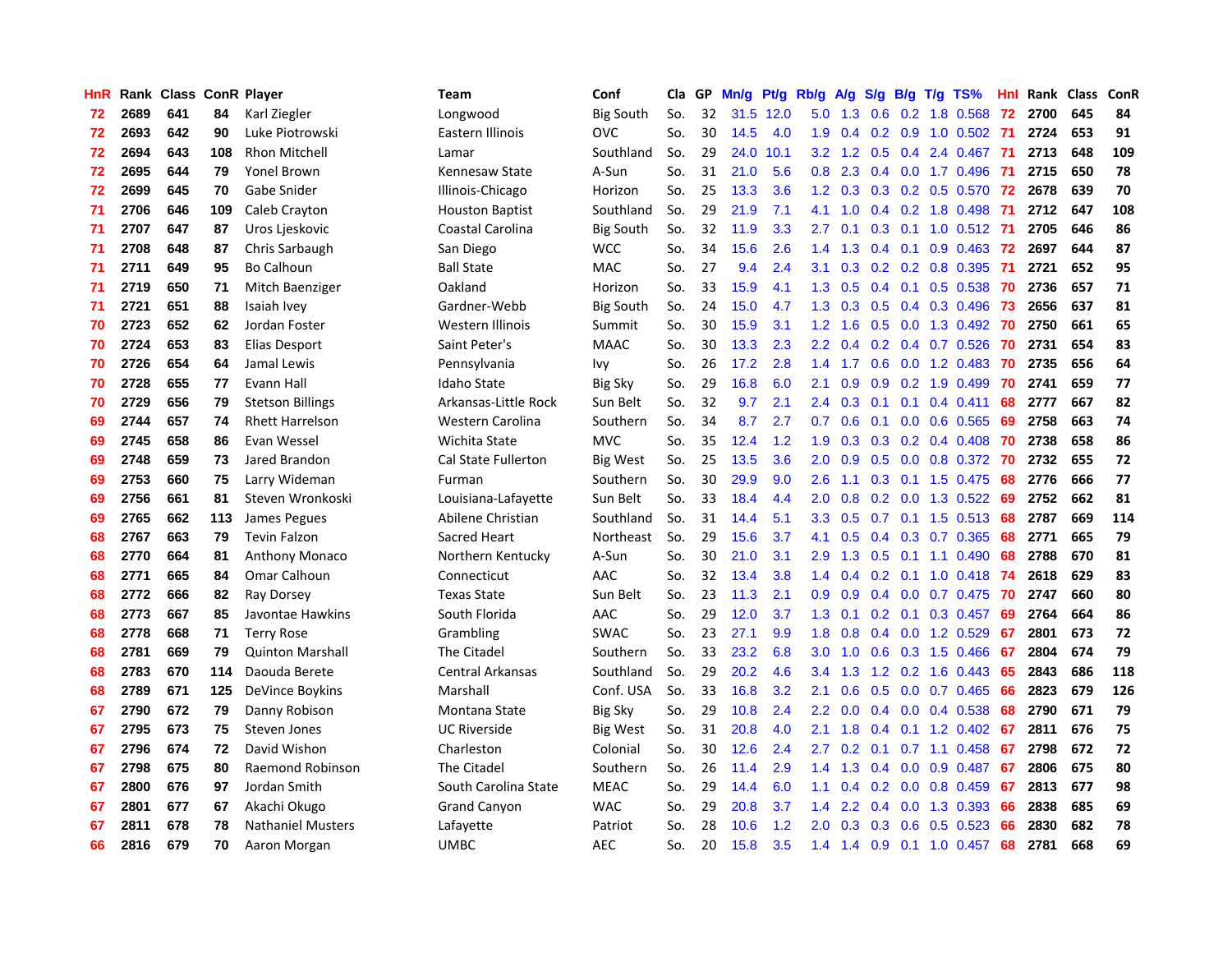| HnR | Rank | <b>Class</b> |     | <b>ConR Player</b>          | Team                   | Conf             | Cla | GP | Mn/g | Pt/g | Rb/g             | $\mathsf{A/g}$ | S/g              | B/g | $T/g$ TS%            | Hnl | Rank | <b>Class</b> | ConR |
|-----|------|--------------|-----|-----------------------------|------------------------|------------------|-----|----|------|------|------------------|----------------|------------------|-----|----------------------|-----|------|--------------|------|
| 66  | 2825 | 680          | 96  | A.J. Avery                  | Western Michigan       | <b>MAC</b>       | So. | 32 | 9.8  | 1.8  | 1.8              | 0.2            | 0.2              | 0.6 | $0.5$ 0.441          | 66  | 2837 | 684          | 96   |
| 66  | 2827 | 681          | 84  | Aleksejs Rostov             | Western Kentucky       | Sun Belt         | So. | 20 | 17.3 | 4.7  | 3.3 <sub>2</sub> | 0.4            |                  |     | $0.2$ 0.4 1.4 0.460  | -72 | 2680 | 640          | 79   |
| 66  | 2828 | 682          | 103 | Jordan Dickerson            | Penn State             | <b>Big Ten</b>   | So. | 22 | 13.0 | 1.5  | $2.0^{\circ}$    | 0.0            |                  |     | $0.1$ 1.3 0.6 0.524  | -71 | 2717 | 651          | 102  |
| 66  | 2832 | 683          | 75  | <b>Tyler Davis</b>          | Alabama A&M            | <b>SWAC</b>      | So. | 29 | 14.9 | 3.3  | 0.6              | 0.5            | 0.5              |     | $0.0$ 0.4 0.536      | 66  | 2836 | 683          | 74   |
| 66  | 2833 | 684          | 83  | C.J. Bray                   | The Citadel            | Southern         | So. | 22 | 12.5 | 3.7  | 2.6              | 0.2            | 0.3              |     | 0.2 0.5 0.479        | 66  | 2824 | 680          | 83   |
| 65  | 2841 | 685          | 77  | <b>Trevone Williams</b>     | Cal State Northridge   | <b>Big West</b>  | So. | 34 | 9.8  | 2.6  | 1.2              | 0.3            | 0.3              |     | $0.0$ 0.4 0.508      | 65  | 2844 | 687          | 77   |
| 65  | 2842 | 686          | 92  | Leron Fisher                | Longwood               | <b>Big South</b> | So. | 32 | 27.5 | 6.9  | 1.7              | 2.3            | 1.7              |     | $0.1$ 1.9 $0.421$    | 65  | 2853 | 688          | 93   |
| 64  | 2858 | 687          | 81  | Cody McDavis                | Northern Colorado      | <b>Big Sky</b>   | So. | 25 | 13.5 | 3.3  | $2.2\phantom{0}$ | 0.1            | 0.2              |     | $0.0$ 0.6 0.615      | -67 | 2818 | 678          | 81   |
| 64  | 2861 | 688          | 100 | Strahinja Gavrilovic        | Southern California    | Pac 12           | So. | 30 | 12.0 | 3.2  | 1.9              | 0.1            | 0.1              |     | $0.0$ $0.5$ $0.459$  | -64 | 2868 | 691          | 100  |
| 64  | 2862 | 689          | 10  | <b>Emmanuel Tselentakis</b> | New Jersey Tech        | Indep.           | So. | 26 | 13.6 | 2.5  | 1.8              | 0.9            | 0.5              |     | $0.3$ 0.7 0.464      | -64 | 2867 | 690          | 11   |
| 64  | 2865 | 690          | 77  | <b>Justin Colvin</b>        | Alabama A&M            | <b>SWAC</b>      | So. | 30 | 10.0 | 3.4  | 0.7              | 0.4            |                  |     | 0.3 0.0 0.7 0.475 63 |     | 2883 | 694          | 76   |
| 63  | 2874 | 691          | 88  | Kaza Keane                  | <b>Illinois State</b>  | <b>MVC</b>       | So. | 34 | 12.0 | 2.4  | 1.4              | 1.8            | 0.3              |     | $0.0$ 1.6 $0.398$    | -63 | 2896 | 696          | 88   |
| 63  | 2876 | 692          | 86  | Keith Belfield              | Furman                 | Southern         | So. | 25 | 19.1 | 5.5  | $2.5\,$          | 0.7            | 0.4              |     | $0.1$ 1.0 0.496      | 64  | 2872 | 692          | 85   |
| 63  | 2877 | 693          | 87  | <b>Frank Eaves</b>          | Appalachian State      | Southern         | So. | 26 | 16.2 | 5.0  | 1.7 <sub>2</sub> | 0.7            | 0.5              |     | $0.0$ $0.6$ $0.421$  | 64  | 2874 | 693          | 86   |
| 63  | 2884 | 694          | 96  | C.J. Ford                   | Murray State           | <b>OVC</b>       | So. | 32 | 8.7  | 2.0  | 0.9              | 0.8            | 0.2 <sub>0</sub> |     | $0.0$ 0.4 0.447      | 63  | 2886 | 695          | 98   |
| 62  | 2894 | 695          | 97  | <b>Austin Anderson</b>      | Presbyterian           | <b>Big South</b> | So. | 26 | 28.0 | 4.5  | 2.6              | 3.5            | 0.7              |     | $0.0$ 2.0 $0.458$    | -64 | 2860 | 689          | 96   |
| 61  | 2911 | 696          | 87  | J.J. Butler                 | Lipscomb               | A-Sun            | So. | 30 | 13.2 | 2.2  | 1.0              | 1.3            | 0.5              |     | $0.1$ 1.0 0.485      | -61 | 2933 | 700          | 87   |
| 61  | 2915 | 697          | 11  | Nigel Sydnor                | New Jersey Tech        | Indep.           | So. | 20 | 20.1 | 5.6  | $2.6\,$          | 0.9            | 0.5              |     | $0.0$ 1.1 $0.470$    | -66 | 2826 | 681          | 10   |
| 60  | 2923 | 698          | 89  | Phillip Lawrence            | Marist                 | <b>MAAC</b>      | So. | 28 | 9.8  | 1.6  | 1.1              | 0.2            |                  |     | $0.2$ 0.3 0.2 0.454  | -61 | 2938 | 701          | 92   |
| 59  | 2940 | 699          | 75  | Luiz Bidart                 | Seattle                | <b>WAC</b>       | So. | 29 | 11.1 | 2.0  | 1.4              | 0.6            |                  |     | $0.3$ 0.0 0.4 0.446  | 59  | 2962 | 702          | 77   |
| 58  | 2954 | 700          | 92  | Justin Jenkins              | Fairfield              | <b>MAAC</b>      | So. | 22 | 14.4 | 4.1  | 1.6              | 1.1            | 0.3              |     | $0.0$ 1.5 $0.425$    | -62 | 2921 | 698          | 91   |
| 58  | 2957 | 701          | 87  | <b>Kelvin Downs</b>         | Arkansas State         | Sun Belt         | So. | 32 | 13.1 | 2.2  | $2.2\phantom{0}$ | 0.5            | 0.2              |     | $0.6$ 1.0 0.434      | 58  | 2971 | 704          | 87   |
| 57  | 2962 | 702          | 91  | <b>Russell Wilson</b>       | Samford                | Southern         | So. | 33 | 15.9 | 3.0  | 1.4              | 2.3            | 0.6              |     | $0.1$ 2.1 0.438      | -57 | 2983 | 708          | 91   |
| 57  | 2970 | 703          | 89  | <b>Thomas Reuter</b>        | Eastern Washington     | <b>Big Sky</b>   | So. | 28 | 11.5 | 2.3  | 2.3              | 0.8            | 0.1              |     | $0.2$ 0.7 0.410      | 58  | 2975 | 706          | 88   |
| 57  | 2971 | 704          | 74  | Derrico Peck                | Northeastern           | Colonial         | So. | 28 | 12.5 | 2.3  | 1.3              | 0.5            | 0.3 <sub>0</sub> |     | $0.4$ 0.9 0.492      | -59 | 2964 | 703          | 74   |
| 57  | 2972 | 705          | 89  | Greg Lewis                  | Rutgers                | AAC              | So. | 32 | 9.8  | 1.5  | 2.0              | 0.3            | 0.1              |     | $0.6$ 0.7 0.422      | -57 | 2985 | 709          | 89   |
| 56  | 2976 | 706          | 90  | <b>Tanner Giddings</b>      | <b>Fresno State</b>    | <b>MWC</b>       | So. | 28 | 14.4 | 1.9  | 1.9              | 0.2            | 0.4              |     | $0.4$ 0.5 0.456      | -62 | 2913 | 697          | 89   |
| 56  | 2981 | 707          | 83  | Zach Gordon                 | Cal Poly               | Big West         | So. | 33 | 10.6 | 1.4  | 2.4              | 0.1            |                  |     | $0.3$ 0.3 0.6 0.380  | -56 | 2992 | 711          | 83   |
| 56  | 2984 | 708          | 86  | D.J. Griggs                 | Long Island            | Northeast        | So. | 23 | 12.2 | 3.7  | 0.8              | 0.5            | 0.3              |     | $0.0$ 0.7 0.503 57   |     | 2978 | 707          | 86   |
| 55  | 2988 | 709          | 99  | Jalen Ross                  | Eastern Michigan       | <b>MAC</b>       | So. | 26 | 13.3 | 1.6  | 1.5              | 1.1            | $0.4^{\circ}$    |     | $0.0$ 0.5 0.290      | -61 | 2929 | 699          | 98   |
| 55  | 2989 | 710          | 132 | <b>Ross Wilson</b>          | Rice                   | Conf. USA        | So. | 26 | 12.2 | 1.8  | 1.7              | 0.8            | 0.2              |     | $0.0$ $0.6$ $0.443$  | -56 | 2988 | 710          | 132  |
| 55  | 2990 | 711          | 130 | Josh Smith                  | Clemson                | ACC              | So. | 30 | 10.0 | 1.6  | 2.1              | 0.2            | 0.1              |     | $0.2$ 0.5 0.373      | 58  | 2974 | 705          | 130  |
| 55  | 2992 | 712          | 90  | <b>Dreon Barlett</b>        | Sacramento State       | <b>Big Sky</b>   | So. | 30 | 10.2 | 2.5  | 1.1              | 0.3            | 0.2              |     | $0.0$ $0.3$ $0.493$  | 55  | 3002 | 713          | 90   |
| 53  | 3011 | 713          | 108 | <b>Khalid Lewis</b>         | La Salle               | $A-10$           | So. | 28 | 14.1 | 3.0  | 1.1              | 1.0            | 0.6              |     | $0.0$ 1.2 $0.353$    | 55  | 2999 | 712          | 108  |
| 51  | 3022 | 714          | 103 | Jordan Gaither              | <b>Tennessee State</b> | <b>OVC</b>       | So. | 24 | 13.0 | 2.9  | 1.2              | 0.6            | 0.3              |     | $0.0$ 0.7 0.426      | 53  | 3014 | 716          | 103  |
| 50  | 3028 | 715          | 119 | Jordon Granger              | Auburn                 | <b>SEC</b>       | So. | 24 | 10.0 | 1.3  | 1.8              | 0.2            | 0.1              |     | $0.2$ 0.5 0.462 53   |     | 3011 | 714          | 119  |
| 50  | 3030 | 716          | 131 | <b>Donnell Minton</b>       | Lamar                  | Southland        | So. | 23 | 16.0 | 3.5  | 1.5              | 1.0            | 0.7              |     | $0.3$ 1.3 0.379      | -53 | 3013 | 715          | 131  |
| 49  | 3036 | 717          | 114 | Jason Owens                 | Delaware State         | MEAC             | So. | 28 | 9.3  | 2.0  | $2.2\phantom{0}$ | 0.2            | 0.2              | 0.1 | $0.6$ 0.381          | 49  | 3040 | 718          | 115  |
| 49  | 3040 | 718          | 79  | Paulin Mpawe                | Idaho                  | <b>WAC</b>       | So. | 28 | 10.1 | 1.7  | 2.1              | 0.1            | 0.1              |     | $0.3$ 0.7 0.432      | -51 | 3029 | 717          | 79   |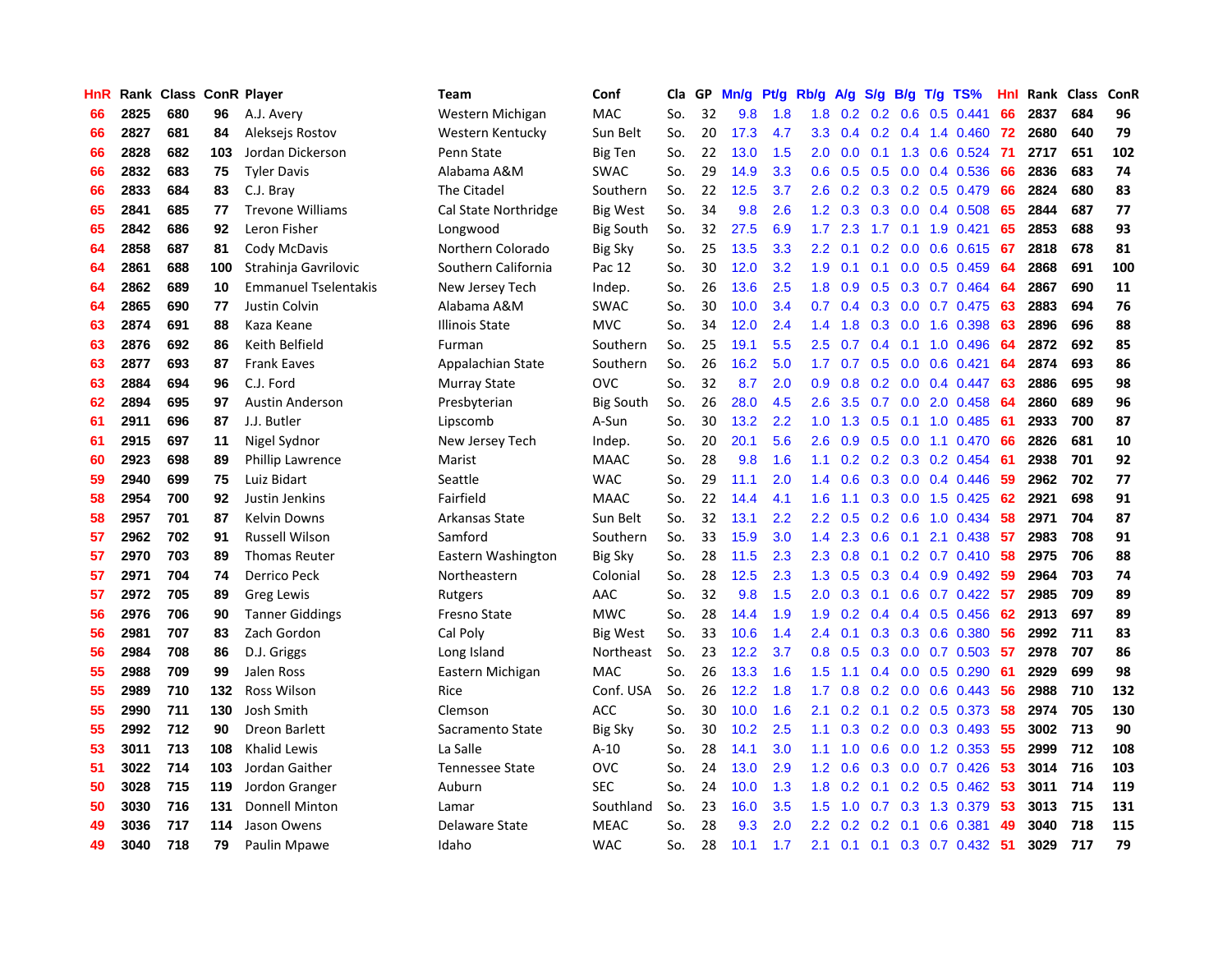| HnR |      |                |              | Rank Class ConR Player | <b>Team</b>             | Conf            | Cla | GP | Mn/g | Pt/g      | Rb/g             | A/g           | S/g           |     | $B/g$ T/g TS%          | Hnl | Rank Class     |                | ConR                     |
|-----|------|----------------|--------------|------------------------|-------------------------|-----------------|-----|----|------|-----------|------------------|---------------|---------------|-----|------------------------|-----|----------------|----------------|--------------------------|
| 47  | 3050 | 719            | 106          | DeMarc Richardson      | Tennessee-Martin        | <b>OVC</b>      | So. | 25 | 10.2 | 1.1       | 0.6              | 1.4           | 0.2           | 0.0 | 0.8 0.418              | 49  | 3045           | 719            | 106                      |
| 47  | 3051 | 720            | 118          | Nick Doyle             | Delaware State          | <b>MEAC</b>     | So. | 27 | 10.0 | 2.4       | 0.8              | 0.9           | 0.1           |     | $0.0$ 0.7 0.395 48     |     | 3052           | 721            | 117                      |
| 47  | 3053 | 721            | 136          | James Williams         | Texas-San Antonio       | Conf. USA       | So. | 26 | 11.8 | 3.3       | 0.9 <sub>0</sub> | 0.5           |               |     | $0.2$ 0.0 0.7 0.417 48 |     | 3048           | 720            | 136                      |
| 42  | 3058 | 722            | 87           | <b>Travis Rollo</b>    | Army                    | Patriot         | So. | 28 | 10.1 | 1.2       | 1.0              | 0.4           |               |     | $0.2$ 0.1 0.6 0.493    | -43 | 3055           | 722            | 87                       |
| 177 | 4    | 1              | $\mathbf{2}$ | K.J. McDaniels         | Clemson                 | ACC             | Jr. | 36 | 33.7 | 17.1      | 7.1              | 1.6           | 1.1           |     | 2.7 2.3 0.563 176      |     | 4              | $\mathbf{1}$   | $\overline{2}$           |
| 173 | 5    | $\overline{2}$ | 1            | Frank Kaminsky         | Wisconsin               | <b>Big Ten</b>  | Jr. | 38 | 27.2 | 13.9      | 6.3              | 1.3           |               |     | 0.7 1.7 1.0 0.606      | 172 | 6              | $\overline{2}$ | $\mathbf{1}$             |
| 168 | 8    | 3              | 1            | Alan Williams          | <b>UC Santa Barbara</b> | <b>Big West</b> | Jr. | 28 | 31.1 | 21.3      | 11.5             | 1.2           | 1.2           |     | 2.4 2.1 0.564          | 172 | $\overline{7}$ | 3              | $\mathbf 1$              |
| 167 | 9    | 4              | 1            | Jarnell Stokes         | Tennessee               | <b>SEC</b>      | Jr. | 37 | 32.4 | 15.1      | 10.6             | 2.0           | 0.7           |     | 0.9 2.1 0.569          | 166 | 11             | 4              | $\mathbf{1}$             |
| 165 | 12   | 5              | 1            | Delon Wright           | Utah                    | Pac 12          | Jr. | 33 | 36.4 | 15.5      | 6.7              | 5.3           |               |     | 2.5 1.3 2.5 0.631 165  |     | 13             | 5              | 1                        |
| 154 | 29   | 6              | 4            | Nick Johnson           | Arizona                 | Pac 12          | Jr. | 38 | 33.1 | 16.3      | 4.1              | 2.8           |               |     | 1.1 0.7 1.7 0.544 154  |     | 36             | 8              | 5                        |
| 154 | 33   | 7              | 5            | Joseph Young           | Oregon                  | Pac 12          | Jr. | 34 |      | 31.1 18.9 | 2.8              | 1.9           |               |     | 1.3 0.0 1.1 0.622 153  |     | 42             | 11             | 6                        |
| 154 | 34   | 8              | 6            | <b>TaShawn Thomas</b>  | Houston                 | AAC             | Jr. | 33 | 31.6 | 15.4      | 8.1              | 1.9           |               |     | 1.2 2.8 2.2 0.593 152  |     | 46             | 13             | 6                        |
| 153 | 38   | 9              | 3            | Rayvonte Rice          | Illinois                | Big Ten         | Jr. | 35 | 32.7 | 15.9      | 6.0              | 1.5           |               |     | 1.7 0.3 1.6 0.521 153  |     | 41             | 10             | 4                        |
| 153 | 39   | 10             | 4            | Branden Dawson         | Michigan State          | <b>Big Ten</b>  | Jr. | 28 | 28.3 | 11.2      | 8.3              | 1.6           | 1.3           |     | 0.9 1.3 0.618 159      |     | 26             | $\overline{7}$ | $\overline{2}$           |
| 152 | 42   | 11             | 4            | Juwan Staten           | West Virginia           | <b>Big 12</b>   | Jr. | 33 | 37.3 | 18.1      | 5.6              | 5.8           |               |     | 1.2 0.1 2.1 0.545 152  |     | 45             | 12             | 4                        |
| 150 | 53   | 12             | 1            | <b>Brad Waldow</b>     | Saint Mary's            | <b>WCC</b>      | Jr. | 35 | 28.9 | 15.1      | 7.5              | 1.4           | 0.6           |     | 1.3 1.7 0.578 149      |     | 59             | 15             | $\mathbf{1}$             |
| 149 | 56   | 13             | 3            | Khem Birch             | <b>UNLV</b>             | <b>MWC</b>      | Jr. | 33 | 31.4 | 11.5      | 10.2             | 1.2           | 0.6           |     | 3.8 1.3 0.561 148      |     | 66             | 19             | 4                        |
| 149 | 58   | 14             | 4            | Seth Tuttle            | Northern Iowa           | <b>MVC</b>      | Jr. | 31 | 29.5 | 15.4      | 8.0              | 2.3           | 1.0           | 1.1 | 2.1 0.595 148          |     | 64             | 18             | 4                        |
| 149 | 59   | 15             | 1            | Keifer Sykes           | Green Bay               | Horizon         | Jr. | 30 |      | 34.3 20.3 | 4.4              | 4.8           |               |     | 1.2 0.0 2.1 0.570 150  |     | 58             | 14             | 1                        |
| 149 | 60   | 16             | 4            | JayVaughn Pinkston     | Villanova               | <b>Big East</b> | Jr. | 34 |      | 27.1 14.1 | 6.1              | 1.4           |               |     | 0.9 0.6 1.7 0.586 149  |     | 62             | 16             | 3                        |
| 148 | 61   | 17             | $\mathbf{2}$ | <b>Treveon Graham</b>  | <b>VCU</b>              | $A-10$          | Jr. | 35 | 28.3 | 15.8      | 7.0              | 2.0           |               |     | 0.9 0.2 1.8 0.539 147  |     | 70             | 20             | 4                        |
| 147 | 66   | 18             | 1            | <b>Elfrid Payton</b>   | Louisiana-Lafayette     | Sun Belt        | Jr. | 35 | 35.9 | 19.2      | 6.0              | 5.9           |               |     | 2.3 0.6 3.6 0.545 144  |     | 85             | 26             | $\mathbf{1}$             |
| 146 | 68   | 19             | 5            | Darrun Hilliard        | Villanova               | Big East        | Jr. | 34 | 29.1 | 14.3      | 3.6              | 2.6           | 1.3           |     | 0.5 2.2 0.616 146      |     | 73             | 22             | 5                        |
| 146 | 72   | 20             | 5            | Jonathan Holmes        | Texas                   | <b>Big 12</b>   | Jr. | 32 | 24.3 | 12.8      | 7.2              | 0.9           | 0.6           |     | 1.3 1.6 0.592 149      |     | 63             | 17             | 5                        |
| 146 | 73   | 21             | 4            | <b>Briante Weber</b>   | VCU                     | $A-10$          | Jr. | 35 | 28.9 | 9.4       | 4.1              | 3.9           | 3.5           |     | 0.1 1.9 0.527 145      |     | 81             | 23             | 6                        |
| 145 | 74   | 22             | $\mathbf{2}$ | <b>Scott Eatherton</b> | Northeastern            | Colonial        | Jr. | 32 | 31.1 | 15.9      | 10.2             | 1.2           | 0.5           |     | 1.8 2.7 0.587 144      |     | 86             | 27             | $\mathbf{2}$             |
| 145 | 75   | 23             | 1            | Jacob Parker           | Stephen F. Austin       | Southland       | Jr. | 35 |      | 28.9 14.2 | 7.1              | 2.0           |               |     | 1.4 0.5 1.2 0.617 145  |     | 83             | 25             | 1                        |
| 145 | 81   | 24             | 10           | Dezmine Wells          | Maryland                | ACC             | Jr. | 32 |      | 30.6 14.9 | 4.3              | 2.2           |               |     | 1.1 0.8 2.5 0.577 143  |     | 93             | 29             | 10                       |
| 144 | 85   | 25             | 7            | Matt Stainbrook        | Xavier                  | <b>Big East</b> | Jr. | 33 | 24.5 | 10.6      | 7.4              | $2.2^{\circ}$ |               |     | 0.7 0.9 1.8 0.576 145  |     | 82             | 24             | 6                        |
| 144 | 91   | 26             | 9            | LaQuinton Ross         | Ohio State              | Big Ten         | Jr. | 35 | 29.0 | 15.2      | 5.9              | 0.8           |               |     | 0.7 0.6 1.7 0.537 144  |     | 90             | 28             | $\overline{\phantom{a}}$ |
| 143 | 99   | 27             | 10           | <b>Chasson Randle</b>  | Stanford                | Pac 12          | Jr. | 36 | 35.1 | 18.8      | 3.6              | 2.1           | 1.0           |     | 0.1 2.4 0.591 142      |     | 105            | 30             | 11                       |
| 143 | 100  | 28             | 7            | Larry Nance Jr.        | Wyoming                 | <b>MWC</b>      | Jr. | 26 | 34.7 | 15.4      | 8.5              | 1.6           | $1.4^{\circ}$ |     | 2.1 1.7 0.599 153      |     | 39             | 9              | $\overline{\mathbf{3}}$  |
| 142 | 105  | 29             | 10           | Kyan Anderson          | <b>Texas Christian</b>  | <b>Big 12</b>   | Jr. | 31 | 34.6 | 17.0      | 2.4              | 4.5           | 1.4           |     | 0.0 2.9 0.605          | 141 | 118            | 31             | 10                       |
| 141 | 112  | 30             | 14           | Aaron White            | lowa                    | Big Ten         | Jr. | 33 | 28.1 | 12.8      |                  | $6.7$ 1.8     | 1.0           |     | 0.6 1.8 0.651 141      |     | 119            | 32             | 13                       |
| 141 | 114  | 31             | 12           | T.J. McConnell         | Arizona                 | Pac 12          | Jr. | 38 | 32.2 | 8.4       | 3.6              | 5.3           | 1.7           |     | 0.2 1.8 0.526 140      |     | 121            | 33             | 14                       |
| 139 | 125  | 32             | 11           | Jabari Brown           | Missouri                | <b>SEC</b>      | Jr. | 35 | 37.1 | 19.9      | 4.4              | 1.9           | 0.6           |     | 0.1 2.3 0.614 139      |     | - 131          | 34             | 11                       |
| 138 | 135  | 33             | 13           | <b>Jarvis Summers</b>  | Mississippi             | <b>SEC</b>      | Jr. | 33 | 30.6 | 17.3      | $2.4\,$          | 3.8           |               |     | 0.9 0.3 2.3 0.588 138  |     | 148            | 39             | 13                       |
| 138 | 141  | 34             | 3            | Kenneth Smith          | Louisiana Tech          | Conf. USA       | Jr. | 36 | 30.4 | 7.8       | 3.8 <sub>2</sub> | 7.7           | 2.5           | 0.1 | 2.4 0.532 138          |     | 139            | 37             | $\overline{\mathbf{3}}$  |
| 138 | 143  | 35             | 10           | DeAndre Daniels        | Connecticut             | <b>AAC</b>      | Jr. | 38 | 29.0 | 13.1      | 6.0              | 0.4           |               |     | 0.7 1.4 1.5 0.557 138  |     | 147            | 38             | 10                       |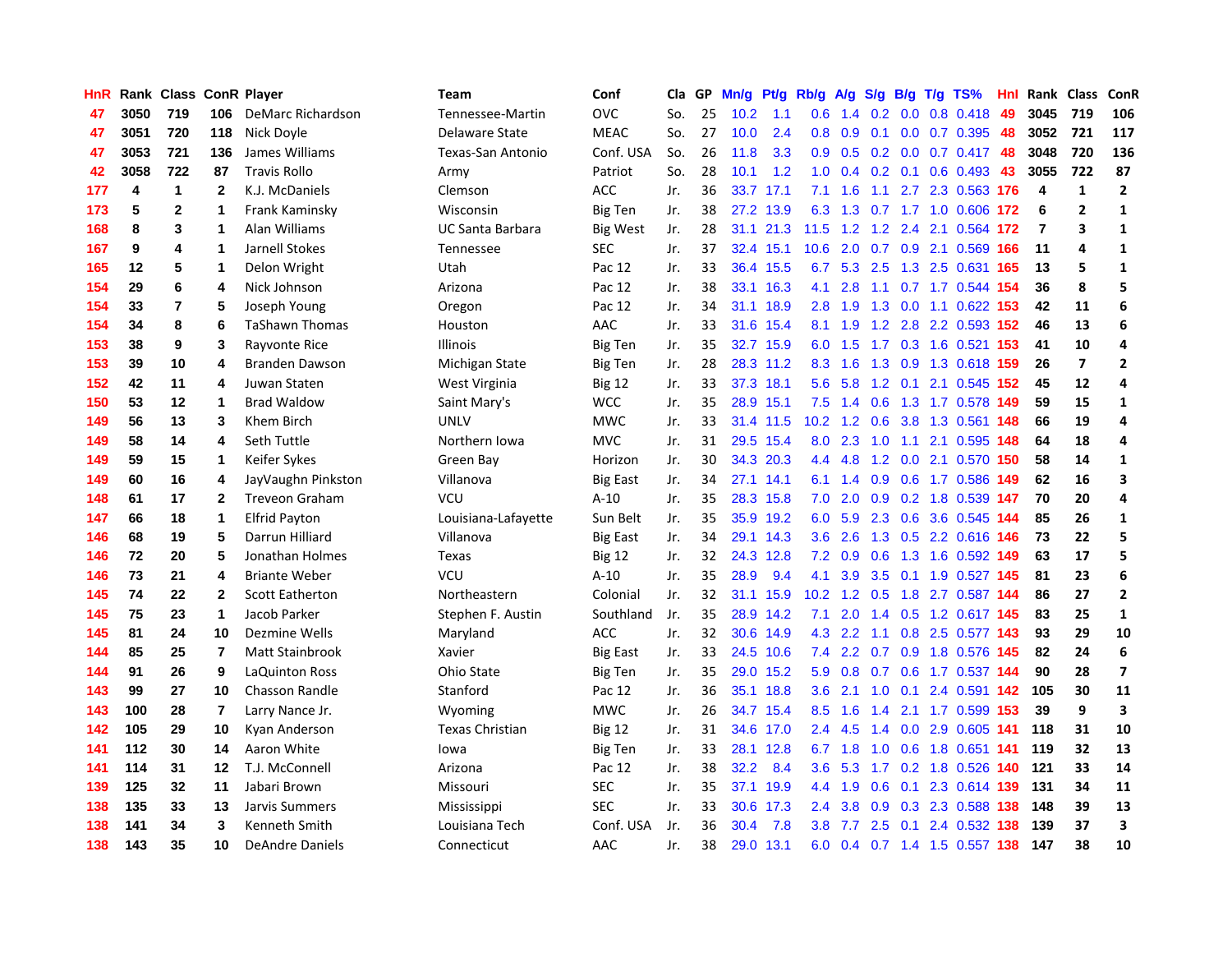| HnR |     | Rank Class ConR Player |                |                        | <b>Team</b>             | Conf             | Cla | GP | Mn/g | Pf/g      | Rb/g             | A/g       | S/g |     | $B/g$ T/g TS%                 |     | Hnl Rank | Class ConR |                         |
|-----|-----|------------------------|----------------|------------------------|-------------------------|------------------|-----|----|------|-----------|------------------|-----------|-----|-----|-------------------------------|-----|----------|------------|-------------------------|
| 138 | 146 | 36                     | 9              | Dwayne Polee II        | San Diego State         | <b>MWC</b>       | Jr. | 33 | 17.9 | 8.5       | 3.3              | 0.4       | 1.1 | 0.5 | 0.9 0.581                     | 138 | 137      | 36         | 9                       |
| 138 | 147 | 37                     | 17             | Spencer Dinwiddie      | Colorado                | Pac 12           | Jr. | 17 | 31.1 | 14.7      | 3.1              | 3.8       |     |     | 1.5 0.2 1.8 0.656 165         |     | 14       | 6          | $\mathbf{2}$            |
| 137 | 149 | 38                     | $\mathbf 1$    | Jordan Parks           | <b>NC Central</b>       | <b>MEAC</b>      | Jr. | 34 | 19.0 | 10.1      | 5.6              |           |     |     | 0.6 0.8 1.1 1.1 0.669 137 157 |     |          | 41         | $\mathbf{1}$            |
| 136 | 155 | 39                     | 17             | James Michael McAdoo   | North Carolina          | <b>ACC</b>       | Jr. | 34 | 30.1 | 14.2      | 6.8              |           |     |     | 1.7 1.3 0.9 1.4 0.478 135     |     | 170      | 42         | 18                      |
| 136 | 156 | 40                     | 3              | <b>Wesley Saunders</b> | Harvard                 | Ivy              | Jr. | 30 | 33.5 | 14.2      | 4.6              | 3.8       |     |     | 1.7 0.7 2.3 0.544 137         |     | 156      | 40         | $\overline{\mathbf{3}}$ |
| 135 | 165 | 41                     | 18             | Quinn Cook             | Duke                    | <b>ACC</b>       | Jr. | 35 | 29.8 | 11.6      | $2.2^{\circ}$    | 4.4       | 1.3 |     | 0.0 1.6 0.568 135             |     | 171      | 43         | 19                      |
| 134 | 169 | 42                     | 11             | Chris Jones            | Louisville              | AAC              | Jr. | 33 | 25.6 | 10.2      | 2.3              | 2.9       |     |     | 2.2 0.1 1.4 0.504 134         |     | 175      | 44         | 11                      |
| 134 | 170 | 43                     | 17             | Deandre Mathieu        | Minnesota               | Big Ten          | Jr. | 38 | 30.1 | 12.0      | $2.7^{\circ}$    | 4.2       | 1.6 |     | 0.1 2.7 0.582 133             |     | 185      | 46         | 17                      |
| 134 | 177 | 44                     | 3              | <b>Richaun Holmes</b>  | <b>Bowling Green</b>    | MAC              | Jr. | 32 | 32.0 | 13.3      | 7.7              | 0.9       | 1.1 |     | 2.8 1.8 0.565 133             |     | 193      | 48         | 3                       |
| 134 | 181 | 45                     | 3              | Jarvis Williams        | Murray State            | <b>OVC</b>       | Jr. | 34 | 32.5 | 14.8      | 9.9              | 0.6       | 0.8 |     | 1.8 2.0 0.648 133             |     | 191      | 47         | 3                       |
| 133 | 185 | 46                     | 21             | DaVonte Lacy           | <b>Washington State</b> | Pac 12           | Jr. | 23 |      | 34.2 19.4 |                  |           |     |     | 4.2 1.4 1.2 0.1 2.0 0.600 147 |     | -71      | 21         | 9                       |
| 133 | 186 | 47                     | 4              | <b>Tyler Haws</b>      | Brigham Young           | <b>WCC</b>       | Jr. | 33 | 34.6 | 23.2      | 3.8 <sub>2</sub> | 1.5       |     |     | 1.0 0.3 1.9 0.572 134         |     | 177      | 45         | 4                       |
| 133 | 190 | 48                     | 3              | <b>Daniel Mullings</b> | <b>New Mexico State</b> | <b>WAC</b>       | Jr. | 35 | 33.5 | 16.8      | 4.9              | 3.5       | 1.9 |     | 0.5 2.6 0.538 132             |     | 205      | 52         | 4                       |
| 133 | 193 | 49                     | $\overline{7}$ | Darius Carter          | Wichita State           | <b>MVC</b>       | Jr. | 35 | 18.2 | 7.9       | 4.5              | 0.3       | 0.3 |     | 0.8 0.5 0.554 133             |     | 197      | 49         | $\overline{ }$          |
| 132 | 197 | 50                     | 21             | Amir Williams          | Ohio State              | Big Ten          | Jr. | 35 | 23.2 | 7.8       | 5.8              | 0.3       |     |     | 0.4 1.8 1.5 0.611 132         |     | 203      | 51         | 19                      |
| 132 | 198 | 51                     | 17             | Kenny Chery            | Baylor                  | <b>Big 12</b>    | Jr. | 37 | 28.9 | 11.5      | 2.6              | 4.7       | 0.9 | 0.1 | 2.1 0.539 132                 |     | 201      | 50         | 17                      |
| 132 | 207 | 52                     | 4              | Marvin Dominique       | Saint Peter's           | <b>MAAC</b>      | Jr. | 31 | 33.5 | 16.6      | 8.9              | 0.6       | 0.9 |     | 0.9 2.3 0.551 132             |     | 217      | 56         | 4                       |
| 132 | 210 | 53                     | 19             | Jordan Clarkson        | Missouri                | <b>SEC</b>       | Jr. | 35 | 35.1 | 17.5      | 3.8              | 3.4       | 1.1 |     | 0.2 2.7 0.542 131             |     | 223      | 57         | 19                      |
| 132 | 211 | 54                     | 16             | Jerrell Wright         | La Salle                | $A-10$           | Jr. | 31 | 25.4 | 13.3      | 6.6              | 0.6       | 0.4 |     | 0.4 1.7 0.582 132 216         |     |          | 55         | 16                      |
| 132 | 213 | 55                     | 24             | Shannon Scott          | Ohio State              | <b>Big Ten</b>   | Jr. | 35 | 26.8 | 7.5       | $3.4^{\circ}$    | 3.4       |     |     | 2.0 0.1 1.8 0.515 132         |     | 214      | 54         | 21                      |
| 132 | 216 | 56                     | 14             | Ryan Boatright         | Connecticut             | AAC              | Jr. | 39 | 32.4 | 12.1      | 3.5              | 3.4       | 1.6 |     | 0.2 1.9 0.516 131             |     | 229      | 60         | 14                      |
| 131 | 219 | 57                     | 3              | Jalen Cannon           | Saint Francis (NY)      | Northeast        | Jr. | 32 | 30.0 | 14.9      | 8.2              | 1.2       | 0.6 |     | 0.5 1.2 0.554 130             |     | 250      | 67         | 3                       |
| 131 | 221 | 58                     | 3              | Javonte Green          | Radford                 | <b>Big South</b> | Jr. | 35 | 25.6 | 16.9      | 8.1              | 1.1       | 1.9 |     | 0.6 1.6 0.591 131             |     | 225      | 58         | 3                       |
| 131 | 222 | 59                     | 3              | Denzel Livingston      | Incarnate Word          | Southland        | Jr. | 27 | 32.9 | 20.3      | 6.4              | 3.8       | 2.5 |     | 1.4 2.7 0.618 131             |     | 235      | 61         | 3                       |
| 131 | 224 | 60                     | 4              | Alex Rosenberg         | Columbia                | Ivy              | Jr. | 34 | 28.9 | 16.0      |                  | $3.7$ 1.3 | 0.7 |     | 0.1 1.6 0.611 131             |     | 237      | 62         | 4                       |
| 131 | 225 | 61                     | 17             | Jordan Sibert          | Dayton                  | $A-10$           | Jr. | 37 | 26.1 | 12.2      | 2.3              | 1.5       | 0.8 |     | 0.1 1.2 0.601 131             |     | 226      | 59         | 17                      |
| 131 | 231 | 62                     | 6              | Thomas van der Mars    | Portland                | <b>WCC</b>       | Jr. | 31 |      | 26.9 13.5 | 7.2              | 0.9       |     |     | 0.6 0.7 1.4 0.621 130         |     | 243      | 63         | 5                       |
| 131 | 235 | 63                     | $\mathbf{2}$   | Karl Cochran           | Wofford                 | Southern         | Jr. | 33 |      | 30.6 15.7 | 5.0              |           |     |     | 3.0 1.7 0.6 1.9 0.513 130     |     | 244      | 64         | $\overline{2}$          |
| 131 | 236 | 64                     | 24             | <b>Byron Wesley</b>    | Southern California     | Pac 12           | Jr. | 30 | 34.6 | 17.8      | 6.4              | 2.3       | 0.9 |     | $0.3$ 2.0 0.535 132           |     | 210      | 53         | 24                      |
| 131 | 239 | 65                     | 26             | Pat Connaughton        | Notre Dame              | <b>ACC</b>       | Jr. | 32 | 37.2 | 13.8      | 7.1              | 3.0       | 1.0 |     | 0.6 1.1 0.586 126             |     | 339      | 90         | 35                      |
| 130 | 245 | 66                     | 17             | Wayne Blackshear       | Louisville              | AAC              | Jr. | 36 | 19.6 | 8.2       | 3.1              | 0.7       | 0.9 |     | 0.5 0.6 0.572 130             |     | 247      | 65         | 16                      |
| 130 | 246 | 67                     | 29             | Josh Gasser            | Wisconsin               | <b>Big Ten</b>   | Jr. | 38 | 33.4 | 8.8       | 4.0              | 1.9       | 0.7 |     | 0.2 0.8 0.635 130             |     | 248      | 66         | 27                      |
| 130 | 249 | 68                     | 5              | Jarvis Threatt         | Delaware                | Colonial         | Jr. | 26 | 37.1 | 18.0      | 5.8              | 5.4       | 2.5 |     | 0.2 2.5 0.502 139             |     | 132      | 35         | 3                       |
| 130 | 252 | 69                     | 31             | Traevon Jackson        | Wisconsin               | Big Ten          | Jr. | 38 | 30.8 | 10.7      | 3.8              | 4.0       | 0.7 | 0.1 | 2.2 0.532 130                 |     | 257      | 69         | 30                      |
| 130 | 256 | 70                     | 5              | Steve Moundou-Missi    | Harvard                 | Ivy              | Jr. | 32 | 25.2 | 10.5      | 6.0              | 0.6       | 0.8 |     | 1.3 1.3 0.591 129             |     | 268      | 70         | 5                       |
| 130 | 258 | 71                     | 33             | Jon Horford            | Michigan                | Big Ten          | Jr. | 37 | 13.8 | 3.8       | 4.2              | 0.5       |     |     | 0.3 0.7 0.5 0.573 129         |     | 276      | 73         | 35                      |
| 129 | 269 | 72                     | 8              | <b>Matt Carlino</b>    | Brigham Young           | <b>WCC</b>       | Jr. | 35 | 27.3 | 13.7      | $3.4^{\circ}$    | 4.3       | 1.7 |     | $0.1$ 2.0 0.487 129           |     | 280      | 75         | 8                       |
| 129 | 270 | 73                     | 22             | Dustin Hogue           | Iowa State              | <b>Big 12</b>    | Jr. | 36 | 29.9 | 11.6      | 8.4              | 1.0       | 0.8 |     | 0.6 1.0 0.625 129             |     | 279      | 74         | 22                      |
| 129 | 271 | 74                     | 10             | <b>Tekele Cotton</b>   | Wichita State           | <b>MVC</b>       | Jr. | 36 | 30.1 | 10.3      | 4.0              |           |     |     | 2.4 1.4 0.3 1.1 0.554 129     |     | 269      | 71         | 9                       |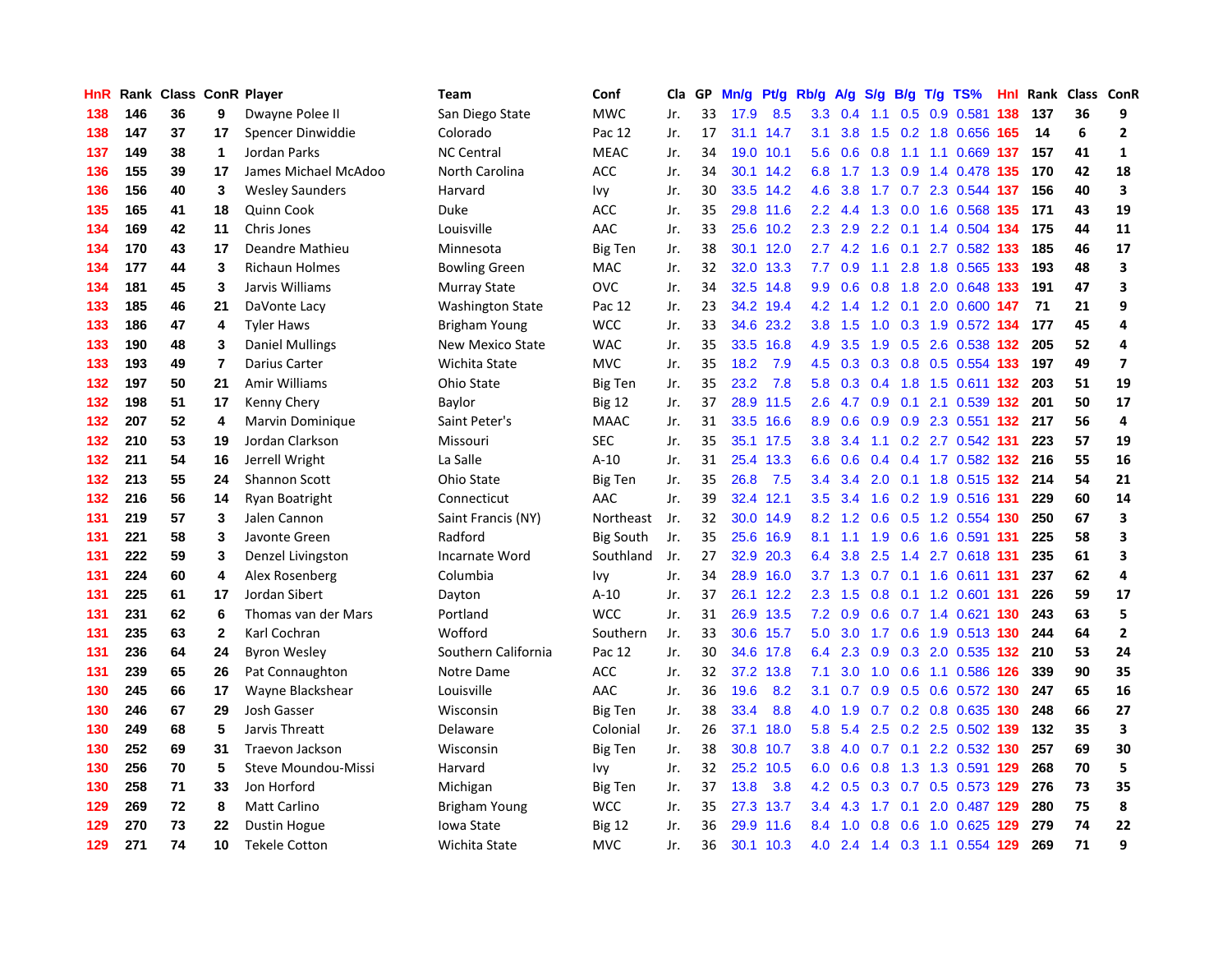| HnR |     | Rank Class ConR Player |                         |                       | <b>Team</b>           | Conf            | Cla | GP | Mn/g | Pt/g      | Rb/g             | A/g | <b>S/g</b> |     | $B/g$ T/g TS%             | Hnl Rank | Class | ConR                    |
|-----|-----|------------------------|-------------------------|-----------------------|-----------------------|-----------------|-----|----|------|-----------|------------------|-----|------------|-----|---------------------------|----------|-------|-------------------------|
| 129 | 273 | 75                     | 10                      | Alex Kirk             | <b>New Mexico</b>     | <b>MWC</b>      | Jr. | 32 | 32.0 | 13.3      | 8.7              | 1.1 | 0.4        |     | 2.7 1.8 0.532 129         | 270      | 72    | 10                      |
| 129 | 282 | 76                     | 5                       | Karrington Ward       | Eastern Michigan      | <b>MAC</b>      | Jr. | 37 |      | 29.3 12.5 | 6.4              | 0.8 | 1.4        |     | 0.7 1.2 0.547 128         | 303      | 79    | 6                       |
| 128 | 283 | 77                     | 37                      | <b>Maurice Walker</b> | Minnesota             | <b>Big Ten</b>  | Jr. | 32 | 18.5 | 7.8       | 4.5              | 0.8 |            |     | 0.8 0.9 1.5 0.590 130     | 254      | 68    | 28                      |
| 128 | 291 | 78                     | 38                      | Gabriel Olaseni       | lowa                  | <b>Big Ten</b>  | Jr. | 33 | 16.7 | 6.5       | 4.9              | 0.4 |            |     | 0.3 1.3 0.7 0.561 128     | 301      | 78    | 38                      |
| 128 | 292 | 79                     | 20                      | Myles Mack            | Rutgers               | AAC             | Jr. | 33 | 30.5 | 14.9      | 2.7              | 4.3 | 1.6        |     | 0.2 2.6 0.549 127         | 322      | 84    | 22                      |
| 128 | 293 | 80                     | 12                      | J.J. Avila            | Colorado State        | <b>MWC</b>      | Jr. | 32 | 33.4 | 16.6      | 7.4              | 3.3 | 1.1        |     | 0.5 2.4 0.537 127         | 305      | 80    | 12                      |
| 128 | 294 | 81                     | $\mathbf 2$             | Calvin Godfrey        | Southern              | <b>SWAC</b>     | Jr. | 31 | 26.9 | 13.1      | 8.8              | 0.8 | 0.5        |     | 1.6 1.6 0.576 128         | 288      | 77    | 3                       |
| 128 | 295 | 82                     | 39                      | D.J. Newbill          | Penn State            | Big Ten         | Jr. | 34 | 34.4 | 17.8      | 4.9              | 1.7 | 0.8        |     | 0.3 2.1 0.544 126         | 336      | 89    | 39                      |
| 128 | 303 | 83                     | 27                      | Kourtney Roberson     | Texas A&M             | <b>SEC</b>      | Jr. | 34 | 25.5 | 9.8       | 6.8              | 0.7 | 0.7        |     | 0.7 1.3 0.590 127         | 321      | 83    | 30                      |
| 127 | 308 | 84                     | 6                       | Justin Drummond       | Toledo                | <b>MAC</b>      | Jr. | 33 | 27.5 | 14.2      | 5.2              | 2.7 | 1.0        |     | 0.4 1.8 0.598 128         | 287      | 76    | 5                       |
| 127 | 311 | 85                     | 12                      | D'Angelo Harrison     | Saint John's          | <b>Big East</b> | Jr. | 33 |      | 32.9 17.5 | 4.9              |     |            |     | 1.9 1.0 0.5 1.5 0.529 127 | 314      | 81    | 13                      |
| 127 | 315 | 86                     | 22                      | Cannen Cunningham     | Southern Methodist    | AAC             | Jr. | 37 | 12.9 | 5.1       | 2.8              |     |            |     | 0.6 0.5 0.9 1.0 0.622 127 | 320      | 82    | 21                      |
| 127 | 318 | 87                     | 33                      | Rakeem Christmas      | Syracuse              | <b>ACC</b>      | Jr. | 34 | 23.6 | 5.8       | 5.1              |     |            |     | 0.7 0.5 1.9 0.8 0.635 127 | 329      | 87    | 34                      |
| 127 | 323 | 88                     | 11                      | Christopher Anderson  | San Diego             | <b>WCC</b>      | Jr. | 35 | 33.6 | 10.3      | 3.7              | 6.2 | 1.8        |     | $0.1$ 2.7 0.528 127       | 325      | 85    | 11                      |
| 127 | 327 | 89                     | $\overline{7}$          | Jordan Threloff       | Northern Illinois     | <b>MAC</b>      | Jr. | 32 | 24.8 | 9.2       | 7.0              | 0.6 | 0.5        |     | 1.0 1.7 0.562 125         | 368      | 101   | 9                       |
| 127 | 333 | 90                     | 31                      | James Siakam          | Vanderbilt            | <b>SEC</b>      | Jr. | 31 | 24.1 | 7.2       | 5.3              | 1.2 | 0.9        |     | 1.3 1.3 0.618 126         | 349      | 92    | 31                      |
| 126 | 334 | 91                     | 40                      | <b>Travis Trice</b>   | Michigan State        | Big Ten         | Jr. | 36 | 22.3 | 7.3       | 1.6              | 2.3 | 0.9        |     | 0.2 1.0 0.574 125         | 365      | 99    | 41                      |
| 126 | 336 | 92                     | 14                      | Daniel Bejarano       | Colorado State        | <b>MWC</b>      | Jr. | 32 | 33.8 | 16.3      | 8.3              | 3.3 | 1.1        |     | 0.6 1.8 0.489 126         | 342      | 91    | 13                      |
| 126 | 338 | 93                     | 25                      | <b>Thomas Gipson</b>  | Kansas State          | <b>Big 12</b>   | Jr. | 31 |      | 26.5 11.7 | 6.5              | 0.6 | 0.4        |     | 0.5 2.2 0.589 126         | 333      | 88    | 25                      |
| 126 | 339 | 94                     | 32                      | <b>KT Harrell</b>     | Auburn                | <b>SEC</b>      | Jr. | 30 |      | 32.6 18.3 | 4.0              | 2.1 |            |     | 0.8 0.2 2.9 0.573 126     | 351      | 93    | 32                      |
| 126 | 341 | 95                     | 12                      | Kruize Pinkins        | San Francisco         | <b>WCC</b>      | Jr. | 33 |      | 25.0 12.2 | 6.5              | 1.0 | 0.5        |     | 0.8 1.5 0.540 125         | 370      | 103   | 16                      |
| 126 | 346 | 96                     | $\overline{\mathbf{r}}$ | Angelo Warner         | Morehead State        | OVC             | Jr. | 34 | 34.8 | 17.6      | 4.8              | 3.0 | 2.0        |     | 0.3 2.6 0.580 125         | 354      | 94    | $\overline{\mathbf{z}}$ |
| 126 | 347 | 97                     | 6                       | <b>Emmy Andujar</b>   | Manhattan             | <b>MAAC</b>     | Jr. | 33 | 23.3 | 8.6       | 5.3              | 2.2 | 1.2        |     | 0.4 2.2 0.572 125         | 359      | 96    | 6                       |
| 126 | 351 | 98                     | 14                      | <b>Brandon Clark</b>  | Santa Clara           | <b>WCC</b>      | Jr. | 33 | 32.0 | 16.9      | 2.6              | 3.5 | 1.4        |     | 0.1 1.9 0.554 125         | 369      | 102   | 15                      |
| 126 | 353 | 99                     | 15                      | <b>Kevin Pangos</b>   | Gonzaga               | <b>WCC</b>      | Jr. | 36 | 34.8 | 14.4      | 3.3 <sub>2</sub> | 3.6 | 1.0        |     | 0.0 1.7 0.594 125         | 357      | 95    | 12                      |
| 125 | 356 | 100                    | 7                       | David Laury           | Iona                  | <b>MAAC</b>     | Jr. | 33 | 29.0 | 14.0      | 8.3              | 2.3 |            |     | 0.7 1.2 1.8 0.560 125     | 363      | 97    | $\overline{7}$          |
| 125 | 360 | 101                    | 24                      | <b>Will Cummings</b>  | Temple                | AAC             | Jr. | 29 |      | 34.4 16.8 | $3.4^{\circ}$    | 4.6 |            |     | 1.5 0.1 2.2 0.552 127     | 328      | 86    | 23                      |
| 125 | 362 | 102                    | 34                      | <b>Rashad Madden</b>  | Arkansas              | <b>SEC</b>      | Jr. | 33 |      | 26.3 12.7 | 2.8              | 2.8 |            |     | 0.8 0.3 2.3 0.603 125     | 364      | 98    | 34                      |
| 125 | 364 | 103                    | 36                      | Evan Smotrycz         | Maryland              | <b>ACC</b>      | Jr. | 31 |      | 27.9 11.0 | 6.0              | 1.7 |            |     | 0.8 0.2 1.6 0.519 124     | 378      | 108   | 38                      |
| 125 | 365 | 104                    | 28                      | Norman Powell         | <b>UCLA</b>           | Pac 12          | Jr. | 37 |      | 25.7 11.4 | 2.8              | 1.7 | 1.4        |     | 0.4 1.0 0.605 124         | 373      | 105   | 28                      |
| 125 | 367 | 105                    | 23                      | Cady Lalanne          | Massachusetts         | $A-10$          | Jr. | 33 |      | 29.0 11.5 | 7.9              | 0.2 | 0.5        |     | 2.2 1.8 0.583 125         | 366      | 100   | 22                      |
| 125 | 368 | 106                    | 37                      | Ryan Anderson         | <b>Boston College</b> | ACC             | Jr. | 32 | 31.4 | 14.3      | 7.3              | 1.4 | 0.8        |     | 0.6 1.9 0.558 124         | 372      | 104   | 37                      |
| 125 | 370 | 107                    | 29                      | Askia Booker          | Colorado              | Pac 12          | Jr. | 35 | 30.5 | 13.7      | 3.7              | 3.3 | 1.3        | 0.1 | 2.5 0.485 122             | 431      | 128   | 33                      |
| 125 | 372 | 108                    | 30                      | Anthony Brown         | Stanford              | Pac 12          | Jr. | 36 | 33.5 | 12.3      | 5.0              | 2.1 | 0.8        |     | 0.1 1.9 0.604 124         | 384      | 110   | 29                      |
| 125 | 375 | 109                    | $\overline{7}$          | <b>Ryan Harrow</b>    | Georgia State         | Sun Belt        | Jr. | 34 |      | 33.9 17.8 | 2.6              | 4.2 | 1.3        |     | $0.1$ 1.7 $0.525$ 124     | 393      | 113   | $\overline{\mathbf{z}}$ |
| 124 | 379 | 110                    | 31                      | David Kravish         | California            | Pac 12          | Jr. | 35 |      | 32.2 11.4 | 7.7              | 1.1 | 0.6        |     | 2.1 1.3 0.561 123         | 417      | 123   | 32                      |
| 124 | 384 | 111                    | 10                      | Michale Kyser         | Louisiana Tech        | Conf. USA       | Jr. | 36 | 23.3 | 7.0       | 6.6              | 0.4 | 0.5        |     | 3.0 0.6 0.557 124         | 390      | 112   | 12                      |
| 124 | 385 | 112                    | 8                       | George Fant           | Western Kentucky      | Sun Belt        | Jr. | 31 | 29.5 | 13.3      | 6.6              | 0.9 | 0.9        |     | 0.9 1.7 0.535 123         | 410      | 121   | 8                       |
| 124 | 391 | 113                    | 15                      | Roscoe Smith          | <b>UNLV</b>           | <b>MWC</b>      | Jr. | 31 |      | 29.1 11.1 | 10.9             | 0.5 |            |     | 0.3 0.7 1.3 0.562 124     | 374      | 106   | 15                      |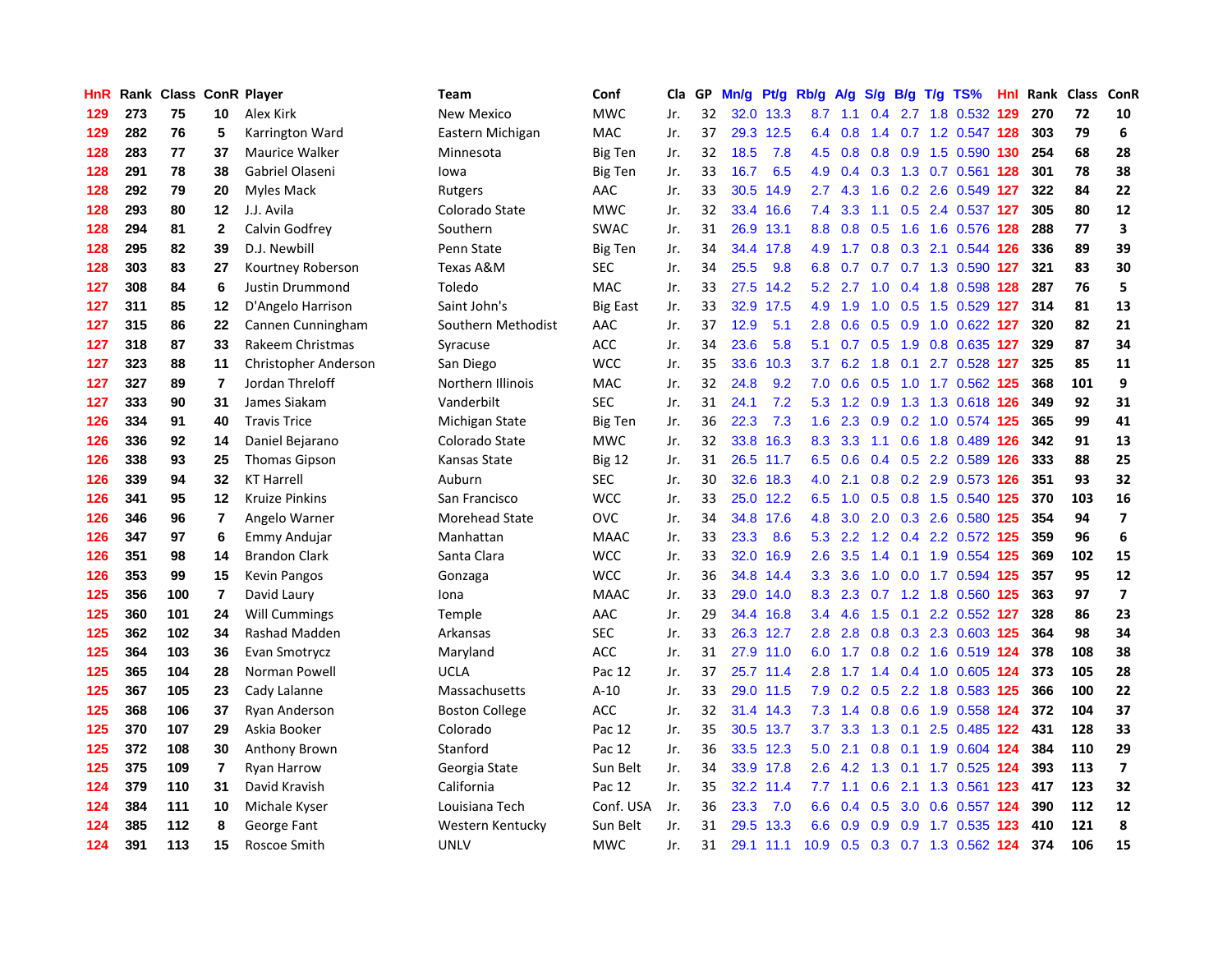| HnR |     | Rank Class ConR Player |                |                        | <b>Team</b>           | Conf            | Cla | GP | Mn/g | Pf/g      | Rb/g             | A/g | S/g | B/g              | $T/g$ TS%                     |     | Hnl Rank | <b>Class</b> | ConR |
|-----|-----|------------------------|----------------|------------------------|-----------------------|-----------------|-----|----|------|-----------|------------------|-----|-----|------------------|-------------------------------|-----|----------|--------------|------|
| 124 | 396 | 114                    | 18             | Devin Brooks           | Creighton             | <b>Big East</b> | Jr. | 34 | 16.6 | 6.5       | 3.6              | 2.8 | 0.7 |                  | 0.1 1.8 0.518 124             |     | 396      | 114          | 18   |
| 124 | 399 | 115                    | 27             | Naadir Tharpe          | Kansas                | <b>Big 12</b>   | Jr. | 34 | 29.4 | 8.5       | 2.1              | 5.0 | 0.7 |                  | $0.0$ 2.1 0.573 123           |     | 415      | 122          | 30   |
| 123 | 403 | 116                    | 29             | Jordan Tolbert         | <b>Texas Tech</b>     | <b>Big 12</b>   | Jr. | 32 | 26.3 | 10.7      | 5.8              | 0.8 |     |                  | 0.8 0.7 1.7 0.593 123         |     | 407      | 119          | 27   |
| 123 | 404 | 117                    | 30             | Royce O'Neale          | Baylor                | <b>Big 12</b>   | Jr. | 38 | 27.3 | 7.1       | 5.4              | 2.9 | 0.9 |                  | 0.2 1.7 0.601 123             |     | 403      | 116          | 26   |
| 123 | 406 | 118                    | 12             | Pierria Henry          | Charlotte             | Conf. USA       | Jr. | 30 | 33.8 | 12.3      | 5.1              | 5.8 | 2.1 |                  | 0.7 3.3 0.503 124             |     | 385      | 111          | 11   |
| 123 | 412 | 119                    | 17             | Johnny Dee             | San Diego             | <b>WCC</b>      | Jr. | 35 | 32.4 | 16.6      | 2.8              | 1.4 | 1.1 |                  | 0.0 1.4 0.596 123             |     | 409      | 120          | 17   |
| 123 | 417 | 120                    | 22             | LaDontae Henton        | Providence            | <b>Big East</b> | Jr. | 35 | 37.1 | 14.0      | 7.9              | 1.7 | 1.3 |                  | 0.6 1.6 0.547 122             |     | 427      | 127          | 23   |
| 123 | 418 | 121                    | 9              | <b>Ousmane Drame</b>   | Quinnipiac            | <b>MAAC</b>     | Jr. | 30 | 29.0 | 13.7      | 10.5             | 0.9 | 0.6 |                  | 2.1 2.5 0.532 123             |     | 402      | 115          | 9    |
| 123 | 419 | 122                    | 9              | T.J. Price             | Western Kentucky      | Sun Belt        | Jr. | 30 | 29.6 | 15.5      | 4.4              | 1.9 | 0.9 |                  | 0.1 2.1 0.544 123             |     | 420      | 125          | 9    |
| 123 | 422 | 123                    | 14             | Nate Buss              | Northern Iowa         | <b>MVC</b>      | Jr. | 28 | 20.6 | 10.6      | 5.0              | 0.3 | 0.4 |                  | 0.3 0.7 0.649 124             |     | 376      | 107          | 13   |
| 123 | 423 | 124                    | 39             | Josh Richardson        | Tennessee             | <b>SEC</b>      | Jr. | 37 |      | 30.3 10.3 | 2.9              | 1.5 |     |                  | 0.7 0.8 1.0 0.564 122         |     | 438      | 133          | 40   |
| 123 | 424 | 125                    | 44             | <b>Elliott Eliason</b> | Minnesota             | <b>Big Ten</b>  | Jr. | 37 | 21.9 | 5.0       | 6.6              | 0.9 |     |                  | 0.5 1.9 1.0 0.518 122         |     | 432      | 129          | 44   |
| 122 | 426 | 126                    | 32             | Le'Bryan Nash          | Oklahoma State        | Big 12          | Jr. | 34 | 29.9 | 13.9      | 5.5 <sub>1</sub> | 1.6 | 0.5 |                  | 0.8 1.9 0.568 121             |     | 451      | 140          | 32   |
| 122 | 427 | 127                    | 18             | Gerard Coleman         | Gonzaga               | <b>WCC</b>      | Jr. | 34 | 11.5 | 6.0       | 1.6              | 0.8 | 0.5 |                  | 0.1 1.1 0.510 122             |     | 434      | 130          | 18   |
| 122 | 430 | 128                    | 9              | Jonah Travis           | Harvard               | Ivy             | Jr. | 30 | 12.6 | 4.6       | 3.1              | 0.3 | 0.5 |                  | 0.2 0.5 0.617 122             |     | 435      | 131          | 10   |
| 122 | 432 | 129                    | 40             | Johnny O'Bryant III    | Louisiana State       | <b>SEC</b>      | Jr. | 34 | 30.0 | 15.3      | 7.7              | 1.6 | 0.5 | 0.9 <sup>°</sup> | 3.2 0.520 122                 |     | 437      | 132          | 39   |
| 122 | 433 | 130                    | 28             | Yanick Moreira         | Southern Methodist    | AAC             | Jr. | 23 | 13.5 | 6.0       | 3.9 <sup>°</sup> | 0.4 | 0.2 |                  | 0.6 1.0 0.543 123             |     | 406      | 118          | 26   |
| 122 | 435 | 131                    | 45             | <b>Andre Hollins</b>   | Minnesota             | Big Ten         | Jr. | 36 | 30.5 | 13.6      | 3.5              | 2.4 | 0.9 |                  | 0.1 1.8 0.542 121             |     | 446      | 137          | 46   |
| 122 | 436 | 132                    | 43             | Cameron Wright         | Pittsburgh            | <b>ACC</b>      | Jr. | 36 | 30.9 | 10.5      | 3.3              | 2.6 |     |                  | 1.8 0.2 1.4 0.496 121         |     | 441      | 135          | 43   |
| 122 | 437 | 133                    | 5              | Mike Caffey            | Long Beach State      | Big West        | Jr. | 32 | 34.5 | 16.2      | 4.4              | 4.3 |     |                  | 1.4 0.1 3.1 0.486 120         |     | 478      | 151          | 9    |
| 122 | 440 | 134                    | 46             | Duje Dukan             | Wisconsin             | <b>Big Ten</b>  | Jr. | 38 | 8.1  | 2.8       | 1.5              | 0.3 | 0.1 |                  | $0.0$ 0.2 0.601 121           |     | 440      | 134          | 45   |
| 121 | 444 | 135                    | 4              | <b>Malcolm Miller</b>  | <b>Holy Cross</b>     | Patriot         | Jr. | 34 | 30.5 | 11.0      | 5.7              | 2.1 | 0.9 |                  | 1.9 1.7 0.573 121             |     | 458      | 145          | 5    |
| 121 | 447 | 136                    | 5              | Mark Nwakamma          | Hartford              | <b>AEC</b>      | Jr. | 31 | 29.4 | 15.3      | 5.8              | 1.9 | 0.7 |                  | 0.7 3.1 0.576 123             |     | 421      | 126          | 4    |
| 121 | 448 | 137                    | 8              | Johnathan Jordan       | Tx A&M-CorpusChristi  | Southland       | Jr. | 33 | 33.9 | 14.5      | 4.5              | 5.3 | 1.5 | 0.1              | 2.7 0.520                     | 121 | 449      | 139          | 8    |
| 121 | 455 | 138                    | 10             | Javier Duren           | Yale                  | Ivy             | Jr. | 31 | 30.1 | 13.7      | 3.9 <sup>°</sup> | 3.1 | 1.5 |                  | 0.2 2.7 0.528 121             |     | 445      | 136          | 11   |
| 121 | 458 | 139                    | 10             | <b>Antoine Mason</b>   | Niagara               | <b>MAAC</b>     | Jr. | 33 | 37.6 | 25.6      | $3.6^{\circ}$    | 1.5 | 1.2 |                  | 0.2 2.8 0.535 120             |     | 470      | 148          | 10   |
| 121 | 459 | 140                    | 15             | <b>Bobby Hunter</b>    | <b>Illinois State</b> | <b>MVC</b>      | Jr. | 34 |      | 27.7 10.5 | 3.7              | 2.4 |     |                  | 1.5 0.0 1.5 0.608 120         |     | 486      | 152          | 15   |
| 120 | 465 | 141                    | 19             | <b>Derrick Marks</b>   | <b>Boise State</b>    | <b>MWC</b>      | Jr. | 34 |      | 28.2 14.9 | 3.4              | 2.6 |     |                  | 1.5 0.3 2.6 0.528 120         |     | 490      | 154          | 20   |
| 120 | 467 | 142                    | 15             | Raheem Appleby         | Louisiana Tech        | Conf. USA       | Jr. | 25 | 20.2 | 11.2      | 1.8              | 1.4 | 0.8 |                  | 0.1 1.1 0.535 121             |     | 461      | 146          | 16   |
| 120 | 468 | 143                    | 5              | Mikh McKinney          | Sacramento State      | <b>Big Sky</b>  | Jr. | 30 | 34.6 | 16.6      | 3.8              | 4.6 | 1.2 |                  | 0.2 2.3 0.581 120             |     | 474      | 149          | 5    |
| 120 | 469 | 144                    | 21             | Gary Bell Jr.          | Gonzaga               | <b>WCC</b>      | Jr. | 30 | 28.5 | 11.0      | 2.9              | 1.7 | 1.0 |                  | 0.0 1.0 0.622 121             |     | 453      | 142          | 19   |
| 120 | 471 | 145                    | 35             | Dallin Bachynski       | Utah                  | Pac 12          | Jr. | 30 | 18.0 | 6.8       | 4.9              | 0.6 | 0.6 |                  | 0.9 0.9 0.658 121             |     | 456      | 143          | 35   |
| 120 | 474 | 146                    | 12             | Maurice Ndour          | Ohio                  | MAC             | Jr. | 36 | 30.1 | 13.9      | 7.0              | 1.6 | 0.6 | 1.6              | 2.5 0.574 120                 |     | 476      | 150          | 12   |
| 120 | 477 | 147                    | 41             | <b>Alandise Harris</b> | Arkansas              | <b>SEC</b>      | Jr. | 33 | 18.8 | 9.0       | 3.3              | 1.2 | 0.8 |                  | 0.9 1.6 0.520 120             |     | 492      | 155          | 43   |
| 120 | 478 | 148                    | 36             | <b>Stefan Nastic</b>   | Stanford              | Pac 12          | Jr. | 36 | 19.7 | 7.4       | 2.8              | 1.1 |     |                  | 0.2 0.9 1.3 0.595 120         |     | 495      | 156          | 36   |
| 120 | 486 | 149                    | 36             | Nino Williams          | Kansas State          | <b>Big 12</b>   | Jr. | 33 | 16.3 | 6.2       | 3.5              | 0.6 | 0.5 |                  | 0.1 0.9 0.545 119             |     | 505      | 159          | 36   |
| 120 | 491 | 150                    | $\overline{7}$ | Will Davis II          | UC Irvine             | Big West        | Jr. | 32 | 25.6 | 11.0      | 6.4              | 0.8 | 0.5 |                  | 1.0 1.4 0.579 <b>121</b>      |     | 457      | 144          | 8    |
| 120 | 494 | 151                    | 49             | Leslee Smith           | Nebraska              | Big Ten         | Jr. | 32 | 16.8 | 5.4       | 4.8              | 0.4 | 0.9 |                  | 0.6 1.4 0.539 119             |     | 520      | 162          | 50   |
| 119 | 498 | 152                    | 26             | <b>Todd Mayo</b>       | Marquette             | <b>Big East</b> | Jr. | 30 | 23.8 | 11.3      |                  |     |     |                  | 2.7 2.0 0.9 0.2 2.0 0.581 120 |     | 489      | 153          | 25   |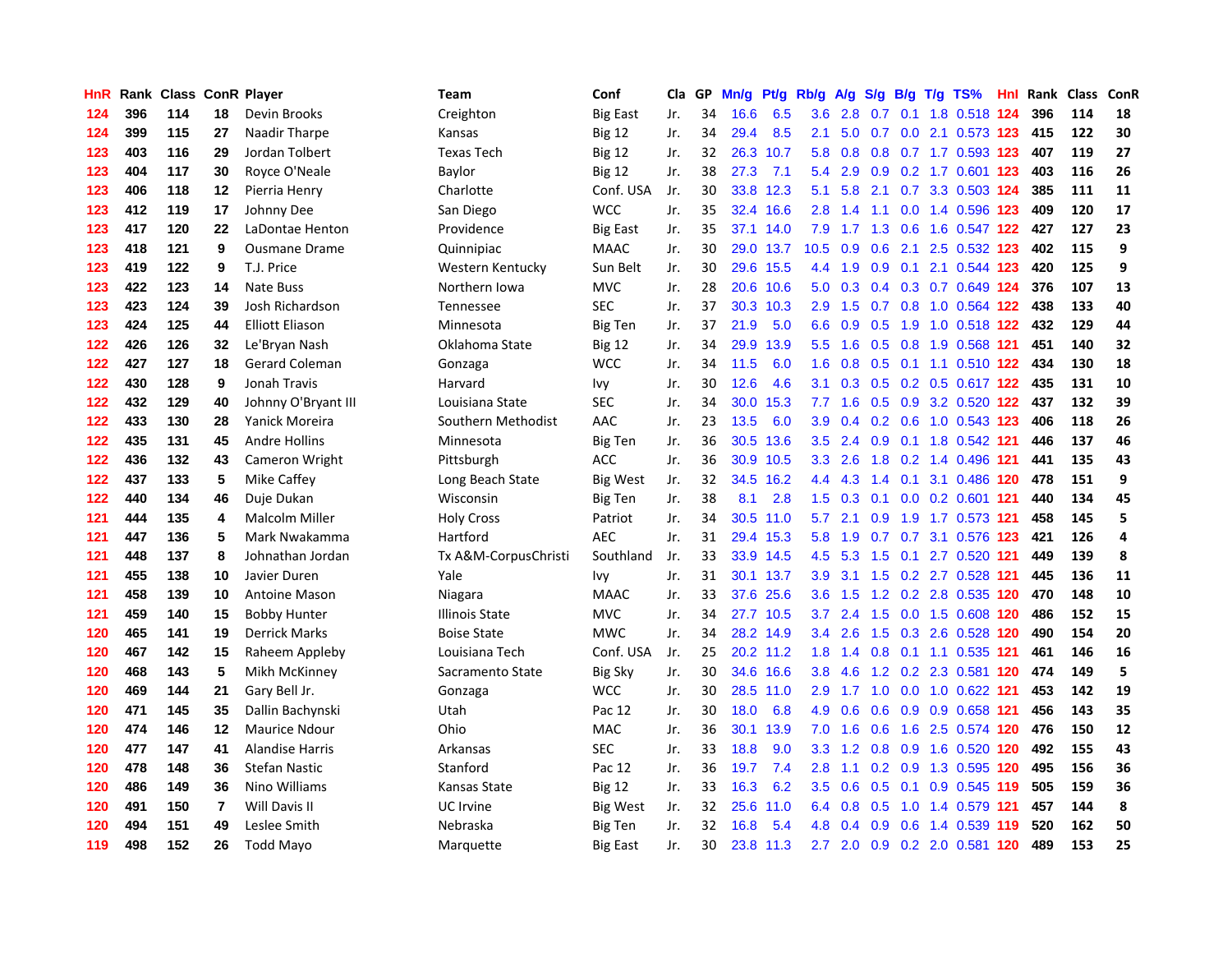| HnR |     | Rank Class ConR Player |                |                           | Team                 | Conf            | Cla | GP | Mn/g | Pt/g      | Rb/g             | A/g | S/g             |     | $B/g$ T/g TS%                 | Hnl | Rank | <b>Class</b> | ConR |
|-----|-----|------------------------|----------------|---------------------------|----------------------|-----------------|-----|----|------|-----------|------------------|-----|-----------------|-----|-------------------------------|-----|------|--------------|------|
| 119 | 499 | 153                    | 21             | <b>Bryce Dejean-Jones</b> | <b>UNLV</b>          | <b>MWC</b>      | Jr. | 31 | 27.4 | 13.6      | 3.7              | 3.0 | 0.7             |     | 0.3 1.7 0.504 120             |     | 501  | 158          | 21   |
| 119 | 502 | 154                    | 13             | Julius Brown              | Toledo               | <b>MAC</b>      | Jr. | 34 |      | 33.6 14.9 | $2.2\phantom{0}$ | 6.0 | 1.1             |     | 0.1 2.8 0.551 119             |     | 509  | 160          | 13   |
| 119 | 503 | 155                    | 13             | Deon Jones                | Monmouth             | <b>MAAC</b>     | Jr. | 32 |      | 30.4 15.1 | 6.9              | 1.3 |                 |     | 1.2 0.7 2.8 0.553 119         |     | 521  | 163          | 12   |
| 119 | 504 | 156                    | 8              | Corey Hawkins             | <b>UC Davis</b>      | <b>Big West</b> | Jr. | 30 | 33.8 | 18.0      | 4.5              |     | $3.0 \quad 1.5$ |     | 0.4 2.0 0.550 117             |     | 572  | 175          | 10   |
| 119 | 508 | 157                    | 27             | Will Artino               | Creighton            | Big East        | Jr. | 35 | 13.1 | 5.5       | 3.3              | 0.2 | 0.3             |     | 0.3 0.7 0.645 119             |     | 519  | 161          | 27   |
| 119 | 512 | 158                    | 14             | Zaid Hearst               | Quinnipiac           | <b>MAAC</b>     | Jr. | 32 | 33.9 | 15.5      | 6.6              | 1.9 | 0.7             |     | 0.4 1.6 0.577 117             |     | 550  | 167          | 15   |
| 119 | 519 | 159                    | 30             | Kendall Anthony           | Richmond             | $A-10$          | Jr. | 33 | 31.2 | 15.9      | 1.5              | 1.6 | 0.6             |     | 0.0 1.4 0.529 116             |     | 597  | 182          | 41   |
| 118 | 522 | 160                    | 23             | J.J. O'Brien              | San Diego State      | <b>MWC</b>      | Jr. | 35 | 27.9 | 7.8       | 4.7              | 1.1 | 0.7             |     | 0.3 1.4 0.504 118             |     | 523  | 164          | 23   |
| 118 | 524 | 161                    | 6              | Jelani Hewitt             | Georgia Southern     | Southern        | Jr. | 34 | 33.9 | 19.4      | 4.4              | 3.1 | 2.2             | 0.1 | 3.0 0.539 118                 |     | 536  | 166          | 6    |
| 118 | 527 | 162                    | 51             | Sam Thompson              | Ohio State           | <b>Big Ten</b>  | Jr. | 35 | 24.6 | 7.9       | 2.7              | 0.8 | 0.7             |     | 0.8 0.8 0.523 118             |     | 528  | 165          | 51   |
| 118 | 536 | 163                    | 33             | Gilvydas Biruta           | Rhode Island         | $A-10$          | Jr. | 32 | 25.9 | 10.6      | 7.0              |     |                 |     | 1.3 0.3 0.7 2.1 0.537 117     |     | 560  | 171          | 34   |
| 118 | 540 | 164                    | 47             | <b>Nick Faust</b>         | Maryland             | <b>ACC</b>      | Jr. | 32 | 27.4 | 9.4       | 3.7              |     |                 |     | 2.0 1.2 0.6 1.8 0.508 117     |     | 569  | 173          | 48   |
| 117 | 545 | 165                    | 34             | <b>Grandy Glaze</b>       | Saint Louis          | $A-10$          | Jr. | 34 | 12.9 | 3.8       | 4.5              | 0.3 |                 |     | $0.4$ $0.3$ $0.9$ $0.512$ 117 |     | 552  | 168          | 32   |
| 117 | 550 | 166                    | 32             | Kadeem Jack               | Rutgers              | AAC             | Jr. | 32 | 29.3 | 14.3      | 6.8              | 0.7 |                 |     | 0.7 1.3 1.9 0.538 117         |     | 555  | 170          | 32   |
| 117 | 553 | 167                    | 11             | Corey Walden              | Eastern Kentucky     | OVC             | Jr. | 34 | 31.5 | 13.8      | 4.1              | 2.9 | 2.2             |     | 0.0 2.0 0.616 117             |     | 553  | 169          | 11   |
| 117 | 556 | 168                    | $\overline{7}$ | Tyler Kalinoski           | Davidson             | Southern        | Jr. | 33 | 33.8 | 11.0      | 5.0              | 3.4 | 1.3             |     | 0.3 1.4 0.630 116             |     | 604  | 186          | 8    |
| 117 | 566 | 169                    | 36             | Maxie Esho                | Massachusetts        | A-10            | Jr. | 32 | 21.2 | 8.9       | 5.0              | 0.4 | 1.0             |     | 0.9 1.6 0.571 117             |     | 562  | 172          | 35   |
| 117 | 570 | 170                    | 24             | <b>Anthony Drmic</b>      | <b>Boise State</b>   | <b>MWC</b>      | Jr. | 32 | 32.8 | 15.9      | 4.5              | 1.7 | 1.1             |     | 0.1 1.9 0.559 117             |     | 570  | 174          | 24   |
| 117 | 572 | 171                    | 52             | <b>Tracy Abrams</b>       | <b>Illinois</b>      | <b>Big Ten</b>  | Jr. | 35 | 30.1 | 10.7      | 3.5              | 3.2 |                 |     | 1.2 0.2 1.9 0.448 117         |     | 574  | 176          | 53   |
| 117 | 574 | 172                    | 5              | Cody Larson               | South Dakota State   | Summit          | Jr. | 32 | 29.0 | 13.1      | 7.0              | 2.0 | 0.6             |     | 1.1 2.3 0.553 116             |     | 596  | 181          | 5    |
| 116 | 587 | 173                    | 12             | <b>Tylor Ongwae</b>       | Louisiana-Monroe     | Sun Belt        | Jr. | 27 | 32.0 | 16.2      | 5.8              | 1.4 | 1.1             |     | $0.7$ 1.9 $0.509$ 115         |     | 630  | 191          | 13   |
| 116 | 591 | 174                    | 13             | Curtis Washington         | Georgia State        | Sun Belt        | Jr. | 33 | 22.7 | 7.5       | 5.9              | 0.2 | 0.3             |     | 2.4 0.6 0.652 116             |     | 601  | 183          | 12   |
| 116 | 592 | 175                    | 25             | Deshawn Delaney           | New Mexico           | <b>MWC</b>      | Jr. | 34 | 20.0 | 5.3       | 4.0              | 1.6 | 0.7             |     | 0.3 0.7 0.583 115             |     | 616  | 188          | 25   |
| 116 | 594 | 176                    | 53             | Deverell Biggs            | Nebraska             | Big Ten         | Jr. | 15 | 20.5 | 9.9       | 3.3              | 1.5 | 1.0             |     | 0.4 2.3 0.503 121             |     | 448  | 138          | 47   |
| 116 | 595 | 177                    | 30             | Austin Chatman            | Creighton            | <b>Big East</b> | Jr. | 35 | 30.3 | 8.1       | $3.4^{\circ}$    | 4.4 | 0.5             |     | $0.0$ 1.7 $0.550$ 116         |     | 603  | 185          | 30   |
| 116 | 597 | 178                    | 22             | <b>Richard Ross</b>       | Old Dominion         | Conf. USA       | Jr. | 36 | 32.1 | 9.9       | 7.0              | 0.9 | 0.8             |     | 2.3 1.5 0.521 116             |     | 602  | 184          | 24   |
| 116 | 601 | 179                    | 10             | <b>Tyler Lamb</b>         | Long Beach State     | <b>Big West</b> | Jr. | 22 | 28.3 | 15.4      | 3.6 <sup>°</sup> | 2.2 | 1.4             |     | 0.4 2.4 0.535 123             |     | 405  | 117          | 5    |
| 115 | 612 | 180                    | 50             | <b>Damarcus Harrison</b>  | Clemson              | <b>ACC</b>      | Jr. | 36 | 21.8 | 7.8       | 2.7              |     |                 |     | 1.3 0.6 0.2 0.9 0.516 115     |     | 624  | 190          | 52   |
| 115 | 613 | 181                    | 13             | Reece Chamberlain         | Belmont              | OVC             | Jr. | 31 |      | 32.4 10.9 | 3.7 <sub>2</sub> | 5.5 |                 |     | 1.4 0.2 2.6 0.579 116         |     | 583  | 177          | 12   |
| 115 | 624 | 182                    | 9              | <b>Cedrick Williams</b>   | <b>NC Wilmington</b> | Colonial        | Jr. | 32 |      | 30.3 11.5 | 6.6              | 0.8 |                 |     | 0.9 1.4 1.5 0.552 114         |     | 642  | 194          | 11   |
| 115 | 626 | 183                    | 49             | Jamal Jones               | Texas A&M            | <b>SEC</b>      | Jr. | 34 | 27.8 | 13.4      | 4.1              | 1.3 | 0.7             |     | 0.4 1.6 0.499 114             |     | 654  | 196          | 51   |
| 115 | 632 | 184                    | $\overline{7}$ | Isiah Umipig              | Seattle              | <b>WAC</b>      | Jr. | 30 | 33.1 | 19.6      | 2.7              | 3.6 | 1.1             |     | 0.0 3.3 0.542 113             |     | 707  | 213          | 10   |
| 115 | 638 | 185                    | 9              | Juwan Howard Jr.          | Detroit              | Horizon         | Jr. | 32 | 34.5 | 18.3      | 5.3              | 2.2 | 1.0             |     | 0.5 1.9 0.509 114             |     | 636  | 192          | 9    |
| 114 | 641 | 186                    | 34             | Patrik Auda               | Seton Hall           | <b>Big East</b> | Jr. | 27 | 24.4 | 9.6       | 4.5              | 1.5 | 0.6             |     | $0.4$ 1.4 $0.610$ 115         |     | 622  | 189          | 31   |
| 114 | 642 | 187                    | 44             | Youssou Ndoye             | Saint Bonaventure    | $A-10$          | Jr. | 33 | 26.2 | 10.2      | 5.7              | 0.4 | 0.8             |     | 2.2 1.9 0.555 114             |     | 653  | 195          | 44   |
| 114 | 643 | 188                    | 35             | <b>Justin Martin</b>      | Xavier               | Big East        | Jr. | 33 |      | 28.2 11.7 | 5.2              | 1.0 |                 |     | 0.8 0.3 1.9 0.578 114         |     | 658  | 197          | 36   |
| 114 | 645 | 189                    | 6              | <b>Warren Gillis</b>      | Coastal Carolina     | Big South       | Jr. | 34 |      | 32.8 14.7 | 3.5              | 3.1 | 1.6             |     | 0.1 2.8 0.568 114             |     | 661  | 199          | 6    |
| 114 | 650 | 190                    | 8              | <b>Brent Jones</b>        | Saint Francis (NY)   | Northeast       | Jr. | 31 | 26.6 | 7.5       | 3.0              | 6.0 | 1.1             |     | 0.1 2.3 0.530 114             |     | 673  | 200          | 8    |
| 114 | 652 | 191                    | 24             | C.J. Washington           | <b>UAB</b>           | Conf. USA       | Jr. | 28 |      | 27.2 13.0 | 6.9              | 0.6 |                 |     | 0.9 0.8 1.3 0.531 116         |     | 593  | 180          | 23   |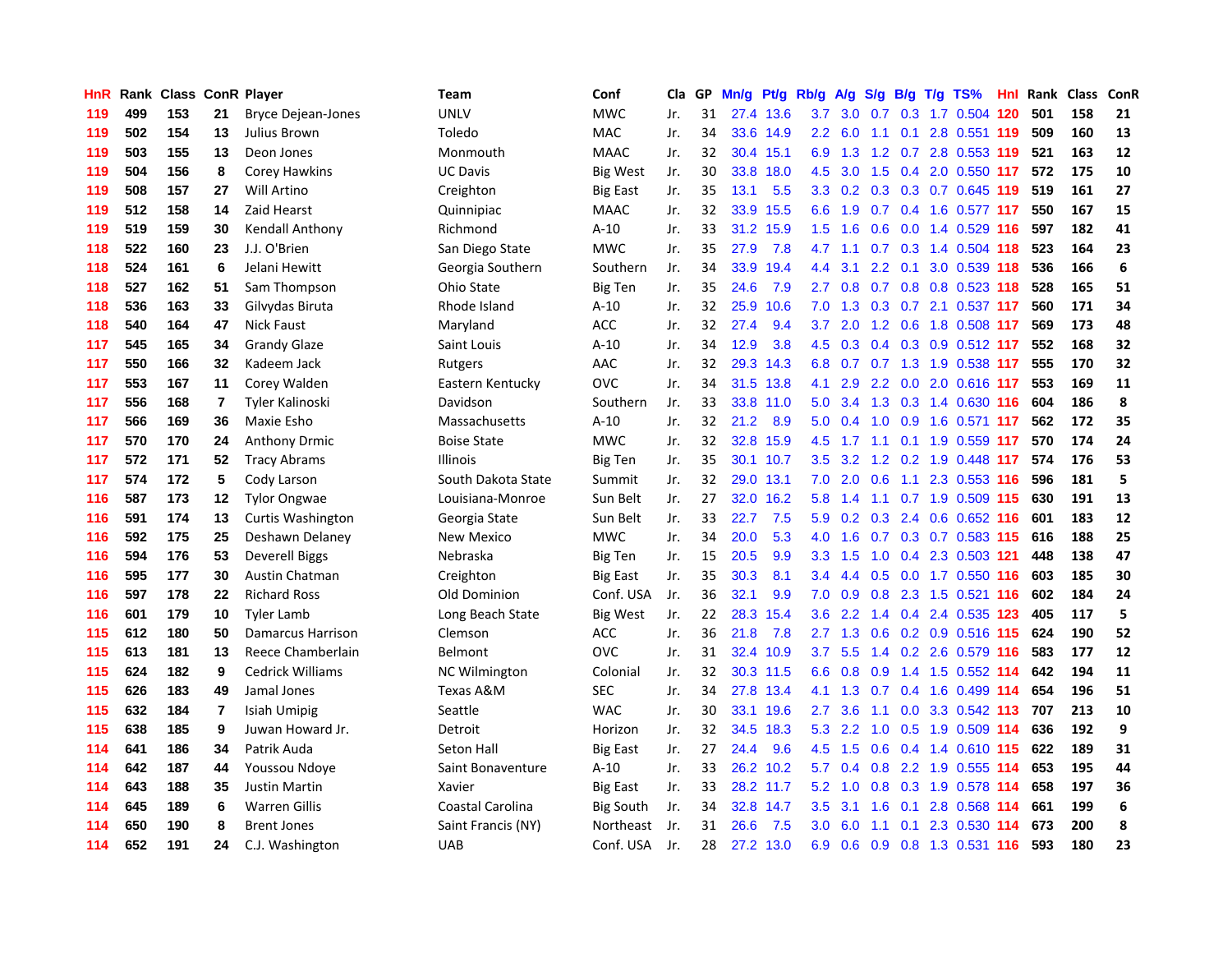| HnR |     | Rank Class ConR Player |                |                        | <b>Team</b>               | Conf             | Cla | GP | Mn/g | Pf/g      | Rb/g             | A/g           | S/g | B/g | $T/g$ TS%                            | Hnl Rank | <b>Class</b> | ConR           |
|-----|-----|------------------------|----------------|------------------------|---------------------------|------------------|-----|----|------|-----------|------------------|---------------|-----|-----|--------------------------------------|----------|--------------|----------------|
| 114 | 653 | 192                    | 29             | Anson Winder           | <b>Brigham Young</b>      | <b>WCC</b>       | Jr. | 35 | 16.7 | 6.5       | 1.8              | 1.3           | 0.6 | 0.1 | 0.5 0.650 114                        | 674      | 201          | 31             |
| 114 | 657 | 193                    | 52             | James Kelly            | Miami (Fla.)              | <b>ACC</b>       | Jr. | 27 | 17.9 | 6.0       | 3.7              | 0.6           | 0.4 |     | 0.4 0.7 0.553 115 611                |          | 187          | 51             |
| 114 | 659 | 194                    | 5              | <b>Brett Comer</b>     | <b>Florida Gulf Coast</b> | A-Sun            | Jr. | 35 |      | 31.0 13.7 | 2.9              | 5.3           |     |     | 1.2 0.2 3.1 0.523 113                | 689      | 204          | $\overline{ }$ |
| 114 | 671 | 195                    | 15             | Jarekious Bradley      | Southeast Missouri        | OVC              | Jr. | 32 | 31.3 | 19.0      | 6.3              | 1.6           |     |     | 1.2 0.9 1.8 0.607 113 718            |          | 216          | 15             |
| 114 | 673 | 196                    | 48             | Jonathan Gilling       | Arizona State             | Pac 12           | Jr. | 33 | 28.5 | 7.7       | 3.8 <sub>2</sub> | 2.7           | 0.5 |     | 0.2 1.3 0.597 113                    | 693      | 206          | 48             |
| 114 | 674 | 197                    | 51             | Nemanja Djurisic       | Georgia                   | <b>SEC</b>       | Jr. | 34 | 22.9 | 8.4       | 4.0              | 0.8           | 0.5 |     | 0.4 1.7 0.588 113                    | 690      | 205          | 53             |
| 114 | 678 | 198                    | 18             | Rob Poole              | Siena                     | <b>MAAC</b>      | Jr. | 38 | 33.9 | 14.6      | 5.0              | 1.6           | 1.1 |     | 0.1 1.7 0.540 113                    | 685      | 203          | 18             |
| 113 | 682 | 199                    | 53             | Anthony Hickey         | Louisiana State           | <b>SEC</b>       | Jr. | 34 | 31.3 | 8.4       | 2.8              | 3.7           | 1.8 |     | 0.1 1.3 0.490 113                    | 694      | 207          | 54             |
| 113 | 689 | 200                    | 9              | Tshilidzi Nephawe      | New Mexico State          | <b>WAC</b>       | Jr. | 36 | 27.9 | 11.1      | 7.8              | 0.6           |     |     | $0.4$ 1.4 2.0 0.564 112              | 734      | 220          | 12             |
| 113 | 690 | 201                    | 49             | Steve Zack             | La Salle                  | $A-10$           | Jr. | 31 | 30.3 | 8.8       | 9.5              | 0.9           |     |     | 0.4 1.9 1.8 0.517 113                | 695      | 208          | 47             |
| 113 | 691 | 202                    | 27             | Hugh Greenwood         | New Mexico                | <b>MWC</b>       | Jr. | 31 | 31.8 | 6.3       | 5.1              |               |     |     | 3.4 0.9 0.3 1.0 0.527 114            | 659      | 198          | 27             |
| 113 | 693 | 203                    | 40             | Jermaine Sanders       | Cincinnati                | AAC              | Jr. | 34 | 21.3 | 5.7       | 3.1              |               |     |     | 1.0 0.5 0.3 0.5 0.545 113            | 706      | 212          | 40             |
| 113 | 694 | 204                    | 58             | Rod Hall               | Clemson                   | <b>ACC</b>       | Jr. | 36 | 33.2 | 9.7       | 2.5              | 4.0           | 0.4 |     | 0.1 2.0 0.537 113 712                |          | 214          | 59             |
| 113 | 695 | 205                    | 11             | Seth Hinrichs          | Lafayette                 | Patriot          | Jr. | 21 | 30.4 | 16.4      | 6.0              | 1.6           | 1.1 |     | 0.2 2.8 0.614 123                    | 419      | 124          | 4              |
| 113 | 696 | 206                    | 52             | <b>Eric Moreland</b>   | Oregon State              | Pac 12           | Jr. | 20 | 29.4 | 8.9       | 10.3             | 1.4           | 0.7 |     | 2.0 2.3 0.522 116                    | 591      | 179          | 40             |
| 113 | 697 | 207                    | 59             | <b>Darion Atkins</b>   | Virginia                  | ACC              | Jr. | 37 | 10.4 | 3.0       | 2.2              | 0.3           | 0.2 |     | 0.5 0.7 0.500 113                    | 696      | 209          | 56             |
| 113 | 699 | 208                    | 12             | <b>Stephan Hicks</b>   | Cal State Northridge      | <b>Big West</b>  | Jr. | 35 | 34.2 | 17.2      | 6.8              | 1.1           | 1.3 |     | 0.3 1.6 0.594 113                    | 705      | 211          | 13             |
| 113 | 703 | 209                    | 55             | <b>Marcus Thornton</b> | Georgia                   | <b>SEC</b>       | Jr. | 34 | 26.0 | 8.3       | 6.1              | 0.5           | 0.5 |     | 1.3 1.5 0.496 113                    | 717      | 215          | 57             |
| 113 | 705 | 210                    | 20             | Chavaughn Lewis        | Marist                    | <b>MAAC</b>      | Jr. | 31 |      | 34.6 17.5 | 5.0              | 2.8           | 1.9 |     | $0.4$ 3.2 0.483 111                  | 762      | 228          | 21             |
| 113 | 707 | 211                    | 12             | Darius Gardner         | American                  | Patriot          | Jr. | 33 |      | 37.0 11.3 | 3.8              | $4.2$ 2.1     |     |     | 0.2 2.8 0.591 112 730                |          | 218          | 13             |
| 113 | 709 | 212                    | 13             | Steven Kaspar          | Bucknell                  | Patriot          | Jr. | 30 | 24.4 | 6.5       | 4.2              | 4.6           | 1.1 |     | 0.3 2.4 0.455 112 733                |          | 219          | 14             |
| 113 | 710 | 213                    | 9              | Lucky Jones            | <b>Robert Morris</b>      | <b>Northeast</b> | Jr. | 36 | 29.7 | 13.9      | 6.8              | 1.6           | 1.3 |     | 0.4 2.1 0.536 112 748                |          | 223          | 9              |
| 113 | 712 | 214                    | 38             | Dee Davis              | Xavier                    | <b>Big East</b>  | Jr. | 32 | 31.2 | 7.7       | 1.8              | 4.7           | 1.2 |     | 0.0 1.9 0.543 113                    | 700      | 210          | 38             |
| 113 | 714 | 215                    | 62             | C.J. Barksdale         | Virginia Tech             | <b>ACC</b>       | Jr. | 21 | 20.0 | 8.1       | 4.2              | 0.6           | 0.3 |     | 0.7 0.9 0.588 120                    | 498      | 157          | 46             |
| 113 | 715 | 216                    | 57             | Tyrone Johnson         | South Carolina            | <b>SEC</b>       | Jr. | 16 | 26.9 | 11.2      | 2.9              | 3.4           | 0.6 |     | 0.1 1.9 0.504 120                    | 464      | 147          | 41             |
| 112 | 718 | 217                    | 61             | JerShon Cobb           | Northwestern              | <b>Big Ten</b>   | Jr. | 25 | 33.6 | 12.2      | 4.8              | 2.3           | 0.9 |     | 0.3 1.9 0.527 116                    | 586      | 178          | 54             |
| 112 | 721 | 218                    | 28             | Derek Cooke Jr.        | Wyoming                   | <b>MWC</b>       | Jr. | 33 | 22.6 | 6.1       | 5.8              | 1.0           |     |     | 0.7 0.9 0.8 0.588 110                | 802      | 238          | 29             |
| 112 | 723 | 219                    | 32             | Kevin Bailey           | Portland                  | <b>WCC</b>       | Jr. | 24 | 30.0 | 16.5      | 2.9              | $2.2^{\circ}$ |     |     | 0.9 0.8 2.3 0.540 114                | 641      | 193          | 30             |
| 112 | 729 | 220                    | 27             | Aaron Brown            | Southern Mississippi      | Conf. USA        | Jr. | 36 | 27.0 | 9.9       | 4.3              | 1.3           |     |     | 0.7 0.1 1.5 0.569 112 742            |          | 222          | 27             |
| 112 | 731 | 221                    | 50             | Chris Wilson           | Saint Joseph's            | $A-10$           | Jr. | 34 | 33.9 | 9.1       | 3.6              | 2.7           |     |     | $0.7$ $0.2$ $1.9$ $0.512$ <b>111</b> | 755      | 226          | 50             |
| 112 | 732 | 222                    | $\overline{7}$ | <b>Steve Forbes</b>    | <b>IPFW</b>               | Summit           | Jr. | 36 | 21.4 | 12.1      | 5.3              | 0.6           | 0.5 |     | 0.6 2.2 0.620 112                    | 750      | 224          | 8              |
| 112 | 736 | 223                    | $12 \,$        | Kendall Gray           | Delaware State            | <b>MEAC</b>      | Jr. | 30 | 32.1 | 11.5      | 7.9              | 0.8           | 0.4 |     | 2.7 1.6 0.595 111                    | 760      | 227          | 12             |
| 112 | 737 | 224                    | $\overline{7}$ | Jordan Jackson         | Northern Kentucky         | A-Sun            | Jr. | 28 | 28.3 | 13.5      | 5.0              | 2.9           | 1.5 | 0.5 | 2.3 0.535 113                        | 677      | 202          | 5              |
| 112 | 746 | 225                    | 16             | Ladon Carter           | <b>Tennessee Tech</b>     | OVC              | Jr. | 31 | 17.8 | 6.8       | 4.5              | 0.7           |     |     | 1.2 1.2 1.1 0.606 112                | 724      | 217          | 16             |
| 112 | 748 | 226                    | 63             | Nnanna Egwu            | <b>Illinois</b>           | Big Ten          | Jr. | 35 | 29.7 | 6.9       | 6.0              | 0.4           |     |     | 0.3 2.1 1.1 0.454 111                | 754      | 225          | 62             |
| 111 | 754 | 227                    | 40             | Sir'Dominic Pointer    | Saint John's              | Big East         | Jr. | 33 | 21.2 | 5.9       | 3.2              | 1.8           |     |     | 1.2 1.1 1.2 0.505 111                | 769      | 229          | 40             |
| 111 | 763 | 228                    | 28             | Jay Hook               | Tulane                    | Conf. USA        | Jr. | 34 | 31.8 | 13.9      | 5.1              | 0.7           |     |     | 0.7 0.0 1.8 0.628 111                | 774      | 231          | 29             |
| 111 | 766 | 229                    | 9              | Mike Rostampour        | Nebraska-Omaha            | Summit           | Jr. | 32 | 20.7 | 9.2       | 7.5              | $0.4^{\circ}$ |     |     | 0.8 0.3 1.0 0.609 111                | 772      | 230          | 10             |
| 111 | 779 | 230                    | 12             | <b>Brett Olson</b>     | Denver                    | Summit           | Jr. | 31 | 36.8 | 14.5      | 3.4              | 3.5           | 1.1 |     | $0.1$ 2.0 0.635 110                  | 792      | 234          | 12             |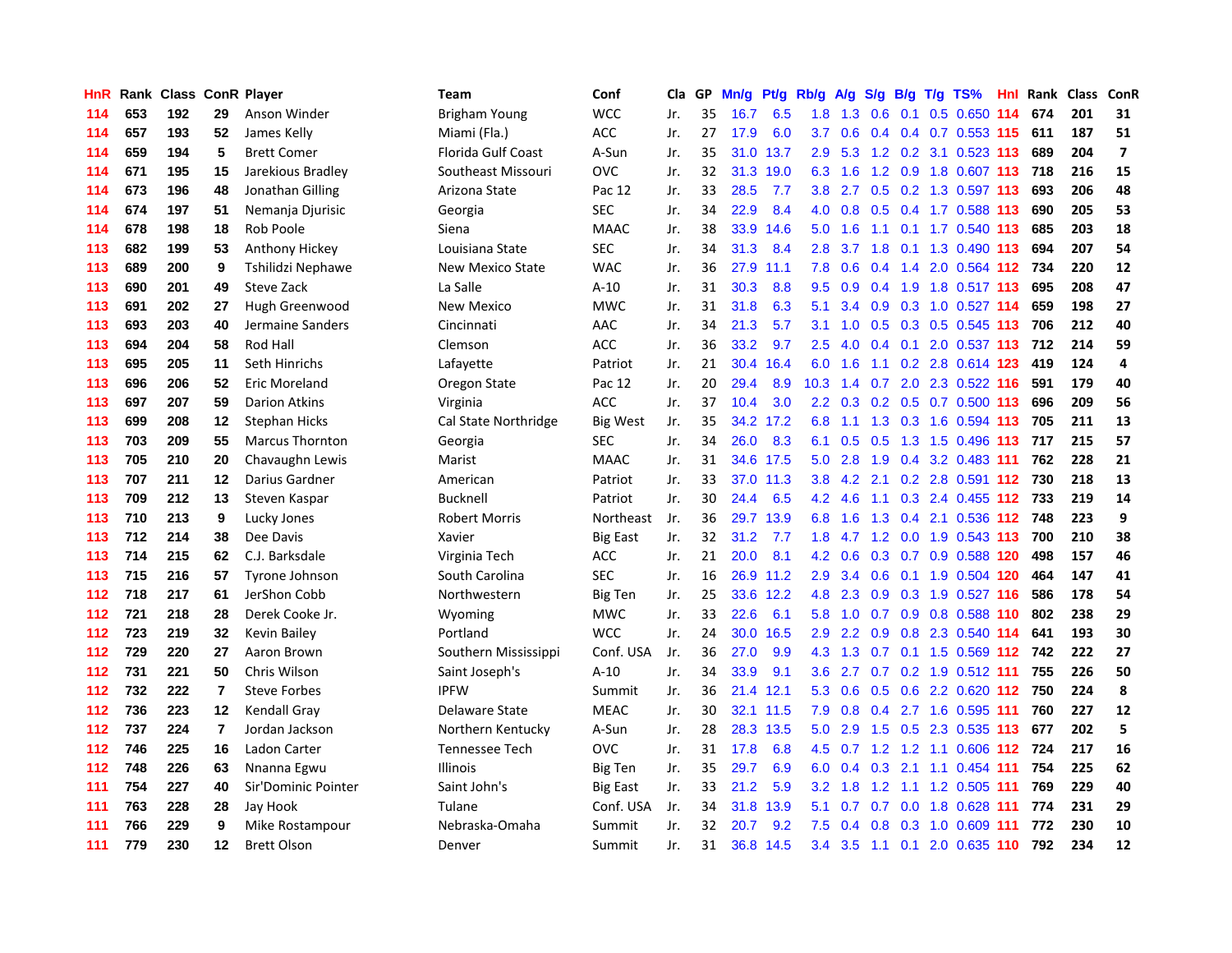| <b>HnR</b> | Rank |     |                         | <b>Class ConR Player</b> | <b>Team</b>            | Conf             | Cla | GP. | Mn/g |           | Pt/g Rb/g | A/g              | S/g |  | $B/g$ T/g TS%                 | Hnl | Rank | <b>Class</b> | ConR                    |
|------------|------|-----|-------------------------|--------------------------|------------------------|------------------|-----|-----|------|-----------|-----------|------------------|-----|--|-------------------------------|-----|------|--------------|-------------------------|
| 111        | 780  | 231 | 10                      | Lee Skinner              | Wofford                | Southern         | Jr. | 33  | 31.8 | 11.1      | 8.5       | 2.0              | 0.9 |  | 0.2 2.0 0.521                 | 110 | 785  | 232          | 10                      |
| 111        | 782  | 232 | 14                      | <b>Marcus Thornton</b>   | William & Mary         | Colonial         | Jr. | 32  |      | 35.6 18.7 | 2.3       | 2.8              | 1.1 |  | $0.2$ 2.4 0.573 110           |     | 790  | 233          | 13                      |
| 111        | 783  | 233 | 12                      | DK Eldridge              | New Mexico State       | <b>WAC</b>       | Jr. | 36  |      | 27.6 11.2 | 4.5       | 2.0              |     |  | 0.6 0.4 1.6 0.552 109         |     | 830  | 244          | 16                      |
| 111        | 786  | 234 | 29                      | <b>McKenzie Moore</b>    | Texas-El Paso          | Conf. USA        | Jr. | 11  |      | 27.3 13.1 | 4.5       | 2.6              |     |  | 0.7 0.5 2.9 0.583 121         |     | 452  | 141          | 14                      |
| 111        | 789  | 235 | 23                      | Jordan Heath             | Canisius               | <b>MAAC</b>      | Jr. | 34  | 27.6 | 10.5      | 5.5       | 0.9              | 1.0 |  | 2.1 1.0 0.603 110             |     | 795  | 236          | 22                      |
| 111        | 792  | 236 | 13                      | Lawrence Alexander       | North Dakota State     | Summit           | Jr. | 33  | 34.4 | 11.1      | 4.3       | 2.6              | 0.9 |  | 0.2 2.1 0.559 110             |     | 794  | 235          | 13                      |
| 111        | 793  | 237 | 16                      | Marlin Mason             | <b>Cleveland State</b> | Horizon          | Jr. | 33  | 20.2 | 5.9       | 4.2       | 1.1              |     |  | 0.7 1.0 1.4 0.638 110         |     | 803  | 239          | 16                      |
| 110        | 794  | 238 | 8                       | Sam Rowley               | Albany                 | <b>AEC</b>       | Jr. | 34  | 29.2 | 11.1      | 6.9       | 1.8              | 1.1 |  | 0.6 2.9 0.543 110             |     | 800  | 237          | 10                      |
| 110        | 798  | 239 | 15                      | Adjehi Baru              | Charleston             | Colonial         | Jr. | 32  | 28.8 | 9.0       | 7.5       | 1.1              | 0.6 |  | 1.4 1.8 0.534 110             |     | 823  | 242          | 14                      |
| 110        | 801  | 240 | 13                      | John Ryan                | UC Irvine              | Big West         | Jr. | 35  | 14.3 | 4.3       | 3.8       | 1.0              |     |  | 0.3 0.9 1.0 0.563 110         |     | 805  | 240          | 14                      |
| 110        | 802  | 241 | 17                      | <b>Greg Mays</b>         | Green Bay              | Horizon          | Jr. | 31  | 25.4 | 10.3      | 5.2       |                  |     |  | 0.7 0.5 1.0 1.5 0.602 109     |     | 829  | 243          | 17                      |
| 110        | 812  | 242 | 7                       | Keon Moore               | Winthrop               | <b>Big South</b> | Jr. | 29  |      | 27.5 14.0 | 3.9       |                  |     |  | 1.0 1.2 0.2 1.4 0.578 112 740 |     |      | 221          | $\overline{ }$          |
| 110        | 815  | 243 | 17                      | Dan Trist                | Lafayette              | Patriot          | Jr. | 30  | 22.3 | 12.8      | 5.4       | 1.2              |     |  | $0.3$ 0.2 2.3 0.569 108       |     | 876  | 260          | 18                      |
| 110        | 819  | 244 | 10                      | Earl Brown               | Saint Francis (PA)     | Northeast        | Jr. | 31  | 33.3 | 14.4      | 8.0       | 1.6              |     |  | 0.7 1.1 2.6 0.543 109         |     | 848  | 249          | 10                      |
| 110        | 821  | 245 | 55                      | <b>Brian Williams</b>    | Oklahoma State         | <b>Big 12</b>    | Jr. | 34  | 23.3 | 6.2       | 3.4       | 0.7              | 1.1 |  | 0.3 0.8 0.537 109             |     | 865  | 255          | 55                      |
| 110        | 822  | 246 | 18                      | Charlie Lee              | <b>Cleveland State</b> | Horizon          | Jr. | 30  | 31.8 | 9.8       | 2.4       | 4.1              | 1.5 |  | 0.0 1.9 0.566 109             |     | 837  | 246          | 19                      |
| 110        | 825  | 247 | 17                      | Keaton Jackson           | SIU Edwardsville       | ovc              | Jr. | 31  | 18.2 | 9.3       | 5.0       | 0.4              | 0.3 |  | 2.1 1.2 0.731 109             |     | 838  | 247          | 17                      |
| 109        | 826  | 248 | 20                      | Daishon Knight           | <b>Illinois State</b>  | <b>MVC</b>       | Jr. | 34  | 28.4 | 13.2      | 4.6       | 2.2              | 1.2 |  | 0.1 2.3 0.486 109             |     | 851  | 250          | 22                      |
| 109        | 838  | 249 | 18                      | <b>Gabas Maldunas</b>    | Dartmouth              | Ivy              | Jr. | 15  | 25.7 | 11.2      | 8.5       | $2.2^{\circ}$    | 0.6 |  | 2.0 2.4 0.523 124             |     | 380  | 109          | 8                       |
| 109        | 839  | 250 | 46                      | Jabril Trawick           | Georgetown             | Big East         | Jr. | 28  | 26.3 | 9.1       | 3.1       |                  |     |  | 1.7 0.7 0.3 1.6 0.598 109     |     | 841  | 248          | 47                      |
| 109        | 842  | 251 | 47                      | Anthony Lee              | Temple                 | AAC              | Jr. | 28  | 31.0 | 13.6      | 8.6       | 0.8              |     |  | 0.6 0.9 1.6 0.521 110         |     | 820  | 241          | 43                      |
| 109        | 847  | 252 | 49                      | <b>Mikael Hopkins</b>    | Georgetown             | Big East         | Jr. | 33  | 20.8 | 6.0       | 4.9       | 1.0              |     |  | 0.7 1.5 1.6 0.470 108         |     | 882  | 263          | 51                      |
| 109        | 853  | 253 | 15                      | Stephen Maxwell          | Cal State Northridge   | Big West         | Jr. | 35  | 34.5 | 17.5      | 8.8       | 0.6              | 0.7 |  | 0.1 2.3 0.594 109             |     | 860  | 253          | 16                      |
| 109        | 854  | 254 | 22                      | Deon Mitchell            | Northern Iowa          | <b>MVC</b>       | Jr. | 31  | 27.4 | 12.1      | 2.3       | 3.4              | 0.9 |  | 0.1 2.1 0.512 108             |     | 870  | 257          | 23                      |
| 109        | 855  | 255 | 31                      | Ageel Quinn              | San Diego State        | <b>MWC</b>       | Jr. | 32  | 16.1 | 5.0       | 1.6       | 1.0              | 0.7 |  | $0.1$ 0.7 0.489 109           |     | 831  | 245          | 30                      |
| 109        | 856  | 256 | 12                      | Kyle Cain                | <b>NC Greensboro</b>   | Southern         | Jr. | 32  | 30.4 | 15.4      | 8.9       | 1.2              | 0.7 |  | 0.3 2.0 0.514 109             |     | 864  | 254          | 11                      |
| 109        | 858  | 257 | 33                      | Julian Washburn          | Texas-El Paso          | Conf. USA        | Jr. | 34  |      | 34.4 13.1 | 3.5       | 2.5              |     |  | 1.0 0.4 1.4 0.522 107         |     | 945  | 280          | 41                      |
| 109        | 865  | 258 | 5                       | <b>Montrael Scott</b>    | <b>Prairie View</b>    | <b>SWAC</b>      | Jr. | 34  | 31.2 | 15.0      | 4.5       | 1.9              |     |  | 1.3 0.0 2.3 0.570 108         |     | 889  | 264          | 5                       |
| 109        | 866  | 259 | 14                      | Michael Holyfield        | Sam Houston State      | Southland        | Jr. | 35  | 17.6 | 6.5       | 6.7       | 0.3              |     |  | 0.4 1.7 1.3 0.619 108         |     | 874  | 258          | 15                      |
| 109        | 867  | 260 | 50                      | Alex Barlow              | Butler                 | Big East         | Jr. | 31  | 32.9 | 6.6       | 3.7       | 3.5              | 2.0 |  | 0.3 1.2 0.494 108             |     | 875  | 259          | 50                      |
| 108        | 870  | 261 | 35                      | Chip Armelin             | Southern Mississippi   | Conf. USA        | Jr. | 35  | 13.4 | 4.8       | 1.9       | 0.5              | 0.7 |  | 0.1 0.7 0.568 108             |     | 881  | 262          | 34                      |
| 108        | 871  | 262 | $\overline{\mathbf{r}}$ | <b>Quinton Upshur</b>    | Northern Arizona       | <b>Big Sky</b>   | Jr. | 32  | 29.4 | 15.3      | 3.3       | 0.8              | 1.6 |  | 0.6 1.9 0.574 108             |     | 877  | 261          | $\overline{\mathbf{z}}$ |
| 108        | 872  | 263 | 13                      | <b>Bernard Thompson</b>  | Florida Gulf Coast     | A-Sun            | Jr. | 33  | 30.7 | 15.1      | 4.1       | 1.7              | 1.5 |  | 0.2 1.9 0.545 109             |     | 853  | 251          | 12                      |
| 108        | 876  | 264 | 37                      | <b>Chad Frazier</b>      | <b>UAB</b>             | Conf. USA        | Jr. | 31  | 35.3 | 17.7      | 3.3       | 4.3              | 1.1 |  | 0.3 4.0 0.522 108             |     | 890  | 265          | 35                      |
| 108        | 878  | 265 | 36                      | <b>Matt Glover</b>       | San Francisco          | <b>WCC</b>       | Jr. | 33  | 28.2 | 8.0       | 5.8       | 3.3              |     |  | 1.2 0.2 2.0 0.452 107         |     | 935  | 276          | 36                      |
| 108        | 881  | 266 | 19                      | Cory Osetkowski          | Columbia               | Ivy              | Jr. | 33  | 23.9 | 7.5       | 3.9       | 1.8              | 0.4 |  | 1.0 1.4 0.574 108             |     | 892  | 266          | 19                      |
| 108        | 906  | 267 | 16                      | Shaquille Boga           | Texas-Pan American     | <b>WAC</b>       | Jr. | 31  | 33.3 | 14.0      | 3.5       | 3.3 <sub>2</sub> | 2.1 |  | $0.1$ 1.8 $0.490$ 107         |     | 917  | 272          | 18                      |
| 108        | 909  | 268 | 15                      | Darious Moten            | Mercer                 | A-Sun            | Jr. | 35  | 12.2 | 4.7       | 1.8       | 0.7              | 0.1 |  | 0.3 0.5 0.586 108             |     | 899  | 268          | 15                      |
| 108        | 913  | 269 | 13                      | Karamo Jawara            | <b>NC Central</b>      | <b>MEAC</b>      | Jr. | 31  | 29.8 | 7.5       |           | $4.7$ 2.6        |     |  | 0.9 0.7 0.9 0.574 108         |     | 894  | 267          | 13                      |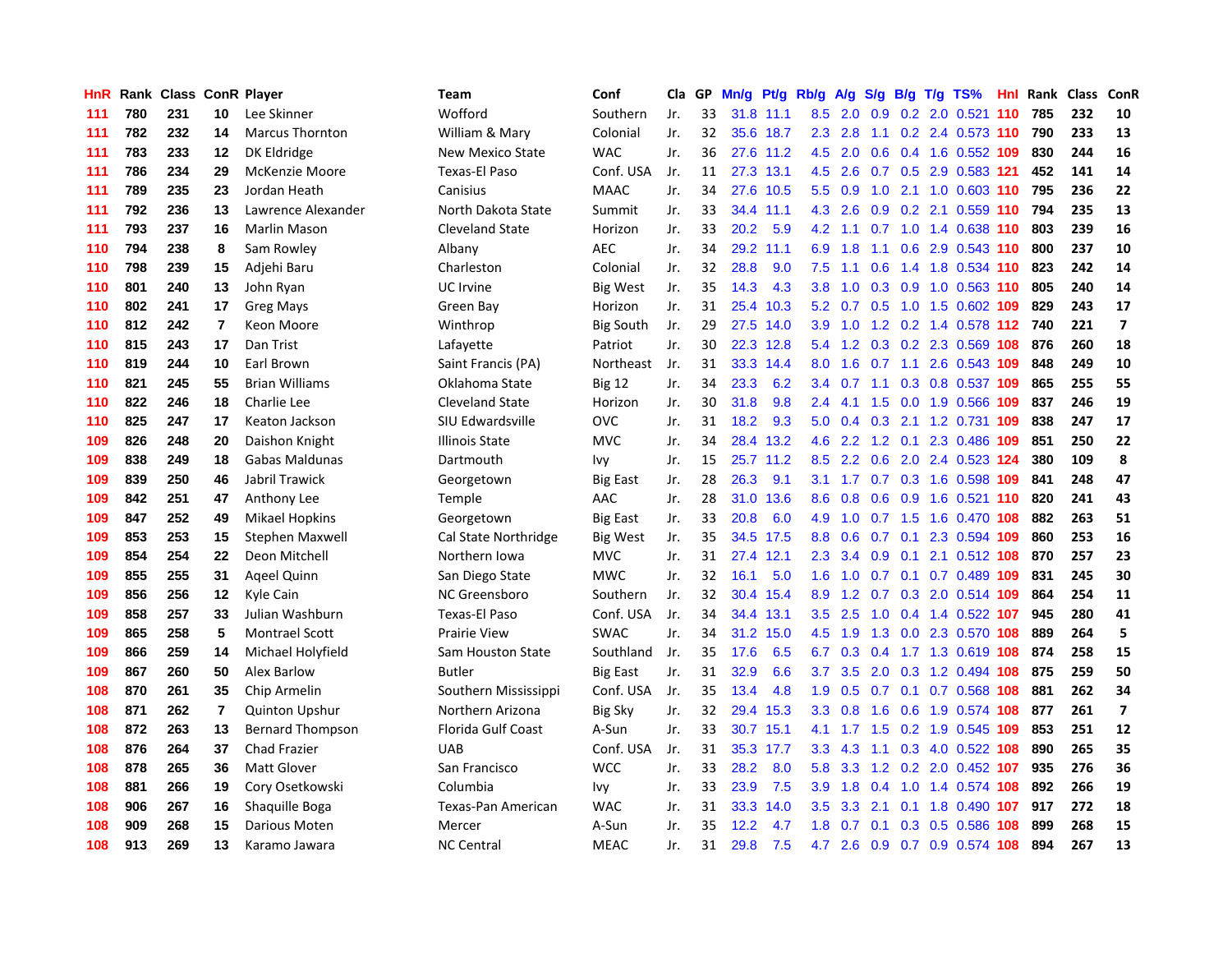| HnR |      | Rank Class ConR Player |                |                          | <b>Team</b>                 | Conf             | Cla | GP | Mn/g | Pf/g | Rb/g             | A/g | S/g              |  | $B/g$ T/g TS%               | <b>Hnl Rank Class</b> |     | <b>ConR</b> |
|-----|------|------------------------|----------------|--------------------------|-----------------------------|------------------|-----|----|------|------|------------------|-----|------------------|--|-----------------------------|-----------------------|-----|-------------|
| 108 | 916  | 270                    | 56             | <b>Robert Turner</b>     | <b>Texas Tech</b>           | <b>Big 12</b>    | Jr. | 32 | 28.3 | 9.3  | 2.6              | 2.6 | 1.3              |  | 0.3 1.8 0.474 107           | 915                   | 271 | 57          |
| 107 | 919  | 271                    | 20             | Ethan Jacobs             | Colgate                     | Patriot          | Jr. | 31 | 22.7 | 11.5 | 4.3              | 0.7 |                  |  | 0.2 0.7 1.3 0.616 107       | 947                   | 281 | 20          |
| 107 | 921  | 272                    | 65             | Aaron Jones              | Mississippi                 | <b>SEC</b>       | Jr. | 33 | 27.1 | 6.0  | 6.6              |     |                  |  | $0.4$ 0.9 2.1 0.7 0.463 107 | 931                   | 273 | 66          |
| 107 | 924  | 273                    | 8              | <b>Tim Huskisson</b>     | Northern Colorado           | <b>Big Sky</b>   | Jr. | 32 | 20.7 | 10.3 | $3.5^{\circ}$    | 1.4 |                  |  | 0.8 0.6 1.6 0.609 107       | 938                   | 277 | 8           |
| 107 | 928  | 274                    | 55             | Derrick Wilson           | Marquette                   | <b>Big East</b>  | Jr. | 32 | 30.8 | 5.0  | 3.8 <sub>2</sub> | 4.2 | 1.3              |  | 0.1 1.5 0.405 107           | 939                   | 278 | 55          |
| 107 | 935  | 275                    | 57             | Kameron Woods            | Butler                      | Big East         | Jr. | 30 | 33.4 | 7.5  | 9.0              | 2.0 | 0.9              |  | 1.0 2.3 0.498 107           | 932                   | 274 | 54          |
| 107 | 936  | 276                    | 67             | Dai-Jon Parker           | Vanderbilt                  | <b>SEC</b>       | Jr. | 31 | 34.5 | 8.3  | 4.4              | 3.2 |                  |  | 0.8 0.3 2.3 0.530 106       | 957                   | 286 | 68          |
| 107 | 939  | 277                    | 9              | Devante Wallace          | High Point                  | <b>Big South</b> | Jr. | 31 | 28.2 | 12.6 | 4.6              | 1.2 | 0.8              |  | 0.8 1.1 0.621 105 1013      |                       | 306 | 9           |
| 107 | 942  | 278                    | 60             | Andell Cumberbatch       | Saint Bonaventure           | $A-10$           | Jr. | 31 | 22.9 | 8.2  | 4.0              | 1.5 | 1.0              |  | 0.2 1.5 0.505 107           | 933                   | 275 | 59          |
| 107 | 945  | 279                    | 15             | Kevin Hardy              | <b>McNeese State</b>        | Southland        | Jr. | 31 | 35.5 | 11.0 | 6.7              | 4.3 | 2.0              |  | 0.9 2.6 0.512 106           | 963                   | 288 | 17          |
| 107 | 954  | 280                    | 20             | Eric Stutz               | Eastern Kentucky            | <b>OVC</b>       | Jr. | 34 | 25.2 | 8.6  | 4.6              | 1.8 |                  |  | 0.9 0.7 1.4 0.680 106       | 951                   | 282 | 21          |
| 107 | 955  | 281                    | 26             | Ron Myouika              | Missouri State              | <b>MVC</b>       | Jr. | 31 | 18.2 | 6.8  | 3.6              | 1.7 |                  |  | 0.4 0.1 1.5 0.515 106       | 977                   | 293 | 28          |
| 106 | 961  | 282                    | 44             | Chris Jones              | North Texas                 | Conf. USA        | Jr. | 31 | 25.0 | 7.5  | 3.7 <sub>2</sub> | 4.1 | 1.5              |  | $0.0$ 2.1 0.457 106         | 955                   | 285 | 42          |
| 106 | 963  | 283                    | 61             | Dominique McKoy          | Duguesne                    | $A-10$           | Jr. | 30 | 29.5 | 9.7  | 7.2              | 1.1 |                  |  | 0.7 1.2 1.3 0.599 106       | 990                   | 301 | 60          |
| 106 | 965  | 284                    | 21             | T.J. Sapp                | Murray State                | <b>OVC</b>       | Jr. | 24 | 26.9 | 13.3 | 3.8 <sub>2</sub> | 1.7 |                  |  | 1.2 0.3 2.1 0.567 108       | 901                   | 269 | 18          |
| 106 | 966  | 285                    | 20             | <b>Alex Harris</b>       | <b>Cal State Fullerton</b>  | <b>Big West</b>  | Jr. | 27 | 33.1 | 15.6 | 3.3              | 2.4 | 1.3              |  | $0.1$ 2.0 0.515 109         | 866                   | 256 | 17          |
| 106 | 967  | 286                    | 45             | Jordan Williams          | North Texas                 | Conf. USA        | Jr. | 31 | 26.0 | 12.3 | 6.5              | 0.5 | 0.8              |  | 0.5 1.9 0.512 106           | 960                   | 287 | 43          |
| 106 | 968  | 287                    | 18             | Jalen Riley              | <b>East Tennessee State</b> | A-Sun            | Jr. | 35 | 21.0 | 13.4 | 2.5              | 1.8 | 0.9 <sub>0</sub> |  | 0.2 1.5 0.528 106           | 970                   | 291 | 17          |
| 106 | 971  | 288                    | 59             | <b>Carson Desrosiers</b> | Providence                  | <b>Big East</b>  | Jr. | 34 | 19.9 | 3.6  | 4.8              | 0.6 |                  |  | 0.4 2.3 0.7 0.496 106       | 973                   | 292 | 58          |
| 106 | 972  | 289                    | 27             | <b>Justin Gant</b>       | Indiana State               | <b>MVC</b>       | Jr. | 34 | 24.8 | 10.2 | 3.8              | 0.9 |                  |  | 0.3 0.8 1.4 0.563 106       | 964                   | 289 | 27          |
| 106 | 974  | 290                    | 34             | Deville Smith            | <b>UNLV</b>                 | <b>MWC</b>       | Jr. | 32 | 25.3 | 9.7  | 1.7 <sub>z</sub> |     |                  |  | 2.7 1.0 0.2 2.0 0.533 106   | 987                   | 298 | 34          |
| 106 | 977  | 291                    | 40             | <b>Nate Austin</b>       | Brigham Young               | <b>WCC</b>       | Jr. | 35 | 26.7 | 3.8  | 7.9              | 0.9 | 0.7              |  | 0.9 1.1 0.579 106           | 986                   | 297 | 38          |
| 106 | 978  | 292                    | 60             | Juan Anderson            | Marquette                   | <b>Big East</b>  | Jr. | 31 | 13.5 | 3.2  | 3.3              | 1.0 | 1.0              |  | 0.2 1.0 0.441 106           | 979                   | 294 | 59          |
| 106 | 979  | 293                    | 20             | J.D. Weatherspoon        | Toledo                      | <b>MAC</b>       | Jr. | 34 | 29.2 | 10.6 | 6.5              | 1.0 | 0.8              |  | 0.7 1.0 0.566 106           | 969                   | 290 | 20          |
| 106 | 983  | 294                    | 76             | <b>Derrick Randall</b>   | Pittsburgh                  | <b>ACC</b>       | Jr. | 36 | 8.6  | 2.1  | $2.4^{\circ}$    | 0.0 | 0.2 <sub>0</sub> |  | $0.4$ 0.4 0.539 106         | 988                   | 299 | 75          |
| 106 | 986  | 295                    | 77             | <b>Ralston Turner</b>    | North Carolina State        | <b>ACC</b>       | Jr. | 36 | 26.1 | 10.5 | 2.5              | 0.9 | 0.6              |  | 0.1 0.9 0.548 105 1001      |                       | 303 | 76          |
| 106 | 990  | 296                    | 17             | Jabari Peters            | Sam Houston State           | Southland        | Jr. | 35 | 31.8 | 12.5 | 4.5              |     |                  |  | 4.2 1.3 0.4 2.3 0.526 106   | 989                   | 300 | 18          |
| 106 | 991  | 297                    | 17             | K.C. Ross-Miller         | <b>New Mexico State</b>     | <b>WAC</b>       | Jr. | 30 | 27.3 | 8.3  | 2.2              | 3.5 |                  |  | 0.8 0.0 1.9 0.611 106       | 953                   | 284 | 19          |
| 106 | 997  | 298                    | 22             | Derek Jackson            | Kent State                  | MAC              | Jr. | 32 | 31.8 | 10.7 | 3.7 <sub>2</sub> | 2.0 | 1.8              |  | 0.1 1.7 0.549 105 1000      |                       | 302 | 22          |
| 105 | 1008 | 299                    | 41             | Skyler Halford           | <b>Brigham Young</b>        | <b>WCC</b>       | Jr. | 35 | 15.1 | 7.0  | 1.4              | 1.0 | 0.4              |  | 0.0 0.8 0.549 105 1022      |                       | 307 | 41          |
| 105 | 1010 | 300                    | 61             | <b>Bo Barnes</b>         | Arizona State               | Pac 12           | Jr. | 25 | 13.8 | 4.5  | 2.0              | 0.6 | 0.4              |  | $0.1$ 0.6 0.605 106         | 952                   | 283 | 60          |
| 105 | 1019 | 301                    | 18             | Nimrod Hilliard IV       | Lamar                       | Southland        | Jr. | 30 | 34.9 | 14.1 | 3.8              | 4.9 | 1.3              |  | 0.3 2.7 0.532 104           | 1053                  | 313 | 20          |
| 105 | 1025 | 302                    | 16             | Jay Copeland             | <b>NC Central</b>           | <b>MEAC</b>      | Jr. | 34 | 22.0 | 7.8  | 5.8              | 0.2 | 0.5              |  | 0.7 1.4 0.553 105 1027      |                       | 308 | 16          |
| 105 | 1026 | 303                    | 19             | Rashawn Rembert          | East Tennessee State        | A-Sun            | Jr. | 35 | 36.1 | 16.8 | 3.1              | 1.7 | 1.2              |  | 0.3 1.5 0.621 105 1028      |                       | 309 | 19          |
| 105 | 1029 | 304                    | 80             | <b>Ross Travis</b>       | Penn State                  | <b>Big Ten</b>   | Jr. | 34 | 29.4 | 8.4  | 7.0              | 1.0 | 0.6              |  | 0.4 1.5 0.503 104 1072      |                       | 317 | 84          |
| 105 | 1031 | 305                    | $\overline{7}$ | <b>Octavius Brown</b>    | <b>Alcorn State</b>         | <b>SWAC</b>      | Jr. | 30 | 33.1 | 13.5 | 6.5              | 0.8 |                  |  | 0.7 1.0 1.4 0.568 104 1035  |                       | 311 | 8           |
| 105 | 1036 | 306                    | 43             | <b>Kerry Carter</b>      | Saint Mary's                | <b>WCC</b>       | Jr. | 35 | 26.5 | 9.3  | 3.3 <sub>2</sub> | 0.9 | 0.8              |  | 0.1 1.3 0.577 104 1040      |                       | 312 | 42          |
| 105 | 1041 | 307                    | 24             | <b>Brandon Sherrod</b>   | Yale                        | Ivy              | Jr. | 33 | 21.0 | 6.8  | 4.3              | 1.1 | 0.4              |  | 0.8 1.0 0.473 103 1075      |                       | 319 | 23          |
| 104 | 1042 | 308                    | 19             | Kyle Anderson            | Delaware                    | Colonial         | Jr. | 35 | 34.7 | 11.0 | 3.7              | 0.9 |                  |  | 0.8 0.3 0.8 0.551 102 1147  |                       | 341 | 20          |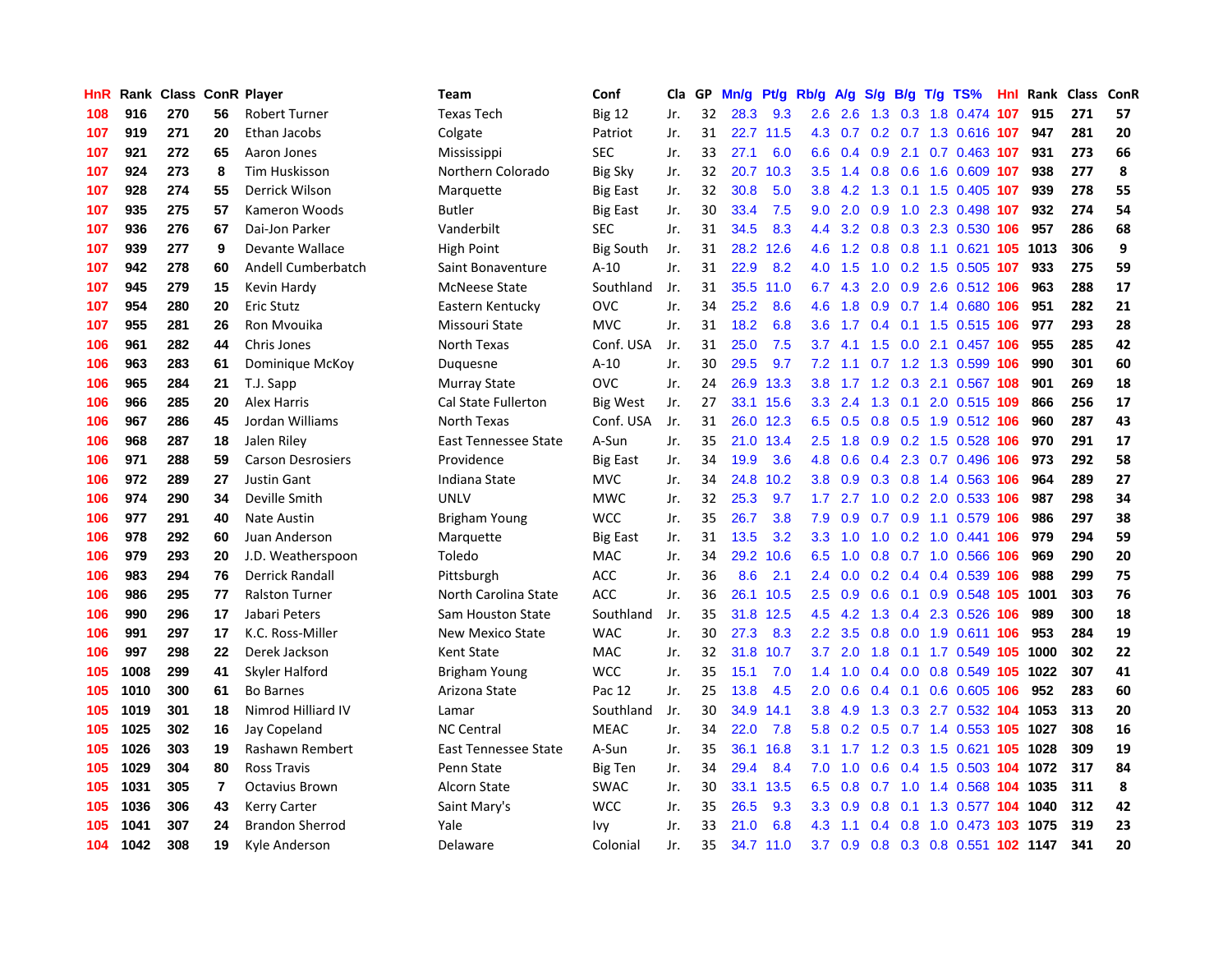| HnR |      | Rank Class ConR Player |    |                         | <b>Team</b>             | Conf             | Cla | GP | Mn/g | Pf/g      | Rb/g             | A/g | S/g | B/g | $T/g$ TS%                       | <b>Hnl Rank Class</b> |     | ConR                    |
|-----|------|------------------------|----|-------------------------|-------------------------|------------------|-----|----|------|-----------|------------------|-----|-----|-----|---------------------------------|-----------------------|-----|-------------------------|
| 104 | 1047 | 309                    | 50 | C.J. Cooper             | Texas-El Paso           | Conf. USA        | Jr. | 34 | 31.6 | 9.6       | 1.9              | 3.0 | 0.8 |     | 0.0 2.0 0.531 102 1141          |                       | 338 | 51                      |
| 104 | 1048 | 310                    | 18 | Daniel Alexander        | <b>Grand Canyon</b>     | <b>WAC</b>       | Jr. | 22 |      | 33.0 12.7 | 5.6              | 2.9 | 0.5 |     | 1.5 2.1 0.616 107               | 906                   | 270 | 17                      |
| 104 | 1053 | 311                    | 19 | Clarke Rosenberg        | Chicago State           | <b>WAC</b>       | Jr. | 32 | 30.9 | 14.0      | 3.8 <sub>2</sub> | 2.6 |     |     | 1.4 0.2 2.3 0.537 103 1093      |                       | 321 | 20                      |
| 104 | 1066 | 312                    | 26 | Will Regan              | <b>Buffalo</b>          | <b>MAC</b>       | Jr. | 29 | 29.4 | 10.6      | 5.7              | 0.8 | 0.4 |     | 0.7 1.3 0.608 103 1074          |                       | 318 | 26                      |
| 104 | 1067 | 313                    | 44 | Aaron Short             | Pacific                 | <b>WCC</b>       | Jr. | 33 | 17.5 | 4.6       | 3.4              | 1.1 | 0.7 |     | 0.2 0.9 0.606 104 1067          |                       | 314 | 45                      |
| 104 | 1069 | 314                    | 24 | Zalmico Harmon          | <b>UC Santa Barbara</b> | Big West         | Jr. | 30 | 30.8 | 7.8       | 2.1              | 5.1 | 0.6 |     | 0.0 1.1 0.498 103 1111          |                       | 328 | 26                      |
| 104 | 1073 | 315                    | 72 | Nick Jacobs             | Alabama                 | <b>SEC</b>       | Jr. | 25 | 20.0 | 8.4       | 3.5              | 0.3 |     |     | 0.2 0.6 1.0 0.525 104 1070      |                       | 316 | 72                      |
| 104 | 1076 | 316                    | 9  | <b>Tevin Hammond</b>    | Arkansas-Pine Bluff     | SWAC             | Jr. | 31 | 35.5 | 13.1      | 2.9              | 4.7 | 2.7 | 0.1 | 3.8 0.517 102 1143              |                       | 339 | 10                      |
| 104 | 1077 | 317                    | 24 | Myles Taylor            | Tennessee-Martin        | OVC              | Jr. | 28 | 25.2 | 14.6      | 6.3              | 0.6 | 1.0 |     | 1.0 1.5 0.569 106               | 980                   | 295 | 22                      |
| 104 | 1081 | 318                    | 11 | Andre Smith             | Winthrop                | <b>Big South</b> | Jr. | 33 | 26.5 | 10.1      | 2.7              | 2.5 | 1.0 |     | 0.1 1.4 0.584 103 1115          |                       | 330 | 11                      |
| 104 | 1084 | 319                    | 82 | Oto Osenieks            | Minnesota               | Big Ten          | Jr. | 31 | 18.4 | 5.3       | 2.8              | 0.8 |     |     | 0.6 0.3 0.8 0.514 105 1011      |                       | 305 | 79                      |
| 104 | 1085 | 320                    | 21 | <b>Malcolm Smith</b>    | Lipscomb                | A-Sun            | Jr. | 30 | 26.1 | 13.8      | 5.1              | 1.5 |     |     | 0.7 0.2 2.1 0.569 103 1109      |                       | 327 | 22                      |
| 103 | 1089 | 321                    | 83 | Josh Oglesby            | lowa                    | <b>Big Ten</b>   | Jr. | 21 | 19.5 | 6.6       | $1.4^{\circ}$    | 1.3 | 0.5 |     | 0.0 0.5 0.587 109               | 858                   | 252 | 69                      |
| 103 | 1090 | 322                    | 21 | <b>Tanner Clayton</b>   | Stephen F. Austin       | Southland        | Jr. | 35 | 14.1 | 2.9       | 3.4              | 0.4 | 0.3 |     | 1.3 0.5 0.552 103 1088          |                       | 320 | 21                      |
| 103 | 1094 | 323                    | 28 | Sebastian Douglas       | <b>Cleveland State</b>  | Horizon          | Jr. | 26 | 24.2 | 8.1       | 3.3              | 1.3 | 0.7 |     | 0.0 1.7 0.612 105 1033          |                       | 310 | 25                      |
| 103 | 1099 | 324                    | 31 | Max DiLeo               | Monmouth                | <b>MAAC</b>      | Jr. | 28 | 19.5 | 6.9       | 2.2              | 1.3 | 1.5 |     | $0.4$ 1.0 0.651 105             | 1004                  | 304 | 28                      |
| 103 | 1101 | 325                    | 32 | Imoh Silas              | Siena                   | <b>MAAC</b>      | Jr. | 38 | 16.8 | 3.8       | 4.7              | 0.7 |     |     | 0.4 1.7 1.2 0.487 103 1099      |                       | 324 | 31                      |
| 103 | 1107 | 326                    | 76 | Levi Randolph           | Alabama                 | <b>SEC</b>       | Jr. | 32 | 29.9 | 9.6       | 3.8              | 1.4 | 0.8 |     | 0.2 1.6 0.523 103 1124          |                       | 332 | 78                      |
| 103 | 1110 | 327                    | 63 | D.J. Bennett            | Oklahoma                | <b>Big 12</b>    | Jr. | 32 | 9.1  | 2.8       | 2.0 <sub>2</sub> | 0.1 |     |     | 0.2 0.8 0.5 0.599 103 1097      |                       | 323 | 63                      |
| 103 | 1111 | 328                    | 22 | Delbert Love            | Kennesaw State          | A-Sun            | Jr. | 31 | 31.1 | 12.6      | 3.7              | 2.5 |     |     | 1.4 0.0 1.8 0.536 102 1139      |                       | 337 | 25                      |
| 103 | 1113 | 329                    | 14 | Mario Moody             | Wagner                  | Northeast        | Jr. | 29 | 22.3 | 8.9       | 5.9              | 0.5 |     |     | 0.7 1.3 1.4 0.497 103 1101      |                       | 325 | 14                      |
| 103 | 1115 | 330                    | 15 | <b>Marcus Burton</b>    | Wagner                  | Northeast        | Jr. | 28 | 22.4 | 11.0      | 2.0              | 1.6 | 0.6 |     | 0.1 1.5 0.568 103 1095          |                       | 322 | 13                      |
| 103 | 1118 | 331                    | 10 | <b>Marcel Mosley</b>    | Arkansas-Pine Bluff     | <b>SWAC</b>      | Jr. | 26 | 30.7 | 13.6      | 2.7              | 2.6 | 2.3 |     | 0.0 2.8 0.568 107               | 941                   | 279 | $\overline{\mathbf{z}}$ |
| 103 | 1119 | 332                    | 27 | Jonathan Fairell        | Murray State            | OVC              | Jr. | 34 | 22.1 | 6.8       | 6.8              | 0.7 | 0.5 |     | 1.0 1.6 0.589 102 1134          |                       | 335 | 27                      |
| 103 | 1122 | 333                    | 23 | <b>Martin Smith</b>     | Lipscomb                | A-Sun            | Jr. | 29 | 32.6 | 15.6      | 3.7              | 2.3 | 1.0 |     | 0.3 1.8 0.567 103 1125          |                       | 333 | 23                      |
| 103 | 1123 | 334                    | 23 | Lonnie McClanahan       | Texas-Arlington         | Sun Belt         | Jr. | 32 | 26.9 | 14.0      | 4.1              | 3.5 | 0.9 |     | 0.0 3.3 0.514 102 1163          |                       | 346 | 25                      |
| 103 | 1124 | 335                    | 64 | Phil Greene IV          | Saint John's            | <b>Big East</b>  | Jr. | 32 | 24.9 | 7.4       | 2.5              | 1.5 | 0.7 |     | 0.1 0.6 0.481 103 1105          |                       | 326 | 64                      |
| 103 | 1129 | 336                    | 33 | <b>Christian Thomas</b> | Loyola (III.)           | <b>MVC</b>       | Jr. | 32 | 33.0 | 13.3      | 6.2              | 1.0 |     |     | 0.6 0.1 1.3 0.577 102 1135      |                       | 336 | 33                      |
| 102 | 1141 | 337                    | 47 | Garrett Jackson         | Saint Mary's            | <b>WCC</b>       | Jr. | 24 | 12.1 | 3.9       | 3.6              | 0.5 |     |     | 0.4 0.3 0.8 0.441 103 1112      |                       | 329 | 47                      |
| 102 | 1148 | 338                    | 54 | Jerome Seagears         | Rutgers                 | AAC              | Jr. | 31 | 21.1 | 7.1       | 2.0 <sub>2</sub> | 3.2 | 0.6 |     | 0.1 1.4 0.529 102 1160          |                       | 344 | 53                      |
| 102 | 1154 | 339                    | 34 | RaShawn Stores          | Manhattan               | <b>MAAC</b>      | Jr. | 33 | 22.4 | 4.9       | 2.0              | 1.9 | 1.1 |     | 0.0 1.0 0.529 101 1182          |                       | 351 | 33                      |
| 102 | 1159 | 340                    | 43 | AJ West                 | Nevada                  | <b>MWC</b>       | Jr. | 21 | 24.6 | 6.8       | 6.8              | 0.2 | 0.2 |     | 2.3 1.0 0.514 104 1068          |                       | 315 | 38                      |
| 102 | 1161 | 341                    | 85 | Desmond Lee             | North Carolina State    | <b>ACC</b>       | Jr. | 36 | 24.2 | 8.4       | 2.9              | 1.6 | 0.7 |     | 0.0 1.7 0.502 101 1171          |                       | 349 | 87                      |
| 102 | 1162 | 342                    | 44 | <b>Riley Grabau</b>     | Wyoming                 | <b>MWC</b>       | Jr. | 33 | 35.3 | 10.1      | 2.5              | 2.1 | 0.4 |     | 0.0 1.3 0.637 100 1253          |                       | 372 | 47                      |
| 102 | 1164 | 343                    | 66 | Jordan Gathers          | Saint Bonaventure       | $A-10$           | Jr. | 31 | 26.1 | 8.2       | $2.2\phantom{0}$ | 2.1 | 1.3 |     | 0.1 1.7 0.516 103 1120          |                       | 331 | 66                      |
| 102 | 1167 | 344                    | 55 | <b>Ryan Manuel</b>      | Southern Methodist      | AAC              | Jr. | 36 | 17.2 | 4.5       | 2.3              | 0.9 | 0.6 |     | 0.4 0.9 0.542 102 1145          |                       | 340 | 52                      |
| 102 | 1170 | 345                    | 16 | Dyami Starks            | Bryant                  | Northeast        | Jr. | 30 | 36.3 | 18.8      | 3.3 <sub>2</sub> | 2.0 | 1.1 |     | 0.0 1.9 0.546 102 1155          |                       | 342 | 16                      |
| 102 | 1171 | 346                    | 26 | Armani Cotton           | Yale                    | Ivy              | Jr. | 33 | 25.8 | 8.5       | 5.4              | 1.0 | 0.9 |     | $0.1$ 1.3 0.501 <b>101 1202</b> |                       | 354 | 26                      |
| 102 | 1175 | 347                    | 12 | Dominique Lee           | Northern Colorado       | <b>Big Sky</b>   | Jr. | 31 | 16.0 | 6.8       | 3.8              | 0.4 |     |     | 0.7 0.5 0.8 0.639 102 1162      |                       | 345 | 11                      |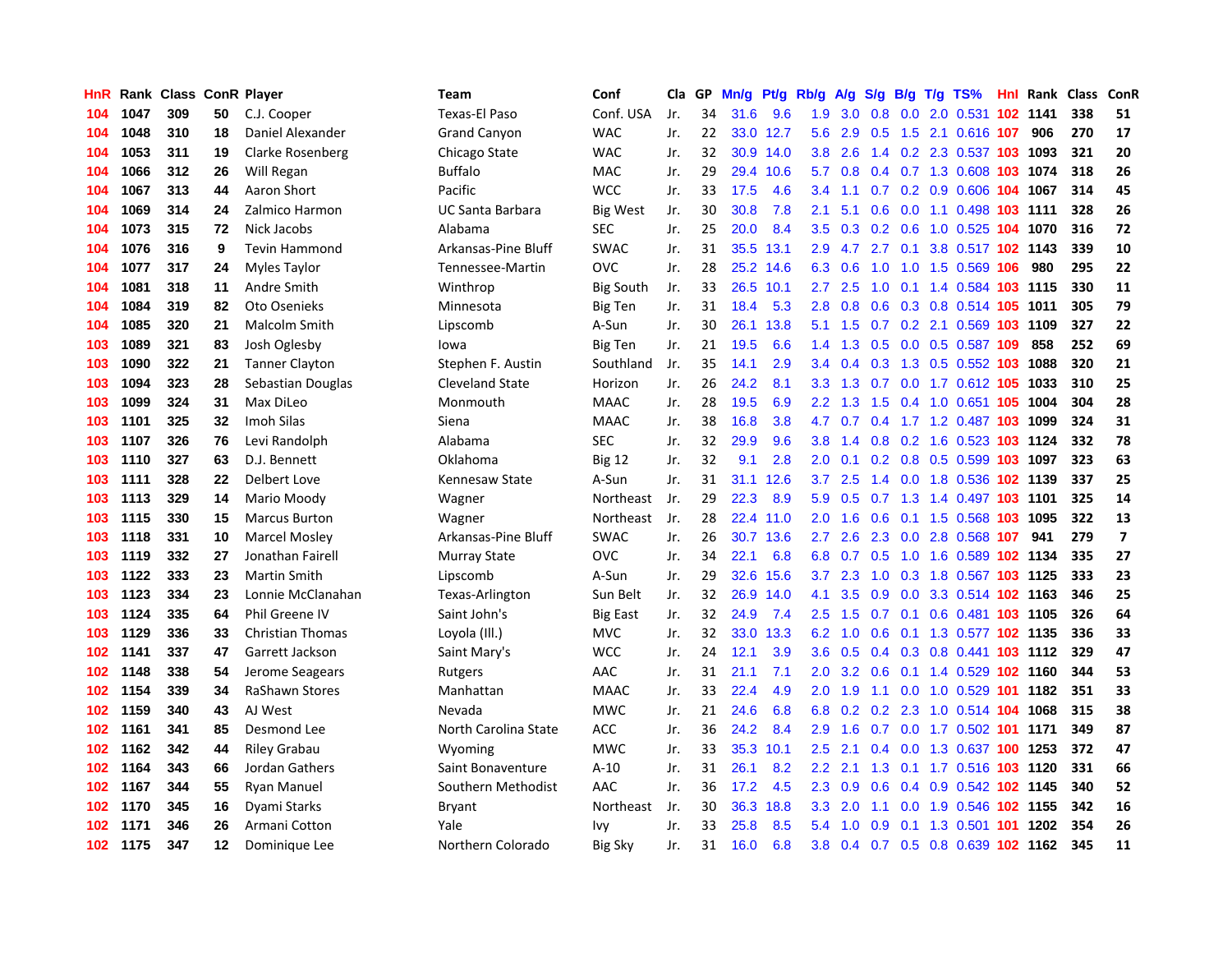| HnR |      | Rank Class ConR Player |    |                       | <b>Team</b>                | Conf             | Cla | GP | Mn/g | Pt/g | Rb/g             | A/g | S/g           | B/g | $T/g$ TS%                    |     | <b>Hnl Rank Class</b> |     | ConR |
|-----|------|------------------------|----|-----------------------|----------------------------|------------------|-----|----|------|------|------------------|-----|---------------|-----|------------------------------|-----|-----------------------|-----|------|
| 102 | 1177 | 348                    | 68 | Gary Browne           | West Virginia              | <b>Big 12</b>    | Jr. | 32 | 20.4 | 5.9  | 2.4              | 1.5 | 0.9           | 0.0 | 0.9 0.530 102 1158           |     |                       | 343 | 67   |
| 102 | 1178 | 349                    | 65 | <b>Brandon Mobley</b> | Seton Hall                 | <b>Big East</b>  | Jr. | 34 | 24.0 | 7.6  | 4.2              | 0.8 | $0.4^{\circ}$ |     | 0.9 1.0 0.530 100 1249       |     |                       | 371 | 66   |
| 101 | 1184 | 350                    | 33 | Mike Talley           | Eastern Michigan           | <b>MAC</b>       | Jr. | 37 | 29.0 | 10.2 | 1.8              | 3.6 |               |     | 1.1 0.1 2.2 0.466 101 1208   |     |                       | 355 | 34   |
| 101 | 1186 | 351                    | 69 | Remi Dibo             | West Virginia              | <b>Big 12</b>    | Jr. | 32 | 19.4 | 7.3  | 3.1              | 0.7 |               |     | $0.4$ 0.2 0.6 0.545 102 1168 |     |                       | 347 | 68   |
| 101 | 1187 | 352                    | 20 | CJ Carter             | Nebraska-Omaha             | Summit           | Jr. | 31 | 30.5 | 13.5 | 2.6              | 3.4 | 1.3           |     | 0.2 2.1 0.539 101 1181       |     |                       | 350 | 20   |
| 101 | 1188 | 353                    | 25 | <b>Ty Greene</b>      | <b>USC Upstate</b>         | A-Sun            | Jr. | 26 | 34.2 | 14.3 | 3.0              | 3.5 | 1.0           |     | 0.2 1.2 0.538 103 1131       |     |                       | 334 | 24   |
| 101 | 1189 | 354                    | 34 | Deji Ibitayo          | Akron                      | <b>MAC</b>       | Jr. | 29 | 15.1 | 5.2  | 2.2              | 0.5 | 0.5           |     | 0.4 0.6 0.559 101 1185       |     |                       | 352 | 33   |
| 101 | 1191 | 355                    | 82 | Rodney Cooper         | Alabama                    | <b>SEC</b>       | Jr. | 32 | 29.3 | 7.5  | 4.9              | 1.9 | 0.5           |     | 0.5 1.3 0.449 101 1197       |     |                       | 353 | 80   |
| 101 | 1193 | 356                    | 29 | John Schoof           | American                   | Patriot          | Jr. | 33 | 36.6 | 11.4 | 3.0              | 2.1 | 0.5           |     | 0.1 1.7 0.562 101 1213       |     |                       | 356 | 29   |
| 101 | 1209 | 357                    | 64 | Mike Anderson         | Washington                 | Pac 12           | Jr. | 32 | 25.5 | 5.5  | 5.5              | 1.8 | 0.5           |     | 0.3 1.1 0.541 100 1223       |     |                       | 360 | 64   |
| 101 | 1213 | 358                    | 31 | <b>Corey Petros</b>   | Oakland                    | Horizon          | Jr. | 33 | 35.5 | 13.3 | 8.2              | 1.5 |               |     | 0.5 0.4 1.5 0.564 100 1231   |     |                       | 363 | 31   |
| 101 | 1220 | 359                    | 84 | LaDarius White        | Mississippi                | <b>SEC</b>       | Jr. | 33 | 21.5 | 7.1  | 3.0 <sub>2</sub> | 2.0 |               |     | 0.7 0.1 1.4 0.464 100 1226   |     |                       | 361 | 85   |
| 101 | 1222 | 360                    | 31 | Keith Shamburger      | Hawaii                     | <b>Big West</b>  | Jr. | 31 | 32.3 | 9.3  | 3.0 <sub>2</sub> | 5.4 | 1.1           |     | 0.1 2.0 0.526 100 1221       |     |                       | 359 | 32   |
| 101 | 1225 | 361                    | 32 | <b>Garrett Nevels</b> | Hawaii                     | Big West         | Jr. | 31 | 31.7 | 13.1 | $3.2\phantom{0}$ | 1.7 | 0.8           |     | 0.5 0.9 0.571 100 1228       |     |                       | 362 | 33   |
| 101 | 1226 | 362                    | 31 | <b>Terence Smith</b>  | Tennessee-Martin           | <b>OVC</b>       | Jr. | 31 | 30.9 | 14.6 | 3.6              | 2.8 | 1.0           |     | 0.1 1.5 0.584 100 1261       |     |                       | 375 | 33   |
| 100 | 1227 | 363                    | 32 | Dwan Caldwell         | <b>Tennessee Tech</b>      | <b>OVC</b>       | Jr. | 33 | 24.8 | 10.7 | 5.5              | 0.4 | 0.7           |     | 1.0 1.8 0.556 100 1258       |     |                       | 373 | 32   |
| 100 | 1231 | 364                    | 23 | Connor Hill           | Idaho                      | <b>WAC</b>       | Jr. | 34 | 31.5 | 14.2 | 2.6              | 1.2 | 0.7           |     | 0.0 0.8 0.588 100 1242       |     |                       | 368 | 24   |
| 100 | 1232 | 365                    | 16 | Josh Cameron          | Coastal Carolina           | <b>Big South</b> | Jr. | 34 | 27.8 | 13.8 | 2.5              | 2.5 | 1.0           |     | 0.2 2.7 0.519 100 1238       |     |                       | 366 | 16   |
| 100 | 1234 | 366                    | 35 | Evan Hymes            | Siena                      | <b>MAAC</b>      | Jr. | 38 | 19.8 | 8.5  | 1.7              | 2.2 | 0.5           |     | 0.0 1.8 0.493 100 1234       |     |                       | 364 | 35   |
| 100 | 1237 | 367                    | 37 | Kris Brewer           | <b>Kent State</b>          | <b>MAC</b>       | Jr. | 32 | 30.1 | 11.8 | 3.1              | 2.9 |               |     | 1.0 0.1 1.7 0.492 100 1236   |     |                       | 365 | 37   |
| 100 | 1240 | 368                    | 54 | <b>Cedrick Lang</b>   | Texas-El Paso              | Conf. USA        | Jr. | 33 | 23.1 | 6.5  | 5.4              | 0.8 | $0.4^{\circ}$ |     | $0.2$ 1.2 0.533              | -99 | 1313                  | 387 | 54   |
| 100 | 1245 | 369                    | 13 | DaShaun Wiggins       | <b>Portland State</b>      | <b>Big Sky</b>   | Jr. | 31 | 22.9 | 12.9 | 2.8              | 1.4 | 1.0           |     | 0.0 1.3 0.555 101 1214       |     |                       | 357 | 13   |
| 100 | 1247 | 370                    | 22 | Cam Griffin           | Denver                     | Summit           | Jr. | 31 | 28.8 | 8.5  | 5.8              | 2.0 | 1.4           |     | 0.3 1.6 0.546 100 1264       |     |                       | 377 | 23   |
| 100 | 1248 | 371                    | 14 | Jeffrey Solarin       | <b>Idaho State</b>         | <b>Big Sky</b>   | Jr. | 29 | 28.9 | 10.0 | 8.2              | 0.9 | 0.6           |     | 0.3 1.3 0.609 100 1245       |     |                       | 370 | 14   |
| 100 | 1258 | 372                    | 17 | Andrew Smith          | Liberty                    | Big South        | Jr. | 32 | 21.4 | 8.4  | 5.8              | 0.8 | 0.8           |     | 1.1 1.3 0.615 100 1259       |     |                       | 374 | 19   |
| 100 | 1260 | 373                    | 33 | Reggie Arceneaux      | <b>Wright State</b>        | Horizon          | Jr. | 35 | 23.7 | 7.1  | 1.7              | 2.2 | 0.8           |     | $0.0$ 1.6 $0.588$            | 99  | 1298                  | 382 | 34   |
| 100 | 1261 | 374                    | 18 | Arlon Harper          | <b>Charleston Southern</b> | <b>Big South</b> | Jr. | 29 | 26.7 | 12.6 | $3.6^{\circ}$    | 2.2 | 1.6           |     | 0.2 1.6 0.556 100 1240       |     |                       | 367 | 17   |
| 100 | 1264 | 375                    | 67 | T.J. Buchanan         | Rhode Island               | $A-10$           | Jr. | 32 | 25.5 | 5.8  | 3.2              | 2.5 |               |     | $0.7$ $0.2$ 1.4 $0.529$      | -99 | 1297                  | 381 | 70   |
| 100 | 1266 | 376                    | 15 | Chris Hansen          | <b>Idaho State</b>         | Big Sky          | Jr. | 29 | 34.5 | 16.6 | 3.9 <sup>°</sup> | 1.9 |               |     | 1.1 0.2 1.8 0.576 100 1263   |     |                       | 376 | 15   |
| 100 | 1268 | 377                    | 87 | Jordan Green          | Texas A&M                  | <b>SEC</b>       | Jr. | 34 | 25.4 | 6.9  | $2.3^{\circ}$    | 1.6 | 0.7           |     | $0.1$ 1.1 $0.529$            | -99 | 1291                  | 380 | 89   |
| 99  | 1277 | 378                    | 48 | Kamryn Williams       | Air Force                  | <b>MWC</b>       | Jr. | 23 | 31.2 | 10.1 | 6.5              | 2.5 | 0.9           |     | 0.9 2.2 0.493 100 1218       |     |                       | 358 | 45   |
| 99  | 1279 | 379                    | 39 | <b>Austin Richie</b>  | Western Michigan           | <b>MAC</b>       | Jr. | 33 | 33.3 | 7.9  | 2.2              | 2.3 | 0.9           |     | 0.1 1.3 0.588                | 99  | 1312                  | 386 | 40   |
| 99  | 1282 | 380                    | 35 | Christian Kirk        | Missouri State             | <b>MVC</b>       | Jr. | 33 | 18.4 | 6.0  | 3.2              | 0.5 | 0.3           |     | $0.6$ 1.0 0.581              | 98  | 1328                  | 393 | 36   |
| 99  | 1283 | 381                    | 71 | <b>Amric Fields</b>   | <b>Texas Christian</b>     | <b>Big 12</b>    | Jr. | 18 | 31.3 | 13.1 | 6.1              | 1.2 | 0.4           |     | 0.9 1.8 0.509 106            |     | 982                   | 296 | 60   |
| 99  | 1284 | 382                    | 20 | <b>Tyler Strange</b>  | Gardner-Webb               | <b>Big South</b> | Jr. | 33 | 32.3 | 9.5  | 2.5              | 4.9 | 1.7           |     | $0.0$ 1.8 $0.559$            | 99  | 1309                  | 384 | 22   |
| 99  | 1289 | 383                    | 59 | <b>Eugene McCrory</b> | Central Florida            | AAC              | Jr. | 26 | 14.3 | 5.0  | 2.9              | 0.3 |               |     | $0.2$ 0.6 0.5 0.539          | -99 | 1290                  | 379 | 59   |
| 99  | 1290 | 384                    | 51 | <b>Malcolm Brooks</b> | Pepperdine                 | <b>WCC</b>       | Jr. | 30 | 28.1 | 10.3 | $2.6\,$          | 1.6 | 0.4           |     | $0.1$ 1.1 0.586              | -99 | 1317                  | 389 | 52   |
| 99  | 1305 | 385                    | 55 | Jeremiah Eason        | Southern Mississippi       | Conf. USA        | Jr. | 36 | 19.7 | 5.6  | 4.0              | 0.6 | 0.7           |     | $0.1$ 1.4 0.506              | -99 | 1316                  | 388 | 55   |
| 99  | 1307 | 386                    | 23 | Moussa Kone           | Hofstra                    | Colonial         | Jr. | 33 | 21.5 | 7.1  | 5.9              | 0.5 | 0.6           |     | 1.1 1.0 0.561                | 98  | 1323                  | 390 | 24   |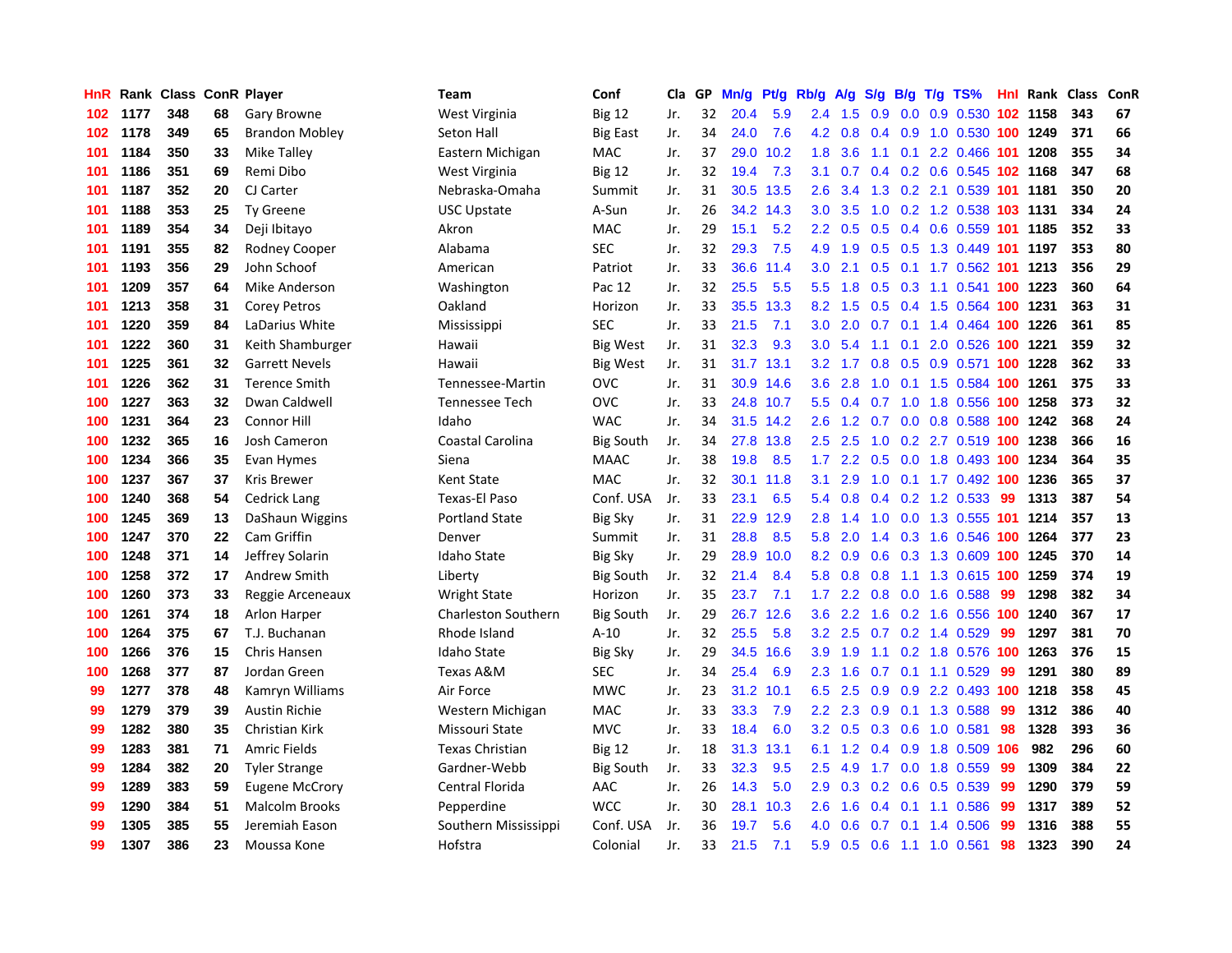| HnR |      | Rank Class ConR Player |    |                         | <b>Team</b>                | Conf             | Cla | GP | Mn/g | Pt/g      | Rb/g             | A/g | S/g             |     | $B/g$ T/g TS%            | Hnl | Rank Class |     | ConR |
|-----|------|------------------------|----|-------------------------|----------------------------|------------------|-----|----|------|-----------|------------------|-----|-----------------|-----|--------------------------|-----|------------|-----|------|
| 99  | 1310 | 387                    | 18 | James Sinclair          | Western Carolina           | Southern         | Jr. | 33 | 27.4 | 11.8      | 4.7              | 1.9 | 1.7             | 0.3 | 2.0 0.508                | 99  | 1310       | 385 | 18   |
| 99  | 1319 | 388                    | 26 | <b>Trency Jackson</b>   | Western Kentucky           | Sun Belt         | Jr. | 24 |      | 24.9 10.2 | $2.4\,$          | 1.8 | 1.0             |     | $0.1$ 1.9 $0.490$        | -97 | 1380       | 405 | 28   |
| 99  | 1321 | 389                    | 17 | Keron DeShields         | Montana                    | <b>Big Sky</b>   | Jr. | 30 | 31.1 | 11.8      | 2.7              | 2.5 |                 |     | 1.2 0.1 1.4 0.581        | 98  | 1330       | 394 | 17   |
| 98  | 1325 | 390                    | 68 | <b>Charles McKinney</b> | DePaul                     | <b>Big East</b>  | Jr. | 28 | 16.7 | 3.9       | 1.9              |     |                 |     | 1.1 1.0 0.4 1.0 0.560    | 96  | 1441       | 421 | 68   |
| 98  | 1331 | 391                    | 37 | <b>Steve McWhorter</b>  | Milwaukee                  | Horizon          | Jr. | 35 | 34.1 | 7.8       | 4.1              | 4.0 | 1.5             |     | 0.5 2.2 0.473            | 98  | 1341       | 396 | 37   |
| 98  | 1336 | 392                    | 14 | Davon Haynes            | Arkansas-Pine Bluff        | <b>SWAC</b>      | Jr. | 31 | 31.2 | 12.8      | 6.2              | 1.1 | 1.1             |     | 0.8 2.2 0.532            | 97  | 1403       | 409 | 16   |
| 98  | 1337 | 393                    | 50 | <b>Michael Perez</b>    | Nevada                     | <b>MWC</b>       | Jr. | 32 | 35.1 | 11.5      | 3.8              | 3.1 | 0.5             |     | 0.2 1.7 0.496            | 97  | 1377       | 404 | 51   |
| 98  | 1338 | 394                    | 53 | <b>Bobby Sharp</b>      | Portland                   | <b>WCC</b>       | Jr. | 31 | 20.8 | 8.4       | 1.2              | 1.2 | 0.4             |     | $0.0$ $0.6$ $0.549$      | 98  | 1353       | 397 | 53   |
| 98  | 1344 | 395                    | 35 | Darion Rackley          | Jacksonville State         | <b>OVC</b>       | Jr. | 30 | 27.8 | 13.1      | 2.8              | 2.0 | 1.2             |     | 0.3 2.1 0.531            | 98  | 1334       | 395 | 36   |
| 98  | 1347 | 396                    | 22 | Saah Nimlev             | <b>Charleston Southern</b> | <b>Big South</b> | Jr. | 23 | 28.2 | 13.3      | 2.3              | 5.0 | 1.0             |     | 0.1 2.3 0.513 100 1244   |     |            | 369 | 18   |
| 98  | 1349 | 397                    | 73 | <b>Erik Copes</b>       | George Mason               | $A-10$           | Jr. | 25 | 20.6 | 4.4       | 5.6              |     |                 |     | 0.3 0.5 1.1 1.2 0.553 97 |     | 1369       | 400 | 75   |
| 98  | 1357 | 398                    | 36 | A.J. Spencer            | Long Beach State           | <b>Big West</b>  | Jr. | 32 | 28.5 | 9.1       | 3.2              | 1.7 |                 |     | 0.5 0.1 1.1 0.518 96     |     | 1410       | 411 | 38   |
| 98  | 1360 | 399                    | 15 | Antwan Scott            | Grambling                  | <b>SWAC</b>      | Jr. | 25 | 33.6 | 15.7      | 4.5              |     | $3.7 \quad 1.3$ |     | 0.0 3.6 0.571 102 1169   |     |            | 348 | 11   |
| 98  | 1367 | 400                    | 18 | Jordan Gregory          | Montana                    | <b>Big Sky</b>   | Jr. | 30 | 34.3 | 13.8      | 3.1              | 2.0 | 0.6             |     | $0.0$ 1.3 0.601          | 97  | 1370       | 401 | 18   |
| 98  | 1368 | 401                    | 43 | Stevie Taylor           | Ohio                       | MAC              | Jr. | 36 | 22.3 | 7.1       | 1.8              | 2.4 | 1.0             |     | $0.0$ 1.3 0.488          | -97 | 1373       | 402 | 43   |
| 97  | 1373 | 402                    | 52 | Jon Octeus              | Colorado State             | <b>MWC</b>       | Jr. | 32 | 33.6 | 13.4      | 4.7              | 2.3 | 0.9             |     | $0.2$ 1.2 0.519          | 97  | 1384       | 406 | 52   |
| 97  | 1375 | 403                    | 61 | Kasey Wilson            | Central Florida            | AAC              | Jr. | 31 | 26.7 | 9.6       | 5.7              | 0.6 | 0.8             |     | $0.5$ 1.5 0.531          | 97  | 1390       | 407 | 61   |
| 97  | 1378 | 404                    | 27 | Kaheem Ransom           | Sam Houston State          | Southland        | Jr. | 35 | 30.8 | 11.6      | 4.1              | 3.6 | 1.5             | 0.1 | 2.4 0.525                | -97 | 1376       | 403 | 26   |
| 97  | 1381 | 405                    | 75 | <b>Ryan Canty</b>       | Fordham                    | $A-10$           | Jr. | 25 | 15.0 | 3.0       | 6.2              | 0.1 |                 |     | $0.2$ 1.0 0.3 0.531      | 98  | 1324       | 391 | 72   |
| 97  | 1386 | 406                    | 89 | David Rivers            | Nebraska                   | Big Ten          | Jr. | 25 | 20.0 | 3.1       | 3.0 <sub>2</sub> | 0.4 |                 |     | 1.0 0.5 0.5 0.523        | -99 | 1274       | 378 | 89   |
| 97  | 1388 | 407                    | 21 | <b>Austin Hamilton</b>  | Elon                       | Southern         | Jr. | 32 | 18.3 | 6.2       | 1.8              | 2.5 |                 |     | $0.7$ $0.0$ 1.2 $0.565$  | -97 | 1399       | 408 | 21   |
| 97  | 1399 | 408                    | 53 | Marek Olesinski         | Air Force                  | <b>MWC</b>       | Jr. | 30 | 30.2 | 10.6      | 4.9              | 1.6 | 0.6             |     | 0.3 1.6 0.556            | 95  | 1464       | 426 | 54   |
| 97  | 1402 | 409                    | 24 | <b>Will Saunders</b>    | <b>Charleston Southern</b> | <b>Big South</b> | Jr. | 31 | 21.6 | 10.5      | 4.9              | 0.8 | 0.4             |     | $0.2$ 1.1 $0.597$        | 96  | 1419       | 414 | 25   |
| 97  | 1405 | 410                    | 44 | Javarez Willis          | Ohio                       | MAC              | Jr. | 37 | 20.5 | 6.9       | 1.7              | 2.6 | 0.7             |     | $0.0$ 2.1 $0.555$        | 96  | 1421       | 416 | 45   |
| 97  | 1406 | 411                    | 91 | Roquez Johnson          | Mississippi State          | <b>SEC</b>       | Jr. | 33 | 23.7 | 9.7       | 4.6              | 0.5 | 0.5             |     | $0.1$ 1.4 $0.510$        | 96  | 1428       | 418 | 92   |
| 97  | 1409 | 412                    | 34 | Kyle Kager              | American                   | Patriot          | Jr. | 33 | 17.8 | 5.8       | $3.4^{\circ}$    | 0.9 | 0.5             |     | 0.2 1.3 0.574            | 96  | 1432       | 419 | 34   |
| 97  | 1410 | 413                    | 32 | Joe Edwards             | <b>IPFW</b>                | Summit           | Jr. | 36 | 25.3 | 8.1       | 2.6              | 2.3 |                 |     | $0.5$ $0.3$ 1.7 $0.561$  | 96  | 1417       | 413 | 32   |
| 97  | 1412 | 414                    | 92 | Algie Key               | Alabama                    | <b>SEC</b>       | Jr. | 32 | 15.3 | 3.7       | 2.3              |     |                 |     | 1.4 0.5 0.1 0.8 0.464    | 96  | 1420       | 415 | 91   |
| 97  | 1413 | 415                    | 35 | Brandon Venturini       | Navy                       | Patriot          | Jr. | 30 | 28.0 | 11.5      | 3.1              | 2.9 | 1.5             |     | 0.1 2.4 0.487 95         |     | 1466       | 427 | 35   |
| 97  | 1416 | 416                    | 33 | Rafael Maia             | Brown                      | Ivy              | Jr. | 22 | 27.2 | 9.5       | 8.1              | 1.2 | 0.9             |     | $0.3$ 2.1 0.511          | 98  | 1359       | 399 | 30   |
| 97  | 1419 | 417                    | 25 | Mitch Bruneel           | Utah Valley                | <b>WAC</b>       | Jr. | 32 | 31.9 | 10.3      | 5.2              | 1.1 | 0.7             |     | $0.2$ 0.9 0.594          | 96  | 1408       | 410 | 26   |
| 96  | 1425 | 418                    | 30 | Xavian Rimmer           | Louisiana-Lafayette        | Sun Belt         | Jr. | 35 | 27.1 | 8.8       | 2.3              | 1.7 | 0.7             |     | $0.0$ 1.1 0.617          | 95  | 1495       | 436 | 36   |
| 96  | 1430 | 419                    | 31 | Jalen Nesbitt           | North Florida              | A-Sun            | Jr. | 31 | 24.3 | 8.1       | 4.2              | 2.5 | 0.8             | 0.3 | 2.0 0.571                | 96  | 1411       | 412 | 30   |
| 96  | 1440 | 420                    | 37 | Joey Ptasinski          | Lafayette                  | Patriot          | Jr. | 31 | 33.1 | 11.4      | 2.5              | 1.9 | 0.9             |     | $0.1$ 1.2 0.645          | 94  | 1537       | 449 | 39   |
| 96  | 1442 | 421                    | 36 | <b>Billy Reader</b>     | Morehead State             | <b>OVC</b>       | Jr. | 34 | 14.6 | 6.0       | 3.4              | 0.4 | 0.1             |     | 0.4 1.0 0.594            | 96  | 1452       | 422 | 37   |
| 96  | 1443 | 422                    | 40 | Evan Conti              | Quinnipiac                 | <b>MAAC</b>      | Jr. | 32 | 19.5 | 5.1       | 3.8 <sub>2</sub> | 2.2 | 0.5             |     | $0.1$ 0.9 0.497          | -95 | 1483       | 432 | 42   |
| 96  | 1457 | 423                    | 33 | J.J. Davenport          | Louisiana-Lafayette        | Sun Belt         | Jr. | 35 | 12.1 | 4.7       | 3.5              | 0.4 | 0.1             |     | $0.0$ 0.7 0.538          | 95  | 1520       | 443 | 37   |
| 96  | 1458 | 424                    | 25 | Wes Cole                | Hartford                   | AEC              | Jr. | 33 | 24.1 | 9.0       | 1.5              | 0.8 | 0.6             |     | $0.0$ $0.9$ $0.624$      | 95  | 1477       | 431 | 28   |
| 96  | 1463 | 425                    | 34 | <b>Mychal Ammons</b>    | South Alabama              | Sun Belt         | Jr. | 31 | 27.9 | 9.3       | 7.2              | 1.4 |                 |     | 0.4 1.1 1.8 0.525        | 96  | 1458       | 423 | 35   |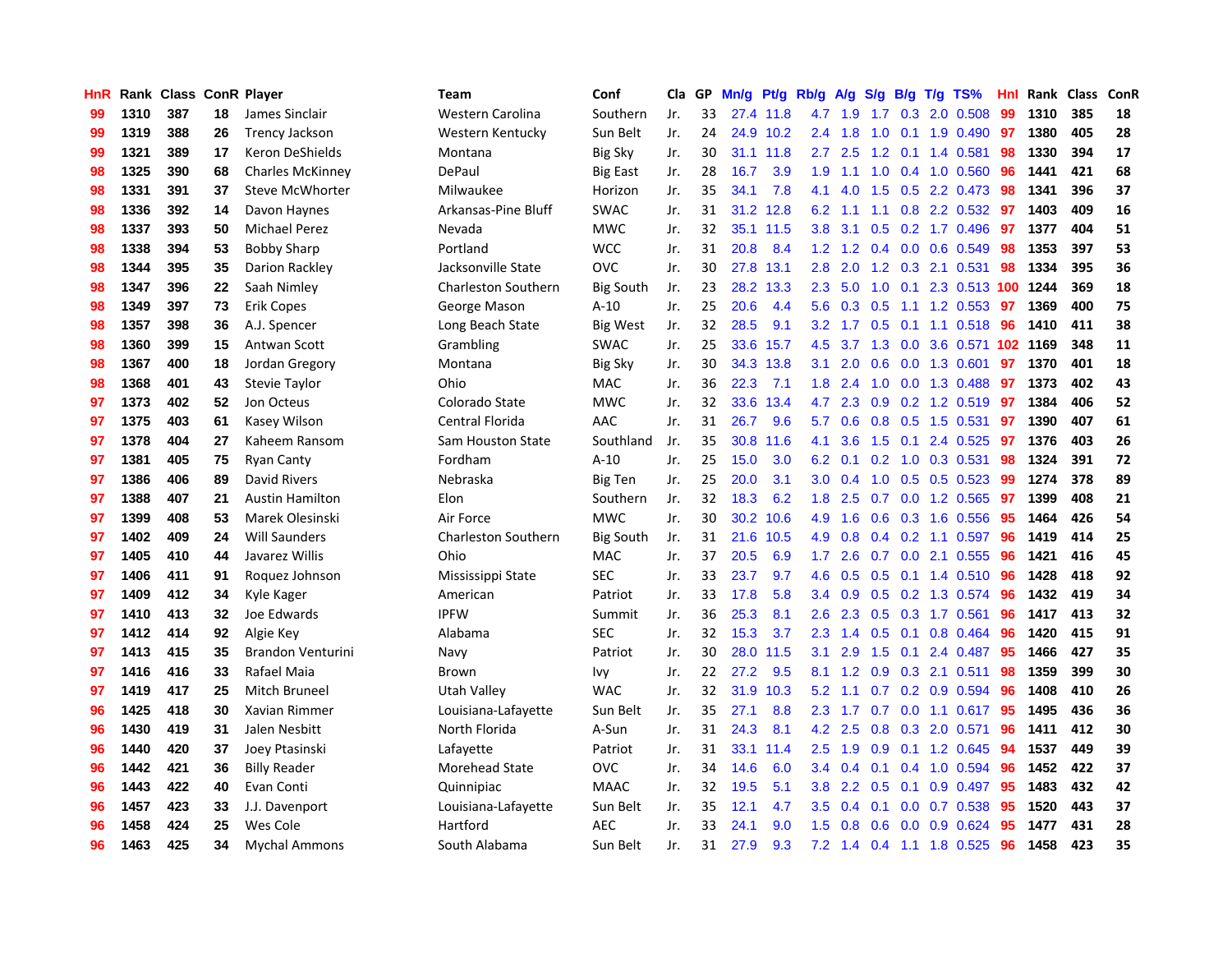| HnR |      |     |     | Rank Class ConR Player | Team                       | Conf             | Cla | GP | Mn/g | Pt/g | Rb/g             | A/g | <b>S/g</b>    |     | $B/g$ T/g TS%         | Hnl |      | Rank Class | ConR |
|-----|------|-----|-----|------------------------|----------------------------|------------------|-----|----|------|------|------------------|-----|---------------|-----|-----------------------|-----|------|------------|------|
| 96  | 1465 | 426 | 50  | Will Sullivan          | Miami (Oh.)                | <b>MAC</b>       | Jr. | 31 | 30.8 | 9.0  | 2.8              | 1.6 | 1.3           | 0.1 | $0.9$ $0.628$         | 95  | 1467 | 428        | 49   |
| 96  | 1468 | 427 | 36  | Dockery Walker         | Brown                      | Ivy              | Jr. | 29 | 13.1 | 6.1  | 4.4              | 0.3 |               |     | $0.3$ 0.3 1.4 0.520   | 95  | 1472 | 429        | 34   |
| 96  | 1470 | 428 | 43  | John Jones             | <b>Illinois State</b>      | <b>MVC</b>       | Jr. | 24 | 17.0 | 5.7  | 3.8 <sub>2</sub> | 0.1 |               |     | $0.3$ 0.7 0.8 0.523   | -96 | 1440 | 420        | 42   |
| 96  | 1471 | 429 | 25  | R.J. Price             | Radford                    | <b>Big South</b> | Jr. | 35 | 29.5 | 13.2 | 2.5              | 2.9 |               |     | 1.4 0.1 1.4 0.533     | 96  | 1461 | 424        | 26   |
| 95  | 1483 | 430 | 61  | Dimitri Batten         | Old Dominion               | Conf. USA        | Jr. | 36 | 27.3 | 11.0 | 4.2              | 1.1 | 1.1           |     | $0.3$ 2.1 $0.467$     | 95  | 1476 | 430        | 61   |
| 95  | 1490 | 431 | 55  | D.J. Brown             | San Jose State             | <b>MWC</b>       | Jr. | 31 | 21.2 | 5.7  | 2.3              | 2.8 | 1.0           |     | $0.0$ 1.2 $0.506$     | 95  | 1488 | 433        | 55   |
| 95  | 1495 | 432 | 65  | Corey Allen Jr.        | South Florida              | AAC              | Jr. | 32 | 30.8 | 9.0  | 3.3              | 2.8 |               |     | 1.3 0.2 2.1 0.503     | 94  | 1525 | 445        | 65   |
| 95  | 1497 | 433 | 27  | Mike Scott             | Idaho                      | <b>WAC</b>       | Jr. | 34 | 22.4 | 8.7  | $2.4^{\circ}$    | 2.2 | 0.8           |     | $0.1$ 1.1 0.496       | 95  | 1510 | 440        | 27   |
| 95  | 1502 | 434 | 26  | <b>Breon Key</b>       | Hampton                    | <b>MEAC</b>      | Jr. | 17 | 17.4 | 5.8  | 1.8              | 1.2 | 0.6           | 0.1 | 0.9 0.669             | 96  | 1423 | 417        | 24   |
| 95  | 1504 | 435 | 101 | Lonnie Jackson         | <b>Boston College</b>      | <b>ACC</b>       | Jr. | 29 | 23.6 | 7.0  | $2.2^{\circ}$    | 1.8 | 0.7           |     | $0.1$ 1.1 0.557       | 95  | 1490 | 434        | 100  |
| 95  | 1507 | 436 | 33  | <b>Fred Miller</b>     | <b>USC Upstate</b>         | A-Sun            | Jr. | 34 | 24.2 | 7.4  | $2.4^{\circ}$    | 3.3 |               |     | 1.4 0.1 1.9 0.506 94  |     | 1531 | 448        | 33   |
| 95  | 1509 | 437 | 58  | <b>Riley Barker</b>    | Portland                   | <b>WCC</b>       | Jr. | 31 | 14.2 | 3.5  | 3.1              | 0.4 |               |     | $0.4$ 1.0 0.5 0.519   | -95 | 1521 | 444        | 58   |
| 95  | 1512 | 438 | 102 | Patrick Heckmann       | <b>Boston College</b>      | ACC              | Jr. | 31 | 16.1 | 6.0  | 2.1              | 0.8 |               |     | 0.3 0.1 0.9 0.576     | -95 | 1509 | 439        | 101  |
| 95  | 1514 | 439 | 38  | M.J. Rhett             | <b>Tennessee State</b>     | <b>OVC</b>       | Jr. | 29 | 32.7 | 10.9 | 9.1              | 0.8 | 0.6           |     | $1.0$ 2.1 $0.583$     | -94 | 1543 | 450        | 39   |
| 95  | 1517 | 440 | 27  | Nate Sikma             | Hartford                   | <b>AEC</b>       | Jr. | 23 | 20.1 | 5.7  | 4.2              | 1.7 |               |     | $0.4$ 0.3 1.2 0.510   | -95 | 1462 | 425        | 27   |
| 95  | 1522 | 441 | 45  | Jake Kitchell          | Indiana State              | <b>MVC</b>       | Jr. | 33 | 13.5 | 3.1  | 3.0 <sub>1</sub> | 0.4 |               |     | $0.2$ 0.6 0.6 0.574   | 95  | 1504 | 437        | 44   |
| 95  | 1524 | 442 | 28  | Xavier Pollard         | Maine                      | <b>AEC</b>       | Jr. | 23 | 32.0 | 14.9 | 4.4              | 3.8 | 1.8           |     | 0.3 2.8 0.521         | 98  | 1326 | 392        | 21   |
| 95  | 1530 | 443 | 25  | <b>Dylan Garrity</b>   | Sacramento State           | Big Sky          | Jr. | 30 | 33.8 | 13.2 | 1.7 <sub>2</sub> | 3.6 | 0.5           |     | 0.0 1.9 0.640         | 95  | 1514 | 441        | 24   |
| 95  | 1532 | 444 | 34  | <b>Nate Hicks</b>      | <b>Florida Gulf Coast</b>  | A-Sun            | Jr. | 35 | 15.5 | 4.0  | 4.3              | 0.2 |               |     | 0.0 1.2 0.7 0.583 94  |     | 1554 | 452        | 34   |
| 94  | 1547 | 445 | 31  | Devonte Upson          | SE Louisiana               | Southland        | Jr. | 30 | 27.2 | 8.3  | 6.1              | 0.9 |               |     | 0.6 1.7 1.2 0.576 94  |     | 1548 | 451        | 32   |
| 94  | 1550 | 446 | 29  | Jordan Downing         | Presbyterian               | <b>Big South</b> | Jr. | 32 | 37.2 | 20.2 | 4.5              | 1.9 | 1.0           |     | 0.4 2.3 0.539         | -93 | 1590 | 464        | 32   |
| 94  | 1551 | 447 | 38  | Damon Sherman-Newsome  | Colgate                    | Patriot          | Jr. | 31 | 28.9 | 11.3 | 3.1              | 1.6 |               |     | 0.4 0.3 1.5 0.596     | 94  | 1575 | 454        | 41   |
| 94  | 1558 | 448 | 96  | Trivante Bloodman      | Mississippi State          | <b>SEC</b>       | Jr. | 33 | 24.7 | 6.5  | 2.0              | 2.5 | 0.9           |     | 0.0 1.8 0.576         | -94 | 1580 | 459        | 99   |
| 94  | 1559 | 449 | 31  | Cedrick Bowen          | <b>Charleston Southern</b> | <b>Big South</b> | Jr. | 31 | 16.4 | 6.1  | 3.8 <sub>2</sub> | 0.4 | 0.5           |     | $0.5$ 0.5 0.610       | -94 | 1578 | 457        | 31   |
| 94  | 1561 | 450 | 44  | D.J. Cole              | <b>Youngstown State</b>    | Horizon          | Jr. | 31 | 29.5 | 8.3  | 3.1              | 4.6 | 1.3           |     | $0.1$ 1.9 0.563       | -93 | 1586 | 462        | 46   |
| 94  | 1564 | 451 | 33  | <b>Marvin Frazier</b>  | Northwestern State         | Southland        | Jr. | 27 | 17.2 | 5.3  | 4.6              | 0.5 | $0.4^{\circ}$ | 2.1 | $0.7$ 0.511           | 94  | 1576 | 455        | 33   |
| 94  | 1566 | 452 | 35  | Kentwan Smith          | Stetson                    | A-Sun            | Jr. | 31 | 26.3 | 9.4  | 5.1              | 1.4 |               |     | 1.0 0.8 2.1 0.543 94  |     | 1579 | 458        | 35   |
| 94  | 1567 | 453 | 64  | T.J. Taylor            | North Texas                | Conf. USA        | Jr. | 30 | 19.0 | 7.0  | 2.9              | 1.3 |               |     | 0.6 0.2 1.5 0.515 94  |     | 1582 | 460        | 67   |
| 94  | 1568 | 454 | 65  | Jacquez Rozier         | Middle Tennessee           | Conf. USA        | Jr. | 33 | 15.1 | 3.4  | 3.6 <sup>°</sup> | 0.5 |               |     | 0.5 0.6 0.9 0.504 94  |     | 1577 | 456        | 66   |
| 94  | 1569 | 455 | 57  | Anthony Henderson      | <b>Bowling Green</b>       | <b>MAC</b>       | Jr. | 31 | 33.8 | 10.3 | 3.9 <sup>°</sup> | 1.7 | 2.1           |     | 0.2 1.3 0.496         | 94  | 1585 | 461        | 58   |
| 94  | 1574 | 456 | 57  | Max Yon                | Air Force                  | <b>MWC</b>       | Jr. | 30 | 34.6 | 13.0 | 3.5              | 2.5 | 0.8           | 0.1 | 2.4 0.549             | 92  | 1662 | 488        | 60   |
| 94  | 1576 | 457 | 36  | <b>Anthony Stitt</b>   | Charleston                 | Colonial         | Jr. | 32 | 34.6 | 10.0 | 2.9              | 3.1 | 1.0           |     | $0.1$ 1.7 0.452       | -93 | 1601 | 470        | 37   |
| 94  | 1579 | 458 | 29  | <b>Taarig Cephas</b>   | Coppin State               | <b>MEAC</b>      | Jr. | 32 | 27.1 | 9.3  | 3.0              | 4.1 | 1.1           | 0.0 | 2.8 0.518             | -93 | 1645 | 483        | 31   |
| 94  | 1585 | 459 | 58  | Alex Davis             | Fresno State               | <b>MWC</b>       | Jr. | 38 | 25.0 | 5.8  | 3.7              | 0.7 | 0.6           |     | 1.9 1.6 0.513 93      |     | 1605 | 471        | 57   |
| 94  | 1589 | 460 | 58  | Devareaux Manley       | <b>Kent State</b>          | <b>MAC</b>       | Jr. | 32 | 23.3 | 9.7  | 1.8              | 0.5 | 0.5           |     | $0.0$ 0.8 0.567       | -93 | 1595 | 467        | 59   |
| 93  | 1592 | 461 | 37  | <b>Brandon Bos</b>     | South Dakota               | Summit           | Jr. | 30 | 28.2 | 11.9 | 3.2              | 2.4 |               |     | 0.5 0.1 2.0 0.527 93  |     | 1591 | 465        | 37   |
| 93  | 1593 | 462 | 39  | <b>Justin Burrell</b>  | <b>Holy Cross</b>          | Patriot          | Jr. | 31 | 29.5 | 8.9  | 1.8              | 2.4 | 0.7           |     | $0.0$ 1.7 $0.520$     | 94  | 1530 | 447        | 37   |
| 93  | 1595 | 463 | 49  | Chris Caird            | Drake                      | <b>MVC</b>       | Jr. | 31 | 24.7 | 8.5  | 3.3 <sub>2</sub> | 1.3 | 0.3           | 0.1 | 1.3 0.588             | 92  | 1677 | 495        | 51   |
| 93  | 1596 | 464 | 40  | <b>Malik Thomas</b>    | <b>Boston University</b>   | Patriot          | Jr. | 35 | 19.2 | 5.8  | 4.0              |     |               |     | 1.2 0.5 0.4 1.6 0.486 | 93  | 1589 | 463        | 42   |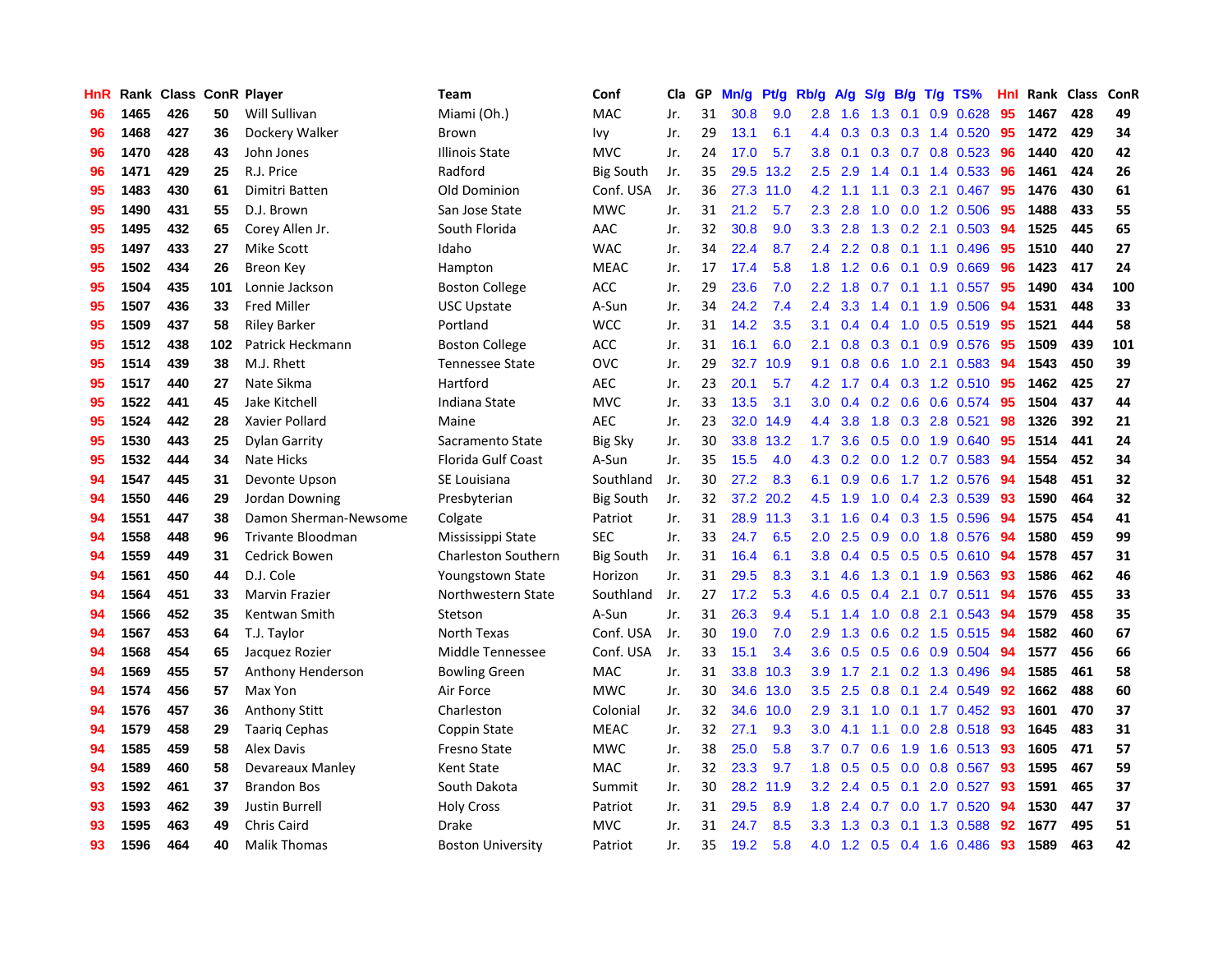| HnR |      | Rank Class ConR Player |    |                          | Team                       | Conf             | Cla | GP | Mn/g | Pt/g | Rb/g             | A/g | S/g | <b>B/g</b> | T/g TS%                 | Hnl | Rank Class |     | ConR |
|-----|------|------------------------|----|--------------------------|----------------------------|------------------|-----|----|------|------|------------------|-----|-----|------------|-------------------------|-----|------------|-----|------|
| 93  | 1601 | 465                    | 29 | Kevin Blake              | Elon                       | Southern         | Jr. | 32 | 14.3 | 4.7  | $2.2^{\circ}$    | 1.0 | 0.5 | 0.1        | 0.8 0.591               | 93  | 1615       | 474 | 29   |
| 93  | 1603 | 466                    | 24 | Jay Harris               | Wagner                     | Northeast        | Jr. | 21 | 29.5 | 10.3 | 2.8              | 2.8 | 0.9 |            | 0.0 2.3 0.547           | -95 | 1519       | 442 | 23   |
| 93  | 1606 | 467                    | 50 | <b>Auston Barnes</b>     | Bradley                    | <b>MVC</b>       | Jr. | 32 | 31.7 | 8.6  | 5.6              | 1.1 |     |            | 0.6 0.3 1.1 0.542 93    |     | 1600       | 469 | 47   |
| 93  | 1608 | 468                    | 68 | Justin Raffington        | Florida Atlantic           | Conf. USA        | Jr. | 32 | 29.6 | 10.1 | 8.5              | 1.1 |     |            | $0.3$ $0.9$ 2.3 $0.509$ | 93  | 1635       | 478 | 71   |
| 93  | 1609 | 469                    | 30 | Daguan Brickhouse        | Coppin State               | <b>MEAC</b>      | Jr. | 30 | 19.6 | 6.8  | 2.2              | 2.4 | 0.9 |            | 0.0 1.0 0.483           | -93 | 1614       | 473 | 28   |
| 93  | 1610 | 470                    | 39 | Meiko Lyles              | Columbia                   | Ivy              | Jr. | 33 | 22.7 | 5.7  | 3.7              | 0.5 | 0.6 |            | $0.2$ 0.9 0.577         | 93  | 1596       | 468 | 39   |
| 93  | 1611 | 471                    | 41 | Luke Roh                 | Colgate                    | Patriot          | Jr. | 31 | 30.3 | 6.2  | 5.4              | 3.2 |     |            | 0.8 0.2 1.8 0.571       | 93  | 1637       | 479 | 45   |
| 93  | 1622 | 472                    | 32 | Reco McCarter            | Campbell                   | <b>Big South</b> | Jr. | 32 | 28.2 | 12.7 | 5.1              | 2.4 | 1.2 | 0.8        | 3.0 0.533               | 92  | 1652       | 485 | 34   |
| 93  | 1624 | 473                    | 38 | Reggie Spencer           | Northeastern               | Colonial         | Jr. | 29 | 27.6 | 9.2  | 6.6              | 0.7 | 0.3 |            | 0.5 1.5 0.506           | -93 | 1633       | 477 | 38   |
| 93  | 1631 | 474                    | 79 | Tra'Vaughn White         | Duquesne                   | $A-10$           | Jr. | 30 | 16.6 | 7.4  | 1.8              | 1.3 | 0.4 |            | 0.0 1.0 0.503 92        |     | 1664       | 489 | 84   |
| 93  | 1639 | 475                    | 39 | Hameed Ali               | Tx A&M-CorpusChristi       | Southland        | Jr. | 34 | 25.6 | 8.0  | 2.0 <sub>1</sub> | 2.4 |     |            | 1.1 0.3 1.0 0.511 92    |     | 1687       | 497 | 40   |
| 93  | 1642 | 476                    | 71 | <b>Deonte Houston</b>    | Southern Mississippi       | Conf. USA        | Jr. | 36 | 18.1 | 3.9  | $1.4^{\circ}$    | 1.8 |     |            | $0.8$ 0.0 1.0 0.447     | -92 | 1666       | 490 | 73   |
| 93  | 1646 | 477                    | 33 | Jerome Garrison          | <b>Grand Canyon</b>        | <b>WAC</b>       | Jr. | 30 | 37.8 | 16.5 | 2.8              | 2.1 |     |            | 0.5 0.3 2.0 0.584       | -90 | 1832       | 532 | 36   |
| 93  | 1649 | 478                    | 40 | D.J. Felder              | Jacksonville State         | OVC              | Jr. | 30 | 20.8 | 8.3  | 4.9              | 0.6 | 0.5 |            | 0.3 1.2 0.558           | 93  | 1643       | 482 | 41   |
| 93  | 1651 | 479                    | 61 | Xavier Ford              | <b>Buffalo</b>             | <b>MAC</b>       | Jr. | 29 | 13.5 | 4.0  | 3.2              | 0.4 |     |            | $0.5$ 0.3 0.6 0.489     | 92  | 1670       | 491 | 60   |
| 93  | 1655 | 480                    | 60 | Jelan Kendrick           | <b>UNLV</b>                | <b>MWC</b>       | Jr. | 32 | 20.8 | 6.3  | $2.4^{\circ}$    | 1.4 | 0.6 |            | $0.2$ 1.4 0.487         | 93  | 1638       | 480 | 59   |
| 93  | 1656 | 481                    | 74 | Isaiah Massey            | Louisiana Tech             | Conf. USA        | Jr. | 31 | 12.9 | 3.4  | 3.2              | 0.2 | 0.3 |            | 0.5 0.5 0.584           | 94  | 1527       | 446 | 65   |
| 93  | 1658 | 482                    | 32 | <b>Tyshawn Bell</b>      | Delaware State             | <b>MEAC</b>      | Jr. | 29 | 28.6 | 12.1 | 3.9              | 0.9 | 1.0 |            | 0.3 1.4 0.564           | 93  | 1646       | 484 | 32   |
| 93  | 1659 | 483                    | 34 | Jalen Carethers          | Radford                    | <b>Big South</b> | Jr. | 35 | 15.9 | 6.1  | 3.1              | 0.4 | 0.5 |            | 1.3 0.5 0.549           | -92 | 1658       | 486 | 35   |
| 93  | 1660 | 484                    | 83 | John Manning             | Saint Louis                | $A-10$           | Jr. | 32 | 11.9 | 2.5  | 1.6              | 0.2 |     |            | 0.3 1.0 0.6 0.523 93    |     | 1608       | 472 | 80   |
| 93  | 1665 | 485                    | 26 | Joe O'Shea               | <b>Bryant</b>              | Northeast        | Jr. | 32 | 32.2 | 9.1  | 4.4              | 1.6 |     |            | $1.1$ 0.5 1.1 0.572     | -92 | 1692       | 499 | 27   |
| 92  | 1666 | 486                    | 27 | Kyle Richardson          | <b>Portland State</b>      | <b>Big Sky</b>   | Jr. | 32 | 27.2 | 10.0 | 6.3              | 0.6 | 0.7 |            | 1.1 1.9 0.595           | 92  | 1671       | 492 | 28   |
| 92  | 1667 | 487                    | 31 | Yolonzo Moore II         | Hartford                   | <b>AEC</b>       | Jr. | 33 | 32.8 | 9.8  | 2.8              | 2.8 | 1.3 |            | $0.2$ 2.7 $0.562$       | 92  | 1696       | 500 | 31   |
| 92  | 1669 | 488                    | 41 | Reggie Smith             | Eastern Illinois           | <b>OVC</b>       | Jr. | 26 | 29.4 | 13.1 | 2.4              | 3.3 | 1.3 | 0.1        | 2.8 0.521               | 93  | 1629       | 476 | 40   |
| 92  | 1670 | 489                    | 62 | Aaron Armstead           | Northern Illinois          | MAC              | Jr. | 32 | 19.3 | 6.8  | $2.4^{\circ}$    | 0.4 |     |            | 0.4 0.2 1.0 0.525       | -91 | 1750       | 510 | 65   |
| 92  | 1679 | 490                    | 78 | <b>Ricky Kreklow</b>     | California                 | Pac 12           | Jr. | 24 | 23.7 | 5.5  | 2.6              | 1.8 | 0.7 |            | $0.0$ 1.0 $0.504$       | -99 | 1305       | 383 | 71   |
| 92  | 1689 | 491                    | 27 | <b>Kyle Vinales</b>      | <b>Central Connecticut</b> | Northeast        | Jr. | 20 | 32.5 | 17.3 | 1.7 <sup>2</sup> | 3.9 | 1.5 |            | $0.0$ 3.0 $0.521$       | 98  | 1354       | 398 | 20   |
| 92  | 1693 | 492                    | 41 | <b>Travis Souza</b>      | UC Irvine                  | <b>Big West</b>  | Jr. | 35 | 14.7 | 3.5  | 1.7 <sub>z</sub> | 1.1 |     |            | 0.2 0.0 0.3 0.530 92    |     | 1691       | 498 | 41   |
| 92  | 1694 | 493                    | 64 | <b>Justin Hammonds</b>   | Air Force                  | <b>MWC</b>       | Jr. | 28 | 25.6 | 7.2  | 5.1              | 1.4 |     |            | $0.7$ $0.6$ 1.4 $0.546$ | -91 | 1754       | 511 | 66   |
| 92  | 1695 | 494                    | 75 | <b>Terrence Williams</b> | Charlotte                  | Conf. USA        | Jr. | 31 | 30.2 | 10.5 | 4.9              | 2.3 | 1.0 |            | 0.2 2.4 0.462 92        |     | 1700       | 501 | 75   |
| 92  | 1696 | 495                    | 29 | Dre Winston Jr.          | <b>Portland State</b>      | <b>Big Sky</b>   | Jr. | 31 | 27.6 | 9.6  | 3.3 <sub>2</sub> | 2.3 | 1.0 |            | $0.1$ 1.5 0.609         | 92  | 1674       | 493 | 29   |
| 92  | 1701 | 496                    | 41 | John Golden              | Dartmouth                  | Ivy              | Jr. | 28 | 29.3 | 8.7  | 4.1              | 1.8 | 0.8 |            | $0.3$ 1.2 0.517         | 90  | 1788       | 519 | 43   |
| 92  | 1702 | 497                    | 35 | Jamel Fuentes            | Norfolk State              | <b>MEAC</b>      | Jr. | 34 | 25.7 | 6.0  | 3.0 <sub>2</sub> | 4.8 | 1.1 |            | $0.1$ 1.9 0.468         | 91  | 1759       | 512 | 39   |
| 92  | 1707 | 498                    | 46 | Vashil Fernandez         | Valparaiso                 | Horizon          | Jr. | 34 | 19.3 | 4.3  | 5.1              | 0.2 | 0.4 |            | 1.7 1.1 0.545           | -92 | 1704       | 502 | 47   |
| 92  | 1710 | 499                    | 36 | <b>Bobby King</b>        | Florida A&M                | <b>MEAC</b>      | Jr. | 32 | 19.0 | 5.0  | 5.4              | 0.4 | 0.7 |            | 1.0 1.1 0.546           | -91 | 1717       | 504 | 36   |
| 92  | 1711 | 500                    | 21 | John Brisco              | <b>Prairie View</b>        | <b>SWAC</b>      | Jr. | 32 | 25.3 | 12.1 | $2.4^{\circ}$    | 1.6 |     |            | 1.4 0.0 1.5 0.497       | 92  | 1676       | 494 | 21   |
| 92  | 1717 | 501                    | 42 | Kareem Storey            | <b>Morehead State</b>      | <b>OVC</b>       | Jr. | 32 | 30.1 | 6.8  | 2.8              | 5.1 | 1.3 |            | $0.0$ 3.5 $0.479$       | 92  | 1661       | 487 | 42   |
| 92  | 1718 | 502                    | 45 | Worth Smith              | Navy                       | Patriot          | Jr. | 30 | 30.1 | 11.7 | 5.6              | 0.8 | 0.8 |            | 0.9 1.6 0.478           | -91 | 1767       | 513 | 47   |
| 92  | 1719 | 503                    | 88 | D.J. Peterson            | La Salle                   | $A-10$           | Jr. | 31 | 23.5 | 4.4  | 2.9              | 1.5 |     |            | 0.8 0.2 1.0 0.479       | 92  | 1713       | 503 | 86   |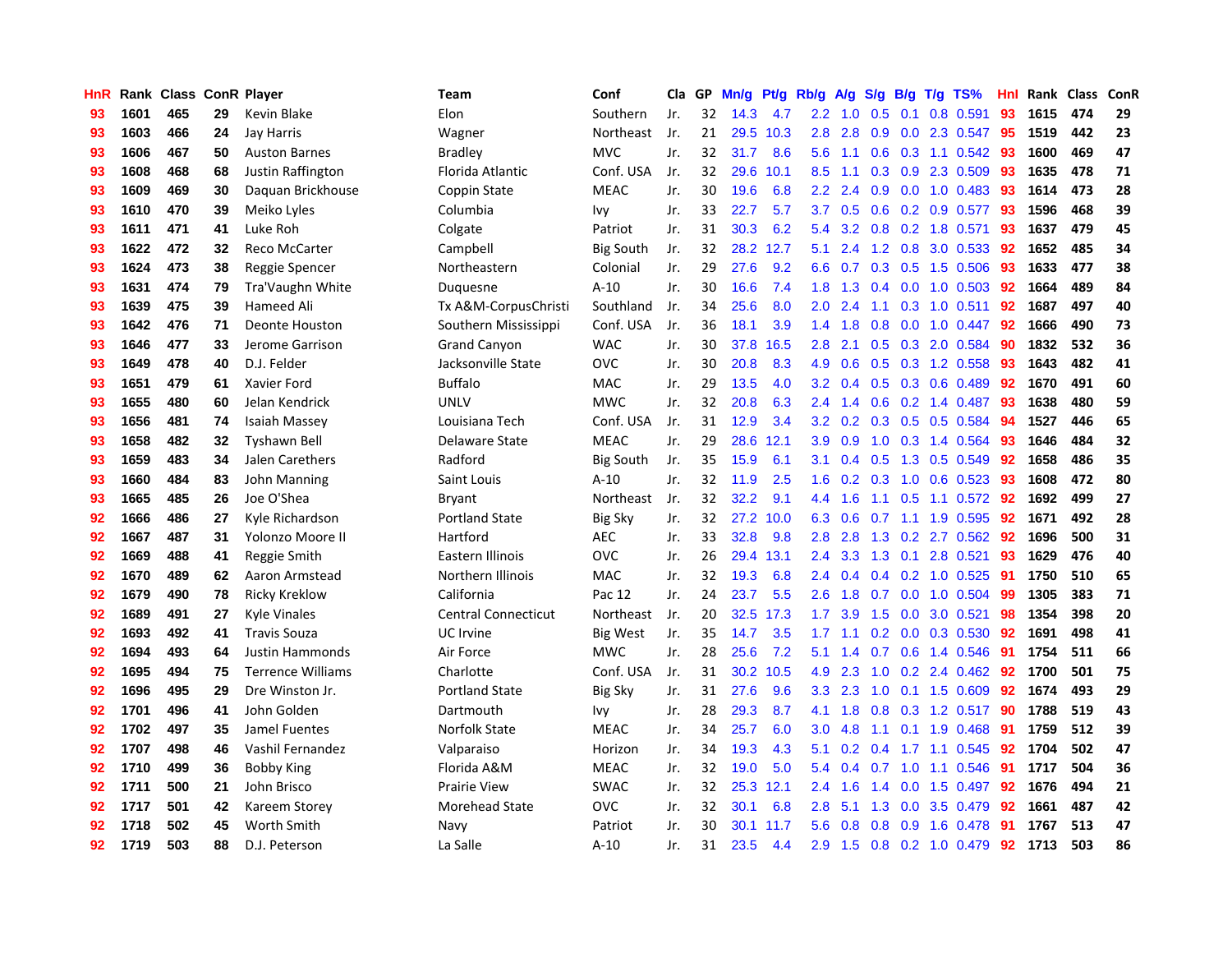| HnR |      | Rank Class ConR Player |    |                        | <b>Team</b>                | Conf             | Cla | GP | Mn/g | Pt/g | Rb/g             | A/g     | S/g              | B/g | $T/g$ TS%                | Hnl | Rank Class |     | ConR |
|-----|------|------------------------|----|------------------------|----------------------------|------------------|-----|----|------|------|------------------|---------|------------------|-----|--------------------------|-----|------------|-----|------|
| 92  | 1725 | 504                    | 35 | <b>Tyrell Corbin</b>   | Cal State Bakersfield      | <b>WAC</b>       | Jr. | 32 | 14.0 | 4.8  | 1.9              | 2.0     | 0.5              | 0.0 | 1.4 0.490                | 91  | 1744       | 509 | 34   |
| 92  | 1728 | 505                    | 53 | Desi Washington        | Saint Peter's              | <b>MAAC</b>      | Jr. | 31 | 32.9 | 13.5 | 3.1              | 1.0     |                  |     | 1.2 0.1 1.8 0.519 91     |     | 1729       | 506 | 54   |
| 91  | 1732 | 506                    | 48 | Dante Williams         | Oakland                    | Horizon          | Jr. | 31 | 24.8 | 7.6  | 3.6              | 1.4     |                  |     | 0.8 0.3 0.7 0.556 91     |     | 1732       | 508 | 49   |
| 91  | 1739 | 507                    | 42 | Kazembe Abif           | Drexel                     | Colonial         | Jr. | 16 | 30.6 | 7.2  | 6.6              | 0.4     |                  |     | $0.7$ 0.4 0.9 0.548      | 95  | 1493       | 435 | 32   |
| 91  | 1740 | 508                    | 40 | T.J. Hallice           | Mercer                     | A-Sun            | Jr. | 36 | 11.5 | 2.8  | $2.4^{\circ}$    | 0.3     | 0.3              |     | $0.4$ 0.5 0.579          | -91 | 1730       | 507 | 39   |
| 91  | 1741 | 509                    | 37 | <b>Brandon Vega</b>    | Winthrop                   | <b>Big South</b> | Jr. | 32 | 13.0 | 3.5  | 1.5              | 1.9     | 0.3              |     | 0.0 1.2 0.533            | 91  | 1768       | 514 | 38   |
| 91  | 1744 | 510                    | 41 | Isaiah McCray          | <b>IPFW</b>                | Summit           | Jr. | 32 | 23.0 | 6.7  | 2.8              | 2.2     | 0.9              |     | 0.5 1.1 0.446            | 93  | 1639       | 481 | 38   |
| 91  | 1746 | 511                    | 30 | <b>Brandon Cataldo</b> | <b>Portland State</b>      | <b>Big Sky</b>   | Jr. | 28 | 10.3 | 4.0  | 3.3              | 0.2     | 0.1              |     | $0.3$ 0.3 0.611          | 92  | 1681       | 496 | 30   |
| 91  | 1749 | 512                    | 39 | Prince Okoroh          | Howard                     | <b>MEAC</b>      | Jr. | 33 | 33.2 | 13.8 | 5.4              | 1.1     | 1.5              |     | 0.5 2.7 0.448            | 90  | 1842       | 536 | 41   |
| 91  | 1752 | 513                    | 43 | <b>Matt Townsend</b>   | Yale                       | Ivy              | Jr. | 33 | 20.3 | 4.9  | 3.2              | 0.7     | 0.5              |     | $0.1$ 1.0 0.531          | 90  | 1801       | 523 | 45   |
| 91  | 1757 | 514                    | 66 | Jehvon Clarke          | <b>Bowling Green</b>       | <b>MAC</b>       | Jr. | 32 | 36.4 | 12.5 | 3.5              | 4.7 1.9 |                  |     | $0.1$ 3.7 $0.430$        | -90 | 1777       | 517 | 67   |
| 91  | 1763 | 515                    | 51 | <b>Kendall Griffin</b> | <b>Wright State</b>        | Horizon          | Jr. | 23 | 24.7 | 5.1  | $2.7^{\circ}$    | 2.1     |                  |     | $0.9$ $0.2$ 1.3 $0.541$  | -95 | 1506       | 438 | 44   |
| 91  | 1764 | 516                    | 56 | Steve Johnston         | Fairfield                  | MAAC             | Jr. | 15 | 17.7 | 5.7  | $1.7^{\circ}$    | 0.9     |                  |     | $0.5$ 0.0 0.5 0.573      | -93 | 1624       | 475 | 46   |
| 91  | 1765 | 517                    | 45 | David Samuels          | Long Beach State           | Big West         | Jr. | 32 | 24.0 | 6.1  | 5.4              | 0.7     | 0.4              |     | 0.3 1.3 0.449            | 90  | 1833       | 533 | 48   |
| 91  | 1768 | 518                    | 67 | Ge'Lawn Guyn           | Cincinnati                 | AAC              | Jr. | 34 | 19.0 | 4.5  | 2.0              | 1.0     | 0.6              |     | $0.2$ 1.0 0.427          | 90  | 1776       | 516 | 67   |
| 91  | 1774 | 519                    | 80 | Royce Woolridge        | <b>Washington State</b>    | Pac 12           | Jr. | 31 | 28.2 | 7.3  | 1.9              | 2.7     | 0.8              |     | $0.2$ 1.9 0.440          | 89  | 1890       | 552 | 84   |
| 91  | 1776 | 520                    | 31 | David Appolon          | <b>Robert Morris</b>       | Northeast        | Jr. | 35 | 16.7 | 4.2  | 3.2              | 0.9     | 0.7              |     | $0.0$ 0.6 0.510          | -90 | 1811       | 526 | 32   |
| 91  | 1778 | 521                    | 46 | <b>Steve McClellan</b> | Cal State Fullerton        | <b>Big West</b>  | Jr. | 31 | 22.0 | 6.1  | 5.9              | 0.6     | 0.3              |     | 0.4 1.6 0.617            | -90 | 1818       | 527 | 46   |
| 90  | 1790 | 522                    | 32 | Drew Brandon           | Eastern Washington         | <b>Big Sky</b>   | Jr. | 30 | 33.4 | 10.4 | 6.4              | 5.1     |                  |     | $1.0$ 0.2 2.5 0.483      | -90 | 1785       | 518 | 31   |
| 90  | 1795 | 523                    | 33 | Malcolm McMillan       | <b>Central Connecticut</b> | Northeast        | Jr. | 30 | 30.1 | 10.8 | 3.5              | 3.2     |                  |     | $0.9$ 0.4 2.1 0.561      | 90  | 1838       | 534 | 34   |
| 90  | 1797 | 524                    | 81 | <b>Princeton Onwas</b> | Utah                       | Pac 12           | Jr. | 31 | 17.9 | 4.8  | $2.6\,$          | 0.8     |                  |     | $0.8$ 0.3 1.0 0.509      | -91 | 1727       | 505 | 80   |
| 90  | 1806 | 525                    | 82 | Paris Roberts-Campbell | East Carolina              | Conf. USA        | Jr. | 34 | 34.0 | 11.9 | 4.2              | 2.9     | 1.6              |     | 0.6 1.9 0.528            | 90  | 1796       | 520 | 81   |
| 90  | 1807 | 526                    | 24 | <b>Derrell Taylor</b>  | Jackson State              | <b>SWAC</b>      | Jr. | 31 | 22.1 | 7.1  | 4.4              | 0.8     | 0.7              |     | 0.5 1.4 0.554            | 89  | 1876       | 549 | 25   |
| 90  | 1810 | 527                    | 83 | <b>Colin Voss</b>      | North Texas                | Conf. USA        | Jr. | 32 | 25.5 | 7.3  | 5.8              | 0.6     | 0.6              |     | $0.5$ 1.4 0.498          | 90  | 1819       | 528 | 84   |
| 90  | 1811 | 528                    | 34 | <b>Steve Glowiak</b>   | Sacred Heart               | Northeast        | Jr. | 31 | 26.9 | 11.1 | 2.6              | 0.9     | 0.9              |     | $0.0$ 0.6 0.556          | -90 | 1841       | 535 | 35   |
| 90  | 1812 | 529                    | 84 | Armani Flannigan       | North Texas                | Conf. USA        | Jr. | 31 | 10.0 | 2.4  | 2.1              | 0.1     | 0.2              | 1.0 | $0.5$ 0.481              | 90  | 1820       | 529 | 85   |
| 90  | 1813 | 530                    | 66 | Thomas Jacobs          | San Diego                  | <b>WCC</b>       | Jr. | 35 | 13.3 | 2.7  | 3.1              | 0.3     |                  |     | 0.5 0.3 0.4 0.505 90     |     | 1798       | 521 | 66   |
| 90  | 1815 | 531                    | 42 | Jamail Jones           | Florida Gulf Coast         | A-Sun            | Jr. | 35 | 29.4 | 8.6  | 5.6              |         |                  |     | 1.1 0.7 0.1 1.9 0.466 90 |     | 1826       | 530 | 43   |
| 90  | 1816 | 532                    | 44 | Marcellus Barksdale    | <b>IUPUI</b>               | Summit           | Jr. | 32 | 33.6 | 8.6  | 6.8              | 3.7     |                  |     | 1.1 0.8 2.2 0.512 89     |     | 1857       | 539 | 44   |
| 90  | 1817 | 533                    | 43 | Javon McKay            | Tennessee Tech             | OVC              | Jr. | 32 | 21.1 | 5.4  | 3.1              | 1.3     | 0.8              |     | $0.7$ 0.9 0.561          | 89  | 1844       | 537 | 44   |
| 90  | 1818 | 534                    | 46 | Denton Koon            | Princeton                  | Ivy              | Jr. | 18 | 22.8 | 7.7  | 3.5              | 1.1     | 0.7              |     | $0.3$ 1.2 0.469          | 93  | 1592       | 466 | 38   |
| 90  | 1819 | 535                    | 42 | Rakeem Dickerson       | Arkansas State             | Sun Belt         | Jr. | 32 | 18.4 | 4.5  | 1.8              | 2.0     | 0.9              |     | $0.1$ 1.1 0.520          | 90  | 1808       | 525 | 43   |
| 90  | 1820 | 536                    | 58 | <b>Andrew Nicholas</b> | Monmouth                   | <b>MAAC</b>      | Jr. | 32 | 30.3 | 14.3 | 3.3              | 1.1     | 0.9 <sub>0</sub> |     | 0.4 1.9 0.489            | 90  | 1827       | 531 | 59   |
| 90  | 1825 | 537                    | 43 | <b>Kevin Thomas</b>    | Troy                       | Sun Belt         | Jr. | 31 | 28.0 | 9.2  | 6.9              | 1.1     | 0.9              |     | 0.7 2.7 0.523            | 90  | 1807       | 524 | 42   |
| 90  | 1835 | 538                    | 82 | <b>Desmond Simmons</b> | Washington                 | Pac 12           | Jr. | 22 | 21.0 | 5.2  | 4.6              | 0.6     | 0.6              |     | 0.1 0.9 0.502 94         |     | 1563       | 453 | 76   |
| 90  | 1838 | 539                    | 88 | Kelvin Penn            | Florida Atlantic           | Conf. USA        | Jr. | 31 | 26.2 | 4.2  | 5.8              | 0.6     |                  |     | 0.8 2.3 1.2 0.588        | -89 | 1863       | 541 | 89   |
| 90  | 1841 | 540                    | 45 | DeVonte Smith          | Arkansas-Little Rock       | Sun Belt         | Jr. | 32 | 28.0 | 5.4  | $2.3\phantom{0}$ | 3.0     |                  |     | 1.1 0.0 1.1 0.491        | -87 | 1959       | 575 | 50   |
| 90  | 1849 | 541                    | 34 | Corban Wroe            | Hartford                   | AEC              | Jr. | 33 | 25.3 | 6.2  | 3.2              | 1.7     | 0.6              |     | $0.1$ 1.5 0.613          | -89 | 1874       | 548 | 35   |
| 90  | 1851 | 542                    | 46 | Demetrius Pollard      | Northeastern               | Colonial         | Jr. | 32 | 28.6 | 8.9  | 1.8              | 2.1     |                  |     | $0.7$ 0.1 1.4 0.486      | 89  | 1866       | 544 | 46   |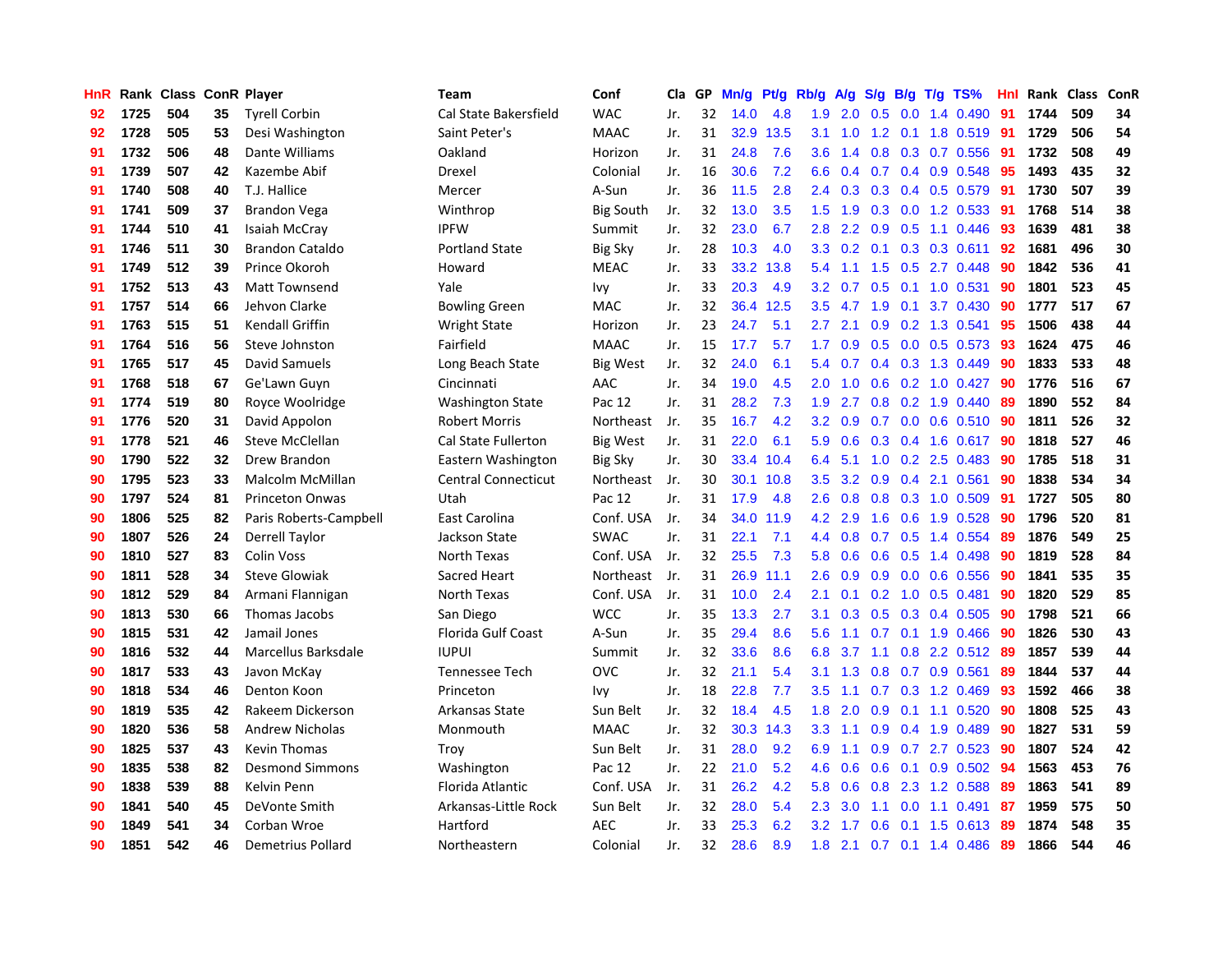| HnR |      | Rank Class ConR Player |     |                         | <b>Team</b>              | Conf             | Cla | GP | Mn/g | <b>Pt/g</b> | Rb/g          | A/g              | S/g           | B/g | $T/g$ TS%                  | Hnl | Rank | <b>Class</b> | ConR |
|-----|------|------------------------|-----|-------------------------|--------------------------|------------------|-----|----|------|-------------|---------------|------------------|---------------|-----|----------------------------|-----|------|--------------|------|
| 89  | 1854 | 543                    | 34  | <b>Martin Seiferth</b>  | Eastern Washington       | <b>Big Sky</b>   | Jr. | 31 | 21.5 | 7.3         | 5.5           | 0.2              | 0.2           | 1.4 | 1.0 0.615                  | 89  | 1868 | 545          | 34   |
| 89  | 1856 | 544                    | 49  | Nick Gruninger          | <b>UC Riverside</b>      | Big West         | Jr. | 29 | 22.3 | 6.3         | 2.6           | 2.6              |               |     | 1.2 0.0 1.3 0.516 89       |     | 1864 | 542          | 49   |
| 89  | 1857 | 545                    | 45  | Onochie Ochie           | SE Louisiana             | Southland        | Jr. | 30 | 19.9 | 8.4         | 4.6           | 0.5              |               |     | 0.4 1.1 1.3 0.546          | -89 | 1865 | 543          | 45   |
| 89  | 1864 | 546                    | 35  | <b>Tevin Svihovec</b>   | Northern Colorado        | <b>Big Sky</b>   | Jr. | 32 | 28.0 | 10.2        | 2.5           | 2.7              |               |     | $0.8$ 0.1 1.6 0.517        | -89 | 1881 | 550          | 35   |
| 89  | 1866 | 547                    | 48  | R.J. Williams           | Loyola (Md.)             | Patriot          | Jr. | 27 | 30.5 | 8.3         | 2.4           | 4.0              | 2.2           |     | $0.1$ 2.5 0.473            | -87 | 1988 | 580          | 52   |
| 89  | 1867 | 548                    | 47  | Devin Cherry            | Cornell                  | Ivy              | Jr. | 28 | 32.4 | 12.3        | 4.3           | 3.5              | 0.8           |     | 0.2 3.0 0.494              | 88  | 1902 | 557          | 47   |
| 89  | 1869 | 549                    | 47  | Jamel Outler            | Texas-Arlington          | Sun Belt         | Jr. | 32 |      | 27.6 11.2   | 2.6           | 0.6              | 0.7           |     | $0.1$ 1.0 $0.587$          | 88  | 1906 | 560          | 46   |
| 89  | 1871 | 550                    | 46  | Darius Leonard          | Campbell                 | <b>Big South</b> | Jr. | 32 | 25.7 | 10.2        | 4.9           | 1.3              | 0.5           |     | 0.4 1.3 0.587              | 88  | 1900 | 555          | 46   |
| 89  | 1873 | 551                    | 45  | Nino Johnson            | Southeast Missouri       | OVC              | Jr. | 30 | 25.5 | 8.5         | 6.0           | 1.0              | 1.0           |     | 0.9 1.6 0.601              | 88  | 1901 | 556          | 45   |
| 89  | 1876 | 552                    | 48  | <b>Marvin Williams</b>  | Louisiana-Monroe         | Sun Belt         | Jr. | 25 | 24.2 | 8.5         | 4.8           | 0.4              | 0.5           |     | 0.9 1.5 0.504              | -88 | 1926 | 567          | 48   |
| 89  | 1880 | 553                    | 48  | <b>Ben Hazel</b>        | Princeton                | Ivy              | Jr. | 27 | 23.3 | 6.1         | $2.5^{\circ}$ | 0.5              |               |     | $0.8$ 0.2 0.9 0.543        | -89 | 1871 | 547          | 46   |
| 89  | 1885 | 554                    | 68  | Jaleel Williams         | San Jose State           | <b>MWC</b>       | Jr. | 31 | 28.8 | 10.6        | 5.7           | 0.9              |               |     | $0.3$ 0.1 1.3 0.495        | -89 | 1888 | 551          | 68   |
| 89  | 1887 | 555                    | 35  | <b>Ashton Moore</b>     | The Citadel              | Southern         | Jr. | 33 | 32.4 | 14.1        | $3.4^{\circ}$ | 3.6              | 1.0           |     | $0.1$ 2.5 0.520            | -88 | 1917 | 563          | 36   |
| 89  | 1889 | 556                    | 47  | Andrew Ryan             | Campbell                 | <b>Big South</b> | Jr. | 32 | 29.0 | 9.9         | 4.0           | 2.2              | 1.3           |     | 0.3 1.4 0.577              | 88  | 1905 | 559          | 47   |
| 89  | 1890 | 557                    | 48  | Larry Brown             | Winthrop                 | <b>Big South</b> | Jr. | 33 | 19.9 | 5.0         | 4.5           | 0.5              | 0.9           |     | 0.9 1.3 0.490              | 88  | 1913 | 562          | 48   |
| 89  | 1893 | 558                    | 26  | Jose Rodriguez          | <b>Texas Southern</b>    | <b>SWAC</b>      | Jr. | 34 | 25.5 | 11.4        | 5.7           | 1.6              | $0.4^{\circ}$ |     | 0.1 2.0 0.556              | 88  | 1928 | 569          | 26   |
| 89  | 1896 | 559                    | 47  | Eric McKnight           | Florida Gulf Coast       | A-Sun            | Jr. | 23 | 21.7 | 6.9         | 5.1           | 0.1              | $0.4^{\circ}$ |     | 1.1 1.7 0.629              | 90  | 1800 | 522          | 42   |
| 89  | 1899 | 560                    | 92  | Shawn Smith             | Marshall                 | Conf. USA        | Jr. | 33 | 21.7 | 7.6         | 4.1           | 0.6              | 0.5           |     | $0.4$ 1.1 0.507            | -87 | 1983 | 579          | 96   |
| 89  | 1900 | 561                    | 46  | <b>Tyler Larson</b>     | South Dakota             | Summit           | Jr. | 30 | 16.4 | 5.0         | 3.1           | 1.2              | 0.4           |     | $0.0$ 1.1 $0.543$          | -89 | 1899 | 554          | 46   |
| 89  | 1903 | 562                    | 76  | Avery Dingman           | Creighton                | <b>Big East</b>  | Jr. | 35 | 14.3 | 3.2         | 2.3           | 0.8              |               |     | $0.3$ 0.1 0.6 0.541        | -88 | 1904 | 558          | 77   |
| 88  | 1907 | 563                    | 93  | <b>Trevante Drye</b>    | Tulane                   | Conf. USA        | Jr. | 34 | 30.1 | 6.9         | 7.6           | 0.9              | 0.9           |     | $0.3$ 1.6 $0.518$          | -88 | 1909 | 561          | 93   |
| 88  | 1920 | 564                    | 37  | Raijon Kelly            | Samford                  | Southern         | Jr. | 33 | 23.3 | 10.1        | 2.5           | 2.5              | 0.8           |     | $0.1$ 1.7 0.554            | -87 | 1946 | 571          | 38   |
| 88  | 1925 | 565                    | 50  | Corey Schaefer          | Lehigh                   | Patriot          | Jr. | 32 | 32.5 | 8.3         | 2.6           | 2.5              | 0.7           |     | $0.1$ 1.3 0.543            | 88  | 1924 | 566          | 49   |
| 88  | 1928 | 566                    | 39  | Michael Weisner         | Montana                  | <b>Big Sky</b>   | Jr. | 30 | 24.7 | 8.1         | 2.6           | 0.6              | 0.4           |     | 0.3 1.1 0.689              | 88  | 1927 | 568          | 39   |
| 88  | 1931 | 567                    | 107 | Malcolm Canada          | Auburn                   | SEC              | Jr. | 30 | 11.8 | 2.8         | 1.7           | 1.0              | 0.7           | 0.1 | 0.9 0.475                  | -87 | 1948 | 572          | 107  |
| 88  | 1932 | 568                    | 96  | Dave Sobolewski         | Northwestern             | <b>Big Ten</b>   | Jr. | 27 | 21.4 | 5.0         | 2.1           | 2.4              | 0.7           |     | 0.2 1.6 0.410 89           |     | 1858 | 540          | 96   |
| 88  | 1935 | 569                    | 48  | Jamal Hunter            | Jacksonville State       | OVC              | Jr. | 31 | 20.5 | 4.5         | 4.4           | 0.7              | 0.5           |     | 1.5 0.9 0.619 87           |     | 1951 | 573          | 48   |
| 88  | 1937 | 570                    | 78  | <b>Forrest Robinson</b> | DePaul                   | Big East         | Jr. | 22 | 12.2 | 3.7         | 1.8           |                  |               |     | $0.4$ 0.3 0.1 0.5 0.604 87 |     | 1968 | 577          | 78   |
| 88  | 1938 | 571                    | 50  | <b>William Truss</b>    | Presbyterian             | Big South        | Jr. | 32 | 33.3 | 10.9        | 9.0           | 0.5              | 0.6           |     | 1.6 1.9 0.632 87           |     | 1969 | 578          | 50   |
| 88  | 1944 | 572                    | 41  | Eric Norman             | Montana State            | Big Sky          | Jr. | 25 | 17.2 | 4.2         | 4.4           | 0.8              | 0.5           |     | $0.7$ 1.2 0.644            | -89 | 1895 | 553          | 37   |
| 87  | 1956 | 573                    | 59  | Marvin Singleton        | Northern Iowa            | <b>MVC</b>       | Jr. | 23 | 12.0 | 3.4         | 2.5           | 0.5              | 0.3           |     | $0.1$ 0.7 0.513            | -89 | 1869 | 546          | 56   |
| 87  | 1958 | 574                    | 43  | Aaseem Dixon            | Northern Arizona         | Big Sky          | Jr. | 32 | 32.1 | 11.2        | 2.7           | 2.2              | 1.1           |     | $0.0$ 1.8 $0.509$          | -87 | 1957 | 574          | 43   |
| 87  | 1963 | 575                    | 59  | Chrishawn Hopkins       | <b>Wright State</b>      | Horizon          | Jr. | 25 | 20.3 | 5.3         | 1.9           | 2.1              | 0.6           |     | $0.0$ 1.8 $0.562$          | -91 | 1769 | 515          | 52   |
| 87  | 1965 | 576                    | 70  | <b>Chase Flint</b>      | Loyola Marymount         | <b>WCC</b>       | Jr. | 19 | 22.3 | 4.5         | 2.8           | 2.1              | 0.9           |     | $0.2$ 0.9 0.563            | 89  | 1846 | 538          | 67   |
| 87  | 1968 | 577                    | 70  | Igor Hadziomerovic      | <b>Boise State</b>       | <b>MWC</b>       | Jr. | 32 | 18.2 | 3.7         | 2.9           | 1.5              | 0.5           |     | $0.1$ 0.9 0.423            | 88  | 1918 | 564          | 69   |
| 87  | 1970 | 578                    | 113 | Alex Dragicevich        | <b>Boston College</b>    | <b>ACC</b>       | Jr. | 27 | 15.2 | 3.9         | 1.4           | 0.7              | 0.5           |     | $0.4$ 0.6 0.556            | -88 | 1923 | 565          | 112  |
| 87  | 1971 | 579                    | 95  | Keon Lewis              | <b>Texas-San Antonio</b> | Conf. USA        | Jr. | 27 | 28.2 | 12.6        | $2.3^{\circ}$ | 2.6              | 0.7           |     | $0.0$ 2.6 0.521            | 87  | 1960 | 576          | 95   |
| 87  | 1975 | 580                    | 71  | Yannick Atanga          | Santa Clara              | <b>WCC</b>       | Jr. | 33 | 16.8 | 3.0         | 5.0           | 0.2 <sub>0</sub> | 0.5           |     | 0.9 0.6 0.465              | 86  | 2010 | 585          | 73   |
| 87  | 1977 | 581                    | 96  | Dennis Mavin            | Florida International    | Conf. USA        | Jr. | 31 | 32.8 | 11.8        | 3.9           | 1.9              | 1.6           |     | 0.0 2.6 0.472 86           |     | 2024 | 591          | 98   |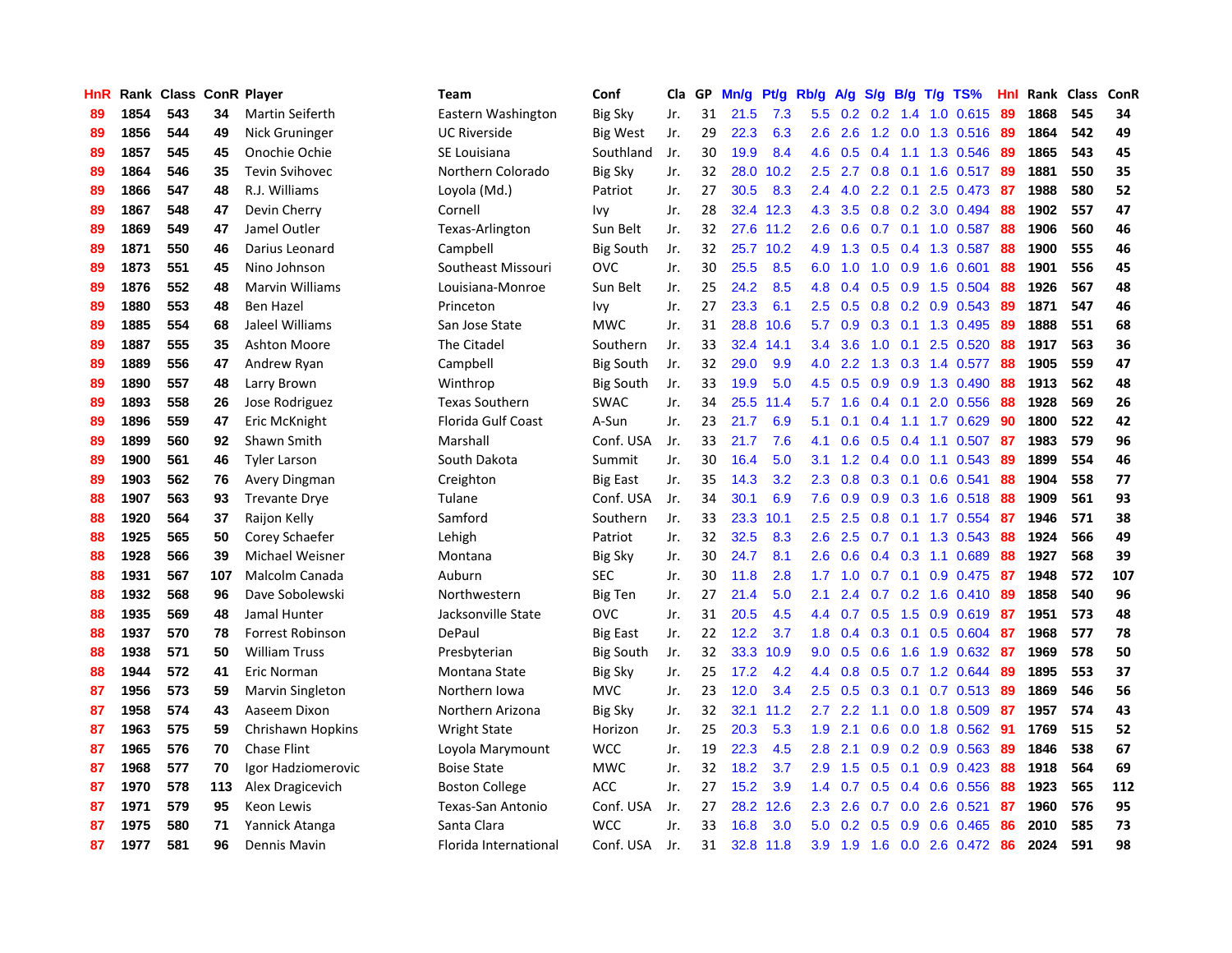| HnR |      | Rank Class ConR Player |     |                          | <b>Team</b>                | Conf             | Cla | GP | Mn/g | Pt/g | Rb/g          | A/g | S/g           | B/g | T/g TS%                   | Hnl | Rank | <b>Class</b> | ConR |
|-----|------|------------------------|-----|--------------------------|----------------------------|------------------|-----|----|------|------|---------------|-----|---------------|-----|---------------------------|-----|------|--------------|------|
| 87  | 1980 | 582                    | 46  | Parker Kelly             | Eastern Washington         | Big Sky          | Jr. | 31 | 34.5 | 10.0 | 3.1           | 1.4 | 0.7           |     | $0.2$ 1.1 0.585           | 87  | 1990 | 581          | 46   |
| 87  | 1981 | 583                    | 38  | <b>Faronte Drakeford</b> | <b>Central Connecticut</b> | Northeast        | Jr. | 30 | 26.8 | 13.4 | 5.3           | 1.0 | 1.0           |     | 0.6 2.7 0.515 86          |     | 2016 | 589          | 42   |
| 87  | 1983 | 584                    | 52  | <b>Wesley Davis</b>      | <b>Texas State</b>         | Sun Belt         | Jr. | 29 | 28.3 | 8.4  | $2.4^{\circ}$ | 1.6 |               |     | 1.2 0.1 1.3 0.525 86      |     | 2009 | 584          | 53   |
| 87  | 1990 | 585                    | 60  | <b>Trevor Berkeley</b>   | Drake                      | <b>MVC</b>       | Jr. | 31 | 18.5 | 4.6  | $2.5^{\circ}$ | 0.5 |               |     | $0.6$ $0.4$ $0.9$ $0.609$ | 86  | 2055 | 600          | 68   |
| 87  | 1991 | 586                    | 63  | Tavon Sledge             | Iona                       | <b>MAAC</b>      | Jr. | 28 | 9.7  | 2.5  | 0.9           | 1.1 |               |     | 0.2 0.0 0.3 0.560         | -88 | 1934 | 570          | 63   |
| 87  | 1994 | 587                    | 40  | Javonte Maynor           | Cal State Bakersfield      | <b>WAC</b>       | Jr. | 32 | 28.3 | 8.8  | 1.7           | 0.7 | 1.0           |     | $0.1$ 0.7 0.563           | 86  | 2015 | 588          | 40   |
| 87  | 2000 | 588                    | 60  | Patrick Onwenu           | Detroit                    | Horizon          | Jr. | 32 | 15.2 | 4.3  | 4.0           | 0.4 | 0.4           |     | 0.8 1.3 0.476             | 87  | 1993 | 583          | 60   |
| 87  | 2003 | 589                    | 75  | <b>Nyles Evans</b>       | Akron                      | MAC              | Jr. | 34 | 20.7 | 5.3  | 1.7           | 1.4 | 0.7           |     | $0.1$ 1.0 0.475           | 86  | 2013 | 586          | 76   |
| 87  | 2010 | 590                    | 42  | Jarell Flora             | Seattle                    | <b>WAC</b>       | Jr. | 30 | 28.4 | 9.5  | 3.2           | 0.9 | 0.7           |     | $0.1$ 1.2 0.511           | 85  | 2076 | 605          | 42   |
| 86  | 2021 | 591                    | 50  | Gaellan Bewernick        | Northern Arizona           | <b>Big Sky</b>   | Jr. | 32 | 30.2 | 7.3  | 5.9           | 1.8 | 0.7           |     | 0.3 1.8 0.497             | 86  | 2023 | 590          | 49   |
| 86  | 2023 | 592                    | 54  | Freddie Jackson          | <b>NC Wilmington</b>       | Colonial         | Jr. | 32 | 21.5 | 7.3  | 2.8           | 1.1 |               |     | $0.5$ 0.4 1.2 0.475       | -86 | 2039 | 595          | 53   |
| 86  | 2026 | 593                    | 54  | <b>Anthony Walker</b>    | Texas-Arlington            | Sun Belt         | Jr. | 28 | 14.9 | 3.5  | 3.4           | 0.2 |               |     | $0.2$ $0.8$ $0.6$ $0.685$ | -86 | 2049 | 598          | 54   |
| 86  | 2029 | 594                    | 54  | Paul Gombwer             | Charleston Southern        | <b>Big South</b> | Jr. | 31 | 21.3 | 5.8  | 6.6           | 0.8 | 0.6           |     | 0.1 1.1 0.528             | 86  | 2047 | 597          | 57   |
| 86  | 2032 | 595                    | 55  | <b>Tomasz Gielo</b>      | Liberty                    | <b>Big South</b> | Jr. | 32 | 31.2 | 10.9 | 5.9           | 1.4 | 0.7           |     | 0.6 1.7 0.564             | 86  | 2032 | 593          | 55   |
| 86  | 2038 | 596                    | 88  | Dexter Kernich-Drew      | <b>Washington State</b>    | Pac 12           | Jr. | 30 | 22.2 | 6.3  | 1.7           | 0.8 | 0.4           |     | $0.2$ 0.9 0.530           | 85  | 2100 | 613          | 89   |
| 86  | 2043 | 597                    | 95  | <b>Bryan Smith</b>       | Fordham                    | $A-10$           | Jr. | 29 | 26.4 | 7.3  | 4.3           | 1.2 | 1.1           |     | 0.2 1.3 0.453             | -87 | 1991 | 582          | 96   |
| 86  | 2044 | 598                    | 99  | Antonio Robinson         | East Carolina              | Conf. USA        | Jr. | 34 | 21.6 | 4.9  | 3.7           | 2.7 | 1.1           |     | $0.2$ 1.5 0.460           | 86  | 2041 | 596          | 100  |
| 86  | 2045 | 599                    | 45  | <b>Terel Hall</b>        | Savannah State             | <b>MEAC</b>      | Jr. | 32 | 22.2 | 4.6  | 2.5           | 2.8 | 1.3           |     | $0.2$ 2.0 0.433           | 85  | 2074 | 604          | 46   |
| 86  | 2048 | 600                    | 32  | <b>Madarious Gibbs</b>   | <b>Texas Southern</b>      | <b>SWAC</b>      | Jr. | 34 | 34.6 | 9.1  | 3.1           | 5.2 | 0.9           |     | $0.1$ 2.9 0.570           | -85 | 2084 | 608          | 32   |
| 86  | 2051 | 601                    | 57  | Donta Harper             | Gardner-Webb               | <b>Big South</b> | Jr. | 30 | 27.2 | 10.1 | 4.0           | 1.8 |               |     | 1.0 0.5 2.3 0.485         | -86 | 2014 | 587          | 54   |
| 86  | 2055 | 602                    | 68  | <b>Demetrius Moore</b>   | Indiana State              | <b>MVC</b>       | Jr. | 34 | 11.8 | 3.4  | $2.5\,$       | 0.3 |               |     | $0.1$ 0.1 0.8 0.580       | 86  | 2050 | 599          | 67   |
| 86  | 2056 | 603                    | 50  | Jacob Lancaster          | Abilene Christian          | Southland        | Jr. | 31 | 14.0 | 6.8  | 4.6           | 0.2 |               |     | $0.2$ 1.2 1.3 0.567       | 85  | 2089 | 609          | 51   |
| 86  | 2057 | 604                    | 51  | <b>Tim Douglas</b>       | <b>Portland State</b>      | <b>Big Sky</b>   | Jr. | 32 | 34.8 | 11.8 | 2.6           | 3.1 | 1.0           |     | $0.0$ 2.4 $0.485$         | 85  | 2060 | 601          | 52   |
| 86  | 2060 | 605                    | 67  | T.J. Curry               | Marist                     | <b>MAAC</b>      | Jr. | 31 | 25.6 | 5.1  | 3.0           | 2.1 | 0.7           |     | 0.0 1.3 0.489             | 84  | 2109 | 614          | 68   |
| 86  | 2063 | 606                    | 55  | Dionte Ferguson          | South Alabama              | Sun Belt         | Jr. | 27 | 12.7 | 3.7  | 3.1           | 0.1 | 0.3           |     | 0.6 0.7 0.521             | 85  | 2064 | 602          | 55   |
| 85  | 2071 | 607                    | 57  | Aaron Adeoye             | Western Kentucky           | Sun Belt         | Jr. | 32 | 15.2 | 3.6  | 4.3           | 0.4 | 0.3           |     | $0.5$ 1.0 0.425           | -84 | 2136 | 624          | 59   |
| 85  | 2075 | 608                    | 77  | Kevin Noreen             | West Virginia              | <b>Big 12</b>    | Jr. | 33 | 15.5 | 2.0  | 2.7           | 0.7 |               |     | $0.5$ $0.5$ $0.6$ $0.625$ | -85 | 2072 | 603          | 78   |
| 85  | 2077 | 609                    | 53  | <b>Gary Winston</b>      | <b>Portland State</b>      | <b>Big Sky</b>   | Jr. | 29 | 29.8 | 11.3 | 2.2           | 2.7 |               |     | 0.5 0.0 1.8 0.566 85      |     | 2080 | 607          | 53   |
| 85  | 2082 | 610                    | 56  | <b>Austin Quick</b>      | <b>UC Riverside</b>        | Big West         | Jr. | 31 | 17.5 | 4.7  | 1.9           | 1.8 |               |     | 1.1 0.1 1.5 0.505         | -85 | 2095 | 611          | 55   |
| 85  | 2084 | 611                    | 57  | Josh Gentry              | Cal State Fullerton        | <b>Big West</b>  | Jr. | 31 | 22.9 | 7.5  | $2.2^{\circ}$ | 1.0 | 0.3           |     | $0.2$ 1.1 $0.532$         | -84 | 2111 | 616          | 56   |
| 85  | 2085 | 612                    | 51  | Donovan Ross             | Lamar                      | Southland        | Jr. | 30 | 30.2 | 10.9 | 5.2           | 0.9 | 0.8           |     | 0.7 2.0 0.597             | 84  | 2119 | 619          | 54   |
| 85  | 2089 | 613                    | 101 | Cheikh Sane              | Marshall                   | Conf. USA        | Jr. | 31 | 17.7 | 3.2  | 5.0           | 0.3 | 0.7           |     | $0.9$ 0.9 0.467           | 84  | 2150 | 629          | 104  |
| 85  | 2091 | 614                    | 63  | Marc Brown               | Illinois-Chicago           | Horizon          | Jr. | 31 | 29.6 | 11.3 | 2.8           | 1.4 | 0.9           | 0.0 | 2.2 0.526                 | 84  | 2125 | 621          | 63   |
| 85  | 2099 | 615                    | 55  | <b>Addison Spruill</b>   | <b>NC Wilmington</b>       | Colonial         | Jr. | 32 | 21.9 | 9.3  | 3.5           | 1.0 | 0.5           |     | $0.2$ 1.2 0.423           | 84  | 2110 | 615          | 57   |
| 85  | 2106 | 616                    | 103 | <b>Marcus Tarrance</b>   | Middle Tennessee           | Conf. USA        | Jr. | 30 | 16.0 | 5.1  | 1.7           | 0.7 | 0.5           | 0.1 | $0.8$ 0.468               | 86  | 2035 | 594          | 99   |
| 85  | 2110 | 617                    | 59  | <b>Ben Dillard</b>       | Arkansas-Little Rock       | Sun Belt         | Jr. | 29 | 24.6 | 7.3  | 2.1           | 0.9 | 0.7           |     | $0.1$ 1.2 0.601           | 84  | 2160 | 630          | 62   |
| 85  | 2112 | 618                    | 60  | Corey Littlejohn         | NC Asheville               | Big South        | Jr. | 31 | 27.6 | 7.0  | 4.4           | 2.3 | $1.4^{\circ}$ |     | $0.3$ 1.8 $0.513$         | -84 | 2133 | 622          | 61   |
| 85  | 2115 | 619                    | 45  | Kenneth Hall             | Western Carolina           | Southern         | Jr. | 34 | 15.6 | 2.5  | $3.5^{\circ}$ | 0.8 | 0.3           |     | 1.7 0.8 0.525             | 84  | 2124 | 620          | 44   |
| 85  | 2116 | 620                    | 45  | <b>Charles Oliver</b>    | <b>Robert Morris</b>       | Northeast        | Jr. | 36 | 15.1 | 6.3  | 1.5           | 0.3 | 0.3           |     | $0.0$ 0.7 0.529           | 84  | 2149 | 628          | 45   |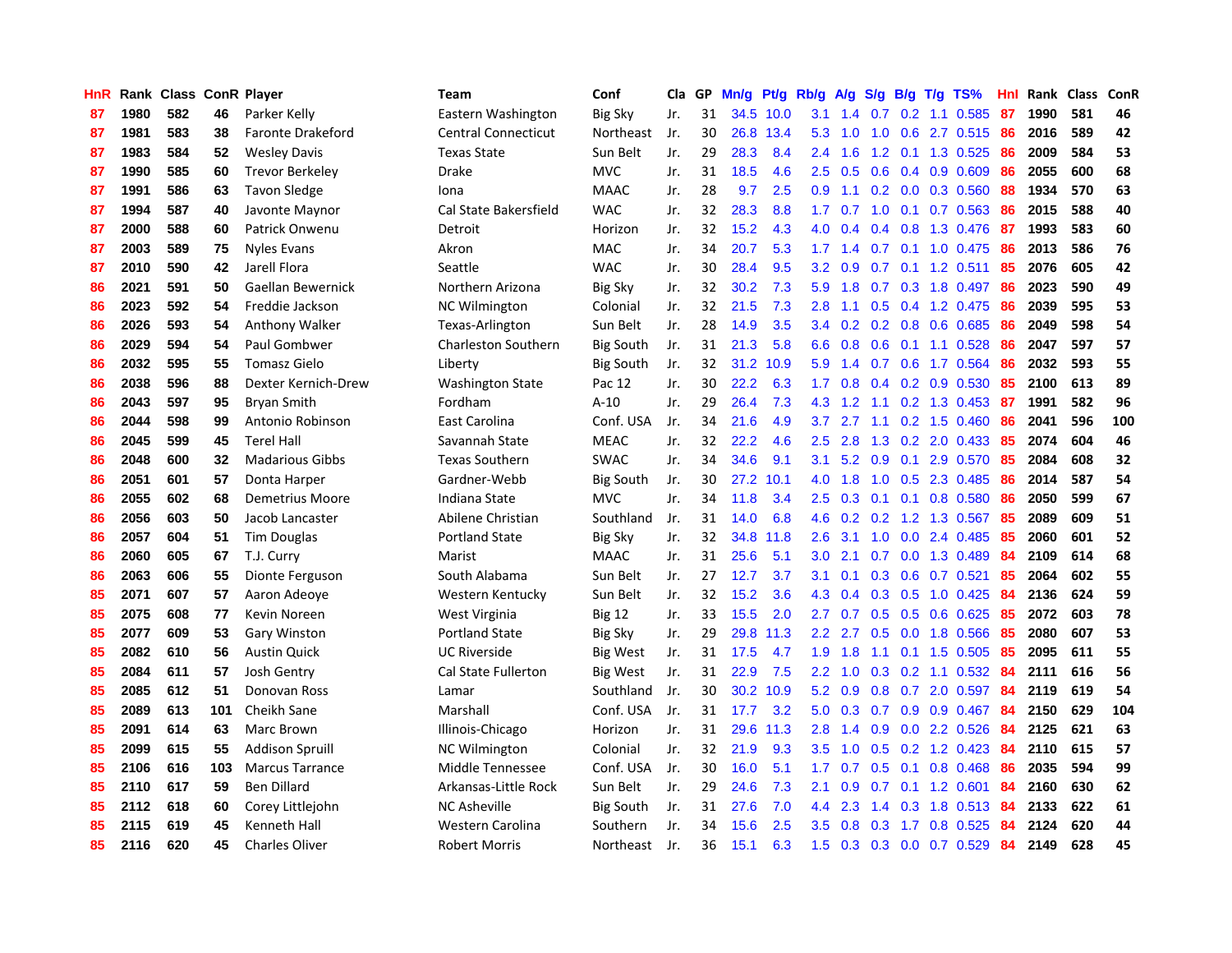| HnR |      | Rank Class ConR Player |     |                              | Team                      | Conf             | Cla | GP | Mn/g | Pt/g | Rb/g             | A/g | S/g | B/g | T/g TS%                   | Hnl |      | Rank Class | ConR |
|-----|------|------------------------|-----|------------------------------|---------------------------|------------------|-----|----|------|------|------------------|-----|-----|-----|---------------------------|-----|------|------------|------|
| 84  | 2119 | 621                    | 46  | Shore Adenekan               | Seattle                   | <b>WAC</b>       | Jr. | 30 | 18.3 | 5.4  | 4.1              | 0.3 | 0.3 | 0.8 | 1.2 0.568                 | 83  | 2191 | 634        | 47   |
| 84  | 2121 | 622                    | 115 | Jon Graham                   | Maryland                  | <b>ACC</b>       | Jr. | 28 | 10.4 | 1.6  | $2.4^{\circ}$    | 0.2 | 0.0 |     | $0.5$ 0.4 0.495           | 85  | 2077 | 606        | 115  |
| 84  | 2124 | 623                    | 72  | Charles Hankerson Jr.        | Wyoming                   | <b>MWC</b>       | Jr. | 27 | 17.1 | 5.1  | 1.3              | 1.3 |     |     | 0.3 0.0 1.1 0.535 85      |     | 2096 | 612        | 72   |
| 84  | 2125 | 624                    | 70  | Joe Crisman                  | Loyola (Ill.)             | <b>MVC</b>       | Jr. | 32 | 27.8 | 5.4  | 3.2 <sub>2</sub> | 1.5 | 0.9 |     | $0.4$ 0.9 0.556           | -84 | 2117 | 618        | 71   |
| 84  | 2131 | 625                    | 56  | Avery Moore                  | Jacksonville State        | OVC              | Jr. | 22 | 21.1 | 8.2  | 1.5              | 1.4 | 0.8 |     | $0.0$ 1.2 0.528           | 84  | 2115 | 617        | 54   |
| 84  | 2135 | 626                    | 50  | Arnold Fripp                 | Coppin State              | <b>MEAC</b>      | Jr. | 31 | 19.6 | 7.0  | 3.8              | 0.3 | 0.3 |     | $0.5$ 0.8 0.513           | -83 | 2182 | 632        | 53   |
| 84  | 2145 | 627                    | 59  | Keenan Anderson              | Eastern Illinois          | OVC              | Jr. | 28 | 11.5 | 3.0  | 2.5              | 0.3 |     |     | $0.2$ $0.5$ $0.8$ $0.669$ | 83  | 2197 | 636        | 60   |
| 84  | 2154 | 628                    | 60  | Damarius Smith               | <b>Austin Peay</b>        | <b>OVC</b>       | Jr. | 25 | 29.5 | 8.0  | 3.3              | 5.6 | 1.3 |     | 0.2 3.8 0.556             | 84  | 2142 | 627        | 58   |
| 84  | 2158 | 629                    | 58  | Steven Thornton              | <b>UC Riverside</b>       | <b>Big West</b>  | Jr. | 31 | 28.3 | 8.9  | 2.5              | 1.0 | 0.9 |     | $0.3$ 1.1 0.550           | 83  | 2177 | 631        | 57   |
| 84  | 2162 | 630                    | 116 | Eddie Odio                   | <b>Boston College</b>     | <b>ACC</b>       | Jr. | 31 | 21.0 | 4.0  | 2.9              | 0.7 | 0.3 |     | 0.8 0.8 0.595             | -84 | 2135 | 623        | 117  |
| 83  | 2180 | 631                    | 99  | Papa Ndao                    | Saint Joseph's            | $A-10$           | Jr. | 31 | 11.6 | 2.5  | 1.3              | 0.6 |     |     | 0.3 0.1 0.5 0.612 84      |     | 2137 | 625        | 97   |
| 83  | 2182 | 632                    | 72  | D'Von Campbell               | Rutgers                   | AAC              | Jr. | 25 | 17.4 | 5.4  | 1.2              | 1.5 |     |     | $0.4$ 0.0 0.9 0.500       | -85 | 2093 | 610        | 72   |
| 83  | 2183 | 633                    | 59  | Maliik Love                  | Cal Poly                  | Big West         | Jr. | 34 | 16.3 | 3.5  | 1.9              | 1.6 |     |     | $0.5$ 0.1 1.0 0.421       | 83  | 2190 | 633        | 58   |
| 83  | 2193 | 634                    | 49  | Martynas Bareika             | Chattanooga               | Southern         | Jr. | 33 | 19.5 | 9.4  | 2.8              | 0.6 | 0.5 |     | 0.1 1.3 0.539             | -82 | 2232 | 641        | 51   |
| 83  | 2200 | 635                    | 64  | Shawn Amiker                 | Youngstown State          | Horizon          | Jr. | 32 | 16.0 | 5.6  | 2.3              | 0.6 |     |     | 0.4 0.2 1.1 0.647         | 83  | 2221 | 639        | 64   |
| 83  | 2211 | 636                    | 73  | <b>Marcus Holt</b>           | Colorado State            | <b>MWC</b>       | Jr. | 30 | 12.2 | 3.0  | 2.7              | 0.0 |     |     | $0.2$ 0.7 0.4 0.552       | 83  | 2192 | 635        | 73   |
| 83  | 2212 | 637                    | 100 | Jarred Guest                 | VCU                       | $A-10$           | Jr. | 35 | 9.1  | 1.6  | 2.3              | 0.2 | 0.4 |     | 0.3 0.5 0.376             | 83  | 2220 | 638        | 100  |
| 83  | 2213 | 638                    | 57  | Filip Cvjeticanin            | <b>Florida Gulf Coast</b> | A-Sun            | Jr. | 32 | 22.4 | 6.8  | 2.7              | 0.4 | 0.3 |     | $0.1$ 1.1 0.591           | 84  | 2139 | 626        | 54   |
| 83  | 2225 | 639                    | 34  | <b>Brandon Graham</b>        | Alabama State             | <b>SWAC</b>      | Jr. | 32 | 26.5 | 9.0  | 5.0              | 0.8 |     |     | 0.7 0.8 1.4 0.553 82      |     | 2222 | 640        | 34   |
| 83  | 2232 | 640                    | 63  | Rozell Nunn                  | SIU Edwardsville          | <b>OVC</b>       | Jr. | 31 | 23.9 | 8.7  | 4.1              | 1.1 |     |     | 0.8 0.0 1.4 0.557         | -82 | 2239 | 642        | 64   |
| 83  | 2233 | 641                    | 64  | Dylan Chatman                | Eastern Illinois          | <b>OVC</b>       | Jr. | 30 | 24.1 | 6.7  | $2.2^{\circ}$    | 1.9 |     |     | 1.2 0.0 1.3 0.526         | -82 | 2264 | 648        | 66   |
| 83  | 2234 | 642                    | 65  | Ed Dyson                     | <b>Austin Peay</b>        | OVC              | Jr. | 27 | 24.8 | 9.8  | 3.1              | 1.5 | 0.9 |     | 0.0 1.7 0.592             | -83 | 2217 | 637        | 63   |
| 82  | 2242 | 643                    | 54  | <b>Blake Bozeman</b>         | Morgan State              | <b>MEAC</b>      | Jr. | 31 | 31.4 | 6.6  | 1.9              | 2.0 | 0.5 |     | $0.0$ 1.4 $0.400$         | 82  | 2243 | 644        | 54   |
| 82  | 2250 | 644                    | 69  | Jaleel Roberts               | <b>NC Asheville</b>       | <b>Big South</b> | Jr. | 31 | 12.5 | 3.7  | 3.2              | 0.3 | 0.1 |     | 1.2 0.7 0.545             | -81 | 2278 | 655        | 71   |
| 82  | 2258 | 645                    | 69  | Kevin Brown                  | Louisiana-Lafayette       | Sun Belt         | Jr. | 35 | 20.9 | 5.5  | 1.7              | 1.2 | 0.9 | 0.1 | $0.9$ $0.471$             | 81  | 2317 | 668        | 70   |
| 82  | 2260 | 646                    | 48  | Phil Gaetano                 | Sacred Heart              | Northeast        | Jr. | 31 | 33.8 | 6.5  | 2.6              | 6.3 | 1.0 | 0.1 | 2.8 0.511                 | -81 | 2282 | 658        | 50   |
| 82  | 2265 | 647                    | 67  | Marshun Newell               | Tennessee-Martin          | <b>OVC</b>       | Jr. | 31 | 26.9 | 10.5 | 3.3 <sub>2</sub> | 3.5 |     |     | 1.4 0.2 2.5 0.460         | -81 | 2302 | 660        | 71   |
| 82  | 2271 | 648                    | 75  | <b>Malick Kone</b>           | Rutgers                   | AAC              | Jr. | 31 | 15.7 | 3.5  | $2.7^{\circ}$    | 0.7 |     |     | 0.6 0.2 0.8 0.480 81      |     | 2266 | 649        | 76   |
| 82  | 2272 | 649                    | 45  | <b>Hector Harold</b>         | Vermont                   | <b>AEC</b>       | Jr. | 33 | 15.3 | 5.0  | $2.0^{\circ}$    | 0.5 |     |     | $0.5$ $0.3$ 1.2 $0.494$   | -81 | 2270 | 651        | 43   |
| 82  | 2273 | 650                    | 64  | JaMichael Hawkins            | SE Louisiana              | Southland        | Jr. | 30 | 27.2 | 12.3 | 2.6              | 1.0 |     |     | 0.7 0.2 1.7 0.519 81      |     | 2272 | 652        | 64   |
| 82  | 2276 | 651                    | 65  | <b>Connor Brooks</b>         | Stephen F. Austin         | Southland        | Jr. | 35 | 10.4 | 2.7  | 0.9              | 1.0 | 0.3 |     | $0.0$ 0.7 0.505           | -81 | 2268 | 650        | 62   |
| 82  | 2278 | 652                    | 69  | Maurice Wiltz                | SIU Edwardsville          | OVC              | Jr. | 30 | 19.3 | 8.5  | 1.8              | 0.8 | 0.5 |     | 0.0 1.2 0.593             | -81 | 2280 | 657        | 68   |
| 82  | 2279 | 653                    | 77  | Chris Adams                  | San Francisco             | <b>WCC</b>       | Jr. | 33 | 19.5 | 3.8  | 1.6              | 0.9 | 0.3 |     | $0.0$ $0.6$ $0.496$       | -80 | 2335 | 677        | 79   |
| 81  | 2283 | 654                    | 52  | Nicholas Paulos              | NC Greensboro             | Southern         | Jr. | 32 | 29.6 | 8.5  | 3.6              | 1.0 | 0.4 |     | 0.4 1.0 0.587             | -81 | 2284 | 659        | 52   |
| 81  | 2287 | 655                    | 75  | Devante Wilson               | San Jose State            | <b>MWC</b>       | Jr. | 30 | 24.4 | 8.4  | 2.8              | 0.7 | 0.7 |     | 0.3 1.2 0.472 81          |     | 2277 | 654        | 75   |
| 81  | 2288 | 656                    | 101 | John Kopriva                 | George Washington         | $A-10$           | Jr. | 33 | 12.0 | 1.8  | 2.5              | 0.4 |     |     | $0.4$ 0.3 0.6 0.457       | -80 | 2360 | 691        | 102  |
| 81  | 2289 | 657                    | 112 | <b>Marco Porcher Jimenez</b> | Florida International     | Conf. USA        | Jr. | 30 | 15.4 | 5.6  | 1.8              | 0.3 | 0.3 |     | $0.1$ 0.5 0.545           | -81 | 2325 | 673        | 113  |
| 81  | 2291 | 658                    | 51  | <b>Stephon Whyatt</b>        | Saint Francis (PA)        | Northeast        | Jr. | 30 | 17.9 | 5.4  | 1.2              | 1.3 | 0.7 | 0.1 | 0.7 0.535                 | -81 | 2319 | 669        | 52   |
| 81  | 2294 | 659                    | 68  | Matt Derenbecker             | New Orleans               | Southland        | Jr. | 11 | 27.0 | 10.5 | 5.6              | 0.9 |     |     | $0.4$ 0.1 1.0 0.509       | 80  | 2354 | 687        | 71   |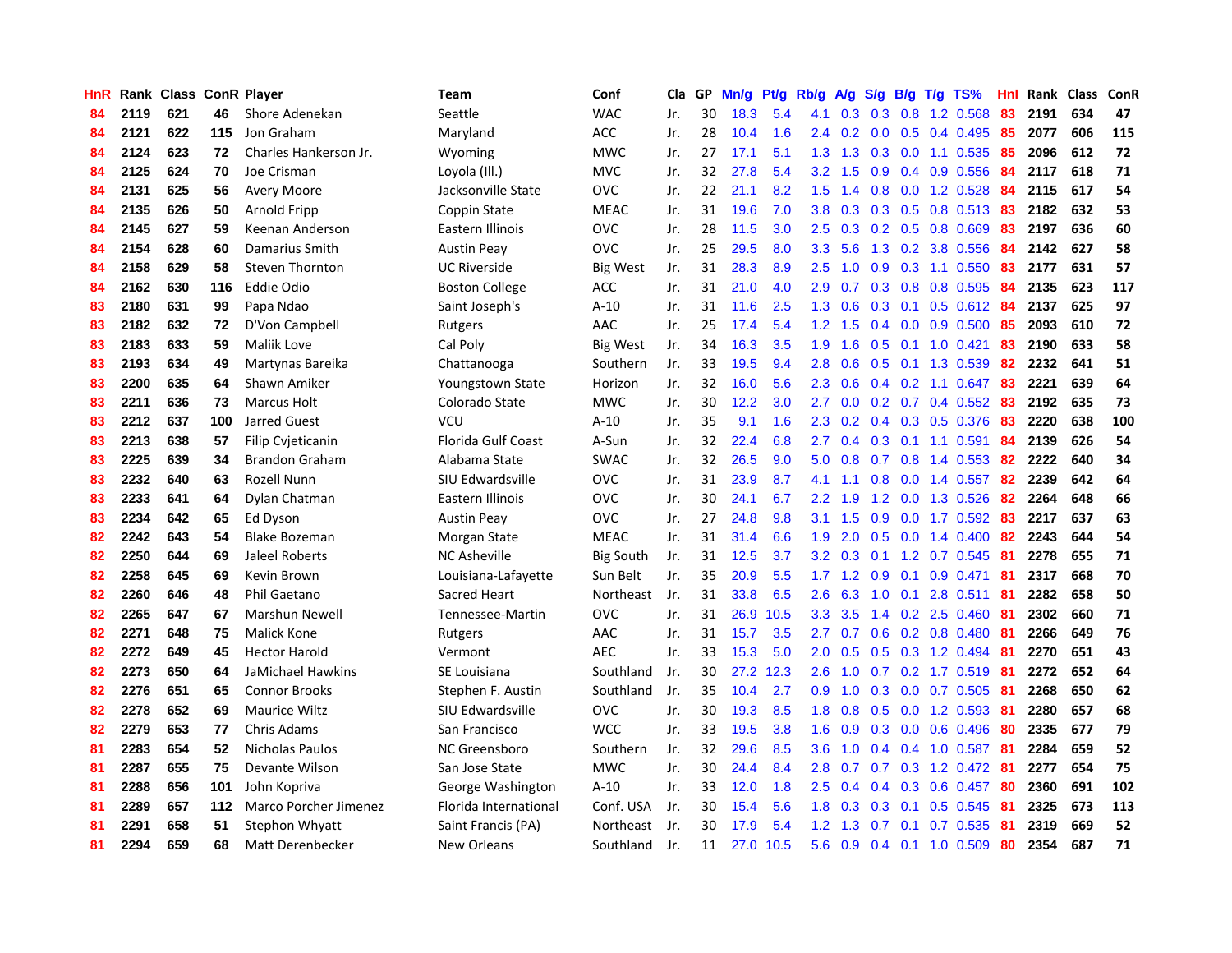| HnR |      | Rank Class ConR Player |     |                            | <b>Team</b>          | Conf             | Cla | GP | Mn/g | Pt/g | Rb/g    | A/g | S/g | B/g             | $T/g$ TS%                 | Hnl | Rank Class |     | ConR |
|-----|------|------------------------|-----|----------------------------|----------------------|------------------|-----|----|------|------|---------|-----|-----|-----------------|---------------------------|-----|------------|-----|------|
| 81  | 2296 | 660                    | 41  | <b>Maurice Strong</b>      | Alabama State        | <b>SWAC</b>      | Jr. | 32 | 27.4 | 8.6  | 6.7     | 0.8 | 0.7 | 1.0             | 1.9 0.491                 | 81  | 2307       | 662 | 42   |
| 81  | 2297 | 661                    | 58  | Devon Walker               | Md.-Eastern Shore    | <b>MEAC</b>      | Jr. | 24 | 16.7 | 6.9  | 1.8     | 0.9 | 1.0 |                 | 0.0 1.0 0.545 82          |     | 2260       | 646 | 56   |
| 81  | 2300 | 662                    | 59  | Mario Blessing             | <b>USC Upstate</b>   | A-Sun            | Jr. | 34 | 23.6 | 3.8  | 1.9     | 2.3 |     |                 | $0.7$ 0.1 1.2 0.491       | -80 | 2329       | 675 | 61   |
| 81  | 2301 | 663                    | 71  | Kyle Noreen                | Radford              | Big South        | Jr. | 35 | 23.0 | 4.3  | 3.1     | 1.6 |     |                 | $0.5$ 0.4 0.5 0.584       | -81 | 2308       | 663 | 72   |
| 81  | 2303 | 664                    | 77  | Jordan Stone               | Utah State           | <b>MWC</b>       | Jr. | 32 | 11.9 | 2.7  | 2.8     | 0.2 | 0.3 |                 | $0.2$ 0.9 0.620           | -80 | 2342       | 680 | 77   |
| 81  | 2305 | 665                    | 70  | <b>Timmy Knipp</b>         | Eastern Kentucky     | <b>OVC</b>       | Jr. | 31 | 10.5 | 3.5  | 1.0     | 0.3 | 0.3 |                 | $0.5$ 0.6 0.600           | 82  | 2255       | 645 | 65   |
| 81  | 2307 | 666                    | 53  | Landon Atterberry          | Long Island          | Northeast        | Jr. | 29 | 24.0 | 10.8 | 4.1     | 0.3 | 0.6 |                 | 0.4 1.4 0.549             | -81 | 2322       | 670 | 54   |
| 81  | 2310 | 667                    | 71  | <b>Kris Davis</b>          | SIU Edwardsville     | <b>OVC</b>       | Jr. | 29 | 27.8 | 9.5  | 3.1     | 2.3 | 0.6 |                 | $0.1$ 2.0 $0.542$         | -81 | 2279       | 656 | 67   |
| 81  | 2312 | 668                    | 72  | James Bourne               | Winthrop             | <b>Big South</b> | Jr. | 30 | 19.5 | 5.0  | 3.8     | 0.2 | 0.3 |                 | 0.2 0.9 0.552             | -82 | 2262       | 647 | 70   |
| 81  | 2313 | 669                    | 72  | <b>Teraes Clemmons</b>     | Jacksonville State   | <b>OVC</b>       | Jr. | 24 | 13.1 | 4.2  | 2.1     | 0.8 | 0.4 |                 | $0.1$ 0.7 0.526           | -81 | 2316       | 667 | 73   |
| 81  | 2315 | 670                    | 59  | <b>Kendal Williams</b>     | Delaware State       | <b>MEAC</b>      | Jr. | 30 | 27.3 | 8.2  | 2.3     | 2.8 |     |                 | 0.7 0.0 1.6 0.503 80      |     | 2334       | 676 | 60   |
| 81  | 2316 | 671                    | 53  | <b>Tyler Hood</b>          | Samford              | Southern         | Jr. | 32 | 21.2 | 7.8  | 3.1     | 0.8 |     |                 | $0.5$ 0.3 0.7 0.563       | -80 | 2340       | 679 | 54   |
| 81  | 2319 | 672                    | 50  | <b>Emerson Murray</b>      | Seattle              | <b>WAC</b>       | Jr. | 17 | 19.1 | 6.5  | 3.4     | 1.6 |     |                 | $0.8$ 0.2 1.5 0.431       | -82 | 2242       | 643 | 51   |
| 81  | 2322 | 673                    | 51  | <b>Frank Williams</b>      | Missouri-Kansas City | <b>WAC</b>       | Jr. | 28 | 31.4 | 9.2  | $2.2\,$ | 1.6 | 0.6 |                 | 0.2 1.3 0.470             | -81 | 2274       | 653 | 52   |
| 81  | 2323 | 674                    | 55  | <b>Chris Evans</b>         | Sacred Heart         | Northeast        | Jr. | 25 | 28.3 | 11.4 | 3.3     | 1.8 | 0.7 |                 | 0.2 1.8 0.484             | 80  | 2347       | 683 | 57   |
| 81  | 2324 | 675                    | 65  | Matt McMullen              | Colgate              | Patriot          | Jr. | 31 | 14.5 | 4.0  | 3.1     | 0.7 | 0.2 |                 | 0.3 0.8 0.468             | -80 | 2356       | 689 | 64   |
| 81  | 2330 | 676                    | 42  | Demarcus Robinson          | Alabama State        | <b>SWAC</b>      | Jr. | 32 | 28.1 | 11.5 | 2.1     | 1.7 | 0.8 |                 | $0.1$ 1.2 0.477           | -80 | 2339       | 678 | 43   |
| 81  | 2331 | 677                    | 54  | <b>Marshall Harris III</b> | The Citadel          | Southern         | Jr. | 32 | 27.1 | 7.0  | 2.6     | 4.1 | 0.9 | 0.1             | 2.0 0.587                 | -80 | 2363       | 693 | 56   |
| 81  | 2336 | 678                    | 55  | <b>Angel Matias</b>        | Georgia Southern     | Southern         | Jr. | 34 | 24.7 | 7.7  | 6.7     | 0.6 | 0.6 |                 | 0.3 1.5 0.514 80          |     | 2346       | 682 | 55   |
| 81  | 2337 | 679                    | 56  | John Swinton               | Wofford              | Southern         | Jr. | 31 | 11.4 | 1.7  | 1.1     | 1.0 |     |                 | 0.4 0.1 0.4 0.568 81      |     | 2324       | 672 | 53   |
| 80  | 2344 | 680                    | 58  | Evan Kelley                | Sacred Heart         | Northeast        | Jr. | 25 | 29.7 | 12.9 | 3.6     | 1.8 | 1.0 |                 | $0.0$ 2.5 0.489           | -80 | 2355       | 688 | 59   |
| 80  | 2345 | 681                    | 77  | Jaylon Moore               | Evansville           | <b>MVC</b>       | Jr. | 33 | 13.8 | 4.2  | 1.8     | 0.2 | 0.3 |                 | 0.4 0.4 0.568             | -80 | 2362       | 692 | 77   |
| 80  | 2346 | 682                    | 102 | Chris Whitehead            | Fordham              | $A-10$           | Jr. | 29 | 11.8 | 2.5  | 1.3     | 1.0 | 0.6 |                 | $0.1$ 0.7 0.522           | -80 | 2328       | 674 | 101  |
| 80  | 2347 | 683                    | 70  | Craig McFerrin             | <b>McNeese State</b> | Southland        | Jr. | 31 | 27.7 | 9.2  | 6.5     | 0.6 | 0.4 |                 | 1.0 1.9 0.506             | -80 | 2369       | 694 | 72   |
| 80  | 2348 | 684                    | 65  | Len Springs                | Northern Arizona     | <b>Big Sky</b>   | Jr. | 32 | 15.0 | 2.1  | 3.7     | 0.2 |     | $0.1 \quad 1.8$ | 0.6 0.465                 | -80 | 2353       | 686 | 65   |
| 80  | 2350 | 685                    | 47  | <b>Mark Cornelius</b>      | <b>UMass Lowell</b>  | <b>AEC</b>       | Jr. | 28 | 21.8 | 5.2  | 3.3     | 1.7 | 0.7 |                 | $0.2$ 1.3 0.502           | -79 | 2415       | 705 | 47   |
| 80  | 2351 | 686                    | 71  | LaDarrien Williams         | Abilene Christian    | Southland        | Jr. | 16 | 29.6 | 12.3 | 5.3     | 3.9 |     |                 | 1.2 0.3 2.1 0.463         | -86 | 2030       | 592 | 49   |
| 80  | 2355 | 687                    | 59  | <b>Gerrell Martin</b>      | Long Island          | Northeast        | Jr. | 26 | 31.4 | 12.2 | 3.5     | 0.9 |     |                 | 0.8 0.0 1.3 0.593 80      |     | 2358       | 690 | 60   |
| 80  | 2358 | 688                    | 74  | Jeylani Dublin             | Longwood             | <b>Big South</b> | Jr. | 32 | 19.0 | 10.4 | 4.2     | 0.2 |     |                 | 0.7 0.3 1.4 0.552 80      |     | 2371       | 696 | 74   |
| 80  | 2359 | 689                    | 79  | Josh Sharp                 | Brigham Young        | <b>WCC</b>       | Jr. | 32 | 11.0 | 1.4  | $2.4\,$ | 0.4 |     |                 | $0.2$ $0.3$ $0.2$ $0.616$ | -81 | 2309       | 664 | 78   |
| 80  | 2360 | 690                    | 72  | Desharick Guidry           | <b>McNeese State</b> | Southland        | Jr. | 23 | 33.5 | 10.0 | 8.0     | 1.2 | 1.1 |                 | $0.4$ 1.7 0.465           | -80 | 2350       | 684 | 70   |
| 80  | 2361 | 691                    | 76  | Jamel Fields               | Saint Peter's        | <b>MAAC</b>      | Jr. | 29 | 14.9 | 4.4  | 1.1     | 0.8 | 0.8 |                 | $0.2$ 1.1 $0.489$         | -80 | 2343       | 681 | 76   |
| 80  | 2362 | 692                    | 60  | Mustafaa Jones             | Fairleigh Dickinson  | Northeast        | Jr. | 31 | 30.8 | 9.7  | 2.8     | 1.2 | 1.2 |                 | $0.1$ 1.2 0.543           | -80 | 2370       | 695 | 61   |
| 80  | 2366 | 693                    | 75  | Michael Messer             | SIU Edwardsville     | <b>OVC</b>       | Jr. | 18 | 19.8 | 7.3  | 2.9     | 1.3 | 0.7 |                 | 0.1 1.3 0.539             | -81 | 2305       | 661 | 72   |
| 80  | 2367 | 694                    | 76  | Darrian Gray               | Southeast Missouri   | <b>OVC</b>       | Jr. | 32 | 21.3 | 7.0  | 3.1     | 1.2 | 0.4 |                 | $0.3$ 1.0 0.528           | -79 | 2394       | 703 | 78   |
| 80  | 2372 | 695                    | 62  | <b>Emmanuel Okoroba</b>    | Hampton              | <b>MEAC</b>      | Jr. | 31 | 17.7 | 6.2  | 3.5     | 0.5 |     |                 | 0.5 0.8 1.8 0.484         | -80 | 2380       | 697 | 63   |
| 80  | 2374 | 696                    | 77  | Chris Freeman              | <b>Austin Peay</b>   | <b>OVC</b>       | Jr. | 29 | 9.7  | 3.5  | 2.1     | 0.2 |     |                 | $0.2$ 0.4 0.8 0.612 80    |     | 2381       | 698 | 76   |
| 80  | 2379 | 697                    | 115 | Seth Gearhart              | Rice                 | Conf. USA        | Jr. | 30 | 28.2 | 6.8  | 3.4     | 1.4 | 0.7 |                 | $0.6$ 1.4 0.492           | -79 | 2389       | 701 | 115  |
| 80  | 2380 | 698                    | 48  | Chad Holley                | <b>UMass Lowell</b>  | <b>AEC</b>       | Jr. | 26 | 33.2 | 10.3 | 2.5     |     |     |                 | 3.4 1.1 0.0 2.4 0.492 78  |     | 2443       | 715 | 49   |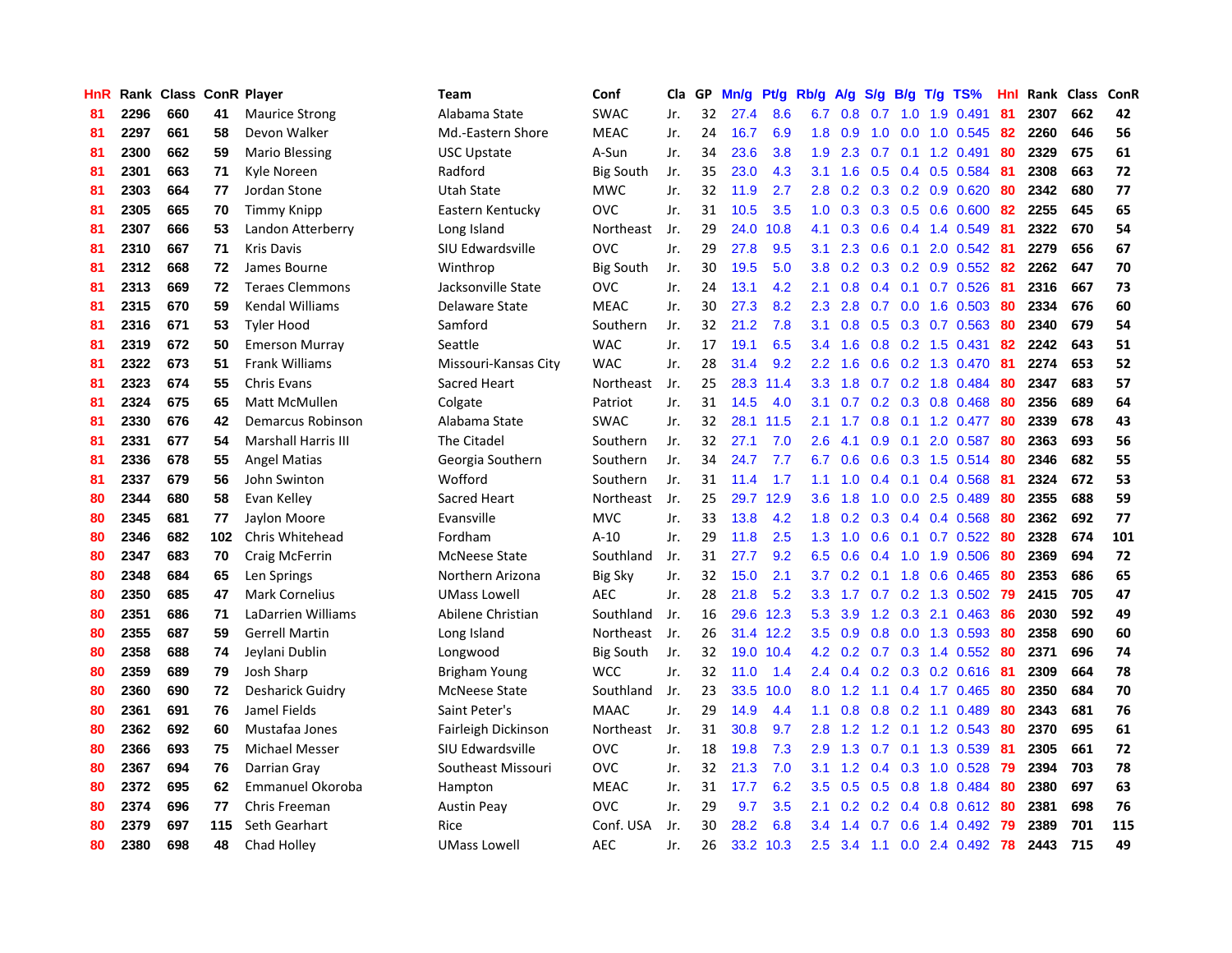| <b>HnR</b> |      | Rank Class ConR Player |     |                         | Team                    | Conf             | Cla | GP | Mn/g | Pt/g | Rb/g             | A/g | S/g | B/g | T/g TS%                   | Hnl | Rank Class |     | ConR           |
|------------|------|------------------------|-----|-------------------------|-------------------------|------------------|-----|----|------|------|------------------|-----|-----|-----|---------------------------|-----|------------|-----|----------------|
| 80         | 2381 | 699                    | 45  | Luther Page             | Alabama State           | <b>SWAC</b>      | Jr. | 32 | 25.8 | 6.9  | 5.1              | 0.8 | 1.0 |     | 0.6 1.8 0.526             | 79  | 2385       | 700 | 46             |
| 80         | 2384 | 700                    | 63  | Nate Rucker             | Kennesaw State          | A-Sun            | Jr. | 20 | 22.1 | 9.1  | 3.6 <sup>°</sup> | 0.4 | 0.9 |     | 0.4 1.8 0.531             | -81 | 2312       | 665 | 60             |
| 80         | 2387 | 701                    | 121 | Will Johnston           | Virginia Tech           | ACC              | Jr. | 30 | 19.9 | 3.2  | 2.1              | 0.7 |     |     | 0.3 0.0 0.5 0.530 79      |     | 2391       | 702 | 122            |
| 80         | 2390 | 702                    | 46  | DeAngelo Priar          | Miss. Valley St.        | <b>SWAC</b>      | Jr. | 31 | 25.8 | 10.5 | $3.4^{\circ}$    | 1.5 |     |     | 1.2 0.1 1.7 0.477 79      |     | 2407       | 704 | 48             |
| 80         | 2391 | 703                    | 79  | Danny Berger            | Utah State              | <b>MWC</b>       | Jr. | 28 | 11.8 | 3.2  | 1.9              | 0.8 | 0.2 | 0.1 | 0.8 0.486                 | -80 | 2351       | 685 | 79             |
| 79         | 2396 | 704                    | 75  | <b>Brian Brown</b>      | <b>VMI</b>              | <b>Big South</b> | Jr. | 33 | 25.0 | 6.8  | 1.9              | 1.7 | 0.5 |     | $0.0$ 0.8 0.520           | 81  | 2323       | 671 | 73             |
| 79         | 2405 | 705                    | 63  | Dallas Gary             | Coppin State            | <b>MEAC</b>      | Jr. | 30 | 16.2 | 5.9  | 2.6              | 0.7 |     |     | 0.3 0.0 1.2 0.528         | 78  | 2429       | 709 | 67             |
| 79         | 2412 | 706                    | 79  | Josh Piper              | Eastern Illinois        | <b>OVC</b>       | Jr. | 30 | 17.8 | 4.4  | 2.9              | 1.2 | 0.3 |     | $0.6$ 0.9 0.491           | 78  | 2451       | 717 | 81             |
| 79         | 2416 | 707                    | 78  | Julian Edmonson         | Abilene Christian       | Southland        | Jr. | 30 | 18.9 | 11.1 | 1.8              | 1.0 | 0.7 |     | 0.1 1.8 0.532             | 78  | 2434       | 710 | 79             |
| 79         | 2419 | 708                    | 49  | Treshawn Hagood         | <b>Prairie View</b>     | <b>SWAC</b>      | Jr. | 33 | 28.3 | 6.5  | 3.2              | 3.8 | 1.3 |     | $0.0$ 2.7 $0.453$         | 78  | 2425       | 707 | 49             |
| 79         | 2423 | 709                    | 94  | Jordan Railey           | <b>Washington State</b> | Pac 12           | Jr. | 31 | 16.2 | 3.0  | 2.5              | 0.8 |     |     | 0.4 1.0 1.0 0.388 77      |     | 2503       | 734 | 95             |
| 79         | 2424 | 710                    | 67  | Shaquille Duncan        | Morgan State            | <b>MEAC</b>      | Jr. | 30 | 15.1 | 4.6  | 3.0 <sub>1</sub> | 0.6 |     |     | 0.3 1.0 1.0 0.474 79      |     | 2416       | 706 | 65             |
| 79         | 2430 | 711                    | 86  | Austin Keel             | Central Michigan        | MAC              | Jr. | 31 | 17.2 | 6.3  | 2.0 <sub>1</sub> | 0.6 |     |     | $0.7$ $0.0$ $0.7$ $0.496$ | 78  | 2435       | 711 | 86             |
| 79         | 2434 | 712                    | 54  | <b>Justin Foreman</b>   | <b>Grand Canyon</b>     | <b>WAC</b>       | Jr. | 23 | 19.6 | 5.2  | 2.6              | 0.9 | 0.6 |     | $0.1$ 0.7 0.524           | 78  | 2450       | 716 | 54             |
| 78         | 2438 | 713                    | 60  | <b>Tab Hamilton</b>     | Appalachian State       | Southern         | Jr. | 30 | 31.9 | 12.7 | 2.6              | 1.2 | 1.2 |     | $0.1$ 1.6 0.462           | -77 | 2478       | 725 | 60             |
| 78         | 2442 | 714                    | 82  | <b>Aubrey Ball</b>      | Central Arkansas        | Southland        | Jr. | 28 | 12.4 | 5.4  | 1.2              | 0.7 | 0.3 |     | $0.0$ $0.6$ $0.528$       | 76  | 2562       | 749 | 92             |
| 78         | 2450 | 715                    | 95  | Shawn Kemp Jr.          | Washington              | Pac 12           | Jr. | 32 | 15.4 | 4.4  | 1.8              | 0.1 |     |     | $0.2$ 0.2 0.5 0.573       | 78  | 2460       | 722 | 94             |
| 78         | 2455 | 716                    | 81  | <b>Kennedy Eubanks</b>  | <b>Tennessee State</b>  | <b>OVC</b>       | Jr. | 29 | 26.9 | 7.6  | 5.3              | 0.7 | 0.6 |     | $0.7$ 1.1 $0.461$         | 77  | 2490       | 730 | 83             |
| 78         | 2456 | 717                    | 82  | Jordan Johnson          | <b>Tennessee Tech</b>   | <b>OVC</b>       | Jr. | 33 | 17.3 | 5.4  | 1.4              | 0.9 |     |     | 0.8 0.1 1.1 0.503 77      |     | 2483       | 726 | 82             |
| 78         | 2459 | 718                    | 57  | <b>Bira Seck</b>        | Idaho                   | <b>WAC</b>       | Jr. | 34 | 20.0 | 4.3  | 5.1              | 0.8 |     |     | 0.2 0.1 1.2 0.518 78      |     | 2469       | 723 | 55             |
| 78         | 2461 | 719                    | 81  | Volodymyr Gerun         | Portland                | <b>WCC</b>       | Jr. | 31 | 11.2 | 3.5  | 2.0 <sub>1</sub> | 0.3 |     |     | $0.4$ 0.3 0.9 0.484       | 78  | 2471       | 724 | 83             |
| 78         | 2465 | 720                    | 71  | Chris Kemp              | Montana                 | <b>Big Sky</b>   | Jr. | 29 | 10.5 | 2.8  | 2.1              | 0.1 |     |     | 0.3 0.3 0.7 0.607 78      |     | 2456       | 719 | 71             |
| 78         | 2466 | 721                    | 61  | Mike Neal               | Appalachian State       | Southern         | Jr. | 26 | 28.3 | 9.7  | 2.0              | 3.3 | 1.0 |     | 0.3 2.2 0.449             | -77 | 2489       | 729 | 62             |
| 78         | 2468 | 722                    | 83  | Jay Harris              | <b>Tennessee State</b>  | <b>OVC</b>       | Jr. | 30 | 23.1 | 7.4  | 2.4              | 1.3 | 0.8 |     | 0.0 1.0 0.479             | 77  | 2515       | 739 | 85             |
| 78         | 2471 | 723                    | 72  | Chinedu Amajoyi         | Louisiana-Monroe        | Sun Belt         | Jr. | 22 | 17.3 | 4.1  | 3.0 <sub>2</sub> | 0.5 | 0.4 |     | $0.1$ 0.9 0.523           | 78  | 2442       | 714 | 72             |
| 78         | 2473 | 724                    | 69  | <b>Maurice Taylor</b>   | Bethune-Cookman         | <b>MEAC</b>      | Jr. | 32 | 20.6 | 7.7  | 3.8              | 0.6 | 0.4 |     | 0.3 1.4 0.527             | 77  | 2488       | 728 | 70             |
| 78         | 2477 | 725                    | 52  | Jeff Simmons            | Miss. Valley St.        | <b>SWAC</b>      | Jr. | 22 | 22.6 | 10.6 | 3.0 <sub>2</sub> | 1.7 |     |     | 1.0 0.1 3.1 0.530         | -78 | 2459       | 721 | 50             |
| 78         | 2480 | 726                    | 62  | <b>Connor Miller</b>    | Samford                 | Southern         | Jr. | 33 | 31.4 | 6.4  | 3.9 <sup>°</sup> | 2.1 |     |     | 0.7 0.2 1.3 0.510 77      |     | 2507       | 737 | 63             |
| 78         | 2481 | 727                    | 7   | Daguan Holiday          | New Jersey Tech         | Indep.           | Jr. | 29 | 14.3 | 2.9  | $3.4^{\circ}$    | 0.4 |     |     | 0.6 1.1 0.8 0.488 77      |     | 2519       | 740 | $\overline{ }$ |
| 77         | 2484 | 728                    | 71  | Ishag Pitt              | Md.-Eastern Shore       | <b>MEAC</b>      | Jr. | 30 | 21.0 | 5.3  | 4.3              | 1.4 | 0.8 |     | $0.2$ 1.1 0.495           | -76 | 2529       | 742 | 73             |
| 77         | 2488 | 729                    | 53  | A'Torri Shine           | Grambling               | <b>SWAC</b>      | Jr. | 29 | 32.3 | 13.8 | 4.1              | 1.2 | 0.7 |     | 0.2 2.4 0.526             | 76  | 2544       | 747 | 54             |
| 77         | 2492 | 730                    | 66  | Jay Parker              | Illinois-Chicago        | Horizon          | Jr. | 23 | 18.5 | 3.7  | 2.0              | 2.7 | 1.0 |     | $0.1$ 1.9 0.431           | 78  | 2437       | 712 | 67             |
| 77         | 2495 | 731                    | 79  | Joe Thomas              | Niagara                 | <b>MAAC</b>      | Jr. | 33 | 13.7 | 3.4  | 2.6              | 0.4 | 0.2 |     | $0.8$ 0.7 0.502           | -77 | 2501       | 733 | 79             |
| 77         | 2507 | 732                    | 87  | Julian Chiera           | SE Louisiana            | Southland        | Jr. | 30 | 20.5 | 6.3  | 2.5              | 0.7 | 0.4 |     | $0.0$ 1.1 $0.648$         | 77  | 2513       | 738 | 85             |
| 77         | 2508 | 733                    | 99  | <b>Trey McDonald</b>    | Ohio State              | <b>Big Ten</b>   | Jr. | 35 | 12.1 | 2.0  | 1.7              | 0.1 | 0.2 |     | $0.6$ 0.6 0.477           | -77 | 2505       | 735 | 100            |
| 77         | 2511 | 734                    | 86  | Josh Langford           | Southeast Missouri      | <b>OVC</b>       | Jr. | 22 | 18.9 | 7.5  | 3.5              | 0.5 |     |     | 0.5 0.1 1.4 0.607 79      |     | 2384       | 699 | 77             |
| 77         | 2513 | 735                    | 57  | Zarko Valjarevic        | Maine                   | <b>AEC</b>       | Jr. | 27 | 31.5 | 11.3 | 1.9              | 1.4 | 0.5 |     | $0.0$ 1.0 0.608           | -76 | 2564       | 750 | 57             |
| 77         | 2515 | 736                    | 58  | <b>Devarick Houston</b> | UMBC                    | <b>AEC</b>       | Jr. | 29 | 25.4 | 4.4  | 4.8              | 1.1 | 1.5 |     | $0.9$ 1.4 $0.410$         | -76 | 2542       | 746 | 54             |
| 77         | 2516 | 737                    | 54  | Anthony McDonald        | Miss. Valley St.        | <b>SWAC</b>      | Jr. | 32 | 28.3 | 11.9 | 2.0              | 1.4 |     |     | 0.8 0.0 1.8 0.546         | 76  | 2550       | 748 | 55             |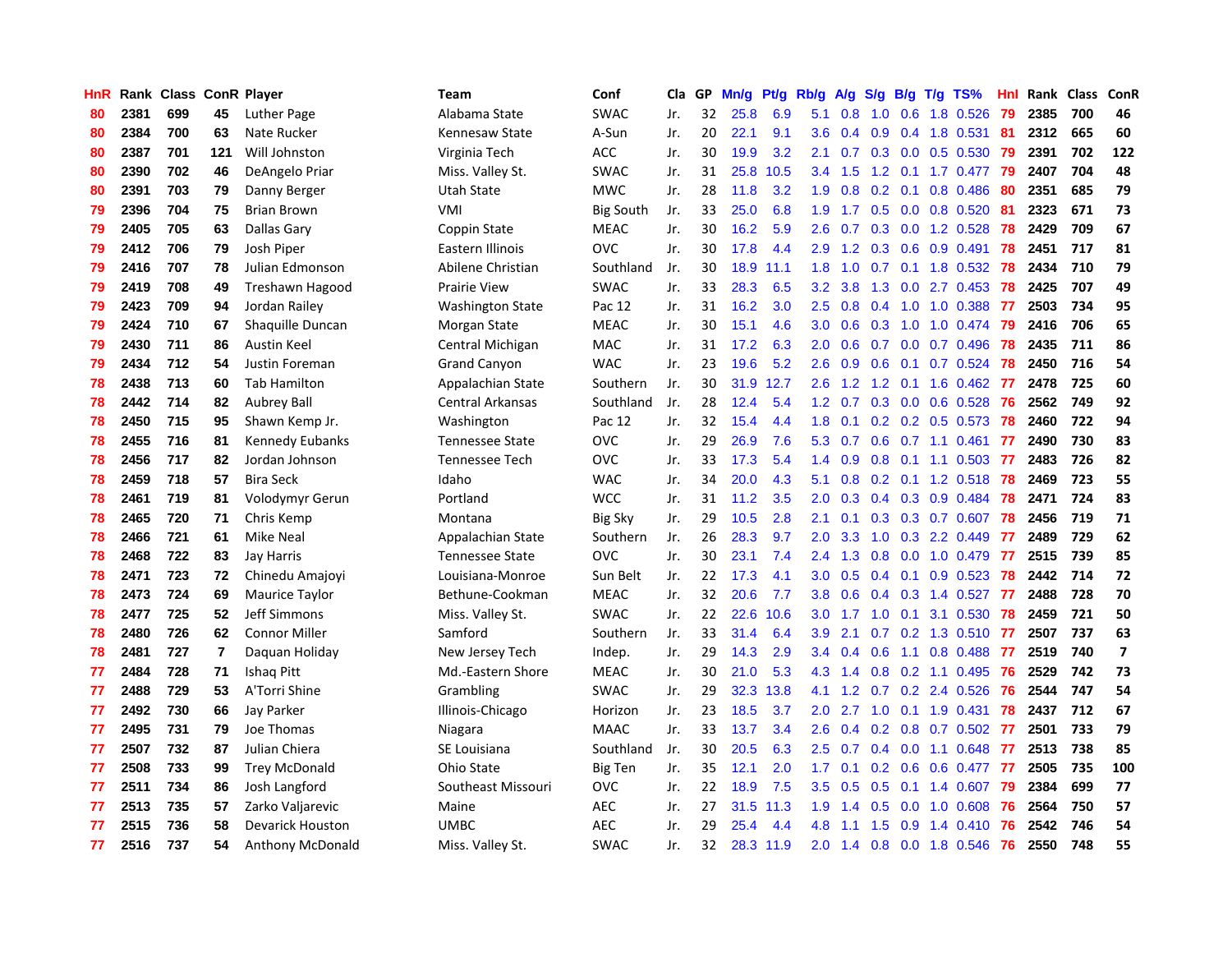| HnR |      | Rank Class ConR Player |     |                         | Team                   | Conf            | Cla | GP | Mn/g | Pt/g | Rb/g             | A/g           | S/g | B/g | $T/g$ TS%                | <b>Hnl</b> | Rank Class |     | ConR |
|-----|------|------------------------|-----|-------------------------|------------------------|-----------------|-----|----|------|------|------------------|---------------|-----|-----|--------------------------|------------|------------|-----|------|
| 77  | 2518 | 738                    | 72  | Zach Mills              | Sacramento State       | <b>Big Sky</b>  | Jr. | 30 | 21.5 | 6.5  | 3.5              | 0.6           | 0.3 | 0.0 | 0.8 0.542                | -77        | 2523       | 741 | 73   |
| 77  | 2525 | 739                    | 103 | <b>Wayne Sparrow</b>    | Richmond               | $A-10$          | Jr. | 33 | 18.7 | 3.2  | 2.2              | 1.0           | 0.6 |     | $0.2$ 1.2 0.377          | -75        | 2592       | 756 | 105  |
| 76  | 2532 | 740                    | 84  | David Carr              | Portland               | <b>WCC</b>      | Jr. | 24 | 11.5 | 2.2  | 1.0              | 1.6           |     |     | 0.2 0.1 0.5 0.406 78     |            | 2428       | 708 | 81   |
| 76  | 2534 | 741                    | 73  | <b>Barry Smith</b>      | Bethune-Cookman        | <b>MEAC</b>     | Jr. | 16 | 18.6 | 5.1  | 3.9 <sup>°</sup> | $0.4^{\circ}$ | 0.8 |     | $0.4$ 1.0 0.503 78       |            | 2458       | 720 | 68   |
| 76  | 2535 | 742                    | 105 | Corey Edwards           | George Mason           | $A-10$          | Jr. | 25 | 13.5 | 2.7  | 1.6              | 1.4           | 0.4 |     | $0.0$ 1.0 $0.442$        | 78         | 2454       | 718 | 103  |
| 76  | 2538 | 743                    | 57  | Khufu Najee             | <b>IUPUI</b>           | Summit          | Jr. | 32 | 33.0 | 9.9  | 2.7              | 1.9           | 0.9 |     | $0.2$ 1.9 0.504          | 76         | 2566       | 751 | 57   |
| 76  | 2541 | 744                    | 60  | <b>B</b> Evans          | Utah Valley            | <b>WAC</b>      | Jr. | 32 | 10.3 | 2.5  | 2.5              | 0.1           |     |     | 0.3 0.2 0.7 0.541        | 76         | 2538       | 745 | 59   |
| 76  | 2543 | 745                    | 73  | Michael Dison           | Montana State          | <b>Big Sky</b>  | Jr. | 27 | 20.2 | 6.3  | 2.0              | 1.2           | 0.7 |     | $0.1$ 0.8 0.464          | -77        | 2506       | 736 | 72   |
| 76  | 2549 | 746                    | 66  | Lowell Ulmer            | Saint Francis (NY)     | Northeast       | Jr. | 26 | 14.0 | 3.5  | 2.5              | 0.5           | 0.6 |     | 0.3 0.8 0.453            | -77        | 2500       | 732 | 64   |
| 76  | 2550 | 747                    | 69  | <b>Tommie McCune</b>    | Oakland                | Horizon         | Jr. | 31 | 15.1 | 5.6  | 2.7              | 0.6           | 0.4 |     | $0.2$ 1.3 0.487          | -76        | 2530       | 743 | 69   |
| 76  | 2553 | 748                    | 74  | Kyree Jones             | Md.-Eastern Shore      | <b>MEAC</b>     | Jr. | 25 | 32.6 | 13.4 | 2.5              | 2.2           |     |     | 1.0 0.0 1.9 0.479 75     |            | 2586       | 753 | 76   |
| 76  | 2572 | 749                    | 124 | Christian Beyer         | Virginia Tech          | <b>ACC</b>      | Jr. | 28 | 9.6  | 1.1  | 2.3              |               |     |     | 0.4 0.2 0.0 0.5 0.525 75 |            | 2575       | 752 | 124  |
| 75  | 2575 | 750                    | 93  | <b>Octavius Green</b>   | Lamar                  | Southland       | Jr. | 25 | 13.0 | 3.9  | 2.8              | $0.4^{\circ}$ | 0.3 |     | 0.2 0.7 0.533 75         |            | 2597       | 758 | 96   |
| 75  | 2576 | 751                    | 71  | Denzel Brito            | Loyola (Md.)           | Patriot         | Jr. | 28 | 20.8 | 3.7  | $2.3^{\circ}$    | 1.9           | 0.6 |     | $0.0$ $0.9$ $0.426$      | -74        | 2623       | 765 | 73   |
| 75  | 2578 | 752                    | 66  | Avery Johnson           | <b>UC Davis</b>        | <b>Big West</b> | Jr. | 31 | 24.8 | 4.5  | 2.9              | 1.3           | 1.1 |     | $0.3$ 1.1 $0.537$        | 73         | 2662       | 779 | 70   |
| 75  | 2582 | 753                    | 94  | <b>Terrance Syon</b>    | <b>New Orleans</b>     | Southland       | Jr. | 26 | 17.1 | 4.0  | 4.3              | 0.5           | 0.5 | 0.7 | $0.9$ 0.454              | -74        | 2609       | 763 | 98   |
| 75  | 2587 | 754                    | 95  | <b>Winslo Barry</b>     | Incarnate Word         | Southland       | Jr. | 26 | 8.6  | 2.8  | 2.9              | 0.1           | 0.1 | 0.5 | $0.3$ 0.468              | 75         | 2590       | 754 | 95   |
| 75  | 2588 | 755                    | 96  | <b>Shane Rillieux</b>   | <b>Nicholls State</b>  | Southland       | Jr. | 27 | 30.8 | 6.0  | 2.5              | 2.6           | 0.7 | 0.1 | 2.0 0.434                | 76         | 2537       | 744 | 89   |
| 75  | 2590 | 756                    | 68  | <b>Kris Gulley</b>      | Long Beach State       | <b>Big West</b> | Jr. | 32 | 15.3 | 3.3  | 2.2              | 0.7           | 0.3 |     | $0.1$ 0.7 0.453 74       |            | 2617       | 764 | 68   |
| 75  | 2592 | 757                    | 85  | Denzel Johnson          | Santa Clara            | <b>WCC</b>      | Jr. | 23 | 13.0 | 4.2  | 1.5              | 0.7           | 0.7 |     | $0.0$ 0.8 0.425 77       |            | 2493       | 731 | 84   |
| 75  | 2597 | 758                    | 79  | <b>Mikel Trapp</b>      | Bethune-Cookman        | <b>MEAC</b>     | Jr. | 31 | 31.9 | 11.3 | $2.7^{\circ}$    | 1.1           | 0.5 |     | $0.2$ 1.6 $0.546$        | -74        | 2608       | 762 | 81   |
| 75  | 2598 | 759                    | 58  | Henry Brooks            | Pennsylvania           | Ivy             | Jr. | 28 | 16.7 | 4.1  | 2.8 <sub>2</sub> | 0.5           | 0.6 |     | 0.5 1.1 0.472 73         |            | 2636       | 771 | 59   |
| 75  | 2600 | 760                    | 115 | Carl Engstrom           | Alabama                | <b>SEC</b>      | Jr. | 31 | 11.8 | 1.6  | 2.5              | 0.3           | 0.1 |     | 0.5 0.6 0.556            | 75         | 2598       | 759 | 115  |
| 75  | 2601 | 761                    | 85  | <b>DeLovell Earls</b>   | Air Force              | <b>MWC</b>      | Jr. | 20 | 19.6 | 4.6  | 3.2              | 1.7           | 0.7 |     | $0.2$ 1.6 0.435          | 78         | 2439       | 713 | 83   |
| 74  | 2606 | 762                    | 81  | Bryan Akinkugbe         | North Carolina A&T     | <b>MEAC</b>     | Jr. | 29 | 13.6 | 4.1  | 2.9              | 0.2           |     |     | $0.1$ 1.2 1.1 0.478      | -73        | 2657       | 777 | 85   |
| 74  | 2618 | 763                    | 69  | Dominique Major         | Saint Francis (PA)     | Northeast       | Jr. | 31 | 24.7 | 6.9  | 1.1              | 0.8           | 0.7 |     | $0.0$ 0.6 0.512          | -73        | 2638       | 772 | 71   |
| 74  | 2622 | 764                    | 98  | Justin Philippe         | Incarnate Word         | Southland       | Jr. | 26 | 12.7 | 4.3  | 3.0              | 0.8           |     |     | 0.2 0.2 1.1 0.565 74     |            | 2630       | 769 | 102  |
| 74  | 2626 | 765                    | 84  | Max Martino             | Northern Iowa          | <b>MVC</b>      | Jr. | 27 | 9.7  | 2.3  | $1.4^{\circ}$    | 0.2           |     |     | 0.4 0.0 0.4 0.569 75     |            | 2595       | 757 | 84   |
| 74  | 2631 | 766                    | 71  | Troy Joseph             | Long Island            | Northeast       | Jr. | 29 | 26.6 | 6.9  | 4.4              | 0.6           | 0.6 |     | 0.5 1.2 0.488 73         |            | 2643       | 774 | 72   |
| 74  | 2635 | 767                    | 100 | <b>Marcel Smith</b>     | <b>Houston Baptist</b> | Southland       | Jr. | 26 | 24.7 | 6.2  | 1.7 <sub>2</sub> | 3.0           | 0.5 |     | 0.0 1.7 0.526 74         |            | 2626       | 766 | 100  |
| 73  | 2637 | 768                    | 101 | <b>Harrison Hawkins</b> | Abilene Christian      | Southland       | Jr. | 16 | 30.1 | 12.3 | 2.6              | 3.2           | 1.1 |     | $0.0$ 3.1 $0.536$        | -74        | 2629       | 768 | 101  |
| 73  | 2639 | 769                    | 86  | Ronnie Stevens Jr.      | Nevada                 | <b>MWC</b>      | Jr. | 19 | 14.4 | 3.3  | 2.6              | 0.3           |     |     | 0.2 0.4 0.8 0.548        | -77        | 2484       | 727 | 84   |
| 73  | 2640 | 770                    | 85  | Karl Madison            | Drake                  | <b>MVC</b>      | Jr. | 31 | 16.0 | 2.2  | 1.1              | 1.9           | 0.7 |     | $0.0$ 1.0 $0.410$        | 72         | 2672       | 781 | 85   |
| 73  | 2642 | 771                    | 102 | Ryan King               | Northwestern State     | Southland       | Jr. | 25 | 11.5 | 3.0  | 2.7              | 0.1           | 0.2 | 0.7 | 0.6 0.539                | 75         | 2599       | 760 | 97   |
| 73  | 2647 | 772                    | 93  | Pete Rakocevic          | Northern Illinois      | <b>MAC</b>      | Jr. | 31 | 13.3 | 3.2  | 2.0              | 0.3           | 0.2 | 0.6 | 1.1 0.478                | -72        | 2675       | 783 | 93   |
| 73  | 2648 | 773                    | 60  | <b>Mohamed Conde</b>    | Western Illinois       | Summit          | Jr. | 24 | 19.7 | 3.6  | 2.9              | 0.7           | 0.8 |     | $0.3$ 0.8 0.437          | -75        | 2601       | 761 | 60   |
| 73  | 2655 | 774                    | 75  | <b>Carter Sanderson</b> | Lipscomb               | A-Sun           | Jr. | 26 | 13.8 | 5.3  | 1.3              | 0.8           | 0.5 |     | $0.0$ 1.0 0.476          | -74        | 2632       | 770 | 73   |
| 73  | 2657 | 775                    | 61  | Zach Horstman           | South Dakota State     | Summit          | Jr. | 29 | 11.9 | 3.1  | 1.8              | 0.4           | 0.1 |     | $0.1$ 0.4 0.497          | -73        | 2642       | 773 | 61   |
| 73  | 2660 | 776                    | 61  | Jose Long               | Alabama A&M            | <b>SWAC</b>     | Jr. | 30 | 17.7 | 3.4  | 3.4              | 0.6           | 0.4 |     | 0.2 0.5 0.445            | 72         | 2676       | 784 | 61   |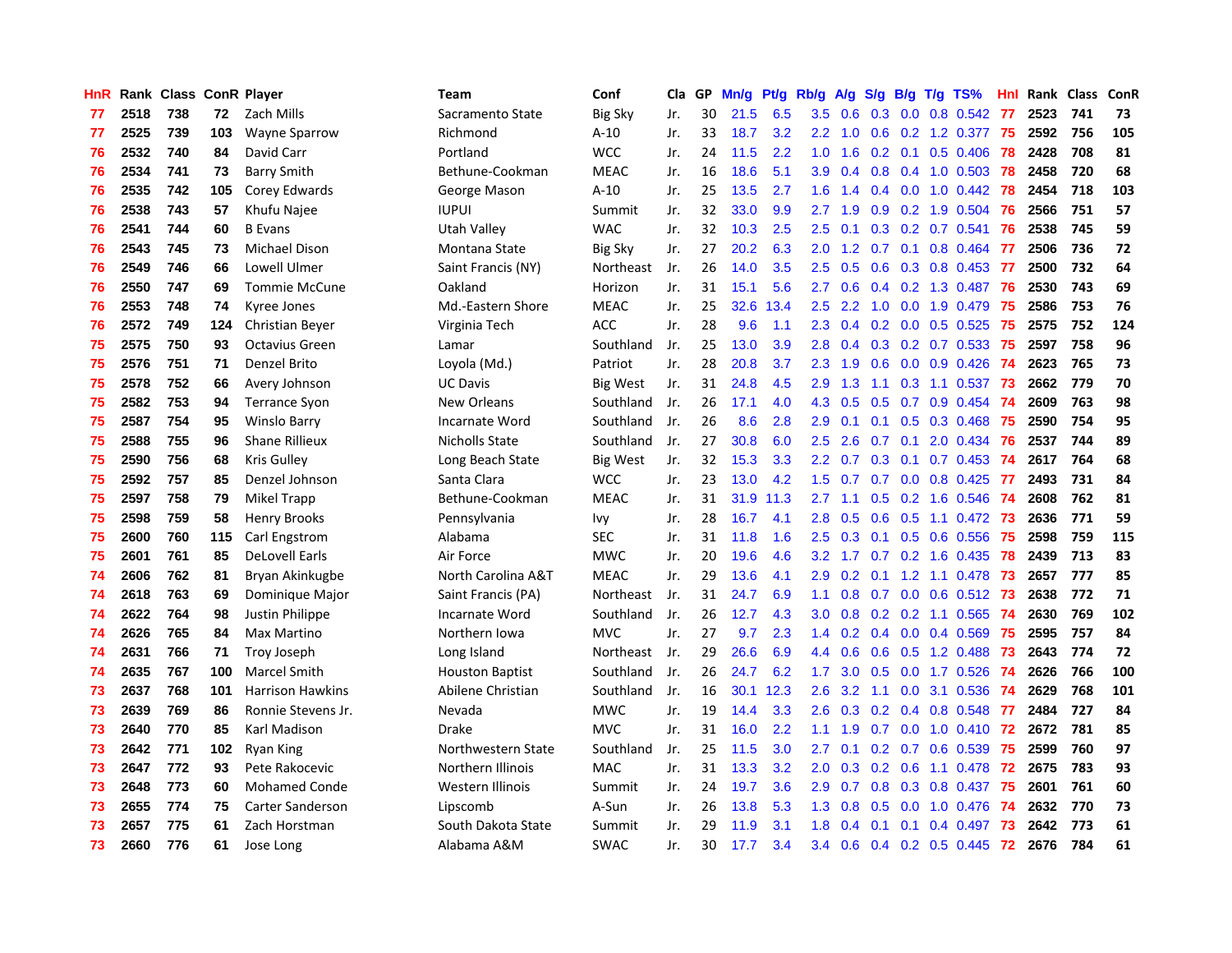| HnR |      | Rank Class ConR Player |     |                             | <b>Team</b>                | Conf            | Cla | GP | Mn/g | Pf/g | Rb/g             | A/g | S/g |     | $B/g$ T/g TS%           | <b>Hnl</b> | Rank Class |     | ConR |
|-----|------|------------------------|-----|-----------------------------|----------------------------|-----------------|-----|----|------|------|------------------|-----|-----|-----|-------------------------|------------|------------|-----|------|
| 72  | 2661 | 777                    | 75  | Kevin Douglas               | Saint Francis (NY)         | Northeast       | Jr. | 31 | 14.6 | 4.0  | $2.6\,$          | 0.4 | 0.4 |     | $0.2$ 1.1 0.500         | 72         | 2682       | 785 | 76   |
| 72  | 2668 | 778                    | 70  | Michael Bolden              | Cal Poly                   | <b>Big West</b> | Jr. | 26 | 13.4 | 2.6  | 1.4              | 0.5 | 0.3 |     | 0.2 0.3 0.475 75        |            | 2591       | 755 | 66   |
| 72  | 2673 | 779                    | 65  | Hershey Robinson            | <b>Prairie View</b>        | <b>SWAC</b>     | Jr. | 33 | 18.2 | 5.0  | $2.5^{\circ}$    | 0.5 |     |     | 0.3 0.2 0.9 0.516 72    |            | 2687       | 786 | 64   |
| 72  | 2675 | 780                    | 89  | Luka Pajkovic               | <b>Morehead State</b>      | <b>OVC</b>      | Jr. | 33 | 15.8 | 5.7  | 1.7 <sub>z</sub> | 0.9 |     |     | 0.8 0.0 1.9 0.469       | 72         | 2674       | 782 | 89   |
| 72  | 2677 | 781                    | 76  | Juwan Newmen                | <b>Central Connecticut</b> | Northeast       | Jr. | 28 | 12.1 | 3.8  | 3.2 <sub>2</sub> | 0.1 | 0.4 |     | $0.5$ 1.1 0.486         | 72         | 2691       | 788 | 77   |
| 72  | 2683 | 782                    | 66  | Tommy McDonnell             | New Hampshire              | <b>AEC</b>      | Jr. | 29 | 14.5 | 1.6  | 3.4              | 0.8 | 0.6 |     | $0.0$ 1.0 $0.395$       | 70         | 2744       | 799 | 67   |
| 72  | 2684 | 783                    | 87  | <b>Travis Elliott</b>       | Bethune-Cookman            | <b>MEAC</b>     | Jr. | 32 | 19.8 | 4.5  | 4.9              | 0.3 |     |     | 0.3 0.5 1.0 0.475       | 72         | 2702       | 791 | 88   |
| 72  | 2688 | 784                    | 67  | Jerome Hunter               | Alabama A&M                | <b>SWAC</b>     | Jr. | 29 | 13.2 | 2.9  | 2.4              | 0.6 | 0.6 |     | $0.3$ 0.9 0.480         | 72         | 2693       | 789 | 65   |
| 72  | 2692 | 785                    | 107 | <b>Tyler Russell</b>        | <b>Houston Baptist</b>     | Southland       | Jr. | 29 | 22.7 | 8.3  | 2.5              | 1.2 | 0.6 |     | $0.0$ 1.7 $0.492$       | -72        | 2694       | 790 | 105  |
| 72  | 2697 | 786                    | 71  | Clint Bozner                | <b>UC Davis</b>            | <b>Big West</b> | Jr. | 30 | 16.5 | 5.1  | 2.9              | 0.3 | 0.2 |     | 0.2 1.2 0.569           | 69         | 2755       | 802 | 73   |
| 71  | 2701 | 787                    | 82  | Mikhail McLean              | Houston                    | AAC             | Jr. | 28 | 11.3 | 2.6  | 1.8              | 0.1 |     |     | 0.3 0.2 0.5 0.514 72    |            | 2669       | 780 | 84   |
| 71  | 2703 | 788                    | 77  | <b>Gilbert Parga</b>        | Long Island                | Northeast       | Jr. | 19 | 18.4 | 7.5  | 2.6              | 0.8 |     |     | 0.3 0.1 1.2 0.507 73    |            | 2659       | 778 | 75   |
| 71  | 2709 | 789                    | 72  | Lance Stokes                | Chattanooga                | Southern        | Jr. | 32 | 24.3 | 3.9  | 3.7 <sup>2</sup> | 0.6 | 0.8 |     | 0.3 1.0 0.525           | -71        | 2716       | 794 | 72   |
| 71  | 2713 | 790                    | 111 | Anthony Holliday            | Lamar                      | Southland       | Jr. | 28 | 21.8 | 6.3  | 1.8              | 1.6 | 0.7 |     | 0.1 1.8 0.565           | -70        | 2733       | 796 | 110  |
| 71  | 2716 | 791                    | 101 | John Johnson                | Penn State                 | <b>Big Ten</b>  | Jr. | 21 | 20.4 | 6.7  | 1.7              | 0.6 | 0.3 |     | $0.0$ 1.2 0.479         | -81        | 2314       | 666 | 99   |
| 70  | 2725 | 792                    | 9   | Odera Nweke                 | New Jersey Tech            | Indep.          | Jr. | 22 | 17.3 | 3.5  | 4.0              | 0.6 | 0.5 |     | $0.4$ 0.8 0.521         | 72         | 2690       | 787 | 9    |
| 70  | 2730 | 793                    | 88  | Simi Fajemisin              | San Diego                  | <b>WCC</b>      | Jr. | 35 | 11.3 | 2.3  | 2.3              | 0.1 | 0.3 | 0.5 | $0.8$ 0.513             | 70         | 2739       | 797 | 88   |
| 70  | 2733 | 794                    | 75  | Stefan Cvrkali              | Lehigh                     | Patriot         | Jr. | 23 | 16.3 | 4.5  | 2.0              | 0.6 | 0.2 |     | 0.2 0.9 0.548           | -73        | 2649       | 776 | 75   |
| 70  | 2734 | 795                    | 91  | D'Andre Bullard             | Florida A&M                | <b>MEAC</b>     | Jr. | 32 | 14.1 | 2.6  | 2.3              | 1.4 | 0.3 |     | 0.1 0.7 0.375           | -70        | 2746       | 801 | 94   |
| 70  | 2737 | 796                    | 92  | Hikeem Champaigne           | Savannah State             | <b>MEAC</b>     | Jr. | 29 | 9.1  | 2.0  | 1.9              |     |     |     | $0.2$ 0.2 0.4 0.8 0.460 | -70        | 2745       | 800 | 93   |
| 70  | 2738 | 797                    | 98  | <b>Challe Barton</b>        | Oregon State               | Pac 12          | Jr. | 26 | 15.5 | 3.0  | 1.1              | 1.2 | 0.3 |     | $0.0$ 1.1 $0.569$       | 73         | 2647       | 775 | 97   |
| 70  | 2739 | 798                    | 76  | Alan Flannigan              | Lafayette                  | Patriot         | Jr. | 25 | 14.1 | 3.3  | 2.0              | 0.8 | 0.3 |     | $0.0$ 0.6 0.509         | -71        | 2727       | 795 | 76   |
| 69  | 2746 | 799                    | 80  | <b>Gus Leeper</b>           | Arkansas-Little Rock       | Sun Belt        | Jr. | 32 | 15.9 | 4.2  | 2.8              | 0.2 | 0.3 |     | 0.7 1.3 0.465           | 67         | 2797       | 814 | 83   |
| 69  | 2749 | 800                    | 83  | <b>Greg Sequele</b>         | DePaul                     | Big East        | Jr. | 31 | 10.2 | 1.4  | 1.7              | 0.1 |     |     | $0.2$ 0.4 0.4 0.573     | 68         | 2779       | 809 | 83   |
| 69  | 2751 | 801                    | 92  | Ty Allen                    | Tennessee Tech             | <b>OVC</b>      | Jr. | 24 | 19.2 | 7.8  | 1.5              | 0.8 | 0.6 |     | $0.1$ 1.5 0.463         | -74        | 2628       | 767 | 88   |
| 69  | 2755 | 802                    | 87  | Chris Blake                 | Bradley                    | <b>MVC</b>      | Jr. | 32 | 9.5  | 1.0  | 2.4              | 0.1 | 0.2 |     | $0.4$ 0.4 0.443         | -69        | 2765       | 805 | 87   |
| 69  | 2758 | 803                    | 76  | <b>Curtis Diamond</b>       | Georgia Southern           | Southern        | Jr. | 34 | 21.5 | 6.4  | 2.0              | 0.8 | 0.6 |     | $0.1$ 0.9 0.445         | -69        | 2768       | 807 | 76   |
| 69  | 2761 | 804                    | 106 | Chris Dees                  | Saint Bonaventure          | $A-10$          | Jr. | 32 | 8.5  | 1.6  | 2.0              | 0.1 |     |     | $0.2$ 0.2 0.4 0.437     | -69        | 2763       | 804 | 106  |
| 68  | 2774 | 805                    | 123 | Kaj-Björn Sherman           | Texas-San Antonio          | Conf. USA       | Jr. | 28 | 16.8 | 4.4  | 3.5              | 0.2 |     |     | $0.3$ 0.2 1.4 0.555     | 68         | 2774       | 808 | 123  |
| 68  | 2775 | 806                    | 124 | Joe Ebondo                  | Old Dominion               | Conf. USA       | Jr. | 36 | 16.2 | 1.4  | 3.4              | 0.3 | 0.4 |     | $0.1$ 0.6 0.408         | 68         | 2786       | 810 | 124  |
| 68  | 2780 | 807                    | 77  | Earl McLaurin               | Navy                       | Patriot         | Jr. | 28 | 14.3 | 1.6  | 1.4              | 1.7 | 0.6 |     | $0.1$ 1.0 0.437         | 68         | 2795       | 813 | 77   |
| 68  | 2786 | 808                    | 74  | Igor Nujic                  | <b>UC Davis</b>            | Big West        | Jr. | 25 | 21.1 | 7.0  | 3.4              | 0.7 | 0.3 |     | 0.2 1.5 0.493           | 68         | 2789       | 811 | 74   |
| 67  | 2792 | 809                    | 84  | Manny Thomas                | Marist                     | <b>MAAC</b>     | Jr. | 29 | 16.8 | 3.8  | 1.9              | 0.8 | 0.6 | 0.1 | $0.9$ $0.420$           | 68         | 2792       | 812 | 84   |
| 67  | 2793 | 810                    | 71  | <b>Marco Banegas-Flores</b> | Northeastern               | Colonial        | Jr. | 29 | 16.1 | 2.9  | 1.4              | 1.3 | 0.7 |     | 0.0 1.3 0.437           | 69         | 2766       | 806 | 70   |
| 67  | 2805 | 811                    | 86  | Shemiye McLendon            | South Florida              | AAC             | Jr. | 26 | 19.8 | 2.9  | 1.5              | 2.0 | 0.7 |     | $0.1$ 1.4 $0.371$       | 71         | 2711       | 793 | 85   |
| 67  | 2807 | 812                    | 98  | Brandon St. Louis           | Coppin State               | <b>MEAC</b>     | Jr. | 24 | 19.6 | 2.8  | 4.5              | 0.4 | 0.5 |     | $0.4$ 0.9 0.430         | 70         | 2743       | 798 | 92   |
| 67  | 2808 | 813                    | 82  | Michael Bradley             | Samford                    | Southern        | Jr. | 28 | 12.0 | 3.5  | 3.6              | 0.2 | 0.0 |     | $0.3$ 0.8 0.524         | 67         | 2809       | 818 | 81   |
| 67  | 2809 | 814                    | 76  | Mackey LaSalle              | Long Beach State           | Big West        | Jr. | 30 | 10.2 | 2.8  | 0.9 <sub>0</sub> | 0.3 | 0.2 |     | $0.0$ 0.4 0.512         | -67        | 2817       | 819 | 76   |
| 67  | 2810 | 815                    | 116 | Keelan Garrett              | <b>McNeese State</b>       | Southland       | Jr. | 28 | 14.7 | 6.1  | 1.0              | 0.6 | 0.3 |     | $0.0$ 0.6 0.447         | 67         | 2805       | 817 | 115  |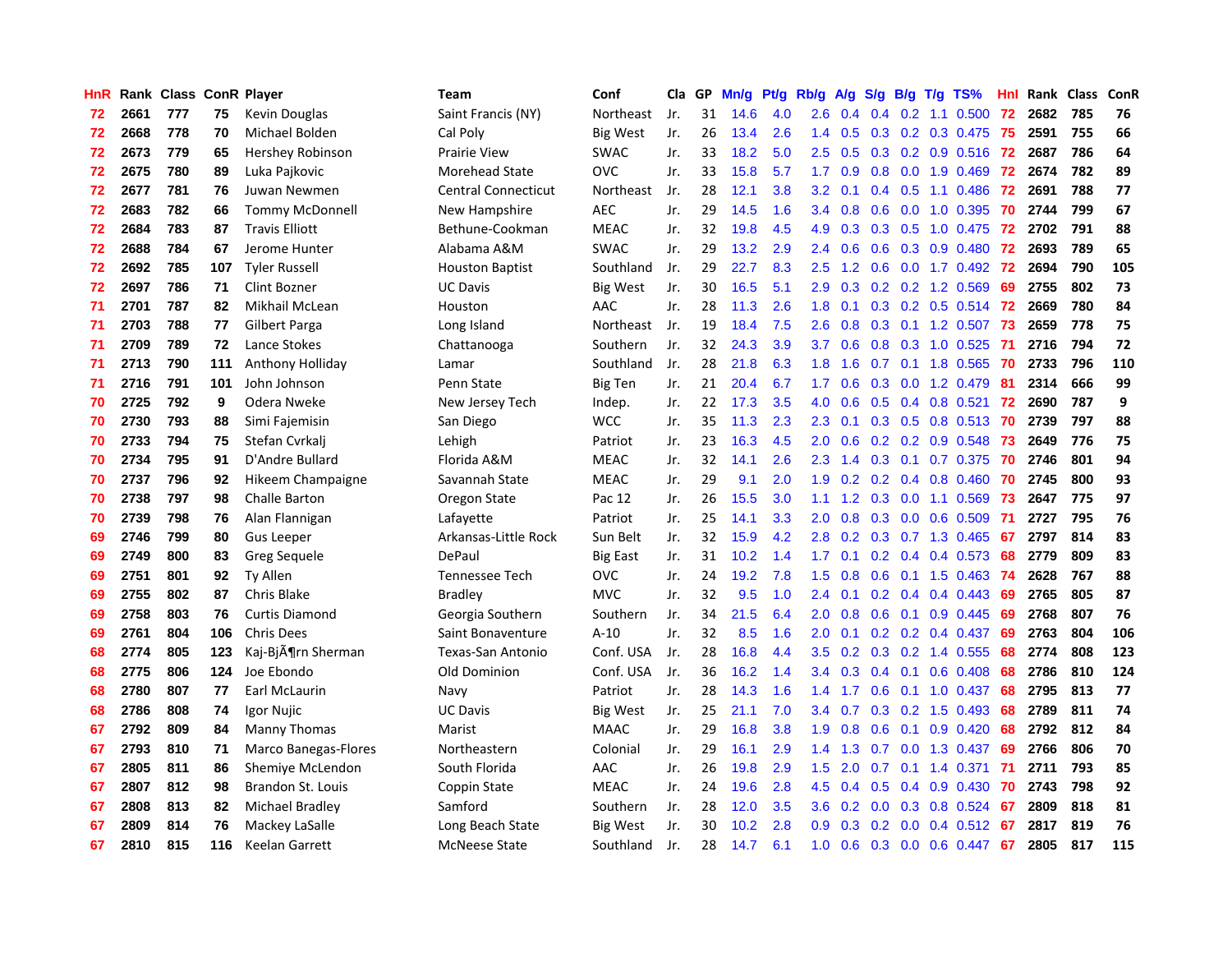| HnR |      | Rank Class ConR Player |     |                        | <b>Team</b>                | Conf             | Cla | GP | Mn/g | <b>Pt/g</b> | Rb/g             | A/g | S/g              | B/g | $T/g$ TS%                | Hnl | Rank | <b>Class</b> | ConR |
|-----|------|------------------------|-----|------------------------|----------------------------|------------------|-----|----|------|-------------|------------------|-----|------------------|-----|--------------------------|-----|------|--------------|------|
| 66  | 2813 | 816                    | 72  | DeAndre McIntyre       | Arkansas-Pine Bluff        | <b>SWAC</b>      | Jr. | 16 | 18.1 | 5.3         | 2.4              | 0.4 | 0.8              | 0.1 | 1.3 0.491                | 69  | 2756 | 803          | 69   |
| 66  | 2817 | 817                    | 71  | Kilian Cato            | Maine                      | <b>AEC</b>       | Jr. | 17 | 15.1 | 5.5         | 2.2 <sub>2</sub> | 0.4 |                  |     | 0.5 0.2 0.8 0.516 67     |     | 2802 | 816          | 70   |
| 66  | 2818 | 818                    | 85  | <b>Tyler Gaskins</b>   | Saint Peter's              | <b>MAAC</b>      | Jr. | 28 | 13.8 | 3.4         | 1.6              | 0.7 |                  |     | $0.5$ 0.1 0.9 0.411      | -67 | 2799 | 815          | 85   |
| 66  | 2821 | 819                    | 68  | Lauri Toivonen         | Texas-Pan American         | <b>WAC</b>       | Jr. | 32 | 18.3 | 2.6         | 2.5              | 0.7 | 0.4              |     | $0.4$ 0.6 0.469          | 65  | 2849 | 825          | 70   |
| 66  | 2830 | 820                    | 74  | <b>Blake Ralling</b>   | Miss. Valley St.           | <b>SWAC</b>      | Jr. | 29 | 14.0 | 4.4         | 2.4              | 0.3 | 0.3              |     | $0.1$ 0.8 0.529          | 66  | 2841 | 822          | 75   |
| 65  | 2836 | 821                    | 79  | Mo Williams            | Army                       | Patriot          | Jr. | 31 | 17.1 | 3.6         | 1.0              | 0.7 | 0.4              |     | $0.0$ $0.9$ $0.528$      | 65  | 2850 | 826          | 79   |
| 65  | 2845 | 822                    | 82  | Ollie Jackson          | Saint Francis (PA)         | Northeast        | Jr. | 31 | 20.4 | 5.1         | 3.0              | 1.2 | 0.5              |     | 0.3 1.3 0.378            | -64 | 2862 | 830          | 82   |
| 65  | 2846 | 823                    | 86  | Donovan Kates          | Manhattan                  | <b>MAAC</b>      | Jr. | 33 | 14.0 | 2.3         | 1.5              | 0.6 | 0.4              |     | $0.0$ 1.0 0.433          | -64 | 2864 | 832          | 87   |
| 65  | 2847 | 824                    | 119 | Adrion Webber          | Oral Roberts               | Southland        | Jr. | 32 | 10.3 | 3.0         | 1.2              | 0.2 | 0.3              |     | $0.0$ 0.4 0.473          | -64 | 2870 | 833          | 119  |
| 64  | 2848 | 825                    | 99  | <b>Isaac Smith III</b> | Md.-Eastern Shore          | <b>MEAC</b>      | Jr. | 26 | 22.0 | 5.8         | 1.8              | 2.2 | 0.8              |     | $0.0$ 1.7 0.395          | -66 | 2840 | 821          | 99   |
| 64  | 2849 | 826                    | 100 | <b>Charles Burley</b>  | Delaware State             | <b>MEAC</b>      | Jr. | 30 | 13.7 | 1.2         | 1.5              |     |                  |     | 2.3 0.5 0.0 1.5 0.422 64 |     | 2871 | 834          | 100  |
| 64  | 2853 | 827                    | 84  | Haralds Karlis         | Seton Hall                 | <b>Big East</b>  | Jr. | 28 | 13.1 | 1.8         | 1.5              | 0.7 |                  |     | $0.4$ 0.1 0.7 0.481      | -66 | 2819 | 820          | 84   |
| 64  | 2854 | 828                    | 80  | <b>Taylor Abt</b>      | <b>Holy Cross</b>          | Patriot          | Jr. | 34 | 12.1 | 2.4         | 2.5              | 0.1 |                  |     | $0.2$ 0.2 0.8 0.523      | -64 | 2877 | 836          | 80   |
| 64  | 2857 | 829                    | 94  | Danny Herrera          | Presbyterian               | <b>Big South</b> | Jr. | 26 | 25.3 | 7.9         | 3.3              | 0.6 | 0.5              |     | $0.1$ 1.0 $0.526$        | 65  | 2854 | 827          | 94   |
| 64  | 2859 | 830                    | 78  | Ben Vozzola            | Cal State Northridge       | Big West         | Jr. | 33 | 9.6  | 2.8         | 1.0              | 1.0 | 0.3              |     | $0.0$ $0.9$ $0.480$      | -64 | 2863 | 831          | 79   |
| 64  | 2860 | 831                    | 76  | <b>Chandler Savage</b> | Arkansas-Pine Bluff        | <b>SWAC</b>      | Jr. | 31 | 15.7 | 2.1         | 1.8              | 0.9 | 0.9 <sub>0</sub> |     | $0.1$ 1.0 0.458          | -63 | 2903 | 846          | 78   |
| 64  | 2868 | 832                    | 83  | Alex Tiffin            | Sacramento State           | <b>Big Sky</b>   | Jr. | 30 | 14.9 | 4.0         | 3.1              | 0.4 | 0.2 <sub>0</sub> | 0.1 | $0.9$ 0.474              | -64 | 2882 | 837          | 83   |
| 63  | 2873 | 833                    | 79  | J.J. Thomas            | Cal State Northridge       | <b>Big West</b>  | Jr. | 28 | 11.5 | 2.8         | $2.2^{\circ}$    | 0.5 | 0.5              | 0.1 | 0.8 0.479                | -65 | 2848 | 824          | 78   |
| 63  | 2875 | 834                    | 87  | Josiah Heath           | Canisius                   | <b>MAAC</b>      | Jr. | 34 | 11.0 | 2.0         | 2.2              |     | $0.2 \quad 0.3$  |     | 0.4 0.5 0.451            | 63  | 2891 | 840          | 88   |
| 63  | 2880 | 835                    | 85  | <b>Vincent Dillard</b> | Texas-Arlington            | Sun Belt         | Jr. | 28 | 12.2 | 4.0         | 2.1              |     |                  |     | 0.2 0.5 0.1 1.0 0.435 64 |     | 2873 | 835          | 85   |
| 63  | 2882 | 836                    | 102 | Waylan Siverand        | North Carolina A&T         | <b>MEAC</b>      | Jr. | 29 | 13.2 | 3.1         | 2.1              | 0.2 | 0.3              |     | $0.6$ 0.9 0.523          | 62  | 2912 | 848          | 102  |
| 63  | 2885 | 837                    | 97  | Jordan Percell         | <b>Morehead State</b>      | <b>OVC</b>       | Jr. | 27 | 12.3 | 2.9         | 1.3              | 0.3 | 0.3              |     | $0.0$ $0.3$ $0.490$      | 65  | 2845 | 823          | 96   |
| 63  | 2887 | 838                    | 84  | Devin Wilson           | North Florida              | A-Sun            | Jr. | 26 | 12.2 | 2.3         | 1.2              | 1.3 | 0.6              |     | $0.0$ 0.8 0.377          | -65 | 2857 | 828          | 82   |
| 63  | 2890 | 839                    | 84  | Chad Calcaterra        | North Dakota               | <b>Big Sky</b>   | Jr. | 30 | 11.9 | 2.7         | 2.2              | 0.1 | 0.1              |     | $0.3$ 0.5 0.526          | 63  | 2885 | 838          | 84   |
| 63  | 2891 | 840                    | 89  | Dawson Verhines        | Southern Illinois          | <b>MVC</b>       | Jr. | 32 | 10.7 | 1.3         | 1.2              | 0.5 | 0.2              |     | $0.0$ $0.3$ $0.465$      | 63  | 2906 | 847          | 89   |
| 62  | 2895 | 841                    | 85  | Cole Stefan            | North Dakota               | <b>Big Sky</b>   | Jr. | 31 | 13.8 | 3.7         | 1.1              | 1.0 | 0.3              |     | $0.1$ 0.7 0.464          | 63  | 2894 | 843          | 85   |
| 62  | 2897 | 842                    | 99  | <b>Grant White</b>     | Jacksonville State         | <b>OVC</b>       | Jr. | 31 | 13.6 | 3.6         | 1.0              | 1.0 |                  |     | 0.4 0.0 1.1 0.474 62     |     | 2925 | 852          | 100  |
| 62  | 2898 | 843                    | 86  | Chad Johnson           | Lipscomb                   | A-Sun            | Jr. | 28 | 8.8  | 1.2         | 1.3              | 0.7 |                  |     | 0.3 0.0 0.5 0.635 62     |     | 2917 | 850          | 86   |
| 62  | 2899 | 844                    | 100 | Jaleel Queary          | <b>Tennessee State</b>     | <b>OVC</b>       | Jr. | 27 | 19.6 | 4.3         | $2.6\,$          | 1.0 |                  |     | $0.4$ 0.2 1.4 0.441      | -63 | 2892 | 841          | 99   |
| 62  | 2902 | 845                    | 66  | Remy Roberts-Burnett   | Western Illinois           | Summit           | Jr. | 15 | 22.7 | 4.9         | 1.6              | 1.4 | 0.8              |     | 0.3 0.9 0.379            | -71 | 2704 | 792          | 63   |
| 62  | 2904 | 846                    | 104 | <b>Darrion Eastmon</b> | South Carolina State       | <b>MEAC</b>      | Jr. | 25 | 10.3 | 1.4         | 1.2              | 1.4 | $0.4^{\circ}$    |     | $0.1$ 1.3 0.547          | 62  | 2914 | 849          | 103  |
| 61  | 2908 | 847                    | 128 | Ibrahim Djambo         | Clemson                    | <b>ACC</b>       | Jr. | 32 | 9.2  | 1.9         | 1.4              | 0.1 |                  |     | $0.2$ 0.2 0.4 0.417      | 63  | 2902 | 845          | 129  |
| 61  | 2917 | 848                    | 81  | <b>Chris Collins</b>   | <b>Cal State Fullerton</b> | <b>Big West</b>  | Jr. | 28 | 14.3 | 3.0         | 1.6              | 1.1 | 0.2 <sub>0</sub> |     | $0.0$ 1.1 $0.442$        | -62 | 2922 | 851          | 81   |
| 61  | 2919 | 849                    | 78  | Jamie Schneck          | Hartford                   | <b>AEC</b>       | Jr. | 31 | 10.0 | 1.6         | 1.5              | 0.4 | 0.1              |     | $0.3$ 0.4 0.500          | 61  | 2931 | 853          | 79   |
| 60  | 2924 | 850                    | 86  | Corey Spence           | Northern Colorado          | <b>Big Sky</b>   | Jr. | 31 | 16.5 | 3.3         | 1.4              | 1.9 | 0.3              |     | $0.0$ 1.5 0.407          | -61 | 2936 | 854          | 86   |
| 60  | 2927 | 851                    | 73  | Abdul Ahmed            | Cal State Bakersfield      | <b>WAC</b>       | Jr. | 25 | 14.6 | 3.8         | 2.6              | 0.3 |                  |     | $0.3$ $0.2$ 1.0 $0.427$  | -63 | 2890 | 839          | 72   |
| 60  | 2932 | 852                    | 88  | Kyle Sikora            | Stetson                    | A-Sun            | Jr. | 30 | 13.0 | 2.4         | $2.5^{\circ}$    | 0.1 |                  |     | $0.2$ 0.6 1.0 0.563      | -60 | 2952 | 860          | 89   |
| 59  | 2934 | 853                    | 91  | Junior Fortunat        | Rider                      | <b>MAAC</b>      | Jr. | 30 | 11.7 | 3.4         | $2.3^{\circ}$    | 0.2 | 0.1              |     | $0.4$ 1.0 0.459          | 60  | 2949 | 858          | 94   |
| 59  | 2935 | 854                    | 89  | Tanner Wozniak         | Kennesaw State             | A-Sun            | Jr. | 28 | 11.3 | 4.0         | 0.8              |     |                  |     | $0.4$ 0.2 0.0 0.8 0.481  | 60  | 2951 | 859          | 88   |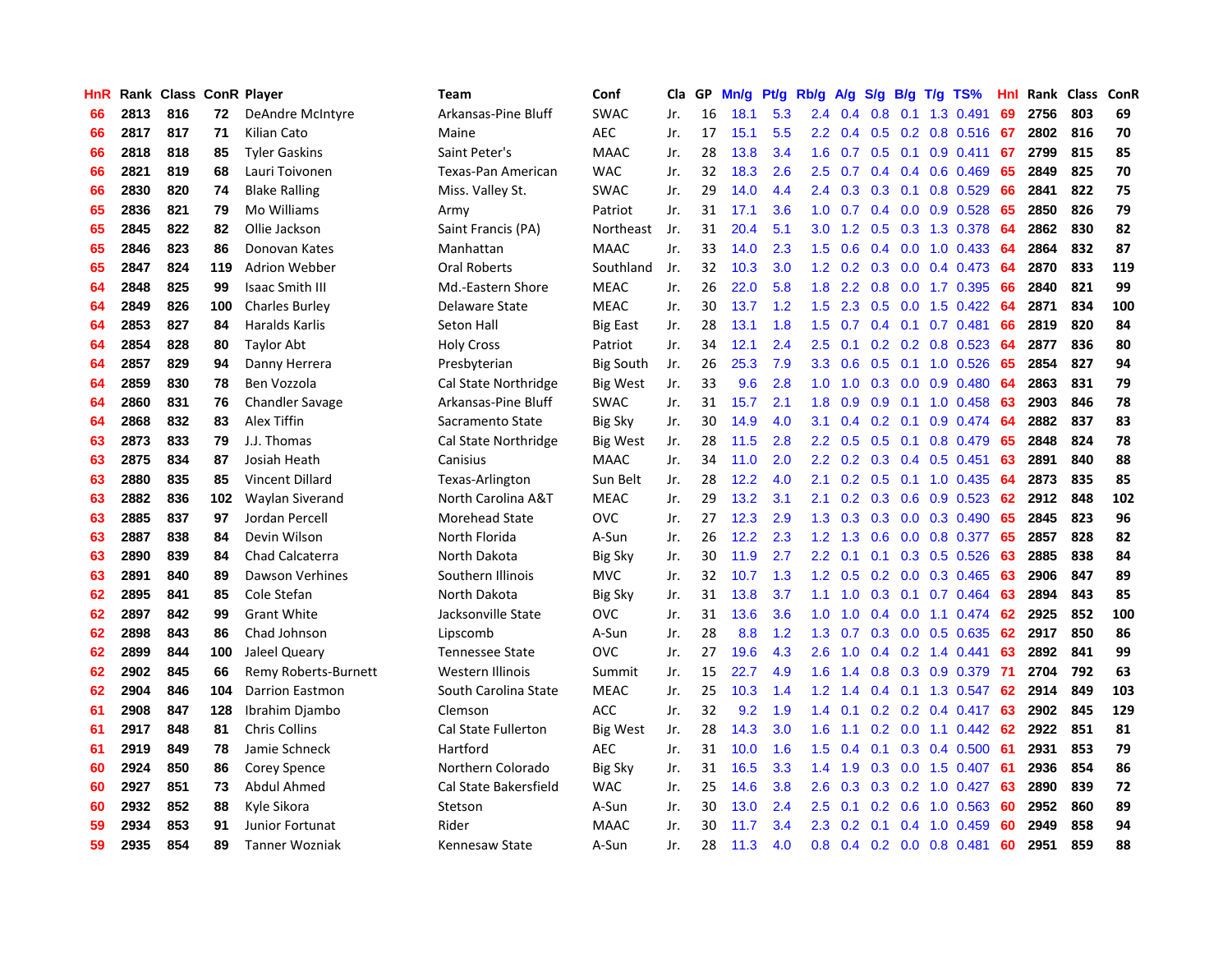| HnR |                         | Rank Class ConR Player |                |                         | <b>Team</b>             | Conf            | Cla | GP | Mn/g | Pt/g | Rb/g             | A/g | S/g              | B/g | $T/g$ TS%                 | Hnl | Rank Class |                | ConR           |
|-----|-------------------------|------------------------|----------------|-------------------------|-------------------------|-----------------|-----|----|------|------|------------------|-----|------------------|-----|---------------------------|-----|------------|----------------|----------------|
| 59  | 2941                    | 855                    | 124            | Rafael Farley           | Abilene Christian       | Southland       | Jr. | 27 | 15.6 | 4.9  | 1.3              | 0.4 | 0.1              | 0.1 | 0.7 0.554                 | 60  | 2946       | 856            | 124            |
| 59  | 2946                    | 856                    | 82             | Jaylon Floyd            | Arkansas-Pine Bluff     | <b>SWAC</b>     | Jr. | 30 | 9.9  | 1.5  | 1.6              | 0.1 |                  |     | $0.3$ 0.2 0.4 0.561       | 58  | 2973       | 865            | 82             |
| 59  | 2948                    | 857                    | 130            | Keith Coleman           | North Texas             | Conf. USA       | Jr. | 30 | 13.9 | 2.9  | 3.3 <sub>2</sub> | 0.1 |                  |     | 0.2 0.9 1.4 0.410 59      |     | 2955       | 861            | 130            |
| 58  | 2953                    | 858                    | 87             | Craig Brown             | Rutgers                 | AAC             | Jr. | 30 | 14.7 | 3.6  | $2.5^{\circ}$    | 0.3 |                  |     | $0.2$ 0.2 0.8 0.372 60    |     | 2948       | 857            | 87             |
| 58  | 2959                    | 859                    | 90             | P.J. Horgan             | The Citadel             | Southern        | Jr. | 18 | 20.1 | 3.8  | 5.4              | 0.2 |                  |     | $0.2$ 0.6 0.8 0.413       | -63 | 2900       | 844            | 89             |
| 58  | 2961                    | 860                    | 73             | Lamin Fulton            | Green Bay               | Horizon         | Jr. | 29 | 10.7 | 2.3  | 0.4              | 0.9 |                  |     | $0.3$ 0.0 0.8 0.500       | 58  | 2967       | 864            | 73             |
| 57  | 2963                    | 861                    | 127            | Lenell Brown            | <b>Central Arkansas</b> | Southland       | Jr. | 29 | 13.8 | 3.9  | 1.2              | 1.0 | 0.4              |     | 0.1 1.2 0.467             | 55  | 2997       | 870            | 130            |
| 57  | 2964                    | 862                    | 118            | <b>Shelby Moats</b>     | Vanderbilt              | <b>SEC</b>      | Jr. | 31 | 10.7 | 1.5  | 1.6              | 0.3 | 0.2              |     | $0.1$ 0.7 0.465           | -57 | 2982       | 866            | 118            |
| 57  | 2967                    | 863                    | 93             | Sean Grennan            | Fairfield               | <b>MAAC</b>     | Jr. | 21 | 20.0 | 4.1  | 1.5              | 1.4 | 0.2              |     | $0.0$ 1.5 0.437           | 65  | 2858       | 829            | 86             |
| 57  | 2969                    | 864                    | 107            | <b>Troy Simmons</b>     | Bethune-Cookman         | <b>MEAC</b>     | Jr. | 30 | 23.5 | 2.4  | 1.1              | 2.4 | 0.7              |     | 0.1 1.9 0.381             | 58  | 2966       | 863            | 106            |
| 57  | 2973                    | 865                    | 79             | Joey Getz               | <b>UMBC</b>             | <b>AEC</b>      | Jr. | 17 | 19.5 | 3.5  | 1.9              | 1.8 |                  |     | 1.0 0.1 1.3 0.321         | 63  | 2893       | 842            | 77             |
| 57  | 2974                    | 866                    | 108            | Luka Radovic            | South Carolina State    | <b>MEAC</b>     | Jr. | 28 | 11.1 | 2.1  | $2.4^{\circ}$    | 0.2 |                  |     | $0.1$ $0.3$ $0.8$ $0.436$ | -57 | 2984       | 867            | 108            |
| 55  | 2987                    | 867                    | 129            | <b>Tyler Washington</b> | Northwestern State      | Southland       | Jr. | 22 | 12.6 | 2.8  | 0.9              | 1.1 | 0.3              |     | $0.0$ $0.5$ $0.434$       | -60 | 2945       | 855            | 123            |
| 54  | 2994                    | 868                    | 110            | Kievyn Lila-St. Rose    | Norfolk State           | <b>MEAC</b>     | Jr. | 27 | 12.0 | 3.0  | 1.9              | 0.2 | 0.2              |     | $0.1$ 0.7 0.455           | -57 | 2987       | 868            | 109            |
| 53  | 3004                    | 869                    | 102            | <b>Tobias Dowdell</b>   | Tennessee-Martin        | <b>OVC</b>      | Jr. | 27 | 10.1 | 1.8  | 1.5              | 0.1 | 0.1              |     | $0.3$ 0.4 0.557           | -54 | 3008       | 871            | 102            |
| 53  | 3007                    | 870                    | 90             | Jimmy McDonnell         | Temple                  | AAC             | Jr. | 24 | 12.0 | 1.8  | 1.6              | 0.5 | 0.3 <sub>0</sub> |     | $0.0$ 0.7 0.543           | -56 | 2989       | 869            | 90             |
| 52  | 3016                    | 871                    | 87             | Andre Adams             | <b>Prairie View</b>     | <b>SWAC</b>     | Jr. | 31 | 12.1 | 1.5  | 0.7              | 1.1 | 0.7              |     | $0.0$ 1.1 $0.432$         | -53 | 3021       | 874            | 88             |
| 51  | 3021                    | 872                    | 89             | JC Bonny                | Troy                    | Sun Belt        | Jr. | 27 | 11.2 | 3.0  | 1.0              | 0.3 | 0.2              |     | $0.0$ 1.0 $0.516$         | -53 | 3017       | 872            | 89             |
| 51  | 3024                    | 873                    | 85             | Jamee Crockett          | DePaul                  | <b>Big East</b> | Jr. | 19 | 14.6 | 3.9  | $1.4^{\circ}$    | 0.5 |                  |     | 0.5 0.1 0.8 0.365 59      |     | 2961       | 862            | 85             |
| 50  | 3027                    | 874                    | 92             | Cal Hanks               | Southern Utah           | <b>Big Sky</b>  | Jr. | 28 | 14.3 | 3.8  | 2.5              | 0.3 |                  |     | 0.1 0.6 1.2 0.438 51      |     | 3030       | 875            | 92             |
| 49  | 3032                    | 875                    | 104            | Alex Bates              | <b>Tennessee State</b>  | <b>OVC</b>      | Jr. | 29 | 10.7 | 0.8  | 1.6              | 0.2 | 0.3              |     | $0.2$ 0.2 0.478           | -49 | 3044       | 879            | 105            |
| 49  | 3034                    | 876                    | 84             | Anthony Mayo            | <b>Stony Brook</b>      | <b>AEC</b>      | Jr. | 33 | 9.2  | 1.0  | 1.6              | 0.2 | 0.1              |     | 0.3 0.2 0.330             | 49  | 3041       | 878            | 83             |
| 49  | 3039                    | 877                    | 105            | <b>Fred Garmon</b>      | <b>Austin Peay</b>      | <b>OVC</b>      | Jr. | 23 | 13.4 | 1.9  | 1.3              | 1.2 | 0.8              |     | $0.0$ 1.0 $0.415$         | -53 | 3018       | 873            | 104            |
| 49  | 3041                    | 878                    | 69             | Dave LaMore             | Cornell                 | Ivy             | Jr. | 23 | 10.1 | 1.7  | 1.6              | 0.2 | 0.1              |     | $0.1$ 0.4 0.452           | -50 | 3037       | 877            | 70             |
| 48  | 3044                    | 879                    | 135            | <b>Richard Morrow</b>   | Florida Atlantic        | Conf. USA       | Jr. | 26 | 10.1 | 2.5  | $2.2^{\circ}$    | 0.4 | 0.0 <sub>1</sub> |     | $0.1$ 0.8 0.425           | -50 | 3034       | 876            | 135            |
| 47  | 3049                    | 880                    | 95             | Aaron O'Neill           | Furman                  | Southern        | Jr. | 25 | 10.4 | 1.4  | 0.8              | 0.6 | 0.0              |     | $0.0$ $0.2$ $0.583$       | 48  | 3050       | 881            | 95             |
| 47  | 3052                    | 881                    | 90             | <b>Cameron Monroe</b>   | Southern                | <b>SWAC</b>     | Jr. | 28 | 9.8  | 2.4  | 0.8              | 0.6 |                  |     | $0.3$ 0.0 1.0 0.446       | -48 | 3049       | 880            | 90             |
| 25  | 3065                    | 882                    | 94             | Chris Nsenki            | Southern Utah           | <b>Big Sky</b>  | Jr. | 24 | 11.7 | 2.0  | 0.6              | 0.5 |                  |     | 0.3 0.1 0.8 0.318 28      |     | 3065       | 882            | 94             |
| 24  | 3066                    | 883                    | 92             | Reggis Onwukamuche      | <b>Prairie View</b>     | <b>SWAC</b>     | Jr. | 31 | 10.0 | 1.4  | 1.5              | 0.1 |                  |     | $0.1$ $0.5$ $0.9$ $0.385$ | -25 | 3066       | 883            | 92             |
| 187 | 1                       | 1                      | 1              | Shabazz Napier          | Connecticut             | AAC             | Sr. | 40 | 35.1 | 18.0 | 5.9              | 4.9 | 1.8              |     | 0.3 2.9 0.585 186         |     | 1          | $\mathbf{1}$   | $\mathbf{1}$   |
| 177 | 3                       | $\mathbf{2}$           | 1              | Doug McDermott          | Creighton               | <b>Big East</b> | Sr. | 35 | 33.7 | 26.7 | 7.0              | 1.6 |                  |     | 0.2 0.1 1.8 0.640 177     |     | 3          | $\overline{2}$ | $\mathbf{1}$   |
| 169 | 6                       | 3                      | 1              | <b>Xavier Thames</b>    | San Diego State         | <b>MWC</b>      | Sr. | 36 | 31.3 | 17.5 | 2.9              | 3.2 | 1.6              |     | $0.1$ 1.4 $0.550$         | 168 | 9          | 4              | $\mathbf 1$    |
| 169 | $\overline{\mathbf{r}}$ | 4                      | $\mathbf{2}$   | <b>Russ Smith</b>       | Louisville              | AAC             | Sr. | 37 | 29.3 | 18.2 | 3.3              | 4.6 | 2.0              |     | $0.1$ 2.8 $0.571$         | 168 | 10         | 5              | $\overline{2}$ |
| 166 | 11                      | 5                      | 3              | Sean Kilpatrick         | Cincinnati              | AAC             | Sr. | 34 | 33.8 | 20.6 | 4.3              | 2.5 | $1.4^{\circ}$    |     | 0.0 2.1 0.572 165         |     | 12         | 6              | 3              |
| 165 | 13                      | 6                      | $\mathbf 1$    | Javon McCrea            | <b>Buffalo</b>          | <b>MAC</b>      | Sr. | 29 | 32.3 | 18.5 | 9.9 <sub>°</sub> | 2.2 |                  |     | 1.5 2.2 2.4 0.585 164     |     | 16         | 8              | 1              |
| 164 | 15                      | 7                      | $\overline{2}$ | Casey Prather           | Florida                 | <b>SEC</b>      | Sr. | 37 | 27.9 | 13.8 | 5.0              | 1.6 |                  |     | 1.0 0.5 2.2 0.623 164     |     | 15         | 7              | $\overline{2}$ |
| 163 | 16                      | 8                      | $\mathbf{2}$   | <b>Cameron Bairstow</b> | New Mexico              | <b>MWC</b>      | Sr. | 34 | 32.9 | 20.4 | 7.4              | 1.6 | 0.6              |     | 1.5 2.0 0.603 162         |     | 18         | 9              | $\mathbf{2}$   |
| 160 | 20                      | 9                      | 4              | Lamar Patterson         | Pittsburgh              | <b>ACC</b>      | Sr. | 36 | 32.6 | 17.1 | 4.9              | 4.3 | $1.4^{\circ}$    |     | 0.3 2.6 0.565 160         |     | 24         | 11             | 5              |
| 158 | 21                      | 10                     | $\mathbf{2}$   | <b>Bryce Cotton</b>     | Providence              | <b>Big East</b> | Sr. | 35 | 39.9 | 21.8 | 3.5              | 5.9 |                  |     | 1.0 0.1 2.4 0.560 158     |     | 28         | 13             | $\overline{2}$ |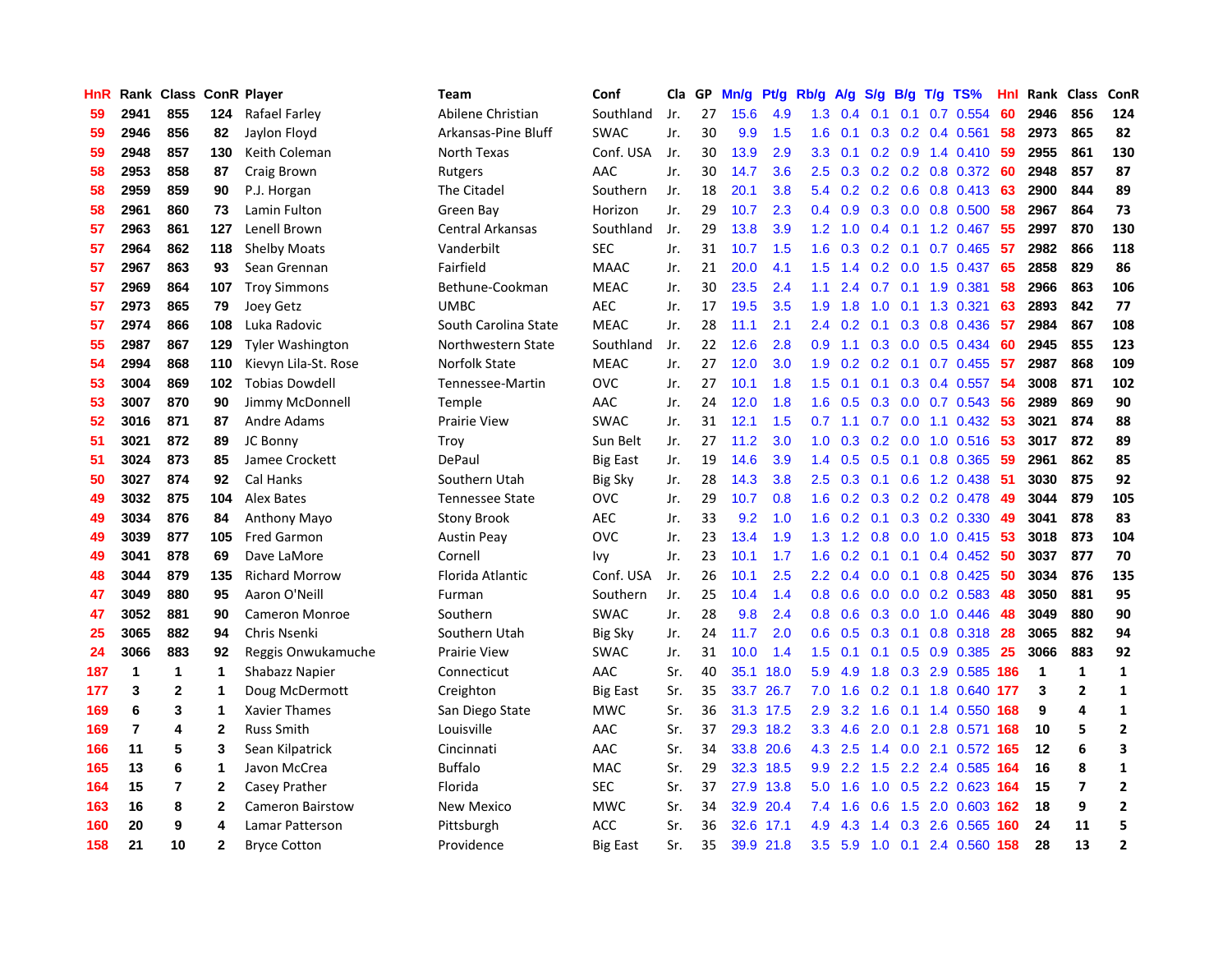| HnR | Rank |    |                | <b>Class ConR Player</b> | Team                 | Conf            | Cla | GP | Mn/g | Pt/g      | Rb/g             | A/g       |               |     | S/g B/g T/g TS%               |     | <b>Hnl</b> Rank | Class ConR |                          |
|-----|------|----|----------------|--------------------------|----------------------|-----------------|-----|----|------|-----------|------------------|-----------|---------------|-----|-------------------------------|-----|-----------------|------------|--------------------------|
| 158 | 23   | 11 | 4              | <b>Trevor Releford</b>   | Alabama              | <b>SEC</b>      | Sr. | 31 | 34.8 | 18.5      | 3.5              | 3.1       | 2.2           | 0.1 | 2.6 0.634                     | 160 | 25              | 12         | 4                        |
| 158 | 24   | 12 | 4              | Justin Jackson           | Cincinnati           | AAC             | Sr. | 34 |      | 27.8 11.1 | 7.3              |           |               |     | 1.7 1.6 2.9 2.0 0.519 157     |     | 30              | 14         | 4                        |
| 158 | 25   | 13 | 1              | <b>Billy Baron</b>       | Canisius             | <b>MAAC</b>     | Sr. | 34 | 39.0 | 24.1      | 4.9              | 5.3       |               |     | 1.6 0.0 3.0 0.625 157         |     | 31              | 15         | 1                        |
| 156 | 28   | 14 | $\mathbf{2}$   | T.J. Bray                | Princeton            | Ivy             | Sr. | 26 | 35.4 | 18.0      | 4.8              |           |               |     | 5.1 1.3 0.2 1.8 0.663 162     |     | 20              | 10         | $\mathbf{1}$             |
| 154 | 30   | 15 | $\mathbf{2}$   | Cleanthony Early         | Wichita State        | <b>MVC</b>      | Sr. | 36 | 27.4 | 16.4      | 5.9              | 0.8       | 0.8           |     | 0.8 1.9 0.621 154             |     | 35              | 18         | $\mathbf{2}$             |
| 154 | 31   | 16 | $\mathbf{1}$   | Jerrelle Benimon         | Towson               | Colonial        | Sr. | 36 | 36.3 | 18.7      | 11.2             | 3.6       |               |     | 0.7 1.2 3.4 0.589 153         |     | 38              | 19         | $\mathbf 1$              |
| 154 | 32   | 17 | $\mathbf{2}$   | Adreian Payne            | Michigan State       | <b>Big Ten</b>  | Sr. | 31 | 28.1 | 16.4      | 7.3              | 1.3       | 0.5           |     | 0.9 2.0 0.602 157             |     | 32              | 16         | 3                        |
| 153 | 37   | 18 | 3              | DeAndre Kane             | Iowa State           | <b>Big 12</b>   | Sr. | 36 |      | 34.4 17.1 | 6.8              | 5.9       |               |     | 1.2 0.3 2.9 0.555 153         |     | 43              | 20         | 3                        |
| 151 | 46   | 19 | 6              | Jordan McRae             | Tennessee            | <b>SEC</b>      | Sr. | 37 | 32.2 | 18.7      | 3.5              | 2.5       |               |     | 0.7 1.0 2.1 0.560 150         |     | 52              | 24         | $\overline{ }$           |
| 151 | 47   | 20 | $\overline{7}$ | Patric Young             | Florida              | <b>SEC</b>      | Sr. | 39 |      | 26.1 11.0 | 6.2              | 0.8       | 0.6           |     | 1.1 1.3 0.551 150             |     | 51              | 23         | 6                        |
| 151 | 49   | 21 | $\mathbf{1}$   | Devin Oliver             | Dayton               | $A-10$          | Sr. | 37 |      | 29.9 11.9 | 7.4              |           |               |     | 2.3 0.9 0.3 1.4 0.589 150     |     | 50              | 22         | $\mathbf{2}$             |
| 150 | 51   | 22 | 1              | Shawn Jones              | Middle Tennessee     | Conf. USA       | Sr. | 33 |      | 28.2 14.2 | 8.4              | 0.6       |               |     | 0.9 1.9 1.5 0.598 150         |     | 54              | 25         | 1                        |
| 149 | 57   | 23 | 4              | Deonte Burton            | Nevada               | <b>MWC</b>      | Sr. | 32 | 38.6 | 20.1      | 4.3              | 4.4       | 1.5           |     | 0.5 2.0 0.568 148             |     | 67              | 26         | 5                        |
| 147 | 65   | 24 | 5              | <b>Kendall Williams</b>  | <b>New Mexico</b>    | <b>MWC</b>      | Sr. | 34 | 35.3 | 16.0      | 3.6              | 4.9       | 1.6           |     | 0.1 2.0 0.586 146             |     | 75              | 29         | 6                        |
| 146 | 67   | 25 | $\mathbf{3}$   | Jordair Jett             | Saint Louis          | $A-10$          | Sr. | 34 | 31.6 | 13.9      | 4.0              | 4.8       | 1.5           |     | 0.5 2.9 0.523 146             |     | 74              | 28         | 5                        |
| 146 | 69   | 26 | 6              | <b>Ryan Watkins</b>      | <b>Boise State</b>   | <b>MWC</b>      | Sr. | 34 |      | 30.2 11.9 | 10.6             | 1.0       | 0.8           |     | 1.1 1.1 0.610 145             |     | 77              | 31         | $\overline{\mathbf{z}}$  |
| 146 | 70   | 27 | 9              | Daniel Miller            | Georgia Tech         | <b>ACC</b>      | Sr. | 33 |      | 30.8 10.9 | 7.8              | 1.5       | 1.2           |     | 2.4 1.5 0.584 143             |     | 98              | 40         | 12                       |
| 145 | 77   | 28 | $\mathbf{2}$   | <b>Kendrick Perry</b>    | Youngstown State     | Horizon         | Sr. | 32 |      | 36.5 21.3 | 4.1              | 4.4       | $2.4^{\circ}$ |     | 0.3 1.8 0.616 144             |     | 88              | 35         | $\mathbf 2$              |
| 145 | 78   | 29 | $\mathbf{1}$   | Karvel Anderson          | <b>Robert Morris</b> | Northeast       | Sr. | 36 |      | 30.6 19.7 |                  |           |               |     | 3.3 1.4 1.3 0.2 1.2 0.654 144 |     | 91              | 36         | $\mathbf{1}$             |
| 145 | 79   | 30 | $\mathbf{2}$   | Sam Dower                | Gonzaga              | <b>WCC</b>      | Sr. | 34 |      | 26.9 14.4 | 7.2              | 1.1       |               |     | 0.4 0.7 1.6 0.623 146         |     | 72              | 27         | $\overline{2}$           |
| 145 | 80   | 31 | $\overline{7}$ | Melvin Ejim              | Iowa State           | <b>Big 12</b>   | Sr. | 34 |      | 32.1 17.8 | 8.4              | 1.8       |               |     | 1.2 0.7 2.3 0.587 146         |     | 76              | 30         | 6                        |
| 144 | 83   | 32 | 6              | James Bell               | Villanova            | Big East        | Sr. | 34 | 29.5 | 14.4      | 6.1              | 1.6       | 1.3           |     | 0.6 1.7 0.575 144             |     | 87              | 34         | $\overline{\phantom{a}}$ |
| 144 | 84   | 33 | 8              | Roberto Nelson           | Oregon State         | Pac 12          | Sr. | 32 | 32.9 | 20.7      | 3.4              | 3.6       | 1.0           |     | 0.0 3.1 0.580 142             |     | 107             | 45         | 12                       |
| 144 | 86   | 34 | 1              | <b>Taylor Braun</b>      | North Dakota State   | Summit          | Sr. | 32 | 34.0 | 17.6      | 5.5              | 3.8       | 1.5           |     | 0.2 2.0 0.591                 | 145 | 80              | 32         | $\mathbf 1$              |
| 144 | 88   | 35 | 8              | Davante Gardner          | Marquette            | <b>Big East</b> | Sr. | 32 | 26.6 | 14.9      |                  | $5.7$ 1.3 | 0.3           |     | 0.5 1.1 0.594 143             |     | 92              | 37         | 8                        |
| 144 | 89   | 36 | 8              | <b>Tim Frazier</b>       | Penn State           | <b>Big Ten</b>  | Sr. | 34 |      | 35.2 14.9 | 4.4              | 5.4       | 1.6           |     | 0.2 2.7 0.530 142             |     | 109             | 46         | 11                       |
| 144 | 92   | 37 | 9              | Dwight Powell            | Stanford             | Pac 12          | Sr. | 36 |      | 32.4 14.0 | 6.8              |           |               |     | 3.1 1.3 0.8 2.9 0.521 143     |     | 99              | 41         | 10                       |
| 144 | 93   | 38 | 11             | Okaro White              | Florida State        | <b>ACC</b>      | Sr. | 36 | 30.1 | 13.6      | 6.8              | 0.9       |               |     | 0.8 1.1 1.9 0.602 143         |     | 96              | 38         | 11                       |
| 144 | 94   | 39 | $\mathbf{1}$   | De'Mon Brooks            | Davidson             | Southern        | Sr. | 27 | 26.8 | 19.0      | 7.1              | 1.4       |               |     | 0.7 0.8 2.2 0.644 152         |     | 44              | 21         | 1                        |
| 143 | 95   | 40 | 8              | Cory Jefferson           | Baylor               | <b>Big 12</b>   | Sr. | 38 | 29.0 | 13.7      | 8.2              | 1.0       |               |     | 0.4 1.3 1.3 0.546 143         |     | 97              | 39         | 8                        |
| 143 | 96   | 41 | $12 \,$        | Rion Brown               | Miami (Fla.)         | ACC             | Sr. | 33 | 35.3 | 15.5      | 5.8              | 2.3       | 0.8           |     | 0.1 1.5 0.545 143             |     | 102             | 42         | 13                       |
| 143 | 97   | 42 | 9              | Markel Brown             | Oklahoma State       | <b>Big 12</b>   | Sr. | 34 | 35.3 | 17.2      | 5.3              | 2.9       | 1.0           |     | 1.0 1.6 0.585 142             |     | 114             | 50         | 9                        |
| 143 | 98   | 43 | $\sqrt{5}$     | Desmar Jackson           | Southern Illinois    | <b>MVC</b>      | Sr. | 33 | 32.9 | 18.6      | 5.5              | 2.1       | 2.4           |     | 0.4 3.0 0.545 142             |     | 111             | 47         | 5                        |
| 143 | 102  | 44 | 10             | Scottie Wilbekin         | Florida              | <b>SEC</b>      | Sr. | 34 | 33.8 | 13.1      | 2.4              | 3.6       | 1.6           |     | 0.0 1.7 0.536 143             |     | 103             | 43         | 9                        |
| 142 | 106  | 45 | 11             | Roy-Devyn Marble         | lowa                 | <b>Big Ten</b>  | Sr. | 33 |      | 30.2 17.0 | 3.2 <sub>2</sub> | 3.6       | 1.8           |     | 0.2 1.7 0.523 142 112         |     |                 | 48         | 12                       |
| 142 | 107  | 46 | $\mathbf{2}$   | <b>Michael Craig</b>     | Southern Mississippi | Conf. USA       | Sr. | 33 |      | 24.4 11.1 | 7.5              | 2.3       |               |     | 1.2 0.3 2.4 0.606 145         |     | 84              | 33         | $\mathbf{2}$             |
| 142 | 108  | 47 | 13             | Joe Harris               | Virginia             | <b>ACC</b>      | Sr. | 37 | 28.8 | 12.0      | $2.9^{\circ}$    | 2.3       | 0.9           |     | 0.2 1.3 0.561 142 113         |     |                 | 49         | 14                       |
| 141 | 115  | 48 | 13             | C.J. Wilcox              | Washington           | Pac 12          | Sr. | 32 | 34.9 | 18.3      | 3.7              | 2.5       | 1.0           |     | 1.0 1.7 0.594 140             |     | 125             | 54         | 15                       |
| 140 | 118  | 49 | $\mathbf{2}$   | George Beamon            | Manhattan            | <b>MAAC</b>     | Sr. | 30 |      | 30.9 18.8 | 6.5              |           |               |     | 0.8 1.6 0.3 1.8 0.542 143     |     | 104             | 44         | $\mathbf{2}$             |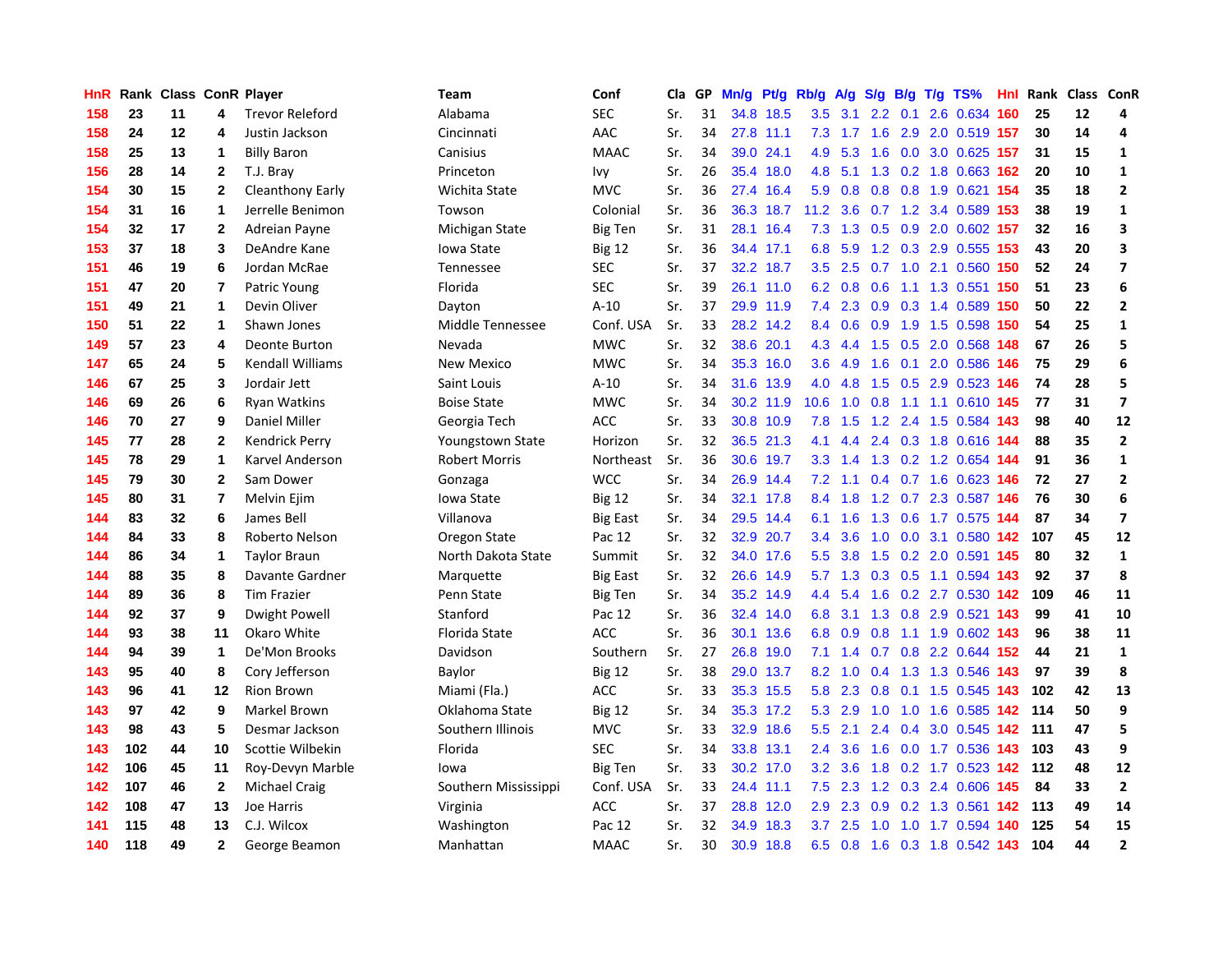| HnR |     | Rank Class ConR Player |                         |                         | <b>Team</b>            | Conf           | Cla | GP | Mn/g | Pt/g      | Rb/g             | A/g     | S/g           |  | $B/g$ T/g TS%                 | <b>Hnl Rank Class</b> |    | ConR                     |
|-----|-----|------------------------|-------------------------|-------------------------|------------------------|----------------|-----|----|------|-----------|------------------|---------|---------------|--|-------------------------------|-----------------------|----|--------------------------|
| 140 | 119 | 50                     | 15                      | Talib Zanna             | Pittsburgh             | <b>ACC</b>     | Sr. | 35 | 30.3 | 13.0      | 8.6              | 0.5     | 0.6           |  | 0.8 1.5 0.608 140             | 122                   | 53 | 15                       |
| 140 | 120 | 51                     | 14                      | Jordan Bachynski        | Arizona State          | Pac 12         | Sr. | 33 |      | 30.9 11.5 | 8.2              | 0.5     | $0.4^{\circ}$ |  | 4.0 1.5 0.582 140 127         |                       | 56 | 16                       |
| 140 | 121 | 52                     | 15                      | Justin Cobbs            | California             | Pac 12         | Sr. | 35 |      | 34.5 15.6 | 2.9 <sup>°</sup> | 5.8     |               |  | 0.8 0.1 2.4 0.562 138         | 138                   | 61 | 17                       |
| 140 | 122 | 53                     | 6                       | Jarmar Gulley           | Missouri State         | <b>MVC</b>     | Sr. | 33 |      | 26.7 14.4 | 6.4              | 1.6     | 1.6           |  | 0.3 1.7 0.536 138             | 141                   | 63 | 6                        |
| 140 | 123 | 54                     | 3                       | <b>Rhamel Brown</b>     | Manhattan              | <b>MAAC</b>    | Sr. | 33 | 23.9 | 10.1      | 5.9              | 0.7     | 0.7           |  | 3.6 1.4 0.542 139             | 130                   | 57 | $\overline{\mathbf{3}}$  |
| 140 | 124 | 55                     | 1                       | <b>Patrick Miller</b>   | <b>Tennessee State</b> | OVC            | Sr. | 30 | 37.7 | 23.7      | 4.5              | -4.1    | 1.6           |  | 0.2 3.3 0.549 138             | 151                   | 69 | $\mathbf 1$              |
| 139 | 126 | 56                     | 12                      | Chris Denson            | Auburn                 | <b>SEC</b>     | Sr. | 30 | 32.0 | 19.1      | 4.3              | 2.4     | 1.0           |  | 0.1 1.8 0.530 138             | 133                   | 58 | 12                       |
| 139 | 127 | 57                     | $\mathbf{2}$            | Shayne Whittington      | Western Michigan       | <b>MAC</b>     | Sr. | 31 | 31.8 | 16.1      | 8.9              | 1.1     |               |  | 0.8 1.5 1.9 0.576 141         | 117                   | 52 | $\mathbf{2}$             |
| 139 | 128 | 58                     | 5                       | Halil Kanacevic         | Saint Joseph's         | $A-10$         | Sr. | 34 | 32.1 | 10.8      | 8.8              | 4.4     |               |  | 0.7 1.5 2.9 0.572 138         | 144                   | 65 | 8                        |
| 139 | 130 | 59                     | 16                      | Mike Moser              | Oregon                 | Pac 12         | Sr. | 34 | 28.4 | 13.2      | 7.7              | 1.6     | 1.1           |  | 0.7 1.8 0.556 138             | 145                   | 66 | 18                       |
| 139 | 131 | 60                     | 6                       | Juvonte Reddic          | <b>VCU</b>             | $A-10$         | Sr. | 35 |      | 27.9 11.8 | 8.4              |         |               |  | 0.7 1.3 1.2 1.7 0.520 138 142 |                       | 64 | $\overline{\phantom{a}}$ |
| 139 | 132 | 61                     | 13                      | Jaye Crockett           | <b>Texas Tech</b>      | <b>Big 12</b>  | Sr. | 32 |      | 29.4 13.9 | 6.4              |         |               |  | 1.2 1.0 0.4 1.8 0.585 138     | 134                   | 59 | 12                       |
| 139 | 133 | 62                     | 1                       | Stephen Madison         | Idaho                  | <b>WAC</b>     | Sr. | 34 | 34.5 | 20.1      | 7.6              | 2.4     | 1.0           |  | 0.5 2.7 0.576 138             | 146                   | 67 | $\mathbf{1}$             |
| 139 | 134 | 63                     | 9                       | Luke Hancock            | Louisville             | AAC            | Sr. | 36 | 23.9 | 12.3      | 2.6              | 2.2     | 1.0           |  | 0.2 1.5 0.582 138             | 140                   | 62 | 9                        |
| 138 | 137 | 64                     | $\overline{\mathbf{r}}$ | Cedrick Lindsay         | Richmond               | $A-10$         | Sr. | 21 | 34.6 | 18.3      | 2.6              | 4.0     | 1.8           |  | 0.0 2.2 0.537 156             | 33                    | 17 | $\mathbf{1}$             |
| 138 | 139 | 65                     | 8                       | Langston Galloway       | Saint Joseph's         | $A-10$         | Sr. | 34 |      | 36.2 17.7 | 4.3              | 1.6     | 1.1           |  | 0.5 0.8 0.606 137             | 153                   | 71 | 9                        |
| 138 | 140 | 66                     | 15                      | <b>Austin Hollins</b>   | Minnesota              | <b>Big Ten</b> | Sr. | 38 | 33.1 | 12.4      | 5.0              | 2.4     | 2.0           |  | 0.5 1.6 0.564 137             | 154                   | 72 | 15                       |
| 138 | 142 | 67                     | 8                       | Tyler Johnson           | Fresno State           | <b>MWC</b>     | Sr. | 35 | 33.6 | 15.9      | 7.3              | 2.9     | 1.0           |  | 0.4 1.3 0.585 141             | 116                   | 51 | 8                        |
| 138 | 144 | 68                     | 14                      | <b>Coty Clarke</b>      | Arkansas               | <b>SEC</b>     | Sr. | 34 | 22.3 | 9.4       | 5.6              | 2.4     | 1.5           |  | 0.5 1.3 0.551 137 152         |                       | 70 | 14                       |
| 138 | 145 | 69                     | 4                       | John Bohannon           | Texas-El Paso          | Conf. USA      | Sr. | 32 |      | 28.6 11.9 |                  | 8.3 2.4 |               |  | 0.4 1.7 2.3 0.600 138         | 150                   | 68 | 4                        |
| 136 | 154 | 70                     | 10                      | Chaz Williams           | Massachusetts          | $A-10$         | Sr. | 33 | 35.2 | 15.6      | 2.8              | 6.9     | 1.5           |  | 0.2 3.5 0.523 136             | 161                   | 74 | 11                       |
| 136 | 157 | 71                     | 16                      | Aaron Craft             | Ohio State             | <b>Big Ten</b> | Sr. | 35 | 34.4 | 9.8       | 3.6              | 4.7     | 2.5           |  | 0.1 2.6 0.558 136             | 162                   | 75 | 16                       |
| 136 | 158 | 72                     | 1                       | Langston Hall           | Mercer                 | A-Sun          | Sr. | 36 | 32.1 | 14.7      | 3.1              | 5.6     | 1.4           |  | 0.1 2.4 0.574 136             | 163                   | 76 | $\mathbf 1$              |
| 136 | 160 | 73                     | 1                       | <b>Troy Huff</b>        | North Dakota           | <b>Big Sky</b> | Sr. | 34 | 29.2 | 19.2      | 6.8              | 1.2     | 2.3           |  | 0.3 1.9 0.551 134             | 173                   | 80 | $\mathbf 1$              |
| 136 | 161 | 74                     | 6                       | <b>Tymell Murphy</b>    | Florida International  | Conf. USA      | Sr. | 31 | 34.4 | 16.6      | 7.4              | 2.3     | 1.9           |  | 1.5 2.9 0.615 134             | 172                   | 79 | 6                        |
| 136 | 163 | 75                     | $\mathbf{2}$            | J.J. Mann               | Belmont                | <b>OVC</b>     | Sr. | 36 | 35.2 | 18.3      | 4.8              | 2.6     | 2.1           |  | 0.1 1.7 0.598 135             | 167                   | 77 | $\mathbf{2}$             |
| 136 | 164 | 76                     | 19                      | Devon Collier           | Oregon State           | Pac 12         | Sr. | 30 |      | 26.1 13.4 | 5.6              | 1.5     |               |  | 0.6 1.2 1.6 0.601 136         | 160                   | 73 | 20                       |
| 135 | 166 | 77                     | $\mathbf{2}$            | Kareem Jamar            | Montana                | <b>Big Sky</b> | Sr. | 30 |      | 36.2 18.8 | 5.6              |         |               |  | 4.0 0.9 0.5 2.2 0.570 134     | 178                   | 82 | $\mathbf{2}$             |
| 134 | 168 | 78                     | 4                       | <b>Brandon Edwards</b>  | Texas-Arlington        | Sun Belt       | Sr. | 32 | 34.5 | 16.3      | 9.8              | 0.8     |               |  | 0.8 1.7 1.3 0.620 133         | 192                   | 90 | 5                        |
| 134 | 171 | 79                     | 12                      | Isaiah Armwood          | George Washington      | $A-10$         | Sr. | 33 |      | 32.0 12.7 | 8.4              | 1.6     |               |  | 0.8 1.5 1.9 0.534 132         | 206                   | 95 | 15                       |
| 134 | 173 | 80                     | 20                      | Jason Calliste          | Oregon                 | Pac 12         | Sr. | 34 | 26.5 | 12.7      | 2.1              | 1.7     | 1.1           |  | 0.1 1.5 0.728 133             | 190                   | 89 | 22                       |
| 134 | 174 | 81                     | 5                       | Augustine Rubit         | South Alabama          | Sun Belt       | Sr. | 31 | 31.4 | 17.0      | 9.4              | 1.4     | 0.7           |  | 1.5 2.0 0.525 134             | 181                   | 84 | 4                        |
| 134 | 175 | 82                     | 13                      | Rob Loe                 | Saint Louis            | $A-10$         | Sr. | 34 | 27.7 | 10.3      | 5.7              | 2.0     | 0.9           |  | 1.2 1.5 0.558 134             | 182                   | 85 | 13                       |
| 134 | 176 | 83                     | 15                      | <b>Cameron Clark</b>    | Oklahoma               | <b>Big 12</b>  | Sr. | 33 | 27.7 | 15.6      | 5.5              | 1.1     | 1.0           |  | 0.4 1.3 0.545 134             | 183                   | 86 | 15                       |
| 134 | 182 | 84                     | 19                      | Drew Crawford           | Northwestern           | <b>Big Ten</b> | Sr. | 32 | 36.6 | 15.7      | 6.4              | 2.2     | 0.6           |  | 0.8 2.2 0.512 133             | 188                   | 88 | 18                       |
| 134 | 183 | 85                     | 15                      | Dwayne Evans            | Saint Louis            | $A-10$         | Sr. | 34 |      | 29.6 14.0 | 6.5              |         |               |  | 1.2 1.2 0.6 2.4 0.553 133     | 186                   | 87 | 14                       |
| 133 | 184 | 86                     | $\mathbf{2}$            | Issiah Grayson          | Cal State Bakersfield  | <b>WAC</b>     | Sr. | 32 |      | 31.8 17.0 | 2.8              | 3.9     | 1.4           |  | 0.0 2.8 0.645 133             | 200                   | 93 | 3                        |
| 133 | 187 | 87                     | $\overline{2}$          | <b>Brian Voelkel</b>    | Vermont                | <b>AEC</b>     | Sr. | 33 | 30.5 | 6.5       | 8.1              | 5.8     | 1.5           |  | 0.2 2.5 0.545 133             | 196                   | 92 | $\overline{2}$           |
| 133 | 188 | 88                     | 17                      | <b>Brenton Williams</b> | South Carolina         | <b>SEC</b>     | Sr. | 34 |      | 30.3 14.9 | 1.9              |         |               |  | 1.4 1.1 0.0 1.2 0.617 132     | 212                   | 99 | 18                       |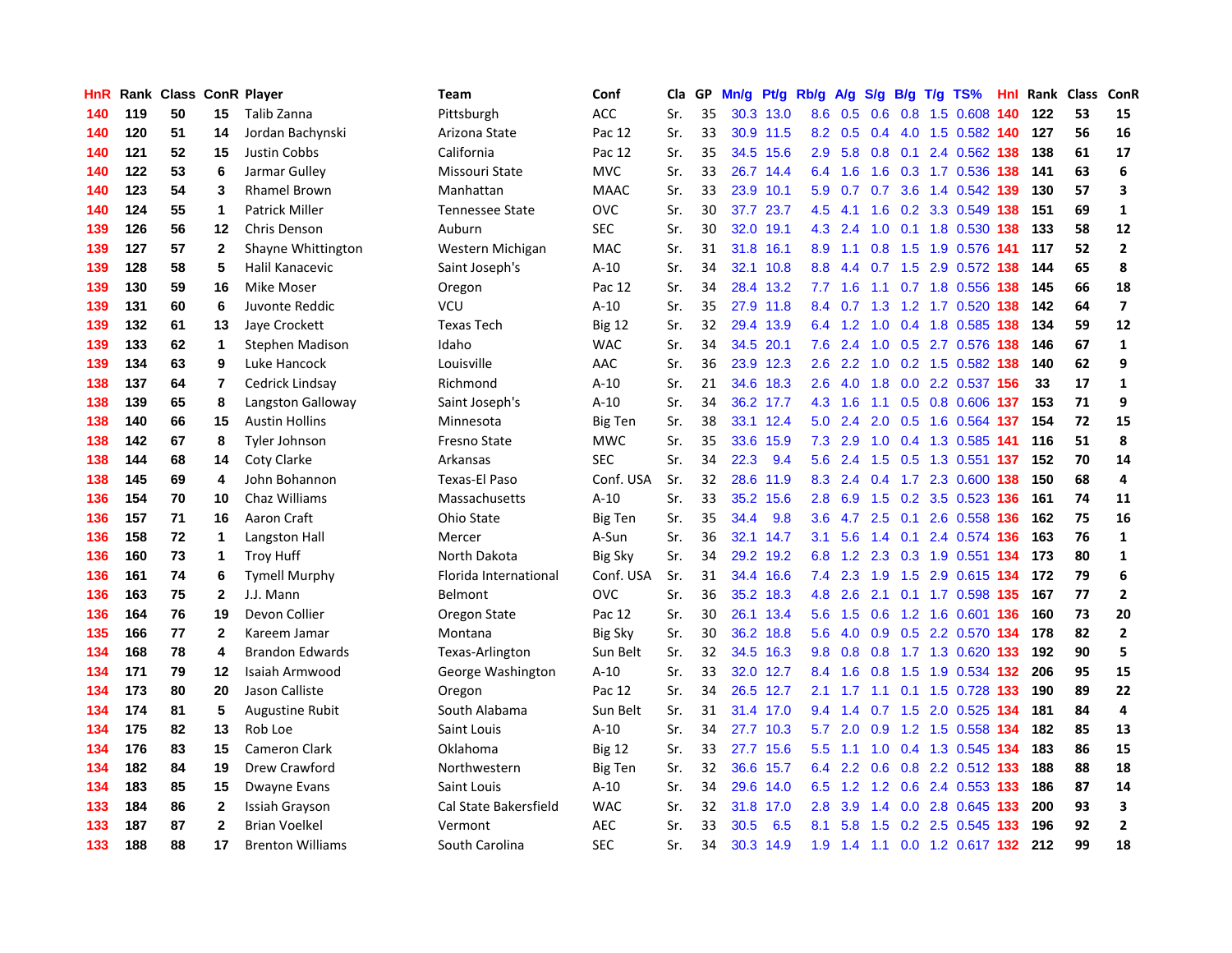| HnR |     | Rank Class ConR Player |                |                         | <b>Team</b>           | Conf             | Cla | GP | Mn/g | Pf/g      | Rb/g             | A/g       | S/g             |     | $B/g$ T/g TS%             | <b>Hnl</b> Rank | Class ConR |                         |
|-----|-----|------------------------|----------------|-------------------------|-----------------------|------------------|-----|----|------|-----------|------------------|-----------|-----------------|-----|---------------------------|-----------------|------------|-------------------------|
| 132 | 195 | 89                     | $\mathbf{2}$   | D.J. Covington          | VMI                   | <b>Big South</b> | Sr. | 35 | 29.7 | 20.1      | 9.3              | 0.8       | 1.0             |     | 3.0 2.1 0.615 132         | 209             | 97         | $\overline{2}$          |
| 132 | 196 | 90                     | 21             | <b>Andre Dawkins</b>    | Duke                  | <b>ACC</b>       | Sr. | 33 | 13.7 | 7.9       | 1.3              | 0.4       | 0.5             |     | 0.2 0.5 0.631 132         | 202             | 94         | 23                      |
| 132 | 200 | 91                     | 22             | Akil Mitchell           | Virginia              | <b>ACC</b>       | Sr. | 37 | 25.7 | 6.8       | 7.0              |           |                 |     | 1.2 0.8 0.6 1.3 0.534 132 | 207             | 96         | 24                      |
| 132 | 201 | 92                     | 3              | <b>Frantz Massenat</b>  | Drexel                | Colonial         | Sr. | 30 | 36.8 | 17.5      | 3.8 <sub>2</sub> | 4.7       |                 |     | 0.8 0.4 1.9 0.515 131     | 231             | 104        | 5                       |
| 132 | 202 | 93                     | 23             | Keith Appling           | Michigan State        | <b>Big Ten</b>   | Sr. | 35 |      | 31.5 11.2 | 3.0 <sub>2</sub> | 4.5       | 1.2             |     | 0.4 2.1 0.539 130         | 241             | 108        | 26                      |
| 132 | 203 | 94                     | $\mathbf{2}$   | Du'Vaughn Maxwell       | Hampton               | <b>MEAC</b>      | Sr. | 31 | 31.1 | 15.0      | 7.3              | 1.4       | 1.2             |     | 3.0 1.8 0.516 132         | 213             | 100        | $\overline{\mathbf{2}}$ |
| 132 | 206 | 95                     | 23             | <b>Richard Solomon</b>  | California            | Pac 12           | Sr. | 30 |      | 29.2 11.0 | 10.2             | 1.3       |                 |     | 1.1 1.3 1.8 0.540 134     | 179             | 83         | 21                      |
| 132 | 208 | 96                     | 3              | Davion Berry            | <b>Weber State</b>    | <b>Big Sky</b>   | Sr. | 31 | 33.3 | 19.2      | 4.2              | 3.9       | 1.0             |     | 0.2 2.8 0.623 132         | 211             | 98         | 3                       |
| 132 | 209 | 97                     | 23             | Jerian Grant            | Notre Dame            | <b>ACC</b>       | Sr. | 12 | 35.6 | 19.0      | 2.5              | 6.2       | 2.0             |     | 0.3 1.8 0.648 174         | 5               | 3          | 3                       |
| 132 | 215 | 98                     | 5              | Cole Dickerson          | San Francisco         | <b>WCC</b>       | Sr. | 33 | 30.4 | 15.1      |                  | $7.7$ 1.8 |                 |     | 0.8 0.4 2.0 0.560 130     | 251             | 113        | 6                       |
| 131 | 218 | 99                     | $\mathbf{2}$   | Jr. Sanders             | Fairleigh Dickinson   | Northeast        | Sr. | 31 |      | 33.9 19.1 | 3.8              |           |                 |     | 5.8 2.2 0.0 2.5 0.502 131 | 227             | 101        | $\mathbf{2}$            |
| 131 | 223 | 100                    | 5              | Michael Alvarado        | Manhattan             | <b>MAAC</b>      | Sr. | 32 |      | 25.1 11.9 | 2.8              |           |                 |     | 4.0 1.3 0.1 2.4 0.527 131 | 228             | 102        | 5                       |
| 131 | 226 | 101                    | 18             | <b>Tyreek Duren</b>     | La Salle              | $A-10$           | Sr. | 31 |      | 36.2 15.2 | $3.4^{\circ}$    | 3.5       | 1.6             |     | 0.3 1.9 0.551 131         | 230             | 103        | 18                      |
| 131 | 227 | 102                    | 4              | Davon Usher             | Delaware              | Colonial         | Sr. | 35 | 36.6 | 19.4      | 6.1              | 1.8       | 1.8             |     | 0.4 2.0 0.577 128         | 285             | 124        | 6                       |
| 131 | 228 | 103                    | $\mathbf{2}$   | Tony Wroblicky          | American              | Patriot          | Sr. | 33 |      | 32.0 12.2 | 7.2              | 3.0       | 1.0             |     | 1.8 3.0 0.613 130         | 245             | 110        | $\overline{\mathbf{3}}$ |
| 131 | 229 | 104                    | 4              | Shawn Glover            | <b>Oral Roberts</b>   | Southland        | Sr. | 33 | 34.9 | 21.3      | 5.8              | 1.5       | 0.8             |     | 1.6 2.2 0.561 129         | 262             | 118        | 4                       |
| 131 | 234 | 105                    | 8              | Jake Odum               | Indiana State         | <b>MVC</b>       | Sr. | 34 | 32.2 | 13.1      | 4.2              | 4.6       | 1.0             |     | 0.1 1.9 0.550 131         | 234             | 106        | 8                       |
| 131 | 237 | 106                    | $\overline{7}$ | Anthony Ireland         | Loyola Marymount      | <b>WCC</b>       | Sr. | 32 | 35.8 | 18.5      | 3.7 <sub>2</sub> | 5.3       | 1.6             |     | 0.1 2.8 0.517 129         | 259             | 116        | $\overline{\mathbf{z}}$ |
| 131 | 238 | 107                    | 26             | <b>Ben Brust</b>        | Wisconsin             | <b>Big Ten</b>   | Sr. | 38 |      | 34.7 12.8 | 4.5              | 1.3       | 0.8             |     | 0.1 0.7 0.586 130         | 240             | 107        | 25                      |
| 131 | 240 | 108                    | 15             | Michael Dixon Jr.       | Memphis               | AAC              | Sr. | 34 |      | 22.7 11.8 | $2.2\phantom{0}$ | 2.4       |                 |     | 1.3 0.1 1.6 0.598 130     | 242             | 109        | 15                      |
| 131 | 242 | 109                    | 3              | Jeremy Ingram           | <b>NC Central</b>     | <b>MEAC</b>      | Sr. | 34 | 34.4 | 20.8      | 3.8              |           | $1.2 \quad 1.6$ |     | 0.6 2.1 0.568 130         | 246             | 111        | $\overline{\mathbf{3}}$ |
| 131 | 243 | 110                    | 28             | Jordan Morgan           | Michigan              | <b>Big Ten</b>   | Sr. | 37 | 20.1 | 6.4       | 5.0              | 0.6       | 0.4             |     | 0.4 0.9 0.687 130         | 255             | 115        | 29                      |
| 131 | 244 | 111                    | 16             | Niels Giffey            | Connecticut           | AAC              | Sr. | 40 | 24.7 | 8.4       | 3.8              | 0.8       | 0.7             |     | 0.5 0.9 0.683 130         | 249             | 112        | 17                      |
| 130 | 248 | 112                    | 19             | <b>Ronald Roberts</b>   | Saint Joseph's        | $A-10$           | Sr. | 32 | 33.3 | 14.4      | 7.4              | 1.3       | 0.3             | 1.3 | 2.0 0.599 131             | 233             | 105        | 19                      |
| 130 | 251 | 113                    | 4              | Glenn Bryant            | Eastern Michigan      | <b>MAC</b>       | Sr. | 36 | 21.1 | 9.3       | 4.7              | 0.3       | 0.8             |     | 1.5 0.6 0.584 130         | 252             | 114        | 4                       |
| 130 | 255 | 114                    | 9              | <b>Richard Carter</b>   | Drake                 | <b>MVC</b>       | Sr. | 31 | 31.2 | 16.6      | 3.2              | 3.8       | 1.8             |     | 0.0 2.5 0.542 128         | 295             | 130        | 11                      |
| 130 | 259 | 115                    | $\mathbf 1$    | Aaric Murray            | <b>Texas Southern</b> | <b>SWAC</b>      | Sr. | 34 |      | 32.0 21.6 | 7.5              |           |                 |     | 1.2 0.9 2.5 2.6 0.574 128 | 286             | 125        | $\mathbf{2}$            |
| 129 | 260 | 116                    | 21             | <b>Tarik Black</b>      | Kansas                | <b>Big 12</b>    | Sr. | 33 | 13.5 | 5.5       | 3.9              |           |                 |     | 0.3 0.3 0.5 0.7 0.673 129 | 275             | 121        | 21                      |
| 129 | 267 | 117                    | 35             | Lenzelle Smith Jr.      | Ohio State            | <b>Big Ten</b>   | Sr. | 35 | 28.8 | 11.0      | 5.1              | 1.5       | 0.8             |     | 0.1 1.0 0.544 129         | 264             | 119        | 33                      |
| 129 | 268 | 118                    | 6              | <b>Dantrell Thomas</b>  | Nicholls State        | Southland        | Sr. | 29 | 28.9 | 15.9      | 5.4              | 2.7       | 1.5             |     | 0.4 1.9 0.603 127         | 306             | 132        | 6                       |
| 129 | 275 | 119                    | 4              | Ian Chiles              | Morgan State          | <b>MEAC</b>      | Sr. | 31 | 28.5 | 15.6      | 6.5              | 0.9       | 0.5             |     | 3.0 1.5 0.573 128         | 281             | 123        | 4                       |
| 129 | 276 | 120                    | 4              | Glenn Cosey             | Eastern Kentucky      | <b>OVC</b>       | Sr. | 34 | 36.3 | 18.7      | 3.2              | 4.2       | 1.2             |     | 0.1 1.9 0.609 129         | 274             | 120        | 4                       |
| 129 | 279 | 121                    | 23             | Jeronne Maymon          | Tennessee             | <b>SEC</b>       | Sr. | 37 | 28.3 | 9.7       | 8.1              | 1.1       | 0.7             |     | 0.4 1.7 0.570 128         | 302             | 131        | 24                      |
| 128 | 284 | 122                    | 20             | Bryon Allen             | George Mason          | $A-10$           | Sr. | 29 | 33.9 | 15.4      | 3.9              | 3.0       | 1.0             | 0.0 | 2.1 0.557 129             | 260             | 117        | 20                      |
| 128 | 285 | 123                    | 19             | Joe Jackson             | Memphis               | AAC              | Sr. | 34 |      | 33.2 14.1 | $3.6^{\circ}$    | 4.5       | 1.5             |     | $0.1$ 2.1 0.540 128       | 291             | 127        | 19                      |
| 128 | 286 | 124                    | 11             | Khyle Marshall          | <b>Butler</b>         | Big East         | Sr. | 31 | 28.9 | 14.9      | 4.8              | 0.5       |                 |     | 0.7 0.5 1.1 0.521 128     | 290             | 126        | 12                      |
| 128 | 287 | 125                    | 3              | <b>Clancy Rugg</b>      | Vermont               | <b>AEC</b>       | Sr. | 33 | 28.0 | 13.0      | 5.9              | 0.8       | 0.8             |     | 1.2 2.0 0.640 128         | 294             | 129        | $\overline{\mathbf{3}}$ |
| 128 | 289 | 126                    | 5              | <b>Sherman Blanford</b> | Eastern Illinois      | <b>OVC</b>       | Sr. | 30 | 27.0 | 14.5      | 8.0              | 1.5       | 1.0             |     | 0.8 1.9 0.568 127         | 330             | 143        | 5                       |
| 128 | 297 | 127                    | 3              | <b>Brandon West</b>     | Jackson State         | <b>SWAC</b>      | Sr. | 27 | 27.7 | 12.8      | 9.7              | 0.6       |                 |     | 0.8 2.0 2.0 0.595 134     | 174             | 81         | $\mathbf{1}$            |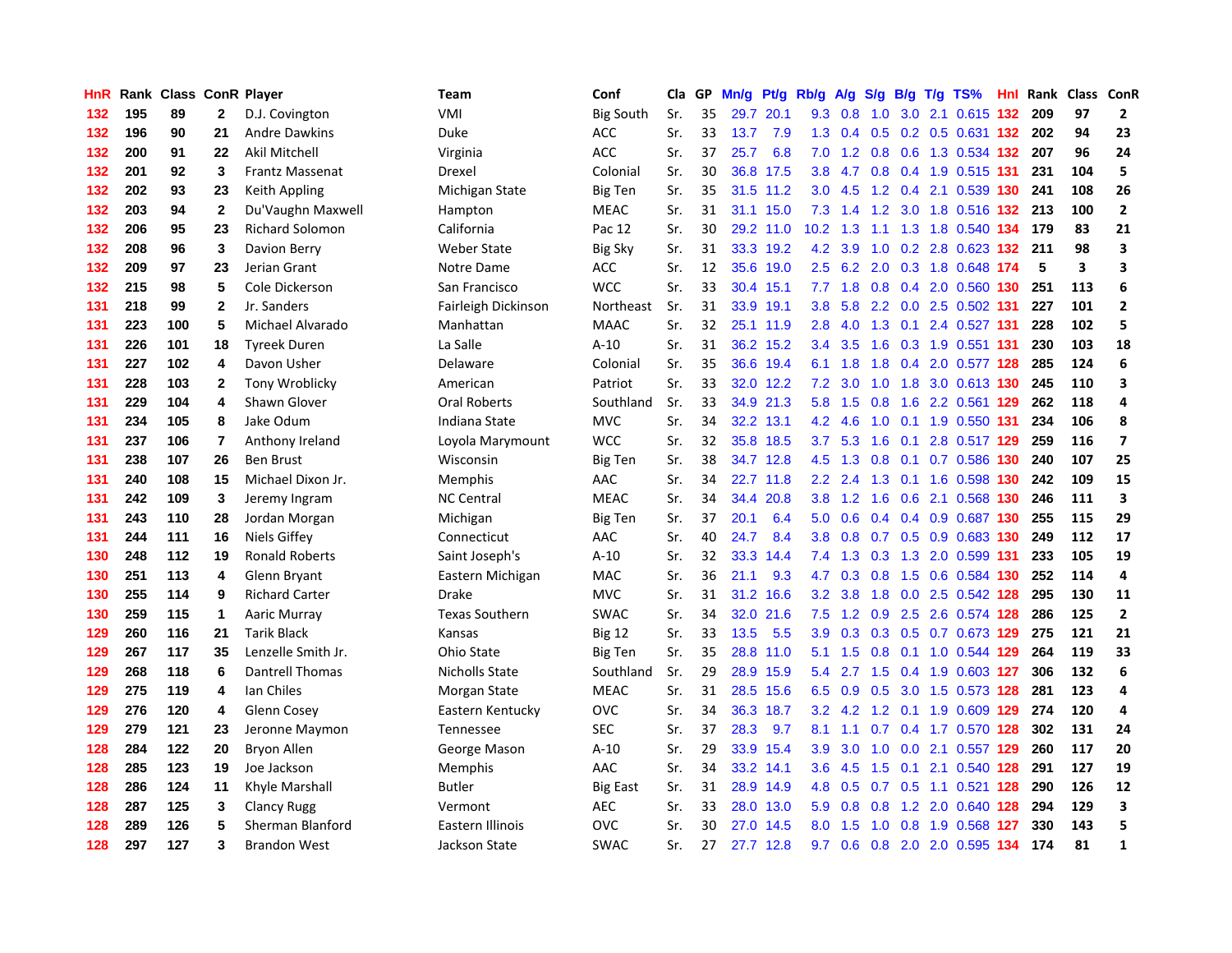| HnR |     | Rank Class ConR Player |                         |                          | <b>Team</b>               | Conf            | Cla | GP | Mn/g | Pt/g      | Rb/g             | A/g     | S/g           |     | $B/g$ T/g TS%             | Hnl Rank | <b>Class ConR</b> |                          |
|-----|-----|------------------------|-------------------------|--------------------------|---------------------------|-----------------|-----|----|------|-----------|------------------|---------|---------------|-----|---------------------------|----------|-------------------|--------------------------|
| 128 | 300 | 128                    | $\mathbf{2}$            | Chase Fieler             | <b>Florida Gulf Coast</b> | A-Sun           | Sr. | 35 | 28.7 | 13.9      | 7.4              | 1.6     | 0.8           |     | 0.9 1.6 0.597 127         | 313      | 137               | $\overline{2}$           |
| 128 | 301 | 129                    | 25                      | <b>Earnest Ross</b>      | Missouri                  | <b>SEC</b>      | Sr. | 35 |      | 31.9 14.0 | 6.0              | 1.4     | 1.3           |     | 0.4 1.9 0.557 127         | 310      | 135               | 28                       |
| 128 | 302 | 130                    | 26                      | Andre Stringer           | Louisiana State           | <b>SEC</b>      | Sr. | 34 |      | 25.7 11.8 | 2.5              | 2.6     |               |     | 1.0 0.0 1.3 0.586 127     | 308      | 134               | 26                       |
| 128 | 306 | 131                    | 31                      | Ian Miller               | Florida State             | <b>ACC</b>      | Sr. | 33 |      | 28.4 13.7 | $2.5^{\circ}$    | 2.8     | 0.7           |     | 0.0 2.9 0.596 129         | 277      | 122               | 29                       |
| 128 | 307 | 132                    | $\mathbf{2}$            | Chris Udofia             | Denver                    | Summit          | Sr. | 31 |      | 34.4 12.3 | 5.4              | 3.9     | 1.5           |     | 2.3 1.8 0.536 127         | 324      | 141               | $\mathbf{2}$             |
| 127 | 309 | 133                    | 21                      | Isaiah Sykes             | Central Florida           | AAC             | Sr. | 30 |      | 31.9 17.2 | 7.2              | 3.5     | 1.7           |     | 0.2 3.7 0.499 128         | 292      | 128               | 20                       |
| 127 | 310 | 134                    | 26                      | <b>Josh Huestis</b>      | Stanford                  | Pac 12          | Sr. | 36 |      | 35.2 11.2 | 8.2              | 1.2     | 0.6           |     | 1.9 1.2 0.506 127         | 318      | 138               | 26                       |
| 127 | 313 | 135                    | 3                       | Alec Brown               | Green Bay                 | Horizon         | Sr. | 30 | 30.3 | 15.4      | 5.7              | 1.0     | 0.5           | 3.1 | 2.2 0.566 127             | 312      | 136               | $\overline{\mathbf{3}}$  |
| 127 | 314 | 136                    | 9                       | Stephen Holt             | Saint Mary's              | <b>WCC</b>      | Sr. | 34 | 37.5 | 15.2      | 3.8              | 3.9     | 0.8           |     | 0.0 1.9 0.606 127         | 307      | 133               | 9                        |
| 127 | 317 | 137                    | 10                      | <b>Brendan Lane</b>      | Pepperdine                | <b>WCC</b>      | Sr. | 30 | 29.3 | 13.0      | 7.3              | 1.3     | 0.4           |     | 2.4 1.8 0.569 127         | 319      | 139               | 10                       |
| 127 | 320 | 138                    | 13                      | Spencer Butterfield      | Utah State                | <b>MWC</b>      | Sr. | 32 |      | 30.5 13.0 |                  | 6.2 2.5 |               |     | 0.6 0.3 1.8 0.606 126     | 345      | 151               | 14                       |
| 127 | 322 | 139                    | 3                       | Jordan Dykstra           | South Dakota State        | Summit          | Sr. | 32 | 31.9 | 16.0      | 7.6              |         |               |     | 1.9 0.6 0.2 1.7 0.591 126 | 341      | 148               | $\overline{\mathbf{3}}$  |
| 127 | 328 | 140                    | 3                       | Christian Standhardinger | Hawaii                    | Big West        | Sr. | 31 | 31.9 | 18.1      | 8.4              | 1.5     |               |     | 1.4 0.7 2.7 0.562 126     | 331      | 144               | 4                        |
| 127 | 329 | 141                    | 8                       | Demetrius Treadwell      | Akron                     | <b>MAC</b>      | Sr. | 34 | 33.2 | 15.2      | 8.6              | 1.9     | 1.0           |     | 0.9 2.5 0.495 126         | 337      | 146               | $\overline{\phantom{a}}$ |
| 127 | 330 | 142                    | 24                      | Shane Southwell          | Kansas State              | <b>Big 12</b>   | Sr. | 31 | 26.9 | 9.9       | 4.3              | 2.7     | 0.8           |     | 1.1 1.6 0.480 127         | 323      | 140               | 24                       |
| 127 | 331 | 143                    | $\overline{\mathbf{4}}$ | Jon Harris               | <b>Cleveland State</b>    | Horizon         | Sr. | 32 | 26.7 | 10.2      | 5.8              | 1.4     | 1.0           |     | 0.8 1.2 0.642 127         | 326      | 142               | 4                        |
| 127 | 332 | 144                    | 4                       | Derrick Barden           | Northern Colorado         | <b>Big Sky</b>  | Sr. | 32 | 30.7 | 14.1      | 7.8              | 1.3     | 1.3           |     | 0.5 1.1 0.610 126         | 340      | 147               | 4                        |
| 126 | 337 | 145                    | 41                      | Melsahn Basabe           | lowa                      | Big Ten         | Sr. | 32 | 17.8 | 7.2       | 5.7              | 0.3     | 0.4           |     | 0.8 1.0 0.583 126         | 343      | 149               | 40                       |
| 126 | 343 | 146                    | 9                       | Nick Kellogg             | Ohio                      | <b>MAC</b>      | Sr. | 37 | 32.6 | 15.5      | 3.6              | 2.9     | 1.1           |     | 0.0 1.5 0.601 125         | 352      | 155               | 8                        |
| 126 | 344 | 147                    | 34                      | C.J. Fair                | Syracuse                  | <b>ACC</b>      | Sr. | 34 | 37.8 | 16.5      | 6.4              | 1.3     |               |     | 1.3 0.8 2.5 0.486 126     | 348      | 153               | 36                       |
| 126 | 345 | 148                    | $\overline{7}$          | Nikola Gajic             | Stephen F. Austin         | Southland       | Sr. | 35 | 23.1 | 9.6       | 5.0              | 1.8     |               |     | 1.4 0.5 1.4 0.589 126     | 344      | 150               | $\overline{\mathbf{z}}$  |
| 126 | 348 | 149                    | 9                       | Daveon Boardingham       | Southern Mississippi      | Conf. USA       | Sr. | 36 | 22.4 | 10.4      | 4.8              | 0.7     |               |     | 0.5 1.0 1.6 0.604 125     | 353      | 156               | 10                       |
| 126 | 350 | 150                    | 27                      | Shaquielle McKissic      | Arizona State             | Pac 12          | Sr. | 32 | 28.7 | 9.0       | 5.4              | 2.6     | 1.3           |     | 0.0 0.9 0.561 126         | 350      | 154               | 27                       |
| 126 | 352 | 151                    | 5                       | Killian Larson           | <b>Grand Canyon</b>       | <b>WAC</b>      | Sr. | 30 | 32.7 | 17.2      | 11.6             | 0.8     | 0.5           |     | 0.2 2.5 0.589 121         | 439      | 175               | 5                        |
| 125 | 357 | 152                    | 12                      | <b>Chadrack Lufile</b>   | Wichita State             | <b>MVC</b>      | Sr. | 36 | 16.7 | 5.9       | 5.0              | 0.2     | 0.3           |     | 0.8 1.1 0.561 125         | 355      | 157               | 12                       |
| 125 | 359 | 153                    | 33                      | <b>Will Yeguete</b>      | Florida                   | <b>SEC</b>      | Sr. | 39 | 23.3 | 4.9       | 5.2              | 1.2     | 0.9           |     | 0.2 1.2 0.497 124         | 379      | 162               | 36                       |
| 125 | 361 | 154                    | 15                      | <b>Brandon Young</b>     | DePaul                    | <b>Big East</b> | Sr. | 32 | 34.8 | 16.3      | 4.2              | 3.5     | 1.8           |     | 0.3 3.1 0.509 123         | 416      | 172               | 20                       |
| 125 | 363 | 155                    | 6                       | Will Neighbour           | Arkansas-Little Rock      | Sun Belt        | Sr. | 25 |      | 31.0 16.3 | 7.0              |         |               |     | 1.4 1.3 1.1 2.6 0.597 133 | 195      | 91                | 6                        |
| 125 | 369 | 156                    | 4                       | Julian Norfleet          | Mount Saint Mary's        | Northeast       | Sr. | 33 | 32.7 | 17.2      | 2.8 <sub>2</sub> | 5.5     | $1.6\,$       |     | 0.3 2.9 0.553 124         | 377      | 161               | 4                        |
| 125 | 371 | 157                    | $\overline{7}$          | Kyle Casey               | Harvard                   | Ivy             | Sr. | 32 | 22.2 | 9.7       | 5.6              | 1.3     |               |     | 0.7 1.2 1.4 0.508 124     | 387      | 164               | 9                        |
| 125 | 374 | 158                    | 16                      | <b>Markel Starks</b>     | Georgetown                | <b>Big East</b> | Sr. | 33 | 37.0 | 17.3      | 2.3              | 4.1     | 0.9           |     | 0.1 2.3 0.536 123         | 398      | 167               | 19                       |
| 124 | 376 | 159                    | 13                      | Walt Lemon Jr.           | <b>Bradley</b>            | <b>MVC</b>      | Sr. | 32 | 35.5 | 18.0      | 3.1              | 3.9     | $2.4^{\circ}$ |     | 0.1 3.6 0.496 124         | 382      | 163               | 14                       |
| 124 | 377 | 160                    | 3                       | Zaccheus Mason           | Chattanooga               | Southern        | Sr. | 31 | 30.3 | 18.1      | 9.7              | 0.8     | 0.9           |     | 3.0 2.4 0.568 126         | 332      | 145               | $\overline{\mathbf{3}}$  |
| 124 | 383 | 161                    | 17                      | <b>Gene Teague</b>       | Seton Hall                | <b>Big East</b> | Sr. | 29 | 26.2 | 11.2      | 7.9              | 0.9     | 0.6           |     | 0.6 1.9 0.630 126         | 346      | 152               | 16                       |
| 124 | 387 | 162                    | 3                       | <b>Daniel Coursey</b>    | Mercer                    | A-Sun           | Sr. | 36 | 23.8 | 10.1      | 6.5              | 0.4     | 0.3           |     | 2.0 0.8 0.589 124         | 388      | 165               | 3                        |
| 124 | 390 | 163                    | 24                      | Vee Sanford              | Dayton                    | $A-10$          | Sr. | 37 | 21.6 | 9.6       | 2.7              | 1.8     | 0.7           |     | 0.3 1.4 0.510 124         | 392      | 166               | 23                       |
| 124 | 392 | 164                    | 16                      | <b>Josh Davis</b>        | San Diego State           | <b>MWC</b>      | Sr. | 34 | 30.6 | 7.7       | 10.1             | 0.9     |               |     | 1.0 0.5 1.4 0.460 123     | 401      | 168               | 16                       |
| 124 | 393 | 165                    | 3                       | <b>Dylon Cormier</b>     | Loyola (Md.)              | Patriot         | Sr. | 21 | 34.7 | 21.2      | 5.8              | 1.8     | 2.2           |     | 0.4 2.0 0.530 140         | 126      | 55                | $\mathbf{2}$             |
| 124 | 397 | 166                    | 36                      | Marshall Henderson       | <b>Mississippi</b>        | <b>SEC</b>      | Sr. | 30 | 31.1 | 19.0      | 1.9              |         | $2.0$ 1.5     |     | 0.1 1.8 0.522 125         | 361      | 159               | 33                       |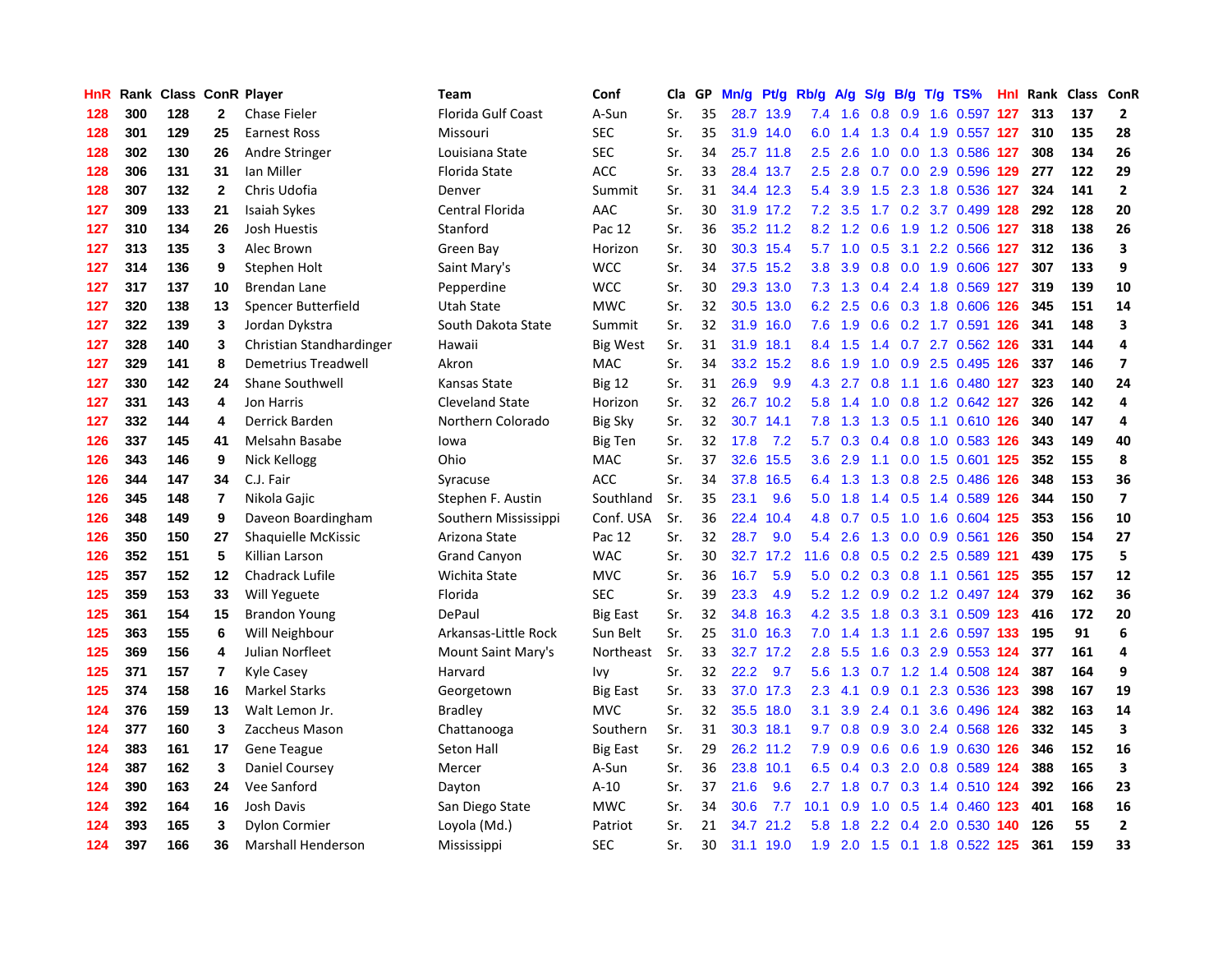| HnR |     | Rank Class ConR Player |         |                         | <b>Team</b>          | Conf             | Cla | GP | Mn/g | Pf/g      | Rb/g             | A/g | S/g                                   | B/g | $T/g$ TS%                            | <b>Hnl</b> Rank | <b>Class</b> | ConR           |
|-----|-----|------------------------|---------|-------------------------|----------------------|------------------|-----|----|------|-----------|------------------|-----|---------------------------------------|-----|--------------------------------------|-----------------|--------------|----------------|
| 124 | 398 | 167                    | 26      | Stephan Van Treese      | Louisville           | AAC              | Sr. | 37 | 21.6 | 2.9       | 5.7              | 0.7 | 1.0                                   | 0.8 | 0.6 0.635 123                        | 408             | 169          | 27             |
| 123 | 407 | 168                    | 20      | Fuguan Edwin            | Seton Hall           | <b>Big East</b>  | Sr. | 29 | 30.1 | 14.5      | 3.5              | 1.7 | 2.7                                   |     | 0.2 1.8 0.527 125                    | 367             | 160          | 17             |
| 123 | 409 | 169                    | 4       | Marshall Bjorklund      | North Dakota State   | Summit           | Sr. | 33 | 25.8 | 13.2      | 4.2              | 1.4 |                                       |     | 0.8 0.2 1.7 0.628 123                | 413             | 171          | 4              |
| 123 | 410 | 170                    | 8       | <b>Brandyn Curry</b>    | Harvard              | Ivy              | Sr. | 23 | 26.1 | 9.4       | 3.0 <sub>2</sub> | 2.8 | $1.4^{\circ}$                         |     | 0.5 1.4 0.555 125                    | 358             | 158          | $\overline{ }$ |
| 123 | 413 | 171                    | 31      | <b>Brady Heslip</b>     | Baylor               | <b>Big 12</b>    | Sr. | 38 | 27.4 | 11.7      | 1.3              | 0.9 | 0.5                                   |     | 0.0 0.4 0.668 123                    | 412             | 170          | 28             |
| 123 | 414 | 172                    | 25      | Ovie Soko               | Duguesne             | $A-10$           | Sr. | 30 | 31.0 | 18.4      | 8.0              | 1.7 | 0.9                                   |     | 0.6 2.7 0.540 122                    | 429             | 174          | 25             |
| 123 | 416 | 173                    | 4       | Chris Eversley          | Cal Poly             | Big West         | Sr. | 34 | 31.1 | 13.5      | 7.1              | 1.6 | 1.3                                   |     | 0.4 1.4 0.483 123                    | 424             | 173          | 6              |
| 122 | 434 | 174                    | 13      | <b>Neil Watson</b>      | Southern Mississippi | Conf. USA        | Sr. | 36 | 31.3 | 10.8      | 2.5              | 4.0 | 1.6                                   |     | 0.0 1.9 0.574 121                    | 443             | 176          | 13             |
| 122 | 439 | 175                    | 34      | Johnathan Loyd          | Oregon               | Pac 12           | Sr. | 34 | 25.5 | 7.0       | 1.8              | 4.7 | 1.1                                   |     | 0.1 1.8 0.584 121                    | 450             | 178          | 34             |
| 121 | 443 | 176                    | 27      | <b>Maurice Creek</b>    | George Washington    | $A-10$           | Sr. | 32 | 29.4 | 14.1      | 3.4              | 1.8 | 1.1                                   |     | 0.2 2.2 0.557 120                    | 491             | 189          | 29             |
| 121 | 445 | 177                    | 11      | David Brown             | Western Michigan     | MAC              | Sr. | 33 | 34.1 | 19.1      | 3.5              | 1.8 |                                       |     | 1.4 0.2 2.8 0.566 120                | 468             | 183          | 11             |
| 121 | 451 | 178                    | 24      | <b>Cleveland Melvin</b> | DePaul               | <b>Big East</b>  | Sr. | 20 |      | 32.6 16.7 | 6.4              |     |                                       |     | 1.0 0.6 1.6 1.8 0.550 135            | 169             | 78           | 9              |
| 121 | 456 | 179                    | 20      | <b>Tony Gill</b>        | Pacific              | <b>WCC</b>       | Sr. | 34 |      | 25.9 11.4 | 5.9              | 1.1 |                                       |     | $0.7$ $0.3$ $1.6$ $0.602$ <b>120</b> | 466             | 181          | 21             |
| 121 | 457 | 180                    | 5       | Dave Dudzinski          | <b>Holy Cross</b>    | Patriot          | Sr. | 34 | 31.1 | 15.1      | 7.4              | 0.6 | 0.7                                   |     | 0.8 1.9 0.543 120                    | 473             | 184          | 6              |
| 121 | 460 | 181                    | 10      | Manny Atkins            | Georgia State        | Sun Belt         | Sr. | 34 | 33.4 | 14.4      | 6.1              | 1.4 | 1.4                                   |     | 0.7 1.3 0.628 120                    | 485             | 188          | 11             |
| 121 | 461 | 182                    | 5       | Jason Brickman          | Long Island          | Northeast        | Sr. | 29 | 37.0 | 11.3      | 3.3              | 9.9 | 1.1                                   | 0.0 | 3.5 0.588 120                        | 479             | 185          | 5              |
| 121 | 462 | 183                    | 4       | <b>Malcolm Miller</b>   | Southern             | <b>SWAC</b>      | Sr. | 32 |      | 28.2 12.7 | 5.2              | 1.3 | 1.0                                   |     | 1.2 1.3 0.582 119                    | 502             | 195          | 4              |
| 120 | 466 | 184                    | 4       | Ricardo Glenn           | <b>USC Upstate</b>   | A-Sun            | Sr. | 33 | 28.8 | 13.4      | 8.0              | 1.8 | 0.6                                   |     | 0.3 2.1 0.654 120                    | 467             | 182          | 4              |
| 120 | 470 | 185                    | 11      | <b>Maurice Barrow</b>   | Fairfield            | <b>MAAC</b>      | Sr. | 32 |      | 29.5 14.0 | 5.0              | 1.2 |                                       |     | 0.9 0.8 1.9 0.538 118                | 532             | 206          | 13             |
| 120 | 472 | 186                    | 28      | <b>Charlon Kloof</b>    | Saint Bonaventure    | $A-10$           | Sr. | 33 |      | 33.4 11.8 | 3.6              |     |                                       |     | 5.0 1.2 0.4 2.3 0.541 120            | 482             | 186          | 28             |
| 120 | 473 | 187                    | 11      | Kirk Van Slyke          | Arkansas State       | Sun Belt         | Sr. | 32 | 30.8 | 14.9      | 5.9              | 1.0 |                                       |     | 0.8 1.2 1.7 0.622 120                | 484             | 187          | 10             |
| 120 | 476 | 188                    | 22      | Drew Barham             | Gonzaga              | <b>WCC</b>       | Sr. | 36 | 17.8 | 6.3       | 3.0              | 0.3 | 0.7                                   |     | 0.3 0.4 0.683 120                    | 493             | 190          | 22             |
| 120 | 479 | 189                    | 37      | Jermaine Marshall       | Arizona State        | Pac 12           | Sr. | 32 | 31.7 | 15.1      | 3.1              | 1.4 | 0.8                                   |     | 0.5 1.5 0.584 120                    | 496             | 192          | 37             |
| 120 | 480 | 190                    | $12 \,$ | Sean Armand             | Iona                 | <b>MAAC</b>      | Sr. | 33 | 35.9 | 17.5      | 3.2              | 4.1 | $\mathbf{.2}$<br>$\blacktriangleleft$ |     | 0.3 2.4 0.634 120                    | 499             | 193          | 11             |
| 120 | 481 | 191                    | 16      | Kenyon McNeail          | Louisiana Tech       | Conf. USA        | Sr. | 37 | 22.4 | 11.0      | $2.4^{\circ}$    | 1.0 | 1.0                                   | 0.1 | 0.8 0.605 120                        | 494             | 191          | 17             |
| 120 | 484 | 192                    | 9       | <b>Tyler Stone</b>      | Southeast Missouri   | <b>OVC</b>       | Sr. | 30 | 33.5 | 19.3      | $9.5^{\circ}$    | 1.9 | 1.0                                   |     | 1.6 1.7 0.594 121                    | 447             | 177          | 9              |
| 120 | 489 | 193                    | 6       | <b>Alex Francis</b>     | Bryant               | Northeast        | Sr. | 32 |      | 36.0 18.6 | 8.2              | 1.4 |                                       |     | 1.2 0.8 3.0 0.586 119 514            |                 | 200          | 6              |
| 120 | 490 | 194                    | 5       | Jyles Smith             | Savannah State       | <b>MEAC</b>      | Sr. | 32 | 27.5 | 8.4       | 8.2              | 0.7 |                                       |     | 0.9 3.1 2.2 0.556 119                | 518             | 203          | 6              |
| 120 | 492 | 195                    | 23      | David Stockton          | Gonzaga              | <b>WCC</b>       | Sr. | 36 | 28.1 | 7.4       | $2.4^{\circ}$    | 4.2 | 1.5                                   |     | 0.2 2.0 0.521 119                    | 504             | 196          | 23             |
| 120 | 493 | 196                    | 25      | Orlando Sanchez         | Saint John's         | <b>Big East</b>  | Sr. | 32 | 22.3 | 7.4       | 5.6              | 1.4 | 0.8                                   |     | 1.1 1.3 0.572 120                    | 500             | 194          | 26             |
| 120 | 495 | 197                    | 4       | <b>Rodney Glasgow</b>   | VMI                  | <b>Big South</b> | Sr. | 35 | 36.9 | 18.9      | 4.0              | 5.9 | 1.3                                   |     | 0.0 1.8 0.606 119                    | 508             | 197          | 5              |
| 120 | 496 | 198                    | 29      | <b>Titus Rubles</b>     | Cincinnati           | AAC              | Sr. | 34 | 29.0 | 7.3       | 6.8              | 2.0 | 1.3                                   |     | 0.8 1.5 0.481 119                    | 510             | 198          | 29             |
| 119 | 497 | 199                    | 38      | Angus Brandt            | Oregon State         | Pac 12           | Sr. | 30 | 25.4 | 12.6      | 3.9              | 1.5 | $0.4^{\circ}$                         |     | 0.7 1.5 0.590 119                    | 516             | 201          | 38             |
| 119 | 509 | 200                    | 30      | <b>Nick Russell</b>     | Southern Methodist   | AAC              | Sr. | 37 | 32.5 | 9.9       | 3.4              | 3.2 | 1.0                                   |     | 0.2 2.4 0.521 119                    | 517             | 202          | 30             |
| 119 | 511 | 201                    | 22      | Jarred Shaw             | Utah State           | <b>MWC</b>       | Sr. | 27 | 27.2 | 14.1      | 8.3              | 0.9 |                                       |     | 0.2 1.1 1.9 0.518 121                | 460             | 180          | 17             |
| 119 | 517 | 202                    | 38      | Dejan Kravic            | <b>Texas Tech</b>    | <b>Big 12</b>    | Sr. | 32 | 21.2 | 7.3       | 4.6              | 0.8 |                                       |     | 0.4 1.3 1.2 0.528 118                | 527             | 205          | 39             |
| 119 | 520 | 203                    | 25      | Dennis Kramer           | San Diego            | <b>WCC</b>       | Sr. | 35 | 26.6 | 11.5      | 6.6              | 0.8 | 0.5                                   |     | 0.9 1.5 0.583 118                    | 524             | 204          | 24             |
| 118 | 525 | 204                    | 12      | Laurent Rivard          | Harvard              | Ivy              | Sr. | 32 | 33.7 | 10.0      | 3.0              | 0.8 | 0.9                                   | 0.1 | $0.7$ 0.658 118                      | 541             | 209          | 13             |
| 118 | 526 | 205                    | 10      | Drew Windler            | Belmont              | OVC              | Sr. | 36 | 23.2 | 10.4      | 4.1              |     |                                       |     | 1.2 0.8 0.9 1.3 0.658 118            | 538             | 208          | 10             |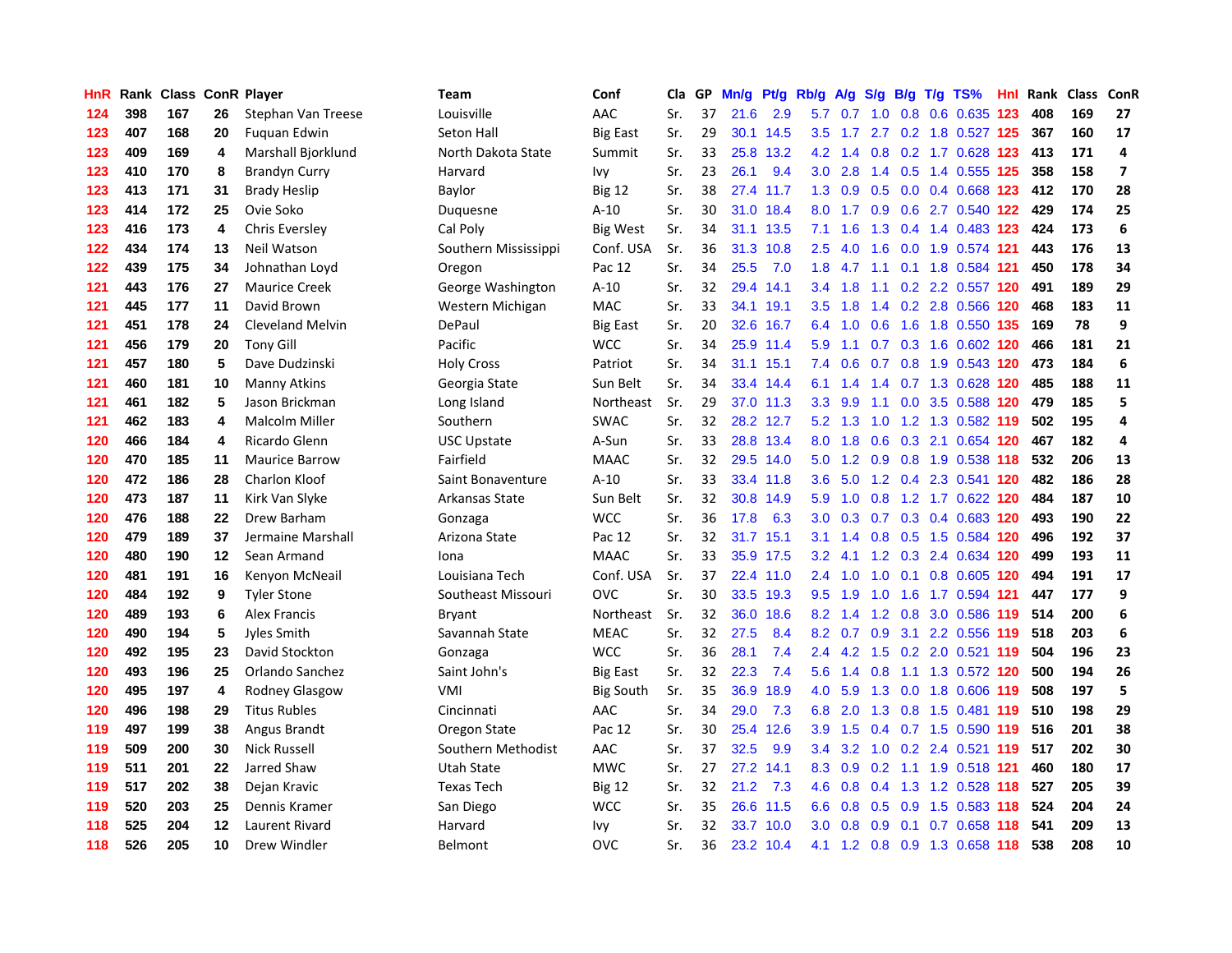| HnR | Rank |     |                         | <b>Class ConR Player</b> | Team                    | Conf             | Cla | GP | Mn/g | Pt/g      | Rb/g             | A/g     | S/g             | B/g | $T/g$ TS%                 | Hnl Rank | Class ConR |                          |
|-----|------|-----|-------------------------|--------------------------|-------------------------|------------------|-----|----|------|-----------|------------------|---------|-----------------|-----|---------------------------|----------|------------|--------------------------|
| 118 | 528  | 206 | 6                       | Mackey McKnight          | Lehigh                  | Patriot          | Sr. | 32 |      | 35.3 13.5 | 4.0              | 6.0     | 1.3             | 0.1 | 2.6 0.505 118             | 535      | 207        | 8                        |
| 118 | 531  | 207 | 6                       | A.J. Pacher              | <b>Wright State</b>     | Horizon          | Sr. | 36 |      | 23.1 11.4 | 4.9              | 0.8     | 0.5             |     | 0.3 2.0 0.648 117         | 568      | 224        | 6                        |
| 118 | 532  | 208 | 13                      | Fran Dougherty           | Pennsylvania            | Ivy              | Sr. | 28 |      | 28.6 12.7 | 7.3              | 1.1     |                 |     | 1.0 0.7 2.0 0.581 116     | 582      | 231        | 15                       |
| 118 | 533  | 209 | 14                      | Sean McGonagill          | Brown                   | Ivy              | Sr. | 29 |      | 37.4 17.4 | 4.3              | 3.8     | 1.3             |     | $0.0$ 1.7 $0.546$ 118     | 544      | 210        | 14                       |
| 118 | 534  | 210 | 31                      | Rob Brandenberg          | VCU                     | $A-10$           | Sr. | 35 | 26.6 | 9.6       | 2.1              | 1.5     | 1.2             |     | $0.3$ 0.9 0.523 118       | 545      | 211        | 31                       |
| 118 | 539  | 211 | 19                      | <b>Chris Anderson</b>    | Louisiana Tech          | Conf. USA        | Sr. | 37 | 23.6 | 11.9      | 5.6              | 1.0     | 1.1             |     | 0.3 1.9 0.507 118         | 546      | 212        | 20                       |
| 118 | 541  | 212 | 20                      | Jaron Johnson            | Louisiana Tech          | Conf. USA        | Sr. | 37 | 21.5 | 9.1       | 3.5              | 0.7     | 0.6             |     | 0.3 0.8 0.604 117         | 547      | 213        | 21                       |
| 118 | 542  | 213 | 26                      | Ryan Nicholas            | Portland                | <b>WCC</b>       | Sr. | 31 | 29.4 | 12.9      | 8.8              | 1.3     | 0.4             |     | 0.5 1.7 0.564 117         | 556      | 216        | 26                       |
| 118 | 543  | 214 | 15                      | Rian Pearson             | Toledo                  | <b>MAC</b>       | Sr. | 34 | 30.9 | 14.6      | 5.3              |         | $1.7$ 1.7       |     | $0.1$ 1.4 0.537 117       | 549      | 214        | 15                       |
| 117 | 544  | 215 | 21                      | Neiko Hunter             | Middle Tennessee        | Conf. USA        | Sr. | 33 | 27.6 | 13.2      | 4.8              | 0.9     | 0.9             |     | 0.6 1.7 0.532 117         | 558      | 218        | 22                       |
| 117 | 547  | 216 | 6                       | Devon Saddler            | Delaware                | Colonial         | Sr. | 28 |      | 37.0 19.7 |                  | 4.3 3.6 |                 |     | 0.9 0.3 2.2 0.530 119 512 |          | 199        | $\overline{\mathbf{z}}$  |
| 117 | 548  | 217 | 9                       | Desmond Haymon           | Stephen F. Austin       | Southland        | Sr. | 35 |      | 30.3 14.5 | 3.8 <sup>°</sup> | 2.9     |                 |     | 0.8 0.1 1.7 0.538 117     | 554      | 215        | 9                        |
| 117 | 549  | 218 | 28                      | Jamil Wilson             | Marquette               | <b>Big East</b>  | Sr. | 32 |      | 28.9 11.7 | 5.9              | 2.6     |                 |     | 0.6 0.5 1.9 0.505 117     | 561      | 219        | 28                       |
| 117 | 552  | 219 | 16                      | Will Felder              | Miami (Oh.)             | <b>MAC</b>       | Sr. | 31 | 31.9 | 14.2      | 6.7              | 0.9     | 0.8             |     | 1.0 2.3 0.597 117         | 563      | 220        | 16                       |
| 117 | 554  | 220 | 17                      | <b>Quincy Diggs</b>      | Akron                   | <b>MAC</b>       | Sr. | 34 | 29.5 | 12.8      | 4.6              | 2.6     | 1.7             |     | $0.1$ 2.7 0.523 117       | 565      | 222        | 17                       |
| 117 | 555  | 221 | 9                       | Dan Jennings             | Long Beach State        | Big West         | Sr. | 32 | 26.9 | 9.9       | 8.3              | 0.5     | 0.5             |     | 1.1 1.7 0.568 116         | 599      | 238        | 11                       |
| 117 | 557  | 222 | 45                      | Shavon Coleman           | Louisiana State         | <b>SEC</b>       | Sr. | 34 | 25.2 | 9.1       | 4.3              | 1.9     | 1.5             |     | 0.3 1.6 0.536 117         | 564      | 221        | 47                       |
| 117 | 559  | 223 | 18                      | Dawon Cummings           | Indiana State           | <b>MVC</b>       | Sr. | 34 | 25.9 | 9.9       | 2.7              | 2.3     | 1.5             |     | 0.5 1.3 0.547 117         | 557      | 217        | 18                       |
| 117 | 560  | 224 | $\overline{\mathbf{r}}$ | Chris Fouch              | Drexel                  | Colonial         | Sr. | 30 | 35.4 | 18.3      | 3.2              | 2.0     |                 |     | 0.9 0.1 1.3 0.518 116     | 590      | 235        | 8                        |
| 117 | 561  | 225 | 41                      | D.J. Shelton             | <b>Washington State</b> | Pac 12           | Sr. | 31 | 30.8 | 10.1      | 9.5              | 1.5     |                 |     | 0.7 0.4 1.9 0.495 115     | 635      | 251        | 46                       |
| 117 | 562  | 226 | 6                       | Jamie Adams              | Florida A&M             | <b>MEAC</b>      | Sr. | 32 | 30.3 | 17.2      | 2.5              |         | $3.7 \quad 1.5$ |     | $0.0$ 3.2 0.551 117       | 571      | 225        | $\overline{\phantom{a}}$ |
| 117 | 563  | 227 | 35                      | Mike McCall Jr.          | Saint Louis             | $A-10$           | Sr. | 34 | 30.1 | 9.8       | 3.8              | 2.4     | 1.4             |     | 0.1 1.3 0.511 117         | 567      | 223        | 36                       |
| 117 | 569  | 228 | 34                      | Lasan Kromah             | Connecticut             | AAC              | Sr. | 40 | 22.4 | 6.1       | 2.7              | 1.2     | 1.1             |     | 0.4 1.3 0.509 116         | 580      | 229        | 36                       |
| 117 | 571  | 229 | 35                      | <b>Chris Crawford</b>    | Memphis                 | AAC              | Sr. | 34 | 29.8 | 8.7       | 4.0              | 3.0     | 1.5             |     | 0.3 1.6 0.513 116         | 576      | 226        | 33                       |
| 117 | 573  | 230 | 36                      | Geron Johnson            | Memphis                 | AAC              | Sr. | 34 | 27.9 | 8.9       | 4.9              | 3.5     | 1.3             |     | $0.4$ 2.4 0.477 116       | 579      | 228        | 35                       |
| 117 | 577  | 231 | 38                      | <b>Branden Frazier</b>   | Fordham                 | $A-10$           | Sr. | 31 | 36.8 | 18.2      | 5.1              | 4.3     | 1.1             |     | 0.3 3.0 0.509 116         | 587      | 234        | 39                       |
| 117 | 578  | 232 | 40                      | Will Spradling           | Kansas State            | <b>Big 12</b>    | Sr. | 33 | 30.0 | 7.7       | 3.0 <sub>2</sub> | 2.9     |                 |     | 1.4 0.0 1.0 0.536 116     | 592      | 236        | 41                       |
| 116 | 581  | 233 | 41                      | <b>Tyler Neal</b>        | Oklahoma                | <b>Big 12</b>    | Sr. | 32 | 15.4 | 6.3       | 3.3              | 0.6     |                 |     | 0.3 0.3 0.9 0.583 116     | 581      | 230        | 40                       |
| 116 | 582  | 234 | 8                       | Pendarvis Williams       | Norfolk State           | <b>MEAC</b>      | Sr. | 34 | 34.5 | 15.6      | 4.9              | 2.6     | 1.5             |     | 0.3 1.6 0.608 115         | 625      | 247        | 10                       |
| 116 | 583  | 235 | 8                       | Willis Hall              | Charleston              | Colonial         | Sr. | 32 | 33.3 | 12.3      | 9.2              | 0.9     | 0.5             |     | 0.3 2.1 0.564 116         | 605      | 240        | 9                        |
| 116 | 585  | 236 | 48                      | Coron Williams           | <b>Wake Forest</b>      | <b>ACC</b>       | Sr. | 33 | 25.3 | 10.2      | $2.2\phantom{0}$ | 1.2     | 0.7             |     | $0.1$ $0.3$ $0.623$ 116   | 584      | 232        | 49                       |
| 116 | 588  | 237 | 40                      | Matt Kavanaugh           | Dayton                  | $A-10$           | Sr. | 33 | 16.9 | 5.7       | 3.5              | 0.8     | $0.4^{\circ}$   |     | 0.4 1.0 0.555 116         | 577      | 227        | 38                       |
| 116 | 590  | 238 | 29                      | Ethan Wragge             | Creighton               | Big East         | Sr. | 35 | 27.0 | 10.4      | 3.9              | 0.8     | 0.4             | 0.1 | 0.6 0.699 116             | 598      | 237        | 29                       |
| 116 | 596  | 239 | 9                       | <b>Justin Black</b>      | Morgan State            | <b>MEAC</b>      | Sr. | 31 | 34.0 | 18.9      | 5.1              | 2.8     | 1.8             | 0.1 | 3.2 0.529 116             | 609      | 242        | 8                        |
| 116 | 598  | 240 | 5                       | D.J. Cunningham          | <b>NC Asheville</b>     | <b>Big South</b> | Sr. | 27 | 25.7 | 11.6      | 9.9              | 1.1     | 0.9             |     | 3.6 2.1 0.587 121         | 455      | 179        | 4                        |
| 116 | 600  | 241 | 8                       | Lucas Troutman           | Elon                    | Southern         | Sr. | 31 |      | 28.9 15.8 | 6.2              | 0.8     |                 |     | 0.7 1.8 2.1 0.565 116     | 585      | 233        | $\overline{\mathbf{z}}$  |
| 116 | 603  | 242 | 16                      | Ike Azotam               | Quinnipiac              | <b>MAAC</b>      | Sr. | 32 | 34.0 | 16.2      | 10.2             | 1.0     | 0.3             |     | 1.1 2.0 0.509 114         | 637      | 252        | 16                       |
| 116 | 605  | 243 | 54                      | Jon Ekev                 | Illinois                | Big Ten          | Sr. | 35 | 26.1 | 7.3       | 4.8              | 0.3     | 0.9             |     | 0.3 0.5 0.548 116         | 600      | 239        | 55                       |
| 116 | 607  | 244 | 7                       | <b>Kelsey Barlow</b>     | Illinois-Chicago        | Horizon          | Sr. | 31 |      | 31.4 14.8 | 4.9              | 3.9     |                 |     | 1.0 0.3 2.6 0.498 115     | 634      | 250        | 8                        |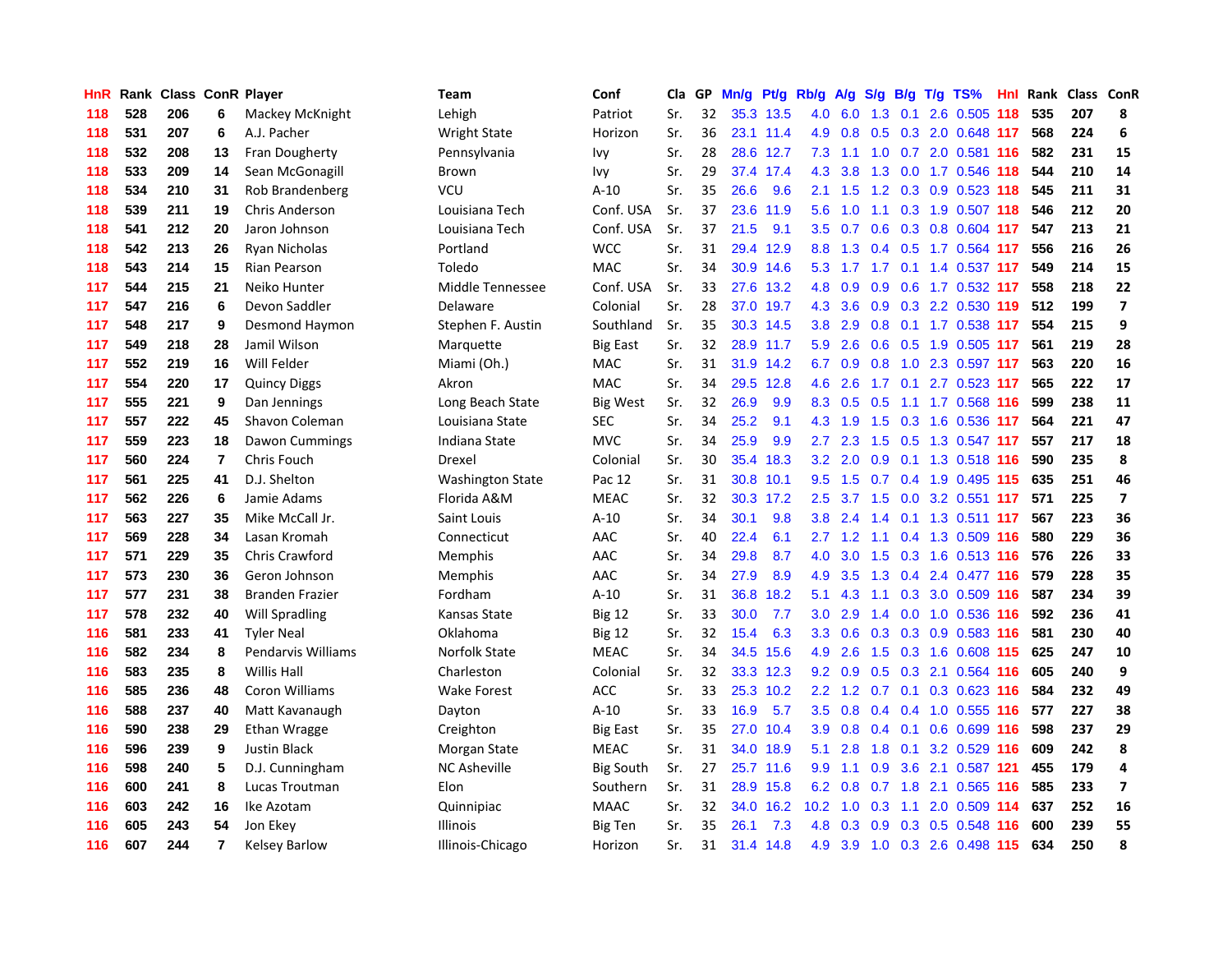| HnR   |     | Rank Class ConR Player |                |                         | <b>Team</b>         | Conf            | Cla | GP | Mn/g | Pt/g Rb/g |                  | A/g           | S/g |     | $B/g$ T/g TS%                 | <b>Hnl</b> | Rank | Class | ConR                     |
|-------|-----|------------------------|----------------|-------------------------|---------------------|-----------------|-----|----|------|-----------|------------------|---------------|-----|-----|-------------------------------|------------|------|-------|--------------------------|
| 116   | 609 | 245                    | 8              | Jerran Young            | <b>Wright State</b> | Horizon         | Sr. | 35 | 20.8 | 7.9       | 3.6              | 1.3           | 1.5 |     | 1.2 1.7 0.543 115             |            | 633  | 249   | $\overline{7}$           |
| 115   | 616 | 246                    | 23             | Kerry Hammonds          | Middle Tennessee    | Conf. USA       | Sr. | 32 |      | 31.7 12.4 | 3.5              | 2.7           | 0.8 |     | 0.6 1.6 0.571 115 618         |            |      | 244   | 25                       |
| 115   | 617 | 247                    | 48             | Antonio Barton          | Tennessee           | <b>SEC</b>      | Sr. | 37 | 25.1 | 7.5       | $2.2\phantom{0}$ | 2.1           |     |     | 0.6 0.1 1.0 0.499 114         |            | 651  | 261   | 50                       |
| 115   | 618 | 248                    | 44             | Renan Lenz              | Utah                | Pac 12          | Sr. | 30 | 11.3 | 4.6       | $2.2^{\circ}$    | $0.4^{\circ}$ |     |     | 0.3 0.9 0.5 0.584 115         |            | 617  | 243   | 42                       |
| 115   | 619 | 249                    | 8              | <b>Cameron Ayers</b>    | Bucknell            | Patriot         | Sr. | 30 | 34.1 | 15.3      | 4.5              | 1.4           | 0.9 |     | 0.1 1.3 0.539 114             |            | 644  | 254   | 9                        |
| 115   | 620 | 250                    | $\overline{7}$ | Kenneth Ortiz           | Wagner              | Northeast       | Sr. | 31 | 32.2 | 13.9      | 4.5              | 4.2           | 1.8 |     | 0.2 2.9 0.498 114             |            | 645  | 255   | $\overline{\phantom{a}}$ |
| 115   | 627 | 251                    | 11             | <b>Michael Williams</b> | Cal State Fullerton | Big West        | Sr. | 31 | 34.6 | 17.4      | 4.1              | 2.5           | 0.9 |     | 0.2 2.1 0.527 114             |            | 665  | 268   | 12                       |
| 115   | 628 | 252                    | 26             | Thomas Bropleh          | <b>Boise State</b>  | <b>MWC</b>      | Sr. | 34 | 19.6 | 8.0       | 2.8              | 1.2           | 0.5 |     | 0.2 0.7 0.616 114             |            | 652  | 262   | 26                       |
| 115   | 629 | 253                    | 37             | Dalton Pepper           | Temple              | AAC             | Sr. | 31 | 37.8 | 17.5      | 5.1              | 2.4           | 1.0 |     | 0.2 1.7 0.551 114             |            | 669  | 270   | 39                       |
| 115   | 633 | 254                    | 10             | <b>Emanuel Chapman</b>  | <b>NC Central</b>   | <b>MEAC</b>     | Sr. | 34 | 34.1 | 6.9       | 4.3              | 6.4           | 2.0 |     | 0.4 2.5 0.534 114             |            | 647  | 257   | 11                       |
| 115   | 634 | 255                    | 33             | Jahenns Manigat         | Creighton           | <b>Big East</b> | Sr. | 35 | 28.4 | 7.0       | 2.8              | 2.9           |     |     | 1.0 0.0 0.7 0.609 114         |            | 648  | 258   | 35                       |
| 115   | 636 | 256                    | 14             | Dennis Ogbe             | Tennessee Tech      | OVC             | Sr. | 33 | 22.9 | 10.6      | 5.8              | 0.7           |     |     | 0.6 0.8 1.3 0.647 114         |            | 676  | 272   | 14                       |
| 114   | 639 | 257                    | 45             | Perris Blackwell        | Washington          | Pac 12          | Sr. | 31 |      | 27.5 10.2 | 6.8              | 0.9           |     |     | 0.5 0.8 1.3 0.556 114         |            | 650  | 260   | 47                       |
| 114   | 640 | 258                    | 8              | Ben Aird                | Utah Valley         | <b>WAC</b>      | Sr. | 32 |      | 29.6 11.8 | 8.3              | 1.6           | 0.8 |     | 1.2 1.4 0.517 114             |            | 643  | 253   | $\overline{7}$           |
| 114   | 646 | 259                    | 46             | <b>Travis Wear</b>      | <b>UCLA</b>         | Pac 12          | Sr. | 34 | 23.9 | 7.2       | 3.2              | 1.4           | 0.7 |     | 0.7 0.4 0.577 115             |            | 620  | 245   | 44                       |
| 114   | 647 | 260                    | 57             | Will Sheehey            | Indiana             | <b>Big Ten</b>  | Sr. | 31 | 30.2 | 11.4      | 4.0              | 1.8           | 0.9 |     | 0.3 2.1 0.547 114             |            | 666  | 269   | 58                       |
| 114   | 651 | 261                    | 45             | <b>Matthew Wright</b>   | Saint Bonaventure   | $A-10$          | Sr. | 32 |      | 34.9 16.3 | 3.1              | 3.2           | 1.1 | 0.1 | 2.8 0.550 114                 |            | 655  | 263   | 45                       |
| 114   | 655 | 262                    | 17             | Daniel Stewart          | Rider               | <b>MAAC</b>     | Sr. | 31 | 29.7 | 15.2      | 6.3              | 1.0           | 1.0 |     | 0.4 2.3 0.586 114             |            | 663  | 267   | 17                       |
| 114   | 661 | 263                    | 6              | TrayVonn Wright         | North Dakota State  | Summit          | Sr. | 33 |      | 29.3 11.4 | 5.2              | 0.6           | 0.9 |     | 1.7 0.9 0.564 113             |            | 678  | 273   | 6                        |
| 114   | 663 | 264                    | 46             | Xavier Munford          | Rhode Island        | $A-10$          | Sr. | 32 |      | 35.6 16.9 | 4.0              | 2.4           | 1.1 |     | $0.4$ 2.8 0.504 113           |            | 711  | 281   | 48                       |
| 114   | 664 | 265                    | 38             | David Pellom            | Memphis             | AAC             | Sr. | 30 | 13.5 | 4.2       | 2.9              | 0.6           | 0.4 |     | $0.2$ 0.6 0.653 114           |            | 662  | 266   | 38                       |
| 114   | 665 | 266                    | 39             | Victor Rudd             | South Florida       | AAC             | Sr. | 32 | 33.9 | 16.1      | 6.8              | 1.8           | 0.6 |     | 0.6 2.2 0.501 113             |            | 709  | 279   | 41                       |
| 114   | 666 | 267                    | 30             | Beau Levesque           | Saint Mary's        | <b>WCC</b>      | Sr. | 35 | 25.8 | 9.2       | 5.3              | 2.3           | 0.7 |     | 0.2 1.8 0.539 113             |            | 683  | 275   | 32                       |
| 114   | 669 | 268                    | 31             | <b>Trevin Harris</b>    | Pacific             | <b>WCC</b>      | Sr. | 29 | 22.4 | 7.6       | 3.7              | 1.9           | 0.6 |     | 0.1 0.9 0.650 116             |            | 607  | 241   | 29                       |
| 114   | 670 | 269                    | 37             | <b>Grant Gibbs</b>      | Creighton           | <b>Big East</b> | Sr. | 29 | 26.1 | 7.2       | 3.3              | 3.9           | 0.6 |     | 0.4 1.9 0.625 115             |            | 626  | 248   | 32                       |
| 114   | 672 | 270                    | 47             | Raphiael Putney         | Massachusetts       | $A-10$          | Sr. | 33 | 24.2 | 8.8       | 5.4              | 1.5           |     |     | 0.7 1.2 1.7 0.535 114         |            | 675  | 271   | 46                       |
| 114   | 676 | 271                    | 49             | Omar Oraby              | Southern California | Pac 12          | Sr. | 32 | 22.7 | 8.2       | 6.0              |               |     |     | 0.4 0.2 2.3 1.5 0.597 112 723 |            |      | 286   | 54                       |
| 113   | 679 | 272                    | 55             | <b>Eric Atkins</b>      | Notre Dame          | ACC             | Sr. | 32 |      | 37.8 13.9 | 2.8              |               |     |     | 4.9 1.2 0.2 1.9 0.525 109     |            | 827  | 315   | 67                       |
| 113   | 680 | 273                    | 52             | Rod Odom                | Vanderbilt          | <b>SEC</b>      | Sr. | 31 |      | 36.0 13.6 | 5.2              | $1.2^{\circ}$ | 0.6 |     | 0.6 1.4 0.545 113 713         |            |      | 282   | 55                       |
| 113   | 681 | 274                    | 56             | <b>Garrick Sherman</b>  | Notre Dame          | ACC             | Sr. | 31 |      | 28.6 13.5 | 7.3              | 0.9           |     |     | $0.8$ 0.7 2.6 0.530 110       |            | 819  | 311   | 66                       |
| 113   | 684 | 275                    | 11             | Tim Rusthoven           | William & Mary      | Colonial        | Sr. | 30 |      | 25.2 12.1 | 4.8              | 1.8           | 0.3 |     | 0.8 1.7 0.605 114             |            | 657  | 265   | 12                       |
| 113   | 686 | 276                    | 11             | <b>DeQuan Hicks</b>     | Northwestern State  | Southland       | Sr. | 31 | 24.7 | 15.1      | 7.3              | 2.6           | 1.4 |     | 0.6 3.3 0.520 113             |            | 714  | 283   | 11                       |
| 113   | 688 | 277                    | 6              | <b>Monty Brown</b>      | Mercer              | A-Sun           | Sr. | 34 | 9.5  | 4.5       | 2.3              | 0.1           | 0.1 |     | 0.4 0.7 0.704 113             |            | 679  | 274   | 6                        |
| 113   | 700 | 278                    | 19             | Tre Bowman              | Iona                | <b>MAAC</b>     | Sr. | 32 | 31.4 | 13.9      | 4.5              | 1.3           | 1.0 |     | 0.2 0.8 0.656 113             |            | 710  | 280   | 19                       |
| 113   | 701 | 279                    | 60             | <b>Tyler Thornton</b>   | Duke                | <b>ACC</b>      | Sr. | 35 | 21.3 | 3.1       | 1.8              | 2.4           | 1.3 |     | $0.0$ $0.7$ $0.637$ 113       |            | 708  | 278   | 58                       |
| 113   | 702 | 280                    | 53             | <b>Richard Amardi</b>   | Oregon              | Pac 12          | Sr. | 34 | 16.1 | 6.4       | 3.9              |               |     |     | 0.4 0.7 0.5 1.1 0.529 112 721 |            |      | 285   | 53                       |
| 113   | 706 | 281                    | 9              | <b>Trey Sumler</b>      | Western Carolina    | Southern        | Sr. | 32 | 35.6 | 17.4      | 4.0              | 4.3           | 1.1 |     | $0.0$ 2.3 0.546 114           |            | 656  | 264   | 9                        |
| 113   | 708 | 282                    | 61             | <b>Trae Golden</b>      | Georgia Tech        | ACC             | Sr. | 31 |      | 30.5 13.3 | 2.6              | 3.1           | 0.5 | 0.1 | 2.0 0.532 111                 |            | 763  | 295   | 65                       |
| $112$ | 724 | 283                    | 19             | <b>Tyshon Pickett</b>   | Bradley             | <b>MVC</b>      | Sr. | 32 |      | 33.3 12.1 | 7.6              |               |     |     | 1.5 1.3 0.3 1.8 0.509 112     |            | 732  | 289   | 21                       |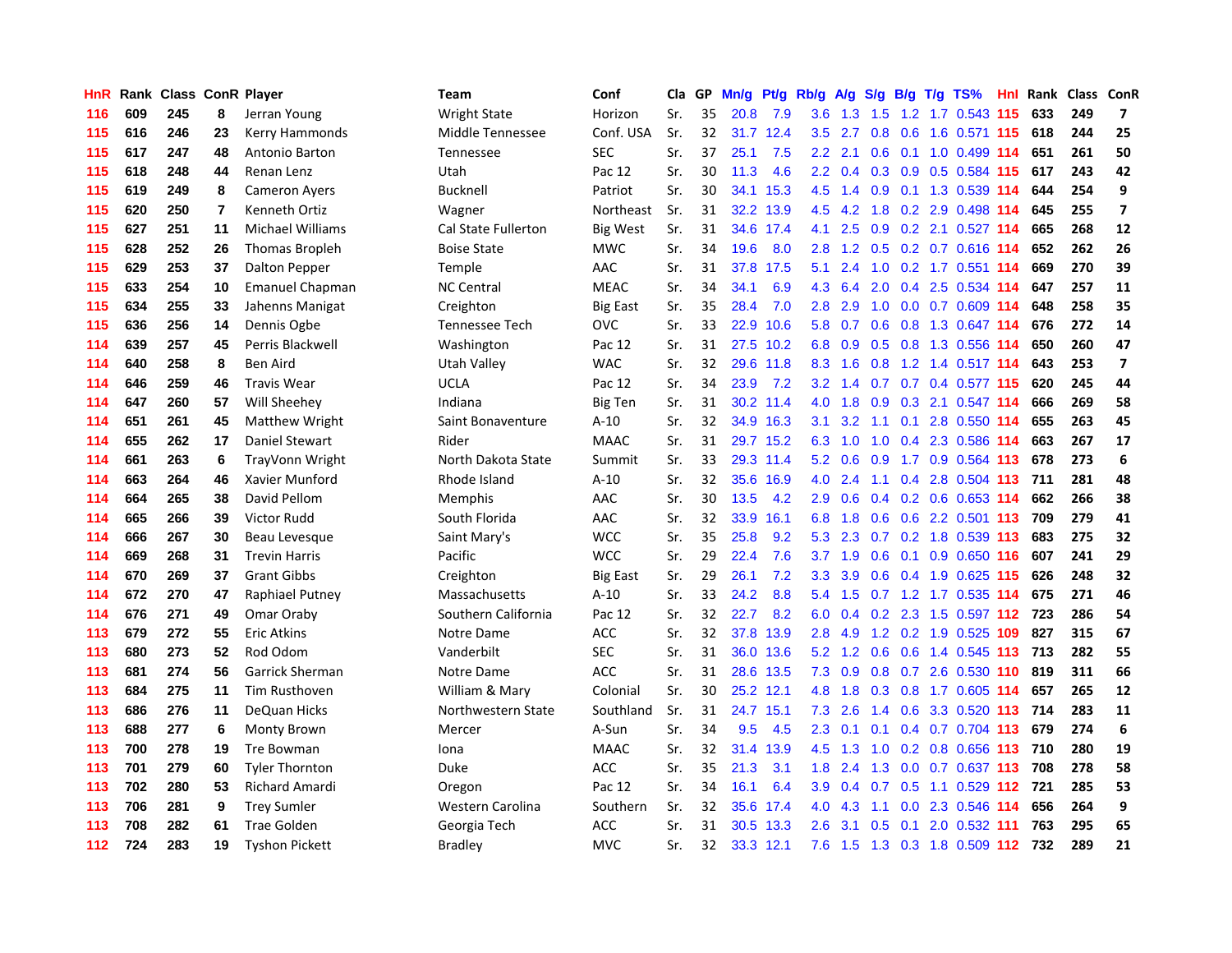| HnR |     | Rank Class ConR Player |    |                         | <b>Team</b>           | Conf            | Cla | GP | Mn/g |           | Pt/g Rb/g        | A/g             | S/g |     | $B/g$ T/g TS%                 |     | <b>Hnl Rank Class</b> | ConR           |
|-----|-----|------------------------|----|-------------------------|-----------------------|-----------------|-----|----|------|-----------|------------------|-----------------|-----|-----|-------------------------------|-----|-----------------------|----------------|
| 112 | 726 | 284                    | 64 | <b>Travis McKie</b>     | <b>Wake Forest</b>    | ACC             | Sr. | 33 | 29.0 | 10.7      | 4.1              | 1.3             | 0.9 |     | 0.6 1.2 0.558 112             | 727 | 287                   | 61             |
| 112 | 728 | 285                    | 12 | Deshaunt Walker         | Stephen F. Austin     | Southland       | Sr. | 35 |      | 21.7 11.7 |                  | $1.7 \quad 1.2$ | 0.6 |     | 0.0 0.8 0.534 112 731         |     | 288                   | 12             |
| 112 | 730 | 286                    | 11 | <b>Richaud Pack</b>     | North Carolina A&T    | <b>MEAC</b>     | Sr. | 29 |      | 34.2 17.0 | 4.5              |                 |     |     | 1.6 0.7 0.1 1.7 0.609 115 621 |     | 246                   | 9              |
| 112 | 738 | 287                    | 41 | <b>Tristan Spurlock</b> | Central Florida       | AAC             | Sr. | 31 |      | 28.5 11.0 | 5.5              |                 |     |     | 1.2 1.2 1.1 1.3 0.534 111     | 758 | 294                   | 42             |
| 112 | 740 | 288                    | 60 | Donte Williams          | Georgia               | <b>SEC</b>      | Sr. | 34 | 21.9 | 4.9       | 5.1              | 0.5             | 0.3 |     | 1.1 0.6 0.566 111             | 756 | 293                   | 61             |
| 112 | 743 | 289                    | 12 | Matt Vest               | <b>Wright State</b>   | Horizon         | Sr. | 34 | 27.1 | 7.5       | 3.2              | 2.2             | 1.1 |     | 0.3 0.9 0.645 111             | 768 | 298                   | 12             |
| 112 | 747 | 290                    | 62 | Zach McCabe             | lowa                  | Big Ten         | Sr. | 33 | 15.8 | 6.1       | 2.9              | 1.2             | 0.5 |     | 0.0 0.8 0.508 111             | 765 | 296                   | 63             |
| 112 | 749 | 291                    | 29 | <b>Preston Medlin</b>   | <b>Utah State</b>     | <b>MWC</b>      | Sr. | 32 | 33.1 | 12.4      | 2.7              | 4.1             | 0.3 |     | 0.1 1.4 0.557 111             | 779 | 299                   | 28             |
| 111 | 752 | 292                    | 15 | Melvin Johnson III      | Arkansas State        | Sun Belt        | Sr. | 32 | 29.6 | 15.2      | 4.4              | 1.3             | 0.8 | 0.1 | 2.0 0.628 111                 | 766 | 297                   | 16             |
| 111 | 759 | 293                    | 12 | Carl Baptiste           | Delaware              | Colonial        | Sr. | 35 | 27.6 | 11.1      | 7.9              | 0.4             |     |     | 0.3 1.4 1.6 0.592 109         | 857 | 329                   | 15             |
| 111 | 767 | 294                    | 10 | Luis Jacobo             | <b>IPFW</b>           | Summit          | Sr. | 33 |      | 29.2 15.3 | 4.8              |                 |     |     | 1.4 0.8 0.3 1.8 0.594 112 749 |     | 292                   | $\overline{7}$ |
| 111 | 768 | 295                    | 16 | Jayon James             | Louisiana-Monroe      | Sun Belt        | Sr. | 27 | 31.4 | 9.6       | 6.0              | 4.6             |     |     | 1.1 0.7 2.7 0.493 110         | 821 | 312                   | 17             |
| 111 | 774 | 296                    | 16 | <b>Will Barrett</b>     | Princeton             | lvy             | Sr. | 30 | 25.4 | 10.3      | 3.2              | 1.1             |     |     | 0.8 0.8 1.1 0.589 108         | 880 | 335                   | 18             |
| 111 | 775 | 297                    | 11 | Renaldo Dixon           | New Mexico State      | <b>WAC</b>      | Sr. | 35 | 24.8 | 8.5       | 5.6              | 1.0             | 0.4 |     | 0.9 1.4 0.601 110             | 822 | 313                   | 14             |
| 111 | 776 | 298                    | 8  | <b>William Green</b>    | Stetson               | A-Sun           | Sr. | 31 | 25.8 | 13.5      | 3.9              | 0.8             | 0.6 |     | 1.3 1.1 0.557 110             | 783 | 301                   | 9              |
| 111 | 778 | 299                    | 41 | God'sgift Achiuwa       | Saint John's          | <b>Big East</b> | Sr. | 32 | 9.0  | 2.5       | 2.1              | 0.0             | 0.3 |     | 0.8 0.3 0.537 111             | 780 | 300                   | 41             |
| 111 | 785 | 300                    | 53 | <b>Marquise Simmons</b> | Saint Bonaventure     | $A-10$          | Sr. | 33 | 22.4 | 8.0       | 5.2              | 0.6             | 0.6 |     | 0.1 1.1 0.587 110             | 787 | 302                   | 52             |
| 111 | 790 | 301                    | 15 | LaVonte Dority          | Valparaiso            | Horizon         | Sr. | 34 | 31.2 | 15.7      | 2.5              | 2.4             | 0.6 |     | 0.1 2.1 0.591 110             | 788 | 303                   | 14             |
| 110 | 795 | 302                    | 63 | Asauhn Dixon-Tatum      | Auburn                | <b>SEC</b>      | Sr. | 30 | 22.5 | 6.0       | 6.0              | $0.4^{\circ}$   |     |     | 0.3 2.1 1.4 0.594 110         | 808 | 307                   | 64             |
| 110 | 797 | 303                    | 65 | Joseph Bertrand         | <b>Illinois</b>       | Big Ten         | Sr. | 35 | 25.1 | 8.5       | 3.8              |                 |     |     | 0.8 0.7 0.0 1.7 0.545 110     | 791 | 304                   | 65             |
| 110 | 800 | 304                    | 43 | Kadeem Batts            | Providence            | Big East        | Sr. | 35 |      | 30.6 12.3 | 7.4              | 1.2             |     |     | 0.3 0.8 1.7 0.503 110         | 810 | 308                   | 46             |
| 110 | 803 | 305                    | 35 | <b>Andrew Bock</b>      | Pacific               | <b>WCC</b>      | Sr. | 34 | 28.1 | 11.4      | $2.2^{\circ}$    | 2.8             | 0.4 |     | 0.0 1.5 0.575 110 811         |     | 309                   | 34             |
| 110 | 806 | 306                    | 45 | <b>Isaiah Philmore</b>  | Xavier                | <b>Big East</b> | Sr. | 33 | 24.9 | 9.3       | 5.0              | 0.5             | 0.2 |     | 0.1 1.4 0.584 110             | 799 | 305                   | 44             |
| 110 | 808 | 307                    | 10 | <b>Bud Thomas</b>       | Mercer                | A-Sun           | Sr. | 36 | 26.0 | 8.9       | 4.0              | 2.0             | 0.6 |     | 0.4 0.9 0.583 110             | 801 | 306                   | 10             |
| 110 | 810 | 308                    | 31 | Cordarius Johnson       | Louisiana Tech        | Conf. USA       | Sr. | 37 | 20.8 | 7.4       | 4.0              | 0.9             | 1.2 |     | 0.3 1.1 0.477 110             | 817 | 310                   | 31             |
| 110 | 817 | 309                    | 67 | Garrius Adams           | Miami (Fla.)          | ACC             | Sr. | 33 | 33.4 | 10.2      | 4.8              | 2.9             | 1.3 |     | 0.2 1.9 0.465 109             | 828 | 316                   | 68             |
| 110 | 824 | 310                    | 13 | Quinton Pippen          | Chicago State         | <b>WAC</b>      | Sr. | 31 | 31.1 | 15.2      | 3.8 <sub>2</sub> | 2.5             |     |     | 1.8 0.2 2.3 0.542 110         | 825 | 314                   | 15             |
| 109 | 827 | 311                    | 44 | <b>Martino Brock</b>    | South Florida         | AAC             | Sr. | 32 | 23.8 | 9.5       | 3.0 <sub>2</sub> |                 |     |     | 1.4 1.3 0.2 1.3 0.515 109     | 863 | 332                   | 47             |
| 109 | 828 | 312                    | 57 | David Wear              | <b>UCLA</b>           | Pac 12          | Sr. | 37 | 22.9 | 6.5       | 3.8 <sub>2</sub> | 0.8             |     |     | 0.6 0.2 0.9 0.589 109         | 845 | 322                   | 57             |
| 109 | 831 | 313                    | 17 | Devonta White           | Georgia State         | Sun Belt        | Sr. | 34 | 32.9 | 11.6      | $2.7^{\circ}$    | 4.3             | 1.1 |     | 0.0 1.7 0.554 109             | 854 | 327                   | 18             |
| 109 | 832 | 314                    | 14 | Javorn Farrell          | Texas-Pan American    | <b>WAC</b>      | Sr. | 28 | 33.6 | 16.1      | 5.4              | 3.3             | 1.6 |     | 0.6 2.8 0.493 113             | 716 | 284                   | 11             |
| 109 | 833 | 315                    | 68 | Jordan Vandenberg       | North Carolina State  | ACC             | Sr. | 32 | 22.3 | 4.6       | 4.7              | 1.0             | 0.3 |     | 1.4 0.6 0.664 109             | 850 | 325                   | 69             |
| 109 | 835 | 316                    | 11 | Anthony White Jr.       | Mercer                | A-Sun           | Sr. | 36 | 21.4 | 8.5       | 2.4              | 1.1             | 0.5 |     | $0.0$ $0.6$ $0.614$ 109       | 840 | 319                   | 11             |
| 109 | 837 | 317                    | 67 | <b>Malik Smith</b>      | Minnesota             | <b>Big Ten</b>  | Sr. | 36 | 19.0 | 7.3       | 1.6              | 1.1             | 0.6 | 0.1 | 0.7 0.514 109                 | 847 | 323                   | 67             |
| 109 | 845 | 318                    | 9  | Sandro Carissimo        | Vermont               | <b>AEC</b>      | Sr. | 33 | 32.0 | 12.5      | 3.3              | 2.1             | 1.1 |     | 0.5 1.3 0.538 109             | 856 | 328                   | 11             |
| 109 | 848 | 319                    | 68 | Terone Johnson          | Purdue                | Big Ten         | Sr. | 32 | 30.0 | 12.0      | 3.7              |                 |     |     | 2.4 0.7 0.1 1.5 0.477 109     | 852 | 326                   | 68             |
| 109 | 849 | 320                    | 18 | Jon Smith               | Ohio                  | <b>MAC</b>      | Sr. | 34 | 28.0 | 7.0       | 6.0              | 1.1             |     |     | 1.1 1.5 1.0 0.648 109         | 843 | 321                   | 18             |
| 109 | 851 | 321                    | 32 | Rakeem Buckles          | Florida International | Conf. USA       | Sr. | 31 | 30.1 | 13.7      | 8.6              | 0.7             |     |     | 1.1 1.4 2.3 0.529 108         | 898 | 340                   | 36             |
| 109 | 852 | 322                    | 21 | <b>Keith Pickens</b>    | Missouri State        | <b>MVC</b>      | Sr. | 20 | 18.2 | 5.8       | 5.0              |                 |     |     | 0.7 0.8 1.3 1.0 0.542 114     | 646 | 256                   | 19             |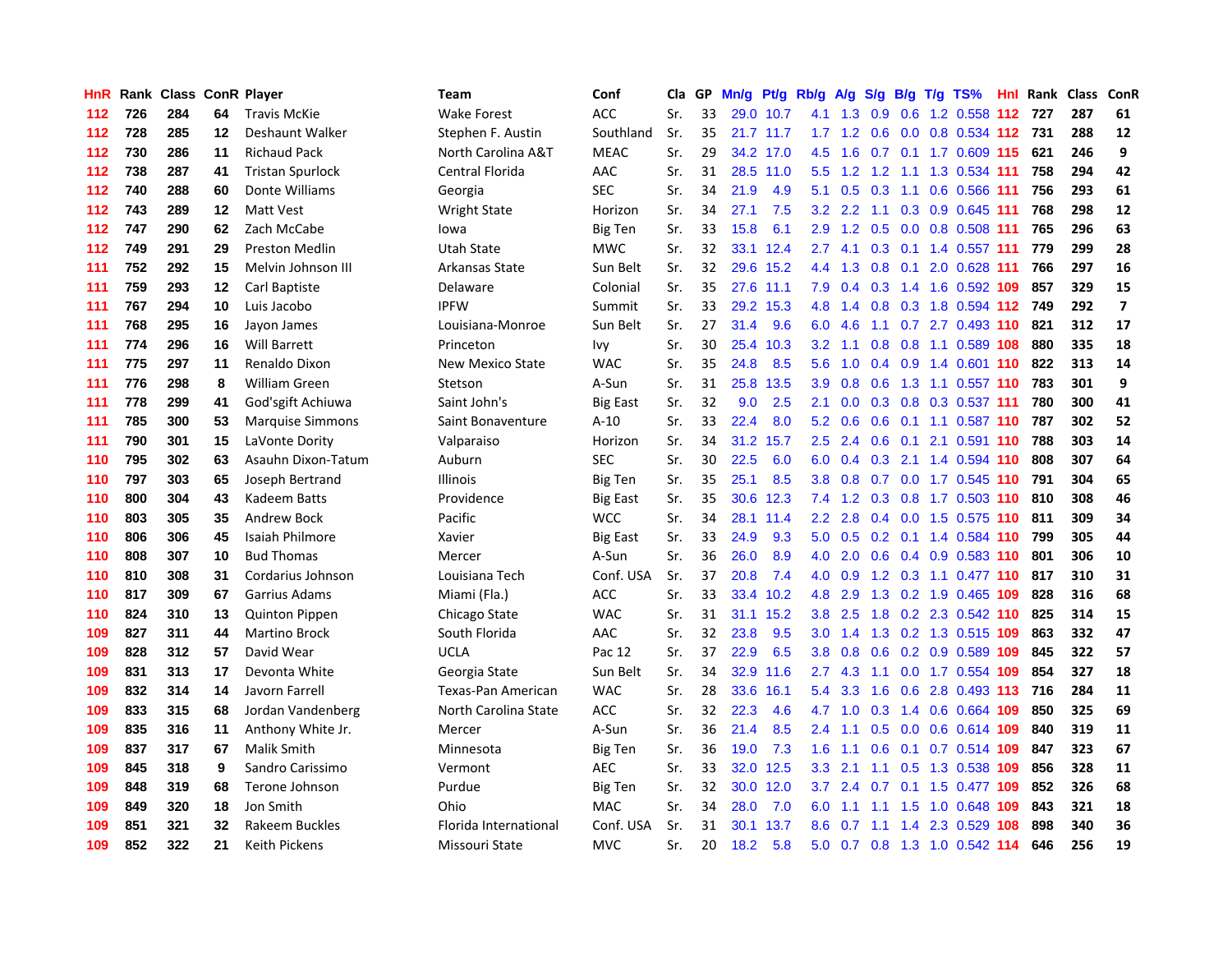| HnR | Rank | <b>Class ConR Player</b> |    |                          | <b>Team</b>           | Conf            | Cla | GP | Mn/g | Pf/g      | Rb/g             | A/g | S/g     |  | $B/g$ T/g TS%              | <b>Hnl</b> | Rank | <b>Class</b> | ConR       |
|-----|------|--------------------------|----|--------------------------|-----------------------|-----------------|-----|----|------|-----------|------------------|-----|---------|--|----------------------------|------------|------|--------------|------------|
| 109 | 857  | 323                      | 70 | Kammeon Holsey           | Georgia Tech          | <b>ACC</b>      | Sr. | 33 | 20.9 | 7.5       | 5.0              | 0.8 | 0.3     |  | 0.3 1.4 0.555 107          |            | 944  | 351          | 72         |
| 109 | 859  | 324                      | 12 | Jakob Gollon             | Mercer                | A-Sun           | Sr. | 36 | 25.7 | 8.1       | 4.4              | 2.5 | 1.0     |  | 0.2 1.8 0.546 109          |            | 859  | 330          | 13         |
| 109 | 860  | 325                      | 56 | Sampson Carter           | Massachusetts         | $A-10$          | Sr. | 33 | 27.9 | 10.3      | 4.8              | 1.2 | 0.5     |  | 0.4 1.8 0.515 109          |            | 862  | 331          | 56         |
| 109 | 864  | 326                      | 34 | Jerrold Brooks           | Southern Mississippi  | Conf. USA       | Sr. | 34 | 27.7 | 9.6       | 2.0 <sub>2</sub> | 2.6 | 1.1     |  | $0.0$ 1.7 0.498 109        |            | 842  | 320          | 33         |
| 109 | 868  | 327                      | 49 | Shawn Williams           | Southern Methodist    | AAC             | Sr. | 37 | 18.4 | 5.1       | 3.2              | 0.6 | 0.5     |  | 0.3 0.5 0.526 108          |            | 873  | 334          | 49         |
| 108 | 869  | 328                      | 19 | Majok Majok              | <b>Ball State</b>     | <b>MAC</b>      | Sr. | 29 | 29.8 | 11.2      | 10.0             | 1.1 | 0.3     |  | 0.8 2.6 0.555 109          |            | 849  | 324          | 19         |
| 108 | 873  | 329                      | 51 | Nate Lubick              | Georgetown            | <b>Big East</b> | Sr. | 33 | 25.0 | 5.1       | 5.4              | 1.7 | 0.7     |  | 0.6 1.2 0.573 107          |            | 909  | 343          | 53         |
| 108 | 874  | 330                      | 36 | Pablo Bertone            | Florida Atlantic      | Conf. USA       | Sr. | 30 | 33.8 | 18.9      | 3.9              | 2.1 | 1.3     |  | 0.1 2.8 0.537 109          |            | 833  | 317          | 32         |
| 108 | 882  | 331                      | 19 | Jordan Harks             | Illinois-Chicago      | Horizon         | Sr. | 31 | 20.6 | 8.5       | 5.6              | 0.9 | 0.7     |  | 0.4 1.0 0.586 107          |            | 921  | 345          | 21         |
| 108 | 885  | 332                      | 25 | <b>Anthony Myles</b>     | Rider                 | <b>MAAC</b>     | Sr. | 31 | 33.0 | 16.2      | 4.3              | 2.2 | 0.7     |  | 0.3 2.2 0.560 108          |            | 887  | 337          | 26         |
| 108 | 888  | 333                      | 39 | <b>Tweety Knight</b>     | Middle Tennessee      | Conf. USA       | Sr. | 33 | 28.0 | 6.8       | 3.3 <sub>2</sub> | 4.6 |         |  | 2.0 0.1 2.8 0.484 108      |            | 902  | 342          | 37         |
| 108 | 889  | 334                      | 18 | Chris McNealy            | UC Irvine             | <b>Big West</b> | Sr. | 35 |      | 28.5 11.0 | 4.3              | 2.1 |         |  | 0.8 0.3 1.4 0.524 108      |            | 896  | 338          | 19         |
| 108 | 895  | 335                      | 14 | <b>Travis Wallace</b>    | North Florida         | A-Sun           | Sr. | 32 |      | 26.4 12.3 | 7.3              | 1.0 |         |  | 0.6 1.0 1.7 0.518 108      |            | 897  | 339          | 14         |
| 108 | 897  | 336                      | 20 | <b>Travis Bader</b>      | Oakland               | Horizon         | Sr. | 33 | 37.6 | 20.6      | 2.8              | 1.4 | 0.9     |  | 0.1 1.3 0.602 107          |            | 914  | 344          | 20         |
| 108 | 901  | 337                      | 26 | Adam Kemp                | Marist                | <b>MAAC</b>     | Sr. | 28 | 27.8 | 10.1      | 7.6              | 0.6 | 0.3     |  | 2.1 1.6 0.523 108          |            | 872  | 333          | 25         |
| 108 | 903  | 338                      | 18 | <b>Reger Dowell</b>      | Texas-Arlington       | Sun Belt        | Sr. | 30 | 30.9 | 20.3      | 2.5              | 2.2 | 0.7     |  | 0.1 2.5 0.542 108          |            | 883  | 336          | 19         |
| 108 | 915  | 339                      | 21 | Duke Mondy               | Oakland               | Horizon         | Sr. | 29 | 32.9 | 11.7      | 5.0              | 4.2 | 3.1     |  | 0.3 2.4 0.487 109          |            | 834  | 318          | 18         |
| 107 | 917  | 340                      | 22 | Kyle Kelm                | Milwaukee             | Horizon         | Sr. | 35 | 30.1 | 12.5      | 5.1              | 1.6 | 0.6     |  | $0.1$ 2.0 0.574 107        |            | 924  | 346          | 22         |
| 107 | 920  | 341                      | 54 | <b>Brian Oliver</b>      | Seton Hall            | <b>Big East</b> | Sr. | 32 | 26.7 | 10.4      | 3.5              | 1.0 | 0.9     |  | 0.3 1.0 0.574 106          |            | 995  | 364          | 60         |
| 107 | 927  | 342                      | 15 | Pierre Bland             | <b>IPFW</b>           | Summit          | Sr. | 36 | 33.4 | 9.8       | 4.5              |     |         |  | 4.3 1.7 0.2 1.9 0.602 107  |            | 943  | 350          | 16         |
| 107 | 929  | 343                      | 11 | Rashad Whack             | Mount Saint Mary's    | Northeast       | Sr. | 33 | 33.3 | 17.6      | 4.3              | 1.3 | 1.6     |  | 0.4 2.1 0.557 107          |            | 940  | 348          | 11         |
| 107 | 930  | 344                      | 56 | Chris Otule              | Marquette             | Big East        | Sr. | 32 | 17.9 | 5.8       | 4.3              | 0.2 | 0.1     |  | 1.0 1.2 0.578 107          |            | 942  | 349          | 56         |
| 107 | 932  | 345                      | 19 | <b>Chad Posthumus</b>    | <b>Morehead State</b> | OVC             | Sr. | 34 | 25.5 | 9.6       | 10.9             | 0.2 | 0.5     |  | 0.8 1.9 0.532 106          |            | 950  | 353          | 20         |
| 107 | 933  | 346                      | 16 | <b>Trevor Gruis</b>      | South Dakota          | Summit          | Sr. | 30 | 27.8 | 11.3      | 5.8              | 1.8 | 0.5     |  | 1.2 2.0 0.584 107          |            | 929  | 347          | 15         |
| 107 | 938  | 347                      | 37 | James Walker III         | Saint Mary's          | <b>WCC</b>      | Sr. | 35 | 30.3 | 9.8       | 3.3              | 1.3 | 1.4     |  | $0.1$ 1.4 $0.507$ 107      |            | 949  | 352          | 37         |
| 107 | 943  | 348                      | 58 | Aaron Bowen              | Georgetown            | <b>Big East</b> | Sr. | 33 | 20.3 | 6.0       | 3.7              | 0.8 | 1.0     |  | 0.3 1.2 0.528 106          |            | 971  | 356          | 57         |
| 107 | 948  | 349                      | 20 | Joel Wright              | <b>Texas State</b>    | Sun Belt        | Sr. | 29 | 27.1 | 14.7      | 6.2              | 1.6 | 1.1     |  | 0.7 4.0 0.502 108          |            | 900  | 341          | 20         |
| 107 | 952  | 350                      | 69 | Kyle Fuller              | Vanderbilt            | <b>SEC</b>      | Sr. | 31 | 31.7 | 11.0      | 3.7              |     | 4.2 0.7 |  | $0.1$ 3.0 0.476 106        |            | 976  | 358          | 69         |
| 107 | 953  | 351                      | 17 | <b>Torrey Craig</b>      | <b>USC Upstate</b>    | A-Sun           | Sr. | 34 | 32.8 | 16.7      | 7.0              | 2.3 | 0.9     |  | 0.8 2.5 0.494 106          |            | 978  | 359          | 18         |
| 106 | 957  | 352                      | 14 | <b>Brandon Goode</b>     | Norfolk State         | <b>MEAC</b>     | Sr. | 34 | 28.0 | 11.1      | 6.9              | 0.6 | 0.4     |  | 2.4 1.6 0.614 105 1016     |            |      | 372          | 15         |
| 106 | 959  | 353                      | 38 | Jerry Brown              | Santa Clara           | <b>WCC</b>      | Sr. | 33 | 21.0 | 7.6       | 5.5              | 0.4 | 0.7     |  | 0.8 1.1 0.567 106          |            | 994  | 363          | 39         |
| 106 | 964  | 354                      | 21 | <b>Brian Fitzpatrick</b> | <b>Bucknell</b>       | Patriot         | Sr. | 30 | 24.5 | 9.3       | 5.1              | 0.9 | 0.1     |  | 0.2 1.5 0.619 106          |            | 993  | 362          | 21         |
| 106 | 973  | 355                      | 74 | Evan Gordon              | Indiana               | <b>Big Ten</b>  | Sr. | 32 | 20.4 | 5.5       | 2.3              | 1.4 | 0.8     |  | 0.3 1.1 0.524 106          |            | 984  | 361          | 76         |
| 106 | 975  | 356                      | 74 | Erik Swoope              | Miami (Fla.)          | <b>ACC</b>      | Sr. | 31 | 18.4 | 5.0       | 2.7              | 0.5 | 0.4     |  | $0.4$ 0.4 0.554 106        |            | 975  | 357          | 74         |
| 106 | 976  | 357                      | 75 | <b>Sterling Carter</b>   | Purdue                | Big Ten         | Sr. | 27 | 15.1 | 4.8       | 1.8              | 1.1 | 0.9     |  | 0.4 0.8 0.489 106          |            | 954  | 354          | 73         |
| 106 | 981  | 358                      | 16 | LaQuentin Miles          | Central Arkansas      | Southland       | Sr. | 21 | 33.4 | 23.1      | 7.5              | 2.8 | 1.4     |  | $0.4$ 4.0 0.527 114        |            | 649  | 259          | ${\bf 10}$ |
| 106 | 985  | 359                      | 15 | Matthew Hezekiah         | South Carolina State  | <b>MEAC</b>     | Sr. | 30 | 29.5 | 12.5      | 6.2              | 0.6 | 0.7     |  | 0.8 1.7 0.572 105 1008     |            |      | 369          | 14         |
| 106 | 987  | 360                      | 59 | Gary Franklin            | Baylor                | <b>Big 12</b>   | Sr. | 38 | 21.8 | 5.3       | 1.6              | 2.4 | 0.5     |  | $0.0$ 1.4 $0.502$ 106      |            | 981  | 360          | 59         |
| 106 | 988  | 361                      | 36 | Kevin Olekaibe           | UNLV                  | <b>MWC</b>      | Sr. | 33 | 30.6 | 10.2      | 2.3              | 2.1 |         |  | 0.7 0.1 0.9 0.521 105 1009 |            |      | 370          | 35         |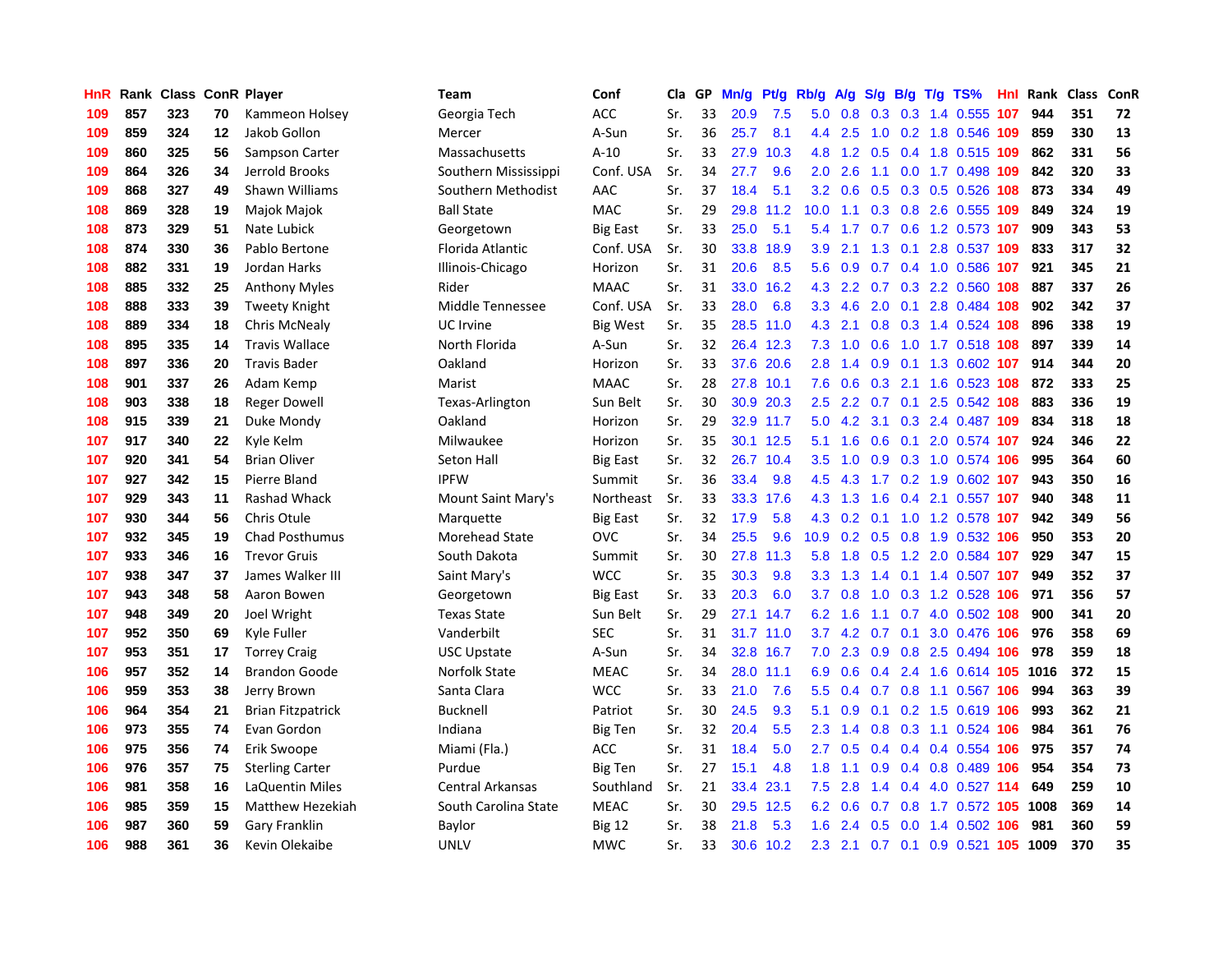| HnR | Rank |     |    | <b>Class ConR Player</b> | Team                     | Conf            | Cla | GP | Mn/g | Pt/g      | Rb/g             | A/g | S/g           | B/g | $T/g$ TS%                      | <b>Hnl</b> | Rank Class |     | ConR |
|-----|------|-----|----|--------------------------|--------------------------|-----------------|-----|----|------|-----------|------------------|-----|---------------|-----|--------------------------------|------------|------------|-----|------|
| 106 | 992  | 362 | 21 | Mark Henniger            | <b>Kent State</b>        | <b>MAC</b>      | Sr. | 32 | 22.3 | 7.3       | 5.1              | 0.3 | 0.5           | 1.1 | 1.2 0.649 105                  |            | 997        | 365 | 21   |
| 106 | 995  | 363 | 18 | Zeke Upshaw              | Hofstra                  | Colonial        | Sr. | 33 | 36.5 | 19.8      | 4.2              | 1.8 | 0.8           |     | 0.2 2.8 0.544 105 1012         |            |            | 371 | 17   |
| 106 | 996  | 364 | 77 | Ray Gallegos             | Nebraska                 | <b>Big Ten</b>  | Sr. | 30 | 28.2 | 7.3       | 2.0 <sub>2</sub> | 1.4 |               |     | 0.8 0.1 0.6 0.498 106          |            | 962        | 355 | 75   |
| 106 | 998  | 365 | 12 | Akeem Williams           | <b>UMass Lowell</b>      | <b>AEC</b>      | Sr. | 28 | 32.0 | 15.8      | 4.1              | 3.4 | 1.3           |     | 0.1 3.2 0.502 103 1083         |            |            | 390 | 15   |
| 105 | 1000 | 366 | 22 | <b>Dom Morris</b>        | <b>Boston University</b> | Patriot         | Sr. | 35 | 28.0 | 11.2      | 6.1              | 0.7 | 0.5           |     | 0.3 1.5 0.572 105              |            | 999        | 366 | 22   |
| 105 | 1002 | 367 | 78 | Donnavan Kirk            | Miami (Fla.)             | <b>ACC</b>      | Sr. | 31 | 26.1 | 7.5       | 5.0              | 0.2 | 0.4           |     | 1.5 1.3 0.498 105 1002         |            |            | 367 | 77   |
| 105 | 1004 | 368 | 37 | Allen Huddleston         | Fresno State             | <b>MWC</b>      | Sr. | 38 | 22.3 | 8.8       | 2.1              | 1.5 | 1.2           |     | 0.1 0.9 0.524 104              |            | 1041       | 376 | 36   |
| 105 | 1007 | 369 | 22 | <b>Blake Jenkins</b>     | Belmont                  | OVC             | Sr. | 35 | 21.5 | 8.1       | 4.7              | 0.8 | 0.2           |     | 0.5 1.3 0.621 105 1006         |            |            | 368 | 23   |
| 105 | 1012 | 370 | 28 | Mike Poole               | Iona                     | <b>MAAC</b>     | Sr. | 33 | 21.4 | 6.0       | 4.2              | 1.9 | 1.2           |     | 0.6 1.2 0.525 105 1023         |            |            | 373 | 29   |
| 105 | 1020 | 371 | 47 | <b>Tim Peete</b>         | Tulsa                    | Conf. USA       | Sr. | 34 | 22.3 | 5.3       | 3.3              | 1.7 | 1.1           |     | 0.1 1.2 0.541 104 1049         |            |            | 380 | 49   |
| 105 | 1027 | 372 | 20 | Jodd Maxey               | <b>USC Upstate</b>       | A-Sun           | Sr. | 34 | 25.6 | 8.8       | 6.2              | 1.2 |               |     | 1.1 1.1 1.1 0.559 104 1047     |            |            | 379 | 21   |
| 105 | 1038 | 373 | 20 | Ledrick Eackles          | <b>McNeese State</b>     | Southland       | Sr. | 31 |      | 31.6 17.8 | 4.9              | 2.4 |               |     | 1.5 0.2 2.9 0.514 104 1051     |            |            | 382 | 19   |
| 105 | 1039 | 374 | 30 | Manny Arop               | Indiana State            | <b>MVC</b>      | Sr. | 34 | 28.3 | 10.9      | 4.6              | 1.2 | 0.7           |     | 0.6 1.6 0.544 105 1031         |            |            | 374 | 29   |
| 104 | 1044 | 375 | 64 | Sherrod Wright           | George Mason             | $A-10$          | Sr. | 31 | 30.9 | 15.6      | 3.2              | 0.8 | 0.8           |     | 0.2 2.5 0.531 103 1084         |            |            | 391 | 64   |
| 104 | 1046 | 376 | 8  | Tre Lynch                | Southern                 | <b>SWAC</b>     | Sr. | 32 | 18.7 | 9.5       | 2.3              | 0.8 | 0.8           |     | 0.1 1.0 0.554 103 1080         |            |            | 388 | 9    |
| 104 | 1050 | 377 | 25 | Evan Bruinsma            | Detroit                  | Horizon         | Sr. | 32 | 33.3 | 12.5      | 7.7              | 1.9 | 1.1           |     | 0.7 2.5 0.544 104              |            | 1043       | 377 | 26   |
| 104 | 1054 | 378 | 20 | <b>Matt Ross</b>         | Chicago State            | <b>WAC</b>      | Sr. | 32 | 32.5 | 11.9      | 7.5              | 0.9 |               |     | 1.1 1.3 1.2 0.528 103 1094     |            |            | 394 | 21   |
| 104 | 1055 | 379 | 63 | Jake Thomas              | Marquette                | <b>Big East</b> | Sr. | 32 | 29.9 | 7.9       | 2.8              | 1.3 | 0.5           |     | 0.2 1.1 0.552 104 1060         |            |            | 384 | 62   |
| 104 | 1058 | 380 | 51 | Akeem Richmond           | East Carolina            | Conf. USA       | Sr. | 34 | 35.3 | 18.0      | 2.8              | 1.6 | 1.3           |     | 0.0 1.7 0.604 104 1050         |            |            | 381 | 50   |
| 104 | 1059 | 381 | 79 | Jarell Eddie             | Virginia Tech            | ACC             | Sr. | 31 |      | 32.6 13.3 | 5.4              | 1.2 |               |     | 0.4 0.4 1.7 0.492 103 1113     |            |            | 399 | 82   |
| 104 | 1060 | 382 | 30 | Jay Bowie                | Marist                   | <b>MAAC</b>     | Sr. | 31 | 32.6 | 12.1      | 5.2              | 1.2 | 1.1           |     | 0.3 1.5 0.574 103 1126         |            |            | 403 | 32   |
| 104 | 1064 | 383 | 81 | Leslie McDonald          | North Carolina           | ACC             | Sr. | 25 | 27.1 | 10.4      | 2.0              | 1.5 | 0.4           |     | $0.1$ 1.1 0.498 112 741        |            |            | 291 | 62   |
| 104 | 1065 | 384 | 17 | John Karhoff             | Nebraska-Omaha           | Summit          | Sr. | 32 | 26.0 | 13.2      | 4.0              | 1.9 | 0.6           |     | 0.5 1.4 0.552 104 1061         |            |            | 385 | 17   |
| 104 | 1068 | 385 | 71 | Allen Payne              | Auburn                   | <b>SEC</b>      | Sr. | 30 | 28.1 | 7.6       | 5.4              | 1.7 | 1.2           |     | $0.2$ 1.7 0.523 103            |            | 1079       | 387 | 73   |
| 104 | 1070 | 386 | 23 | Orlando Williams         | Eastern Kentucky         | OVC             | Sr. | 34 | 19.9 | 9.5       | 2.0              | 1.2 | 0.7           |     | 0.1 1.1 0.616 104 1059         |            |            | 383 | 24   |
| 104 | 1075 | 387 | 27 | Jarod Oldham             | <b>Buffalo</b>           | <b>MAC</b>      | Sr. | 29 | 31.2 | 8.5       | 2.8              | 5.3 | 1.7           |     | 0.4 2.9 0.497 103 1081         |            |            | 389 | 27   |
| 104 | 1079 | 388 | 26 | Cole Darling             | <b>Wright State</b>      | Horizon         | Sr. | 32 | 18.7 | 8.5       | 3.3 <sub>2</sub> | 0.6 | 0.9           |     | 0.6 1.3 0.484 103 1122         |            |            | 402 | 28   |
| 104 | 1082 | 389 | 19 | Brayden Carlson          | South Dakota State       | Summit          | Sr. | 32 | 36.8 | 14.9      | 3.5              | 2.9 | 1.5           |     | 0.1 2.5 0.588 103 1103         |            |            | 396 | 19   |
| 104 | 1083 | 390 | 25 | Kyle Boswell             | UC Santa Barbara         | Big West        | Sr. | 30 | 27.7 | 10.4      | 1.7 <sup>2</sup> | 2.6 | 0.4           |     | 0.0 1.3 0.613 103 1129         |            |            | 405 | 27   |
| 103 | 1086 | 391 | 28 | Josh Freelove            | <b>Buffalo</b>           | MAC             | Sr. | 29 | 29.9 | 13.5      | 2.1              | 1.1 | 0.6           |     | 0.3 1.1 0.582 103 1098         |            |            | 395 | 28   |
| 103 | 1087 | 392 | 9  | Kyle Tresnak             | <b>Weber State</b>       | <b>Big Sky</b>  | Sr. | 31 | 27.3 | 11.5      | 4.7              | 0.7 | 0.5           |     | 1.8 1.5 0.612 103 1085         |            |            | 392 | 9    |
| 103 | 1093 | 393 | 27 | Jordan Aaron             | Milwaukee                | Horizon         | Sr. | 31 | 32.9 | 14.7      | 3.1              | 2.5 | 1.1           |     | 0.1 2.1 0.521 104 1065         |            |            | 386 | 27   |
| 103 | 1096 | 394 | 20 | <b>Brandon Britt</b>     | William & Mary           | Colonial        | Sr. | 23 | 23.4 | 10.7      | 1.9              | 1.4 | 0.7           |     | 0.0 0.9 0.609 104 1036         |            |            | 375 | 18   |
| 103 | 1098 | 395 | 12 | <b>Latif Rivers</b>      | Wagner                   | Northeast       | Sr. | 29 | 27.8 | 13.3      | 2.8              | 2.0 | 0.9           |     | 0.3 1.8 0.535 103 1092         |            |            | 393 | 12   |
| 103 | 1100 | 396 | 13 | Corey Maynard            | Bryant                   | Northeast       | Sr. | 31 | 35.2 | 13.3      | 4.9              | 4.3 | 1.3           |     | 0.2 2.7 0.550 103 1104         |            |            | 397 | 15   |
| 103 | 1102 | 397 | 26 | <b>Chris Patton</b>      | <b>UC Riverside</b>      | <b>Big West</b> | Sr. | 29 | 26.4 | 13.0      | 5.8              | 1.2 |               |     | 0.6 0.7 2.3 0.545 104 1046     |            |            | 378 | 24   |
| 103 | 1103 | 398 | 14 | Eric McAlister           | Stony Brook              | <b>AEC</b>      | Sr. | 33 | 25.4 | 7.5       | 5.5              | 0.8 | 0.6           |     | 1.2 0.9 0.611 103 1116         |            |            | 400 | 16   |
| 103 | 1114 | 399 | 25 | Murphy Burnatowski       | Colgate                  | Patriot         | Sr. | 30 | 32.2 | 14.2      | 4.2              | 1.6 | $1.4^{\circ}$ |     | 0.4 1.6 0.535 103 1121         |            |            | 401 | 25   |
| 103 | 1116 | 400 | 46 | Ross Rivera              | Pacific                  | <b>WCC</b>      | Sr. | 34 | 19.1 | 8.2       | 2.4              |     |               |     | 0.7 0.5 0.3 1.1 0.548 103 1128 |            |            | 404 | 48   |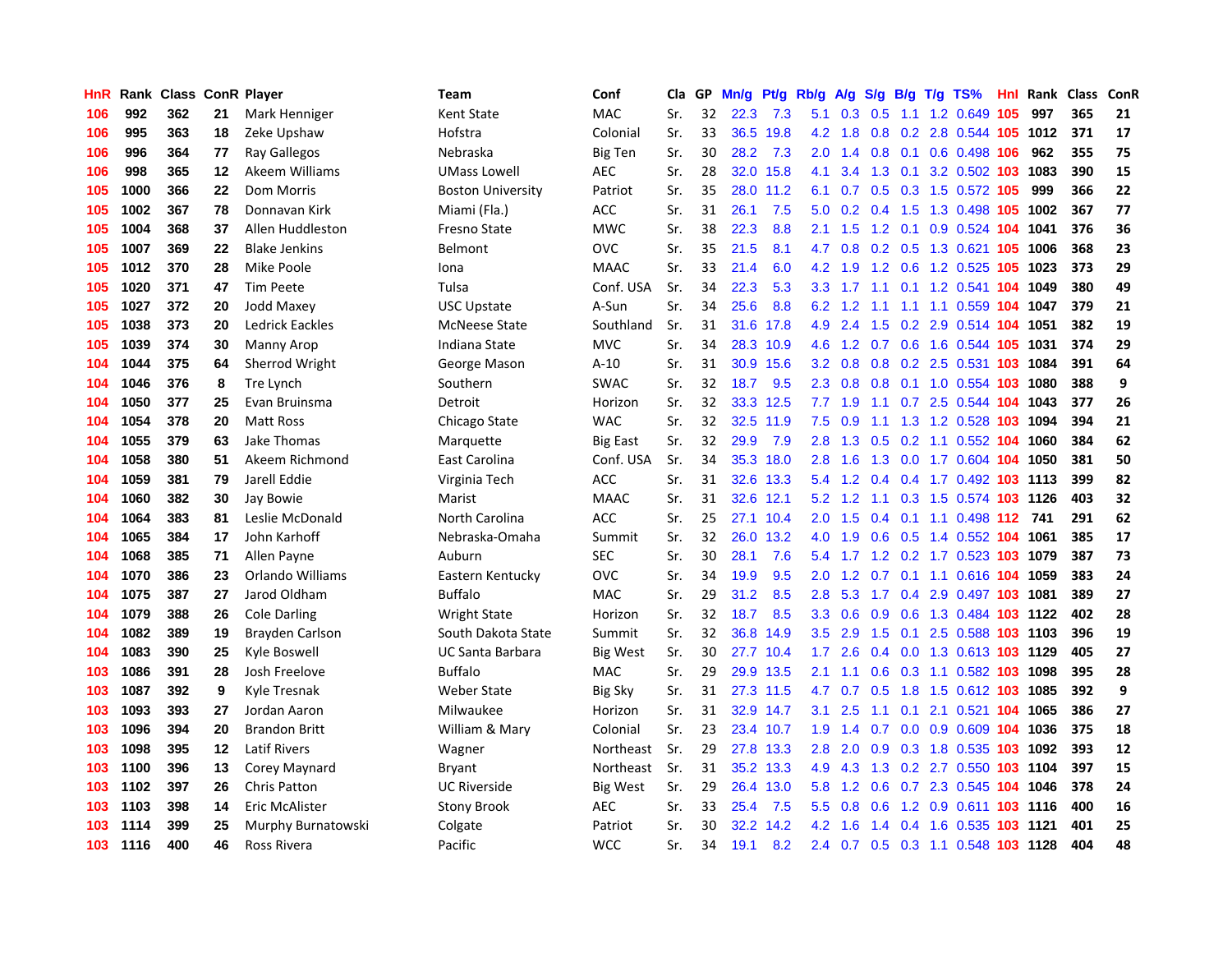| HnR |      | Rank Class ConR Player |    |                         | Team                     | Conf             | Cla | GP | Mn/g | Pt/g      | Rb/g             | A/g | S/g           | B/g | $T/g$ TS%                      |    | <b>Hnl Rank Class</b> |     | ConR |
|-----|------|------------------------|----|-------------------------|--------------------------|------------------|-----|----|------|-----------|------------------|-----|---------------|-----|--------------------------------|----|-----------------------|-----|------|
| 103 | 1120 | 401                    | 22 | Cory Dixon              | New Orleans              | Southland        | Sr. | 26 | 26.7 | 13.5      | 7.7              | 1.4 | 0.7           | 1.0 | 3.5 0.567 101 1177             |    |                       | 421 | 23   |
| 103 | 1121 | 402                    | 14 | <b>Tom Droney</b>       | Davidson                 | Southern         | Sr. | 32 |      | 30.8 10.2 | 3.7              | 3.3 | 0.7           |     | 0.1 2.2 0.579 102 1166         |    |                       | 418 | 14   |
| 103 | 1125 | 403                    | 12 | Joab Jerome             | Winthrop                 | <b>Big South</b> | Sr. | 31 |      | 28.7 12.3 | 4.1              | 2.5 |               |     | 0.9 0.4 2.7 0.567 102 1133     |    |                       | 407 | 12   |
| 103 | 1127 | 404                    | 77 | <b>Fred Gulley</b>      | Arkansas                 | <b>SEC</b>       | Sr. | 34 | 18.5 | 3.9       | 1.8              | 1.9 | 0.8           |     | 0.1 0.5 0.493 102 1140         |    |                       | 411 | 79   |
| 103 | 1130 | 405                    | 23 | <b>Terrance Motley</b>  | Sam Houston State        | Southland        | Sr. | 35 | 16.1 | 8.5       | 4.3              | 0.4 | 0.6           |     | 0.4 1.1 0.550 102 1136         |    |                       | 408 | 22   |
| 103 | 1131 | 406                    | 29 | Chris Bond              | <b>Ball State</b>        | <b>MAC</b>       | Sr. | 30 | 31.4 | 12.2      | 5.9              | 1.9 | 1.0           |     | 0.5 2.4 0.515 102 1152         |    |                       | 414 | 30   |
| 103 | 1133 | 407                    | 15 | Gary Johnson            | Albany                   | <b>AEC</b>       | Sr. | 32 | 30.4 | 11.0      | 4.9              | 1.4 | 0.6           |     | 0.4 1.9 0.576 103 1130         |    |                       | 406 | 17   |
| 102 | 1136 | 408                    | 85 | <b>Errick Peck</b>      | Purdue                   | <b>Big Ten</b>   | Sr. | 32 | 18.5 | 4.6       | 4.4              | 0.7 | 0.3           |     | 0.5 1.0 0.520 102 1138         |    |                       | 410 | 85   |
| 102 | 1144 | 409                    | 11 | <b>Julysses Nobles</b>  | Jackson State            | <b>SWAC</b>      | Sr. | 31 | 35.4 | 15.7      | 4.2              | 3.6 | 1.4           | 0.1 | 3.2 0.487 101 1207             |    |                       | 429 | 13   |
| 102 | 1146 | 410                    | 14 | Jaron Lane              | <b>NC Asheville</b>      | <b>Big South</b> | Sr. | 32 | 33.4 | 16.5      | 5.5              | 1.5 | 0.9           |     | 0.4 1.7 0.605 101 1190         |    |                       | 423 | 14   |
| 102 | 1149 | 411                    | 27 | Davis Rozitis           | Hawaii                   | <b>Big West</b>  | Sr. | 29 | 11.9 | 3.6       | 3.3 <sub>2</sub> |     |               |     | 0.2 0.3 0.8 0.5 0.654 102 1151 |    |                       | 413 | 28   |
| 102 | 1150 | 412                    | 63 | Pe'Shon Howard          | Southern California      | Pac 12           | Sr. | 31 | 30.4 | 10.8      | 3.0 <sub>2</sub> |     |               |     | 3.9 1.5 0.1 2.9 0.487 101 1194 |    |                       | 425 | 63   |
| 102 | 1152 | 413                    | 42 | Jerry Evans Jr.         | Nevada                   | <b>MWC</b>       | Sr. | 31 | 32.1 | 12.3      | 6.2              | 0.6 |               |     | 0.8 0.5 1.2 0.535 101 1183     |    |                       | 422 | 44   |
| 102 | 1153 | 414                    | 10 | Max Jacobsen            | Northern Arizona         | <b>Big Sky</b>   | Sr. | 32 | 27.4 | 12.3      | 4.2              | 1.5 | 0.5           |     | 0.5 2.1 0.606 102 1157         |    |                       | 415 | 10   |
| 102 | 1158 | 415                    | 17 | Alfonzo Houston         | <b>NC Central</b>        | <b>MEAC</b>      | Sr. | 34 | 26.2 | 9.5       | 2.8              | 1.3 | 0.6           |     | 0.1 1.2 0.512 102 1161         |    |                       | 417 | 17   |
| 102 | 1172 | 416                    | 27 | D.J. Irving             | <b>Boston University</b> | Patriot          | Sr. | 34 | 31.1 | 12.4      | 3.4              | 2.3 | 1.2           |     | 0.1 2.0 0.531 102 1159         |    |                       | 416 | 28   |
| 102 | 1179 | 417                    | 45 | Jeff Elorriaga          | <b>Boise State</b>       | <b>MWC</b>       | Sr. | 31 | 28.2 | 7.7       | 2.1              | 1.2 | 0.7           |     | 0.0 0.5 0.649 103 1106         |    |                       | 398 | 42   |
| 101 | 1190 | 418                    | 21 | Nelson Kirksey          | Missouri-Kansas City     | <b>WAC</b>       | Sr. | 30 | 29.3 | 13.1      | 5.0              | 2.2 | 1.3           | 0.1 | 2.8 0.556 100 1233             |    |                       | 436 | 22   |
| 101 | 1194 | 419                    | 27 | <b>Miles Cartwright</b> | Pennsylvania             | Ivy              | Sr. | 28 | 31.2 | 11.6      | 2.7              | 3.4 | 1.1           |     | 0.1 2.4 0.568 100 1257         |    |                       | 445 | 27   |
| 101 | 1195 | 420                    | 22 | Kevin Aronis            | New Mexico State         | <b>WAC</b>       | Sr. | 36 | 19.5 | 7.6       | 1.5              | 0.4 |               |     | 0.3 0.1 0.5 0.634 100 1239     |    |                       | 439 | 23   |
| 101 | 1196 | 421                    | 35 | Daylen Harrison         | Eastern Michigan         | <b>MAC</b>       | Sr. | 37 | 23.1 | 5.5       | 3.9 <sup>°</sup> | 1.0 |               |     | 1.2 0.6 0.9 0.504 100 1219     |    |                       | 433 | 36   |
| 101 | 1198 | 422                    | 83 | Demarco Cox             | Mississippi              | <b>SEC</b>       | Sr. | 33 | 16.6 | 4.2       | 3.8              | 0.2 | 0.5           |     | 0.8 0.6 0.541 101 1203         |    |                       | 427 | 83   |
| 101 | 1199 | 423                    | 16 | <b>Candon Rusin</b>     | Vermont                  | <b>AEC</b>       | Sr. | 33 | 25.5 | 9.6       | 1.5              | 0.7 | 0.5           |     | 0.1 1.2 0.582 101 1199         |    |                       | 426 | 19   |
| 101 | 1200 | 424                    | 17 | Luke Apfeld             | Vermont                  | <b>AEC</b>       | Sr. | 32 | 18.3 | 7.8       | 2.5              | 0.4 | $0.4^{\circ}$ |     | 0.3 0.8 0.532 101 1192         |    |                       | 424 | 18   |
| 101 | 1202 | 425                    | 18 | Jamari Bradshaw         | Florida A&M              | <b>MEAC</b>      | Sr. | 32 | 17.7 | 9.5       | 3.6              | 1.0 | 1.2           |     | 0.1 1.3 0.500 101 1209         |    |                       | 430 | 18   |
| 101 | 1203 | 426                    | 24 | O'Karo Akamune          | Western Kentucky         | Sun Belt         | Sr. | 18 | 17.1 | 4.1       | 5.0              | 0.8 | 0.6           |     | 0.4 0.7 0.497 102 1146         |    |                       | 412 | 24   |
| 101 | 1204 | 427                    | 18 | Chris Pelcher           | New Hampshire            | <b>AEC</b>       | Sr. | 19 | 27.6 | 10.8      | 8.4              | 0.6 |               |     | 0.6 2.2 2.2 0.500 113          |    | 687                   | 276 | 6    |
| 101 | 1206 | 428                    | 30 | Josh Greene             | Cal State Northridge     | Big West         | Sr. | 35 | 35.9 | 16.0      | 3.0 <sub>2</sub> | 3.3 |               |     | 1.1 0.2 2.0 0.589 101 1205     |    |                       | 428 | 29   |
| 101 | 1207 | 429                    | 88 | Baye Moussa Keita       | Syracuse                 | <b>ACC</b>       | Sr. | 32 | 15.5 | 1.8       | 3.8 <sub>2</sub> | 0.3 | 0.4           |     | 0.9 0.8 0.509 101 1173         |    |                       | 419 | 88   |
| 101 | 1210 | 430                    | 30 | <b>Vincent Garrett</b>  | Green Bay                | Horizon          | Sr. | 24 | 15.6 | 6.3       | 2.8              | 1.4 | 0.3           |     | 0.4 1.2 0.498 101 1176         |    |                       | 420 | 29   |
| 101 | 1211 | 431                    | 48 | Sama Taku               | Pacific                  | <b>WCC</b>       | Sr. | 34 | 28.0 | 11.1      | 4.0              | 2.2 | 0.6           |     | 0.0 1.6 0.463 100 1217         |    |                       | 432 | 49   |
| 101 | 1212 | 432                    | 19 | <b>Troy Snyder</b>      | Md.-Eastern Shore        | <b>MEAC</b>      | Sr. | 30 | 31.1 | 12.7      | 6.8              | 1.7 | 1.0           |     | 0.4 2.0 0.569                  | 99 | 1277                  | 451 | 19   |
| 101 | 1215 | 433                    | 56 | J.J. Moore              | Rutgers                  | AAC              | Sr. | 33 | 26.6 | 11.2      | 2.9              | 0.9 | 1.0           |     | 0.4 1.0 0.540 100 1248         |    |                       | 441 | 56   |
| 101 | 1219 | 434                    | 29 | <b>Dexter Fields</b>    | <b>Murray State</b>      | <b>OVC</b>       | Sr. | 34 | 30.3 | 9.7       | 3.1              | 1.5 | 0.9           |     | 0.2 1.1 0.596 100 1222         |    |                       | 434 | 29   |
| 101 | 1223 | 435                    | 16 | Sebastian Koch          | Elon                     | Southern         | Sr. | 32 | 32.4 | 11.7      | 4.9              | 2.8 | 0.6           |     | 0.2 1.8 0.619 100 1235         |    |                       | 437 | 16   |
| 101 | 1224 | 436                    | 30 | Tarius Johnson          | Eastern Kentucky         | OVC              | Sr. | 34 | 25.4 | 9.7       | 3.6 <sup>°</sup> |     |               |     | 1.2 0.9 0.1 1.0 0.600 100 1215 |    |                       | 431 | 28   |
| 100 | 1229 | 437                    | 53 | <b>Robert Williams</b>  | <b>UAB</b>               | Conf. USA        | Sr. | 31 | 25.5 | 8.6       | 6.4              | 1.4 | 0.7           |     | 0.2 1.5 0.490 100 1237         |    |                       | 438 | 53   |
| 100 | 1230 | 438                    | 91 | <b>Cadarian Raines</b>  | Virginia Tech            | ACC              | Sr. | 22 | 15.9 | 5.2       | 3.2 <sub>2</sub> | 0.5 | 0.3           |     | 0.7 1.0 0.509 100 1225         |    |                       | 435 | 92   |
| 100 | 1233 | 439                    | 70 | Omari Lawrence          | Kansas State             | <b>Big 12</b>    | Sr. | 33 | 12.8 | 3.1       | 1.8              | 0.9 |               |     | 0.6 0.2 0.7 0.472 100 1246     |    |                       | 440 | 71   |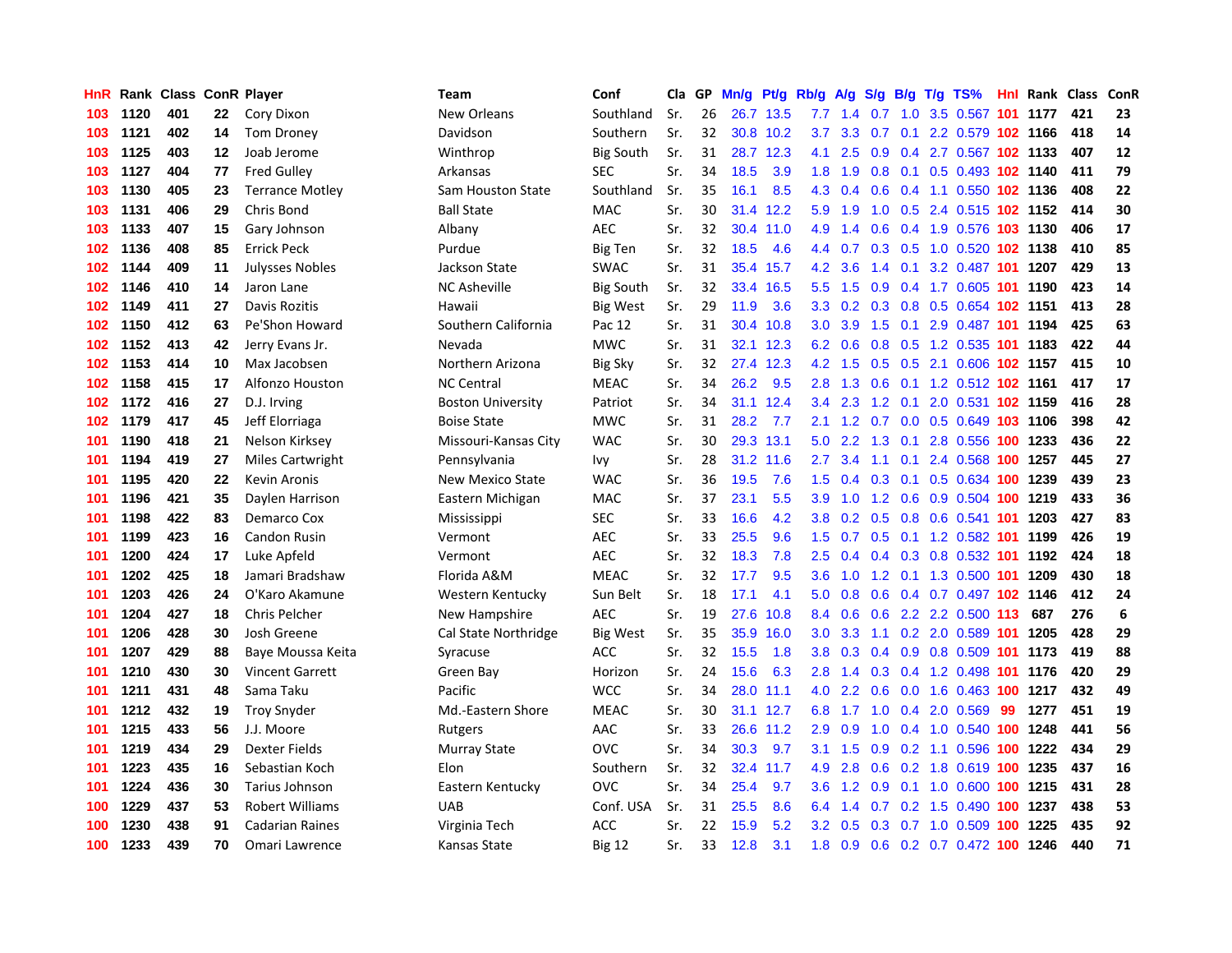| HnR |      | Rank Class ConR Player |         |                         | <b>Team</b>          | Conf            | Cla i | GP | Mn/g | Pt/g | Rb/g             | <b>A/g</b> | S/g           |     | B/g T/g TS%                | Hnl | Rank | <b>Class</b> | ConR |
|-----|------|------------------------|---------|-------------------------|----------------------|-----------------|-------|----|------|------|------------------|------------|---------------|-----|----------------------------|-----|------|--------------|------|
| 100 | 1236 | 440                    | 57      | <b>Brandon Morris</b>   | Houston              | AAC             | Sr.   | 33 | 20.1 | 6.3  | 2.1              | 1.2        | 0.6           |     | $0.2$ 0.7 0.601            | 99  | 1280 | 452          | 58   |
| 100 | 1241 | 441                    | 38      | DaShonte Riley          | Eastern Michigan     | <b>MAC</b>      | Sr.   | 37 | 25.7 | 4.2  | 6.0              | 0.7        |               |     | 0.8 2.6 1.6 0.515 100 1265 |     |      | 446          | 38   |
| 100 | 1244 | 442                    | 19      | DJ Evans                | Albany               | <b>AEC</b>      | Sr.   | 34 | 33.8 | 11.8 | 3.4              | 2.7        |               |     | 1.4 0.0 1.9 0.515 100 1252 |     |      | 442          | 20   |
| 100 | 1262 | 443                    | 34      | Miles Dixon             | <b>Wright State</b>  | Horizon         | Sr.   | 35 | 24.3 | 8.5  | 2.3              | 2.1        |               |     | $0.5$ 0.2 1.4 0.499        | 99  | 1299 | 459          | 35   |
| 100 | 1267 | 444                    | 68      | <b>Derrick Williams</b> | Richmond             | $A-10$          | Sr.   | 22 | 20.6 | 5.8  | 3.7              | 0.7        | 0.2           |     | 0.4 1.0 0.577 100 1256     |     |      | 444          | 67   |
| 100 | 1269 | 445                    | 47      | Nathan Sobey            | Wyoming              | <b>MWC</b>      | Sr.   | 33 | 30.2 | 9.8  | 3.4              | 1.9        | 0.5           |     | $0.2$ 1.3 0.508            | 97  | 1367 | 481          | 50   |
| 100 | 1271 | 446                    | 33      | Jeremiah Samarrippas    | Tennessee Tech       | <b>OVC</b>      | Sr.   | 33 | 30.0 | 10.5 | 2.5              | 4.8        | 1.4           |     | 0.0 3.0 0.545              | 99  | 1307 | 462          | 35   |
| 100 | 1274 | 447                    | 34      | <b>Marcus Lewis</b>     | Eastern Kentucky     | <b>OVC</b>      | Sr.   | 34 | 26.9 | 9.8  | 2.0              | 1.4        | 1.6           |     | $0.3$ 1.3 0.567            | 99  | 1272 | 449          | 34   |
| 100 | 1275 | 448                    | $12 \,$ | Jeremy Crutcher         | Alabama A&M          | <b>SWAC</b>     | Sr.   | 29 | 32.1 | 12.2 | 3.2              | 4.0        | 1.2           |     | 0.0 2.3 0.509 100          |     | 1254 | 443          | 14   |
| 100 | 1276 | 449                    | 24      | Mike Felt               | North Dakota State   | Summit          | Sr.   | 33 | 14.6 | 6.1  | 1.1              | 0.5        |               |     | $0.4$ 0.0 0.5 0.595        | -99 | 1283 | 454          | 24   |
| 99  | 1278 | 450                    | 35      | <b>Bobby Capobianco</b> | Valparaiso           | Horizon         | Sr.   | 33 | 17.6 | 6.3  | 3.8 <sub>2</sub> | 1.1        |               |     | $0.4$ 0.3 1.4 0.605        | -99 | 1276 | 450          | 33   |
| 99  | 1280 | 451                    | 69      | Jake Barnett            | Saint Louis          | $A-10$          | Sr.   | 34 | 24.2 | 4.7  | 2.8              | 1.1        |               |     | 0.8 0.2 1.0 0.471          | 99  | 1281 | 453          | 68   |
| 99  | 1281 | 452                    | 25      | Jordan Aaberg           | North Dakota State   | Summit          | Sr.   | 33 | 11.6 | 3.6  | 1.8              | 0.3        |               |     | $0.1$ 0.7 0.5 0.623        | -99 | 1286 | 456          | 25   |
| 99  | 1285 | 453                    | 26      | Michael Ochereobia      | Western Illinois     | Summit          | Sr.   | 30 | 25.2 | 8.9  | 5.4              | 0.8        | 0.4           |     | 1.4 1.7 0.588              | 98  | 1332 | 467          | 27   |
| 99  | 1287 | 454                    | 67      | John Gage               | Stanford             | Pac 12          | Sr.   | 34 | 11.5 | 3.3  | 1.6              | 0.3        | $0.4^{\circ}$ |     | 0.3 0.4 0.526              | -99 | 1268 | 448          | 65   |
| 99  | 1288 | 455                    | 49      | <b>TeNale Roland</b>    | Utah State           | <b>MWC</b>      | Sr.   | 32 | 22.7 | 5.5  | 1.7              | 2.8        | $0.4^{\circ}$ |     | $0.0$ 0.8 0.540            | 98  | 1320 | 464          | 48   |
| 99  | 1291 | 456                    | 22      | Stephen Nwaukoni        | Hofstra              | Colonial        | Sr.   | 33 | 22.7 | 6.2  | 8.8              | 0.6        | $0.4^{\circ}$ |     | 0.6 1.3 0.551              | 99  | 1306 | 461          | 23   |
| 99  | 1294 | 457                    | 67      | <b>Tony Chennault</b>   | Villanova            | <b>Big East</b> | Sr.   | 34 | 14.3 | 2.7  | 1.4              | 1.8        | 0.6           |     | $0.1$ 1.0 0.482            | -99 | 1288 | 457          | 67   |
| 99  | 1299 | 458                    | 70      | <b>Tyrone Garland</b>   | La Salle             | $A-10$          | Sr.   | 31 | 29.5 | 12.5 | 2.3              | 2.6        |               |     | $0.7$ $0.2$ 1.7 $0.430$    | -99 | 1296 | 458          | 69   |
| 99  | 1300 | 459                    | 96      | Tom Knight              | Notre Dame           | <b>ACC</b>      | Sr.   | 27 | 14.2 | 3.9  | 3.1              | 0.4        |               |     | $0.3$ 0.6 0.7 0.553        | -96 | 1413 | 497          | 99   |
| 99  | 1308 | 460                    | 89      | <b>Fabyon Harris</b>    | Texas A&M            | <b>SEC</b>      | Sr.   | 30 | 23.3 | 6.3  | 2.1              | 1.7        | 0.8           |     | $0.1$ 1.1 $0.540$          | 99  | 1284 | 455          | 88   |
| 99  | 1309 | 461                    | 41      | <b>Cameron Black</b>    | <b>Bowling Green</b> | <b>MAC</b>      | Sr.   | 32 | 29.8 | 7.4  | 7.7              | 1.5        |               |     | $0.7$ 1.7 1.6 0.496        | 98  | 1325 | 466          | 41   |
| 99  | 1311 | 462                    | 71      | Sam Mills               | La Salle             | $A-10$          | Sr.   | 31 | 31.3 | 7.6  | 2.5              | 2.0        | 0.9           |     | 0.2 1.6 0.535              | -99 | 1314 | 463          | 71   |
| 99  | 1317 | 463                    | 24      | Nori Johnson            | Charleston           | Colonial        | Sr.   | 26 | 21.6 | 7.5  | 1.8              | 0.8        | 0.7           | 0.4 | $0.6$ 0.611                | 99  | 1266 | 447          | 22   |
| 98  | 1326 | 464                    | 27      | Kevin Canevari          | Mercer               | A-Sun           | Sr.   | 36 | 8.9  | 1.5  | 0.5              | 1.7        | 0.4           |     | $0.0$ 0.6 0.589            | 98  | 1321 | 465          | 26   |
| 98  | 1328 | 465                    | 21      | Anthony Hubbard         | Morgan State         | <b>MEAC</b>     | Sr.   | 31 | 28.5 | 10.8 | 6.9              | 2.1        | 0.7           |     | $0.2$ 1.8 0.502            | -98 | 1335 | 468          | 21   |
| 98  | 1334 | 466                    | 34      | Brandon Spearman        | Hawaii               | <b>Big West</b> | Sr.   | 28 | 29.6 | 11.3 | 4.5              | 1.3        | 0.8           |     | $0.1$ 1.3 0.545            | -99 | 1300 | 460          | 34   |
| 98  | 1335 | 467                    | 25      | <b>Marcus Damas</b>     | Towson               | Colonial        | Sr.   | 36 | 30.9 | 11.1 | 5.1              |            |               |     | 1.2 0.5 0.9 1.7 0.534      | -98 | 1346 | 472          | 25   |
| 98  | 1341 | 468                    | 27      | <b>Brandon Harris</b>   | Western Kentucky     | Sun Belt        | Sr.   | 29 | 19.0 | 5.8  | 3.3              | 1.1        | 0.6           |     | $0.1$ 0.9 0.473            | -96 | 1412 | 496          | 32   |
| 98  | 1345 | 469                    | 42      | Nick Harney             | Akron                | MAC             | Sr.   | 30 | 21.0 | 8.5  | 3.5              | 0.7        | 0.6           |     | $0.5$ 1.6 0.519            | -98 | 1343 | 471          | 42   |
| 98  | 1350 | 470                    | 24      | <b>Holton Hunsaker</b>  | Utah Valley          | <b>WAC</b>      | Sr.   | 32 | 33.6 | 14.2 | 2.3              | 4.2        | 1.0           |     | $0.0$ 2.7 $0.518$          | -98 | 1347 | 473          | 25   |
| 98  | 1353 | 471                    | 20      | <b>Tre Bussey</b>       | Georgia Southern     | Southern        | Sr.   | 34 | 34.9 | 16.2 | 3.8              | 1.9        | 1.0           |     | 0.1 1.5 0.544              | 98  | 1361 | 478          | 19   |
| 98  | 1355 | 472                    | 28      | Adam Link               | Western Illinois     | Summit          | Sr.   | 30 | 28.9 | 9.2  | 4.7              | 1.7        | 0.7           |     | $0.5$ 1.7 $0.580$          | 97  | 1405 | 493          | 31   |
| 98  | 1356 | 473                    | 56      | Matt Hodgson            | Saint Mary's         | <b>WCC</b>      | Sr.   | 34 | 10.5 | 3.3  | 2.6              | 0.1        | 0.1           |     | 0.9 0.9 0.514              | 98  | 1358 | 476          | 54   |
| 98  | 1358 | 474                    | 29      | Chad White              | South Dakota State   | Summit          | Sr.   | 30 | 32.3 | 9.7  | 3.6              | 2.2        | 0.6           |     | 0.6 1.6 0.561              | 98  | 1338 | 469          | 28   |
| 98  | 1359 | 475                    | 26      | Mike Burwell            | Towson               | Colonial        | Sr.   | 36 | 30.0 | 10.9 | 4.3              | 2.4        | 0.6           |     | $0.4$ 2.1 0.508            | 97  | 1372 | 482          | 26   |
| 98  | 1366 | 476                    | 26      | <b>Brison White</b>     | Northwestern State   | Southland       | Sr.   | 31 | 26.0 | 13.1 | 3.1              | 2.0        | $1.4^{\circ}$ |     | 0.3 1.3 0.515 97           |     | 1391 | 488          | 27   |
| 98  | 1370 | 477                    | 69      | Sandi Marcius           | DePaul               | <b>Big East</b> | Sr.   | 33 | 18.6 | 4.8  | 4.6              | 0.2        | 0.3           |     | 1.0 1.3 0.602              | -95 | 1501 | 524          | 69   |
| 97  | 1372 | 478                    | 20      | <b>Antonio Bivins</b>   | <b>UMass Lowell</b>  | <b>AEC</b>      | Sr.   | 16 | 27.5 | 13.8 | 5.9              |            |               |     | 0.4 1.3 0.3 1.7 0.574 112  |     | 739  | 290          | 9    |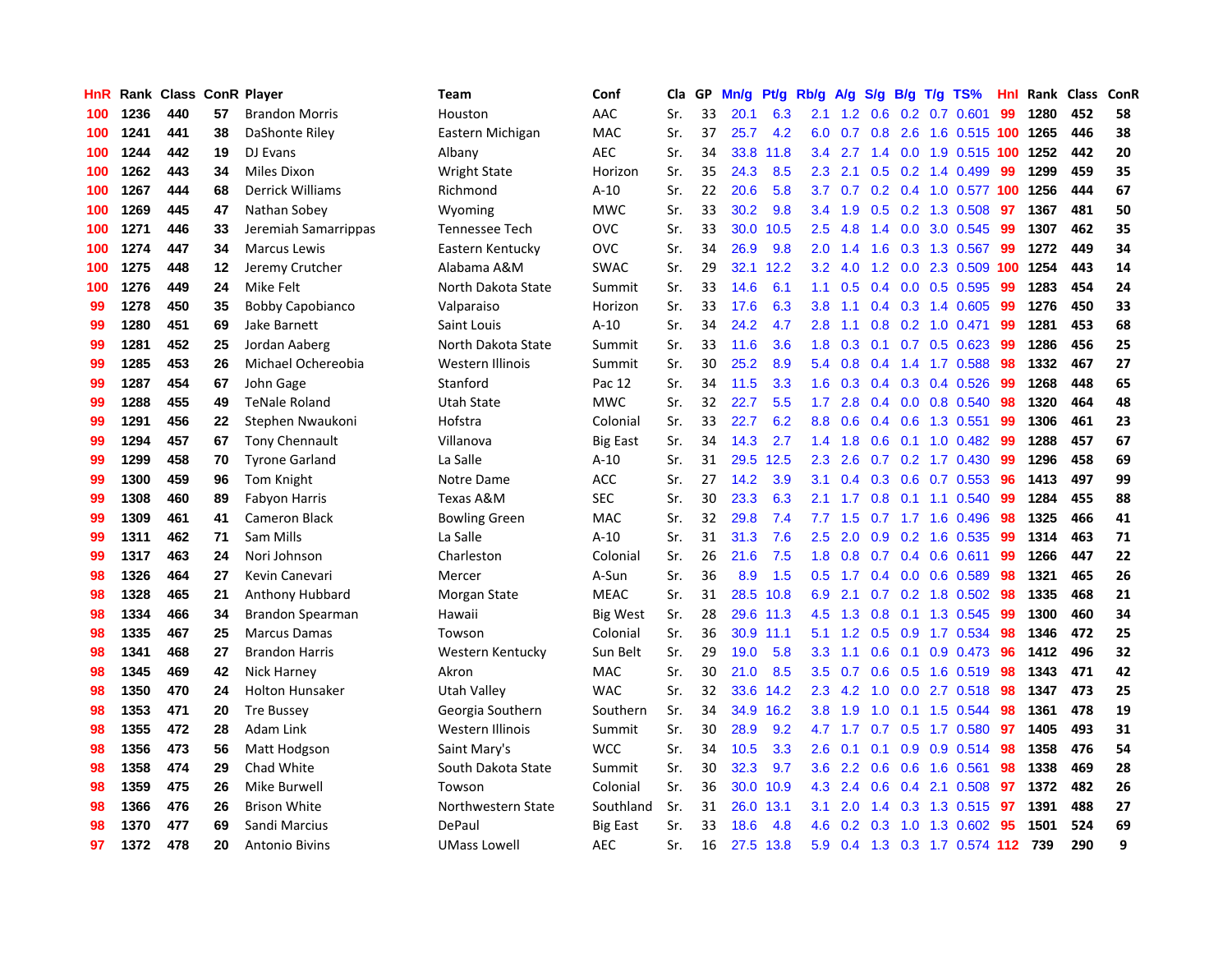| HnR |      | Rank Class ConR Player |    |                        | <b>Team</b>         | Conf             | Cla | GP | Mn/g | Pt/g      | Rb/g          | A/g | S/g | B/g | T/g TS%                   | Hnl | Rank Class |     | ConR         |
|-----|------|------------------------|----|------------------------|---------------------|------------------|-----|----|------|-----------|---------------|-----|-----|-----|---------------------------|-----|------------|-----|--------------|
| 97  | 1374 | 479                    | 37 | Seth VanDeest          | <b>Drake</b>        | <b>MVC</b>       | Sr. | 31 | 18.6 | 4.8       | 5.0           | 0.9 | 0.2 | 0.7 | 0.9 0.554                 | 96  | 1436       | 505 | 41           |
| 97  | 1376 | 480                    | 58 | Alzee Williams         | North Texas         | Conf. USA        | Sr. | 32 | 28.4 | 11.1      | $2.4^{\circ}$ | 1.4 | 0.7 |     | 0.1 1.0 0.524 97          |     | 1394       | 490 | 59           |
| 97  | 1377 | 481                    | 39 | <b>Chris Perez</b>     | Canisius            | <b>MAAC</b>      | Sr. | 34 | 35.1 | 12.9      | 2.8           | 1.7 |     |     | $0.8$ 0.0 2.1 0.512 97    |     | 1385       | 486 | 40           |
| 97  | 1380 | 482                    | 28 | <b>Edward Townsel</b>  | Arkansas State      | Sun Belt         | Sr. | 32 | 28.1 | 9.7       | 3.7           | 2.2 |     |     | 1.2 0.1 1.4 0.534         | 97  | 1379       | 484 | 27           |
| 97  | 1384 | 483                    | 37 | Kyle Odister           | Cal Poly            | Big West         | Sr. | 28 | 24.7 | 9.1       | 2.2           | 1.4 | 0.9 |     | $0.0$ 0.6 0.494           | 97  | 1374       | 483 | 36           |
| 97  | 1385 | 484                    | 40 | Moussa Gueye           | Valparaiso          | Horizon          | Sr. | 34 | 16.4 | 4.5       | 4.9           | 0.4 | 0.4 | 2.1 | 2.2 0.610                 | 97  | 1382       | 485 | 39           |
| 97  | 1387 | 485                    | 17 | Demarquelle Tabb       | Alabama A&M         | <b>SWAC</b>      | Sr. | 28 | 22.3 | 8.0       | 5.4           | 1.0 | 0.8 |     | 1.5 1.3 0.497             | 98  | 1342       | 470 | 15           |
| 97  | 1391 | 486                    | 41 | Jordan Coleman         | Valparaiso          | Horizon          | Sr. | 31 | 20.9 | 8.1       | 3.5           | 1.1 | 0.4 |     | $0.5$ 1.2 0.539           | 97  | 1388       | 487 | 40           |
| 97  | 1394 | 487                    | 22 | <b>Chase Plummer</b>   | <b>UMBC</b>         | AEC              | Sr. | 28 | 19.1 | 10.5      | 5.0           | 1.0 | 1.1 |     | 0.1 1.8 0.473             | -97 | 1366       | 480 | 23           |
| 97  | 1395 | 488                    | 23 | Joshua Montgomery      | Savannah State      | <b>MEAC</b>      | Sr. | 31 | 24.6 | 8.7       | 5.0           | 0.6 | 1.0 |     | $0.2$ 1.4 $0.519$         | -97 | 1401       | 491 | 23           |
| 97  | 1400 | 489                    | 76 | Jerry Jones            | Duguesne            | $A-10$           | Sr. | 28 | 17.3 | 4.8       | $2.4^{\circ}$ | 1.5 |     |     | 0.7 0.4 0.6 0.515 96      |     | 1414       | 498 | 76           |
| 97  | 1401 | 490                    | 23 | <b>Tristan Carey</b>   | Longwood            | <b>Big South</b> | Sr. | 31 | 32.7 | 18.5      | 6.6           | 0.8 |     |     | 1.5 0.4 1.6 0.559         | -98 | 1355       | 475 | 23           |
| 97  | 1403 | 491                    | 23 | Dave Coley             | <b>Stony Brook</b>  | AEC              | Sr. | 34 | 32.5 | 10.4      | 4.9           | 2.5 | 1.0 |     | $0.0$ 2.1 $0.460$         | -96 | 1422       | 501 | 24           |
| 97  | 1408 | 492                    | 29 | <b>Vince Martin</b>    | Jacksonville        | A-Sun            | Sr. | 30 | 32.5 | 9.9       | 3.9           | 4.7 | 1.8 |     | $0.2$ 1.8 $0.526$         | 95  | 1468       | 514 | 32           |
| 97  | 1415 | 493                    | 29 | <b>Antoine Myers</b>   | Troy                | Sun Belt         | Sr. | 31 | 34.1 | 12.1      | 5.4           | 2.6 | 0.8 |     | $0.0$ 2.1 $0.554$         | 97  | 1404       | 492 | 29           |
| 97  | 1418 | 494                    | 45 | <b>Travis Wilkins</b>  | Ohio                | MAC              | Sr. | 37 | 24.1 | 6.6       | 2.0           | 1.5 | 0.5 | 0.1 | 0.7 0.606                 | 96  | 1434       | 504 | 47           |
| 97  | 1420 | 495                    | 63 | <b>Calvin Newell</b>   | Central Florida     | AAC              | Sr. | 30 | 28.0 | 10.1      | 2.3           | 2.9 | 1.7 | 0.1 | 2.4 0.467                 | 96  | 1415       | 499 | 62           |
| 96  | 1422 | 496                    | 24 | Josh Elbaum            | Vermont             | <b>AEC</b>       | Sr. | 33 | 11.0 | 1.4       | 1.1           | 1.2 | 0.9 |     | $0.0$ $0.6$ $0.657$       | 96  | 1424       | 502 | 25           |
| 96  | 1426 | 497                    | 31 | Kendrick Washington    | Arkansas State      | Sun Belt         | Sr. | 30 | 31.1 | 10.1      | 6.6           | 1.6 | 0.8 |     | 0.6 1.9 0.561             | 97  | 1406       | 494 | 30           |
| 96  | 1427 | 498                    | 18 | YonDarius Johnson      | Southern            | <b>SWAC</b>      | Sr. | 31 | 25.7 | 10.5      | 2.9           | 1.1 |     |     | $0.7$ $0.2$ 1.2 $0.563$   | -96 | 1460       | 512 | 19           |
| 96  | 1429 | 499                    | 41 | Nick Wiggins           | Wichita State       | <b>MVC</b>       | Sr. | 36 | 15.2 | 5.1       | 2.3           | 0.6 |     |     | $0.3$ $0.3$ $0.8$ $0.458$ | 96  | 1416       | 500 | 38           |
| 96  | 1431 | 500                    | 22 | Chris Czerapowicz      | Davidson            | Southern         | Sr. | 33 | 25.3 | 8.8       | 4.3           | 0.7 |     |     | 0.5 0.3 0.9 0.497         | -95 | 1497       | 523 | 25           |
| 96  | 1432 | 501                    | 32 | <b>Brandon Reed</b>    | Arkansas State      | Sun Belt         | Sr. | 32 | 24.9 | 9.6       | $2.4^{\circ}$ | 2.0 | 0.7 |     | $0.0$ 1.0 $0.521$         | 96  | 1430       | 503 | 33           |
| 96  | 1435 | 502                    | 26 | Demetrius Walker       | <b>Grand Canyon</b> | <b>WAC</b>       | Sr. | 9  | 30.9 | 16.9      | 5.6           | 2.2 | 1.0 | 0.1 | 2.2 0.563 113             |     | 688        | 277 | 9            |
| 96  | 1441 | 503                    | 38 | Josh Ritchart          | <b>UC Davis</b>     | <b>Big West</b>  | Sr. | 9  | 28.9 | 17.3      | 6.6           | 0.8 | 1.0 |     | 1.3 1.4 0.700 138         |     | 135        | 60  | $\mathbf{2}$ |
| 96  | 1444 | 504                    | 28 | Dartaye Ruffin         | Drexel              | Colonial         | Sr. | 28 | 29.6 | 5.0       | 7.7           | 0.6 | 0.8 |     | 0.7 0.9 0.579             | 96  | 1447       | 506 | 29           |
| 96  | 1445 | 505                    | 57 | Alex Osborne           | Loyola Marymount    | <b>WCC</b>       | Sr. | 32 | 21.0 | 6.3       | 5.3           | 0.5 |     |     | 1.2 0.5 1.0 0.517 95      |     | 1473       | 517 | 57           |
| 96  | 1446 | 506                    | 19 | Aaron Anderson         | North Dakota        | Big Sky          | Sr. | 34 | 29.4 | 11.1      | 2.5           | 2.8 |     |     | $0.9$ 0.0 1.2 0.594       | 95  | 1494       | 522 | 22           |
| 96  | 1449 | 507                    | 41 | <b>Chris Manhertz</b>  | Canisius            | <b>MAAC</b>      | Sr. | 31 | 24.1 | 8.4       | 6.9           | 0.8 |     |     | $0.5$ $0.5$ 1.4 $0.549$   | 96  | 1453       | 509 | 41           |
| 96  | 1452 | 508                    | 20 | Jaron Nash             | North Dakota        | <b>Big Sky</b>   | Sr. | 33 | 23.3 | 10.8      | 4.5           | 0.6 | 1.1 |     | $0.5$ 1.5 0.531           | 95  | 1486       | 520 | 20           |
| 96  | 1455 | 509                    | 64 | Wally Judge            | Rutgers             | AAC              | Sr. | 31 | 22.8 | 7.5       | 6.2           | 0.7 | 0.6 | 1.1 | 1.8 0.493                 | 95  | 1491       | 521 | 64           |
| 96  | 1459 | 510                    | 33 | Marcus Heemstra        | South Dakota State  | Summit           | Sr. | 32 | 16.6 | 5.1       | 3.2           | 1.0 | 0.3 |     | 0.4 1.1 0.566             | 95  | 1478       | 518 | 34           |
| 96  | 1460 | 511                    | 24 | <b>Brandon Boggs</b>   | Western Carolina    | Southern         | Sr. | 34 | 26.8 | 12.5      | 3.8           | 1.2 | 1.0 |     | 0.8 1.7 0.522             | 95  | 1465       | 513 | 23           |
| 96  | 1466 | 512                    | 34 | Michael Kibiloski      | <b>IPFW</b>         | Summit           | Sr. | 36 | 19.2 | 7.2       | 2.4           | 0.6 | 0.5 | 0.1 | $0.6$ 0.628               | 95  | 1471       | 516 | 33           |
| 96  | 1472 | 513                    | 25 | <b>Tommy Spagnolo</b>  | Appalachian State   | Southern         | Sr. | 30 | 24.1 | 8.5       | 6.9           | 0.9 | 0.5 |     | 0.8 1.3 0.587             | 95  | 1517       | 530 | 26           |
| 96  | 1475 | 514                    | 25 | <b>Malcolm Hawkins</b> | Norfolk State       | <b>MEAC</b>      | Sr. | 29 | 30.1 | 15.6      | 4.3           | 1.9 | 0.8 |     | 0.3 2.9 0.564             | 96  | 1449       | 508 | 26           |
| 96  | 1477 | 515                    | 28 | Jeremy Smith           | Nicholls State      | Southland        | Sr. | 29 | 28.7 | 13.9      | 3.7           | 1.6 |     |     | $0.3$ $0.2$ $2.0$ $0.605$ | 94  | 1534       | 533 | 31           |
| 96  | 1479 | 516                    | 35 | Amos Olatayo           | Louisiana-Monroe    | Sun Belt         | Sr. | 14 | 28.0 | 13.2      | 5.3           | 0.7 | 0.9 |     | 0.6 2.3 0.527 102 1137    |     |            | 409 | 23           |
| 95  | 1480 | 517                    | 26 | Anthony Jackson        | <b>Stony Brook</b>  | <b>AEC</b>       | Sr. | 31 |      | 30.3 12.5 | 2.5           |     |     |     | 2.2 0.7 0.0 2.2 0.543     | 96  | 1454       | 510 | 26           |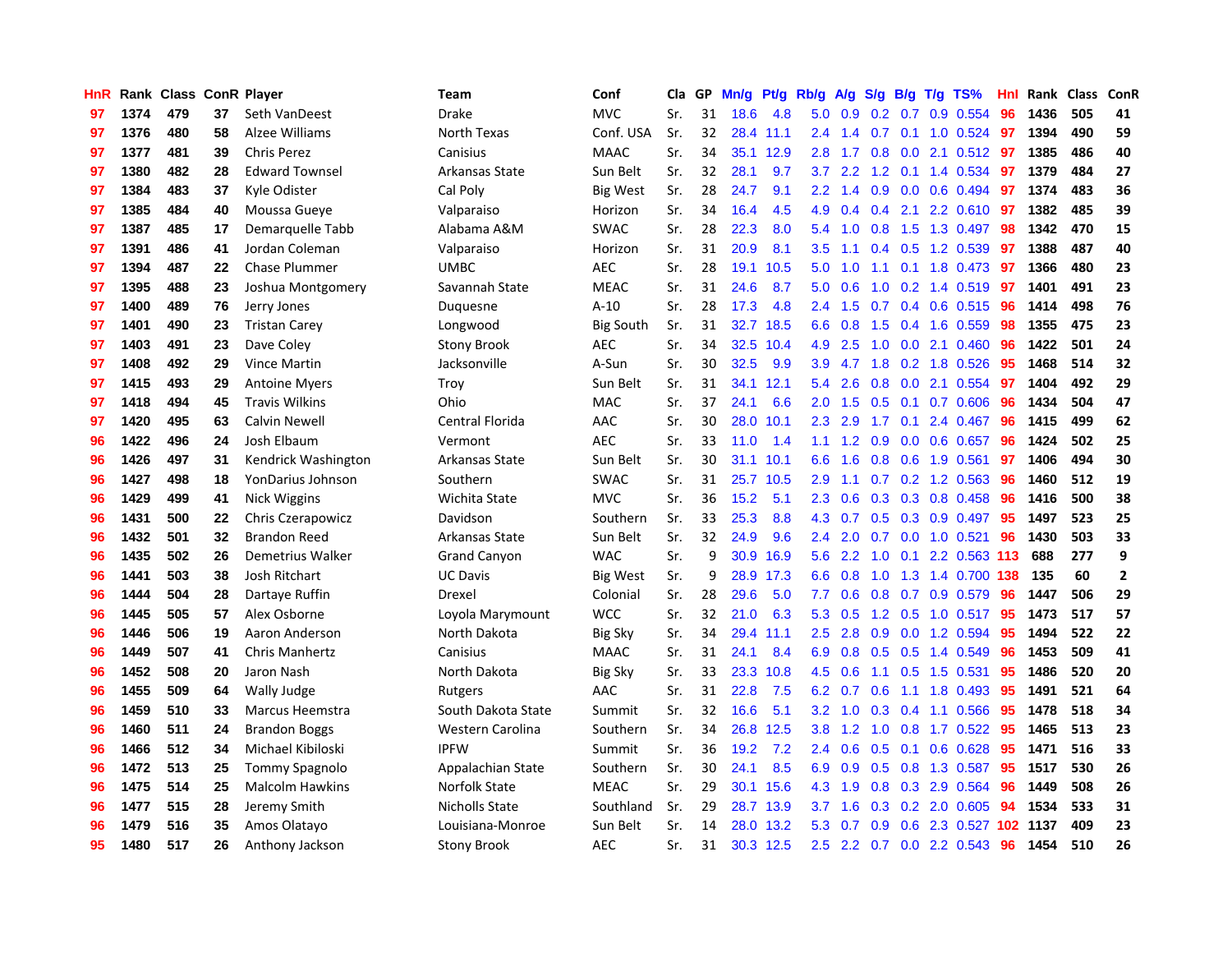| HnR |      | Rank Class ConR Player |    |                        | Team                       | Conf             | Cla | GP | Mn/g | Pt/g | Rb/g             | A/g | S/g           |     | $B/g$ T/g TS%            | <b>Hnl</b> | Rank Class |     | ConR |
|-----|------|------------------------|----|------------------------|----------------------------|------------------|-----|----|------|------|------------------|-----|---------------|-----|--------------------------|------------|------------|-----|------|
| 95  | 1487 | 518                    | 21 | <b>Tomas Sanchez</b>   | <b>Idaho State</b>         | <b>Big Sky</b>   | Sr. | 29 | 37.9 | 15.3 | 2.9              | 4.3 | 1.7           | 0.1 | 3.2 0.548                | 95         | 1485       | 519 | 19   |
| 95  | 1493 | 519                    | 21 | Naofall Folahan        | Wagner                     | Northeast        | Sr. | 31 | 21.1 | 4.2  | 5.3              | 0.1 |               |     | 0.2 2.9 0.7 0.504 95     |            | 1511       | 528 | 21   |
| 95  | 1494 | 520                    | 27 | Alhaji Fullah          | <b>Charleston Southern</b> | <b>Big South</b> | Sr. | 31 | 13.3 | 4.4  | 3.6              |     |               |     | 0.3 0.3 0.7 0.4 0.662 95 |            | 1508       | 527 | 28   |
| 95  | 1500 | 521                    | 23 | Andre' Hatchett        | Idaho State                | <b>Big Sky</b>   | Sr. | 29 | 33.5 | 14.1 | 5.5              | 3.1 |               |     | 1.4 0.1 2.2 0.473        | -95        | 1502       | 525 | 23   |
| 95  | 1501 | 522                    | 91 | <b>Allen Roberts</b>   | Penn State                 | Big Ten          | Sr. | 18 | 18.5 | 5.7  | 2.7              | 1.0 |               |     | 0.2 0.2 0.6 0.502 97     |            | 1365       | 479 | 90   |
| 95  | 1506 | 523                    | 33 | Shane Reybold          | <b>NC Wilmington</b>       | Colonial         | Sr. | 26 | 21.8 | 6.4  | 5.9              | 0.4 | 0.6           |     | 1.0 1.2 0.555            | 97         | 1392       | 489 | 28   |
| 95  | 1508 | 524                    | 62 | Rod Rucker             | <b>UAB</b>                 | Conf. USA        | Sr. | 30 | 30.6 | 10.9 | 7.1              | 2.1 | 0.4           |     | 0.4 2.0 0.439            | 95         | 1503       | 526 | 63   |
| 95  | 1510 | 525                    | 63 | Fahro Alihodzic        | <b>UAB</b>                 | Conf. USA        | Sr. | 31 | 24.7 | 8.8  | 6.3              | 0.5 | 0.6           |     | 1.0 1.5 0.473            | 95         | 1513       | 529 | 64   |
| 95  | 1515 | 526                    | 36 | Gordon Ball            | <b>Texas State</b>         | Sun Belt         | Sr. | 27 | 10.5 | 3.5  | 2.9              | 0.6 | 0.3           |     | $0.1$ 0.7 0.621          | 96         | 1448       | 507 | 34   |
| 95  | 1518 | 527                    | 42 | Umar Shannon           | Quinnipiac                 | <b>MAAC</b>      | Sr. | 26 | 33.8 | 14.3 | 2.0              | 2.3 | 0.6           |     | $0.0$ 1.7 $0.495$        | 98         | 1360       | 477 | 39   |
| 95  | 1519 | 528                    | 53 | <b>Quinten Rollins</b> | Miami (Oh.)                | <b>MAC</b>       | Sr. | 31 | 30.9 | 6.9  | 3.9 <sup>°</sup> | 3.9 |               |     | 2.4 0.1 2.5 0.473 94     |            | 1522       | 531 | 51   |
| 95  | 1521 | 529                    | 24 | Jamal Webb             | North Dakota               | Big Sky          | Sr. | 34 | 24.9 | 7.2  | 3.4              | 3.1 |               |     | 1.7 0.6 2.0 0.519 94     |            | 1568       | 543 | 25   |
| 95  | 1526 | 530                    | 39 | Drew Kelly             | <b>Morehead State</b>      | <b>OVC</b>       | Sr. | 34 | 25.4 | 9.8  | 4.4              | 0.6 | 0.6           |     | 0.4 1.1 0.577 94         |            | 1539       | 534 | 38   |
| 95  | 1529 | 531                    | 95 | Mardracus Wade         | Arkansas                   | <b>SEC</b>       | Sr. | 31 | 14.7 | 3.9  | 0.8              | 0.9 | 0.8           |     | $0.0$ 0.5 0.587          | 96         | 1456       | 511 | 95   |
| 95  | 1534 | 532                    | 27 | Deven Williams         | Savannah State             | <b>MEAC</b>      | Sr. | 32 | 18.1 | 10.2 | 1.0              | 1.0 |               |     | 0.4 0.0 1.6 0.522        | -94        | 1567       | 542 | 27   |
| 95  | 1535 | 533                    | 34 | <b>Rafriel Guthrie</b> | Towson                     | Colonial         | Sr. | 36 | 25.3 | 11.4 | 2.9              | 0.9 | 0.7           |     | 0.1 1.8 0.504            | 94         | 1549       | 536 | 35   |
| 95  | 1536 | 534                    | 28 | Onzie Branch           | Gardner-Webb               | <b>Big South</b> | Sr. | 33 | 15.2 | 5.7  | 3.3              | 1.0 | 0.5           |     | 0.3 1.2 0.596            | -94        | 1560       | 539 | 30   |
| 94  | 1538 | 535                    | 54 | T.J. Hall              | Ohio                       | MAC              | Sr. | 35 | 19.1 | 6.3  | 3.4              | 1.7 | 0.8           |     | $0.3$ 1.5 0.459          | 94         | 1524       | 532 | 52   |
| 94  | 1540 | 536                    | 56 | Darren Goodson         | <b>Kent State</b>          | <b>MAC</b>       | Sr. | 32 | 21.7 | 9.1  | 4.0              | 2.3 | 0.5           |     | 0.1 2.2 0.457 94         |            | 1540       | 535 | 55   |
| 94  | 1541 | 537                    | 35 | Kyle Gaillard          | William & Mary             | Colonial         | Sr. | 32 | 25.6 | 6.9  | 3.7              | 1.5 |               |     | 0.6 0.3 0.8 0.553 94     |            | 1552       | 537 | 36   |
| 94  | 1542 | 538                    | 22 | Anthony Myers-Pate     | Robert Morris              | Northeast        | Sr. | 36 | 27.6 | 6.9  | $2.4^{\circ}$    | 3.7 |               |     | 1.1 0.0 1.7 0.500        | -94        | 1583       | 545 | 24   |
| 94  | 1543 | 539                    | 47 | Aaron Hawley           | Drake                      | <b>MVC</b>       | Sr. | 31 | 26.8 | 10.3 | 3.8 <sub>2</sub> | 0.6 | 0.6           |     | 0.0 1.3 0.574            | -93        | 1610       | 554 | 48   |
| 94  | 1544 | 540                    | 56 | Jerron Granberry       | Wyoming                    | <b>MWC</b>       | Sr. | 33 | 25.2 | 6.1  | 2.1              | 1.2 | 0.7           |     | $0.5$ 1.1 0.582          | 92         | 1667       | 564 | 61   |
| 94  | 1549 | 541                    | 28 | Lamont Middleton       | North Carolina A&T         | <b>MEAC</b>      | Sr. | 32 | 35.1 | 17.5 | 4.8              | 2.1 | 1.0           |     | 0.2 2.9 0.487            | 93         | 1644       | 559 | 30   |
| 94  | 1556 | 542                    | 37 | <b>Bryant Mbamalu</b>  | Louisiana-Lafayette        | Sun Belt         | Sr. | 23 | 29.1 | 12.3 | 4.3              | 1.3 | 0.8           |     | $0.1$ 1.7 $0.518$        | -97        | 1407       | 495 | 31   |
| 94  | 1560 | 543                    | 97 | Kikko Haydar           | Arkansas                   | <b>SEC</b>       | Sr. | 34 | 12.3 | 3.0  | 1.3              | 0.8 | 0.6           |     | $0.0$ 0.4 0.604          | 94         | 1564       | 541 | 96   |
| 94  | 1563 | 544                    | 45 | Ugochukwu Njoku        | Detroit                    | Horizon          | Sr. | 31 | 21.3 | 4.1  | 5.8              | 0.5 |               |     | 1.1 1.5 1.0 0.487 94     |            | 1556       | 538 | 45   |
| 94  | 1565 | 545                    | 29 | <b>Clarence Trent</b>  | Seattle                    | <b>WAC</b>       | Sr. | 30 | 21.6 | 7.4  | 4.5              | 1.0 |               |     | 1.3 0.7 1.5 0.498 92     |            | 1657       | 561 | 31   |
| 94  | 1572 | 546                    | 23 | <b>Ben Mockford</b>    | Saint Francis (NY)         | Northeast        | Sr. | 30 | 29.5 | 12.0 | 1.6              | 0.9 |               |     | $0.2$ 0.0 0.8 0.589      | -93        | 1603       | 550 | 25   |
| 94  | 1575 | 547                    | 74 | Jarvis Ray             | <b>Texas Christian</b>     | <b>Big 12</b>    | Sr. | 31 | 27.1 | 9.3  | 4.3              | 1.3 | 1.3           |     | 0.4 1.8 0.482 93         |            | 1628       | 556 | 75   |
| 94  | 1578 | 548                    | 98 | Colin Borchert         | Mississippi State          | <b>SEC</b>       | Sr. | 33 | 26.3 | 8.7  | 4.2              | 1.3 | 0.8           |     | 1.0 2.0 0.503            | -93        | 1602       | 549 | 100  |
| 94  | 1580 | 549                    | 38 | Jeff Mullahev          | Troy                       | Sun Belt         | Sr. | 31 | 29.9 | 9.2  | 4.6              | 2.0 | $1.4^{\circ}$ |     | 0.2 1.0 0.496            | 94         | 1581       | 544 | 38   |
| 94  | 1587 | 550                    | 72 | Erik Fromm             | <b>Butler</b>              | <b>Big East</b>  | Sr. | 31 | 21.5 | 5.5  | 3.4              | 0.4 | 0.4           |     | $0.5$ 0.8 0.463          | 93         | 1588       | 546 | 72   |
| 94  | 1588 | 551                    | 37 | <b>Andrey Semenov</b>  | James Madison              | Colonial         | Sr. | 28 | 28.8 | 10.9 | 4.1              | 1.2 | 0.7           |     | $0.4$ 1.7 $0.500$        | -91        | 1751       | 588 | 42   |
| 93  | 1591 | 552                    | 67 | Jordan Swing           | <b>UAB</b>                 | Conf. USA        | Sr. | 31 | 21.8 | 6.0  | 3.5              | 2.0 | 0.7           |     | $0.2$ 1.0 0.477          | 93         | 1606       | 551 | 69   |
| 93  | 1598 | 553                    | 37 | Khion Sankey           | Lipscomb                   | A-Sun            | Sr. | 27 | 25.2 | 7.1  | 5.5              | 2.1 |               |     | 1.1 0.6 1.1 0.509        | -93        | 1594       | 547 | 36   |
| 93  | 1605 | 554                    | 36 | Zane Knowles           | Tx A&M-CorpusChristi       | Southland        | Sr. | 34 | 24.2 | 7.0  | 7.6              | 0.5 | 0.3           |     | 1.0 1.6 0.556            | -92        | 1654       | 560 | 37   |
| 93  | 1607 | 555                    | 40 | Jamal Johnson          | Cal Poly                   | Big West         | Sr. | 34 | 22.8 | 4.6  | $2.2^{\circ}$    | 2.8 | 0.9           |     | $0.1$ 1.1 $0.473$        | 93         | 1609       | 553 | 40   |
| 93  | 1612 | 556                    | 59 | <b>Aksel Bolin</b>     | Northern Illinois          | <b>MAC</b>       | Sr. | 31 | 25.8 | 6.5  | 4.5              | 1.1 |               |     | 0.6 0.2 1.6 0.522 92     |            | 1684       | 570 | 61   |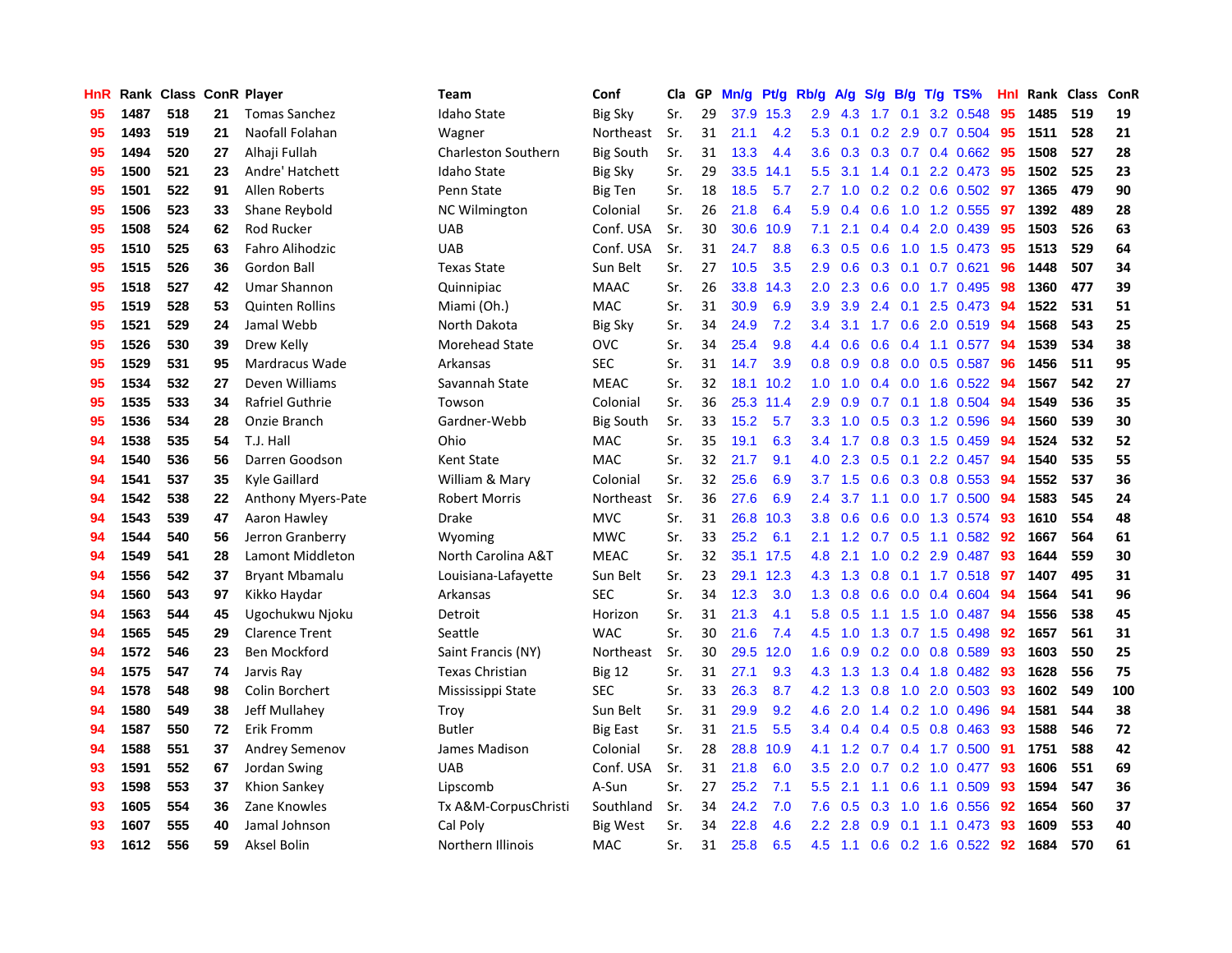| HnR |      | Rank Class ConR Player |    |                         | <b>Team</b>                | Conf             | Cla | GP. | Mn/g | Pt/g      | Rb/g             | A/g    | S/g           | B/g | T/g TS%                  | Hnl. | Rank | <b>Class</b> | ConR |
|-----|------|------------------------|----|-------------------------|----------------------------|------------------|-----|-----|------|-----------|------------------|--------|---------------|-----|--------------------------|------|------|--------------|------|
| 93  | 1616 | 557                    | 31 | D'Vonne Pickett Jr.     | Seattle                    | <b>WAC</b>       | Sr. | 29  | 21.0 | 7.3       | 2.6              | 3.4    | 0.8           | 0.1 | 2.1 0.480                | 92   | 1686 | 572          | 33   |
| 93  | 1626 | 558                    | 26 | Alonzo Traylor          | North Dakota               | <b>Big Sky</b>   | Sr. | 31  | 16.6 | 7.3       | 3.7 <sub>2</sub> | 0.1    |               |     | $0.3$ 0.6 0.9 0.601      | 92   | 1665 | 563          | 26   |
| 93  | 1627 | 559                    | 25 | Orlando Parker          | Wagner                     | Northeast        | Sr. | 28  | 25.1 | 7.0       | 6.9              | 0.5    |               |     | $0.6$ $0.9$ 1.2 $0.484$  | 93   | 1607 | 552          | 26   |
| 93  | 1632 | 560                    | 61 | Evan Roquemore          | Santa Clara                | <b>WCC</b>       | Sr. | 29  | 30.3 | 10.7      | 3.1              | 2.9    | 0.8           |     | $0.4$ 2.4 0.487          | -94  | 1561 | 540          | 60   |
| 93  | 1635 | 561                    | 51 | Kadeem Coleby           | Wichita State              | <b>MVC</b>       | Sr. | 36  | 12.9 | 2.6       | 2.8              | 0.2    | 0.1           |     | 1.3 0.6 0.461            | 93   | 1622 | 555          | 50   |
| 93  | 1636 | 562                    | 80 | Johnny Williams         | George Mason               | $A-10$           | Sr. | 31  | 19.9 | 5.5       | 3.6              | 0.5    |               |     | $0.4$ 0.5 1.2 0.507      | 92   | 1693 | 574          | 85   |
| 93  | 1637 | 563                    | 38 | <b>Hunter Harris</b>    | East Tennessee State       | A-Sun            | Sr. | 34  | 25.1 | 9.1       | 5.4              | 0.4    | 1.0           |     | 1.2 1.2 0.558            | 93   | 1640 | 557          | 38   |
| 93  | 1644 | 564                    | 72 | Devon Agusi             | Texas-San Antonio          | Conf. USA        | Sr. | 30  | 27.7 | 12.2      | 3.1              | 2.3    | 1.1           | 0.0 | 3.0 0.545                | 92   | 1683 | 569          | 74   |
| 93  | 1647 | 565                    | 62 | Khalil Kelley           | Pacific                    | <b>WCC</b>       | Sr. | 34  | 20.1 | 6.0       | 4.7              | 0.7    | 0.1           |     | 0.4 1.5 0.519            | -92  | 1660 | 562          | 62   |
| 93  | 1657 | 566                    | 42 | Joy Williamson          | Tx A&M-CorpusChristi       | Southland        | Sr. | 33  | 25.3 | 8.0       | 3.9 <sup>°</sup> | $-1.1$ | 0.8           |     | 0.1 1.4 0.622 92         |      | 1708 | 579          | 42   |
| 93  | 1663 | 567                    | 49 | Shaq Shannon            | Quinnipiac                 | <b>MAAC</b>      | Sr. | 32  | 24.0 | 6.1       | 3.7              | 2.5    |               |     | $0.4$ 0.2 1.4 0.499      | 92   | 1716 | 581          | 53   |
| 92  | 1678 | 568                    | 20 | Justan Banks            | Alabama A&M                | <b>SWAC</b>      | Sr. | 28  | 14.6 | 4.3       | 4.3              | 0.2    |               |     | $0.3$ 1.1 0.7 0.606      | -93  | 1642 | 558          | 20   |
| 92  | 1680 | 569                    | 38 | Matt Hagerbaumer        | Nebraska-Omaha             | Summit           | Sr. | 32  | 19.9 | 3.7       | 5.2              | 0.5    | 0.6           |     | 1.0 0.5 0.702            | 92   | 1673 | 566          | 40   |
| 92  | 1681 | 570                    | 39 | <b>Anthony Thomas</b>   | Charleston                 | Colonial         | Sr. | 32  | 24.8 | 7.0       | 4.6              | 0.9    | 0.7           |     | $0.6$ 1.6 0.487          | 92   | 1706 | 577          | 39   |
| 92  | 1682 | 571                    | 44 | Ben Brackney            | Bucknell                   | Patriot          | Sr. | 25  | 23.6 | 7.6       | 3.8              | 0.4    | 0.3           |     | $0.0$ 0.8 0.561          | 93   | 1598 | 548          | 43   |
| 92  | 1685 | 572                    | 34 | Ramon Mercado           | Hampton                    | <b>MEAC</b>      | Sr. | 30  | 15.0 | 5.3       | 2.1              | 0.6    | 0.6           |     | $0.3$ 0.7 0.521          | 92   | 1679 | 568          | 34   |
| 92  | 1687 | 573                    | 50 | Chris Burke             | Saint Peter's              | <b>MAAC</b>      | Sr. | 31  | 27.8 | 7.4       | 4.0              | 1.4    | 0.9           |     | $0.9$ 1.4 $0.510$        | -92  | 1690 | 573          | 51   |
| 92  | 1688 | 574                    | 34 | <b>Keawe Enos</b>       | Utah Valley                | <b>WAC</b>       | Sr. | 32  | 29.7 | 7.8       | 2.5              | 1.9    | 0.6           |     | $0.0$ 1.1 $0.642$        | -92  | 1675 | 567          | 32   |
| 92  | 1691 | 575                    | 63 | Malte Kramer            | Pepperdine                 | <b>WCC</b>       | Sr. | 28  | 13.9 | 4.6       | 1.4              | 0.8    | 0.1           |     | $0.1$ 0.6 0.626          | 92   | 1703 | 576          | 63   |
| 92  | 1703 | 576                    | 39 | <b>Justin Simmons</b>   | Nebraska-Omaha             | Summit           | Sr. | 30  | 21.1 | 10.2      | $2.4^{\circ}$    | 1.5    |               |     | 1.1 0.3 1.8 0.460        | 92   | 1672 | 565          | 39   |
| 92  | 1705 | 577                    | 35 | <b>Antwan Burrus</b>    | Liberty                    | <b>Big South</b> | Sr. | 31  | 26.5 | 13.0      | 5.3              | 0.5    | 0.5           |     | 0.6 1.6 0.530            | 92   | 1685 | 571          | 36   |
| 92  | 1714 | 578                    | 41 | <b>Tevin Calhoun</b>    | Troy                       | Sun Belt         | Sr. | 31  | 24.4 | 10.5      | 4.1              | 0.5    |               |     | 0.4 0.5 1.2 0.532        | 92   | 1707 | 578          | 41   |
| 92  | 1716 | 579                    | 76 | Patrick Swilling Jr.    | Tulsa                      | Conf. USA        | Sr. | 20  | 22.6 | 8.6       | 2.0              | 1.2    | 0.6           |     | $0.1$ 1.3 0.497          | 98   | 1349 | 474          | 58   |
| 92  | 1720 | 580                    | 77 | <b>Brandan Walton</b>   | North Texas                | Conf. USA        | Sr. | 31  | 18.0 | 7.2       | 2.1              | 0.6    | 0.7           |     | $0.0$ $0.9$ $0.521$      | -91  | 1728 | 584          | 78   |
| 92  | 1723 | 581                    | 37 | Michael Murray          | Coppin State               | <b>MEAC</b>      | Sr. | 28  | 35.0 | 14.6      | 6.9              | 1.1    | 1.1           | 0.6 | 2.0 0.483                | 92   | 1694 | 575          | 35   |
| 92  | 1726 | 582                    | 78 | Austin Ramljak          | Rice                       | Conf. USA        | Sr. | 29  | 30.3 | 11.6      | 2.4              | 1.2    | 0.7           |     | $0.0$ 1.2 0.582          | 92   | 1715 | 580          | 76   |
| 92  | 1727 | 583                    | 30 | <b>Ryley Beaumont</b>   | Elon                       | Southern         | Sr. | 32  | 29.3 | 10.4      | 5.2              | 1.8    |               |     | 0.4 0.3 1.8 0.503 91     |      | 1735 | 586          | 31   |
| 91  | 1733 | 584                    | 38 | <b>Reggie Groves</b>    | <b>NC Central</b>          | <b>MEAC</b>      | Sr. | 34  | 17.4 | 5.0       | 1.6              |        |               |     | 1.4 0.5 0.1 0.6 0.477 91 |      | 1742 | 587          | 37   |
| 91  | 1748 | 585                    | 49 | Malcolm Moore           | Milwaukee                  | Horizon          | Sr. | 34  | 13.1 | 3.7       | 3.0 <sub>1</sub> | 0.6    |               |     | $0.2$ 0.4 0.9 0.496      | -91  | 1758 | 589          | 50   |
| 91  | 1750 | 586                    | 31 | Jack Isenbarger         | Elon                       | Southern         | Sr. | 29  | 25.0 | 9.0       | $2.4^{\circ}$    | 2.3    | 0.6           |     | 0.0 1.2 0.519            | -91  | 1734 | 585          | 30   |
| 91  | 1751 | 587                    | 89 | Nemanja Mikic           | George Washington          | $A-10$           | Sr. | 33  | 16.5 | 4.8       | 1.5              | 0.5    |               |     | $0.3$ 0.2 0.5 0.502      | -90  | 1821 | 601          | 91   |
| 91  | 1755 | 588                    | 36 | Fred Chatmon            | Missouri-Kansas City       | <b>WAC</b>       | Sr. | 29  | 23.4 | 7.9       | 6.9              | 0.4    |               |     | 0.7 0.8 1.3 0.490        | 90   | 1791 | 593          | 35   |
| 91  | 1761 | 589                    | 33 | John Puk                | Albany                     | <b>AEC</b>       | Sr. | 34  | 28.9 | 6.4       | $4.4^{\circ}$    | 0.6    | 0.4           |     | 1.3 1.1 0.479            | 90   | 1773 | 592          | 34   |
| 91  | 1766 | 590                    | 30 | <b>Scooter Gillette</b> | Fairleigh Dickinson        | Northeast        | Sr. | 29  | 21.9 | 8.0       | 4.4              | 0.3    | 0.3           |     | 1.5 1.2 0.644            | 91   | 1718 | 582          | 28   |
| 91  | 1773 | 591                    | 22 | Demondre Chapman        | <b>Prairie View</b>        | <b>SWAC</b>      | Sr. | 33  | 25.1 | 11.5      | 5.6              | 0.2    | 0.5           |     | 0.6 1.5 0.504            | 90   | 1772 | 591          | 23   |
| 91  | 1781 | 592                    | 41 | Kinard Gadsden-Gilliard | East Tennessee State       | A-Sun            | Sr. | 34  |      | 31.7 10.9 | 5.2              | 2.9    | 1.1           |     | 0.5 2.4 0.510 91         |      | 1764 | 590          | 41   |
| 91  | 1782 | 593                    | 31 | <b>Tate Unruh</b>       | Northern Colorado          | <b>Big Sky</b>   | Sr. | 32  | 30.6 | 12.7      | 3.3 <sub>2</sub> | 1.4    | $0.4^{\circ}$ |     | $0.0$ 1.4 $0.615$        | 90   | 1794 | 596          | 32   |
| 91  | 1783 | 594                    | 33 | <b>Tom Tankelewicz</b>  | Western Carolina           | Southern         | Sr. | 34  | 19.4 | 8.9       | 2.0 <sub>1</sub> | 0.6    | 0.6           | 0.1 | 1.1 0.578                | -90  | 1792 | 594          | 33   |
| 91  | 1784 | 595                    | 38 | Matt Kennedy            | <b>Charleston Southern</b> | <b>Big South</b> | Sr. | 31  | 30.6 | 12.5      | 1.9              | 1.3    |               |     | $0.7$ 0.1 1.4 0.642      | 90   | 1799 | 597          | 39   |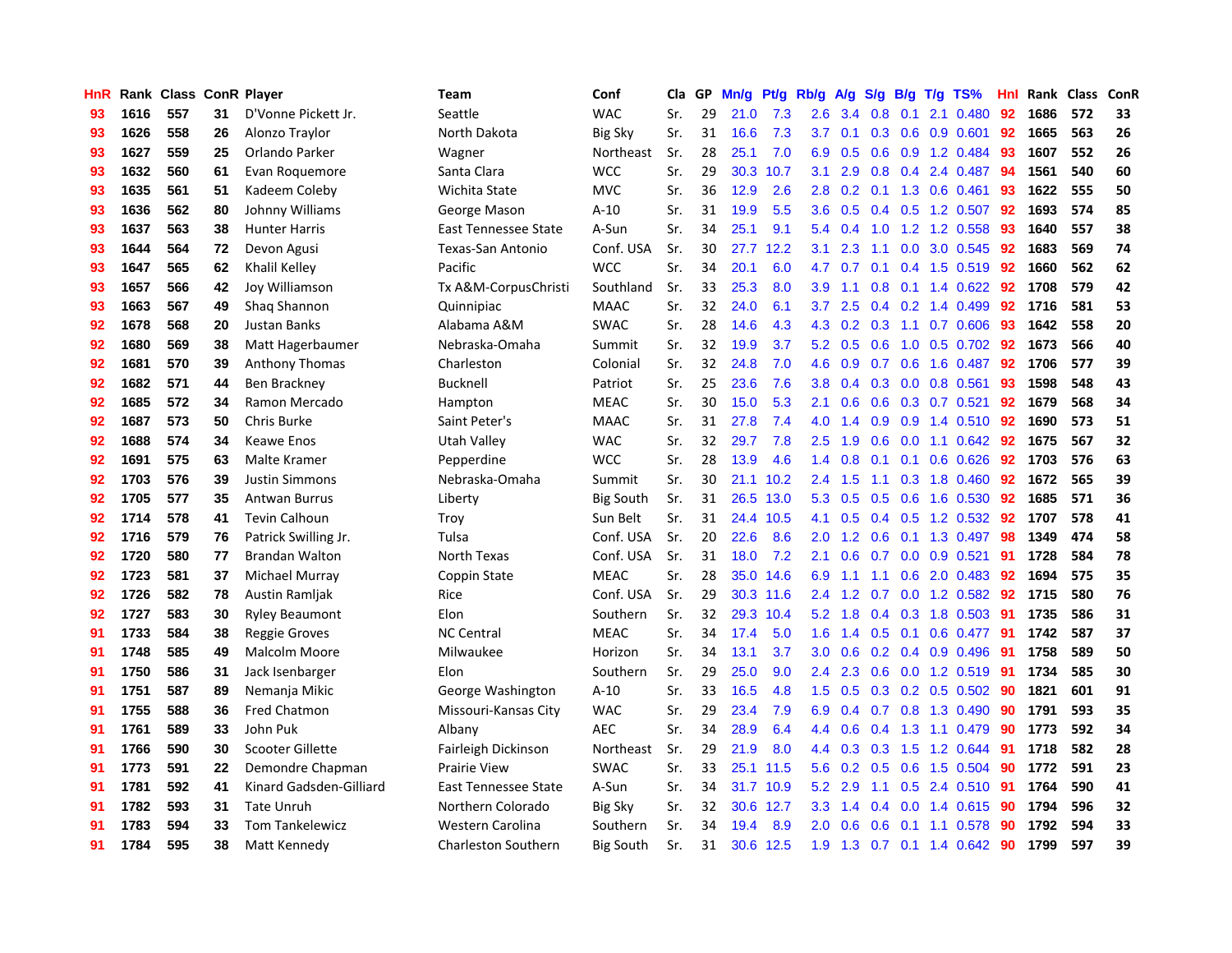| HnR |      | Rank Class ConR Player |    |                        | <b>Team</b>                | Conf             | Cla | GP | Mn/g | Pt/g | Rb/g             | A/g           | S/g |     | B/g T/g TS%               | Hnl | Rank Class |     | ConR |
|-----|------|------------------------|----|------------------------|----------------------------|------------------|-----|----|------|------|------------------|---------------|-----|-----|---------------------------|-----|------------|-----|------|
| 91  | 1788 | 596                    | 39 | Sheldon Strickland     | <b>Charleston Southern</b> | <b>Big South</b> | Sr. | 31 | 26.9 | 11.4 | 2.4              | 2.6           | 0.8 |     | $0.0$ 1.4 $0.532$         | 90  | 1804       | 599 | 40   |
| 90  | 1789 | 597                    | 32 | Sam Prescott           | Mount Saint Mary's         | Northeast        | Sr. | 33 | 31.1 | 11.1 | 5.0              |               |     |     | 1.7 1.1 0.2 1.6 0.514 90  |     | 1793       | 595 | 31   |
| 90  | 1793 | 598                    | 47 | <b>Marquis Horne</b>   | <b>Cal State Fullerton</b> | <b>Big West</b>  | Sr. | 30 | 22.4 | 8.1  | 4.3              | 1.0           |     |     | 0.6 0.3 1.3 0.488 90      |     | 1828       | 602 | 47   |
| 90  | 1824 | 599                    | 86 | Vertrail Vaughns       | North Texas                | Conf. USA        | Sr. | 31 | 18.5 | 7.3  | 1.4              | $1.2^{\circ}$ |     |     | $0.7$ $0.0$ 1.1 $0.497$   | -90 | 1831       | 603 | 86   |
| 90  | 1827 | 600                    | 42 | Naji Hibbert           | Gardner-Webb               | <b>Big South</b> | Sr. | 32 | 30.1 | 11.5 | 2.9              | 2.3           |     |     | 1.2 0.2 1.1 0.493         | -89 | 1847       | 605 | 43   |
| 90  | 1829 | 601                    | 67 | Ricardo Johnson        | Ohio                       | <b>MAC</b>       | Sr. | 15 | 22.6 | 7.3  | 4.1              | 1.3           | 0.6 |     | $0.5$ 1.6 0.502           | -95 | 1470       | 515 | 50   |
| 90  | 1837 | 602                    | 67 | Gerson Santo           | Colorado State             | <b>MWC</b>       | Sr. | 31 | 23.5 | 5.6  | 4.1              | 0.4           |     |     | 0.5 0.5 0.7 0.600         | 90  | 1815       | 600 | 67   |
| 90  | 1843 | 603                    | 55 | Kamren Belin           | Youngstown State           | Horizon          | Sr. | 31 | 30.5 | 11.3 | 4.5              | 1.5           | 0.5 |     | 0.6 1.6 0.498             | 90  | 1840       | 604 | 56   |
| 90  | 1845 | 604                    | 55 | Chip Rank              | Northern Iowa              | <b>MVC</b>       | Sr. | 31 | 18.3 | 5.2  | 2.5              | 0.4           | 0.3 |     | 0.0 0.3 0.518 89          |     | 1862       | 608 | 55   |
| 90  | 1846 | 605                    | 83 | D.J. Haley             | Southern California        | Pac 12           | Sr. | 31 | 15.9 | 3.4  | 3.5              | 0.2           | 0.1 |     | 0.6 0.4 0.556 89          |     | 1886       | 613 | 82   |
| 90  | 1847 | 606                    | 46 | Corey Stern            | <b>Texas State</b>         | Sun Belt         | Sr. | 28 | 14.6 | 4.6  | 3.5              | 0.5           |     |     | 0.1 0.4 1.0 0.512 89      |     | 1854       | 607 | 44   |
| 90  | 1853 | 607                    | 33 | Paul Egwuonwu          | Montana State              | <b>Big Sky</b>   | Sr. | 30 | 27.2 | 9.5  | 6.7              | 1.0           |     |     | 0.8 0.4 1.8 0.541         | -89 | 1848       | 606 | 33   |
| 89  | 1859 | 608                    | 51 | Lucas Devenny          | <b>UC Riverside</b>        | Big West         | Sr. | 31 | 14.7 | 3.6  | 3.7              | 0.3           |     |     | $0.3$ 0.3 0.4 0.633       | -89 | 1880       | 611 | 52   |
| 89  | 1860 | 609                    | 61 | Marcus Ware            | Niagara                    | MAAC             | Sr. | 33 | 22.1 | 8.5  | 5.7              | 0.5           | 0.6 |     | 0.3 1.2 0.504             | -89 | 1867       | 609 | 61   |
| 89  | 1865 | 610                    | 47 | Julian Boatner         | William & Mary             | Colonial         | Sr. | 32 | 20.8 | 5.1  | 1.4              | 1.5           | 0.5 |     | $0.1$ 0.7 0.633           | -89 | 1877       | 610 | 47   |
| 89  | 1875 | 611                    | 44 | R.J. Slawson           | Jacksonville               | A-Sun            | Sr. | 30 | 23.4 | 8.3  | 6.1              | 0.4           | 1.0 | 1.5 | 1.6 0.532                 | 88  | 1933       | 621 | 48   |
| 89  | 1881 | 612                    | 36 | <b>Flavien Davis</b>   | Montana State              | <b>Big Sky</b>   | Sr. | 31 | 25.7 | 12.5 | 3.6              | 0.6           | 0.7 |     | 0.2 1.8 0.525             | 89  | 1893       | 614 | 36   |
| 89  | 1882 | 613                    | 46 | Lucas Nutt             | Southeast Missouri         | <b>OVC</b>       | Sr. | 32 | 28.9 | 7.3  | 2.3              | 6.0           | 0.8 |     | 0.0 2.2 0.549             | 88  | 1915       | 617 | 46   |
| 89  | 1891 | 614                    | 46 | James Thomas           | Sam Houston State          | Southland        | Sr. | 35 | 26.9 | 8.6  | 3.7              | 1.0           |     |     | 0.3 0.1 1.5 0.541         | -89 | 1894       | 615 | 46   |
| 89  | 1897 | 615                    | 27 | DeAngelo Scott         | <b>Texas Southern</b>      | <b>SWAC</b>      | Sr. | 34 | 26.6 | 7.3  | 6.2              | 1.2           |     |     | 1.1 0.4 1.5 0.654         | 88  | 1936       | 623 | 27   |
| 89  | 1898 | 616                    | 45 | <b>Mitch Patton</b>    | <b>IUPUI</b>               | Summit           | Sr. | 30 | 30.4 | 12.4 | 5.6              | 0.6           |     |     | $0.7$ 1.2 1.3 0.529       | -89 | 1885       | 612 | 45   |
| 89  | 1904 | 617                    | 47 | DeShone McClure        | Central Arkansas           | Southland        | Sr. | 29 | 29.2 | 13.1 | 2.0              | 2.2           | 1.4 |     | 0.6 1.8 0.535             | 85  | 2059       | 649 | 50   |
| 88  | 1908 | 618                    | 38 | <b>Brandon Barnes</b>  | Cal State Bakersfield      | <b>WAC</b>       | Sr. | 32 | 26.1 | 9.5  | 4.3              | 1.3           | 0.9 |     | 0.2 1.8 0.499             | 88  | 1925       | 618 | 38   |
| 88  | 1910 | 619                    | 35 | Jordon Bronner         | New Hampshire              | <b>AEC</b>       | Sr. | 30 | 33.4 | 10.6 | 2.4              | 2.2           | 0.7 |     | $0.0$ 1.3 0.512           | -86 | 2052       | 648 | 37   |
| 88  | 1911 | 620                    | 36 | Patrick Konan          | New Hampshire              | <b>AEC</b>       | Sr. | 20 | 26.4 | 11.0 | 5.6              | 1.1           | 0.5 |     | 0.3 1.9 0.480             | 91  | 1725       | 583 | 33   |
| 88  | 1915 | 621                    | 43 | Casey Walker           | Delaware State             | <b>MEAC</b>      | Sr. | 30 | 30.1 | 12.6 | 3.8              | 1.0           | 0.6 |     | 0.3 0.9 0.501             | 88  | 1931       | 620 | 43   |
| 88  | 1922 | 622                    | 49 | <b>Hunter Williams</b> | Troy                       | Sun Belt         | Sr. | 31 | 37.0 | 13.9 | 2.8              | 3.2           | 0.9 |     | $0.0$ 2.5 0.511           | 88  | 1912       | 616 | 47   |
| 88  | 1927 | 623                    | 94 | Jordan Sims            | Texas-San Antonio          | Conf. USA        | Sr. | 30 | 32.3 | 10.5 | 4.1              |               |     |     | 1.0 1.2 0.1 0.9 0.545 87  |     | 1953       | 626 | 94   |
| 88  | 1939 | 624                    | 40 | Jordan Salley          | Sacramento State           | <b>Big Sky</b>   | Sr. | 30 | 15.7 | 6.4  | $3.6^{\circ}$    | 0.2           |     |     | $0.4$ 0.2 0.8 0.630       | -88 | 1929       | 619 | 40   |
| 88  | 1941 | 625                    | 50 | Josh Warren            | Troy                       | Sun Belt         | Sr. | 31 | 12.5 | 2.1  | 4.4              | 0.2           |     |     | $0.3$ $0.5$ $0.3$ $0.464$ | 88  | 1935       | 622 | 49   |
| 88  | 1948 | 626                    | 79 | Aaron Geramipoor       | Seton Hall                 | Big East         | Sr. | 30 | 10.2 | 2.2  | 1.9              | 0.1           |     |     | 0.2 0.4 0.3 0.673 87      |     | 1985       | 634 | 79   |
| 88  | 1949 | 627                    | 69 | Korey Thieleke         | Portland                   | <b>WCC</b>       | Sr. | 31 | 11.7 | 2.3  | 2.0              | 0.7           | 0.6 |     | $0.5$ 0.6 0.500           | 87  | 1962       | 627 | 71   |
| 88  | 1952 | 628                    | 42 | Jordan Richardson      | <b>Weber State</b>         | <b>Big Sky</b>   | Sr. | 31 | 29.0 | 7.1  | 2.3              | 2.5           | 0.5 |     | $0.1$ 1.6 $0.519$         | -87 | 1944       | 624 | 42   |
| 87  | 1955 | 629                    | 29 | <b>Arthur Capers</b>   | Alabama A&M                | <b>SWAC</b>      | Sr. | 30 | 18.9 | 7.1  |                  | $2.7$ 1.0     | 0.8 |     | 0.3 1.3 0.521             | 87  | 1967       | 629 | 28   |
| 87  | 1957 | 630                    | 37 | Oren Faulk             | Hartford                   | <b>AEC</b>       | Sr. | 33 | 14.7 | 3.7  | 2.2              | 1.2           | 0.4 |     | 0.5 1.3 0.539             | -87 | 1981       | 632 | 36   |
| 87  | 1964 | 631                    | 37 | Louis Montes           | Sacred Heart               | Northeast        | Sr. | 30 | 25.2 | 12.7 | 4.7              | 0.8           |     |     | 0.3 0.2 1.6 0.518 87      |     | 1977       | 630 | 41   |
| 87  | 1967 | 632                    | 51 | Dion Nesmith           | Hofstra                    | Colonial         | Sr. | 30 | 34.6 | 13.3 | $2.6^{\circ}$    | 4.2           | 0.8 |     | $0.0$ 3.0 $0.511$         | -87 | 1979       | 631 | 51   |
| 87  | 1972 | 633                    | 69 | <b>Tione Womack</b>    | Houston                    | AAC              | Sr. | 32 | 19.4 | 3.7  | 2.0 <sub>1</sub> | 2.1           | 0.5 |     | $0.1$ 1.0 0.513           | -87 | 1982       | 633 | 70   |
| 87  | 1978 | 634                    | 39 | <b>Blake Davis</b>     | <b>Grand Canyon</b>        | <b>WAC</b>       | Sr. | 30 | 29.8 | 7.8  | 3.8 <sub>2</sub> |               |     |     | 1.7 0.8 0.6 1.3 0.537 84  |     | 2123       | 671 | 45   |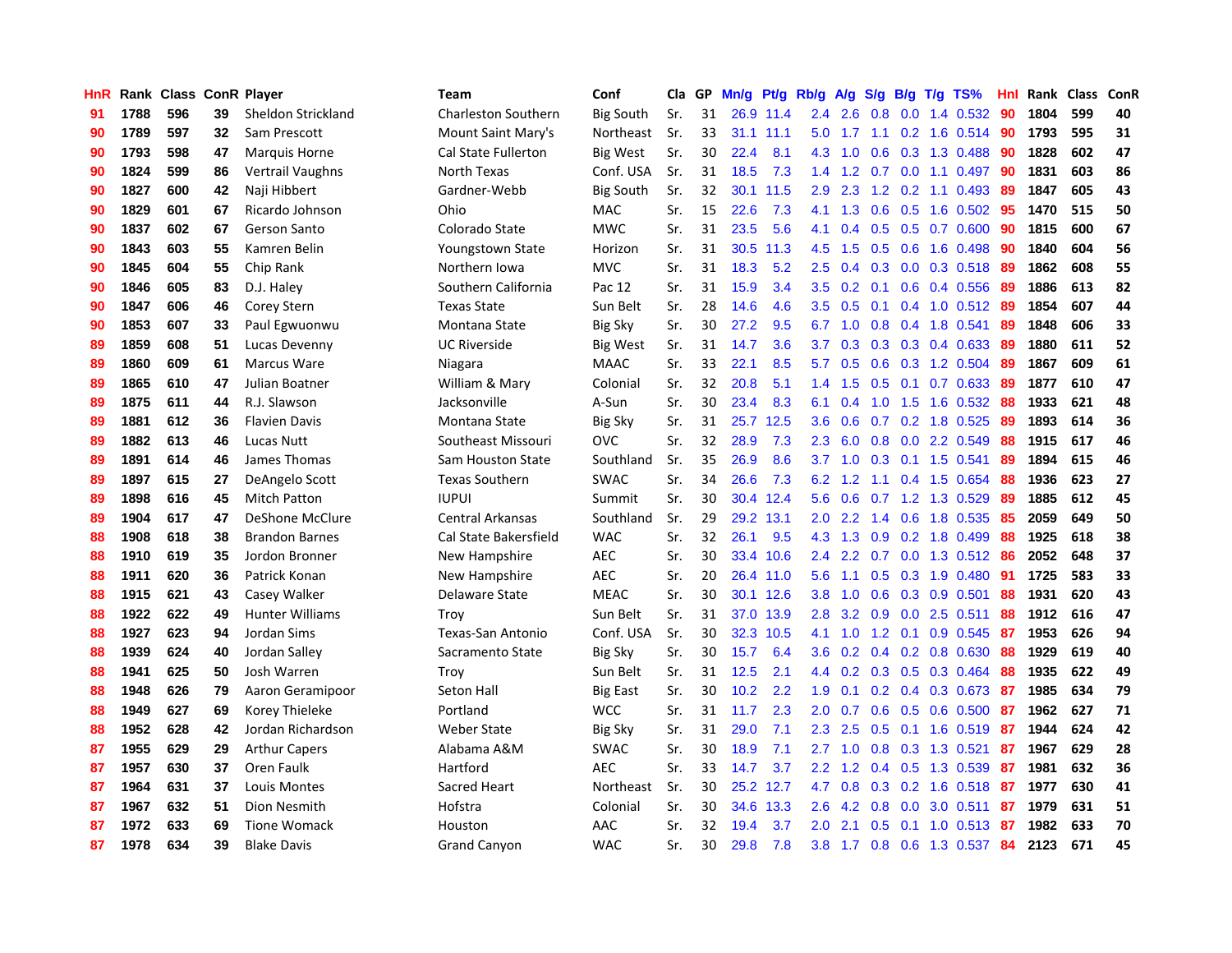| HnR |      | Rank Class ConR Player |     |                        | <b>Team</b>              | Conf             | Cla | GP | Mn/g | <b>Pt/g</b> | Rb/g             | A/g | S/g              | B/g | $T/g$ TS%               | Hnl | Rank | <b>Class</b> | ConR |
|-----|------|------------------------|-----|------------------------|--------------------------|------------------|-----|----|------|-------------|------------------|-----|------------------|-----|-------------------------|-----|------|--------------|------|
| 87  | 1986 | 635                    | 52  | JR Coronado            | Liberty                  | <b>Big South</b> | Sr. | 32 | 17.4 | 4.7         | 5.4              | 0.4 | 0.2              | 0.6 | $0.7$ 0.573             | -87 | 1995 | 635          | 51   |
| 87  | 1988 | 636                    | 73  | <b>Tim Thomas</b>      | Pacific                  | <b>WCC</b>       | Sr. | 34 | 9.2  | 2.8         | 2.1              | 0.3 | 0.1              |     | 0.3 0.6 0.482 87        |     | 2000 | 636          | 72   |
| 87  | 1997 | 637                    | 41  | Stefon Johnson         | Cal State Bakersfield    | <b>WAC</b>       | Sr. | 32 | 25.8 | 6.0         | 5.1              | 1.6 |                  |     | 0.7 0.7 1.2 0.472 86    |     | 2019 | 640          | 41   |
| 87  | 2006 | 638                    | 50  | <b>Will Triggs</b>     | <b>Austin Peay</b>       | OVC              | Sr. | 30 | 29.1 | 12.0        | 5.2              | 1.3 | 0.6 <sup>°</sup> |     | 0.4 1.9 0.598           | -86 | 2017 | 639          | 49   |
| 87  | 2007 | 639                    | 53  | <b>Westley Hinton</b>  | Troy                     | Sun Belt         | Sr. | 28 | 15.9 | 5.5         | 3.3              | 0.3 | 0.6              |     | 0.6 0.9 0.489           | -87 | 2003 | 637          | 52   |
| 87  | 2009 | 640                    | 47  | Jaren Jeffery          | Southern Utah            | <b>Big Sky</b>   | Sr. | 29 | 17.8 | 6.3         | 3.9              | 0.6 |                  |     | 0.7 0.6 1.0 0.526       | 86  | 2020 | 641          | 48   |
| 86  | 2014 | 641                    | 43  | Glen Dean              | Idaho                    | <b>WAC</b>       | Sr. | 31 | 25.5 | 9.0         | 2.1              | 2.4 | $0.4^{\circ}$    |     | $0.0$ 1.4 $0.531$       | 86  | 2011 | 638          | 39   |
| 86  | 2015 | 642                    | 87  | <b>Waverly Austin</b>  | Oregon                   | Pac 12           | Sr. | 31 | 10.6 | 1.8         | 2.3              | 0.3 | 0.3              |     | $0.8$ 0.5 0.455         | -87 | 1964 | 628          | 86   |
| 86  | 2030 | 643                    | 30  | Green Hill             | Alabama A&M              | <b>SWAC</b>      | Sr. | 30 | 19.1 | 5.9         | 2.1              | 2.3 | 0.4              |     | 0.0 1.3 0.506           | 86  | 2045 | 645          | 30   |
| 86  | 2031 | 644                    | 44  | <b>Anell Alexis</b>    | Norfolk State            | <b>MEAC</b>      | Sr. | 34 | 20.3 | 7.3         | 3.4              | 0.6 | 0.6              |     | 0.3 1.1 0.552 85        |     | 2082 | 653          | 47   |
| 86  | 2034 | 645                    | 51  | <b>Brian Williams</b>  | Jacksonville State       | <b>OVC</b>       | Sr. | 29 | 32.8 | 11.2        | 3.3 <sub>2</sub> | 3.5 |                  |     | 1.0 0.3 1.6 0.447 86    |     | 2031 | 642          | 50   |
| 86  | 2037 | 646                    | 51  | <b>Tyler Melville</b>  | Dartmouth                | Ivy              | Sr. | 28 | 23.2 | 8.5         | 1.8              | 1.3 |                  |     | 0.6 0.3 1.4 0.502 84    |     | 2103 | 664          | 51   |
| 86  | 2040 | 647                    | 56  | John-Caleb Sanders     | Liberty                  | <b>Big South</b> | Sr. | 32 | 30.7 | 11.6        | 3.0 <sub>2</sub> | 4.4 | 0.3              |     | 0.0 2.5 0.527           | -86 | 2046 | 646          | 56   |
| 86  | 2046 | 648                    | 42  | Mathias Seilund        | Fairleigh Dickinson      | Northeast        | Sr. | 31 | 28.5 | 9.3         | 4.9              | 0.8 | 0.8              |     | 1.4 1.4 0.564           | 86  | 2051 | 647          | 44   |
| 86  | 2050 | 649                    | 44  | <b>Trinity Hall</b>    | Missouri-Kansas City     | <b>WAC</b>       | Sr. | 30 | 26.9 | 10.1        | 5.5              | 0.8 | 0.8              |     | 0.6 1.9 0.503           | -85 | 2092 | 660          | 44   |
| 86  | 2054 | 650                    | 38  | Paris Massey           | <b>UMass Lowell</b>      | <b>AEC</b>       | Sr. | 27 | 11.5 | 2.4         | 2.6              | 0.3 |                  |     | 0.2 1.0 0.2 0.574       | 84  | 2114 | 667          | 40   |
| 85  | 2067 | 651                    | 52  | Aaron Moore            | <b>Portland State</b>    | Big Sky          | Sr. | 9  | 29.8 | 11.8        | 5.8              | 1.6 | 0.8              |     | 0.6 1.9 0.510           | -86 | 2038 | 643          | 51   |
| 85  | 2068 | 652                    | 56  | Reid Koenen            | <b>Texas State</b>       | Sun Belt         | Sr. | 30 | 18.9 | 6.0         | $2.2^{\circ}$    | 0.7 | 0.3              |     | $0.2$ 0.9 0.539         | -85 | 2083 | 654          | 56   |
| 85  | 2070 | 653                    | 48  | Malik Jackson          | Bethune-Cookman          | <b>MEAC</b>      | Sr. | 32 | 25.9 | 10.8        | 4.3              | 0.7 |                  |     | 0.8 0.6 1.3 0.519       | -85 | 2085 | 655          | 48   |
| 85  | 2073 | 654                    | 71  | Chris Cunningham       | San Jose State           | <b>MWC</b>       | Sr. | 31 | 26.8 | 8.2         | 6.3              | 0.8 |                  |     | 0.2 0.8 2.1 0.514 85    |     | 2075 | 651          | 71   |
| 85  | 2074 | 655                    | 100 | <b>Edrico McGregor</b> | Texas-San Antonio        | Conf. USA        | Sr. | 29 | 24.7 | 7.7         | 5.7              | 0.9 |                  |     | $0.3$ 0.4 2.0 0.609     | 85  | 2094 | 661          | 102  |
| 85  | 2076 | 656                    | 49  | Reggie Lewis           | Florida A&M              | MEAC             | Sr. | 32 | 30.6 | 12.7        | 1.6              | 1.4 | 0.9 <sup>°</sup> |     | 0.2 1.2 0.498           | 85  | 2086 | 656          | 49   |
| 85  | 2079 | 657                    | 55  | Ryan Sypkens           | <b>UC Davis</b>          | Big West         | Sr. | 31 | 27.5 | 11.4        | 2.0              | 0.9 | 0.6              |     | $0.4$ 1.1 0.592         | -82 | 2237 | 700          | 59   |
| 85  | 2086 | 658                    | 45  | Zach Lamb              | Cal State Bakersfield    | <b>WAC</b>       | Sr. | 25 | 10.4 | 3.8         | 0.9              | 1.0 | 0.3 <sub>0</sub> |     | $0.0$ $0.5$ $0.465$     | 85  | 2088 | 658          | 43   |
| 85  | 2088 | 659                    | 56  | <b>Travis Robinson</b> | <b>Boston University</b> | Patriot          | Sr. | 35 | 19.0 | 5.5         | $2.2^{\circ}$    | 0.6 | 0.7              |     | $0.2$ 0.9 0.475         | 85  | 2081 | 652          | 55   |
| 85  | 2090 | 660                    | 39  | Luke Devlin            | Albany                   | <b>AEC</b>       | Sr. | 30 | 13.0 | 2.4         | 2.4              | 0.7 | 0.3              |     | $0.2$ 0.5 0.490         | 85  | 2069 | 650          | 39   |
| 85  | 2101 | 661                    | 57  | Thurgood Wynn          | Navy                     | Patriot          | Sr. | 24 | 10.5 | 3.5         | 1.3              | 0.5 |                  |     | $0.7$ 0.0 0.5 0.486     | -84 | 2130 | 675          | 56   |
| 85  | 2103 | 662                    | 59  | Josh Castellanos       | Gardner-Webb             | <b>Big South</b> | Sr. | 33 | 20.3 | 4.9         | 1.4              | 2.8 |                  |     | 0.8 0.1 1.2 0.516 84    |     | 2126 | 672          | 59   |
| 85  | 2104 | 663                    | 53  | Antonnio Benton        | SE Louisiana             | Southland        | Sr. | 27 | 30.2 | 11.7        | 6.3              | 1.4 |                  |     | $0.6$ $0.8$ 2.7 $0.534$ | -85 | 2090 | 659          | 52   |
| 85  | 2105 | 664                    | 76  | Matt Smith             | Toledo                   | <b>MAC</b>       | Sr. | 34 | 11.0 | 3.8         | 1.8              | 0.2 |                  |     | $0.2$ 0.2 0.4 0.540     | 85  | 2099 | 663          | 77   |
| 85  | 2107 | 665                    | 56  | Chris Dixon            | <b>NC Wilmington</b>     | Colonial         | Sr. | 32 | 23.6 | 7.3         | 2.9              | 2.1 | 1.0              |     | $0.1$ 1.8 $0.449$       | 84  | 2118 | 669          | 58   |
| 85  | 2113 | 666                    | 54  | Tim Johnson            | SIU Edwardsville         | <b>OVC</b>       | Sr. | 30 | 18.1 | 7.2         | 2.4              | 1.1 | 0.8              |     | 0.4 1.4 0.536           | 84  | 2116 | 668          | 55   |
| 85  | 2114 | 667                    | 55  | <b>Travis Betran</b>   | <b>Austin Peay</b>       | <b>OVC</b>       | Sr. | 30 | 33.3 | 15.9        | 1.4              | 2.3 | 0.7              | 0.1 | 2.5 0.546               | 84  | 2120 | 670          | 56   |
| 85  | 2117 | 668                    | 54  | Calen Coleman          | Montana State            | <b>Big Sky</b>   | Sr. | 24 | 22.7 | 7.7         | 2.6              | 1.0 | 0.8              |     | $0.2$ 1.3 0.575         | 84  | 2106 | 666          | 54   |
| 84  | 2118 | 669                    | 61  | Michael Byron          | Gardner-Webb             | <b>Big South</b> | Sr. | 33 | 14.5 | 3.1         | 3.4              | 0.3 | 0.4              |     | 1.0 0.8 0.580           | -84 | 2141 | 677          | 62   |
| 84  | 2122 | 670                    | 60  | Caden Dickerson        | Western Kentucky         | Sun Belt         | Sr. | 30 | 24.9 | 4.7         | 2.1              |     | $1.2 \quad 0.3$  |     | $0.0$ 1.1 0.543         | -85 | 2097 | 662          | 57   |
| 84  | 2129 | 671                    | 104 | Hyjii Thomas           | <b>Texas-San Antonio</b> | Conf. USA        | Sr. | 30 | 23.9 | 9.3         | 2.9              | 1.7 |                  |     | $0.8$ 0.2 2.5 0.519     | -84 | 2159 | 680          | 106  |
| 84  | 2130 | 672                    | 54  | Keith McDougald        | Jacksonville             | A-Sun            | Sr. | 26 | 28.0 | 12.8        | 3.1              | 2.5 | 1.2              |     | $0.0$ 2.4 $0.508$       | -83 | 2188 | 687          | 55   |
| 84  | 2134 | 673                    | 62  | El Hadji Ndieguene     | Coastal Carolina         | <b>Big South</b> | Sr. | 32 | 24.2 | 4.4         | 6.8              | 0.6 |                  |     | $0.3$ $0.3$ 1.2 $0.470$ | 85  | 2087 | 657          | 58   |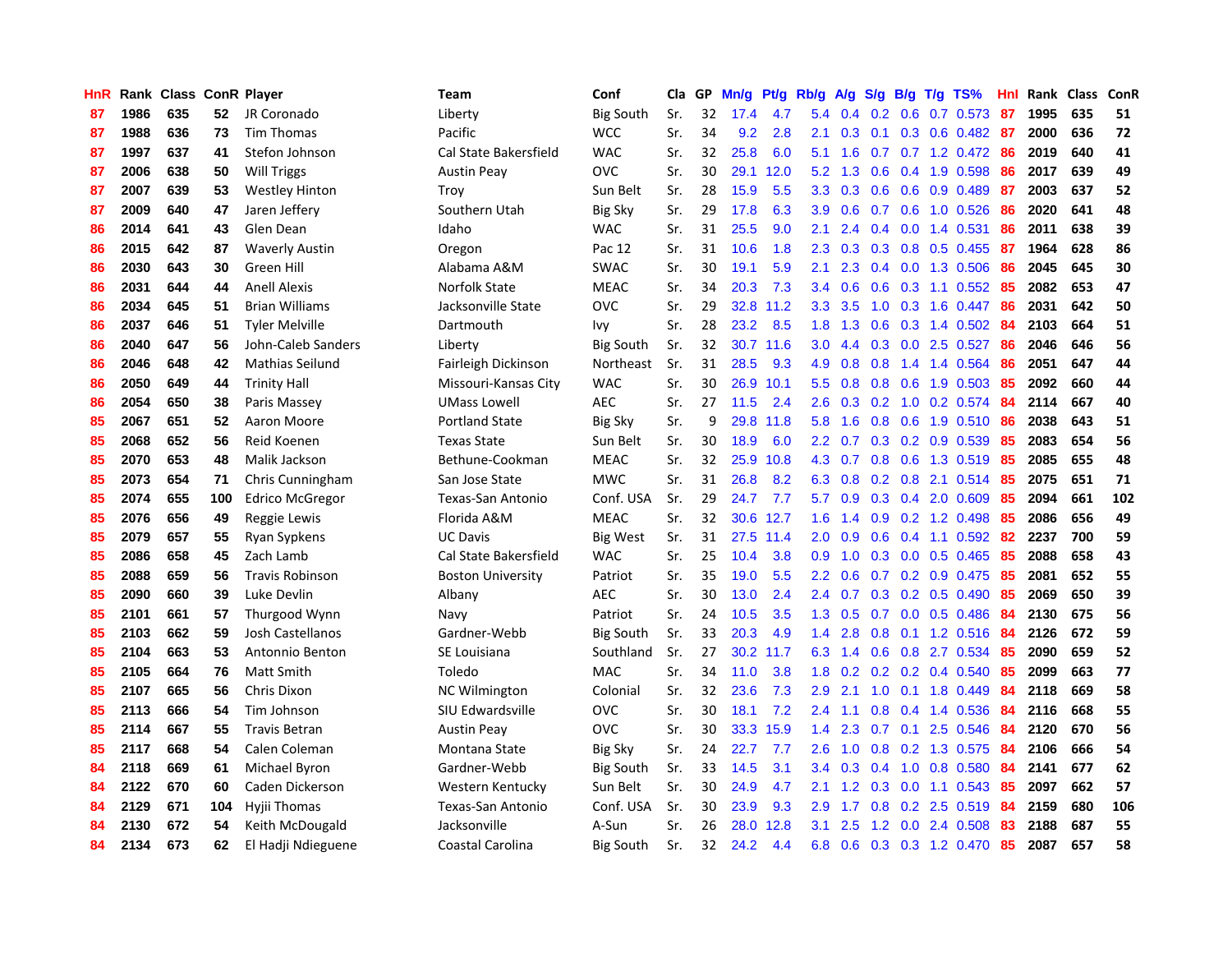| HnR |      | Rank Class ConR Player |     |                           | <b>Team</b>                | Conf           | Cla | GP | Mn/g | Pt/g | Rb/g             | <b>A/g</b> | S/g |  | B/g T/g TS%              | Hnl | Rank | <b>Class</b> | ConR |
|-----|------|------------------------|-----|---------------------------|----------------------------|----------------|-----|----|------|------|------------------|------------|-----|--|--------------------------|-----|------|--------------|------|
| 84  | 2137 | 674                    | 51  | Andre Armstrong           | Coppin State               | <b>MEAC</b>    | Sr. | 28 | 23.0 | 11.8 | 1.5              | 0.7        | 0.5 |  | $0.0$ 1.0 0.506          | 83  | 2179 | 684          | 52   |
| 84  | 2139 | 675                    | 58  | Clayton Graham            | Colgate                    | Patriot        | Sr. | 31 | 14.1 | 2.7  | 2.6              | 0.9        |     |  | 0.3 0.3 0.6 0.654 84     |     | 2163 | 681          | 58   |
| 84  | 2140 | 676                    | 58  | Mike Liabo                | Tennessee-Martin           | <b>OVC</b>     | Sr. | 24 | 23.1 | 12.3 | 2.3              | 2.1        |     |  | 0.4 0.1 1.8 0.503 84     |     | 2128 | 673          | 57   |
| 84  | 2143 | 677                    | 47  | Nate Duhon                | Chicago State              | <b>WAC</b>     | Sr. | 31 | 24.6 | 9.4  | 3.2              | 1.3        | 1.3 |  | $0.1$ 1.7 0.499          | 83  | 2178 | 683          | 46   |
| 84  | 2148 | 678                    | 71  | <b>Emmanuel Addo</b>      | Missouri State             | <b>MVC</b>     | Sr. | 27 | 10.7 | 4.3  | 1.9              | 0.2        | 0.1 |  | $0.0$ 0.8 0.552          | -84 | 2129 | 674          | 72   |
| 84  | 2149 | 679                    | 70  | <b>Tommy Pereira</b>      | Rider                      | <b>MAAC</b>    | Sr. | 31 | 18.1 | 4.6  | 1.4              | 0.7        | 0.6 |  | $0.0$ 0.4 0.592          | -84 | 2145 | 678          | 70   |
| 84  | 2153 | 680                    | 71  | Marvin Jordan             | Niagara                    | <b>MAAC</b>    | Sr. | 31 | 29.7 | 9.7  | 2.2              | 2.1        |     |  | 1.1 0.0 1.4 0.508        | 84  | 2134 | 676          | 69   |
| 84  | 2160 | 681                    | 106 | <b>Ben Cherry</b>         | Charlotte                  | Conf. USA      | Sr. | 31 | 21.7 | 6.3  | 1.0              | 0.7        | 0.3 |  | $0.0$ 0.6 0.645          | 83  | 2171 | 682          | 107  |
| 84  | 2161 | 682                    | 63  | <b>Phil Hawkins</b>       | <b>Texas State</b>         | Sun Belt       | Sr. | 31 | 29.4 | 6.7  | 2.3              | 1.8        | 0.6 |  | $0.0$ 1.2 0.476          | -83 | 2186 | 686          | 65   |
| 84  | 2165 | 683                    | 40  | <b>Brett Roseboro</b>     | <b>UMBC</b>                | <b>AEC</b>     | Sr. | 29 | 16.7 | 6.0  | 4.4              | 0.3        |     |  | 0.5 0.8 1.7 0.519 83     |     | 2209 | 692          | 42   |
| 83  | 2172 | 684                    | 109 | <b>Tony Criswell</b>      | Missouri                   | <b>SEC</b>     | Sr. | 28 | 13.9 | 3.9  | $3.4^{\circ}$    |            |     |  | 0.2 0.2 0.1 0.8 0.509 86 |     | 2044 | 644          | 109  |
| 83  | 2175 | 685                    | 50  | <b>Alex Phillips</b>      | Nebraska-Omaha             | Summit         | Sr. | 31 | 16.4 | 5.1  | 2.1              | 1.4        |     |  | $0.3$ 0.1 1.0 0.555      | -84 | 2154 | 679          | 50   |
| 83  | 2178 | 686                    | 65  | Antoine Allen             | South Alabama              | Sun Belt       | Sr. | 31 | 28.1 | 10.7 | $3.2\phantom{0}$ | 1.3        | 0.8 |  | $0.1$ 1.7 0.486          | -83 | 2183 | 685          | 64   |
| 83  | 2186 | 687                    | 61  | Jacquan Nobles            | <b>Tennessee State</b>     | <b>OVC</b>     | Sr. | 24 | 12.2 | 4.6  | 1.5              | 0.6        | 0.3 |  | $0.0$ 0.5 0.581          | 83  | 2204 | 689          | 62   |
| 83  | 2190 | 688                    | 33  | <b>Twan Oakley</b>        | Alcorn State               | <b>SWAC</b>    | Sr. | 28 | 15.9 | 5.8  | 1.5              | 0.6        | 0.6 |  | 0.1 0.6 0.544            | 83  | 2218 | 694          | 33   |
| 83  | 2191 | 689                    | 66  | Leroy Isler               | Arkansas-Little Rock       | Sun Belt       | Sr. | 30 | 26.2 | 7.1  | 3.4              | 1.4        | 0.5 |  | $0.2$ 1.6 0.487          | 82  | 2240 | 702          | 68   |
| 83  | 2197 | 690                    | 57  | Anthony Horton            | Incarnate Word             | Southland      | Sr. | 27 | 26.7 | 11.5 | 4.7              | 1.3        | 0.7 |  | 0.7 2.2 0.570            | 83  | 2210 | 693          | 58   |
| 83  | 2202 | 691                    | 49  | Corey Hall                | Cal State Bakersfield      | <b>WAC</b>     | Sr. | 27 | 12.1 | 3.7  | 2.7              | 0.2        | 0.5 |  | 0.3 0.9 0.549            | 83  | 2194 | 688          | 48   |
| 83  | 2203 | 692                    | 91  | J.T. Terrell              | Southern California        | Pac 12         | Sr. | 24 | 24.4 | 9.7  | 2.9              | 1.0        |     |  | 0.4 0.3 1.8 0.455 87     |     | 1950 | 625          | 85   |
| 83  | 2204 | 693                    | 62  | Jordan Latham             | Loyola (Md.)               | Patriot        | Sr. | 30 | 22.7 | 7.6  | 3.8              | 0.8        |     |  | 0.5 1.3 1.7 0.462 80     |     | 2337 | 724          | 63   |
| 83  | 2205 | 694                    | 51  | Ian Chiles                | <b>IUPUI</b>               | Summit         | Sr. | 25 | 33.0 | 15.8 | 3.2              | 1.8        | 1.0 |  | 0.4 1.9 0.489            | -84 | 2105 | 665          | 47   |
| 83  | 2208 | 695                    | 56  | <b>Charles McRoy</b>      | North Florida              | A-Sun          | Sr. | 32 | 24.8 | 7.3  | 3.4              | 1.6        | 0.5 |  | $0.1$ 1.5 0.514          | -83 | 2206 | 690          | 56   |
| 83  | 2217 | 696                    | 74  | Chase Kammerer            | Air Force                  | <b>MWC</b>     | Sr. | 28 | 9.0  | 1.4  | 1.8              | 0.8        |     |  | $0.3$ 0.2 0.5 0.449      | 82  | 2252 | 705          | 74   |
| 83  | 2219 | 697                    | 51  | Tawaski King              | Western Carolina           | Southern       | Sr. | 34 | 25.6 | 7.6  | 4.8              | 0.6        | 0.6 |  | $0.2$ 1.6 0.491          | 82  | 2223 | 695          | 49   |
| 83  | 2221 | 698                    | 46  | Mostafa Abdel Latif       | Sacred Heart               | Northeast      | Sr. | 29 | 18.8 | 5.1  | 5.8              | 0.3        |     |  | 0.2 0.4 0.7 0.519        | -82 | 2238 | 701          | 46   |
| 83  | 2231 | 699                    | 59  | Ricmonds Vilde            | <b>Houston Baptist</b>     | Southland      | Sr. | 31 | 16.0 | 6.5  | 4.7              | 0.4        | 0.3 |  | 0.5 1.6 0.574            | 82  | 2245 | 703          | 60   |
| 82  | 2239 | 700                    | 60  | <b>Marcus Hall</b>        | <b>Portland State</b>      | <b>Big Sky</b> | Sr. | 32 | 29.8 | 7.6  | 3.5              | 1.5        |     |  | 0.8 0.3 1.1 0.571        | 82  | 2235 | 699          | 60   |
| 82  | 2243 | 701                    | 109 | Dragan Sekelja            | Florida Atlantic           | Conf. USA      | Sr. | 22 | 17.8 | 4.8  | 4.8              |            |     |  | 1.4 0.2 0.5 1.9 0.505 83 |     | 2208 | 691          | 108  |
| 82  | 2245 | 702                    | 35  | Ray Penn                  | <b>Texas Southern</b>      | <b>SWAC</b>    | Sr. | 25 | 22.5 | 8.4  | 1.6              | 2.9        |     |  | $0.3$ 0.0 2.0 0.594      | -82 | 2231 | 697          | 35   |
| 82  | 2246 | 703                    | 47  | <b>Matt Hunter</b>        | <b>Central Connecticut</b> | Northeast      | Sr. | 10 | 28.9 | 9.3  | 6.3              | 1.3        | 1.8 |  | 1.3 2.6 0.454            | -82 | 2257 | 708          | 48   |
| 82  | 2248 | 704                    | 36  | <b>Brandon Ellis</b>      | Alabama A&M                | <b>SWAC</b>    | Sr. | 30 | 23.3 | 8.6  | 2.4              | 1.3        | 0.7 |  | $0.2$ 1.7 0.496          | -82 | 2253 | 706          | 38   |
| 82  | 2254 | 705                    | 53  | Dwight Tarwater           | Cornell                    | Ivy            | Sr. | 28 | 26.1 | 7.1  | 5.5              | 1.0        | 0.3 |  | $0.5$ 0.8 0.477          | -81 | 2276 | 713          | 53   |
| 82  | 2256 | 706                    | 110 | Justin Crosgile           | <b>Texas-El Paso</b>       | Conf. USA      | Sr. | 14 | 21.0 | 5.4  | 2.1              | 1.7        | 0.9 |  | $0.0$ 1.6 0.514          | 90  | 1802 | 598          | 82   |
| 82  | 2262 | 707                    | 39  | Javan Mitchell            | Southern                   | <b>SWAC</b>    | Sr. | 32 | 19.4 | 5.6  | 3.9 <sub>2</sub> | 0.4        | 0.3 |  | $0.7$ 1.3 0.486          | -81 | 2293 | 716          | 40   |
| 82  | 2274 | 708                    | 40  | Jules Montgomery          | <b>Prairie View</b>        | SWAC           | Sr. | 32 | 18.7 | 4.4  | 4.0              | 0.7        | 0.6 |  | 0.8 0.8 0.498            | -81 | 2294 | 717          | 41   |
| 82  | 2275 | 709                    | 68  | <b>Christian Salecich</b> | SIU Edwardsville           | <b>OVC</b>     | Sr. | 31 | 23.0 | 6.8  | 2.1              | 2.3        | 0.7 |  | $0.0$ 1.1 $0.544$        | -81 | 2283 | 714          | 69   |
| 82  | 2277 | 710                    | 119 | <b>Robert Gilchrist</b>   | Florida State              | <b>ACC</b>     | Sr. | 36 | 13.2 | 3.0  | 1.8              | 0.2        |     |  | 0.3 0.6 0.8 0.457 81     |     | 2273 | 712          | 119  |
| 81  | 2282 | 711                    | 80  | Moses Ayegba              | Georgetown                 | Big East       | Sr. | 31 | 13.1 | 1.9  | 2.8 <sub>2</sub> | 0.3        |     |  | $0.2$ 0.7 0.5 0.532      | -82 | 2256 | 707          | 80   |
| 81  | 2284 | 712                    | 66  | Dre Evans                 | SE Louisiana               | Southland      | Sr. | 30 | 28.0 | 9.5  | 1.6              | 2.8        |     |  | $0.5$ 0.0 1.4 0.546      | -81 | 2287 | 715          | 65   |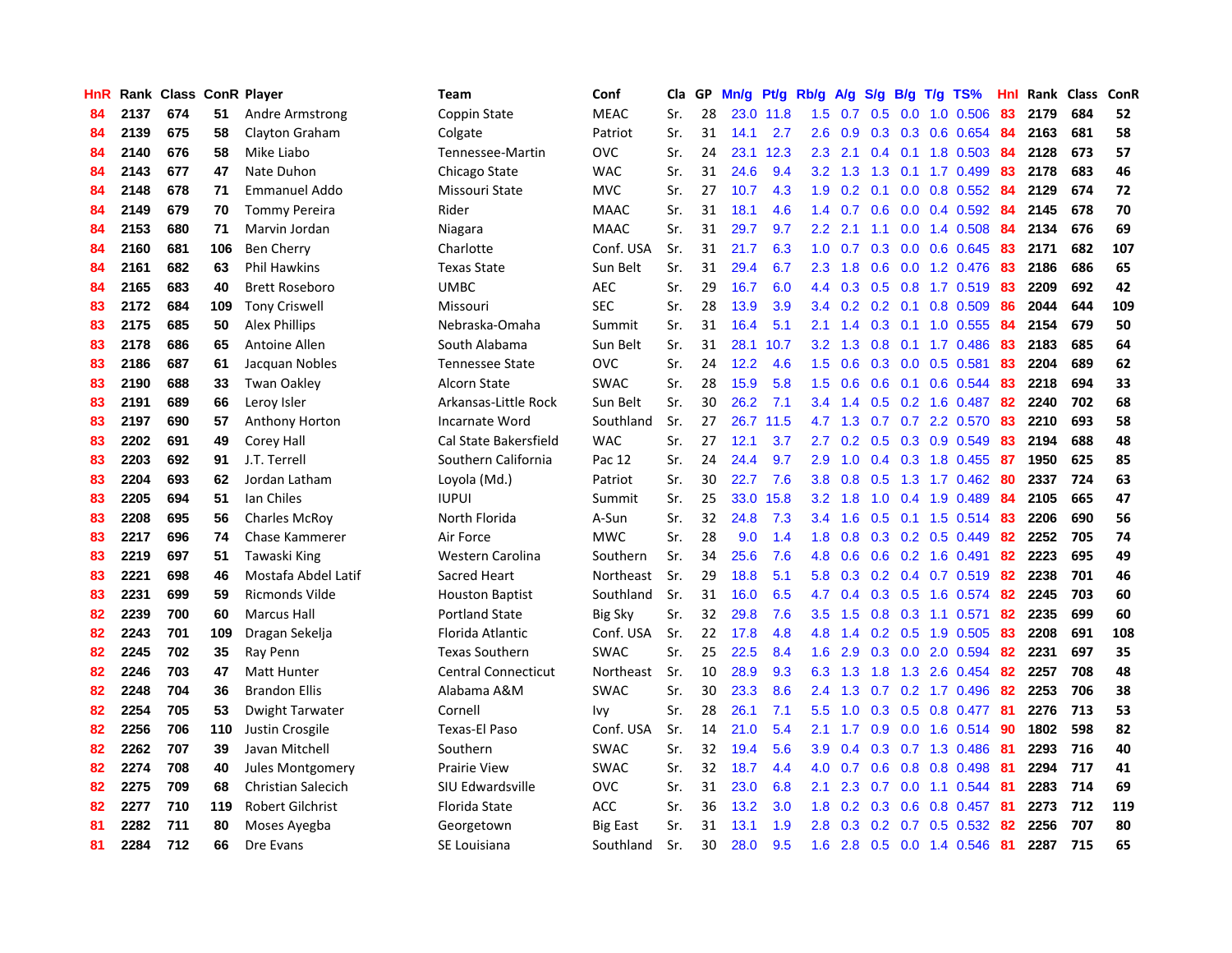| HnR |      | Rank Class ConR Player |     |                              | Team                     | Conf             | Cla | GP | Mn/g | Pt/g | Rb/g             | A/g | S/g           | B/g | $T/g$ TS%              | Hnl  | Rank Class |     | ConR |
|-----|------|------------------------|-----|------------------------------|--------------------------|------------------|-----|----|------|------|------------------|-----|---------------|-----|------------------------|------|------------|-----|------|
| 81  | 2286 | 713                    | 67  | Nathaniel Mason              | <b>Sam Houston State</b> | Southland        | Sr. | 34 | 12.4 | 4.4  | 1.9              | 0.5 | 0.3           | 0.1 | 0.7 0.545              | 81   | 2269       | 711 | 63   |
| 81  | 2290 | 714                    | 70  | Davon Marshall               | Liberty                  | <b>Big South</b> | Sr. | 31 | 30.3 | 10.1 | 1.8              | 2.3 | 0.9           |     | 0.0 1.5 0.474 82       |      | 2261       | 709 | 69   |
| 81  | 2295 | 715                    | 53  | Caleb Steffensmeier          | Nebraska-Omaha           | Summit           | Sr. | 32 | 15.6 | 3.4  | 1.2              | 1.6 |               |     | $0.8$ 0.1 0.7 0.489    | - 81 | 2301       | 720 | 54   |
| 81  | 2306 | 716                    | 61  | Raymone Andrews              | Stetson                  | A-Sun            | Sr. | 30 | 29.7 | 9.0  | $2.4^{\circ}$    | 3.9 | 1.0           |     | 0.3 2.2 0.481          | -81  | 2311       | 721 | 59   |
| 81  | 2333 | 717                    | 70  | R.J. McCray                  | Louisiana-Monroe         | Sun Belt         | Sr. | 23 | 15.5 | 4.3  | 1.1              | 1.0 | 0.7           |     | 0.2 1.0 0.513 80       |      | 2352       | 725 | 71   |
| 81  | 2334 | 718                    | 54  | Karim Rowson                 | South Dakota             | Summit           | Sr. | 30 | 18.3 | 5.3  | 3.1              | 0.6 | 0.6           |     | $0.2$ 1.1 $0.520$      | 80   | 2331       | 722 | 55   |
| 81  | 2340 | 719                    | 60  | Ben Eblen                    | <b>NC Wilmington</b>     | Colonial         | Sr. | 32 | 21.4 | 3.3  | 2.4              | 2.8 | 0.9           |     | 0.3 1.3 0.380          | -80  | 2361       | 727 | 60   |
| 81  | 2342 | 720                    | 64  | Antonio Biglow               | Montana State            | <b>Big Sky</b>   | Sr. | 30 | 24.9 | 7.3  | 2.0              | 2.6 | 1.0           |     | $0.0$ 1.6 $0.459$      | 80   | 2332       | 723 | 64   |
| 80  | 2349 | 721                    | 74  | Nick Cook                    | Jacksonville State       | <b>OVC</b>       | Sr. | 31 | 23.7 | 5.4  | 5.2              | 0.7 | 0.6           |     | 0.8 1.0 0.468          | -80  | 2368       | 729 | 75   |
| 80  | 2353 | 722                    | 84  | Jesse Berry                  | <b>Ball State</b>        | <b>MAC</b>       | Sr. | 30 | 28.5 | 11.2 | 1.3              | 1.3 | 0.6           | 0.1 | 2.0 0.504              | -80  | 2374       | 731 | 84   |
| 80  | 2363 | 723                    | 43  | Lawrence Danner              | <b>Texas Southern</b>    | <b>SWAC</b>      | Sr. | 34 | 26.9 | 7.3  | 2.6              | 1.1 |               |     | 0.4 0.1 0.7 0.610 79   |      | 2393       | 733 | 47   |
| 80  | 2365 | 724                    | 44  | Louis Munks                  | <b>Prairie View</b>      | <b>SWAC</b>      | Sr. | 34 | 23.2 | 9.9  | 3.3 <sub>2</sub> | 0.7 |               |     | 0.7 0.1 1.5 0.497 80   |      | 2382       | 732 | 44   |
| 80  | 2377 | 725                    | 56  | Ja'Rob McCallum              | <b>IUPUI</b>             | Summit           | Sr. | 17 | 20.1 | 8.8  | 1.9              | 1.2 | 0.6           |     | $0.1$ 1.4 $0.570$      | -82  | 2226       | 696 | 52   |
| 80  | 2382 | 726                    | 62  | Javon Dawson                 | Jacksonville             | A-Sun            | Sr. | 27 | 29.3 | 9.1  | 6.9              | 0.9 | 0.7           |     | $0.1$ 1.8 0.483        | -80  | 2366       | 728 | 63   |
| 80  | 2383 | 727                    | 74  | <b>Gary Stewart</b>          | Northwestern State       | Southland        | Sr. | 25 | 15.4 | 5.4  | 2.2              | 0.9 |               |     | $0.2$ 0.0 0.8 0.584    | -81  | 2295       | 718 | 68   |
| 80  | 2385 | 728                    | 67  | Josh Herbeck                 | Army                     | Patriot          | Sr. | 31 | 14.5 | 5.3  | 1.0              | 0.7 | $0.4^{\circ}$ |     | $0.0$ 0.6 0.484        | 79   | 2396       | 734 | 66   |
| 80  | 2386 | 729                    | 75  | Amos Wilson                  | Lamar                    | Southland        | Sr. | 30 | 29.9 | 11.4 | 5.4              | 0.8 | 0.7           |     | 0.6 1.8 0.535          | 79   | 2414       | 737 | 75   |
| 80  | 2388 | 730                    | 49  | <b>Roland Brown</b>          | Binghamton               | <b>AEC</b>       | Sr. | 29 | 15.6 | 5.3  | 2.8              | 0.4 | 0.3           |     | 0.4 1.3 0.556          | 78   | 2452       | 750 | 50   |
| 79  | 2393 | 731                    | 59  | <b>Brian Holmes</b>          | Georgia Southern         | Southern         | Sr. | 30 | 30.0 | 9.0  | 2.5              | 2.4 | 0.9           |     | $0.1$ 1.5 0.545        | -80  | 2373       | 730 | 57   |
| 79  | 2394 | 732                    | 76  | <b>Tradarrius McPhearson</b> | New Orleans              | Southland        | Sr. | 25 | 24.8 | 9.2  | 2.3              | 1.6 |               |     | 0.9 0.3 1.8 0.513 79   |      | 2423       | 741 | 77   |
| 79  | 2400 | 733                    | 50  | <b>Quentin Jones</b>         | <b>UMBC</b>              | <b>AEC</b>       | Sr. | 26 | 24.6 | 7.3  | 1.7              | 1.5 | 0.9           |     | $0.0$ 1.5 $0.576$      | -78  | 2430       | 743 | 48   |
| 79  | 2404 | 734                    | 71  | Elridge Moore                | Louisiana-Lafayette      | Sun Belt         | Sr. | 30 | 23.6 | 4.1  | 3.9              | 1.1 | 0.6           |     | $0.5$ 1.2 0.452        | -82  | 2234       | 698 | 67   |
| 79  | 2411 | 735                    | 48  | <b>Chandler Thomas</b>       | Grambling                | <b>SWAC</b>      | Sr. | 29 | 22.8 | 8.0  | 5.9              | 0.4 | 0.9           |     | 0.3 1.5 0.498          | 78   | 2472       | 754 | 51   |
| 79  | 2414 | 736                    | 80  | Jeff Johnson                 | Eastern Kentucky         | <b>OVC</b>       | Sr. | 34 | 10.3 | 1.9  | 1.4              | 1.1 | 0.1           |     | $0.1$ 0.4 0.556        | 79   | 2408       | 736 | 79   |
| 79  | 2422 | 737                    | 78  | Pieter Prinsloo              | Marist                   | <b>MAAC</b>      | Sr. | 28 | 10.5 | 2.2  | 2.2              | 0.1 | 0.1           |     | $0.6$ 0.4 0.496        | 78   | 2444       | 746 | 78   |
| 79  | 2426 | 738                    | 78  | Lucas Eitel                  | Indiana State            | <b>MVC</b>       | Sr. | 34 | 10.9 | 2.3  | 1.1              | 0.6 | 0.3           |     | 0.2 0.5 0.545          | 79   | 2421       | 740 | 78   |
| 79  | 2428 | 739                    | 68  | Avibakuro Preh               | <b>Idaho State</b>       | <b>Big Sky</b>   | Sr. | 29 | 24.5 | 3.3  | 4.6              | 0.4 |               |     | $0.7$ 1.2 0.9 0.671    | 78   | 2427       | 742 | 70   |
| 79  | 2431 | 740                    | 53  | Justin Leathers              | Texas-Pan American       | <b>WAC</b>       | Sr. | 32 | 24.3 | 6.1  | 3.9              | 1.0 |               |     | 0.8 0.3 1.3 0.492 77   |      | 2477       | 755 | 56   |
| 78  | 2440 | 741                    | 51  | Josh Nicholas                | Alcorn State             | <b>SWAC</b>      | Sr. | 24 | 11.6 | 2.1  | 2.8              | 0.3 |               |     | $0.3$ 1.1 0.6 0.459 77 |      | 2487       | 758 | 52   |
| 78  | 2441 | 742                    | 81  | Patrick Robinson             | Northwestern State       | Southland        | Sr. | 30 | 17.1 | 3.9  | 3.1              | 1.1 | 0.8           |     | 0.3 1.0 0.527 78       |      | 2436       | 745 | 80   |
| 78  | 2447 | 743                    | 63  | James Johnson                | Cal State Fullerton      | Big West         | Sr. | 27 | 10.7 | 2.0  | $2.4^{\circ}$    | 0.1 | 0.3           |     | $0.4$ 0.4 0.607        | 78   | 2453       | 751 | 62   |
| 78  | 2451 | 744                    | 83  | Will Bond                    | Sam Houston State        | Southland        | Sr. | 35 | 14.1 | 4.0  | 1.2              | 0.7 |               |     | $0.2$ 0.1 0.4 0.606    | 78   | 2448       | 749 | 82   |
| 78  | 2460 | 745                    | 80  | John McArthur                | Santa Clara              | <b>WCC</b>       | Sr. | 28 | 22.6 | 4.0  | 3.3 <sub>2</sub> | 0.9 | 0.6           | 0.5 | $0.4$ 0.411            | -81  | 2300       | 719 | 76   |
| 78  | 2463 | 746                    | 79  | J.J. Richardson              | Houston                  | AAC              | Sr. | 24 | 12.9 | 4.4  | 2.6              | 0.3 | 0.4           |     | 0.1 1.3 0.544          | 80   | 2359       | 726 | 78   |
| 78  | 2470 | 747                    | 118 | <b>Kevin Thomas</b>          | Tulane                   | Conf. USA        | Sr. | 33 | 13.0 | 2.4  | 2.2              | 0.2 | 0.2           |     | 1.3 0.8 0.523          | 78   | 2468       | 753 | 119  |
| 78  | 2475 | 748                    | 85  | <b>Isaac Mack</b>            | New Orleans              | Southland        | Sr. | 25 | 29.4 | 8.6  | 2.4              | 3.3 | 1.0           |     | $0.0$ 2.6 $0.459$      | -77  | 2485       | 757 | 84   |
| 78  | 2476 | 749                    | 54  | Kerry Weldon                 | <b>UMass Lowell</b>      | <b>AEC</b>       | Sr. | 28 | 23.1 | 4.1  | 5.4              | 0.9 | 1.0           |     | $0.8$ 1.5 0.434        | 76   | 2546       | 768 | 55   |
| 77  | 2487 | 750                    | 82  | Nikolas Skouen               | Pepperdine               | <b>WCC</b>       | Sr. | 30 | 12.8 | 3.8  | 1.3              | 0.6 | 0.3           |     | $0.1$ 0.7 0.521        | 77   | 2499       | 759 | 85   |
| 77  | 2491 | 751                    | 58  | Josh Cleveland               | Texas-Pan American       | <b>WAC</b>       | Sr. | 31 | 20.2 | 5.4  | $3.4^{\circ}$    | 0.6 |               |     | $0.4$ 0.3 1.0 0.540    | 77   | 2527       | 766 | 58   |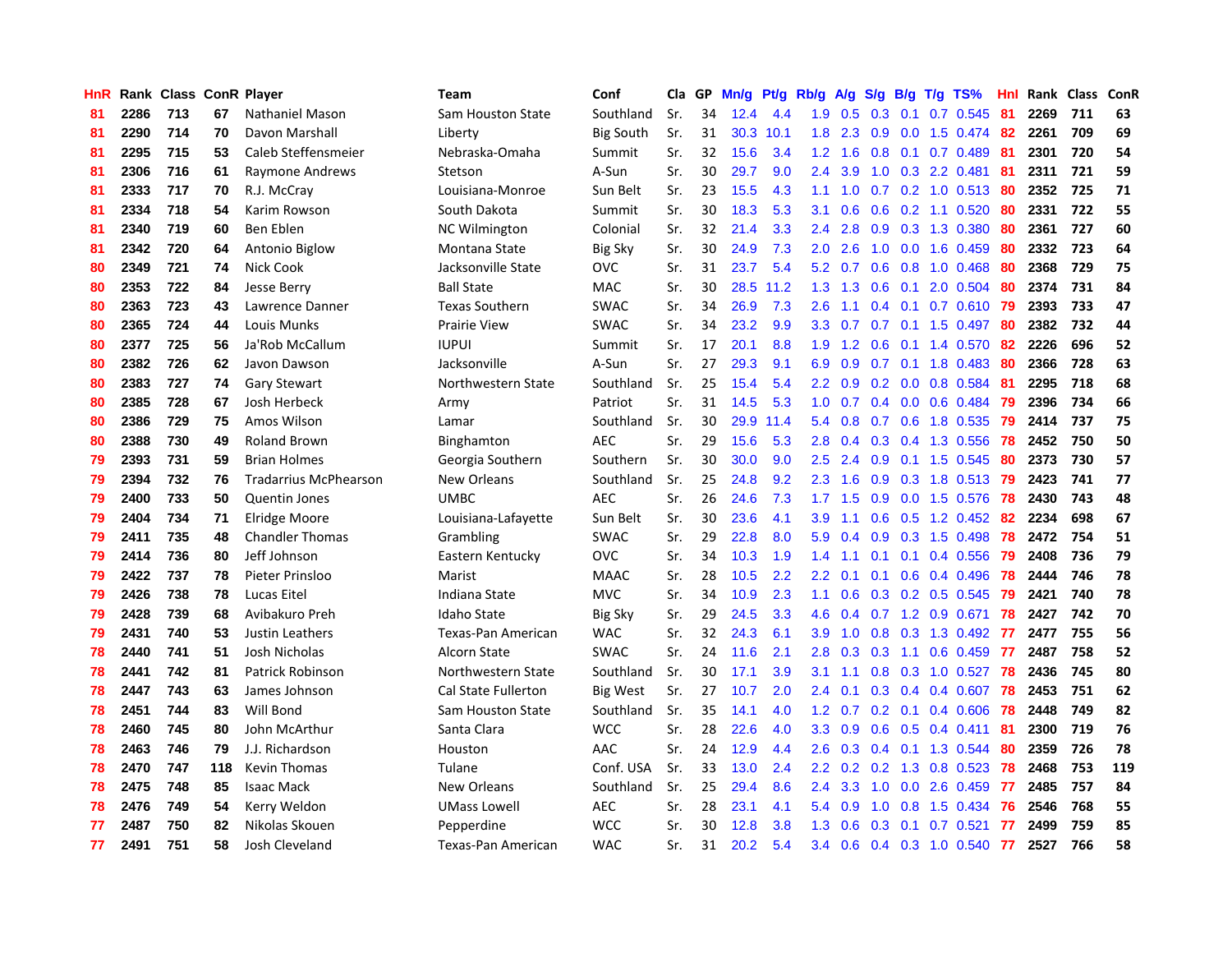| HnR |      | Rank Class ConR Player |     |                         | <b>Team</b>                | Conf             | Cla | GP | Mn/g | Pt/g | Rb/g             | A/g | S/g           |     | $B/g$ T/g TS%           | <b>Hnl</b> | Rank Class |     | ConR |
|-----|------|------------------------|-----|-------------------------|----------------------------|------------------|-----|----|------|------|------------------|-----|---------------|-----|-------------------------|------------|------------|-----|------|
| 77  | 2494 | 752                    | 63  | <b>Tanner Milson</b>    | NC Wilmington              | Colonial         | Sr. | 32 | 20.0 | 5.4  | 1.0              | 1.1 | 0.8           |     | $0.0$ 1.1 0.493         | 77         | 2511       | 761 | 61   |
| 77  | 2497 | 753                    | 85  | Justin Childs           | Tennessee-Martin           | <b>OVC</b>       | Sr. | 31 | 21.4 | 6.5  | 3.3 <sub>2</sub> | 1.0 |               |     | 1.4 0.2 1.2 0.484 77    |            | 2528       | 767 | 87   |
| 77  | 2498 | 754                    | 78  | Leek Leek               | Campbell                   | <b>Big South</b> | Sr. | 32 | 26.0 | 6.5  | 2.9              | 1.3 |               |     | 0.4 1.3 0.9 0.562 77    |            | 2520       | 763 | 77   |
| 77  | 2502 | 755                    | 79  | <b>Bronson Verhines</b> | Southern Illinois          | <b>MVC</b>       | Sr. | 27 | 13.6 | 2.7  | 2.8              | 0.3 |               |     | $0.2$ 0.3 0.5 0.529     | 78         | 2433       | 744 | 79   |
| 77  | 2506 | 756                    | 67  | Hayden Humes            | Illinois-Chicago           | Horizon          | Sr. | 27 | 26.6 | 7.0  | 3.5              | 0.9 | 0.4           |     | $0.2$ 1.3 0.511         | 79         | 2418       | 738 | 66   |
| 77  | 2509 | 757                    | 80  | Nathan Scheer           | Missouri State             | <b>MVC</b>       | Sr. | 32 | 13.5 | 3.4  | 1.2              | 0.4 | 0.3           |     | $0.0$ $0.5$ $0.545$     | 77         | 2525       | 764 | 81   |
| 77  | 2522 | 758                    | 81  | Jordan Prosser          | <b>Bradley</b>             | <b>MVC</b>       | Sr. | 26 | 15.4 | 3.0  | 2.9              | 0.3 |               |     | $0.2$ 0.4 0.4 0.500     | 78         | 2446       | 747 | 80   |
| 77  | 2523 | 759                    | 68  | Jermaine Lippert        | Detroit                    | Horizon          | Sr. | 32 | 8.8  | 1.8  | 1.2              | 0.5 | 0.5           |     | $0.3$ 0.6 0.615         | 77         | 2526       | 765 | 68   |
| 77  | 2524 | 760                    | 63  | Charlie Reddick         | Furman                     | Southern         | Sr. | 23 | 26.5 | 6.8  | 5.6              | 1.8 | 1.2           |     | 0.3 1.6 0.506           | 77         | 2479       | 756 | 61   |
| 76  | 2529 | 761                    | 96  | Robbie Lemons           | Stanford                   | Pac 12           | Sr. | 35 | 12.5 | 2.0  | 1.1              | 0.3 | 0.4           |     | $0.0$ $0.2$ $0.467$     | -77        | 2512       | 762 | 96   |
| 76  | 2530 | 762                    | 75  | Shaquille White-Miller  | Texas-Arlington            | Sun Belt         | Sr. | 30 | 26.1 | 2.9  | $1.7^{\circ}$    |     |               |     | 4.2 0.5 0.0 2.2 0.370   | 78         | 2463       | 752 | 73   |
| 76  | 2533 | 763                    | 89  | Ian Markolf             | Incarnate Word             | Southland        | Sr. | 21 | 23.3 | 6.9  | 7.4              | 1.9 |               |     | $0.3$ 1.4 2.4 0.440     | -79        | 2420       | 739 | 76   |
| 76  | 2547 | 764                    | 58  | Donovan Gibbs           | <b>IUPUI</b>               | Summit           | Sr. | 32 | 25.1 | 7.1  | 4.6              | 0.7 |               |     | $0.3$ 0.3 1.0 0.571     | 75         | 2573       | 772 | 58   |
| 76  | 2552 | 765                    | 64  | Marvin Baynham          | Georgia Southern           | Southern         | Sr. | 34 | 24.1 | 5.4  | 5.6              | 0.3 | 0.6           |     | 0.4 1.6 0.623           | -76        | 2556       | 770 | 64   |
| 76  | 2555 | 766                    | 55  | Jimmy Sherburne         | Princeton                  | Ivy              | Sr. | 25 | 18.7 | 4.3  | 2.2              | 1.6 | 0.3           |     | $0.0$ 1.2 $0.461$       | 78         | 2447       | 748 | 54   |
| 76  | 2557 | 767                    | 75  | Keierre Richards        | Savannah State             | <b>MEAC</b>      | Sr. | 32 | 23.0 | 5.4  | 2.1              | 1.4 | 0.8           |     | $0.1$ 1.8 0.465         | 75         | 2576       | 773 | 74   |
| 76  | 2563 | 768                    | 90  | J.R. Sims               | Eastern Michigan           | <b>MAC</b>       | Sr. | 25 | 13.2 | 3.5  | 1.5              | 0.4 | 0.7           | 0.0 | $0.6$ 0.429             | 79         | 2399       | 735 | 85   |
| 76  | 2565 | 769                    | 77  | Adama Adams             | South Carolina State       | <b>MEAC</b>      | Sr. | 30 | 24.5 | 8.9  | 2.5              | 2.8 | 0.6           |     | $0.0$ 2.8 0.488         | 75         | 2581       | 775 | 75   |
| 75  | 2577 | 770                    | 122 | <b>Tomas Bruha</b>      | Tulane                     | Conf. USA        | Sr. | 33 | 11.9 | 2.8  | 2.4              | 0.2 |               |     | $0.2$ 0.4 0.8 0.560     | 75         | 2579       | 774 | 122  |
| 75  | 2583 | 771                    | 78  | <b>Walter Davis III</b> | Florida A&M                | <b>MEAC</b>      | Sr. | 32 | 15.1 | 1.8  | 3.0              | 0.7 |               |     | 0.3 0.7 0.6 0.543 75    |            | 2588       | 777 | 77   |
| 75  | 2591 | 772                    | 55  | Jeff Stubbs             | Jackson State              | <b>SWAC</b>      | Sr. | 28 | 23.5 | 7.1  | $1.7^{\circ}$    | 1.6 | 1.0           |     | 0.0 2.3 0.532 75        |            | 2594       | 779 | 56   |
| 75  | 2596 | 773                    | 69  | Shawn Moore             | <b>UC Santa Barbara</b>    | Big West         | Sr. | 25 | 11.0 | 2.0  | 1.5              | 0.6 | 0.1           |     | $0.0$ $0.3$ $0.630$     | -76        | 2558       | 771 | 65   |
| 74  | 2605 | 774                    | 80  | Marese Phelps           | Norfolk State              | <b>MEAC</b>      | Sr. | 33 | 20.0 | 3.9  | 1.7 <sub>z</sub> | 2.3 | 1.3           |     | $0.0$ 1.6 0.394         | 74         | 2622       | 784 | 82   |
| 74  | 2612 | 775                    | 61  | Corey Gray              | Chicago State              | <b>WAC</b>       | Sr. | 31 | 21.5 | 5.4  | 1.6              | 1.6 | 0.6           |     | $0.0$ 1.3 0.511         | -74        | 2621       | 783 | 61   |
| 74  | 2613 | 776                    | 57  | D.D. Scarver            | <b>Texas Southern</b>      | <b>SWAC</b>      | Sr. | 21 | 31.8 | 12.6 | 3.5              | 1.4 | 0.7           |     | $0.1$ 1.3 0.460         | -81        | 2267       | 710 | 39   |
| 74  | 2617 | 777                    | 69  | Tevin Baskin            | Appalachian State          | Southern         | Sr. | 25 | 20.9 | 8.3  | 3.8              | 0.6 | 0.7           |     | 0.6 1.7 0.461           | 74         | 2616       | 782 | 68   |
| 74  | 2619 | 778                    | 62  | Caleb Johnson           | Missouri-Kansas City       | <b>WAC</b>       | Sr. | 30 | 15.8 | 3.9  | 1.7              | 0.5 |               |     | $0.4$ 0.5 0.7 0.566     | -73        | 2650       | 788 | 62   |
| 74  | 2620 | 779                    | 97  | Jeffery Ricard          | SE Louisiana               | Southland        | Sr. | 26 | 22.7 | 6.4  | 3.2              | 1.6 |               |     | 0.8 0.1 1.7 0.506 75    |            | 2582       | 776 | 93   |
| 74  | 2625 | 780                    | 85  | <b>Francis Ezeiru</b>   | Md.-Eastern Shore          | <b>MEAC</b>      | Sr. | 21 | 19.5 | 5.2  | 4.9              | 0.1 |               |     | $0.3$ $0.8$ 1.2 $0.521$ | -73        | 2644       | 786 | 84   |
| 74  | 2627 | 781                    | 59  | Aaron Clayborn          | <b>Texas Southern</b>      | <b>SWAC</b>      | Sr. | 34 | 15.9 | 4.5  | 3.5              | 0.5 | 0.1           |     | 0.2 0.8 0.512 73        |            | 2658       | 790 | 59   |
| 74  | 2632 | 782                    | 72  | De'Angelo Speech        | <b>Central Connecticut</b> | Northeast        | Sr. | 28 | 16.7 | 3.7  | 2.6              | 1.2 | 0.8           |     | $0.1$ 1.1 0.523         | 73         | 2637       | 785 | 70   |
| 74  | 2634 | 783                    | 59  | <b>Chris Clement</b>    | Princeton                  | Ivy              | Sr. | 19 | 13.9 | 2.7  | 1.2              | 0.7 | 0.7           | 0.1 | $0.5$ 0.531             | 77         | 2510       | 760 | 56   |
| 73  | 2638 | 784                    | 73  | Mike McFadden           | <b>Robert Morris</b>       | Northeast        | Sr. | 16 | 21.3 | 7.8  | 3.8              | 0.8 | 0.5           |     | 0.5 1.6 0.464           | 82         | 2250       | 704 | 47   |
| 73  | 2641 | 785                    | 74  | Matt Milk               | Saint Francis (NY)         | Northeast        | Sr. | 29 | 9.8  | 1.7  | 1.5              | 0.3 | 0.2           | 0.5 | 0.4 0.551               | 73         | 2648       | 787 | 74   |
| 73  | 2643 | 786                    | 74  | Hunter Miller           | Stetson                    | A-Sun            | Sr. | 31 | 24.1 | 4.8  | 2.2              | 2.2 | 0.5           |     | $0.1$ 1.0 0.478         | 73         | 2660       | 791 | 75   |
| 73  | 2650 | 787                    | 73  | Ryan Hill               | Bucknell                   | Patriot          | Sr. | 25 | 14.0 | 2.2  | 1.6              | 1.6 | $0.4^{\circ}$ |     | $0.0$ 1.2 0.451         | 75         | 2593       | 778 | 72   |
| 73  | 2651 | 788                    | 81  | Antwon Oliver           | Campbell                   | Big South        | Sr. | 31 | 16.0 | 4.0  | $2.2\phantom{0}$ | 0.9 | 0.7           |     | $0.7$ 0.7 0.459         | 73         | 2665       | 792 | 82   |
| 72  | 2663 | 789                    | 62  | <b>Anthony Evans</b>    | <b>Alcorn State</b>        | SWAC             | Sr. | 29 | 15.9 | 2.9  | 1.5              | 1.7 | 0.6           |     | $0.0$ 0.7 0.411         | 72         | 2695       | 795 | 66   |
| 72  | 2671 | 790                    | 64  | Daniel Broughton        | Arkansas-Pine Bluff        | <b>SWAC</b>      | Sr. | 29 | 25.6 | 8.0  | 4.6              | 0.8 | 0.6           |     | 0.5 2.0 0.454           | 72         | 2679       | 793 | 62   |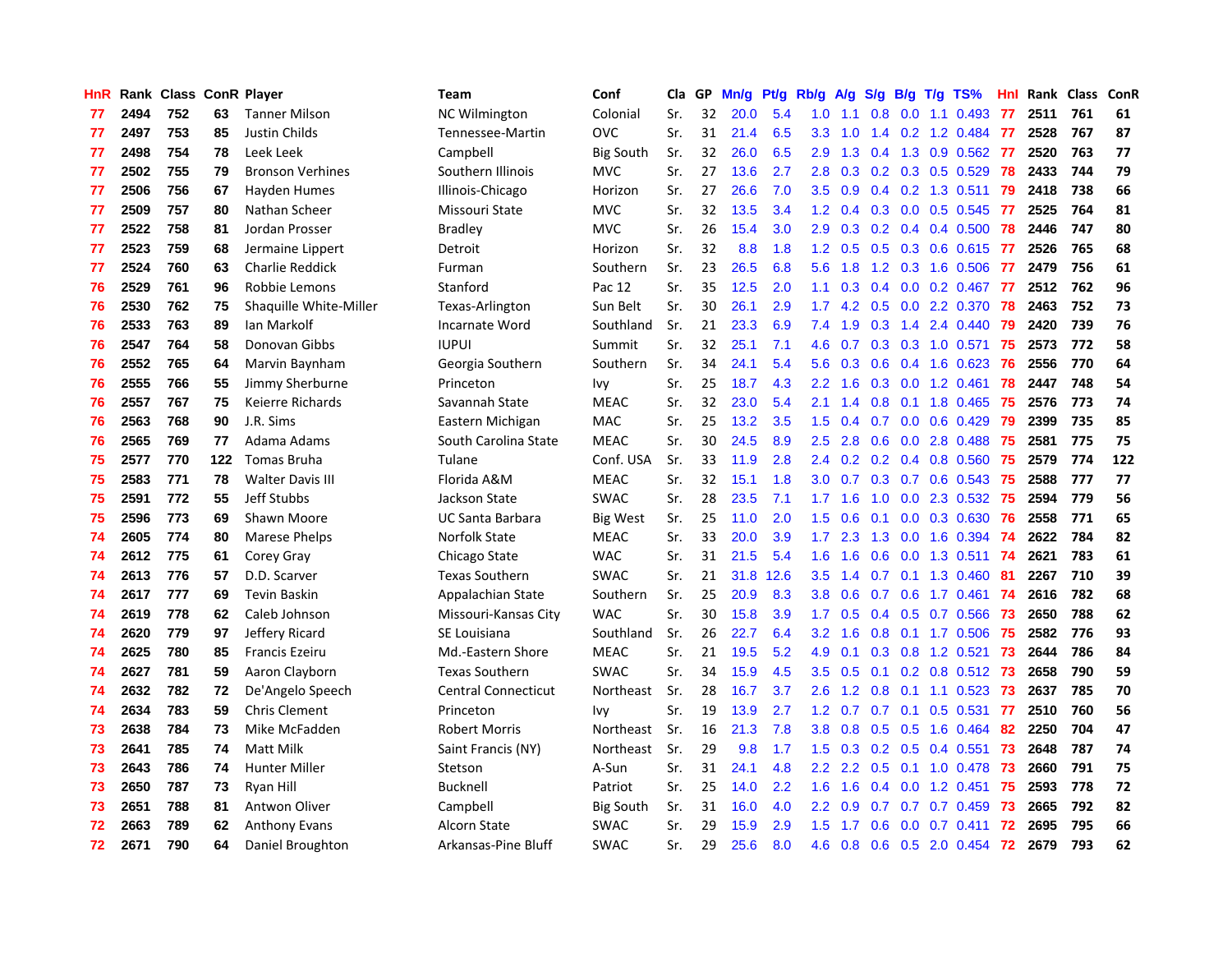| HnR |      | Rank Class ConR Player |     |                      | <b>Team</b>                | Conf             | Cla | GP | Mn/g | Pt/g | Rb/g             | A/g |               |     | S/g B/g T/g TS%                 | Hnl | Rank | <b>Class</b> | ConR |
|-----|------|------------------------|-----|----------------------|----------------------------|------------------|-----|----|------|------|------------------|-----|---------------|-----|---------------------------------|-----|------|--------------|------|
| 72  | 2674 | 791                    | 60  | Jesse Pritchard      | Yale                       | Ivy              | Sr. | 33 | 13.3 | 2.6  | 1.4              | 0.4 | 0.2           |     | $0.2$ 0.4 0.478                 | -71 | 2708 | 799          | 62   |
| 72  | 2679 | 792                    | 82  | Derrell Edwards      | High Point                 | <b>Big South</b> | Sr. | 31 | 20.8 | 3.4  | 2.0 <sub>1</sub> | 1.5 |               |     | 0.7 0.0 1.1 0.488 71            |     | 2723 | 800          | 88   |
| 72  | 2690 | 793                    | 78  | Aaron Graham         | Stetson                    | A-Sun            | Sr. | 30 | 25.5 | 7.8  | 1.6              | 1.0 |               |     | $0.7$ 0.1 1.4 0.495             | -72 | 2685 | 794          | 76   |
| 72  | 2691 | 794                    | 76  | Josh Schuler         | North Dakota               | Big Sky          | Sr. | 24 | 21.0 | 5.8  | $1.4^{\circ}$    | 1.1 | 0.5           |     | $0.1$ 0.5 0.496                 | 76  | 2547 | 769          | 74   |
| 71  | 2705 | 795                    | 78  | Rashaad Richardson   | Georgia State              | Sun Belt         | Sr. | 26 | 10.8 | 2.8  | 1.2              | 0.2 | 0.6           |     | $0.0$ $0.3$ $0.477$             | -74 | 2615 | 781          | 78   |
| 71  | 2710 | 796                    | 88  | Jeremy Underwood     | North Carolina A&T         | <b>MEAC</b>      | Sr. | 31 | 31.6 | 7.4  | 2.8              | 2.9 |               |     | 0.7 0.0 3.0 0.456               | 70  | 2734 | 801          | 90   |
| 71  | 2715 | 797                    | 89  | Riley Maye           | Norfolk State              | <b>MEAC</b>      | Sr. | 33 | 12.9 | 4.5  | 1.1              | 0.4 | 0.1           |     | $0.2$ 0.7 0.594                 | 70  | 2740 | 802          | 91   |
| 71  | 2717 | 798                    | 90  | Albert Thomas        | Delaware State             | <b>MEAC</b>      | Sr. | 28 | 26.0 | 3.8  | 2.3              | 2.5 | 0.6           |     | $0.0$ 1.5 0.433                 | 72  | 2698 | 796          | 87   |
| 71  | 2718 | 799                    | 63  | <b>Eddie Denard</b>  | Chicago State              | <b>WAC</b>       | Sr. | 32 | 21.7 | 6.5  | 3.6              | 0.6 | 0.7           |     | $0.3$ 1.5 0.432                 | -70 | 2742 | 803          | 63   |
| 71  | 2720 | 800                    | 63  | <b>Steve Rennard</b> | Pennsylvania               | Ivy              | Sr. | 22 | 19.3 | 3.7  | 1.5              | 1.7 |               |     | $0.5$ 0.0 1.2 0.529             | -73 | 2654 | 789          | 60   |
| 71  | 2722 | 801                    | 67  | Dave Weigmann        | Albany                     | <b>AEC</b>       | Sr. | 29 | 10.4 | 1.6  | $2.3^{\circ}$    |     |               |     | 0.4 0.2 0.3 0.6 0.439 71        |     | 2703 | 798          | 65   |
| 70  | 2736 | 802                    | 78  | <b>Terrell Allen</b> | <b>Central Connecticut</b> | Northeast        | Sr. | 29 | 15.2 | 4.4  | 2.9              | 0.4 |               |     | 0.2 0.8 0.8 0.437 70            |     | 2749 | 804          | 78   |
| 70  | 2740 | 803                    | 91  | Ray Lester           | SIU Edwardsville           | <b>OVC</b>       | Sr. | 31 | 18.0 | 5.7  | 4.0              | 0,4 |               |     | 0.7 0.2 1.5 0.466               | -70 | 2751 | 805          | 92   |
| 70  | 2741 | 804                    | 93  | Khiry White          | Savannah State             | <b>MEAC</b>      | Sr. | 21 | 21.9 | 5.1  | 2.0              | 1.7 | 0.7           |     | 0.0 2.0 0.512 74                |     | 2606 | 780          | 79   |
| 70  | 2742 | 805                    | 89  | Joel Vander Pol      | Liberty                    | <b>Big South</b> | Sr. | 32 | 11.5 | 3.0  | 3.0 <sub>2</sub> | 0.2 |               |     | 0.2 0.5 1.0 0.568               | -69 | 2753 | 806          | 90   |
| 68  | 2768 | 806                    | 78  | <b>Drew Parker</b>   | NC Greensboro              | Southern         | Sr. | 32 | 18.2 | 1.8  | 1.7 <sub>2</sub> | 2.2 | 0.4           |     | $0.0$ 0.9 0.453                 | 68  | 2778 | 810          | 78   |
| 68  | 2769 | 807                    | 78  | Connor Osborne       | Northern Colorado          | <b>Big Sky</b>   | Sr. | 31 | 16.2 | 3.4  | 3.0 <sub>1</sub> | 0.4 | 0.1           |     | 0.5 0.8 0.512 69                |     | 2767 | 809          | 78   |
| 68  | 2784 | 808                    | 96  | <b>Charles leans</b> | Coppin State               | <b>MEAC</b>      | Sr. | 26 | 11.2 | 2.9  | 1.8              | 0.4 |               |     | $0.2$ 0.2 0.5 0.510             | 68  | 2782 | 811          | 97   |
| 68  | 2785 | 809                    | 65  | Hurley Johnson       | Texas-Pan American         | <b>WAC</b>       | Sr. | 28 | 13.3 | 3.9  | 1.2 <sub>1</sub> | 0.8 |               |     | $0.4$ 0.0 0.6 0.456             | -68 | 2793 | 813          | 64   |
| 68  | 2787 | 810                    | 115 | Adrian Fields        | <b>McNeese State</b>       | Southland        | Sr. | 28 | 22.9 | 5.9  | 2.8              | 0.6 |               |     | $0.9$ $0.2$ 1.3 $0.447$         | 69  | 2761 | 808          | 111  |
| 68  | 2788 | 811                    | 82  | Jamal Williams Jr.   | <b>Texas Tech</b>          | <b>Big 12</b>    | Sr. | 28 | 11.1 | 2.4  | 1.0              | 0.9 |               |     | $0.4$ 0.0 0.8 0.402             | 69  | 2754 | 807          | 82   |
| 67  | 2794 | 812                    | 65  | Jake Matthews        | Cornell                    | Ivy              | Sr. | 25 | 17.3 | 4.2  | 1.0              | 0.7 | 0.8           |     | $0.0$ $0.6$ $0.484$             | 68  | 2796 | 814          | 65   |
| 67  | 2797 | 813                    | 69  | Rayner Moquete       | Binghamton                 | <b>AEC</b>       | Sr. | 29 | 20.4 | 4.5  | 2.1              | 0.6 | 0.6           |     | $0.0$ 0.4 0.438                 | 66  | 2832 | 817          | 72   |
| 67  | 2803 | 814                    | 94  | <b>Bobby Jones</b>   | Tennessee-Martin           | OVC              | Sr. | 27 | 9.3  | 3.7  | 1.0              | 0.1 | 0.4           | 0.1 | 0.3 0.469                       | 67  | 2810 | 815          | 94   |
| 66  | 2829 | 815                    | 73  | Alex Ogundadegbe     | Binghamton                 | <b>AEC</b>       | Sr. | 27 | 11.4 | 2.3  | 1.8              | 0.4 | 0.5           |     | $0.2$ 0.9 0.504                 | 65  | 2859 | 821          | 74   |
| 65  | 2835 | 816                    | 72  | Devon Long           | <b>Cleveland State</b>     | Horizon          | Sr. | 32 | 12.0 | 2.3  | 1.7 <sup>2</sup> | 0.3 |               |     | $0.2$ 0.1 0.6 0.507             | 66  | 2835 | 819          | 72   |
| 65  | 2838 | 817                    | 81  | Aleksandar Isailovic | Saint Francis (NY)         | Northeast        | Sr. | 25 | 14.3 | 3.2  | 1.7 <sub>z</sub> |     |               |     | $0.3$ 0.7 0.2 0.6 0.421         | 68  | 2783 | 812          | 80   |
| 65  | 2844 | 818                    | 65  | PJ Hubert            | <b>IUPUI</b>               | Summit           | Sr. | 29 | 14.1 | 3.7  | 1.1              | 0.8 |               |     | $0.3$ 0.1 0.4 0.484             | -65 | 2852 | 820          | 66   |
| 64  | 2855 | 819                    | 76  | <b>Scott Morris</b>  | New Hampshire              | AEC              | Sr. | 27 | 16.0 | 4.2  | 1.1              | 0.5 |               |     | $0.3$ 0.0 0.5 0.461             | 63  | 2895 | 831          | 78   |
| 64  | 2863 | 820                    | 95  | Eric Smith           | Coastal Carolina           | <b>Big South</b> | Sr. | 33 | 11.6 | 2.5  | 0.8              | 0.7 | 0.4           |     | $0.0$ 0.6 0.443                 | -64 | 2875 | 824          | 97   |
| 64  | 2864 | 821                    | 104 | Nikola Cerina        | Northwestern               | <b>Big Ten</b>   | Sr. | 32 | 8.8  | 1.0  | 1.5              | 0.3 | 0.3           |     | $0.1$ 0.5 0.440                 | 63  | 2889 | 830          | 104  |
| 64  | 2866 | 822                    | 101 | Theron Stephens      | South Carolina State       | <b>MEAC</b>      | Sr. | 28 | 11.1 | 3.8  | 0.7              | 0.7 | 0.1           |     | $0.0$ $0.5$ $0.422$             | -64 | 2881 | 827          | 101  |
| 64  | 2867 | 823                    | 82  | Eric Hutchison       | Montana                    | <b>Big Sky</b>   | Sr. | 29 | 15.5 | 3.8  | 2.0 <sub>1</sub> | 0.1 | 0.1           |     | $0.2$ 0.7 0.586                 | -64 | 2866 | 822          | 82   |
| 63  | 2870 | 824                    | 78  | <b>Marius Myles</b>  | Alcorn State               | <b>SWAC</b>      | Sr. | 29 | 16.0 | 2.1  | 2.3              | 0.3 | 0.5           |     | $0.3$ 0.5 0.517                 | 63  | 2888 | 829          | 77   |
| 63  | 2872 | 825                    | 85  | Aerris Smith         | Wofford                    | Southern         | Sr. | 31 | 8.8  | 1.5  | 1.8              | 0.1 | 0.1           |     | $0.0$ 0.2 0.523                 | -64 | 2876 | 825          | 87   |
| 63  | 2879 | 826                    | 83  | Lukas Poderis        | East Tennessee State       | A-Sun            | Sr. | 33 | 11.5 | 1.9  | 2.4              | 0.1 |               |     | 0.2 0.5 0.4 0.473 64            |     | 2879 | 826          | 84   |
| 63  | 2881 | 827                    | 79  | Steven Danridge      | Grambling                  | <b>SWAC</b>      | Sr. | 28 | 19.9 | 4.4  | 3.6              | 0.4 | $0.4^{\circ}$ |     | $0.7$ 1.3 0.535                 | 62  | 2916 | 834          | 79   |
| 63  | 2883 | 828                    | 96  | Dejuan McGaughy      | High Point                 | <b>Big South</b> | Sr. | 18 | 22.1 | 4.8  | 1.8              | 2.2 | 0.4           | 0.1 | 1.4 0.443                       | 72  | 2701 | 797          | 85   |
| 62  | 2893 | 829                    | 82  | James Loupos         | Navy                       | Patriot          | Sr. | 28 | 10.0 | 1.9  | 1.4              |     |               |     | $0.4$ $0.3$ $0.1$ $0.3$ $0.442$ | 62  | 2918 | 835          | 84   |